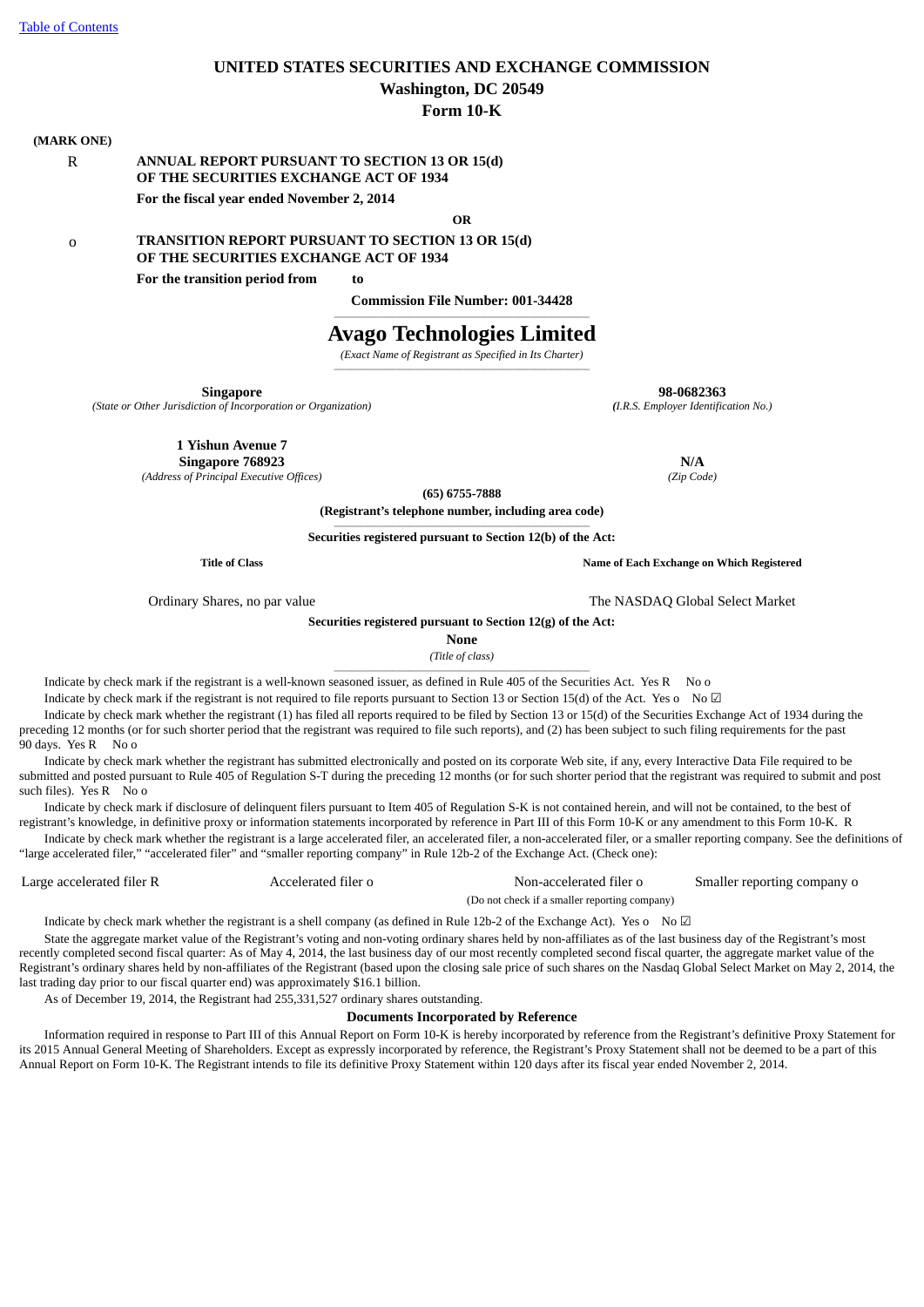### **AVAGO TECHNOLOGIES LIMITED 2014 ANNUAL REPORT ON FORM 10-K**

# **TABLE OF CONTENTS**

|                 |                                  | Page           |
|-----------------|----------------------------------|----------------|
|                 | <b>PART I.</b>                   |                |
| <u>ITEM 1.</u>  | <b>BUSINESS</b>                  | <u>4</u>       |
| ITEM 1A.        | <b>RISK FACTORS</b>              | 10             |
| <u>ITEM 1B.</u> | <b>UNRESOLVED STAFF COMMENTS</b> | 32             |
| ITEM 2.         | <b>PROPERTIES</b>                | <u>33</u>      |
| ITEM 3.         | <b>LEGAL PROCEEDINGS</b>         | 33             |
| ITEM 4.         | <b>MINE SAFETY DISCLOSURES</b>   | $\frac{34}{5}$ |
|                 |                                  |                |

# **[PART](#page-33-1) II.** [ITEM](#page-34-0) 5. MARKET FOR THE REGISTRANT'S COMMON EQUITY, RELATED [SHAREHOLDER](#page-34-0) MATTERS AND **ISSUER PURCHASES OF EQUITY SECURITIES [35](#page-34-0) CONSUMITION CONSUMING SECURITIES 35** [ITEM](#page-36-0) 6. SELECTED [FINANCIAL](#page-36-0) DATA [38](#page-36-0) [ITEM](#page-38-0) 7. [MANAGEMENT'S](#page-38-0) DISCUSSION AND ANALYSIS OF FINANCIAL CONDITION AND RESULTS OF **OPERATIONS** [40](#page-38-0) [ITEM](#page-61-0) 7A. [QUANTITATIVE](#page-61-0) AND QUALITATIVE DISCLOSURES ABOUT MARKET RISK [62](#page-61-0) [ITEM](#page-61-1) 8. FINANCIAL STATEMENTS AND [SUPPLEMENTARY](#page-61-1) DATA **EXAMPLEMENTARY DATA** [63](#page-61-1) [ITEM](#page-112-0) 9. CHANGES IN AND [DISAGREEMENTS](#page-112-0) WITH ACCOUNTANTS ON ACCOUNTING AND FINANCIAL DISCLOSURE [114](#page-112-0) **[ITEM](#page-113-0) 9A.** CONTROLS AND [PROCEDURES](#page-113-0) **[114](#page-113-0) [ITEM](#page-114-0) 9B.** OTHER [INFORMATION](#page-114-0) **[116](#page-114-0) [PART](#page-115-0) III.**

| <b>ITEM 10.</b>   | DIRECTORS, EXECUTIVE OFFICERS AND CORPORATE GOVERNANCE                                                   | <u> 116</u> |  |  |  |  |
|-------------------|----------------------------------------------------------------------------------------------------------|-------------|--|--|--|--|
| <u>ITEM 11.</u>   | <b>EXECUTIVE COMPENSATION</b>                                                                            | <b>116</b>  |  |  |  |  |
| <b>ITEM 12.</b>   | SECURITY OWNERSHIP OF CERTAIN BENEFICIAL OWNERS AND MANAGEMENT AND RELATED<br><b>SHAREHOLDER MATTERS</b> | <b>116</b>  |  |  |  |  |
| <b>ITEM 13.</b>   | CERTAIN RELATIONSHIPS AND RELATED TRANSACTIONS, AND DIRECTOR INDEPENDENCE                                | <b>116</b>  |  |  |  |  |
| <b>ITEM 14.</b>   | PRINCIPAL ACCOUNTING FEES AND SERVICES                                                                   | <b>116</b>  |  |  |  |  |
|                   |                                                                                                          |             |  |  |  |  |
| <b>PART IV.</b>   |                                                                                                          |             |  |  |  |  |
| <b>ITEM 15.</b>   | <b>EXHIBITS, FINANCIAL STATEMENT SCHEDULES</b>                                                           | <u>117</u>  |  |  |  |  |
| <b>SIGNATURES</b> |                                                                                                          | 118         |  |  |  |  |

<span id="page-1-0"></span>[EXHIBIT](#page-117-0) INDEX [119](#page-117-0)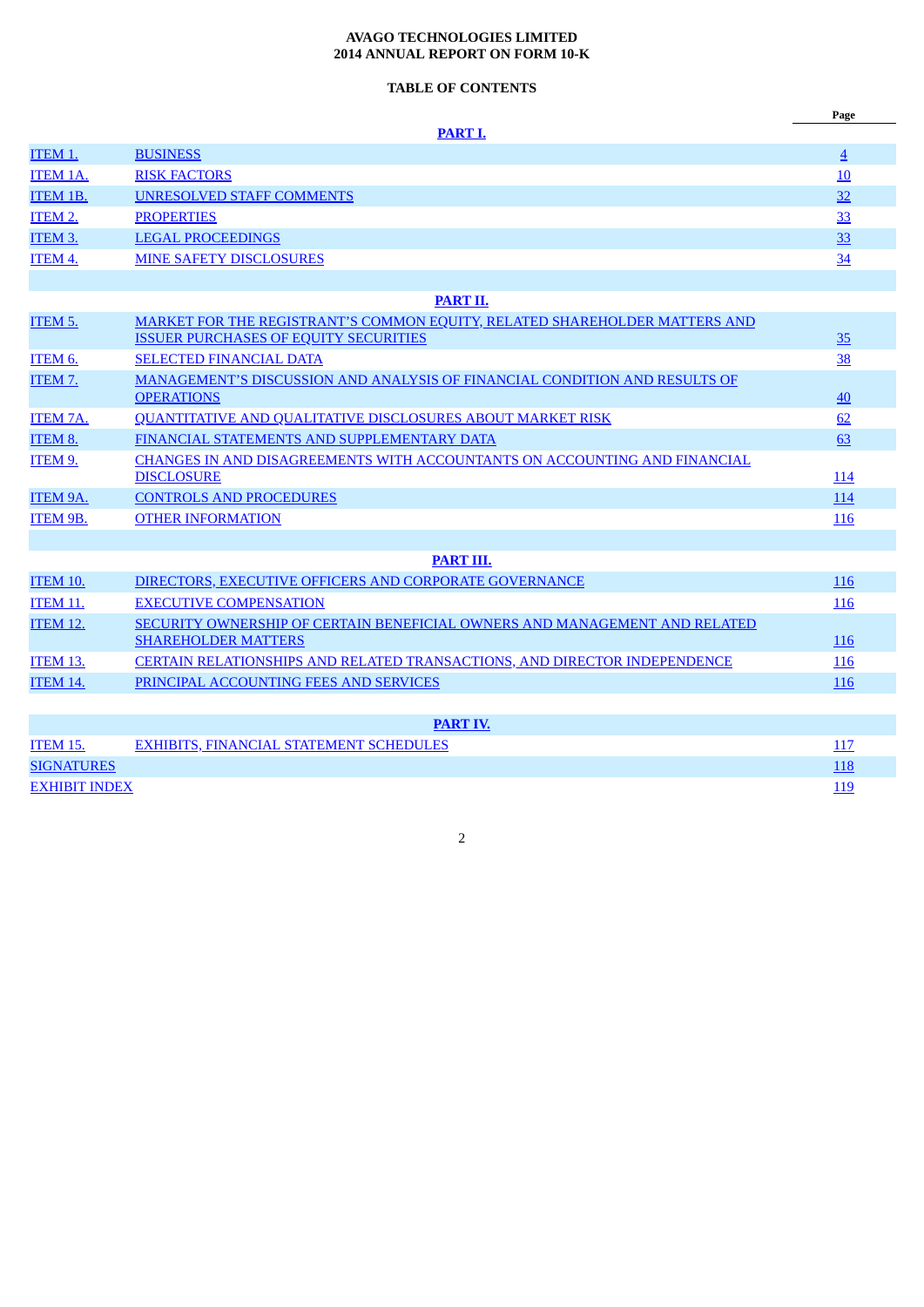#### **PART I**

The following discussion should be read in conjunction with the consolidated financial statements and notes thereto included elsewhere in this Annual Report on Form 10-K. This Annual Report on Form 10-K contains forward-looking statements within the meaning of the federal securities laws and particularly in Item 1: "Business," Item 1A: "Risk Factors," Item 3: "Legal Proceedings" and Item 7: "Management's Discussion and Analysis of Financial Condition and Results of Operations" of this Annual Report on Form 10-K. These statements are indicated by words or phrases such as "anticipate," "expect," "estimate," "seek," "plan," "believe," "could," "intend," "will," and similar words or phrases. These forward-looking statements may include projections of financial information; statements about historical results that may suggest trends for our business; statements of the plans, strategies, and objectives of management for future operations; statements of expectation or belief regarding future events (including any acquisitions we may make), technology developments, our products, product sales, expenses, liquidity, cash flow and growth rates, or enforceability of our intellectual property rights; and the effects of seasonality on our business. Such statements are based on current expectations, estimates, forecasts and projections of our or industry performance and macroeconomic conditions, based on management's judgment, beliefs, current trends and market conditions, and involve risks and uncertainties that may cause actual results to differ materially from those contained in the forward-looking statements. We derive most of our forward-looking statements from our operating budgets and forecasts, which are based upon many detailed assumptions. While we believe that our assumptions are reasonable, we caution that it is very difficult to predict the impact of known factors, and it is impossible for us to anticipate all factors that could affect our actual results. Accordingly, we caution you not to place undue reliance on these statements. Important factors that could cause actual results to differ materially from our expectations are disclosed under "Risk Factors" in Part I, Item 1A of this Annual Report on Form 10-K. These factors include our ability to integrate and realize the expected benefits from our acquisition of LSI; any loss of our significant customers and fluctuations in the timing and volume of significant customer demand; global economic conditions and concerns; cyclicality in the semiconductor industry or in our target markets; increased dependence on the volatile, wireless handset market and on the enterprise storage market; delays, challenges and expenses associated with integrating acquired companies with our existing businesses and our ability to achieve the growth prospects and synergies expected from acquisitions we may make, including our recent acquisitions of LSI and PLX; quarterly and annual fluctuations in our operating results; our competitive performance and ability to continue achieving design wins with our customers, as well as the timing of those design wins; our ability to sell to new types of customers and to keep pace with technological advances; market acceptance of the end products into which our products are designed; rates of growth in our target markets; our dependence on contract manufacturing and outsourced supply chain and our ability to improve our cost structure through our manufacturing outsourcing program; prolonged disruptions of our or our contract manufacturers' manufacturing facilities or other significant operations; our dependence on outsourced service providers for certain key business services and their ability to execute to our requirements; our ability to maintain or improve gross margin; our ability to maintain tax concessions in certain jurisdictions; our ability to protect our intellectual property and the unpredictability of any associated litigation expenses; any expenses or reputational damage associated with resolving customer product warranty and indemnification claims; dependence on and risks associated with distributors of our products; the significant indebtedness incurred by us in connection with the LSI acquisition, including the need to generate sufficient cashflows to service and repay such debt; and other events and trends on a national, regional and global scale, including those of a political, economic, business, competitive and regulatory nature. All of the forward-looking statements in this Annual Report on Form 10-K are qualified in their entirety by reference to the factors listed above and those discussed under the heading "Risk Factors" in Part I, Item 1A of this Annual Report on Form 10-K. We caution you that the foregoing list of important factors may not contain all of the material factors that are important to you. In addition, in light of these risks and uncertainties, the matters referred to in the forward-looking statements contained in this Annual Report on Form 10-K may not in fact occur. We undertake no intent or obligation to publicly update or revise any forward-looking statement, whether as a result of new information, future events or otherwise, except as otherwise required by law.

<span id="page-2-0"></span>References in this Annual Report on Form 10-K to "Avago," "the Company," "we," "our," or "us" refer to Avago Technologies Limited and its subsidiaries, on a consolidated basis, unless otherwise indicated or the context otherwise requires. Our fiscal year ends on the Sunday closest to October 31. We refer to our fiscal years by the calendar year in which they end. For example, the fiscal year ended November 2, 2014 is referred to as "fiscal year 2014."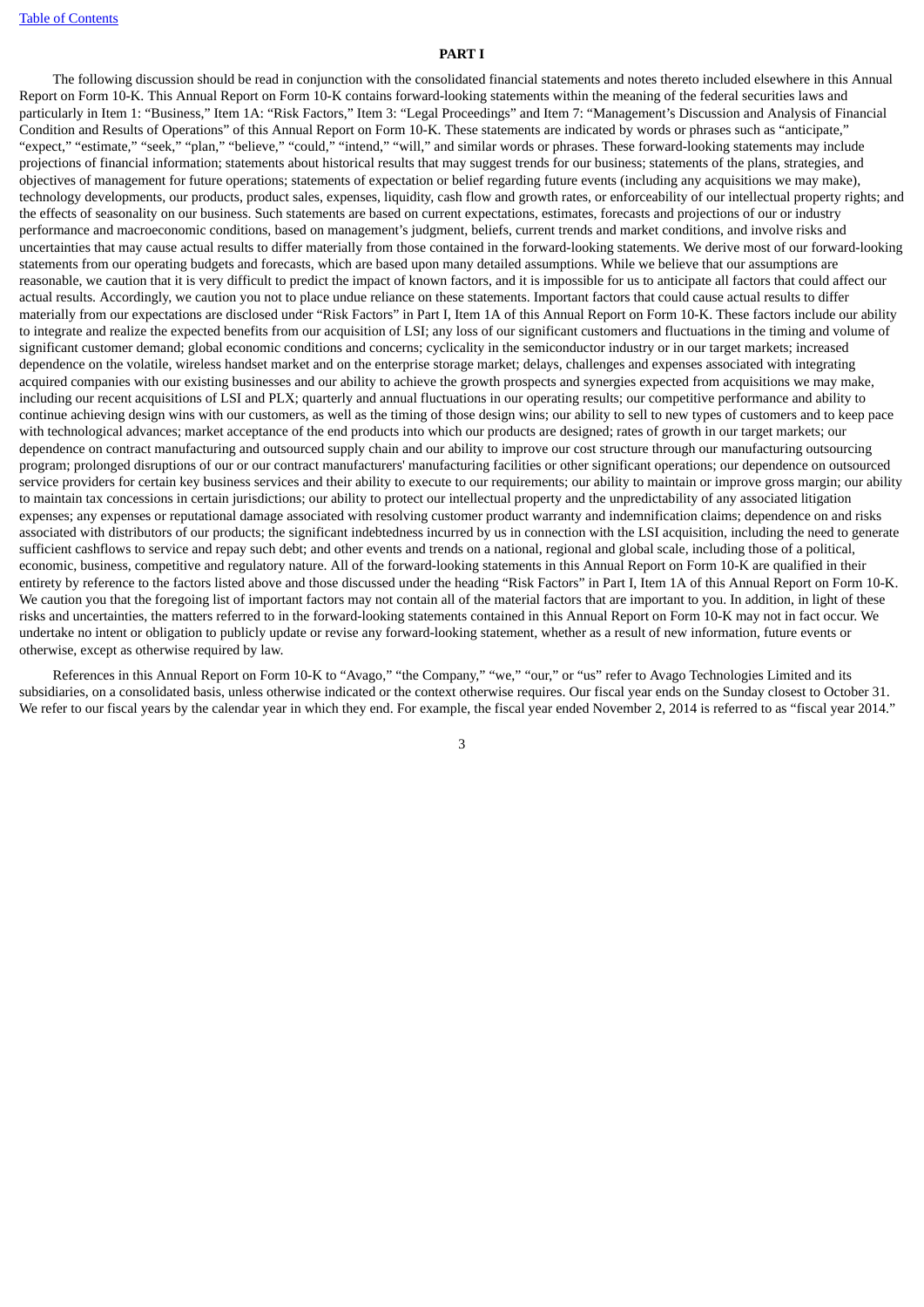# **ITEM 1.** *BUSINESS*

# **Overview**

We are a leading designer, developer and global supplier of a broad range of semiconductor devices with a focus on analog III-V based products and complex digital and mixed signal complementary metal oxide semiconductor, or CMOS, based devices. We have a history of innovation and offer thousands of products that are used in end products such as smartphones, hard disk drives, computer servers, consumer appliances, data networking and telecommunications equipment, enterprise storage and servers, and factory automation and industrial equipment. We have four reportable segments: wireless communications, wired infrastructure, enterprise storage and industrial & other, which align with our principal target markets. We differentiate ourselves through our high performance design and integration capabilities and focus on developing products for target markets where we believe we can earn attractive margins.

Semiconductors are made by imprinting a network of electronic components onto a semiconductor wafer. These devices are designed to perform various functions such as processing, amplifying and selectively filtering electronic signals, controlling electronic system functions and processing, transmitting and storing data. We offer analog products based on III-V semiconductor materials, which have higher electrical conductivity than silicon and thus tend to have better performance characteristics in radio frequency, or RF, and optoelectronic applications. III-V refers to elements from the 3rd and 5th groups in the periodic table of chemical elements, and examples of these materials are gallium arsenide, or GaAs, gallium nitride, or GaN, and indium phosphide, or InP. Our digital and mixed signal products are based on silicon wafers with CMOS transistors offering fast switching speeds and low power consumption, which are both critical design factors for the markets we serve.

Our over 50-year history of innovation dates back to our origins within Hewlett-Packard Company and, more recently, with our acquisition of LSI Corporation, or LSI. Over the years, we have assembled a large team of analog design engineers and, with the acquisition of LSI, a large team of digital and mixed signal design engineers around the world. We maintain design and product development engineering resources at multiple locations in each of the United States, Asia and Europe, which allows us to leverage this worldwide engineering expertise. We strategically focus our research and development resources to address niche opportunities in our target markets and leverage our extensive portfolio of U.S. and foreign patents and other intellectual property, or IP, to integrate multiple technologies and create component solutions that target growth opportunities. We design products that deliver high-performance and provide mission-critical functionality.

Original equipment manufacturers, or OEMs, or their contract manufacturers, and distributors typically account for the substantial majority of our sales. We have established strong relationships with leading OEM customers across multiple target markets. Many of our major customer relationships have been in place for many years. Our close customer relationships have often been built as a result of years of collaborative product development, which has enabled us to build our IP portfolio and develop critical expertise regarding our customers' requirements, including substantial system level knowledge. This collaboration has provided us with key insights into our customers and has enabled us to be more efficient and productive and to better serve our target markets and customers. We have a direct sales force focused on supporting large OEMs. We also distribute a substantial portion of our products through our broad distribution network, and a significant amount of these sales are to large global electronic components distributors, including Avnet, Inc. and Arrow Electronics, Inc. We also have a diversified and well-established base of thousands of end customers, located throughout the world, which we serve through our multi-channel sales and fulfillment system.

We focus on maintaining an efficient global supply chain and a variable, low-cost operating model. Accordingly, we outsource a majority of our manufacturing operations utilizing third-party foundry and assembly and test capabilities, as well as some of our corporate infrastructure functions. We aim to minimize capital expenditures by focusing our internal manufacturing capacity on products utilizing our innovative materials and processes, to protect our IP and to develop the technology for manufacturing, while outsourcing standard CMOS processes. We also have over 40 years of operating history in Asia, where approximately 42% of our employees are located and where we produce and source the majority of our products. Our presence in Asia places us in close proximity to many of our customers' manufacturing facilities and at the center of worldwide electronics manufacturing.

#### **Segment Financial Information**

Accounting Standards Codification 280, "Segment Reporting," or ASC 280, establishes the standards for reporting segment information in financial statements. In applying the criteria set forth in ASC 280, the Company has determined that, following the acquisition of LSI, it has four reportable segments for financial reporting purposes. These segments align with our four principal target markets and consist of wireless communications, wired infrastructure, enterprise storage and industrial & other. This change in segment reporting is reflected in the financial results for fiscal year 2014. Relevant historical financial information has been revised to conform to the fiscal year 2014 presentation.

 $\overline{A}$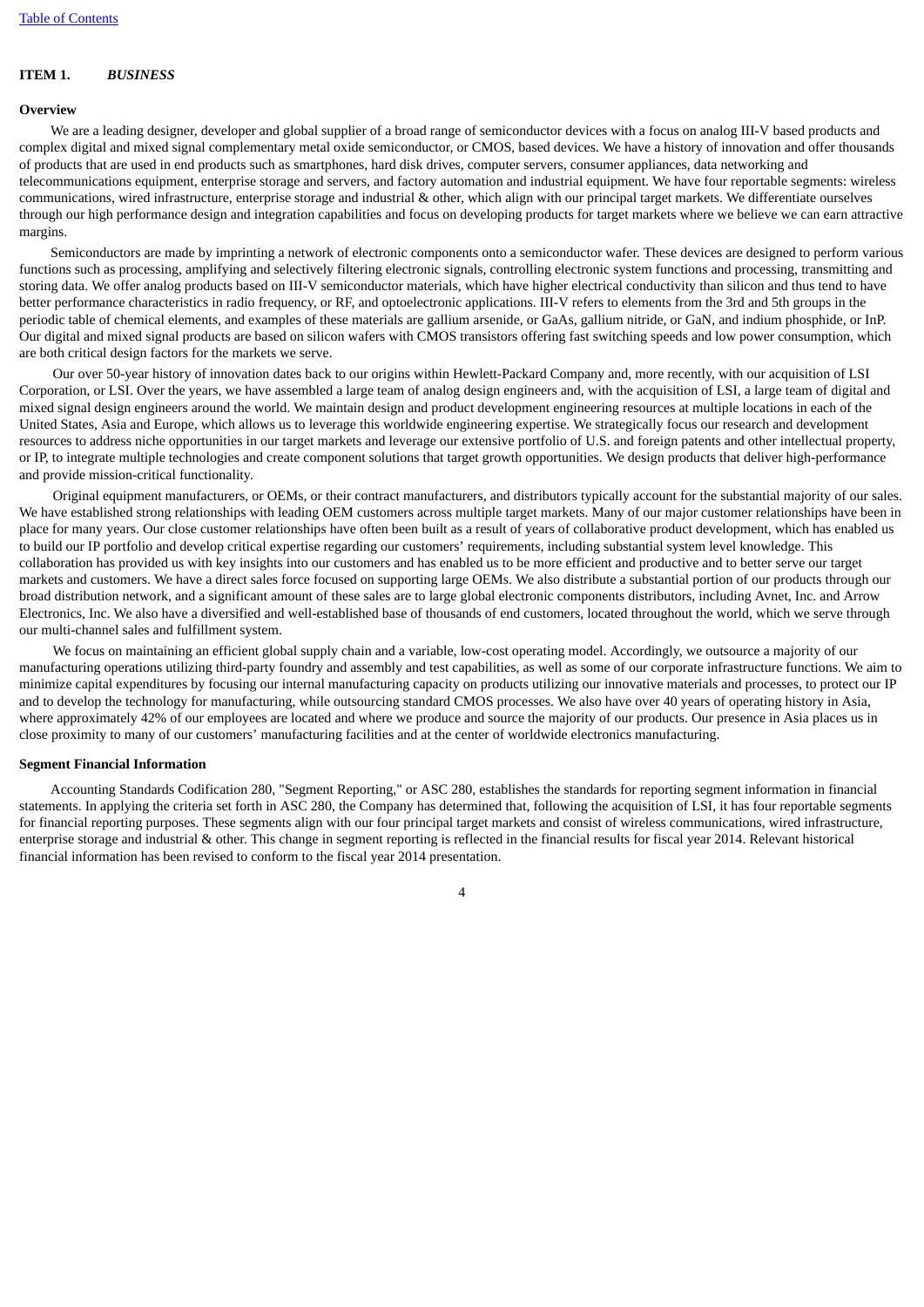#### **Recent Developments**

On May 6, 2014, we acquired LSI, a provider of high-performance storage and networking semiconductors, for approximately \$6.5 billion. We are in the process of integrating LSI, which forms our enterprise storage segment and is part of our wired infrastructure and industrial & other segments. In connection with the LSI acquisition, we incurred \$5.6 billion of new indebtedness. On August 12, 2014, we acquired PLX Technology, Inc., or PLX, a provider of PCI Express, or PCIe, semiconductor and software connectivity solutions, for approximately \$308 million. We are in the process of integrating PLX into our enterprise storage segment.

On September 2, 2014, we sold LSI's Flash Components Division and Accelerated Solutions Division, or the Flash Business, to Seagate Technology LLC, or Seagate, for \$450 million. On November 18, 2014, we sold LSI's Axxia Networking Business and related assets, or the Axxia Business, to Intel Corporation, or Intel, for \$650 million. In accordance with the applicable accounting guidance, the results of the Flash Business and the Axxia Business are presented as discontinued operations and, as such, have been excluded from continuing operations and from segment results for all periods presented.

#### **Products and Markets**

Our product portfolio ranges from discrete devices to complex sub-systems that include multiple device types and incorporate firmware for interfacing between digital systems. In some cases, our products include mechanical hardware that interfaces with optoelectronic or capacitive sensors. We focus on markets that require high quality and the integrated performance characteristics of our products. For fiscal year 2014, the wireless communications segment contributed 40%, the wired infrastructure segment contributed 27%, the enterprise storage segment contributed 20%, and the industrial & other segment contributed 13% of our net revenue, respectively. Fiscal year 2014 net revenue includes contributions from LSI and PLX commencing on their respective dates of acquisition; LSI and PLX primarily contributed to the enterprise storage segment.

The table below presents the major product families and major applications in our business segments.

| <b>Segment</b>                 | <b>Major Applications</b>                                                                                         | <b>Major Product Families</b>                                                                            |
|--------------------------------|-------------------------------------------------------------------------------------------------------------------|----------------------------------------------------------------------------------------------------------|
| <b>Wireless Communications</b> | • Smartphones                                                                                                     | • RF power amplifiers                                                                                    |
|                                |                                                                                                                   | • RF filters                                                                                             |
|                                |                                                                                                                   | • RF front end modules (FEMs)                                                                            |
|                                |                                                                                                                   | • Ambient light sensors                                                                                  |
|                                |                                                                                                                   | • Proximity sensors                                                                                      |
|                                | • Base stations                                                                                                   | • Low noise amplifiers                                                                                   |
|                                |                                                                                                                   | • Multimarket-wave mixers                                                                                |
|                                |                                                                                                                   | • Diodes                                                                                                 |
|                                |                                                                                                                   |                                                                                                          |
|                                |                                                                                                                   |                                                                                                          |
| <b>Wired Infrastructure</b>    | • Data communications, storage area networking, servers, core routing • Fiber optic transceivers<br>and transport |                                                                                                          |
|                                | • Data communications, storage area networking and servers                                                        | • Serializer/deserializer (SerDes) ASICs                                                                 |
|                                | • Data communications and telecommunications                                                                      | • Optical laser and receiver components                                                                  |
|                                |                                                                                                                   |                                                                                                          |
|                                |                                                                                                                   |                                                                                                          |
| <b>Enterprise Storage</b>      | • Hard disk drives (HDD)                                                                                          | • Read channel based system-on-chip (SoCs)                                                               |
|                                |                                                                                                                   | • Preamplifiers                                                                                          |
|                                | • Servers and storage systems                                                                                     | • Serial attached SCSI (SAS) and redundant array of<br>independent disks (RAID) controllers and adapters |
|                                | • Solid state drives (SSD)                                                                                        | • Custom flash controllers                                                                               |
|                                |                                                                                                                   |                                                                                                          |
|                                |                                                                                                                   |                                                                                                          |
| <b>Industrial &amp; Other</b>  | • Factory automation, in-car infotainment and renewable energy<br>systems                                         | • Industrial fiber optics                                                                                |
|                                | • Power isolation, power conversion and renewable energy systems                                                  | • Optocouplers                                                                                           |
|                                | • Motor controls and factory automation                                                                           | • Motion control encoders and subsystems                                                                 |
|                                | • Displays and lighting                                                                                           | $\cdot$ LEDs                                                                                             |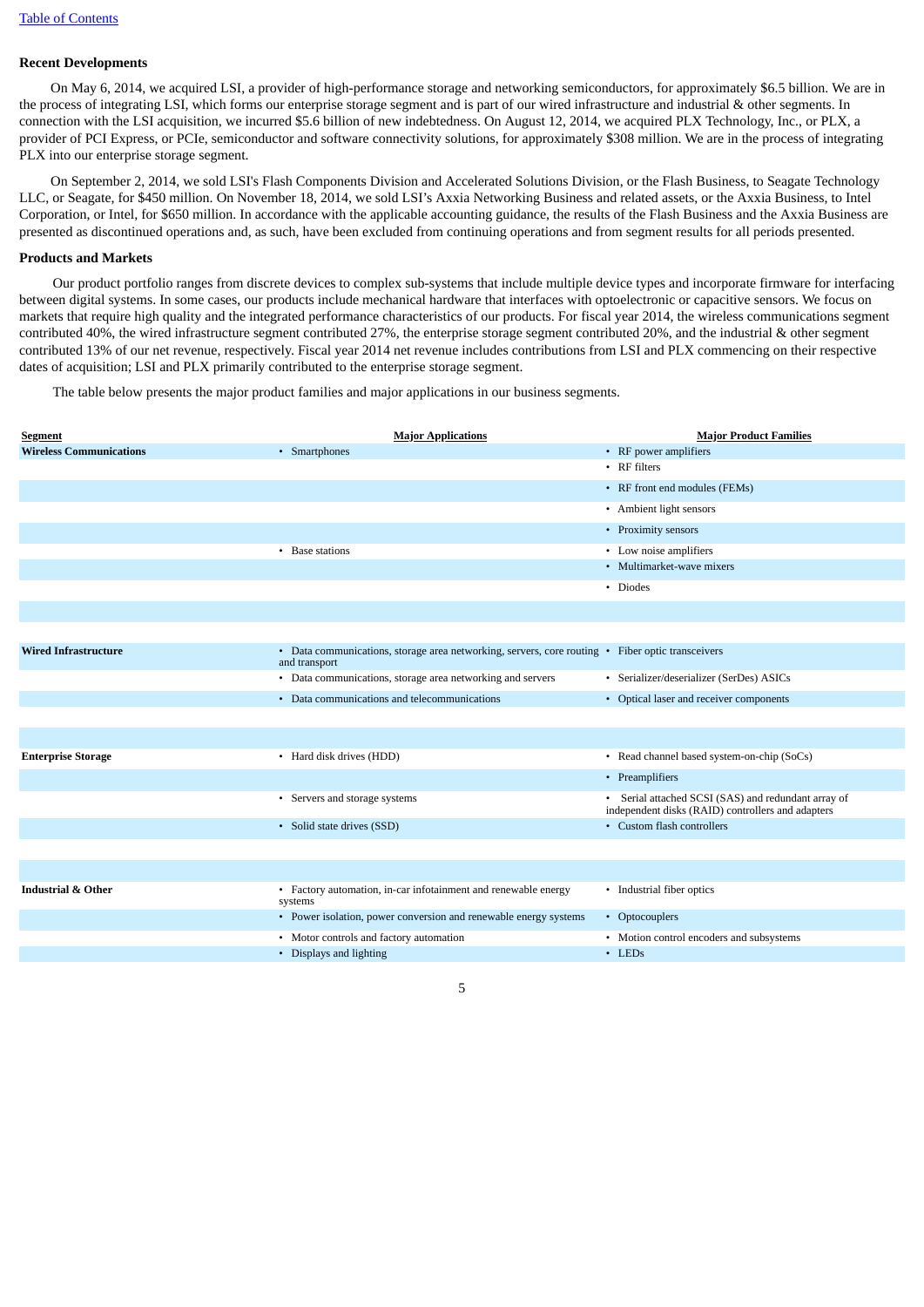*Wireless Communications.* We support the wireless communications industry with a broad variety of RF semiconductor devices that amplify, as well as selectively filter, RF signals. Filters enable modern wireless communication systems to support a large number of subscribers simultaneously by ensuring that the multiple transmissions and receptions of voice and data streams do not interfere with each other. We were among the first to deliver commercial film bulk acoustic resonator, or FBAR, filters that offer technological advantages over competing filter technologies for smartphones to function more efficiently in today's congested RF spectrum. FBAR technology has historically maintained a significant market share within code division multiple access, or CDMA, and 3G/W-CDMA markets. As cellular carriers move to 4G/long-term evolution, or LTE, and LTE-advanced standards worldwide, we believe these technological advantages will continue to benefit our business. Our products include:

- FEMs that incorporate multiple die into multi-function RF devices:
- duplexers, which are a combination of a transmit and a receive filter in a single device, using our proprietary FBAR technology;
- monolithic or discrete microwave integrated circuit, or IC, filters;
- diodes: and
- discrete transistors.

Our expertise in amplifier design, FBAR technology and module integration enables us to offer industry-leading efficiency in RF transmitter applications. Our proprietary GaAs processes are critical to the production of power amplifier and low noise amplifier products. In addition to RF devices, we provide a variety of optoelectronic sensors for mobile handset applications.

*Wired Infrastructure.* In the storage and Ethernet networking markets, we supply transceivers that receive and transmit information along optical fibers. We were one of the first to commercialize vertical-cavity surface emitting lasers, or VCSELs, which are key components within our transceivers. Our fiber optic products and our VCSEL-based products, including high bandwidth parallel optic transceivers and modules, have been widely adopted throughout the wired infrastructure and computing industries. We provide a range of product bandwidth options for customers, including options ranging from 125 Megabits per second, or Mbps, to 168 Gigabits per second, or Gbps. In Ethernet networking, we focus on higher bandwidth applications, principally 10G and emerging 40G and 100G for data center as well as enterprise customers. In storage, we focus on fiber channel-based applications including 8G and emerging 16G transceivers. In addition, we supply parallel optic transceivers with as many as 12 parallel channels for core routing, server, and high performance computing applications. We also supply optical laser and receiver components to the access, metro and long-haul telecommunication markets. For enterprise networking and server input/output, or I/O, applications, we supply high speed SerDes products integrated into application specific integrated circuits, or ASICs. Our ASICs are designed on advanced CMOS process technologies, focused primarily on 28nm and next generation 16nm processes. In these geometries, we are able to support data transmission rates of up to 32G per second. This segment also includes ASICs acquired from LSI.

*Enterprise Storage.* This segment consists of LSI's storage products. These products enable secure movement of digital data to and from host machines such as servers, personal computers and storage systems to the underlying storage devices such as HDDs and SSDs. We provide read channel-based SoCs and preamplifiers to HDD OEMs. These are the critical chips required to read, write and protect data. An HDD SoC is an IC that combines the functionality of a read channel, serial interface, memory and a hard disk controller in a small, high-performance, low-power and cost-effective package. Read channels convert analog signals that are generated by reading the stored data on the physical media into digital signals. In addition, we sell preamplifiers, which are used to amplify the initial signal to and from the drive disk heads so the signal can be processed by the read channel.

We also provide custom flash controllers to SSD OEMs. An SSD stores data in flash memory instead of on a hard disk, providing high speed access to the data. Flash controllers manage the underlying flash memory in SSDs, performing critical functions such as reading and writing data to and from the flash memory and performing error correction, wear leveling and bad block management.

We provide SAS and RAID controller and adapter solutions to server and storage system OEMs. These solutions enable secure and high speed data transmission between a host computer, such as a server, and storage peripheral devices, such as HDD, SSD and optical disk drives and disk and tape-based storage systems. Some of these solutions are delivered as stand-alone semiconductors, typically as a controller. Other solutions are delivered as circuit boards, known as adapter products, which incorporate our semiconductors onto a circuit board with other features. RAID technology is a critical part of our server storage connectivity solutions as it provides protection against the loss of critical data resulting from HDD failures.

With the acquisition of PLX, we also provide interconnect semiconductors that support the PCI (Peripheral Component Interconnect), or PCI, and PCIe communication standards. PCIe is the primary interconnection mechanism inside computing systems today. We provide both PCIe switches as well as PCIe bridges. PCIe switches allow multiple devices connect to each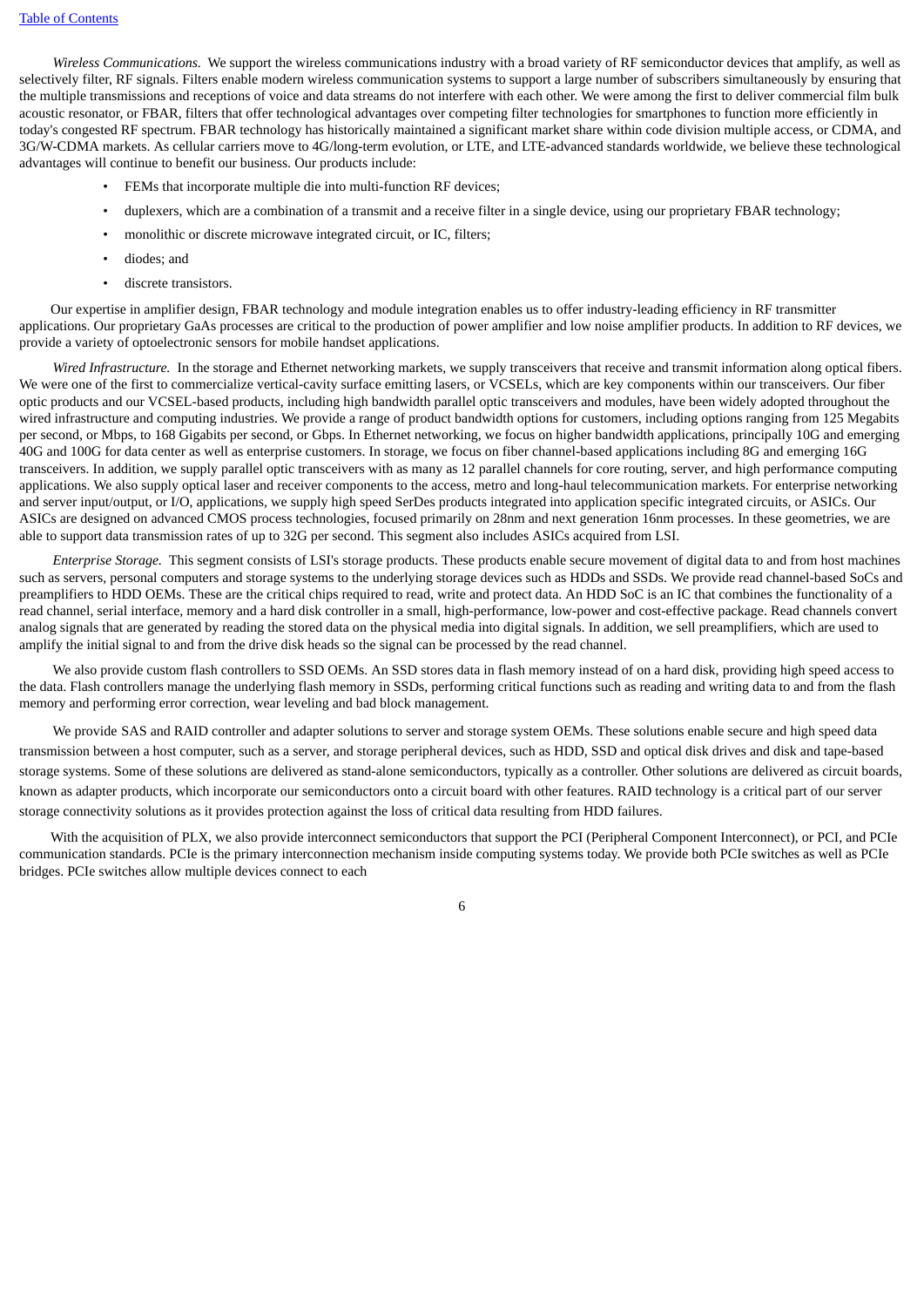other over a PCIe bus. PCIe bridges allow devices with other standards to be used in systems that need to interoperate with PCIe. Examples of applications using our PCIe products include servers, storage systems, gaming and workstation systems, networking and communications systems and industrial equipment.

*Industrial & Other.* We provide a broad variety of products for the general industrial and automotive markets. We offer optical isolators, or optocouplers, which provide electrical insulation and signal isolation for signaling systems that are susceptible to electrical noise or interference. Optocouplers are used in a diverse set of applications, including industrial motors, automotive systems including those used in hybrid engines, power generation and distribution systems, switching power supplies, motion sensors, telecommunications equipment, computers and office equipment, plasma displays, and military electronics. For industrial motors and robotic motion control, we supply optical encoders, as well as ICs for the controller and decoder functions. For electronic signs and signals, we supply LED assemblies that offer high brightness and stable light output over thousands of hours, enabling us to support traffic signals, large commercial signs and other displays. For industrial networking, we provide faster optical transceivers using plastic optical fiber that enable quick and interoperable networking and factory automation. This segment also includes revenue from licensing our IP, including IP acquired from LSI.

#### **Research and Development**

We are committed to continuous investment in product development, with a focus on rapidly introducing new, proprietary products. Many of our products have grown out of our own research and development efforts, and have given us competitive advantages in certain target markets due to performance differentiation. However, from time to time we also seek to enhance our capabilities through the acquisition of engineers with complementary research and development skills and complementary technologies and businesses. We focus our research and development efforts on the development of innovative, sustainable and higher value product platforms. We leverage our design capabilities in markets where we believe our innovation and reputation will allow us to earn attractive margins by developing high value-add products.

We plan to continue investing in product development, both organically and through acquisition, to drive growth in our business. We also invest in process development and fabrication capabilities to optimize processes for devices that are manufactured internally. Our field application engineers, or FAEs, and design engineers are located near many of our top customers around the world. This enhances our customer reach and our visibility into new product opportunities and enables us to support our customers in each stage of their product development cycle, from early stages of production design through volume manufacturing and future growth. By collaborating with our customers, we have opportunities to develop high value-added, customized products for them that leverage our existing technologies. Research and development expenses were \$695 million, \$398 million and \$335 million for fiscal years 2014, 2013 and 2012, respectively. We anticipate that we will continue to make significant research and development expenditures in order to maintain our competitive position with a continuous flow of innovative and sustainable product platforms.

#### **Customers, Sales, Marketing and Distribution**

We sell our products to a wide variety of OEMs, contract manufacturers, end users and distributors. Certain customers require us to contract with them directly and with specified intermediaries, such as contract manufacturers, and both often require timely delivery of our products to multiple locations around the world. Historically, a relatively small number of customers have accounted for a significant portion of our net revenue. Sales to distributors accounted for 25% of our net revenue for fiscal year 2014. In fiscal year 2014, direct sales to Foxconn Technology Group companies, or Foxconn, a contract manufacturer, accounted for 20% of our net revenue. Our top ten direct customers, which included three distributors, collectively accounted for 57% of our net revenue. We believe our aggregate sales to Apple, Inc., when our direct sales to it are combined with sales to the contract manufacturers that it utilizes, accounted for more than 10% of our net revenues for both fiscal years 2014 and 2013. We believe our aggregate sales to Cisco Systems, Inc., when our direct sales to it are combined with sales to the contract manufacturers that it utilizes, accounted for more than 10% of our net revenue for fiscal year 2013. We expect to continue to experience significant customer concentration in future periods. The loss of, or significant decrease in demand from, any of our top ten direct or indirect customers could have a material adverse effect on our business, results of operations and financial condition.

We sell our products through our direct sales force and a network of distributors globally. Our direct sales force is focused on supporting our large OEM customers. We have strategically developed distributor relationships to serve thousands of customers around the world. Based on net revenue, our main global distributors are Avnet, Inc. and Arrow Electronics, Inc., complemented by a number of specialty regional distributors with customer relationships based on their respective product ranges.

7

Our sales force has specialized product and service knowledge that enables us to sell specific offerings at key levels throughout a customer's organization.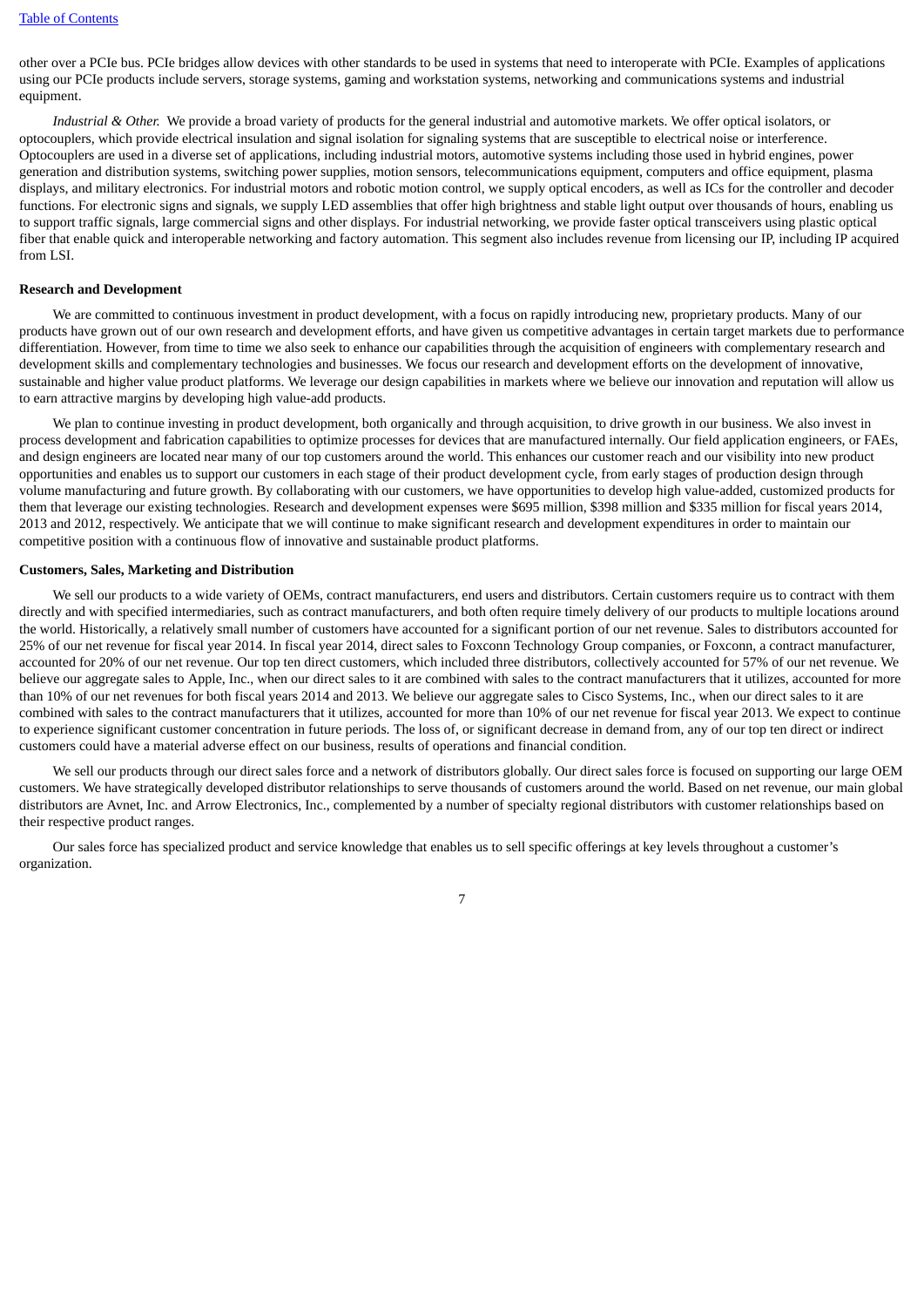As part of our global reach, we have a number of sales offices located in various countries, with a significant presence in Asia, which is a key center of the worldwide electronics supply chain. Many of our customers design products in North America or Europe that are then manufactured in Asia. We maintain dedicated regional customer support call centers, where we address customer issues and handle logistics and other order fulfillment requirements. We believe we are well-positioned to support our customers throughout the design, technology transfer and manufacturing stages across all geographies.

#### **Operations**

We use third-party contract manufacturers for a significant majority of our assembly and test operations, including ASE Korea Inc., and Inari Technology SDN BHD. A portion of our front-end wafer manufacturing operations is outsourced to external foundries, including Taiwan Semiconductor Manufacturing Company Ltd., or TSMC, and WIN Semiconductors Corp. We have internal fabrication facilities for products utilizing our innovative materials and processes to protect our IP and to develop the technology for manufacturing, while we outsource standard CMOS processes. Examples of internally fabricated semiconductors include FBAR filters for wireless communications and VCSEL-based and InP-based lasers for fiber optic communications. The majority of our internal III-V semiconductor wafer fabrication is done in the United States and Singapore. Most of our products are designed to be manufactured in a specific process, typically at one particular foundry, either our own or with a particular contract manufacturer, and in some instances, we may only qualify one contract manufacturer to manufacture certain of our products. For selected customers, we maintain finished goods inventory near or at customer manufacturing sites to support their just-in-time production.

#### **Materials and Suppliers**

Our manufacturing operations employ a wide variety of semiconductors, electromechanical components and assemblies and raw materials. We purchase materials from hundreds of suppliers on a global basis. These supply relationships are generally conducted on a purchase order basis. While we have not experienced any significant difficulty in obtaining the materials used in the conduct of our business and we believe that no single supplier is material, some of the parts are not readily available from alternate suppliers due to their unique design or the length of time necessary for re-design or qualification. Our longterm relationships with our suppliers allow us to proactively manage our technology development and product discontinuance plans, and to monitor our suppliers' financial health. Some suppliers may nonetheless extend their lead times, limit supplies, increase prices or cease to produce necessary parts for our products. If these are unique components, we may not be able to find a substitute quickly, or at all. To address the potential disruption in our supply chain, we may use a number of techniques, including qualifying more than one source of supply, redesigning products for alternative components and incremental, or in some cases "lifetime," purchases of affected parts for supply buffer.

#### **Competition**

The global semiconductor market is highly competitive. Our competitors range from large, international companies offering a wide range of products to smaller companies specializing in narrow markets. We compete with integrated device manufacturers, or IDMs, and fabless semiconductor companies as well as the internal resources of large, integrated OEMs. The competitive landscape is changing as a result of a trend toward consolidation within the industry, as some of our competitors have merged with or been acquired by other competitors while others have begun collaborating with each other. We expect this consolidation trend to continue. We expect competition in the markets in which we participate to continue to increase as existing competitors improve or expand their product offerings and as new companies enter the market. Additionally, our ability to compete effectively depends on a number of factors, including: quality, technical performance, price, product features, product system compatibility, system-level design capability, engineering expertise, responsiveness to customers, new product innovation, product availability, delivery timing and reliability, and customer sales and technical support.

In the wireless communications segment, we provide RF amplifiers, filters, FEMs, ambient light and proximity sensors for mobile phones. Our primary competitors for this target market are ams AG, Murata Manufacturing Co., Ltd., RF Micro Devices, Inc., Skyworks Solutions, Inc., and TriQuint Semiconductor, Inc. We compete based on our expertise in amplifier design, FBAR technology and module integration. We also compete against a number of smaller, niche wireless players based on our proprietary design expertise, broad product portfolio, proprietary material processes and integration expertise.

In the wired infrastructure segment, we provide fiber optic transceivers and SerDes ASICs for high-speed data communications and server applications. Our primary competitors for this target market are Finisar Corporation, JDS Uniphase Corporation, International Business Machines Corp. (Microelectronics Division), ST Microelectronics N.V., Sumitomo Corporation, BinOptics Corporation, and Mitsubishi Electric Corporation. We compete based on the strength of our high speed proprietary design expertise, our customer relationships, proprietary process technology and broad product portfolio.

In the enterprise storage segment, we provide read channel-based SoCs and preamplifiers to the HDD market, custom flash controllers to the SSD market, and SAS and RAID controller and adapter solutions to the server and storage system markets. Our competitors include Marvell Technology Group, Ltd., PMC-Sierra, Inc. and Texas Instruments, Inc.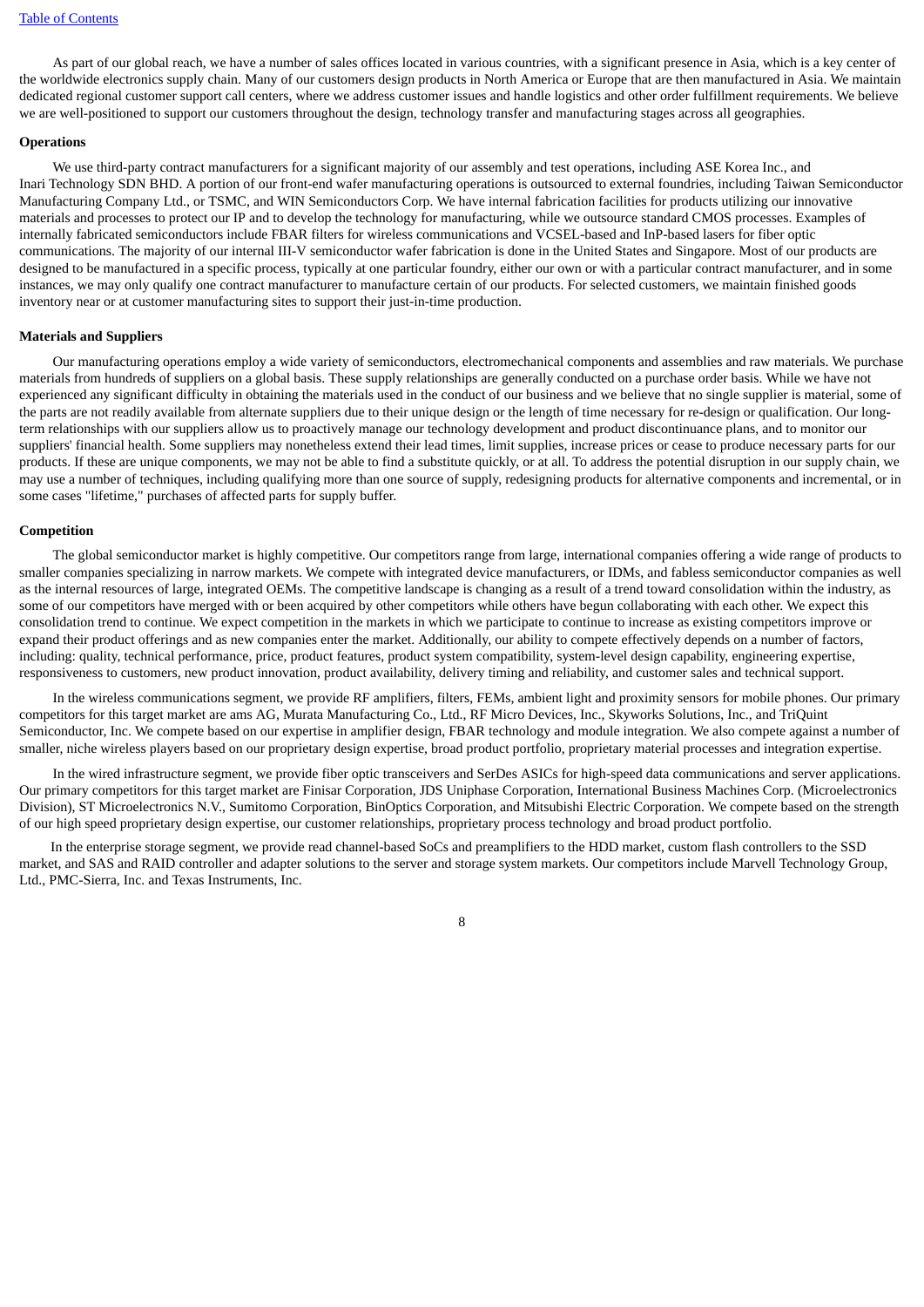In the industrial & other segment, we provide fiber optic transceivers for communication networks, LEDs for displays, motion control encoders and subsystems and optocouplers for factory automation and motor controls. Our primary competitors for this target market are Analog Devices, Inc., Cree, Inc., Hamamatsu Photonics K.K., Heidenhain Corporation, Renesas Electronics Corporation and Toshiba Corporation. We compete based on our design expertise, broad product portfolio, reputation for quality products and large customer base.

#### **Intellectual Property**

Our success depends in part upon our ability to protect our IP. To accomplish this, we rely on a combination of IP rights, including patents, copyrights, trademarks, service marks, trade secrets and similar IP, as well as customary contractual protections with our customers, suppliers, employees and consultants, and through security measures to protect our trade secrets. We believe our current product expertise, key engineering talent and IP portfolio provide us with a strong platform from which to develop application specific products in key target markets.

As of November 2, 2014, we had approximately 16,500 U.S. and foreign patents and approximately 3,300 U.S. and foreign pending patent applications. Our research and development efforts are presently resulting in approximately 200 new patent applications per year, relating to a wide range of ASIC, isolation, encoder, LED, RF and optoelectronic components, enterprise storage products, HDD silicon, PCIe, USB and other standard I/O devices, and associated applications. The expiration dates of our patents range from 2014 to 2033, with a small number of patents expiring in the near future, none of which are expected to be material to our IP portfolio. We are not substantially dependent on any single patent or group of related patents.

We focus our patent application program to a greater extent on those inventions and improvements that we believe are likely to be incorporated into our products, as contrasted with more basic research. However, we do not know how many of our pending patent applications will result in the issuance of patents or the extent to which the examination process could require us to narrow our claims.

We and our predecessors have also entered into a variety of IP licensing and cross-licensing arrangements that have both benefited our business and enabled some of our competitors. In addition, we license third-party technologies that are incorporated into some elements of our design activities, products and manufacturing processes. Historically, licenses of the third-party technologies used by us have been available to us on acceptable terms. A portion of our revenue comes from IP licensing royalty payments and from technology claim settlements relating to such IP, including licensing revenue generated by IP acquired from LSI.

The semiconductor industry is characterized by the existence of a large number of patents, copyrights, trademarks and trade secrets and by the vigorous pursuit, protection and enforcement of IP rights. Many of our customer agreements require us to indemnify our customers for third-party IP infringement claims. Claims of this sort could harm our relationships with our customers and might deter future customers from doing business with us. With respect to any IP rights claims against us or our customers or distributors, we may be required to cease manufacture of the infringing product, pay damages, expend resources to develop non-infringing technology, seek a license which may not be available on commercially reasonable terms or at all, or relinquish patents or other IP rights.

#### **Employees**

As of November 2, 2014, we had approximately 8,400 employees worldwide. By geography, approximately 55% of our employees are located in North America, 42% in Asia, and 3% in Europe. In Singapore, approximately 330 of our 970 employees are subject to a collective bargaining agreement. In the United States, none of our employees is represented by a labor union. In Mexico, approximately 470 of our 670 employees are subject to a collective bargaining agreement. A small number of our employees in other countries are represented by workers' councils or labor unions. We believe we have a good working relationship with our employees.

### **Environmental and Other Regulation**

Our research and development and manufacturing operations involve the use of hazardous substances and are regulated under international, federal, state and local laws governing health and safety and the environment. These regulations include limitations on discharge of pollutants to air, water, and soil; remediation requirements; product chemical content limitations; manufacturing chemical use and handling restrictions; pollution control requirements; waste minimization considerations; and treatment, transport, storage and disposal of solid and hazardous wastes. We are also subject to regulation by the United States Occupational Safety and Health Administration and similar health and safety laws in other jurisdictions.

We believe that our properties and operations at our facilities comply in all material respects with applicable environmental laws and worker health and safety laws; however, the risk of environmental liabilities cannot be completely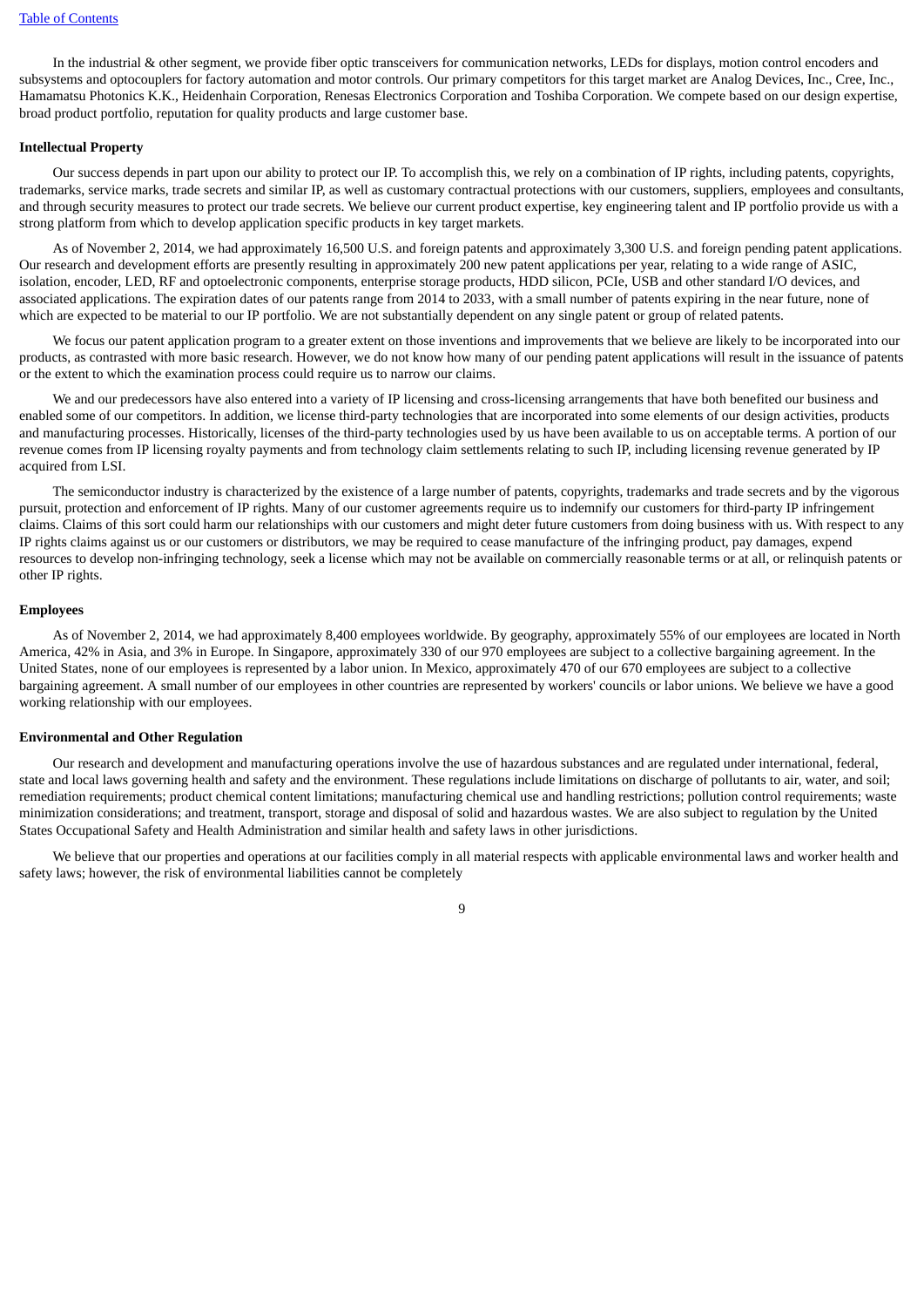eliminated and there can be no assurance that the application of environmental and health and safety laws to our business will not require us to incur significant expenditures.

We are also regulated under a number of international, federal, state and local laws regarding recycling, product packaging and product content requirements, including legislation enacted in the European Union and China, among a growing number of jurisdictions, which have placed greater restrictions on the use of lead, among other chemicals, in electronic products, which affects materials composition and semiconductor packaging. These laws are becoming more stringent and may in the future cause us to incur significant expenditures.

#### **Backlog**

Our sales are generally made pursuant to short-term purchase orders. These purchase orders are made without deposits and may be, and often are, rescheduled, canceled or modified on relatively short notice, without substantial penalty. Therefore, we believe that purchase orders or backlog are not necessarily a reliable indicator of future sales.

#### **Seasonality**

Our net revenue in the second half of the fiscal year has typically been higher than our net revenue in the first half of the fiscal year, primarily due to seasonality in our wireless communications segment. This segment has historically experienced seasonality due to calendar year-end holiday increases in sales of mobile handsets manufactured by our OEM customers. However, from time to time, some of our key customers, particularly in our wireless communications and enterprise storage segments, place or delay large orders, often in connection with their expected new product launches, which cause our quarterly net revenues to fluctuate significantly. These fluctuations, combined with other factors such as changes in the overall economic environment, have increasingly overshadowed typical seasonal effects in recent periods.

#### **Financial Information about Geographic Areas**

For information on the geographic concentration of our net revenue and long-lived assets, please see Note 10. "Segment Information," of our consolidated financial statements, included elsewhere in the Annual Report on Form 10-K.

#### **Other Information**

Avago Technologies Limited was incorporated under the laws of the Republic of Singapore in August 2005. Our Singapore company registration number is 200510713C. The address of our registered office and our principal executive offices is 1 Yishun Avenue 7, Singapore 768923, and our telephone number is +65-6755-7888. Our ordinary shares are listed on the Nasdaq Global Select Market under the trading symbol "AVGO".

We are subject to the information and periodic reporting requirements of the Securities Exchange Act of 1934, or Exchange Act, and, in accordance therewith, file periodic reports, proxy statements and other information with the U.S. Securities and Exchange Commission, or the SEC. Such periodic reports, proxy statements and other information is available for inspection and copying at the SEC's Public Reference Room at 100 F Street, NE, Washington, DC 20549 or may be obtained by calling the SEC at 1–800–SEC–0330. In addition, the SEC maintains a website at http://www.sec.gov that contains reports, proxy statements and other information regarding issuers that file electronically with the SEC. We maintain a website at www.avagotech.com. You may access our annual reports on Form 10-K, quarterly reports on Form 10-Q, current reports on Form 8-K, proxy statements and other reports (and amendments thereto) filed or furnished pursuant to Section 13(a) or 15(d) of the Exchange Act with the SEC free of charge at the "Investors — SEC Filings" section of our website, as soon as reasonably practicable after such material is electronically filed with, or furnished to, the SEC. The reference to our website address does not constitute incorporation by reference of the information contained on or accessible through our website.

### <span id="page-9-0"></span>**ITEM 1A.** *RISK FACTORS*

Our business, operations and financial results are subject to various risks and uncertainties, including those described below, that could adversely affect our business, financial condition, results of operations, cash flows, and the tradina price of our ordinary shares. The followina important factors, among others, could cause our actual results to differ materially from those expressed in forward-looking statements made by us or on our behalf in filings *with the SEC, press releases, communications with investors and oral statements.*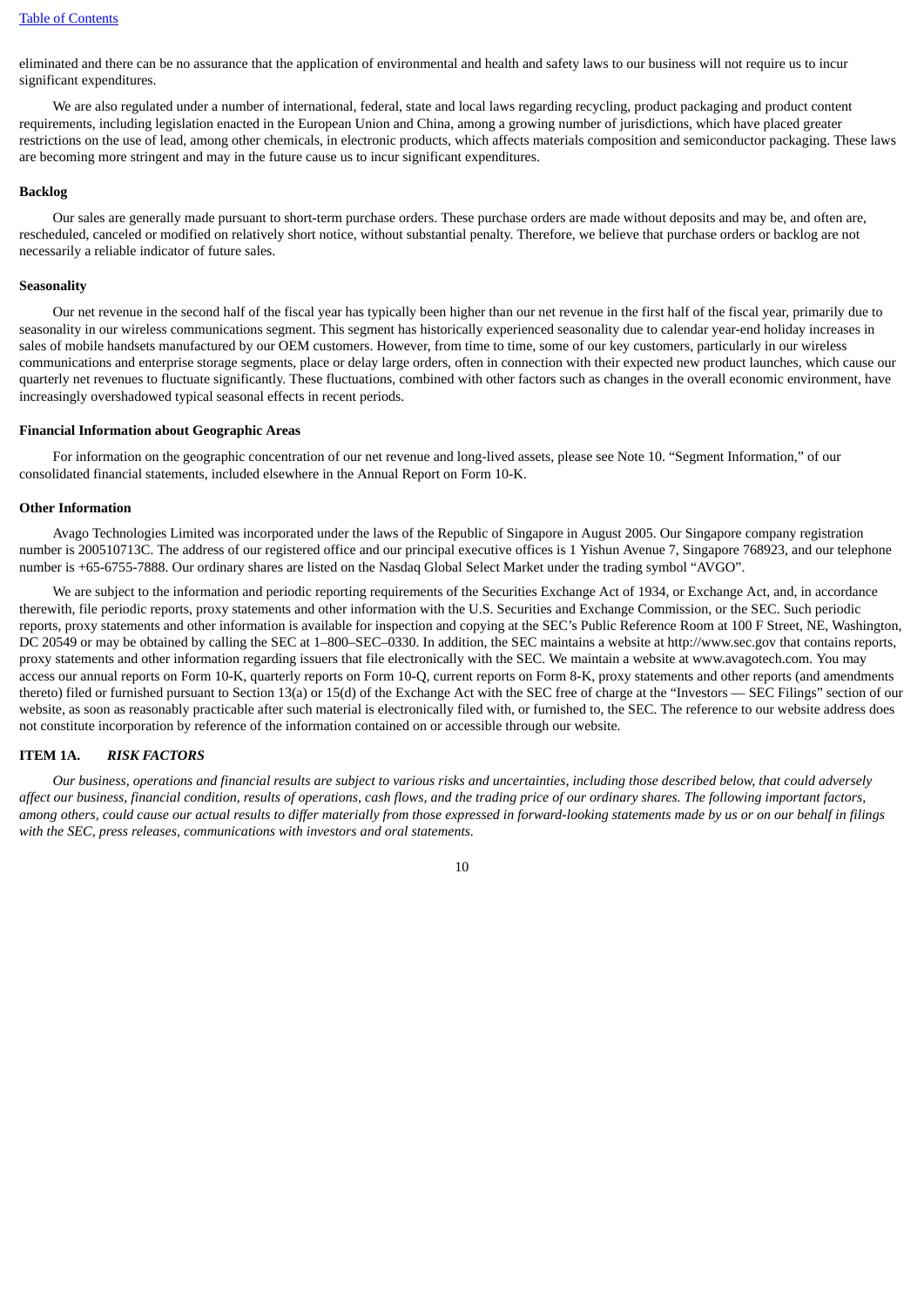# **Risks Related to Our Business**

### The acquisition of LSI and the integration of its business, operations and employees with our own involves risks and the failure to integrate *successfully in the expected time frame may adversely affect our future results.*

Our acquisition of LSI on May 6, 2014 is our largest acquisition to date, by a significant margin. Any failure to successfully integrate the business, operations and employees of LSI, or to otherwise realize the anticipated benefits of the acquisition, could harm our results of operations. Our ability to realize these benefits will depend on the timely integration and consolidation of organizations, operations, facilities, procedures, policies and technologies, and the harmonization of differences in the business cultures between the two companies and their personnel. Integration of the LSI business will be complex and time-consuming, will involve additional expense and could disrupt our business and divert management's attention from ongoing business concerns. The challenges involved in integrating LSI include:

- preserving customer, supplier and other important relationships of both LSI and Avago;
- improving LSI's operating margins;
- coordinating and integrating operations in India, a country in which Avago has not previously operated, and in China;
- integrating financial forecasting and controls, procedures and reporting cycles;
- combining and integrating information technology, or IT, systems;
- integrating employees and related HR systems and benefits, maintaining employee morale and retaining key employees; and
- managing the effects of the disposition of LSI's Flash and Axxia Businesses and the transition of their personnel.

As a result of the acquisition of LSI, we are implementing certain cost reduction activities, including the elimination of a substantial number of positions from our combined workforce across all business and functional areas on a global basis, over approximately the next 9-12 months. During this time we will be dependent on the services of a number of employees who are transitioning out of our workforce. We may be unable to successfully manage these employees in the performance of their transition activities.

The benefits we expect to realize from the acquisition of LSI are, necessarily, based on projections and assumptions about the combined businesses of Avago and LSI and assume, among other things, the successful integration of LSI into our business and operations. These projections and assumptions may be inaccurate and we may not successfully integrate LSI and our operations in a timely manner, or at all. We may also be exposed to unexpected contingencies or liabilities of LSI. If we do not realize the anticipated benefits of this transaction, our growth strategy and future profitability could be affected. In addition, the acquisition significantly increased the amount of our goodwill and other intangible assets, which could adversely affect our future results of operations.

### The majority of our sales come from a small number of customers and the demands or loss of one or more of our significant customers may adversely *affect our business.*

We are dependent on a reasonably small number of direct customers, OEMs, or their contract manufacturers, and distributors for a majority of our business, revenue and results of operations, particularly in our wireless and enterprise storage target markets. During fiscal year 2014, direct sales to Foxconn accounted for 20% of our net revenue and our top 10 customers, which included three distributors, collectively accounted for 57% of our net revenue. During fiscal year 2013, direct sales to Foxconn accounted for 18% of our net revenue and our top 10 customers, which included three distributors, collectively accounted for 64% of our net revenue. However, we also believe our aggregate sales to Apple, Inc., when our direct sales to it are combined with sales to the contract manufacturers that it utilizes, accounted for more than 10% of our net revenues for fiscal year 2014. We expect to continue to experience significant customer concentration in future periods.

This customer concentration increases the risk of quarterly fluctuations in our operating results and sensitivity to any material, adverse developments experienced by our significant customers. In addition, our top customers' purchasing power has, in some cases, given them the ability to make greater demands on us with regard to pricing and contractual terms in general. We expect this trend to continue, which may adversely affect our gross margins on certain products. Although we believe that our relationships with our major customers are good, we generally do not have long-term contracts with any of them, which is typical of our industry. Our customers often provide us with medium- to long-term product roadmaps and related indications of their product needs and purchases on a periodic basis, but they generally purchase our products on a weekly or daily basis, often pursuant to purchase orders, and the relationship, as well as particular orders, can be terminated at any time without significant penalty. To ensure availability of our products for some of our largest customers, we start manufacturing our products in advance of receiving purchase orders, based on our customers' forecasts. These forecasts are not binding purchase commitments and, as a result, we incur inventory and manufacturing costs in advance of anticipated

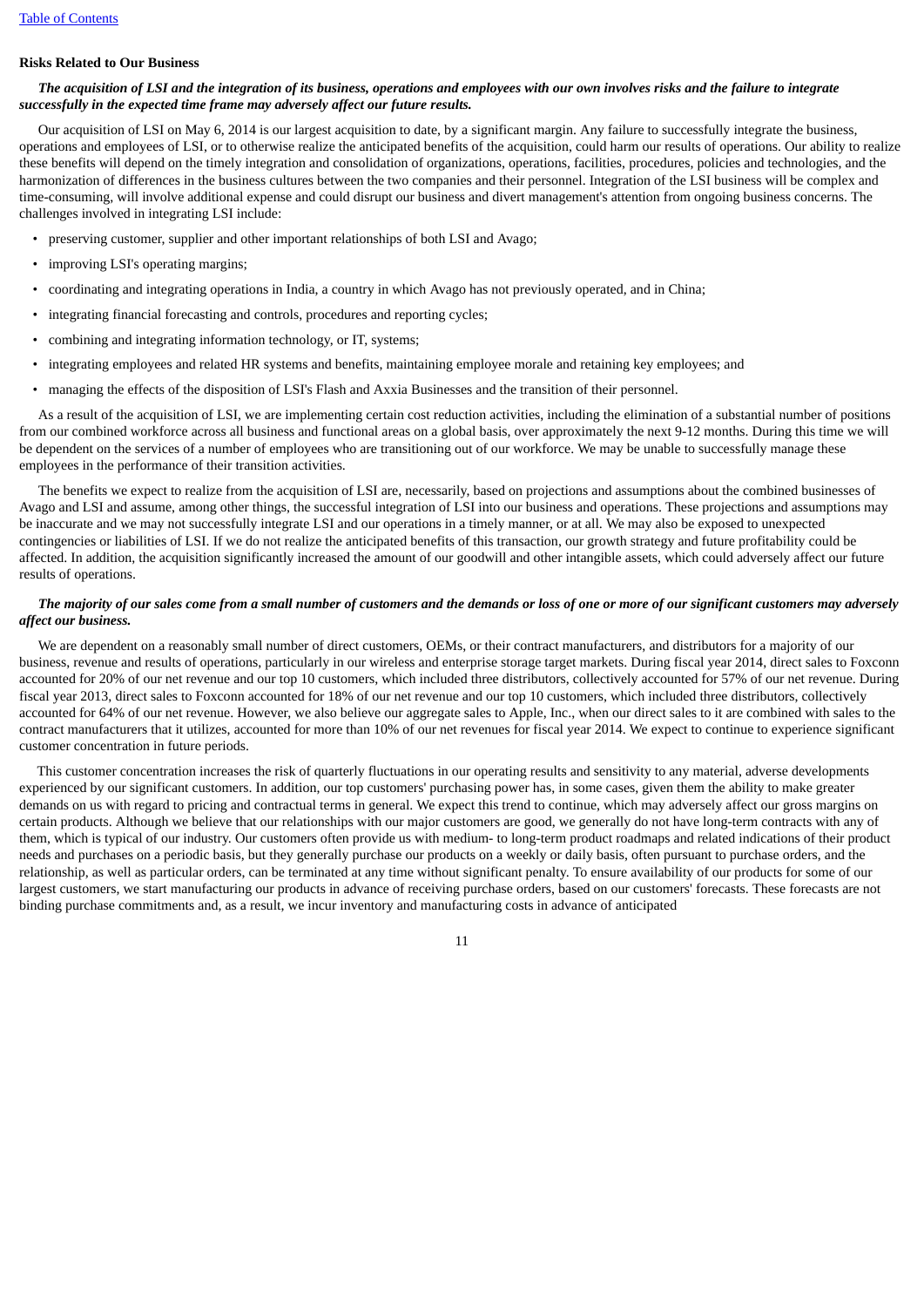sales. Since actual demand for our products may not match these forecasts, we may be subject to increased risks of high inventory carrying costs, product obsolescence and increased operating costs. In addition, the loss of, or any substantial reduction in sales to, any of our major direct or end customers could have a material adverse effect on our business, financial condition and results of operations.

#### Adverse global economic conditions could have a negative effect on our business, results of operations and financial condition and liquidity.

Adverse global economic conditions have from time to time caused or exacerbated significant slowdowns in the semiconductor industry generally, as well as in our target markets, which adversely affected our business and results of operations. In recent periods, market and business conditions in general have been adversely affected by investor and customer concerns about the global economic outlook, including concerns about economic recovery in the United States, the level of growth in China and conflict in Eastern Europe and the Middle East. Macroeconomic weakness and uncertainty also make it more difficult for us to accurately forecast revenue, gross margin and expenses. Sustained uncertainty about, or worsening of, current global economic conditions may cause our customers and consumers to reduce or delay spending (leading to reduced demand for our products), could lead to the insolvency of key suppliers (resulting in product delays) and customers, and could intensify pricing pressures. Any or all of these factors could negatively affect our business, financial condition and result of operations.

#### *We operate in the highly cyclical semiconductor industry, which is subject to significant downturns.*

The semiconductor industry is highly cyclical and is characterized by constant and rapid technological change and price erosion, evolving technical standards, frequent new product introductions, short product life cycles (for semiconductors and for many of the end products in which they are used) and wide fluctuations in product supply and demand. From time to time, these factors, together with changes in general economic conditions, cause significant upturns and downturns in the industry in general, and in our business in particular. Periods of industry downturns have been characterized by diminished demand for end-user products, high inventory levels and periods of inventory adjustment, under-utilization of manufacturing capacity, changes in revenue mix and accelerated erosion of average selling prices, resulting in an adverse effect on our business, financial condition and results of operations. We expect our business to continue to be subject to cyclical downturns even when overall economic conditions are relatively stable. To the extent we cannot offset recessionary periods or periods of reduced growth that may occur in the industry, or in our target markets in particular, through increased market share or otherwise, our business could be adversely affected, net revenues may decline and financial condition and results of operations may suffer. In addition, in any future economic downturn we may be unable to reduce our costs quickly enough to maintain our operating profitability.

### We are dependent on a small number of markets, including the mobile handset market, which is volatile and is characterized by short product life cycles, fluctuations in demand, seasonality and increasingly high customer concentration, the hard disk drive market, the data center market and enterprise networking market, and dynamics in these industries could negatively impact our business or results of operations.

A substantial portion of our revenue is generated from sales of products for use in mobile handsets, particularly our FBAR filter products, the market for which is growing and becoming increasingly competitive. During fiscal year 2014, revenue from our wireless communications target market accounted for 40% of our net revenue. The mobile handset market is characterized by intense competition among an increasingly concentrated group of OEMs, rapidly evolving technology, including the shift to LTE and LTE-advanced standards, and changing consumer preferences. These factors result in the frequent introduction of new products, aggressive price competition, short product life cycles, and continually evolving mobile handset specifications. If we, our customers or mobile handset OEMs are unable to manage product transitions, our business and results of operations could be negatively affected. Our success in this market is dependent on the continued competitiveness of our FBAR filter products, and on the broad commercial acceptance of the mobile handsets into which our products are incorporated, as well as increasing the amount of our products in successive generations of those handsets. If the mobile handsets into which our products are designed do not achieve significant customer acceptance, our revenue will be adversely affected. Similarly, even though we may achieve design wins for a particular handset, we may not be designed into the next generation of a particular handset or new model of handset, which could result in a sharp decrease in our revenues. In the mobile handset market, demand has historically been stronger in the second half of the year than the first half of the year. However, the timing of new handset launches, which also drive demand, is often unpredictable. If mobile handset OEMs inaccurately forecast consumer demand, this may lead to significant changes in orders to their component suppliers. We have experienced both sharp increases and decreases in orders within the same quarter, often with limited advance notice, and we expect them to occur in the future. In addition, although the worldwide wireless handset market is large, growth trends and other variables are often uncertain and difficult to predict. Since the wireless handset market is a consumer-driven market, changes in the economy that affect consumer demand can also adversely affect our business and operating results.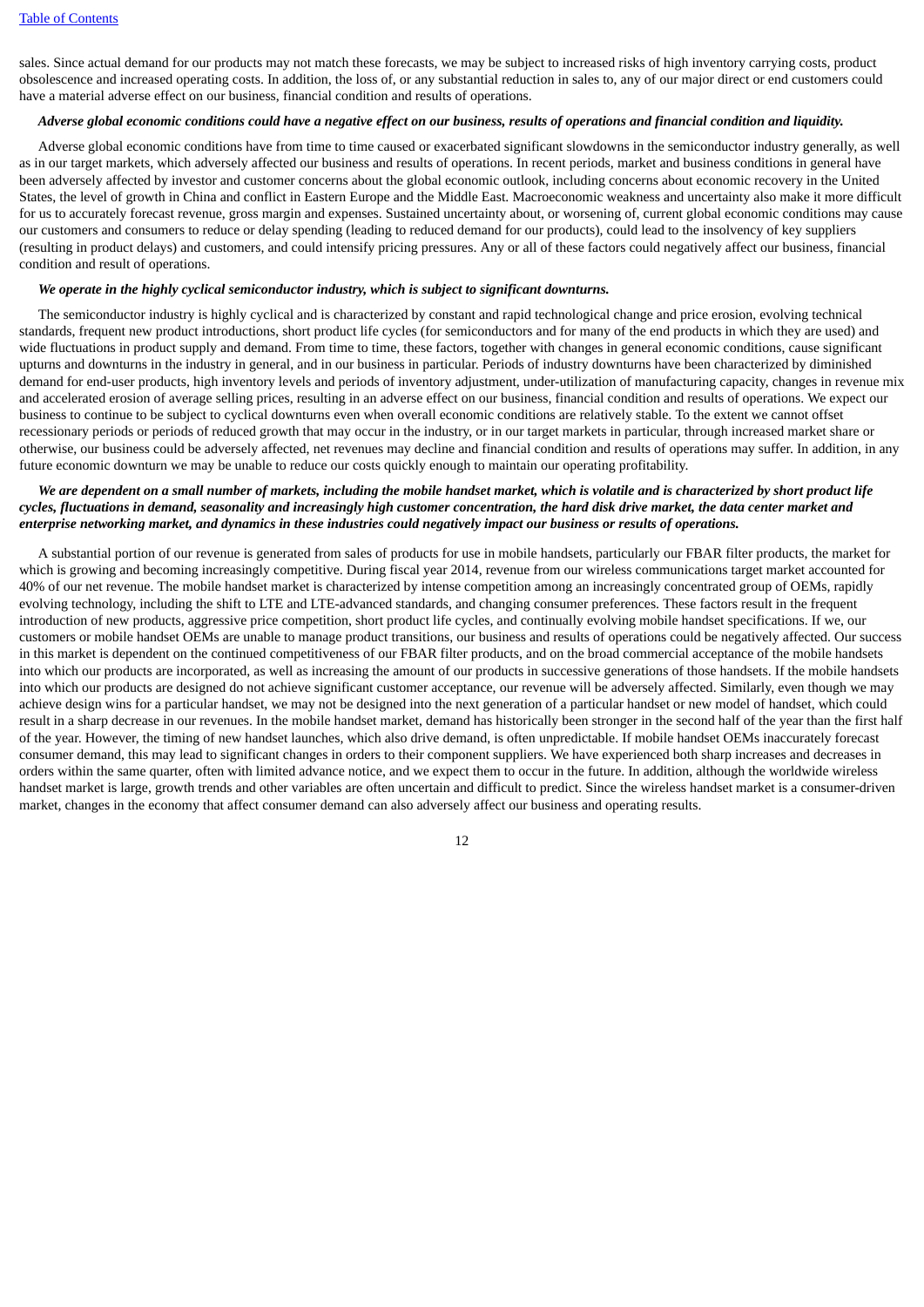In addition, as a result of our acquisition of LSI, we also derive a substantial portion of our revenues from products used in hard disk drives. The hard disk drive industry has experienced consolidation over the last few years, resulting in fewer design opportunities and hard disk drive programs, and a corresponding increase in the significance of winning or losing any one design or program. Additionally, we believe that end users may be purchasing tablet computers, which use flash memory rather than hard disk drives to store data, as a substitute for purchasing a notebook computer containing a hard disk drive. We do not currently provide controllers for flash memory used in tablet computers and further increases in sales of tablet computers could adversely affect our hard disk drive revenues. Our acquisition of LSI has also resulted in us deriving a larger portion of our revenue from ASICs that we design and manufacture, particularly those for datacenter and enterprise networking products, both of which are manufactured by an increasingly concentrated group of large OEMs.

#### We may pursue acquisitions, dispositions, investments and joint ventures, which could adversely affect our results of operations.

We may make acquisitions of, and investments in, businesses that offer complementary products, services and technologies, augment our market coverage, or enhance our technological capabilities, such as our recent acquisitions of LSI and PLX. We may also enter into strategic alliances or joint ventures to achieve these goals. We cannot assure you that we will be able to identify suitable acquisition, investment, alliance, or joint venture opportunities, that we will be able to consummate any such transactions, or that such transactions will be successful. In addition, our original estimates and assumptions used in assessing any acquisition that we make may be inaccurate and we may not realize the expected financial or strategic benefits of any such acquisition. From time to time, we may also divest portions of our business that are no longer strategically important or exit minority investments, such as our dispositions of the Flash and Axxia Businesses, which could materially affect our cash flows and results of operations for the period in which such events occur. These transactions or any other acquisitions or dispositions involve risks and uncertainties. For example, the integration of acquired businesses may not be successful and could result in disruption to other parts of our business. In addition, any such integration may require that we incur significant restructuring charges, including as a result of streamlining, or divesting non-core portions of, acquired businesses. To integrate acquired businesses, we must implement our management information systems, operating systems and internal controls, and assimilate and manage the personnel of the acquired operations. The difficulties of these integrations may be further complicated by such factors as the size of the business or entity acquired, geographic distances, lack of experience operating in the geographic market or industry sector of the acquired business, delays and challenges associated with integrating the business with our existing businesses, diversion of management's attention from daily operations of the business, potential loss of key employees and customers of the acquired business, the potential for deficiencies in internal controls at the acquired or combined business, performance problems with the acquired business' technology, difficulties in entering markets in which we have no or limited direct prior experience, exposure to unanticipated liabilities of the acquired business, insufficient revenues to offset increased expenses associated with the acquisition, and our potential inability to achieve the growth prospects and synergies expected from any such acquisition. Even when an acquired business has already developed and marketed products, there can be no assurance that product enhancements will be made in a timely fashion or that all pre-acquisition due diligence will have identified all material issues that might arise with respect to such acquired business.

Any acquisition may also cause us to assume liabilities and ongoing lawsuits, acquire goodwill and other non-amortizable intangible assets that will be subject to impairment testing and potential impairment charges, incur amortization expense related to certain intangible assets, increase our expenses and working capital requirements, and subject us to litigation, which would reduce our return on invested capital. In addition, if the businesses or product lines that we acquire have a different pricing or cost structure than we do, such acquisitions may adversely affect our profitability and reduce our overall margin. Failure to manage and successfully integrate the acquisitions we make or to improve margins of the acquired businesses and products could materially harm our business, operating results and margins. Any dispositions we may make may also result in ongoing obligations to us following any such divestiture, for example as a result of any transition services or indemnities we agree to provide to the purchaser in any such transaction, which may result in additional expenses and may adversely affect our financial condition and results of operations.

Any future acquisitions we make may also require significant additional debt or equity financing, which, in the case of debt financing, would increase our leverage and potentially affect our credit ratings and, in the case of equity or equity-linked financing, would be dilutive to our existing shareholders. We also incurred a significant amount of debt in connection with our acquisition of LSI, which is secured by the substantial majority of our assets. Any downgrades in our credit ratings associated with an acquisition could adversely affect our ability to borrow by resulting in more restrictive borrowing terms. As a result of the foregoing, we also may not be able to complete acquisitions or other strategic transactions in the future to the same extent as in the past, or at all. These and other factors could harm our ability to achieve anticipated levels of profitability at acquired operations or realize other anticipated benefits of an acquisition, and could adversely affect our business, financial condition and results of operations.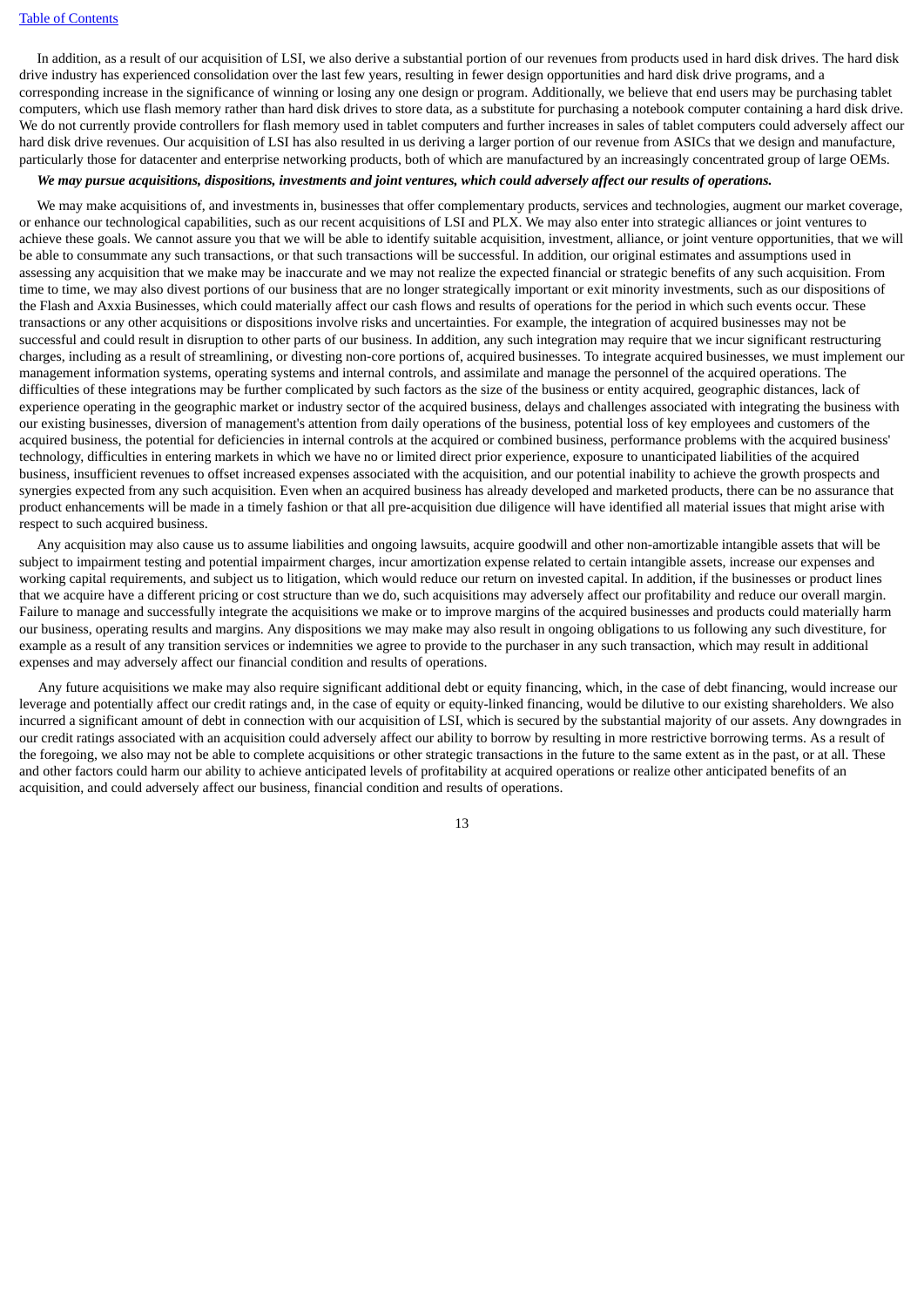#### *Our operating results are subject to substantial quarterly and annual fluctuations.*

Our revenues and operating results have fluctuated in the past and are likely to fluctuate in the future. These fluctuations may occur on a quarterly and annual basis and are due to a number of factors, many of which are beyond our control. These factors include, among others:

- the timing of launches by our customers of new products, such as cell phones, in which our products are included and changes in end-user demand for the products manufactured and sold by our customers;
- the timing of receipt, reduction or cancellation of significant orders by customers;
- fluctuations in the levels of component inventories held by our customers;
- customer concentration and the gain or loss of significant customers;
- the timing of acquisitions of, or making and exiting investments in, other entities, businesses or technologies;
- market acceptance of our products and our customers' products;
- changes in our product mix or customer mix and their effect on our gross margin;
- our ability to develop, introduce and market new products and technologies on a timely basis;
- the timing and extent of our non-product revenue, such as product development revenues and royalty and other payments from IP, sales and licensing arrangements;
- our ability to successfully and timely integrate, and realize the benefits of, our acquisitions of LSI and PLX and any other significant acquisitions we may make;
- new product announcements and introductions by us or our competitors;
- timing and amount of research and development and related new product expenditures, and the timing of receipt of any research and development grant monies;
- seasonality or cyclical fluctuations in our markets;
- interest rate and currency fluctuations:
- utilization of our internal manufacturing facilities;
- fluctuations in manufacturing yields;
- significant warranty claims, including those not covered by our suppliers or our insurers;
- availability and cost of raw materials from our suppliers;
- IP disputes and associated litigation expenses;
- loss of key personnel or the shortage of available skilled workers;
- the effects of competitive pricing pressures, including decreases in average selling prices of our products; and
- changes in our tax incentive arrangements or structure, which may adversely affect our net tax expense in any quarter in which such an event occurs.

The foregoing factors are difficult to forecast, and these, as well as other factors, could materially adversely affect our quarterly or annual operating results. In addition, a significant amount of our operating expenses are relatively fixed in nature due to our significant sales, research and development and internal manufacturing overhead costs. Any failure to adjust spending quickly enough to compensate for a revenue shortfall could magnify the adverse impact of such revenue shortfall on our results of operations. As a result, we believe that quarter-to-quarter comparisons of our revenue and operating results may not be meaningful or a reliable indicator of our future performance. If our operating results in one or more future quarters fail to meet the expectations of securities analysts or investors, an immediate and significant decline in the trading price of our ordinary shares may occur.

#### Winning business is subject to lengthy, competitive selection processes that require us to incur significant expense. Even if we begin a product design, a customer may decide to cancel or change its product plans, which could cause us to generate no revenues from a product and adversely affect our *results of operations.*

Our business is dependent on us winning competitive bid selection processes, known as "design wins," to develop semiconductors for use in our customers' products. These selection processes are typically lengthy and can require us to incur significant design and development expenditures and dedicate scarce engineering resources in pursuit of a single customer opportunity. We may not win the competitive selection process and may never generate any revenue despite incurring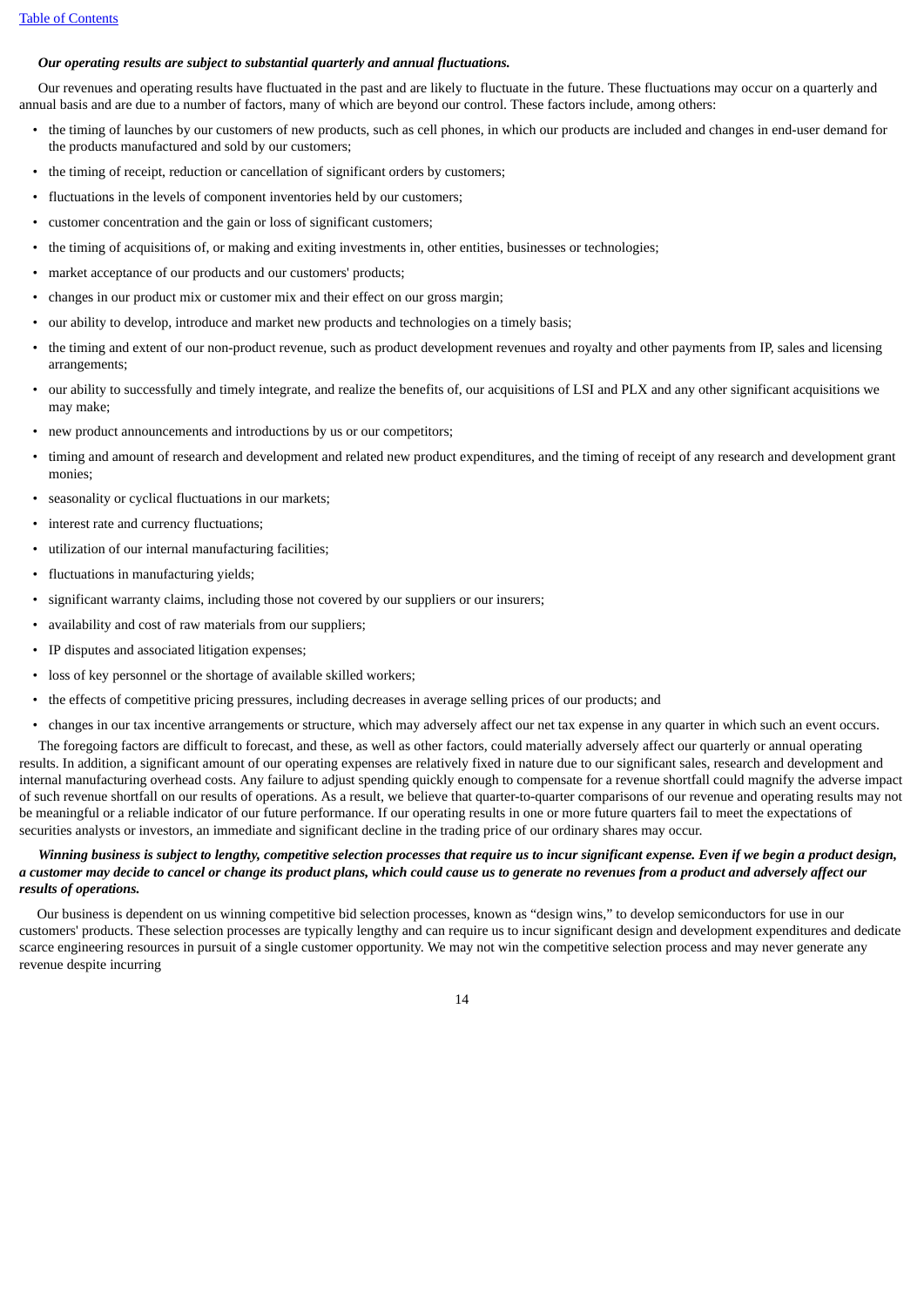significant design and development expenditures. These risks are exacerbated by the fact that many of our products, and the end products into which our products are incorporated, often have very short life cycles. For example, cell-phone manufacturers regularly introduce new or upgraded handsets, often every nine to 15 months and sometimes more frequently, and will bid out the components for each new model, and often every upgrade of a particular model. Similarly, many of our data storage products also have limited lives before they are replaced by products using newer technology. Failure to obtain a particular design win sometimes prevents us from offering successive generations of a product. This can result in lost revenues and could weaken our position in future competitive selection processes.

Winning a product design does not guarantee sales to a customer. We may experience delays in generating revenue from our products as a result of the lengthy development cycle typically required, or may not realize as much revenue as we had anticipated. In addition, a delay or cancellation of a customer's plans could materially and adversely affect our financial results, as we may have incurred significant expense in the design process and generated little or no revenue. Customers could choose at any time to stop using our products or may fail to successfully market and sell their products, which could reduce demand for our products, cause us to hold excess inventory and materially adversely affect our business, financial condition and results of operations.

The timing of design wins is unpredictable and implementing production for a major design win, or multiple design wins occurring at or around the same time, may strain our resources and those of our contract manufacturers. In such event we may be forced to dedicate significant additional resources and incur additional, unanticipated costs and expenses, which may have a material adverse effect on our results of operations.

Finally, some customers will not purchase any products from us, other than limited numbers of evaluation units, until they qualify the products and/or the manufacturing line for the products. The qualification process can take significant time and resources and we may not always be able to satisfy the qualification requirements of these customers. Delays in qualification or failure to qualify our products may cause a customer to discontinue use of nonqualified products or forgo future orders and result in a significant loss of revenue.

#### Competition in our industry could prevent us from growing our revenue and from raising prices to offset increases in costs.

The global semiconductor market is highly competitive. We compete in different target markets to various degrees on the basis of, among other things, quality, technical performance, price, product features, product system compatibility, system-level design capability, engineering expertise, responsiveness to customers, new product innovation, product availability, delivery timing and reliability, and customer sales and technical support. Current and prospective customers for our products evaluate our capabilities against the merits of our direct competitors. Some of our competitors are well established, have a more extensive product portfolio, have substantially greater market share and manufacturing, financial, research and development and marketing resources to pursue development, engineering, manufacturing, marketing and distribution of their products. In addition, many of our competitors have longer independent operating histories, greater presence in key markets, more comprehensive patent protection and greater name recognition. We compete with integrated device manufacturers, or IDMs, and fabless semiconductor companies as well as the internal resources of large, integrated OEMs. Our competitors range from large, international companies offering a wide range of semiconductor products to smaller companies specializing in narrow markets. We expect competition in the markets in which we participate to continue to increase as existing competitors improve or expand their product offerings. In addition, companies not currently in direct competition with us may introduce competing products in the future. Because our products are often building block semiconductors providing functions that in some cases can be integrated into more complex ICs, we also face competition from manufacturers of ICs, as well as customers that develop their own IC products.

Our ability to compete successfully depends on elements both within and outside of our control, including industry and general economic trends. The actions of our competitors, particularly in the area of pricing, can have a substantial adverse impact on our revenues. During past industry downturns, competition in our end markets intensified as semiconductor manufacturers reduced prices to combat production overcapacity and high inventory levels. In industry downturns, manufacturers in financial difficulties or in bankruptcy may implement pricing structures designed to ensure short-term market share and near-term survival, rather than securing long-term viability.

#### Our end markets may not perform as expected and our business and operating results could be harmed in such event.

Visibility into our end markets is limited, and industry and target market growth rates may not be as forecasted. Any decline in our customers' markets would likely result in a reduction in demand for our products. In such an environment, pricing pressures could intensify and, if we were unable to respond quickly, could significantly reduce our gross margins and reduce our revenue. If target market growth rates are not as expected, particularly in areas such as LTE handsets, data centers and storage, to the extent that we incur expenditures on process and product development that do not align with projected market requirements, this could also have a material adverse effect on our business and results of operations.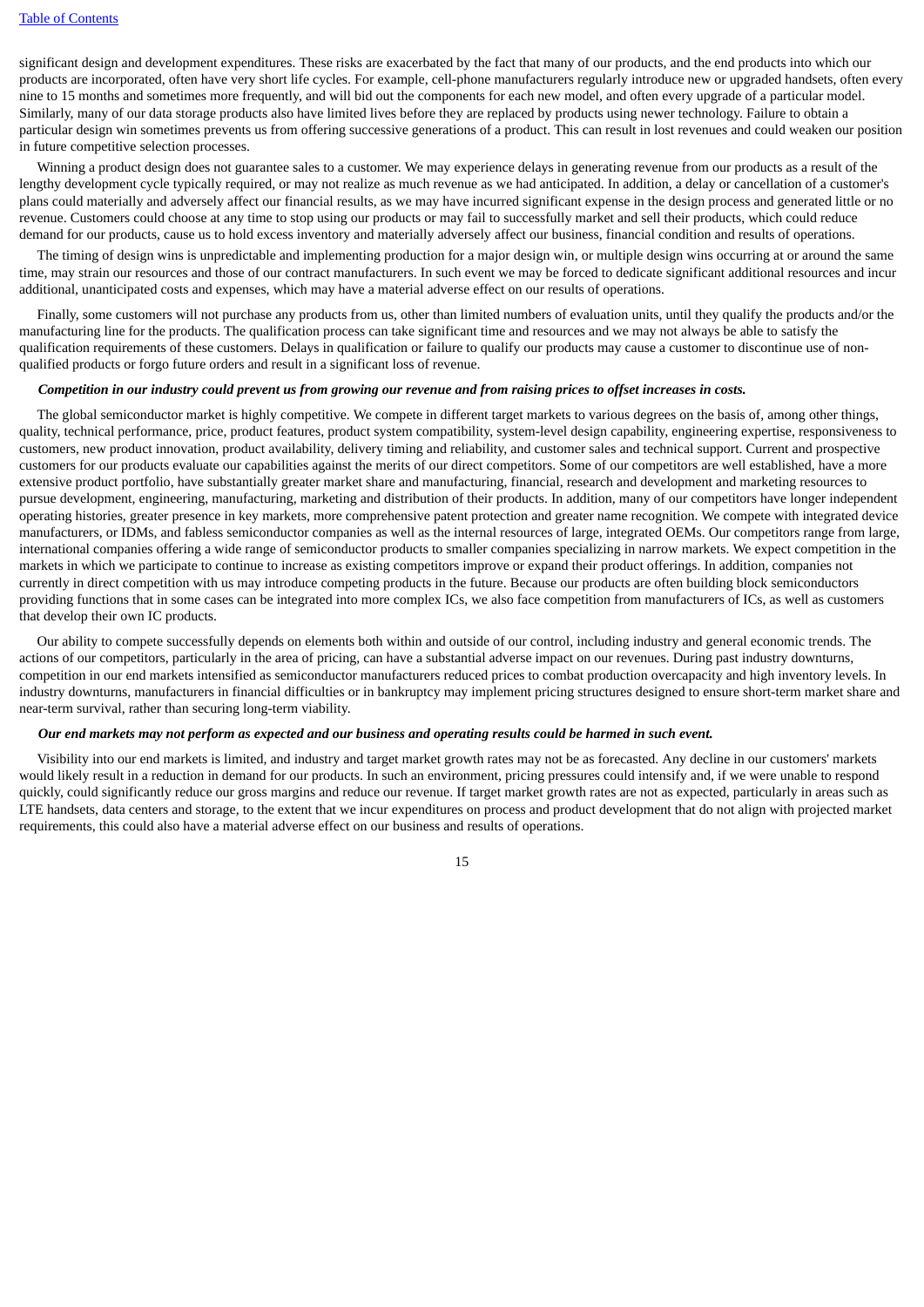### Dependence on contract manufacturing and third-party manufacturers of critical components within our supply chain may adversely affect our ability *to bring products to market, damage our reputation and adversely affect our results of operations.*

We operate a primarily outsourced manufacturing business model that principally utilizes third-party foundry and module assembly and test capabilities. As a result, we are highly reliant on third-party foundry wafer fabrication capacity, including single-sourcing for many components or products. Most of our products are designed to be manufactured in a specific process, typically at one particular foundry, either our own or with a particular contract manufacturer. For example, TSMC supplies a substantial amount of the wafers we use in our products. We also use third-party contract manufacturers for a significant majority of our assembly and test operations, including ASE Korea Inc. and Inari Technology SDN BHD.

The ability and willingness of our contract manufacturers and foundries to perform is largely outside of our control. If one or more of our contract manufacturers or third-party component providers fails to perform its obligations in a timely manner or at satisfactory quality levels, our ability to bring products to market and to timely deliver products to our customers, and our reputation could suffer. Component suppliers may extend lead times, limit supplies, increase prices or may discontinue parts due to capacity constraints, changes to manufacturing processes or other factors. We also depend on selected foundries to timely develop new, advanced manufacturing processes and we may be unable to deliver products to our customers if these new processes are not timely developed or we do not have sufficient access to them. For example, we have design wins based on manufacturing processes that are currently under development. If these processes are not developed on schedule, we may lose revenue opportunities and damage our relationships with our customers. Further, because of the limited competition among large foundries, it is possible that our foundry partners for products requiring these technologies will price their services at levels that have an adverse impact on our gross margins or make it unprofitable for us to offer these products. This limited competition among foundries may also make it more difficult for us to use a second foundry for a product when we believe that doing so would be advantageous.

Some components or parts are not readily available from alternate suppliers due to their unique design or the length of time necessary for design work. If one of our suppliers, particularly a single-source supplier, ceases to, or is unable to, manufacture such a component, or changes its manufacturing process, or if supply is otherwise constrained, we may need to source alternative parts, which may be difficult, expensive and take an extended period of time. We may also be forced to make a significant "lifetime" purchase of the affected component or part, in order to enable us to meet our customer demand, or to reengineer a product. Significant lifetime purchases of such discontinued components could significantly increase our inventory and other expenses, such as insurance costs, and expose us to additional risks, such as the loss of, or damage to, products which may not subsequently be available to us from an alternative source. Such supply issues may also cause us to fail to timely meet customer demand. This could result in the payment of significant damages by us to our customers, and our net revenue could decline. In such events, our business, financial condition and results of operations would be adversely affected.

We review our supply chain on an ongoing basis and may seek to qualify second source manufacturers and suppliers for some components and products. Only a limited number of foundries provide manufacturing services using the advanced technologies that we require, and we may be unable to secure a second source or replacement foundry for some of our more advanced products. Qualifying such second sources, when available, may be a lengthy and potentially costly process and they may not produce as cost-effectively as our other suppliers, which would reduce our margins.

To the extent we rely on third-party manufacturing relationships, we face the following risks:

- inability of our manufacturers to develop manufacturing methods appropriate for our products, manufacturers' unwillingness or inability to devote adequate capacity to produce our products, and unanticipated discontinuation of, or changes to, their relevant manufacturing processes;
- inaccuracies in the forecasts of our product needs from our manufacturers;
- product and manufacturing costs that are higher than anticipated;
- reduced control over product reliability, quality, manufacturing yields and delivery schedules;
- difficulties in obtaining insurance to fully cover all business interruption risk in respect of our third-party suppliers and contract manufacturers;
- more complicated supply chains; and
- time, expense and uncertainty in identifying and qualifying additional or replacement manufacturers.

Much of our outsourcing takes place in developing countries, and as a result may additionally be subject to geopolitical uncertainty. See "Our business, financial condition and results of operations could be adversely affected by the political and economic conditions of the countries in which we conduct business and other factors related to our international operations."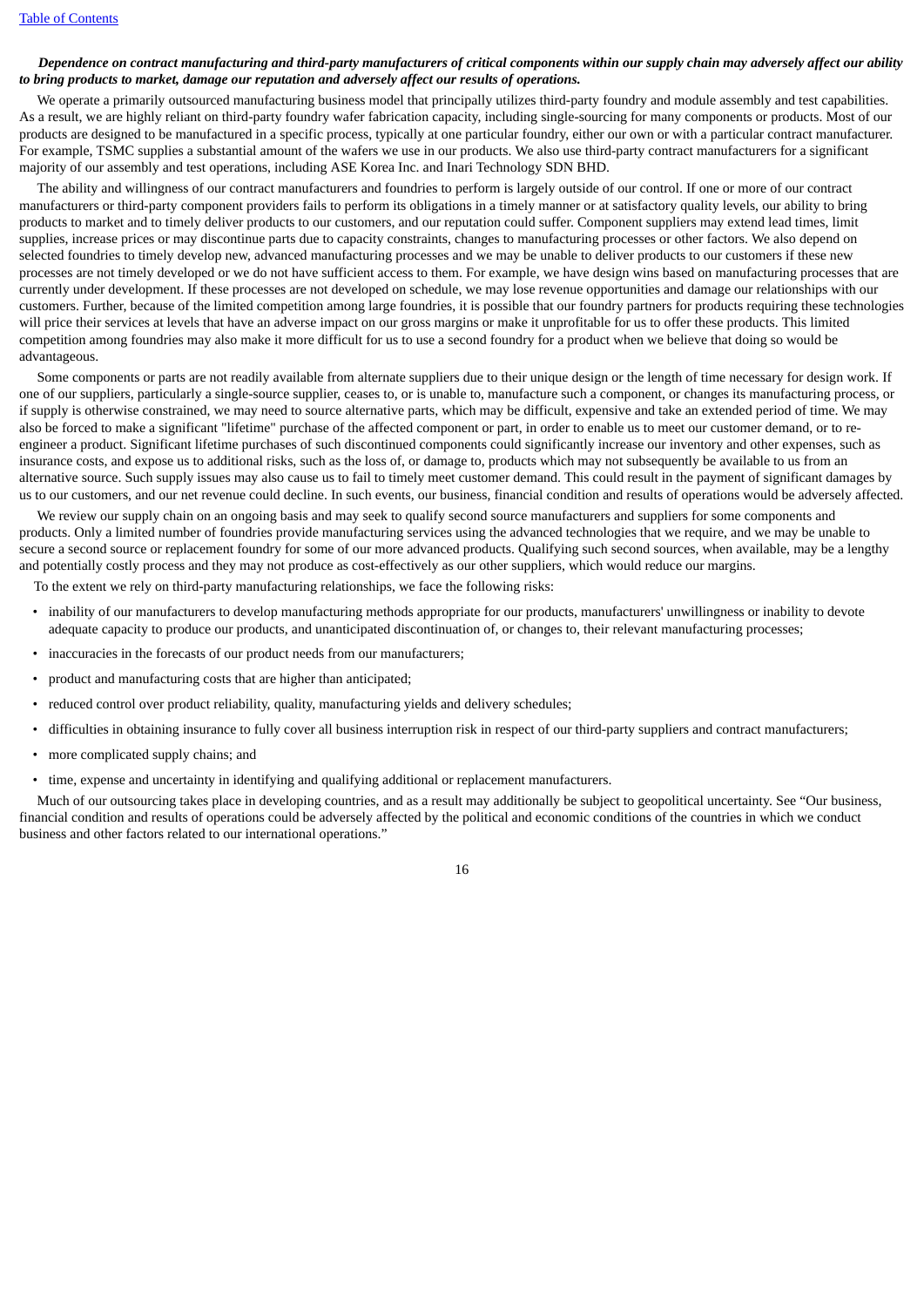#### We generally do not have any long-term supply contracts with our contract manufacturers or materials suppliers and may not be able to obtain the products or raw materials required for our business, which could have a material adverse effect on our business.

We purchase a significant portion of our semiconductor materials and finished goods from a few suppliers and contract manufacturers, some of which are single source suppliers. For fiscal year 2014, we purchased 53% of the materials for our manufacturing processes from six suppliers. For fiscal year 2013, we purchased 55% of the materials for our manufacturing processes from six suppliers. Substantially all of our purchases are on a purchase order basis, and we do not generally have long-term contracts with our contract manufacturers or suppliers. Our manufacturing processes rely on many materials, including silicon and GaAs and InP wafers, copper lead frames, precious metals, mold compound, ceramic packages and various chemicals and gases. From time to time, suppliers may extend lead times, limit supplies or increase prices due to commodity price increases, capacity constraints or other factors, which may lead to interruption of supply or increased demand in the industry. In the event that we cannot timely obtain sufficient quantities of components or raw materials at reasonable prices, the quality of the material deteriorates or we are not able to pass on higher materials or energy costs to our customers, our business, financial condition and results of operations could be adversely impacted.

### A prolonged disruption of our manufacturing facilities, research and development facilities or other significant operations could have a material *adverse effect on our business, financial condition and results of operations.*

Although we operate using a primarily outsourced manufacturing business model, we also rely on the manufacturing facilities we own, in particular our GaAs fabs in Fort Collins, Colorado and Singapore, our InP fab in Breinigsville, Pennsylvania and our InP back-end assembly facility in Matamoros, Mexico. We use these internal fabrication facilities for products utilizing our innovative materials and processes, to protect our IP, to develop the technology for manufacturing and to ensure supply of certain components. Many of our facilities, and those of our contract manufacturers and other suppliers, are located in the Pacific Rim region, which has above average seismic activity and severe weather activity. In addition, our research and development personnel are concentrated in a few locations, primarily China, India, Malaysia, Singapore, South Korea, Fort Collins, Colorado, San Jose, California, and Breinigsville and Allentown, Pennsylvania, with the expertise of the personnel at each such location tending to be focused on one or two specific areas.

A prolonged disruption at one or more of our production or research facilities for any reason, especially our Fort Collins, Singapore, Breinigsville and Matamoros facilities, or those of our contract manufacturers or other suppliers, due to natural- or man-made disaster or other events outside of our control, such as widespread outbreaks of acute illness or the failure to maintain our labor force at one or more of these facilities, would limit our capacity to meet customer demands and delay new product development until a replacement facility and equipment, if necessary, were found. Any such event would likely disrupt our operations, delay production, shipments and revenue, and could materially and adversely affect our business. Such events could also result in significant expenses to repair or replace our affected facilities, and in some instances could significantly curtail our research and development efforts in a particular product area or target market.

We are also in the process of relocating our U.S. corporate headquarters to the former LSI campus in San Jose, CA, which could require us to incur significant expenses and may cause disruptions to our operations.

### We are making substantial capital investments in our Fort Collins, Colorado manufacturing facility and we may not realize the benefit we anticipate *from these investments.*

We are currently expanding our Fort Collins facility to support anticipated growth in sales of our proprietary products, particularly for our wireless end market, and to leverage our fixed costs. Unanticipated delays in this expansion could result in significant additional costs, and could result in us being unable to timely satisfy customer demand for the products we plan to manufacture at the expanded facility. If we underestimate customer demand, or if insufficient manufacturing capacity is available at this facility to satisfy customers' demands, we could forgo revenue opportunities, potentially lose market share and damage our customer relationships, all of which could have a material adverse effect on our business, financial condition and results of operations. Conversely, if we overestimate customer demand we would experience excess capacity at this facility, which would result in increased fixed costs relative to the revenue we generate, which could adversely affect our results of operations.

### Failure to adjust our supply chain volume due to changing market or other conditions or failure to accurately estimate our customers' demand could *adversely affect our results of operations.*

We make significant decisions, including determining the levels of business that we will seek and accept, production schedules, levels of reliance on contract manufacturing and outsourcing, personnel needs and other resource requirements, based on our estimates of customer requirements. The short-term nature of commitments by many of our customers and the possibility of rapid changes in demand for their products reduces our ability to accurately estimate future customer requirements. Our results of operations could be harmed if we are unable to adjust our supply chain volume to address market fluctuations, including those caused by the seasonal or cyclical nature of the markets in which we operate, or by other unanticipated events such as natural disasters. In addition, the sale of our products is dependent, to a large degree, on customers whose industries are subject to seasonal or cyclical trends in the demand for their products. For example, the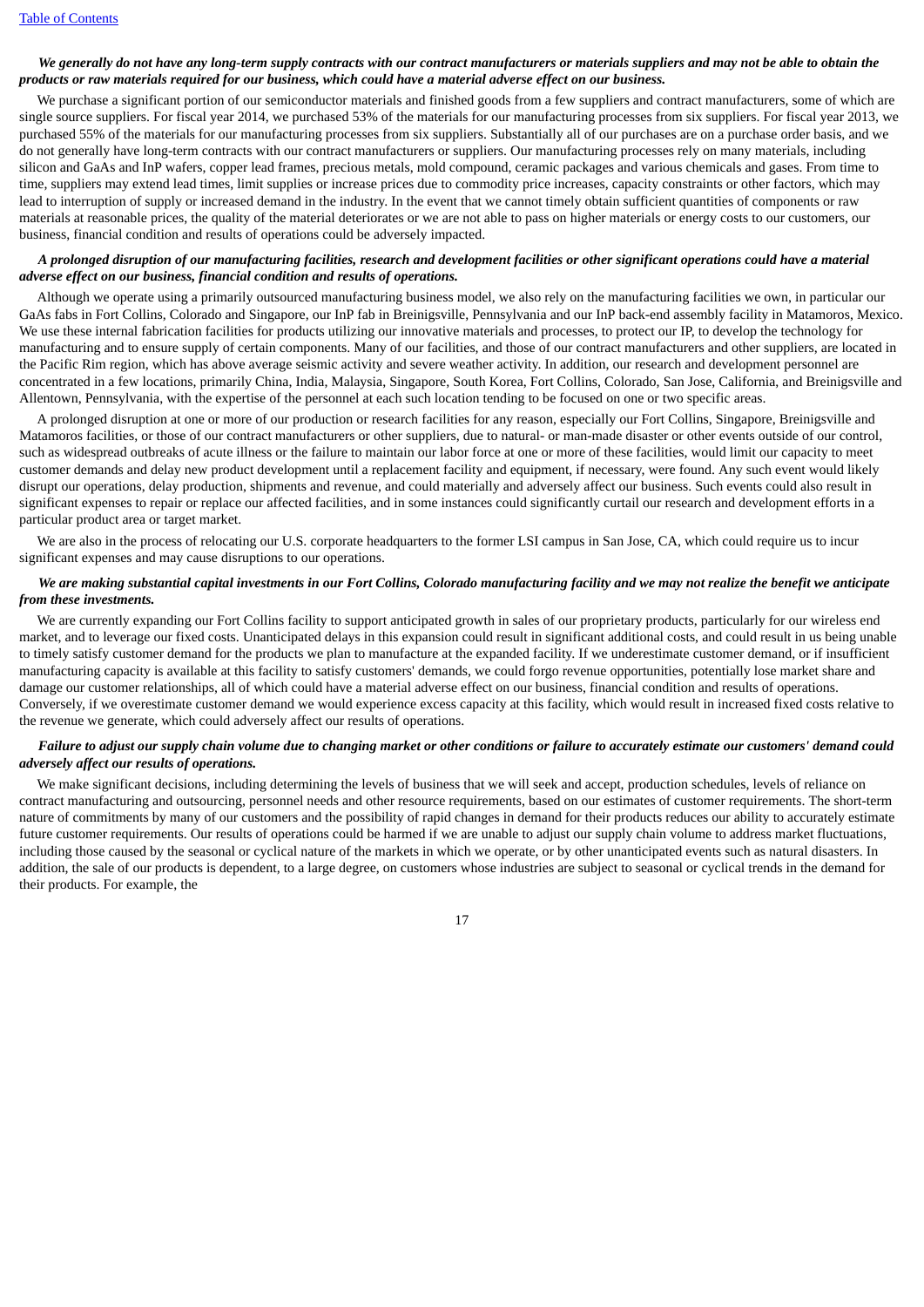smartphone market is particularly volatile and is subject to seasonality related to the holiday selling season, making demand difficult to anticipate.

Severe supply chain disruptions, such as those caused by large scale natural disasters and widespread illnesses, can adversely affect our, and our customers', ability to source materials and components needed to manufacture products. In such event, even if we are able to promptly resume production of our affected products, if our customers cannot timely resume their own manufacturing following such an event, they may cancel or scale back their orders from us and this may in turn adversely affect our results of operations.

From time to time, customers may require rapid increases in production, for example when they are ramping up for a new product launch, such as a new generation smartphone, which can challenge our resources and reduce margins. We may not be able to purchase sufficient supplies or components or secure sufficient contract manufacturing capacity, including at our own internal manufacturing facilities, to meet such increases in product demand. This could harm our reputation, prevent us from taking advantage of opportunities, reduce revenue growth and subject us to additional liabilities if we are not able to timely satisfy customer orders.

In order to secure components for the production of our products, we may enter into non-cancelable purchase commitments with vendors or make advance payments to suppliers, which could reduce our ability to adjust our inventory or expense levels to declining market demands. Prior commitments of this type have resulted in an excess of parts when demand for our products has decreased. Downturns in the semiconductor industry have in the past caused, and may in the future cause, our customers to reduce significantly the amount of products ordered from us. If demand for our products is less than we expect, we may experience excess and obsolete inventories and be forced to incur additional charges. Conversely, if OEMs order more of our products in any particular quarter than are ultimately required to satisfy end customer demand, inventories at these OEMs may grow in such quarter, which could adversely affect our product revenues in a subsequent quarter as such OEMs would likely reduce future orders until their inventory levels realign with end customer demand. In addition, because certain of our sales, research and development and internal manufacturing overhead expenses are relatively fixed, a reduction in customer demand may decrease our gross margins and operating income.

#### We rely on our own internal IT systems and on third parties to provide corporate infrastructure services necessary for the operation of our business. Any failure of one or more of our vendors to provide these services could have a material adverse effect on our business.

We depend on various IT systems, including networks, applications and outsourced services. We rely on third-party vendors to provide critical corporate infrastructure services, including certain services related to accounting, billing, human resources, benefit plan administration, IT network development and network monitoring. The ability of these third-party vendors to successfully provide reliable, high quality services is subject to technical and operational uncertainties that are beyond our control. While we may be entitled to damages if our vendors fail to perform under their agreements with us, our agreements with these vendors limit the amount of damages we may receive. In addition, we do not know whether we will be able to collect on any award of damages or that any such damages would be sufficient to cover the actual costs we would incur as a result of any vendor's failure to perform under its agreement with us. Upon expiration or termination of any of our agreements with third-party vendors, we may not be able to replace the services provided to us in a timely manner or on terms and conditions, including service levels and cost, that are favorable to us and a transition from one vendor to another vendor could subject us to operational delays and inefficiencies until the transition is complete.

Any failure of these systems and services to operate effectively could disrupt our operations and could have a material adverse effect our business, financial condition and results of operations by harming our ability to accurately forecast sales demand, manage our supply chain and production facilities, fulfill customer orders, and report financial and management information on a timely and accurate basis.

### Our gross margin is dependent on a number of factors, including our product mix, customer mix, commodity prices, non-product revenue, *acquisitions we may make and level of capacity utilization.*

Our gross margin is highly dependent on product mix, with proprietary products and products sold into our industrial & other target market typically providing higher gross margin than other products. A shift in sales mix away from our higher margin products could adversely affect our future gross margin percentages. In addition, OEMs are becoming increasingly price conscious when they design semiconductors from third party suppliers into their products. This sensitivity, combined with large OEMs' purchasing power, can lead to intense price competition among competing suppliers, which may require us to decrease our prices in order to win a design with an OEM customer. This can, in turn, adversely affect our gross margin. Our margin may also be affected by fluctuations in commodity prices, either directly in the price of the raw materials we buy, or as a result of prices increases passed on to us by our suppliers. We do not hedge our exposure to commodity prices, some of which (including gold and fuel prices) are very volatile, and sudden or prolonged increases in commodities prices may adversely affect our gross margin.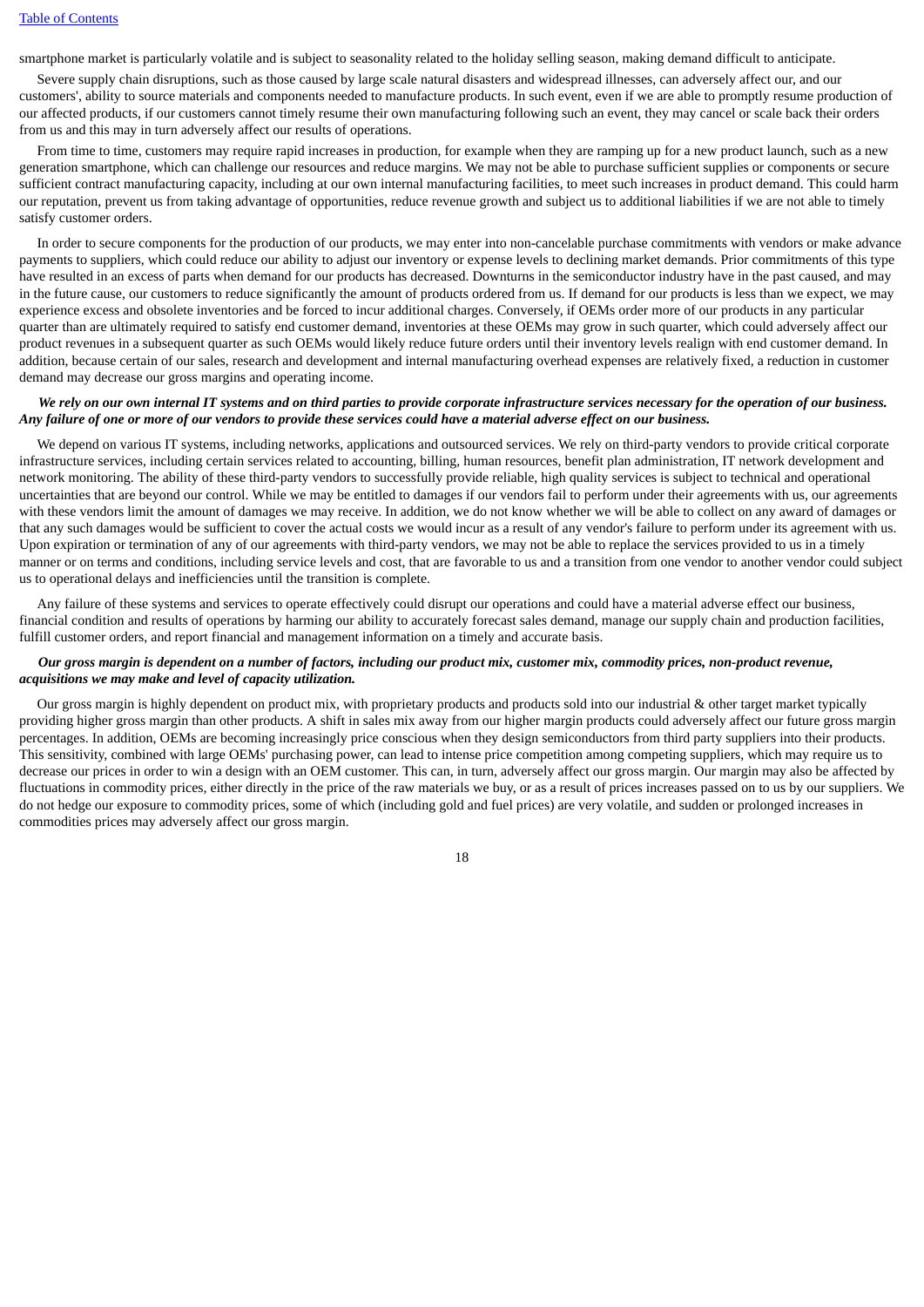Our gross margin is also affected by the timing and amount of our non-product revenue, including non-refundable payments from customers for research and development projects during product development and IP-related revenue such as licensing royalty payments and revenues from sales of IP. Our nonproduct revenue is generally high margin, but fluctuates significantly from quarter to quarter. Businesses or companies that we may acquire from time to time may have different gross margin profiles than us and could, therefore, also affect our overall gross margin.

In addition, semiconductor manufacturing requires significant capital investment, leading to high fixed costs, including depreciation expense. Although we outsource a significant portion of our manufacturing activities, we do retain some semiconductor fabrication facilities. If we are unable to utilize our owned fabrication facilities at a high level, the fixed costs associated with these facilities, such as depreciation expense, will not be fully absorbed, resulting in higher average unit costs and lower gross margins. In the past, we have experienced periods where our gross margins declined due to, among other things, reduced factory utilization resulting from reduced customer demand, reduced selling prices and a change in product mix towards lower margin devices. Increased competition and the existence of product alternatives, more complex engineering requirements, lower demand, reductions in our technological lead, compared to our competitors, and other factors may lead to further price erosion, lower revenues and lower margins for us in the future.

### If the tax incentive or tax holiday arrangements we have negotiated in Singapore and other jurisdictions change or cease to be in effect or applicable, in part or in whole, for any reason, or if our assumptions and interpretations regarding tax laws and incentive or holiday arrangements prove to be *incorrect, the amount of corporate income taxes we have to pay could significantly increase.*

We have structured our operations to maximize the benefit from various tax incentives and tax holidays extended to us in various jurisdictions to encourage investment or employment. For example, we have obtained several tax incentives from the Singapore Economic Development Board, an agency of the Government of Singapore, which provide that certain classes of income we earn in Singapore are subject to tax holidays or reduced rates of Singapore income tax. Each such tax incentive is separate and distinct from the others, and may be granted, withheld, extended, modified, truncated, complied with or terminated independently without any effect on the other incentives. In order to retain these tax benefits in Singapore, we must meet certain operating conditions specific to each incentive relating to, among other things, maintenance of a treasury function, a corporate headquarters function, specified IP activities and specified manufacturing activities in Singapore. Some of these operating conditions are subject to phase-in periods through 2015. The Singapore tax incentives are presently scheduled to expire at various dates generally between 2015 and 2025. Renewals and extensions of such tax incentives are in the discretion of the Singapore government, and we may not be able to extend these tax incentive arrangements after their expiration on similar terms or at all. We may also elect not to seek to renew or extend certain tax incentive arrangements. Absent these tax incentives, the corporate income tax rate in Singapore that would otherwise apply to us would be 17%. In February 2010, the Malaysian government granted us a tax holiday on our qualifying Malaysian income, which is effective for 10 years beginning with our fiscal year 2009. The tax incentives that we have negotiated in Malaysia and other jurisdictions are also subject to our compliance with various operating and other conditions. If we cannot, or elect not to, comply with the operating conditions included in any particular tax incentive, we will lose the related tax benefits. In such event, we could be required to refund material tax benefits previously realized by us with respect to that incentive and, depending on the incentive at issue, could likely be required to modify our operational structure and tax strategy. Any such modified structure or strategy may not be as beneficial to us from an income tax expense or operational perspective as the benefits provided under the present tax concession arrangements. For fiscal years 2014, 2013 and 2012, the effect of all these tax incentives, in the aggregate, was to reduce the overall provision for income taxes by approximately \$99 million, \$77 million, and \$81 million, respectively, and increase diluted net income per share by \$0.37, \$0.31 and \$0.33, respectively.

Our interpretations and conclusions regarding the tax incentives are not binding on any taxing authority, and if our assumptions about tax and other laws are incorrect or if these tax incentives are substantially modified or rescinded we could suffer material adverse tax and other financial consequences, which would increase our expenses, reduce our profitability and adversely affect our cash flows. In addition, taxable income in any jurisdiction is dependent upon acceptance of our operational practices and intercompany transfer pricing by local tax authorities as being on an arm's length basis. Due to inconsistencies in application of the arm's length standard among taxing authorities, as well as lack of adequate treaty-based protection, transfer pricing challenges by tax authorities could, if successful, substantially increase our income tax expense. We are subject to, and are under, audit in various jurisdictions, and such jurisdictions may assess additional income tax against us. Although we believe our tax positions are reasonable, the final determination of tax audits could be materially different from our recorded income tax provisions and accruals. The ultimate results of an audit could have a material adverse effect on our operating results or cash flows in the period or periods for which that determination is made.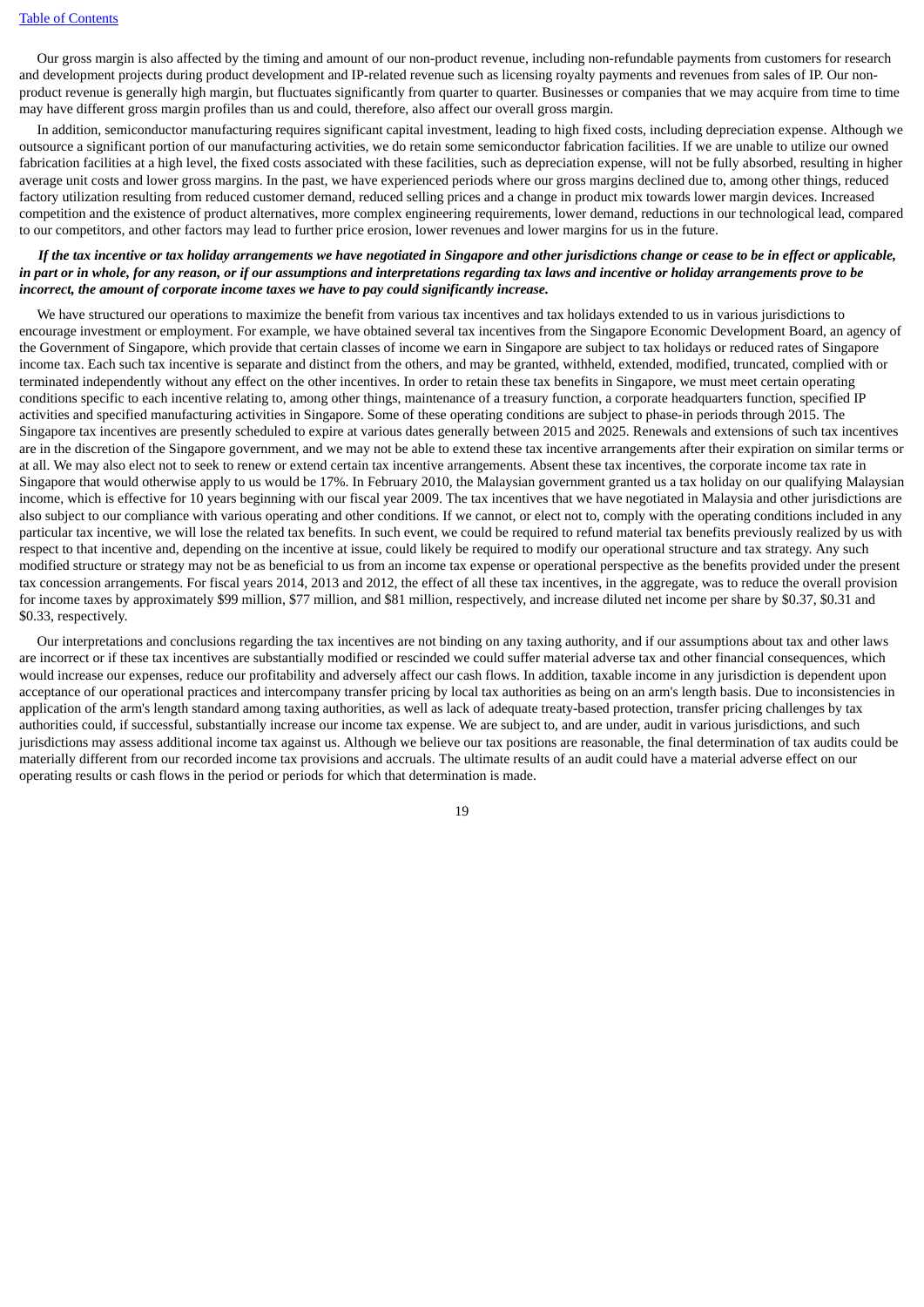### We may be subject to claims of infringement of third-party IP rights or demands that we license third-party technology, which could result in *significant expense and loss of our IP rights.*

The semiconductor industry is characterized by companies holding large numbers of patents, copyrights, trademarks and trade secrets and by the vigorous pursuit, protection and enforcement of IP rights, including actions by patent-holding companies that do not make or sell products. From time to time, third parties assert against us and our customers and distributors their patent, copyright, trademark, trade secret and other IP rights to technologies that are important to our business.

Litigation or settlement of claims that our products or processes infringe or misappropriate these rights, regardless of their merit, are frequently costly and divert the efforts and attention of our management and technical personnel. In addition, many of our customer agreements, and in some cases our asset sale agreements, require us to indemnify our customers or purchasers for third-party IP infringement claims, which have required and may in the future require that we defend those claims, and might require that we pay damages in the case of adverse rulings. Claims of this sort could also harm our relationships with our customers and might deter future customers from doing business with us. We do not know whether we will prevail in such proceedings given the complex technical issues and inherent uncertainties in IP litigation. If any pending or future proceedings result in an adverse outcome, we could be required to:

- cease the manufacture, use or sale of the infringing products, processes or technology and/or make changes to our processes or products;
- pay substantial damages for past, present and future use of the infringing technology;
- expend significant resources to develop non-infringing technology;
- license technology from the third-party claiming infringement, which license may not be available on commercially reasonable terms, or at all;
- enter into cross-licenses with our competitors, which could weaken our overall IP portfolio and our ability to compete in particular product categories;
- indemnify customers or distributors:
- pay substantial damages to our customers or end users to discontinue use or replace infringing technology with non-infringing technology; or
- relinquish IP rights associated with one or more of our patent claims, if such claims are held invalid or otherwise unenforceable.

Any of the foregoing results could have a material adverse effect on our business, financial condition and results of operations.

### We utilize a significant amount of IP in our business. If we are unable or fail to protect our IP, our business could be adversely affected.

Our success depends in part upon protecting our IP. To accomplish this, we rely on a combination of IP rights, including patents, copyrights, trademarks and trade secrets, as well as customary contractual protections with our customers, suppliers, employees and consultants. We may be required to spend significant resources to monitor and protect our IP rights, and even with significant expenditures we may not be able to protect our IP rights valuable to our business. We are unable to predict that:

- IP rights that we presently employ in our business will not lapse or be invalidated, circumvented, challenged, or, in the case of third-party IP rights, licensed or sub-licensed to us, be licensed to others;
- our IP rights will provide competitive advantages to us;
- rights previously granted by third parties to IP rights licensed or assigned to us, including portfolio cross-licenses, will not hamper our ability to assert our IP rights against potential competitors or hinder the settlement of currently pending or future disputes;
- any of our pending or future patent, trademark or copyright applications will be issued or have the coverage originally sought; or
- our IP rights will be enforced in certain jurisdictions where competition may be intense or where legal protection may be weak.

In addition, our competitors or others may develop products or technologies that are similar or superior to our products or technologies, duplicate our products or technologies or design around our protected technologies. Effective patent, trademark, copyright and trade secret protection may be unavailable or more limited in one or more relevant jurisdictions, relative to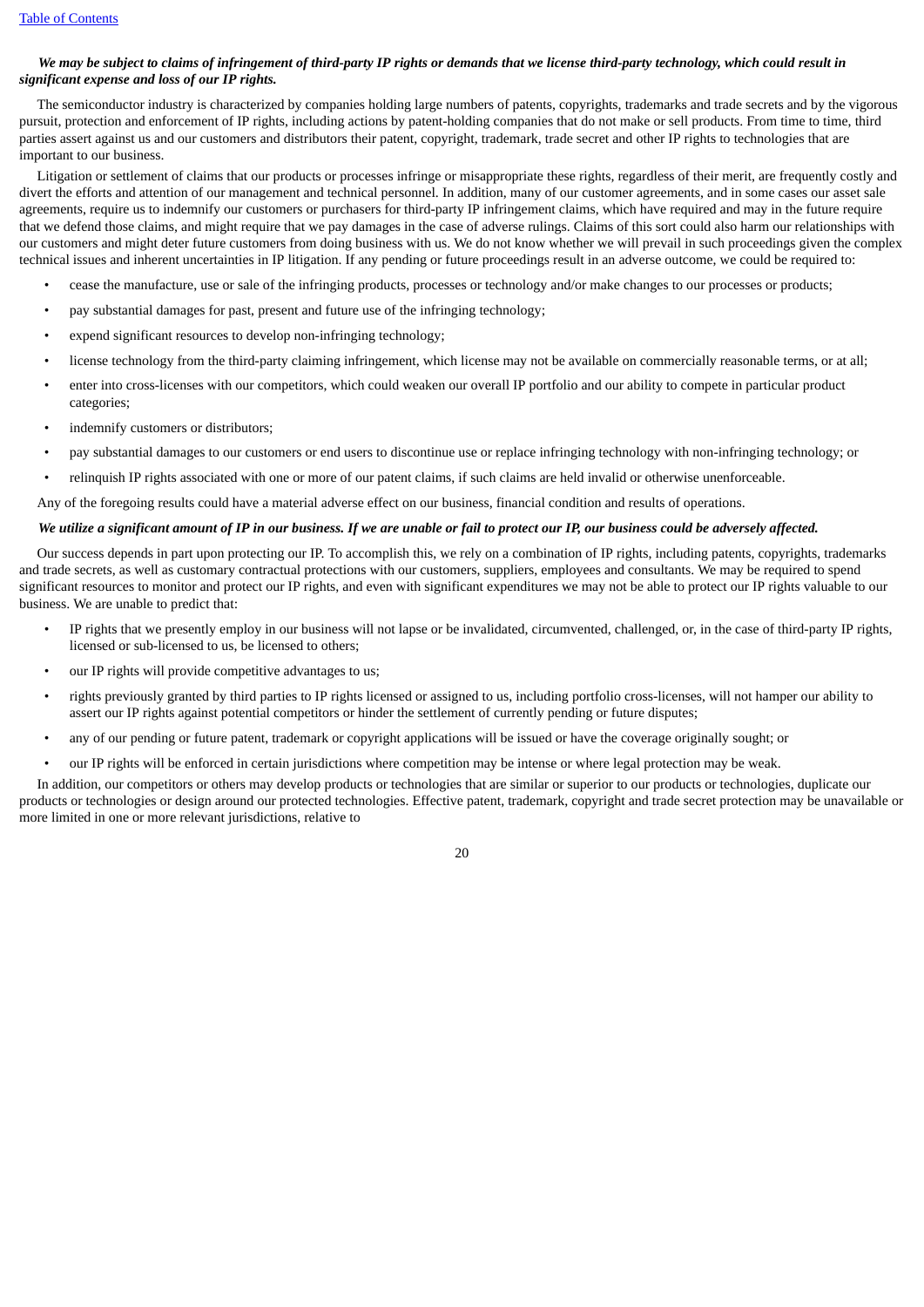those protections available in the United States, may not be applied for or may be abandoned in one or more relevant jurisdictions. We may elect to abandon or divest patents or otherwise not pursue prosecution of certain pending patent applications, due to strategic concerns or other factors. In addition, when patents expire, we lose the protection and competitive advantages they provided to us.

As part of our acquisition of LSI, we generate revenue from licensing royalty payments and from technology claim settlements relating to certain IP we acquired from LSI. From time to time we pursue litigation to assert our IP rights, including, in some cases, against third parties with whom we have ongoing relationships, such as customers and suppliers. Conversely, third parties may pursue IP litigation against us, which may increase as a result of our IP licensing business. An adverse decision in such types of legal action could limit our ability to assert our IP rights and limit the value of our technology, including the loss of opportunities to sell or license our technology to others or to collect royalty payments based upon successful protection and assertion of our IP against others. In addition, such legal actions or adverse decisions could otherwise negatively impact our business, financial condition and results of operations.

From time to time we may need to obtain additional IP licenses or renew existing license agreements. We are unable to predict whether these license agreements can be obtained or renewed on acceptable terms or at all.

#### If we are unable to attract and retain qualified personnel, especially our design and technical personnel, we may not be able to execute our business *strategy effectively.*

Our future success depends on our ability to retain, attract and motivate qualified personnel, including our management, sales and marketing, legal and finance personnel, and especially our design and technical personnel. We also seek to acquire talented engineering and technical personnel through acquisitions we may make from time to time. We do not know whether we will be able to retain all of these employees as we continue to pursue our business strategy. We have historically encountered difficulties in hiring and retaining qualified engineers because there is a limited pool of engineers with expertise in analog and optoelectronic semiconductor design. Competition for such personnel is intense in the semiconductor industry, particularly in Southeast Asia where qualified engineers are in high demand. In addition, employees of companies or businesses that we acquire may decide not to continue working for us, with little or no notice, for reasons that may include dissatisfaction with our corporate culture, compensation or new roles and responsibilities. As the source of our technological and product innovations, our design and technical personnel represent a significant asset. The loss of the services of key employees, especially our key design and technical personnel, or our inability to retain, attract and motivate qualified design and technical personnel, could have a material adverse effect on our business, financial condition and results of operations.

#### *We are subject to warranty claims, product recalls and product liability.*

From time to time, we may be subject to warranty or product liability claims that have lead, and may in the future lead, to significant expenses. Although we maintain reserves for reasonably estimable liabilities and purchase product liability insurance, our reserves may be inadequate to cover the uninsured portion of such claims. Conversely, in some cases, amounts we reserve may ultimately exceed our actual liability for particular claims and may need to be reversed.

Product liability insurance is subject to significant deductibles and there is no guarantee that such insurance will be available or adequate to protect against all such claims, or we may elect to self-insure with respect to certain matters. We may incur costs and expenses in the event of any recall of a customer's product containing one of our devices. The process of identifying a recalled product in devices that have been widely distributed may be lengthy and require significant resources, and we may incur significant replacement costs, contract damage claims from our customers and reputational harm. Our customer contracts typically contain warranty and indemnification provisions, and in certain cases may also contain liquidated damages provisions, relating to product quality issues. The potential liabilities associated with such provisions are significant, and in some cases, including in agreements with some of our largest customers, are potentially unlimited. Any such liabilities may greatly exceed any revenues we receive from the relevant products. Costs, payments or damages incurred or paid by us in connection with warranty and product liability claims and product recalls could materially and adversely affect our financial condition and results of operations.

### The complexity of our products could result in unforeseen delays or expenses or undetected defects or bugs, which could adversely affect the market acceptance of new products, damage our reputation with current or prospective customers, and materially and adversely affect our operating costs.

Highly complex products such as those we offer, may contain defects and bugs when they are first introduced or as new versions are released, or their release may be delayed due to unforeseen difficulties during product development. We have in the past experienced, and may in the future experience, such defects, bugs and delays. If any of our products contain defects or bugs, or have reliability, quality or compatibility problems, we may not be able to successfully design workarounds. Consequently, our reputation may be damaged and customers may be reluctant to buy our products, which could materially and adversely affect our ability to retain existing customers, attract new customers, and our financial results. In addition, these defects or bugs could interrupt or delay sales to our customers. To resolve these problems, we may have to invest significant capital and other resources. Although our products are tested by our suppliers, our customers and ourselves, it is possible that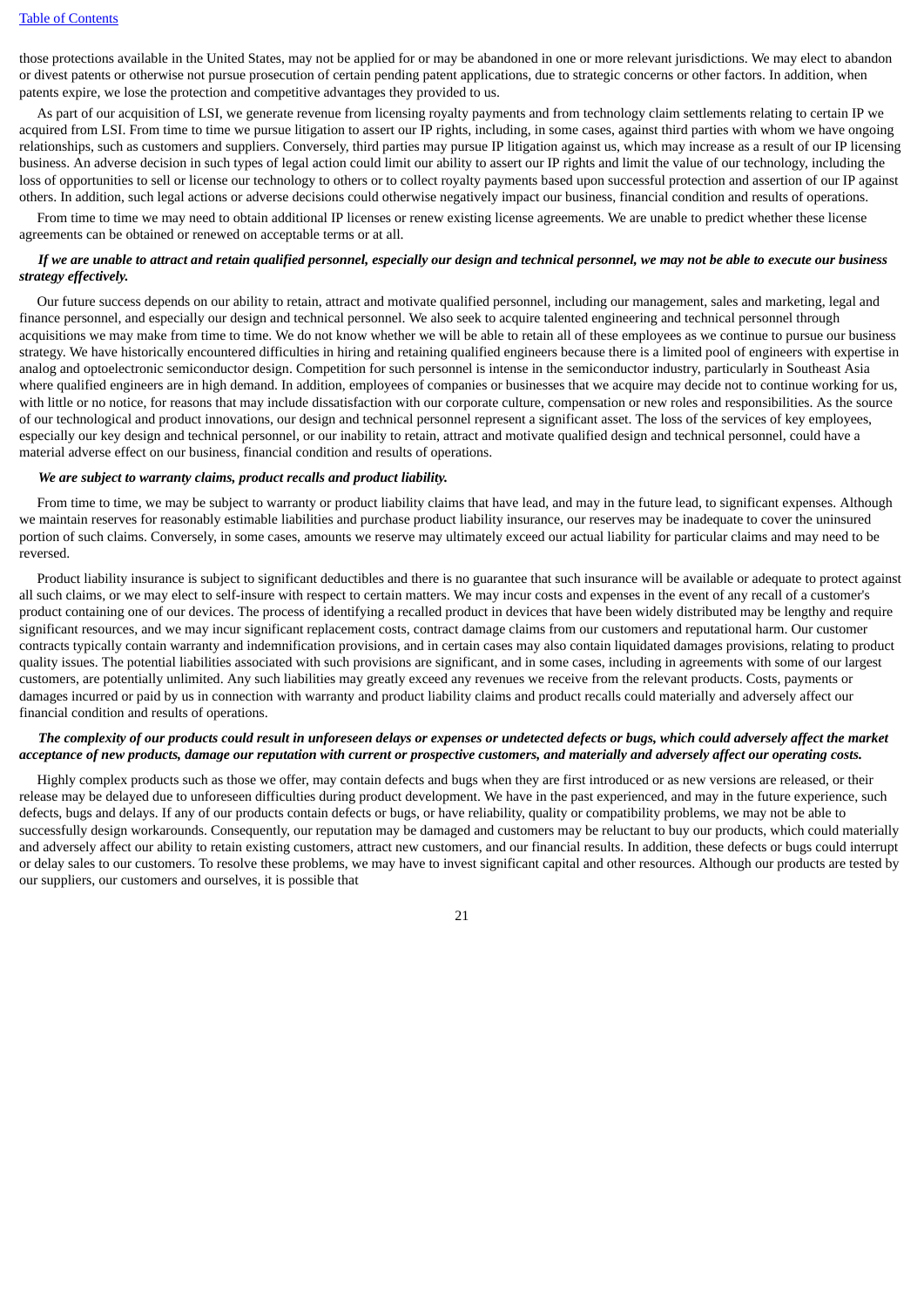our new products will contain defects or bugs. If any of these problems are not found until after we have commenced commercial production of a new product, we may be required to incur additional development costs and product recall, repair or replacement costs. These problems may also result in claims against us by our customers or others. For example, if a delay in the manufacture and delivery of our products causes the delay of a customer's product delivery, we may be required, under the terms of our agreement with that customer, to compensate the customer for the adverse effects of such delays. In addition, these problems may divert our technical and other resources from other development efforts, and we would likely lose, or experience a delay in, market acceptance of the affected product or products, and we could lose credibility with our current and prospective customers. As a result, our financial results could be materially and adversely affected.

#### *We are subject to risks associated with our distributors' product inventories and product sell-through.*

We sell many of our products to customers through distributors who maintain their own inventory of our products for sale to dealers and end users. We limit distributor return rights and we allow limited price adjustments on sales to distributors. Price adjustments may be effected by way of credits for future product or by cash payments to the distributor either in arrears or in advance based on estimates. We recognize reserves for distributor rights related to these limited stock returns and price adjustments. We recognize revenues for sales to distributors upon delivery to the distributors, net of estimated provisions for these stock return and price adjustment programs. We have extended these programs to certain distributors in the United States, Asia and Europe and may extend them on a selective basis to some of our other distributors in these geographies. The reserves recognized for these programs are based on significant judgments and estimates, using historical experience rates, inventory levels in distribution, current trends and other factors, and there could be significant differences between actual amounts and our estimates. These programs may require us to deploy a substantial amount of cash to fund them. As of November 2, 2014, we had an aggregate of approximately \$34 million on deposit with various distributors to fund these programs. The timing and mix of payments and credits associated with such price adjustments could change over time, which could adversely affect our cash flows. Sales to distributors accounted for 25% and 28% of our net revenue for fiscal years 2014 and 2013, respectively.

If our distributors are unable to sell an adequate amount of their inventory of our products in a given quarter to dealers and end users or if they decide to decrease their inventories for any reason, such as due to adverse global economic conditions or due to any downturn in technology spending, our sales to these distributors and our revenues may decline. We also face the risk that our distributors may purchase, or for other reasons accumulate, inventory levels of our products in any particular quarter in excess of future anticipated sales to end-customers. If such sales do not occur in the time frame anticipated by these distributors for any reason, these distributors may substantially decrease the amount of product they order from us in subsequent periods until their inventory levels realign with end customer demand, which would harm our business and could adversely affect our product revenues in such subsequent periods. Our reserve estimates associated with products stocked by our distributors are based largely on reports that our distributors provide to us on a weekly or monthly basis. To date, we believe this data has been generally accurate. To the extent that this resale and channel inventory data is inaccurate or not received in a timely manner, we may not be able to make reserve estimates for future periods accurately or at all.

We do not always have a direct relationship with the end customers of our products sold through distributors. As a result, our products may be used in or for applications for which they were not necessarily designed or tested, including, for example, medical devices, and they may not perform as anticipated in such applications. In such event, failure of even a small number of parts could result in significant liabilities to us, damage our reputation and harm our business and results of operations.

# Unless we and our suppliers continuously improve manufacturing efficiency and quality, our financial performance could be adversely affected.

Manufacturing semiconductors involves highly complex processes that require advanced equipment. We and our suppliers, as well as our competitors, continuously modify these processes in an effort to improve yields and product performance. Defects or other difficulties in the manufacturing process can reduce yields and increase costs. Our manufacturing efficiency will be an important factor in our future financial performance, and we may be unable to maintain or increase our manufacturing efficiency to the same extent as our competitors. For products that we outsource manufacturing, our product yields and performance will be subject to the manufacturing efficiencies of our third-party suppliers.

From time to time, we and our suppliers have experienced difficulty in beginning production at new facilities, transferring production to other facilities, achieving and maintaining a high level of process quality and effecting transitions to new manufacturing processes, all of which have caused us to suffer delays in product deliveries or reduced yields. We and our suppliers may experience manufacturing problems in achieving acceptable yields or experience product delivery delays in the future as a result of, among other things, capacity constraints, construction delays, transferring production to other facilities, upgrading or expanding existing facilities, including our Fort Collins facility, or changing our process technologies, any of which could result in a loss of future revenues. Our results of operations could be adversely affected by any increase in costs related to increases in production capacity if revenues do not increase proportionately.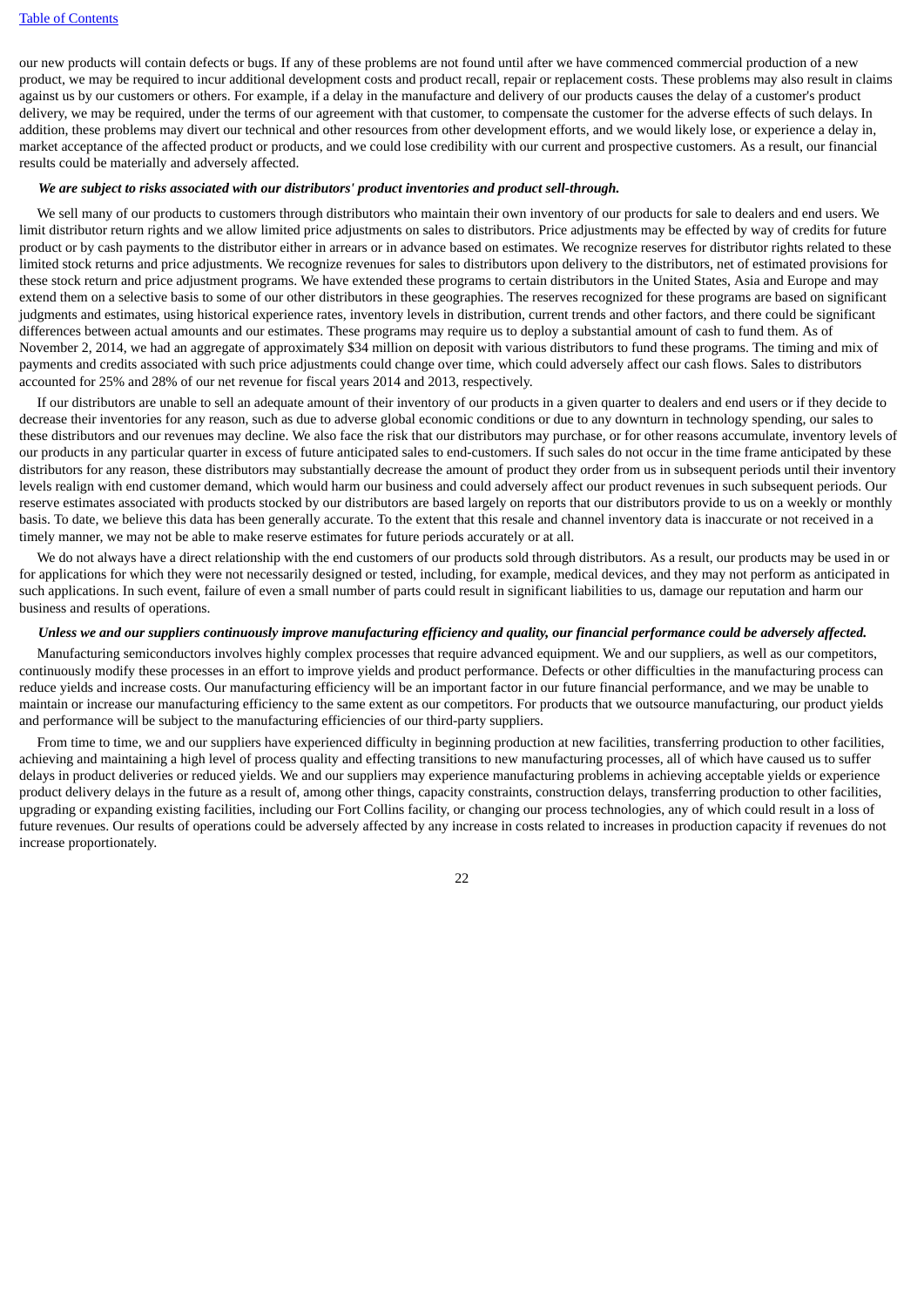### Our effective tax rates may be adversely affected by reorganization or restructuring of our businesses, jurisdictional revenue mix, and changes in tax *regulations or policy, which could materially, adversely affect financial results.*

We are a Singapore-based multinational company subject to tax in various tax jurisdictions. Our future effective tax rates could be unfavorably affected by the reorganization of businesses or assets that we may acquire or divest, or by the timing of such events, including for example, the integration and reorganization initiatives that we are undertaking as a result of our recent acquisitions, and by resulting changes in the valuation of our deferred tax assets and liabilities. In addition, our effective tax rates may also be adversely affected by fluctuations in the jurisdictional mix of revenues earned, and the relevant tax rates in those jurisdictions. Unanticipated changes in the tax rates, or tax policies of the countries in which we operate, could also adversely affect our future results of operations. Any of these events could have a material adverse impact on our income tax expense, cash flows, results of operations and financial position.

### The enactment of legislation implementing changes in U.S. taxation of international business activities or the adoption of other international tax *reform policies or principles could materially impact our financial position and results of operations.*

Tax bills are introduced from time to time to reform U.S. taxation of international business activities. Depending on the final form of legislation enacted, if any, these consequences may be significant for us due to the large scale of our international business activities. If any of these proposals are enacted into legislation, or if other international, consensus-based tax policies and principles are amended or implemented, they could have material adverse consequences on the amount of tax we pay and thereby on our financial position and results of operations.

### We make substantial investments in research and development to improve existing and develop new technologies to keep pace with technological advances and to remain competitive in our business, and unsuccessful investments could materially adversely affect our business, financial condition and *results of operations.*

The semiconductor industry is characterized by rapid technological change, changes in customer requirements, frequent new product introductions and enhancements, short product cycles and evolving industry standards, and requires substantial investment in research and development in order to develop and bring to market new and enhanced technologies and products. In addition, semiconductor products transition over time to increasingly smaller line width geometries. This requires us to adapt our products and manufacturing processes to these new technologies, which requires expertise in new procedures. Our failure to successfully transition to smaller geometry process technologies could impair our competitive position. In order to remain competitive, we have made significant investments in research and development, and anticipate that we will need to maintain or increase our levels of research and development expenditures. We expect research and development expenses to increase in absolute dollars for the foreseeable future, due to the increasing complexity and number of products we plan to develop. If we fail to develop new and enhanced products and technologies, if we focus on technologies that do not become widely adopted, or if new technologies that we do not support and that compete with technologies we do support become widely accepted, demand for our current and planned products may be reduced. Significant investments in unsuccessful research and development efforts could materially adversely affect our business, financial condition and results of operations. In addition, increased investments in research and development could cause our cost structure to fall out of alignment with demand for our products, which would have a negative impact on our financial results.

### Our business would be adversely affected by the departure of existing members of our senior management team or if our senior management team is *unable to effectively implement our strategy.*

Our success depends, in large part, on the continued contributions of our senior management team, in particular, the services of Mr. Hock E. Tan, our President and Chief Executive Officer, and Mr. Bryan T. Ingram, our Senior Vice President and Chief Operating Officer. None of our senior management is bound by written employment contracts to remain with us for a specified period. In addition, we do not currently maintain key person life insurance covering our senior management. The loss of any of our senior management could harm our ability to implement our business strategy and respond to the rapidly changing market conditions in which we operate.

### Our business, financial condition and results of operations could be adversely affected by the political and economic conditions of the countries in *which we conduct business and other factors related to our international operations.*

We sell our products throughout the world. In addition, as of November 2, 2014, approximately 53% of our employees are located outside of the United States. Multiple factors relating to our international operations and to particular countries in which we operate could have a material adverse effect on our business, financial condition and results of operations. These factors include:

- changes in political, regulatory, legal or economic conditions;
- restrictive governmental actions, such as restrictions on the transfer or repatriation of funds and foreign investments and trade protection measures, including export duties and quotas and customs duties and tariffs;

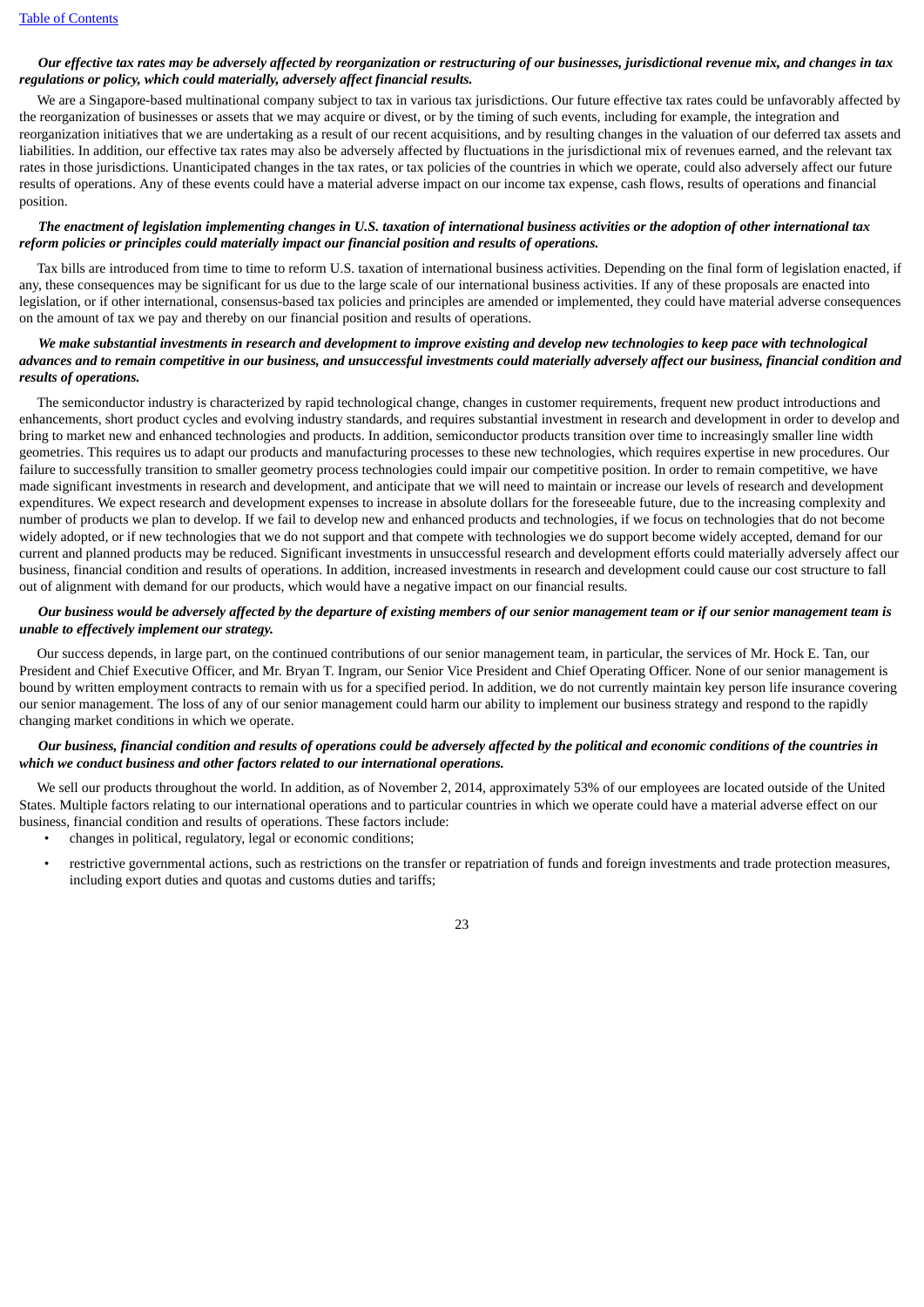#### Table of [Contents](#page-0-0)

- disruptions of capital and trading markets;
- changes in import or export licensing requirements;
- transportation delays;
- civil disturbances or political instability;
- geopolitical turmoil, including terrorism, war or political or military coups;
- changes in labor standards;
- limitations on our ability under local laws to protect our IP;
- nationalization of businesses and expropriation of assets;
- changes in tax laws;
- currency fluctuations, which may result in our products becoming too expensive for foreign customers or foreign-sourced materials and services becoming more expensive for us; and
- difficulty in obtaining distribution and support.

A significant legal risk associated with conducting business internationally is compliance with various and differing anti-corruption and anti-bribery laws and regulations of the countries in which we do business, including the U.S. Foreign Corrupt Practices Act, the U.K. Bribery Act and similar laws in China. In addition, the anti-corruption laws in various countries are constantly evolving and may, in some cases, conflict with each other. Our Code of Ethics and Business Conduct and other policies prohibit us and our employees from offering or giving anything of value to a government official for the purpose of obtaining or retaining business and from engaging in unethical business practices, including kick-backs to or from purely private parties. However, there can be no assurance that all of our employees or agents will refrain from acting in violation of this and our related anti-corruption policies and procedures. Any such violation could have a material adverse effect on our business.

A majority of our products are produced and sourced in Asia, including in China, Malaysia, the Philippines, Singapore, South Korea, Taiwan and Thailand. As a result of the acquisition of LSI, we also have personnel in, and conduct business from, India, an area in which we have not previously operated. Any conflict or uncertainty in these countries, including due to political or civil unrest, public health or safety concerns or natural disasters, could have a material adverse effect on our business, financial condition and results of operations. In addition, if the government of any country in which our products are manufactured or sold sets technical standards for products manufactured in or imported into their country that are not widely shared, it may lead certain of our customers to suspend imports of their products into that country, require manufacturers in that country to manufacture products with different technical standards and disrupt cross-border manufacturing relationships which, in each case, could have a material adverse effect on our business, financial condition and results of operations.

In addition, our subsidiaries may require future equity-related financing, and any capital contributions to certain of our subsidiaries may require the approval of the relevant authorities in the jurisdiction in which the subsidiary is incorporated. The approvals are required from the investment commissions or similar agency of the particular jurisdiction and relate to any initial or additional equity investment by foreign entities in local corporations. Our failure to obtain the required approvals and our resulting inability to provide such equity-related financing or capital contributions could have an adverse effect on our business, financial condition and results of operations.

# *We may not realize the full benefits of our research and development grants.*

We have accepted research and development grants, the receipt and amount of which are subject to our compliance with specified terms and conditions, both individually and in the aggregate. During fiscal year 2014, we recognized credits of \$3 million to research and development expense and \$1 million as a deferred credit for capital expenditures pursuant to these grants. During fiscal year 2013, we recognized credits of \$11 million to research and development expense and \$2 million as a deferred credit for capital expenditures pursuant to these grants. If we cannot or elect not to satisfy the terms and conditions of any of these grants, expenses incurred in respect of the relevant research and development projects will not be approved for reimbursement, we may be required to return amounts previously paid to us under the grants and further grants may not be available to us in the future. In the event we are unable to comply with the terms of any such grant, we may seek to amend the terms. However, any amendment, extension or renewal of such grants is in the discretion of the granting authority and we may not be able to effect any such change.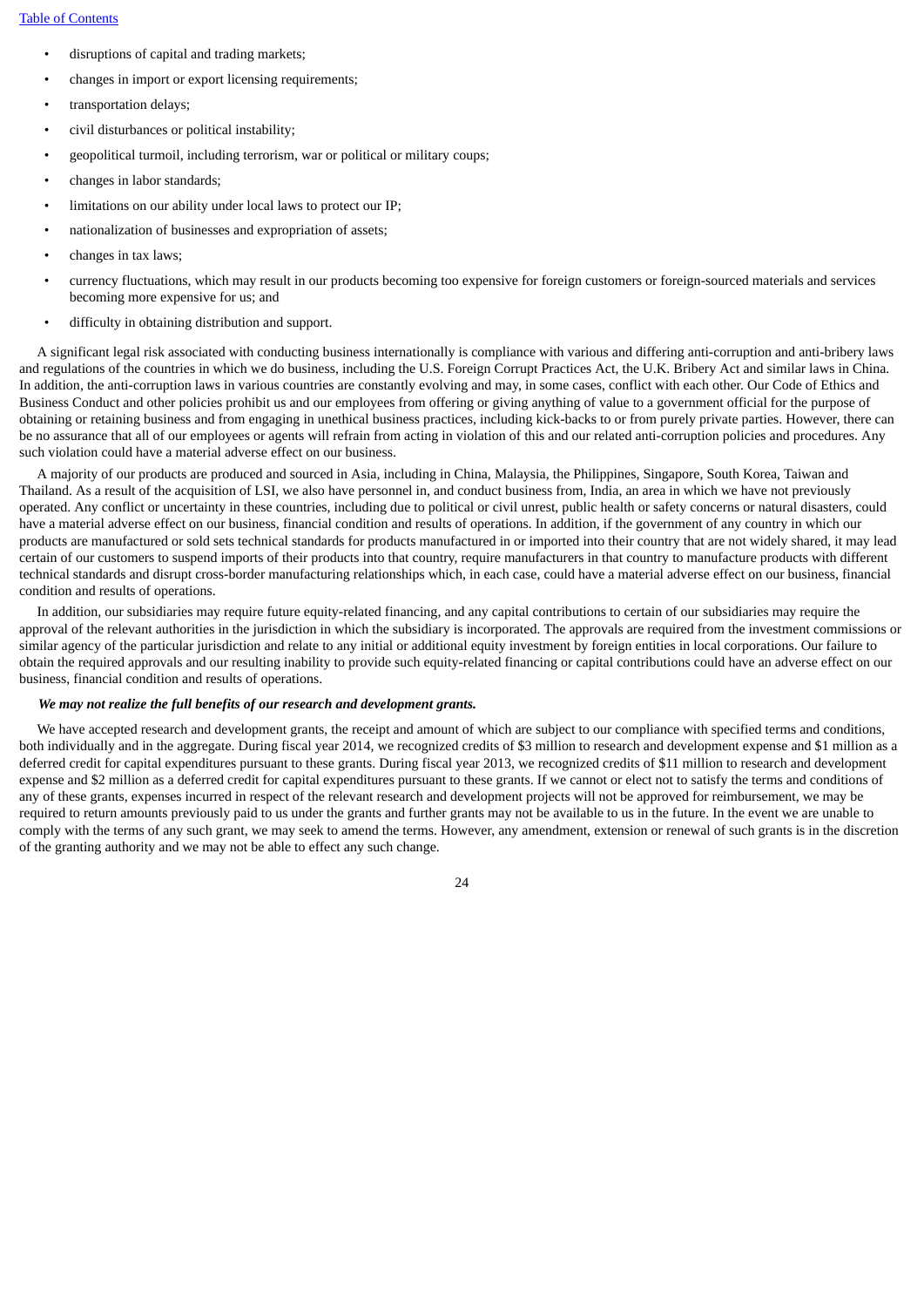### Our business is subject to various governmental regulations, and compliance with these regulations may cause us to incur significant expenses. If we fail to maintain compliance with applicable reaulations, we may be forced to recall products and cease their manufacture and distribution, and we could *be subject to civil or criminal penalties.*

Our business is subject to various significant international and U.S. laws and other legal requirements, including packaging, product content, labor and import/export regulations. These regulations are complex, change frequently and have generally become more stringent over time. We may be required to incur significant expenses to comply with these regulations or to remedy violations of these regulations. In addition, because many of our products are regulated or sold into regulated industries, we must comply with additional regulations in marketing our products.

Our products and operations are also subject to the rules of industrial standards bodies, like the International Standards Organization, as well as regulation by other agencies, such as the U.S. Federal Communications Commission. If we fail to adequately address any of these rules or regulations, our business could be harmed.

We must conform the manufacture and distribution of our semiconductors to various laws and adapt to regulatory requirements in all countries as these requirements change. If we fail to comply with these requirements in the manufacture or distribution of our products, we could be required to pay civil penalties, face criminal prosecution and, in some cases, be prohibited from distributing our products commercially until the products or component substances are brought into compliance.

### We are subject to environmental, health and safety laws, which could increase our costs, restrict our operations and require expenditures that could *have a material adverse effect on our results of operations and financial condition.*

We are subject to a variety of international and U.S. laws and other legal requirements relating to the use, disposal, clean-up of and human exposure to, hazardous materials. Any failure by us to comply with environmental, health and safety requirements could result in the limitation or suspension of production or subject us to future liabilities in excess of our reserves. In addition, compliance with environmental, health and safety requirements could restrict our ability to expand our facilities or require us to acquire costly pollution control equipment, incur other significant expenses or modify our manufacturing processes. In the event of the discovery of new contamination, additional requirements with respect to existing contamination, or the imposition of other cleanup obligations for which we are responsible, we may be required to take remedial or other measures which could have a material adverse effect on our business, financial condition and results of operations.

We also face increasing complexity in our product design and procurement operations as we adjust to new requirements relating to the materials composition of our products, including the restrictions on lead and certain other substances in electronics that apply to specified electronics products sold in the European Union as of July 1, 2006 under the Restriction of Hazardous Substances in Electrical and Electronic Equipment Directive. Other countries, such as the United States, China and Japan, have enacted or may enact laws or regulations similar to the EU legislation. Other environmental regulations may require us to re-engineer our products to utilize components that are more environmentally compatible. Such re-engineering and component substitution may result in excess inventory or other additional costs and could have a material adverse effect on our results of operations.

In addition to the costs of complying with environmental, health and safety requirements, we may in the future incur costs defending against environmental litigation brought by government agencies and private parties. We may be defendants in lawsuits brought by parties in the future alleging environmental damage, personal injury or property damage. A significant judgment against us could harm our business, financial condition and results of operations.

In the last few years, there has been increased media scrutiny and associated reports focusing on a potential link between working in semiconductor manufacturing clean room environments and certain illnesses, primarily different types of cancers. Regulatory agencies and industry associations have begun to study the issue to see if any actual correlation exists. Because we utilize clean rooms, we may become subject to liability claims. In addition, these reports may also affect our ability to recruit and retain employees.

We cannot predict:

- changes in environmental or health and safety laws or regulations;
- the manner in which environmental or health and safety laws or regulations will be enforced, administered or interpreted;
- our ability to enforce and collect under indemnity agreements and insurance policies relating to environmental liabilities; or
- the cost of compliance with future environmental or health and safety laws or regulations or the costs associated with any future environmental claims, including the cost of clean-up of currently unknown environmental conditions, particularly at sites that we may acquire from time to time.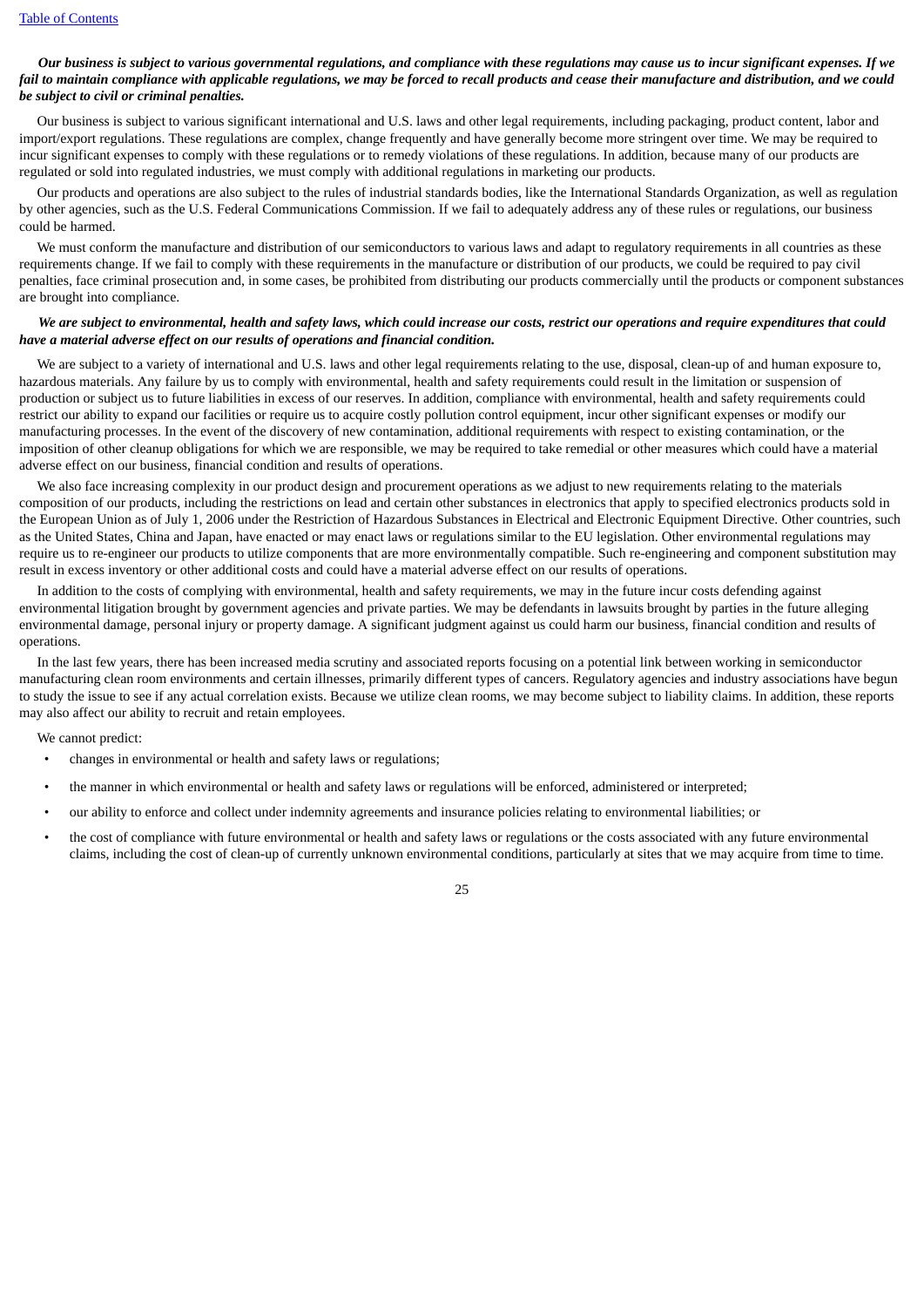### Social and environmental responsibility regulations, policies and provisions, including, for example, regulations related to "conflict minerals," may *make our supply chain more complex and may adversely affect our relationships with customers.*

There is an increasing focus on corporate social and environmental responsibility in the semiconductor industry, particularly with OEMs that manufacture consumer electronics. A number of our customers have adopted, or may adopt, procurement policies that include social and environmental responsibility provisions that their suppliers should comply with, or they seek to include such provisions in their procurement terms and conditions. An increasing number of participants in the semiconductor industry are also joining voluntary social responsibility initiatives such as the U.N. Global Compact, a voluntary initiative for businesses to develop, implement and disclose sustainability policies and practices. These social and environmental responsibility provisions and initiatives are subject to change, can be unpredictable, and may be difficult for us to comply with, given the complexity of our supply chain and our significant outsourced manufacturing. If we are unable to comply, or are unable to cause our suppliers or contract manufacturers to comply, with such policies or provisions, a customer may stop purchasing products from us, and may take legal action against us, which could harm our reputation, revenues and results of operations.

We are subject to rules adopted by the SEC requiring us to disclose whether certain minerals and metals, known as conflict minerals, used in our products originate from the Democratic Republic of Congo and its adjoining countries, or the DRC Region. In addition, as part of their corporate social and environmental responsibility programs, an increasing number of OEMs are seeking to source products that do not contain conflict minerals sourced from the DRC Region. This could adversely affect the sourcing, availability and pricing of minerals used in the manufacture of semiconductor devices, including our products. Since our supply chain is complex, we are not currently able to definitively ascertain the origins of all of these minerals and metals used in our products. As a result, we may face difficulties in satisfying these customers' demands, which may harm our sales and operating results.

#### The average selling prices of products in our markets have historically decreased rapidly and will likely do so in the future, which could harm our *revenues and gross profits.*

The products we develop and sell are used for high volume applications. As a result, the prices of those products have historically decreased rapidly. Gross profits on our products may be negatively affected by, among other things, pricing pressures from our customers, and the proportion of sales of our wireless and other products into consumer application markets, which are highly competitive and cost sensitive. In the past, we have reduced the average selling prices of our products in anticipation of future competitive pricing pressures, new product introductions by us or our competitors and other factors. In addition, some of our customer agreements provide for volume-based pricing and product pricing roadmaps, which can also reduce the average selling prices of our products over time. Our gross margin and financial results will suffer if we are unable to offset any reductions in our average selling prices by increasing our sales volumes, reducing manufacturing costs, or developing new and higher value-added products on a timely basis.

### We are required to assess our internal control over financial reporting on an annual basis and any adverse findings from such assessment could result in a loss of investor confidence in our financial reports, significant expenses to remediate any internal control deficiencies and ultimately have an adverse *effect on our share price.*

We are required to assess the effectiveness of our internal control over financial reporting annually, as required by Section 404 of the Sarbanes-Oxley Act. Our evaluation of the effectiveness of our internal control over financial reporting as of November 2, 2014 did not include the internal controls of LSI, which we acquired in May 2014, and PLX, which we acquired in August 2014. Even though, as of November 2, 2014, we concluded that our internal control over financial reporting, excluding LSI and PLX, was effective, we need to maintain our processes and systems and adapt them as our business grows and changes. This continuous process of maintaining and adapting our internal controls and complying with Section 404 is expensive, time-consuming and requires significant management attention. We cannot be certain that our internal control measures will continue to provide adequate control over our financial processes and reporting and ensure compliance with Section 404. Furthermore, as we grow our business or acquire other businesses, including LSI and PLX, our internal controls may become more complex and we may require significantly more resources to ensure they remain effective. Failure to implement required new or improved controls, or difficulties encountered in their implementation, either in our existing business or in businesses that we may acquire, could harm our operating results or cause us to fail to meet our reporting obligations. If we or our independent registered public accounting firm identify material weaknesses in our internal controls, the disclosure of that fact, even if quickly remedied, may cause investors to lose confidence in our financial statements and the trading price of our ordinary shares may decline.

Remediation of a material weakness could require us to incur significant expense and if we fail to remedy any material weakness, our financial statements may be inaccurate, our ability to report our financial results on a timely and accurate basis may be adversely affected, our access to the capital markets may be restricted, the trading price of our ordinary shares may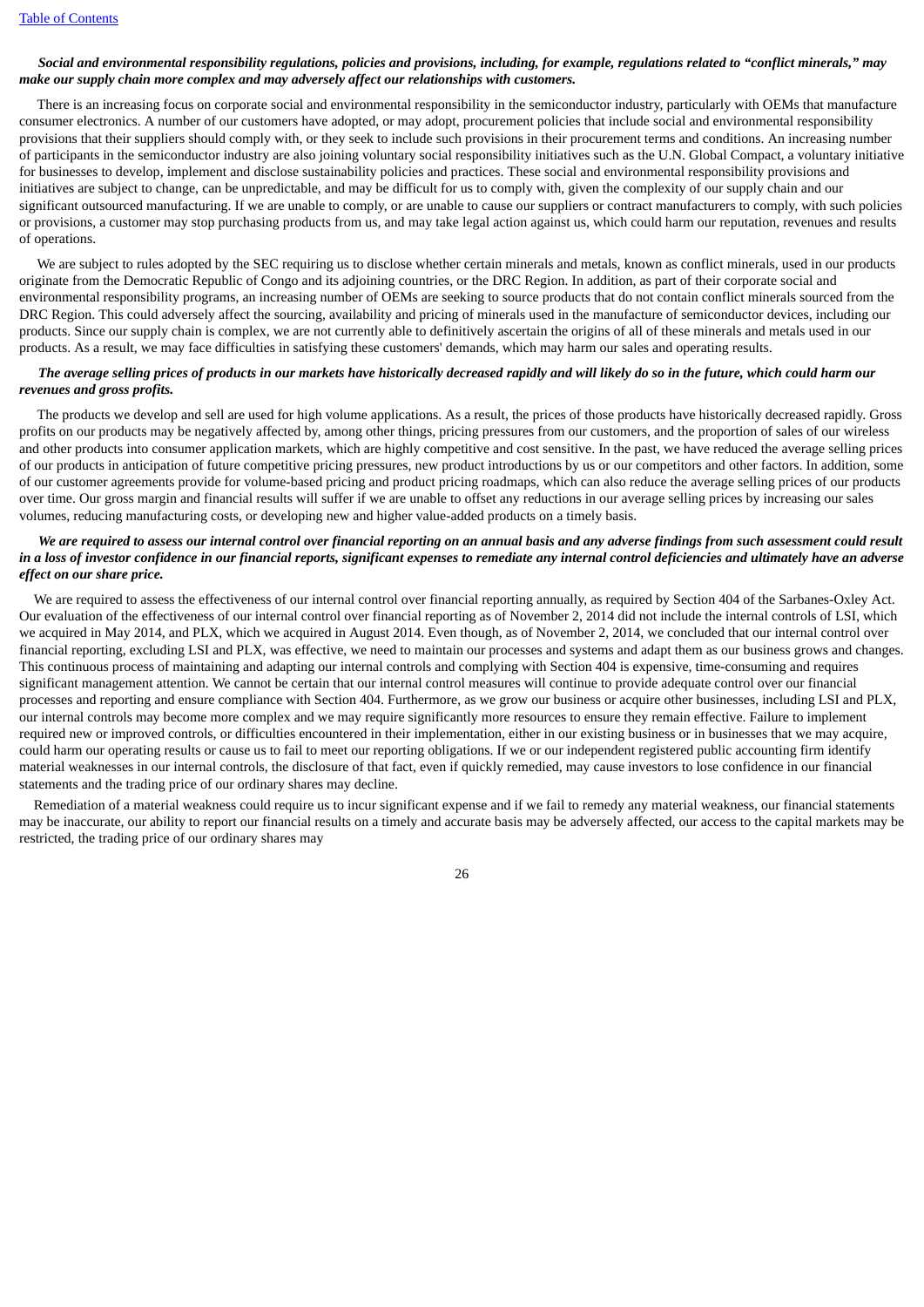decline, and we may be subject to sanctions or investigation by regulatory authorities, including the SEC or The Nasdaq Global Select Market. We may also be required to restate our financial statements from prior periods.

#### Our financial condition and results of operations could be adversely affected by employee-benefit related costs and expenses.

We sponsor several defined benefit plans and post-retirement medical benefit plans. We are required to make contributions to these plans to comply with minimum funding requirements imposed by laws governing these employee benefit plans. The difference between the obligations and assets of these plans, or the funded status of these plans, is a significant factor in determining our pension expense and the ongoing funding requirements of these plans. Weak economic conditions and related under-performance of asset markets could lead to increased pension and post-retirement benefit expenses. In the United States, we also self-fund our employees' health benefits. The costs of providing these benefits are unpredictable and have been increasing steadily and significantly in recent years. Also, a significant portion of our employees' cash compensation is performance-related, based on achievement of annual metrics, which can cause significant fluctuations in our employee compensation expense, and in cash flows in the period in which payment occurs. Significant increases in the costs of the benefits we provide to our employees could adversely affect our financial condition and results of operations.

As a result of the LSI acquisition, we assumed defined benefit pension plans under which we are obligated to make future contributions to fund benefits to participants. Most benefit accruals under the plans were frozen in 2009. The projected benefit obligations under these pension plans exceeded the value of the assets of those plans by approximately \$440 million as of November 2, 2014. We expect to have additional funding requirements with respect to the plans in future years, and we may also choose to make additional, voluntary contributions to the plans. Depending on our cash position at the time, any such funding of, or contributions to, our pension plans could impact our operating flexibility and financial position, including adversely affecting our cash flows and results of operations for the quarter in which they are made.

In order to reduce the expense associated with these programs, where practicable, we are seeking to move defined benefit plans to defined contribution plans, or to cash out future retirees not yet receiving benefits, and to replace existing pension obligations with annuities. Any such changes may adversely affect our results of operations, including our profitability and cash flows.

#### *A breach of our security systems may have a material adverse effect on our business.*

Our security systems are designed to maintain the physical security of our facilities and protect our customers', suppliers' and employees' confidential information, as well as our own proprietary information. However, we are also dependent on a number of third-party "cloud-based" service providers of critical corporate infrastructure services relating to, among other things, human resources, electronic communication services and certain finance functions, and we are, of necessity, dependent on the security systems of these providers. Accidental or willful security breaches or other unauthorized access by third parties to our facilities, our information systems or the systems of our cloud-based service providers or the existence of computer viruses in our or their data or software could expose us to a risk of information loss and misappropriation of proprietary and confidential information. Any theft or misuse of such information could result in, among other things, unfavorable publicity, damage to our reputation, loss of our trade secrets and other competitive information, difficulty in marketing our products, allegations by our customers that we have not performed our contractual obligations, litigation by affected parties and possible financial obligations for liabilities and damages related to the theft or misuse of such information, as well as fines and other sanctions resulting from any related breaches of data privacy regulations, any of which could have a material adverse effect on our business, profitability and financial condition. Since the techniques used to obtain unauthorized access or to sabotage systems change frequently and are often not recognized until launched against a target, we may be unable to anticipate these techniques or to implement adequate preventative measures.

#### **Risks Relating to our Indebtedness**

#### Our substantial indebtedness could adversely affect our financial health and our ability to raise additional capital to fund our operations, limit our ability to react to changes in the economy or our industry, expose us to interest rate risk to the extent of our variable rate indebtedness and prevent us *from fulfilling our obligations under our indebtedness.*

As a result of our acquisition of LSI, we have a substantial amount of indebtedness outstanding, consisting of a \$4.6 billion floating rate, senior collateralized term loan from a syndicate of financial institutions, or the Term Loans, pursuant to a new credit agreement, or the 2014 Credit Agreement, and \$1 billion of our 2% Convertible Senior Notes due 2021, or the Convertible Notes. The 2014 Credit Agreement relating to the Term Loans also provides for a senior secured revolving credit facility that permits us to borrow up to \$500 million, from time to time, for general corporate purposes, or the 2014 Revolving Credit Facility. The borrowers' obligations under the 2014 Credit Agreement are guaranteed by a number of our subsidiaries and are secured, subject to certain exceptions, by all the assets of the borrowers, and each subsidiary guarantor. Subject to restrictions in the 2014 Credit Agreement, we may incur additional indebtedness.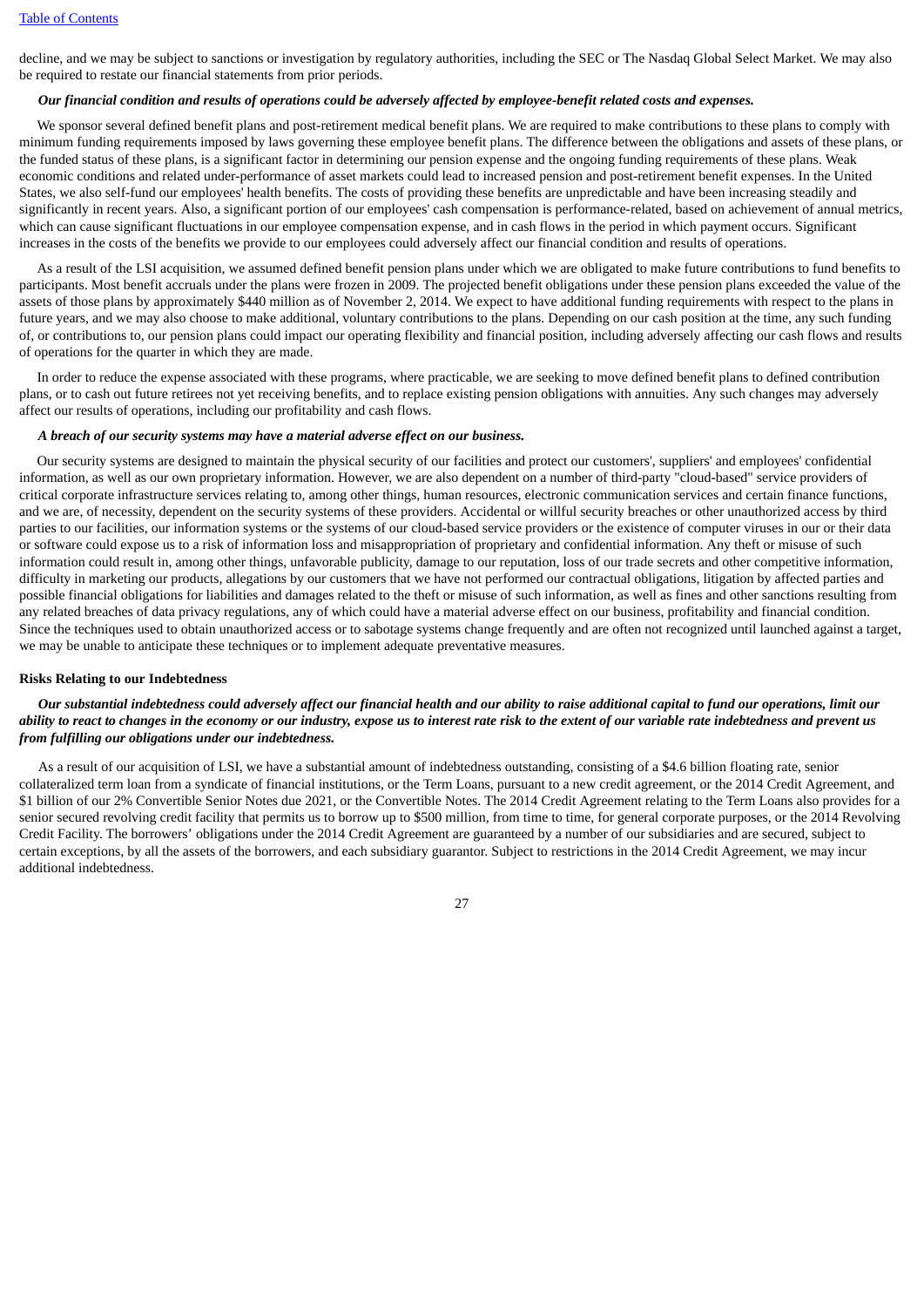#### Table of [Contents](#page-0-0)

Our substantial indebtedness could have important consequences including:

- making it more difficult for us to satisfy our obligations with respect to our Convertible Notes, including our repurchase obligations;
- increasing our vulnerability to adverse general economic and industry conditions;
- requiring us to dedicate a substantial portion of our cash flow from operations to payments on our indebtedness, thereby reducing the availability of our cash flow to fund working capital, capital expenditures, research and development efforts, execution of our business strategy, acquisitions and other general corporate purposes;
- limiting our flexibility in planning for, or reacting to, changes in the economy and the semiconductor industry;
- placing us at a competitive disadvantage compared to our competitors with less indebtedness;
- exposing us to interest rate risk to the extent of our variable rate indebtedness; and
- making it more difficult to borrow additional funds in the future to fund growth, acquisitions, working capital, capital expenditures and other purposes.

The substantial majority of our debt will become due and payable at the end of its relevant seven-year term. In addition, if we were to experience a change of control, this would trigger an event of default under the credit agreement, which would permit the lenders to immediately declare the loans due and payable in whole or in part. In either such event, we may not have sufficient available cash to repay such debt at the time it becomes due, or be able to refinance such debt on acceptable terms or at all. Any of the foregoing could materially and adversely affect our business, financial condition and results of operations.

We receive debt ratings from the major credit rating agencies in the United States. Factors that may impact our credit ratings include debt levels, planned asset purchases or sales and near-term and long-term production growth opportunities. Liquidity, asset quality, cost structure, reserve mix and commodity pricing levels could also be considered by the rating agencies. A ratings downgrade could adversely impact our ability to access debt markets in the future and increase the cost of future debt and may adversely affect our share price. Failure to maintain a public corporate credit rating from each of Standard & Poor's and Moody's may result in a default under the 2014 Credit Agreement.

# *Our 2014 Credit Agreement imposes significant restrictions on our business.*

The 2014 Credit Agreement contains a number of covenants imposing significant restrictions on our business. These restrictions may affect our ability to operate our business and may limit our ability to take advantage of potential business opportunities as they arise. The restrictions placed on us include limitations on the ability of our subsidiaries to:

- incur additional indebtedness and issue preferred or redeemable shares;
- incur or create liens:
- consolidate, merge or transfer all or substantially all of their assets;
- make investments, acquisitions, loans or advances or guarantee indebtedness;
- transfer or sell certain assets;
- engage in sale and lease back transactions;
- pay dividends or make other distributions on, redeem or repurchase shares or make other restricted payments;
- engage in transactions with affiliates; and
- prepay certain other indebtedness.

In addition, if, on the last day of any test period, the 2014 Revolving Credit Facility is drawn by more than 30% (other than with respect to undrawn letters of credit in an amount of up to \$25 million), the 2014 Credit Agreement requires us to meet a first lien leverage ratio test. Our ability to meet this financial covenant may be affected by events beyond our control, and we do not know whether we will be able to maintain this ratio.

The foregoing restrictions could limit our ability to plan for, or react to, changes in market conditions or our capital needs. We do not know whether we will be granted waivers under, or amendments to, our 2014 Credit Agreement or the indenture relating to the Convertible Notes, or the Indenture, if for any reason we are unable to meet these requirements, or whether we will be able to refinance our indebtedness on terms acceptable to us, or at all.

The breach of any of these covenants or restrictions could result in a default under the Indenture governing our Convertible Notes or our 2014 Credit Agreement. In addition, the 2014 Credit Agreement and the Indenture contain cross-default provisions which could thereby result in an acceleration of amounts outstanding under all those debt instruments if certain events of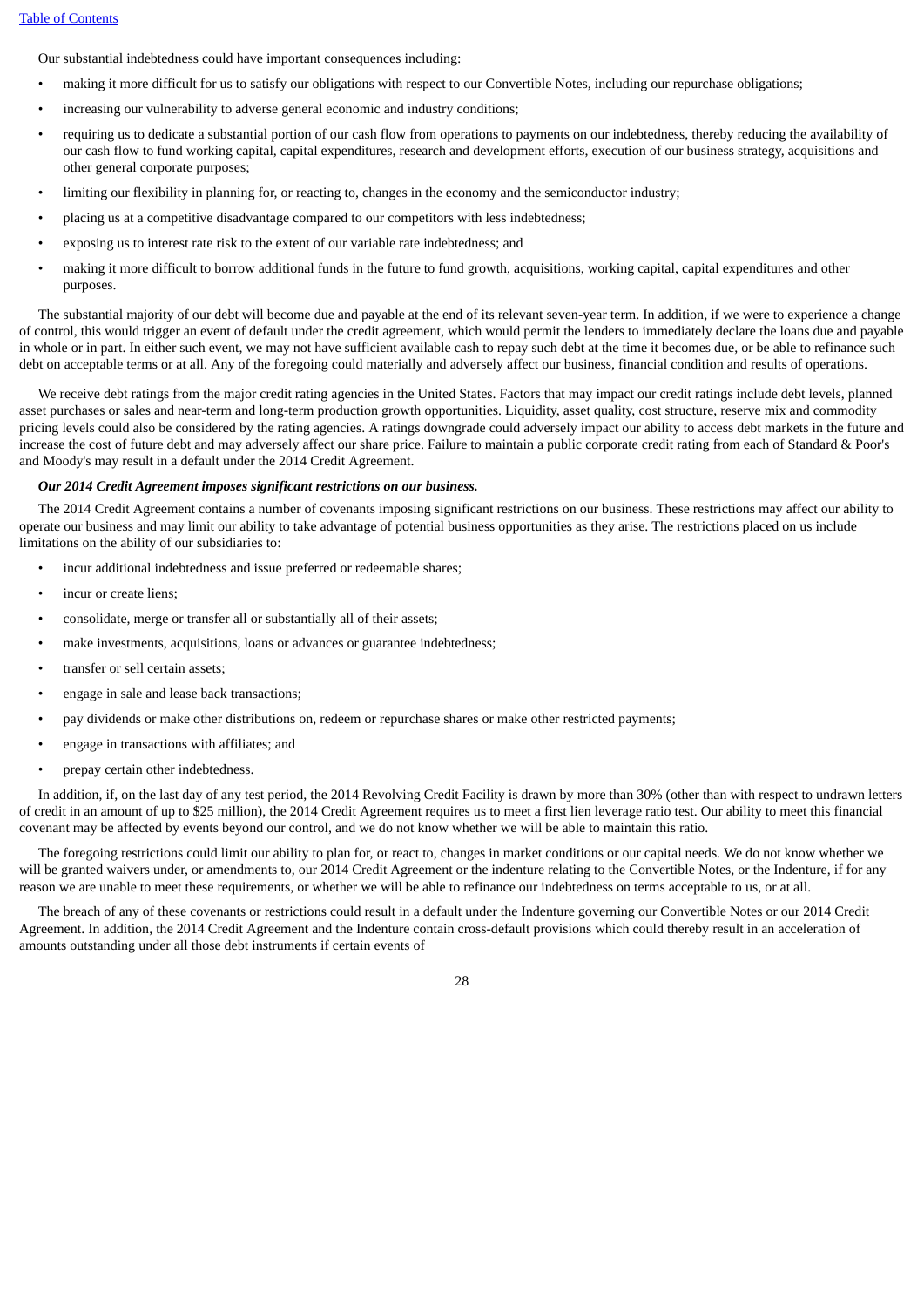default occur under any of them. If we are unable to repay these amounts, lenders having secured obligations, including the lenders under our 2014 Credit Agreement, could proceed against the collateral securing that debt. Any of the foregoing would have a material adverse effect on our business, financial condition and results of operations.

#### Servicing our debt requires a significant amount of cash, and we may not have sufficient cash flow from our business to pay our substantial debt.

Our ability to make scheduled payments of the principal of, to pay interest on, to refinance our debt, and to make interest payments or other payments upon conversion of the Convertible Notes, depends on our future performance, which is subject to economic, financial, competitive and other factors beyond our control. Our business may not continue to generate cash flow from operations in the future sufficient to satisfy our obligations under the 2014 Credit Agreement, the Convertible Notes and any future indebtedness we may incur and to make necessary capital expenditures. If we are unable to generate such cash flow, we may be required to adopt one or more alternatives, such as reducing or delaying investments or capital expenditures, selling assets, refinancing or obtaining additional equity capital on terms that may be onerous or highly dilutive. Our ability to refinance our outstanding indebtedness or future indebtedness will depend on the capital markets and our financial condition at such time. We may not be able to engage in any of these activities or engage in these activities on desirable terms, which could result in a default on the Convertible Notes or future indebtedness.

Holders may convert their Convertible Notes at their option at any time prior to the scheduled maturity of the Convertible Notes. Upon conversion of the Convertible Notes, we may elect to deliver ordinary shares, cash or a combination of cash and shares in respect of the principal amounts thereof. Any conversion of the Convertible Notes prior to their maturity, or acceleration of the repayment of the Convertible Notes or future indebtedness after any applicable notice or grace periods could have a material adverse effect on our business, financial condition, results of operations and financial condition. Even if holders do not elect to convert their Convertible Notes, we could be required under applicable accounting rules to reclassify all or a portion of the outstanding principal amount of the Convertible Notes as a current rather than long-term liability, which would result in a material adverse impact on our consolidated financial statements. In addition, holders of the Convertible Notes will have the right to require us to repurchase their Convertible Notes upon the occurrence of a fundamental change at a purchase price equal to 100% of the principal amount of the Convertible Notes, plus accrued and unpaid interest, if any, up to, but not including, the fundamental change repurchase date. Upon the occurrence of a make-whole fundamental change, we may be required to increase the conversion rate for the Convertible Notes converted in connection with such a make-whole fundamental change. If we are required to make repurchases of Convertible Notes surrendered therefor or elect to pay cash in respect of Convertible Notes being converted, it may have a material adverse effect on our cash flows and on our results of operations, particularly for the period in which any such payment is made. In addition, our ability to repurchase the Convertible Notes or to pay cash upon conversions of the Convertible Notes may be limited by law, by regulatory authority or by agreements governing our future indebtedness. Our failure to repurchase Convertible Notes at a time when the repurchase is required by the indenture or to pay cash payable on future conversions of the Convertible Notes as required by the Indenture would constitute a default under the Indenture. If the repayment of the related indebtedness were to be accelerated after any applicable notice or grace periods, we may not have sufficient funds to repay the indebtedness and repurchase the Convertible Notes or make cash payments upon conversions thereof.

#### **Risks Relating to Investments in Singapore Companies**

#### It may be difficult to enforce a judgment of U.S. courts for civil liabilities under U.S. federal securities laws against us, our directors or officers in *Singapore.*

We are incorporated under the laws of the Republic of Singapore, and certain of our officers and directors are resident outside the United States. Moreover, a majority of our consolidated assets are located outside the United States. Although we are incorporated outside the United States, we have agreed to accept service of process in the United States through our agent designated for that purpose. Nevertheless, since a majority of the consolidated assets owned by us are located outside the United States, any judgment obtained in the United States against us may not be collectible within the United States.

There is no treaty between the United States and Singapore providing for the reciprocal recognition and enforcement of judgments in civil and commercial matters and a final judgment for the payment of money rendered by any federal or state court in the United States based on civil liability, whether or not predicated solely upon the federal securities laws, would, therefore, not be automatically enforceable in Singapore. There is doubt whether a Singapore court may impose civil liability on us or our directors and officers who reside in Singapore in a suit brought in the Singapore courts against us or such persons with respect to a violation solely of the federal securities laws of the United States, unless the facts surrounding such a violation would constitute or give rise to a cause of action under Singapore law. Consequently, it may be difficult for investors to enforce against us, our directors or our officers in Singapore judgments obtained in the United States, which are predicated upon the civil liability provisions of the federal securities laws of the United States.

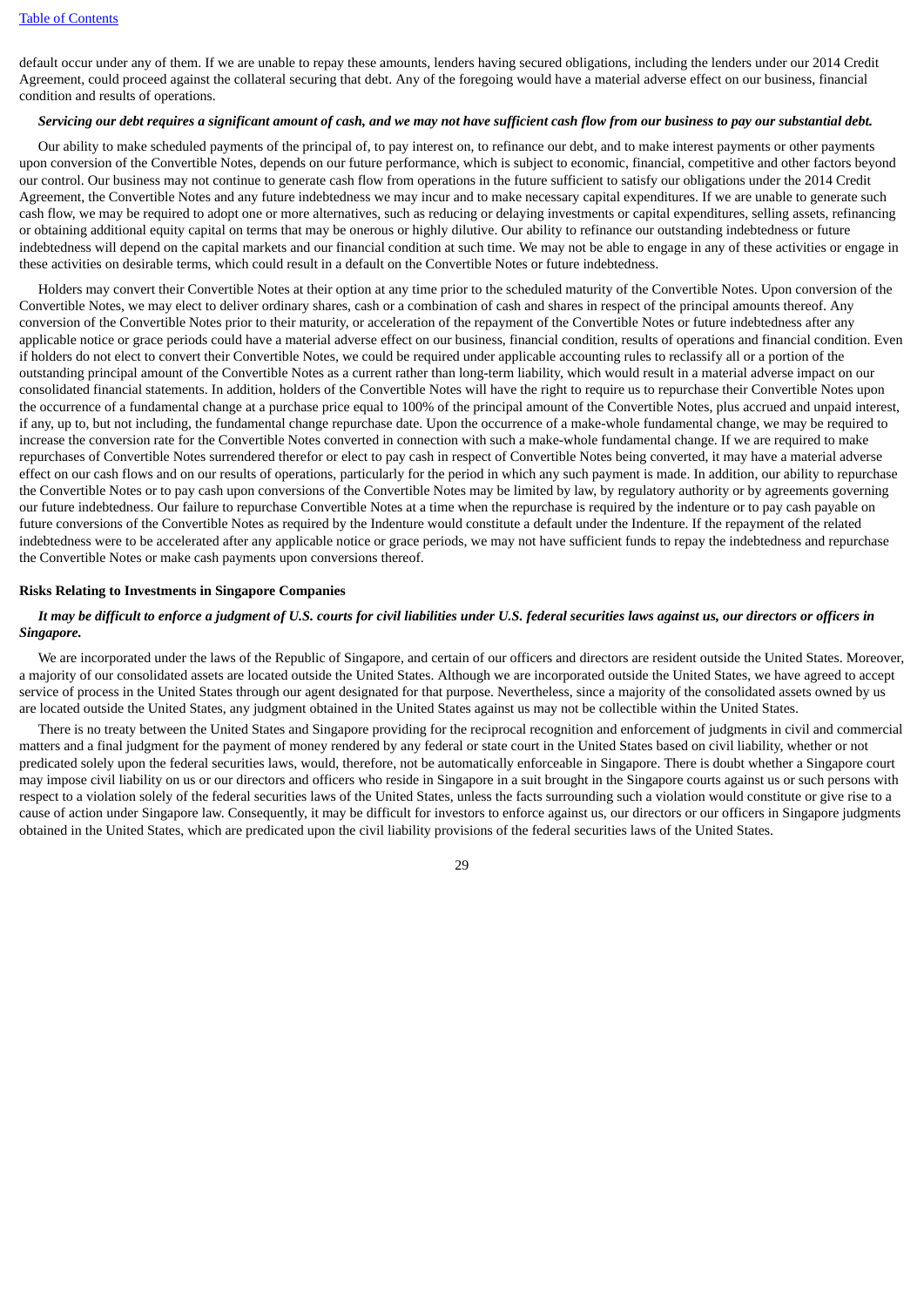### We are incorporated in Singapore and our shareholders may have more difficulty in protecting their interest than they would as shareholders of a corporation incorporated in the United States, and we may have more difficulty attracting and retaining qualified board members and executives.

Our corporate affairs are governed by our memorandum and articles of association and by the laws governing corporations incorporated in Singapore. The rights of our shareholders and the responsibilities of the members of our board of directors, or our Board, under Singapore law are different from those applicable to a corporation incorporated in the United States. Therefore, our public shareholders may have more difficulty in protecting their interest in connection with actions taken by our management or members of our Board than they would as shareholders of a corporation incorporated in the United States. Legislation that would make significant changes to the Singapore Companies Act has recently been passed by the Singapore authorities, some of which alter the rights of shareholders that are currently provided under the Singapore Companies Act and our memorandum and articles of association. However, it is not yet certain when such amendments will become effective.

In addition, being a public company incorporated in Singapore may make it more expensive for us to obtain director and officer liability insurance, and we may be required to accept reduced coverage or incur substantially higher costs to obtain coverage. These factors could also make it more difficult for us to attract and retain qualified members of our Board, particularly to serve on committees of our Board, and qualified executive officers.

#### For a limited period of time, our directors have general authority to allot and issue new ordinary shares on terms and conditions as may be determined *by our Board in its sole discretion.*

Under Singapore law, we may only allot and issue new ordinary shares with the prior approval of our shareholders in a general meeting. At our 2014 annual general meeting of shareholders, or AGM, our shareholders provided our directors with the general authority to allot and issue any number of new ordinary shares until the earlier of (i) the conclusion of our 2015 AGM, (ii) the expiration of the period within which the next annual general meeting is required to be held (i.e. within 15 months from the conclusion of the last general meeting) or (iii) the subsequent revocation or modification of such general authority by our shareholders acting at a duly noticed and convened meeting. Subject to the general authority to allot and issue new ordinary shares provided by our shareholders, the provisions of the Singapore Companies Act and our memorandum and articles of association, our Board may allot and issue new ordinary shares on terms and conditions as they may think fit to impose. Any additional issuances of new ordinary shares by our directors may adversely impact the market price of our ordinary shares.

### **Risks Relating to Owning Our Ordinary Shares**

At times, our share price has been volatile and it may fluctuate substantially in the future, which could result in substantial losses for our investors as well as class action litigation against us and our management which could cause us to incur substantial costs and divert our management's attention and *resources.*

The trading price of our ordinary shares has, at times, fluctuated significantly. The trading price of our ordinary shares could be subject to wide fluctuations in response to many of the risk factors listed in this "Risk Factors" section, and others, many of which are beyond our control, including:

- actual or anticipated fluctuations in our financial condition and operating results;
- issuance of new or updated research or reports by securities analysts;
- fluctuations in the valuation and results of operations of our significant customers as well as companies perceived by investors to be comparable to  $11S$
- announcements of proposed acquisitions by us or our competitors;
- announcements of, or expectations of additional debt or equity financing efforts;
- share price and volume fluctuations attributable to inconsistent trading volume levels of our shares; and
- changes in our dividend or share repurchase policies.

These fluctuations are often unrelated or disproportionate to our operating performance. These broad market and industry fluctuations, as well as general economic, political and market conditions such as recessions, interest rate changes or international currency fluctuations, may negatively impact the market price of our ordinary shares. You may not realize any return on your investment in us and may lose some or all of your investment. In the past, companies that have experienced volatility in the market price of their stock have been subject to securities class action litigation. We may be the target of this type of litigation in the future. We are also the subject of a number of lawsuits stemming from our acquisitions of LSI and PLX. Securities litigation against us, including the lawsuits related to the LSI and PLX transactions, could result in substantial costs and divert our management's attention from other business concerns, which could seriously harm our business.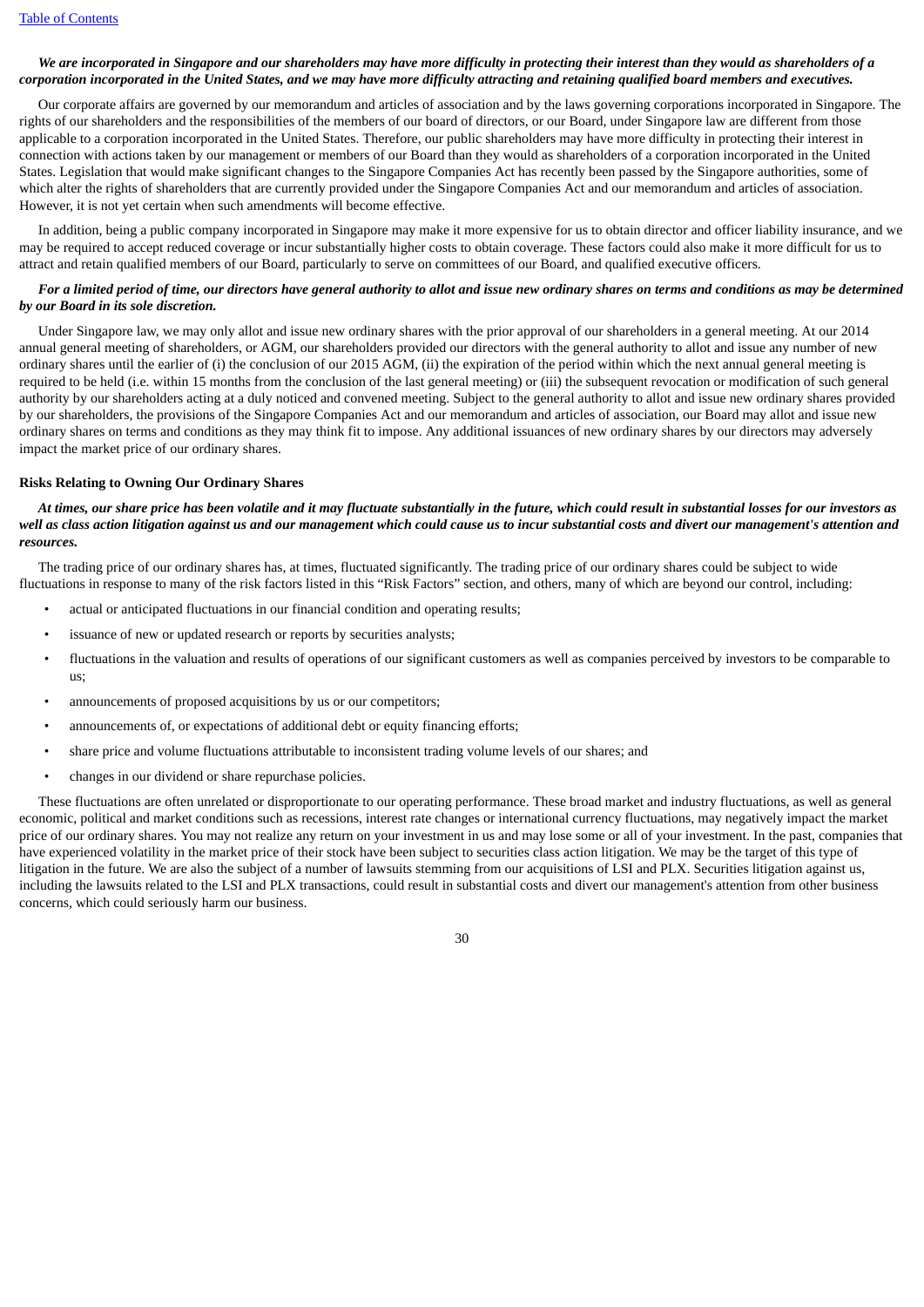### Conversion of the Convertible Notes may dilute the ownership interest of existing shareholders, including holders who had previously converted their *Convertible Notes, or may otherwise depress the price of our ordinary shares.*

Under the terms of the Convertible Notes, we may elect to settle any conversions of the Convertible Notes in ordinary shares, cash or a combination of cash and shares. While we currently intend to settle any such conversions in cash, we may be unable or may elect not to do so. In such event, the conversion of some or all of the Convertible Notes into our ordinary shares will dilute the ownership interests of our existing shareholders, to the extent we deliver shares upon conversion of any of the Convertible Notes. Based on the current effective conversion price, if all the Convertible Notes were converted into ordinary shares, this would result in the issuance of approximately 20.8 million additional shares. The Convertible Notes are convertible at any time and any sales in the public market of the ordinary shares issuable upon such conversion could adversely affect prevailing market prices of our ordinary shares. In addition, the existence of the Convertible Notes may encourage short selling by market participants because the conversion of the Convertible Notes could be used to satisfy short positions, or anticipated conversion of the Convertible Notes into our ordinary shares could depress the price of our ordinary shares.

### The fundamental change and make-whole fundamental change provisions of the Convertible Notes, and the change of control provisions of our 2014 *Credit Agreement may delay or prevent an otherwise beneficial attempt to take over our company.*

The fundamental change purchase rights, which allow holders of our Convertible Notes to require us to purchase all or a portion of their Convertible Notes upon the occurrence of a fundamental change, and the provisions requiring an increase to the conversion rate for conversions in certain other circumstances, as well as the change of control provisions of the 2014 Credit Agreement, may have the effect of delaying or preventing a takeover of our company that would otherwise be beneficial to our shareholders or investors in the Convertible Notes.

### A substantial amount of our shares are held by a small number of institutional investors and significant sales of our ordinary shares in the public *market by one or more of these holders could cause our share price to fall.*

As of September 30, 2014, we believe that our five largest shareholders are institutional investors and that they hold over 39% of our outstanding ordinary shares in the aggregate. These institutional investors may sell their shares for a variety of reasons, including dissatisfaction with our short- or long-term results. These holders may sell their shares at any time and such sales could depress the market price of our ordinary shares, given the large amounts of our shares held by these investors. Such sales could also impair our ability to raise capital through the sale of additional equity securities.

### There can be no assurance that we will continue to declare cash dividends or that we will repurchase shares.

Our Board has adopted a dividend policy pursuant to which the Company currently pays a cash dividend on our ordinary shares on a quarterly basis. The declaration and payment of any dividend is subject to the approval of our Board and our dividend may be discontinued or reduced at any time. Our 2013 share repurchase program expired on April 8, 2014, and as of the date of this Annual Report on Form 10-K, our Board has not authorized a new program. There can be no assurance that we will declare cash dividends or repurchase shares in the future in any particular amounts, or at all. Furthermore, we may declare dividends as interim dividends, which are wholly provisional under Singapore law and may be revoked by our Board at any time prior to the payment thereof. Future dividends and share repurchases, if any, their timing and amount, as well as the relative allocation of cash between dividends and share repurchases, may be affected by, among other factors: our views on potential future capital requirements for strategic transactions, including acquisitions; earnings levels; contractual restrictions; cash position and overall financial condition; and changes to our business model. The payment of cash dividends is restricted by applicable law, contractual restrictions and our corporate structure. Pursuant to Singapore law and our articles of association, no dividends may be paid except out of our profits. Also, because we are a holding company, our ability to pay cash dividends on our ordinary shares and to repurchase our shares is limited by restrictions on our ability to obtain sufficient funds through dividends from subsidiaries, including restrictions under the terms of our 2014 Credit Agreement.

#### Singapore corporate law may impede a takeover of our company by a third-party, which could adversely affect the value of our ordinary shares.

The Singapore Code on Take-overs and Mergers contains provisions that may delay, deter or prevent a future takeover or change in control of our company for so long as we remain a public company with more than 50 shareholders and net tangible assets of S\$5 million or more. Any person acquiring an interest, whether by a series of transactions over a period of time or not, either on their own or together with parties acting in concert with such person, in 30% or more of our voting shares, or, if such person holds, either on their own or together with parties acting in concert with such person, between 30% and 50% (both inclusive) of our voting shares, and such person (or parties acting in concert with such person) acquires additional voting shares representing more than 1% of our voting shares in any six-month period, must, except with the consent of the Securities Industry Council in Singapore, extend a mandatory takeover offer for the remaining voting shares in accordance with the provisions of the Singapore Code on Take-overs and Mergers. While the Singapore Code on Take-overs and Mergers seeks to ensure equality of treatment among shareholders, its provisions may discourage or prevent certain types of transactions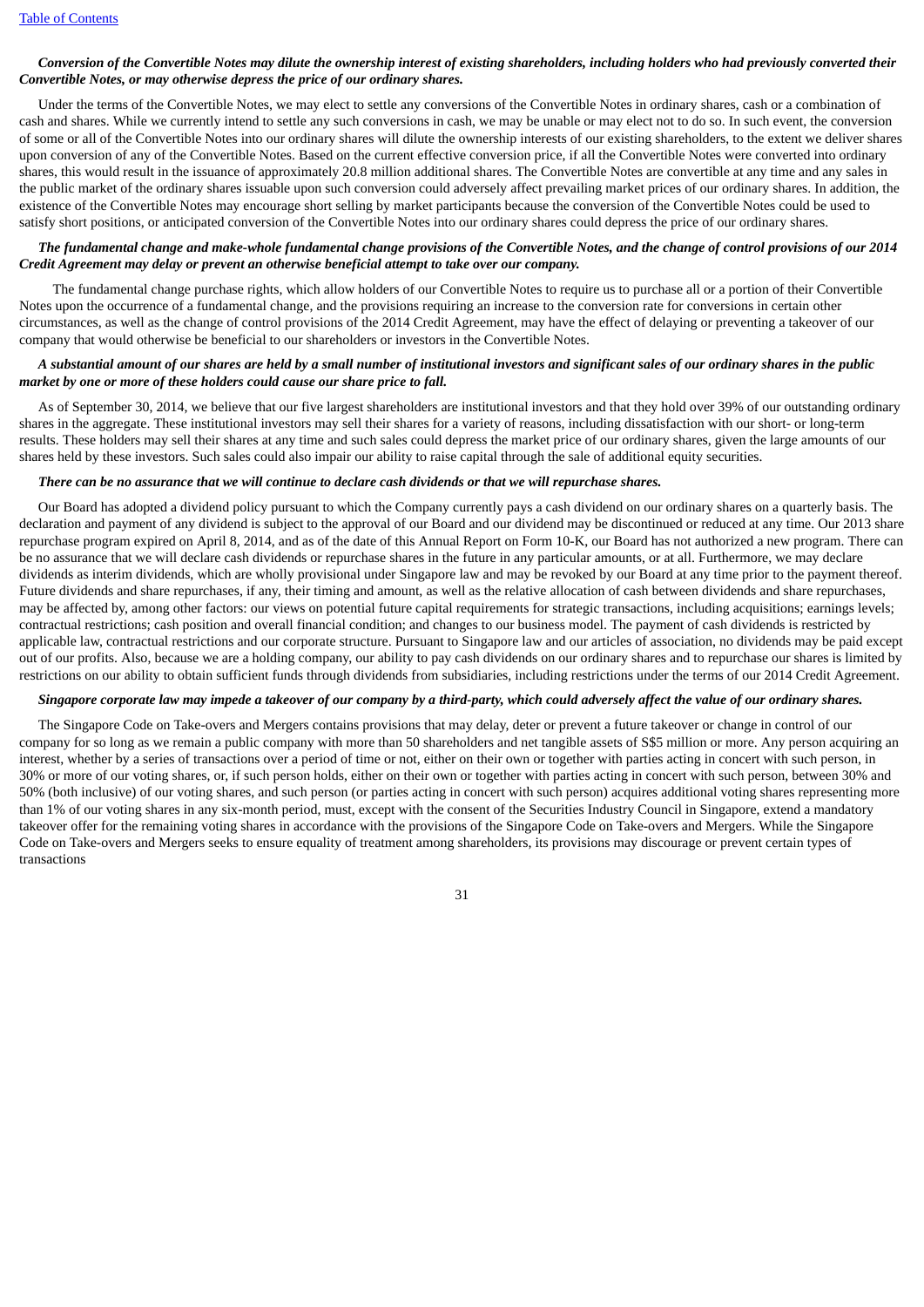involving an actual or threatened change of control of our company. These legal requirements may impede or delay a takeover of our company by a thirdparty, which could adversely affect the value of our ordinary shares.

#### *Our actual operating results may differ significantly from our guidance.*

From time to time, we release guidance regarding our future performance that represents our management's estimates as of the date of release. This guidance, which consists of forward-looking statements, is prepared by our management and is qualified by, and subject to, the assumptions and the other information contained or referred to in the release. Our guidance is not prepared with a view toward compliance with published guidelines of the American Institute of Certified Public Accountants, and neither any independent registered public accounting firm nor any other independent expert or outside party compiles, examines or reviews the guidance and, accordingly, no such person expresses any opinion or any other form of assurance with respect thereto.

Guidance is based upon a number of assumptions and estimates that, while presented with numerical specificity, is inherently subject to significant business, economic and competitive uncertainties and contingencies, many of which are beyond our control and are based upon specific assumptions with respect to future business decisions, some of which will change. We generally state possible outcomes as high and low ranges which are intended to provide a sensitivity analysis as variables are changed but are not intended to represent that actual results could not fall outside of the suggested ranges. The principal reason that we release this data is to provide a basis for our management to discuss our business outlook with analysts and investors. We do not accept any responsibility for any projections or reports published by any such persons.

Guidance is necessarily speculative in nature, and it can be expected that some or all of the assumptions of the guidance furnished by us will not materialize or will vary significantly from actual results, particularly any guidance relating to the results of operations of acquired businesses or companies, such as LSI and PLX, as our management will, necessarily, be less familiar with their business, procedures and operations. Accordingly, our guidance is only an estimate of what management believes is realizable as of the date of release. Actual results will vary from the guidance and the variations may be material. Investors should also recognize that the reliability of any forecasted financial data diminishes the farther in the future that the data is forecast. In light of the foregoing, investors are urged to put the guidance in context and not to place undue reliance on it.

Any failure to successfully implement our operating strategy or the occurrence of any of the events or circumstances set forth in this Annual Report on Form 10-K could result in the actual operating results being different than the guidance, and such differences may be adverse and material.

#### <span id="page-31-0"></span>**ITEM 1B.** *UNRESOLVED STAFF COMMENTS*

<span id="page-31-1"></span>None.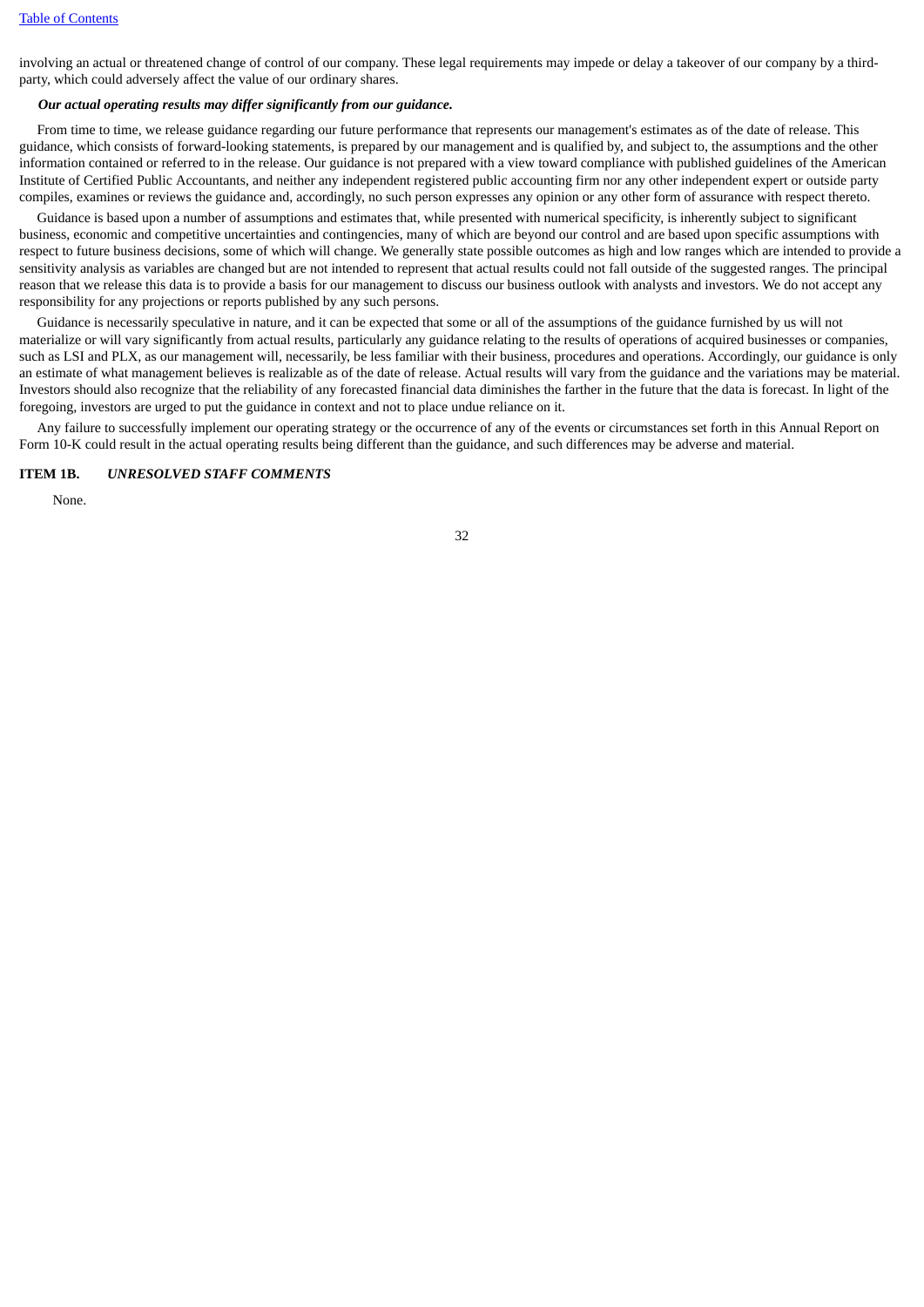# **ITEM 2.** *PROPERTIES*

Our Singapore headquarters are located in Yishun, Singapore, and the headquarters for our U.S. subsidiaries is located in San Jose, California. We conduct our administration, manufacturing, research and development, sales and marketing in both owned and leased facilities. We believe that our owned and leased facilities are adequate for our present operations. We do not allocate assets by operating segment. The following is a list of our principal facilities and their primary functions.

|                                     |                                                                                 |                               |                                |                         | Segment                   |                       |             |
|-------------------------------------|---------------------------------------------------------------------------------|-------------------------------|--------------------------------|-------------------------|---------------------------|-----------------------|-------------|
| <b>Site</b>                         | <b>Major Activity</b>                                                           | Owned/Leased                  | <b>Wireless Communications</b> | Wired<br>Infrastructure | <b>Enterprise Storage</b> | Industrial &<br>Other | Corporate   |
| Yishun, Singapore                   | Administration, Manufacturing, Research<br>and Development, Sales and Marketing | Leased                        |                                | $\mathbf X$             |                           | X                     | X           |
| San Jose, CA, United States         | Administration, Research and<br>Development, Sales and Marketing                | Leased                        | X                              | X                       |                           | X                     | X           |
| San Jose, CA, United States         | Administration. Research and<br>Development, Sales and Marketing                | Owned                         |                                | X                       | X                         | X                     | X           |
| Fort Collins, CO, United States     | Administration, Manufacturing and<br>Research and Development                   | Owned                         | X                              | X                       | X                         |                       | X           |
| Penang, Malaysia                    | Administration, Manufacturing, Research<br>and Development, Sales and Marketing | Owned-Building<br>Leased-Land | X                              | X                       | X                         | X                     | X           |
| Bangalore, India                    | Administration, Research and<br>Development, Sales and Marketing                | Leased                        |                                | X                       | X                         |                       | X           |
| Colorado Springs, CO, United States | Administration and Research and<br>Development                                  | Owned                         |                                |                         | X                         | X                     | X           |
| Breinigsville, PA, United States    | Administration, Manufacturing, Research<br>and Development, Sales and Marketing | Leased                        |                                | X                       |                           |                       | X           |
| Senoko, Singapore                   | Manufacturing                                                                   | Owned-Building<br>Leased-Land |                                | X                       |                           | X                     | X           |
| Shanghai, China                     | Administration. Research and<br>Development, Sales and Marketing                | Leased                        |                                | X                       | X                         |                       | X           |
| Charlotte, NC, United States        | Administration, Manufacturing, Research<br>and Development, Sales and Marketing | Owned                         |                                | $\mathbf X$             |                           |                       | $\mathbf X$ |
| Pune, India                         | Administration and Research and<br>Development                                  | Leased                        |                                | X                       | X                         |                       | X           |
| Matamoros, Tamaulipas,<br>Mexico    | Administration and Manufacturing                                                | Leased                        |                                | X                       |                           |                       | X           |
| Seoul, Korea                        | Research and Development, Sales and<br>Marketing                                | Leased                        | X                              |                         | X                         |                       | X           |
| Depot Road, Singapore               | Manufacturing and Research and<br>Development                                   | Leased                        |                                | $\mathbf X$             |                           | $\mathbf X$           | X           |
| Munich, Germany                     | Research and Development                                                        | Leased                        | X                              |                         | X                         |                       | X           |
| Regensburg, Germany                 | Research and Development and Marketing                                          | Leased                        |                                |                         |                           | X                     |             |

As of November 2, 2014, our principal facilities consisted of:

| (Square Feet)         | <b>United States</b> | <b>Other Countries</b> | Total     |
|-----------------------|----------------------|------------------------|-----------|
| Owned facilities      | 1,679,551            | 370,200                | 2,049,751 |
| Leased facilities $1$ | 278,401              | 774,427                | 1,052,828 |
| Total facilities      | 1,957,952            | 1,144,627              | 3,102,579 |

<sup>1</sup> Leases expire on varying dates through May 2051 and generally include renewals at our option. Excludes square footage of land leased.

In addition, we own or lease smaller properties in the United States, China, Singapore, Malaysia, Italy, Slovakia, Germany, Japan and Taiwan, which are occupied by administration, marketing, manufacturing, research and development, and sales personnel.

# <span id="page-32-0"></span>**ITEM 3.** *LEGAL PROCEEDINGS*

 $\mathcal{L}_\text{max}$  , we have the set of the set of the set of the set of the set of the set of the set of the set of the set of the set of the set of the set of the set of the set of the set of the set of the set of the set of

# **Lawsuits Relating to the Acquisition of PLX**

In June and July 2014, four lawsuits were filed in the Superior Court for the State of California, County of Santa Clara challenging our acquisition of PLX. On July 22, 2014, the court consolidated these California actions under the caption *In re*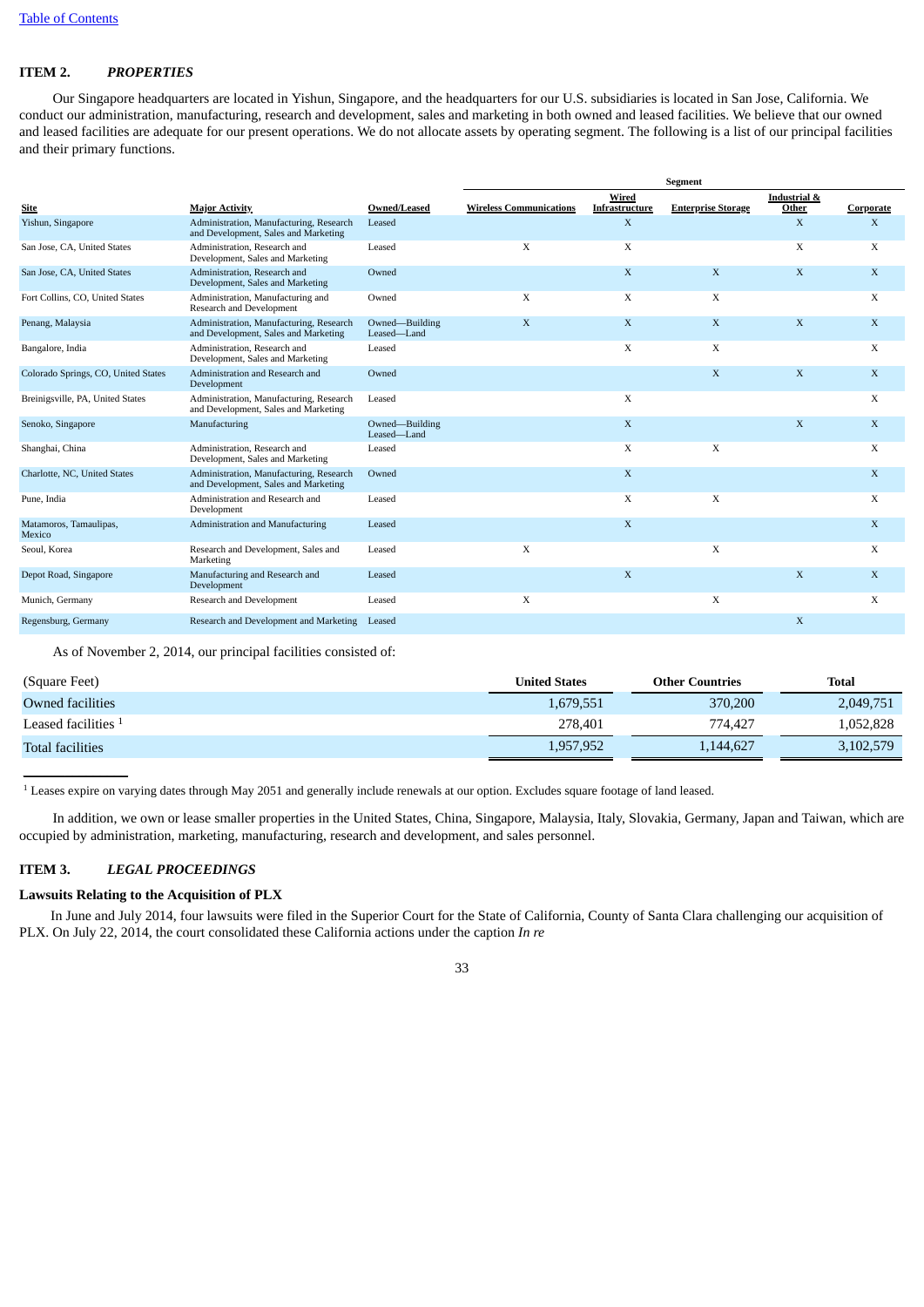*PLX Technology, Inc. S'holder Litig.*, Lead Case No. 1-14-CV-267079 (Cal. Super. Ct., Santa Clara) and appointed lead counsel. That same day, the court also stayed the consolidated action, pending resolution of related actions filed in the Delaware Court of Chancery, described below.

Also in June and July 2014, five similar lawsuits were filed in the Delaware Court of Chancery. On July 21, 2014, the court consolidated these Delaware actions under the caption *In re PLX Technology, Inc. Stockholders Litigation*, Consol. C.A. No. 9880-VCL (Del. Ch.), appointed lead plaintiffs and lead counsel, and designated an operative complaint for the consolidated action. On July 31, 2014, counsel for lead plaintiffs in Delaware informed the court that they would not seek a preliminary injunction, but intend to seek damages and pursue monetary remedies through post-closing litigation. Our acquisition of PLX closed on August 12, 2014.

On October 31, 2014, lead plaintiffs filed a consolidated amended complaint. This complaint alleges, among other things, that PLX's directors breached their fiduciary duties to PLX's stockholders by seeking to sell PLX for an inadequate price, pursuant to an unfair process, and by agreeing to preclusive deal protections in the merger agreement. Plaintiffs also allege that Potomac Capital Partners II, L.P., Deutsche Bank Securities, Avago Technologies Wireless (U.S.A.) Manufacturing, Inc. and the acquisition subsidiary aided and abetted the alleged fiduciary breaches. Plaintiffs also allege that PLX's 14D-9 recommendation statement contained false and misleading statements and/or omitted material information necessary to inform the shareholder vote. The complaint seeks, among other things, monetary damages and attorneys' fees and costs. On November 26, 2014, defendants filed motions to dismiss the complaint for failure to state a claim as a matter of law.

The Delaware class litigation is on-going.

#### **Lawsuits Relating to the Acquisition of LSI**

Fifteen purported class action complaints have been filed by alleged former stockholders of LSI against us. Eight of those lawsuits were filed in the Delaware Court of Chancery, and the other seven lawsuits were filed in the Superior Court of the State of California, County of Santa Clara on behalf of the same putative class as the Delaware actions, or the California Actions. On January 17, 2014, the Delaware Court of Chancery entered an order consolidating the Delaware actions into a single action, or the Delaware Action. These actions generally alleged that we aided and abetted breaches of fiduciary duty by the members of LSI's board of directors in connection with the merger because the merger was not in the best interest of LSI, the merger consideration is unfair and certain other terms of the merger agreement were unfair. Among other remedies, the lawsuits sought to rescind the merger or obtain unspecified money damages, costs and attorneys' fees.

On March 7, 2014, the parties to the Delaware Action reached an agreement in principle to settle the Delaware Action on a class-wide basis, and negotiated a stipulation of settlement that was presented to the Delaware Court of Chancery on March 10, 2014. On March 12, 2014, the parties to the California Actions entered into a stipulation staying the California Actions pending resolution of the Delaware Action. On May 16, 2014, the plaintiffs in the Delaware Action filed a motion for final approval of the proposed settlement and award of attorneys' fees and expenses with the Delaware Court of Chancery. On June 10, 2014, the Delaware court approved the settlement, including the payment of \$2 million to counsel for the stockholders, entered final judgment and dismissed the case, or the Order and Final Judgment. On July 10, 2014, a class member of the Delaware Action filed a notice of appeal from the Order and Final Judgment. We and our Board believe the appeal and underlying claims are entirely without merit and, in the event the settlement is overturned, we intend to vigorously defend these actions.

#### **Other Matters**

In addition to the matters discussed above, we are currently engaged in a number of legal actions in the ordinary course of our business.

We do not believe, based on currently available facts and circumstances, that the final outcome of any pending legal proceedings, taken individually or as a whole, will have a material adverse effect on our financial condition, results of operations or cash flows. However, lawsuits may involve complex questions of fact and law and may require the expenditure of significant funds and other resources to defend. The results of litigation are inherently uncertain, and material adverse outcomes are possible. From time to time, we may enter into confidential discussions regarding the potential settlement of such lawsuits. Any settlement of pending litigation could require us to incur substantial costs and other ongoing expenses, such as future royalty payments in the case of an intellectual property dispute.

#### <span id="page-33-0"></span>**ITEM 4.** *MINE SAFETY DISCLOSURES*

<span id="page-33-1"></span>None.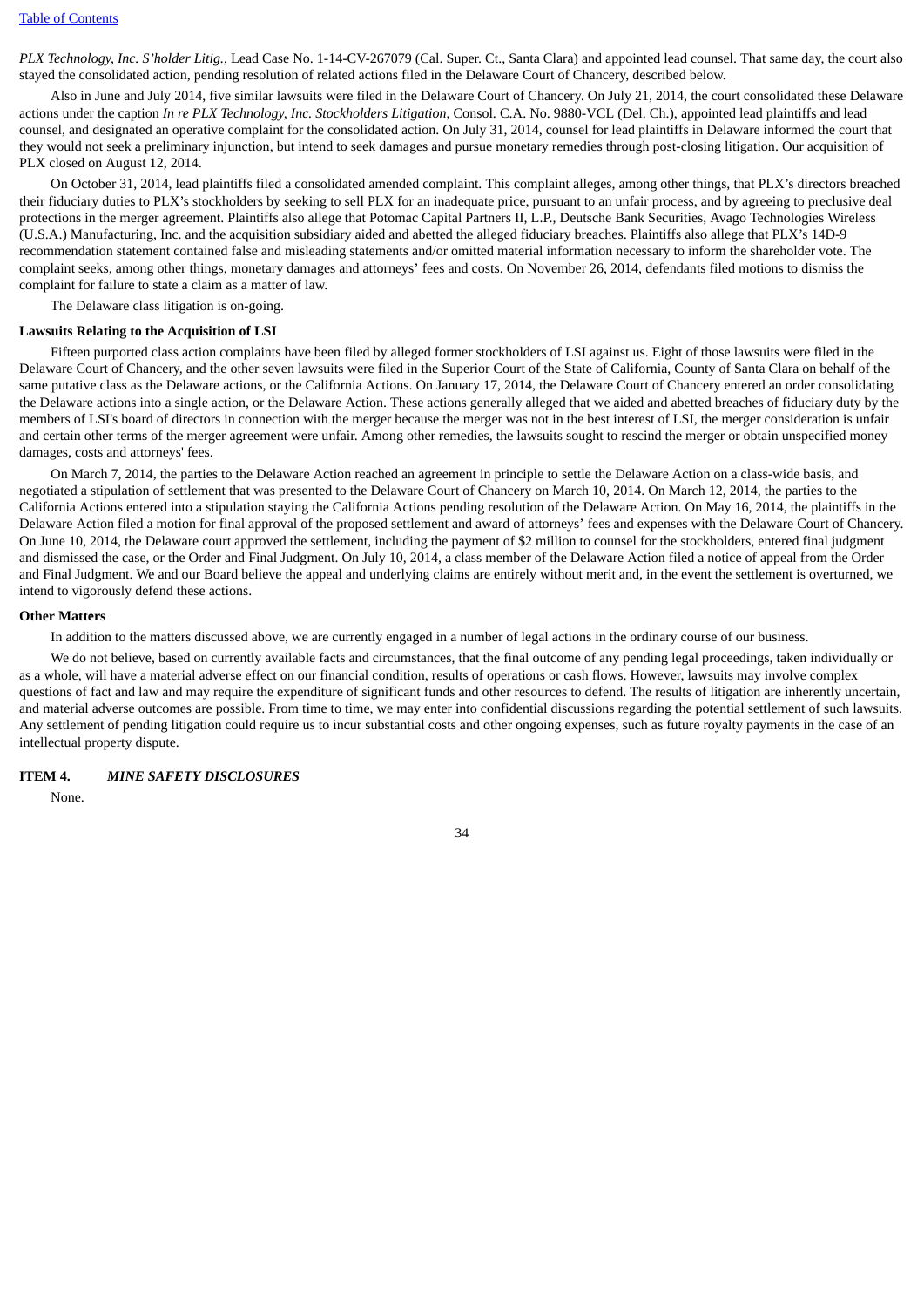#### **PART II**

#### <span id="page-34-0"></span>**ITEM 5.** *MARKET FOR THE REGISTRANT'S COMMON EQUITY, RELATED SHAREHOLDER MATTERS AND ISSUER PURCHASES OF EQUITY SECURITIES*

### **Market Information**

Our ordinary shares are listed on The Nasdaq Global Select Market under the symbol "AVGO". The following table sets forth, for each quarterly period presented, the high and low sales prices of our ordinary shares as reported by The Nasdaq Global Select Market:

|                                           | <b>Market Prices</b> |     |       |
|-------------------------------------------|----------------------|-----|-------|
|                                           | High                 |     | Low   |
| <b>Fiscal Year ended November 3, 2013</b> |                      |     |       |
| First Quarter (ended February 3, 2013)    | \$<br>36.30          | -\$ | 30.50 |
| Second Quarter (ended May 5, 2013)        | \$<br>36.98          | -\$ | 30.57 |
| Third Quarter (ended August 4, 2013)      | \$<br>39.74          | -\$ | 31.96 |
| Fourth Quarter (ended November 3, 2013)   | \$<br>47.21          | -S  | 35.75 |
| <b>Fiscal Year ended November 2, 2014</b> |                      |     |       |
| First Quarter (ended February 2, 2014)    | \$<br>57.18          | -\$ | 42.45 |
| Second Quarter (ended May 4, 2014)        | \$<br>65.83          | -\$ | 52.96 |
| Third Quarter (ended August 3, 2014)      | \$<br>76.44          | -\$ | 63.02 |
| Fourth Quarter (ended November 2, 2014)   | \$<br>90.88          | -S  | 68.75 |

#### **Holders**

As of December 12, 2014, there were three holders of record of our ordinary shares. A substantially greater number of shareholders are "street name" or beneficial holders, whose shares are held of record by banks, brokers and other financial institutions.

#### **Dividends**

In fiscal years 2014 and 2013, we declared and paid the following quarterly cash dividends:

|                      |    | <b>Fiscal Year 2014</b> |  | <b>Fiscal Year 2013</b> |  |
|----------------------|----|-------------------------|--|-------------------------|--|
| <b>First Quarter</b> | P  | 0.25                    |  | 0.17                    |  |
| Second Quarter       |    | 0.27                    |  | 0.19                    |  |
| <b>Third Quarter</b> | \$ | 0.29                    |  | 0.21                    |  |
| Fourth Quarter       |    | 0.32                    |  | 0.23                    |  |

Our Board has adopted a dividend policy authorizing us to pay a cash dividend on a quarterly basis. On December 8, 2014, our Board declared an interim cash dividend of \$0.35 per share payable on December 31, 2014 to shareholders of record at the close of business (5:00 p.m.), Eastern Time, on December 19, 2014. In fiscal years 2014 and 2013, we paid \$284 million and \$198 million, respectively, in dividends to our shareholders.

Our Board reviews our dividend policy regularly and the declaration and payment of any future cash dividends are at the discretion and approval of our Board, and subject to the Board's continuing determination that they are in the Company's best interests. Future dividend payments will also depend upon such factors as our earnings level, capital requirements, contractual restrictions, cash position, overall financial condition and any other factors deemed relevant by our Board.

The payment of cash dividends on our ordinary shares is restricted under applicable law and our corporate structure. Pursuant to Singapore law and our articles of association, no cash dividends may be paid except out of our profits. Also, because we are a holding company, our ability to pay cash dividends on our ordinary shares may be limited by restrictions on our ability to obtain sufficient funds through dividends from subsidiaries, including restrictions under the terms of agreements governing our indebtedness.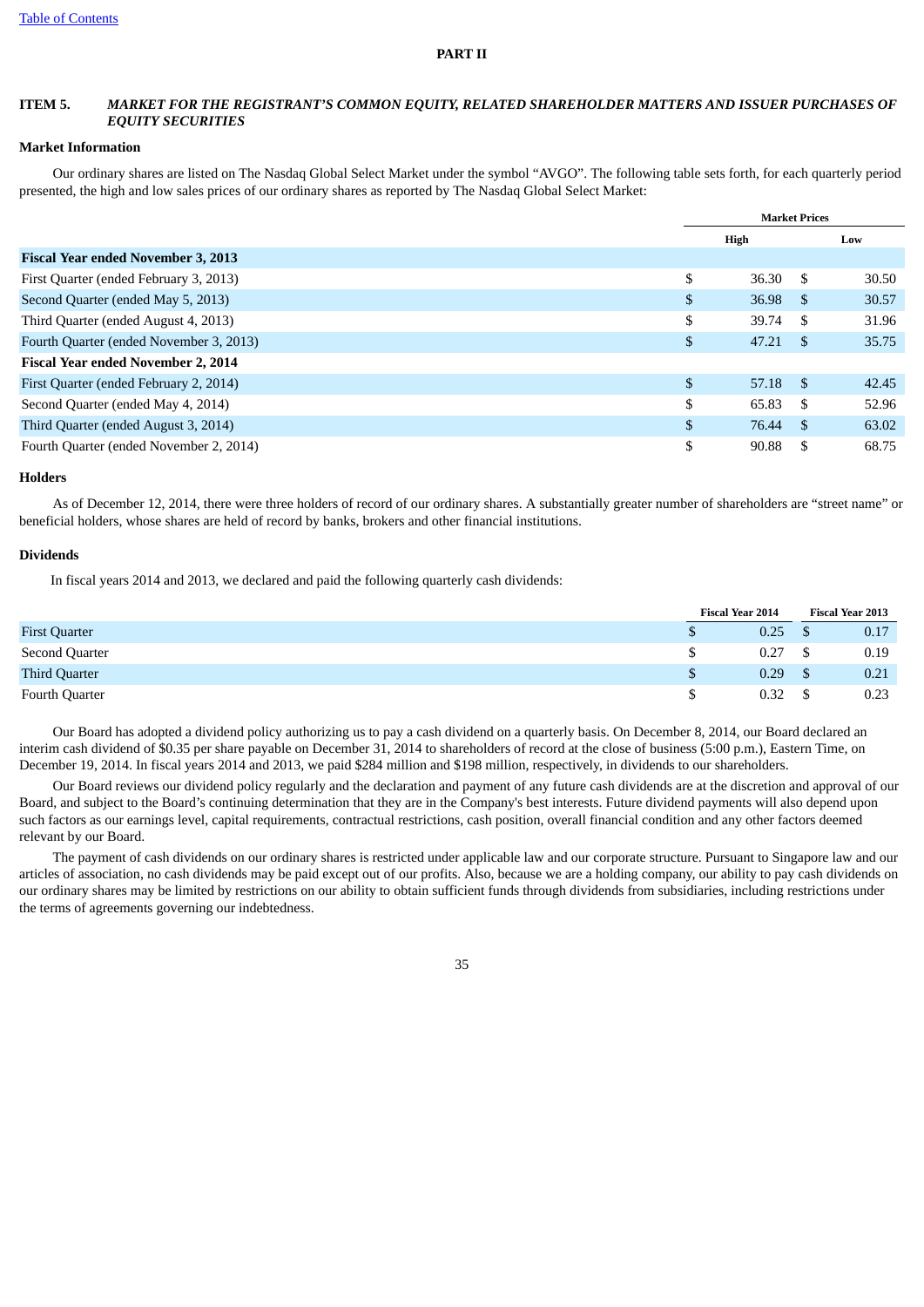# **Issuer Purchases of Equity Securities**

### *Share Repurchase Program*

On April 11, 2013, we announced that our Board had authorized the Company to repurchase up to 20 million of its ordinary shares, or the 2013 share repurchase program, pursuant to the share purchase mandate approved by shareholders at the Company's 2013 AGM on April 10, 2013. Shares repurchased under the 2013 share repurchase program were made in the open market and all shares repurchased were immediately retired. The 2013 share repurchase program expired on April 8, 2014.

On April 9, 2014, at the 2014 AGM, our shareholders approved a share repurchase mandate to purchase up to approximately 25 million of our ordinary shares in open market transactions or pursuant to equal access schemes, or the 2014 share purchase mandate. The 2014 share purchase mandate will expire upon the earlier of the date of our 2015 AGM or the date by which the 2015 AGM is required by law to be held, unless such period is extended, varied or revoked by our shareholders at a general meeting. Our Board has not authorized the Company to repurchase shares under the 2014 share purchase mandate.

There were no share repurchases during the fiscal quarter ended November 2, 2014.

# **Share Performance Graph**

The following graph shows a comparison of cumulative total return for the Company's ordinary shares, the Standard & Poor's 500 Stock Index, or S&P 500 Index, and the Philadelphia Semiconductor Index, or PHLX Semiconductor Index. The graph covers the period from October 30, 2009 (the last day of trading of our fiscal year 2009) to October 31, 2014 (the last trading day of our fiscal year 2014). The total return graph and table assume that \$100 was invested on October 30, 2009 in Avago Technologies Limited ordinary shares for each of the S&P 500 Index and the PHLX Semiconductor Index and assumes all dividends are reinvested. Indexes are calculated on a month-end basis.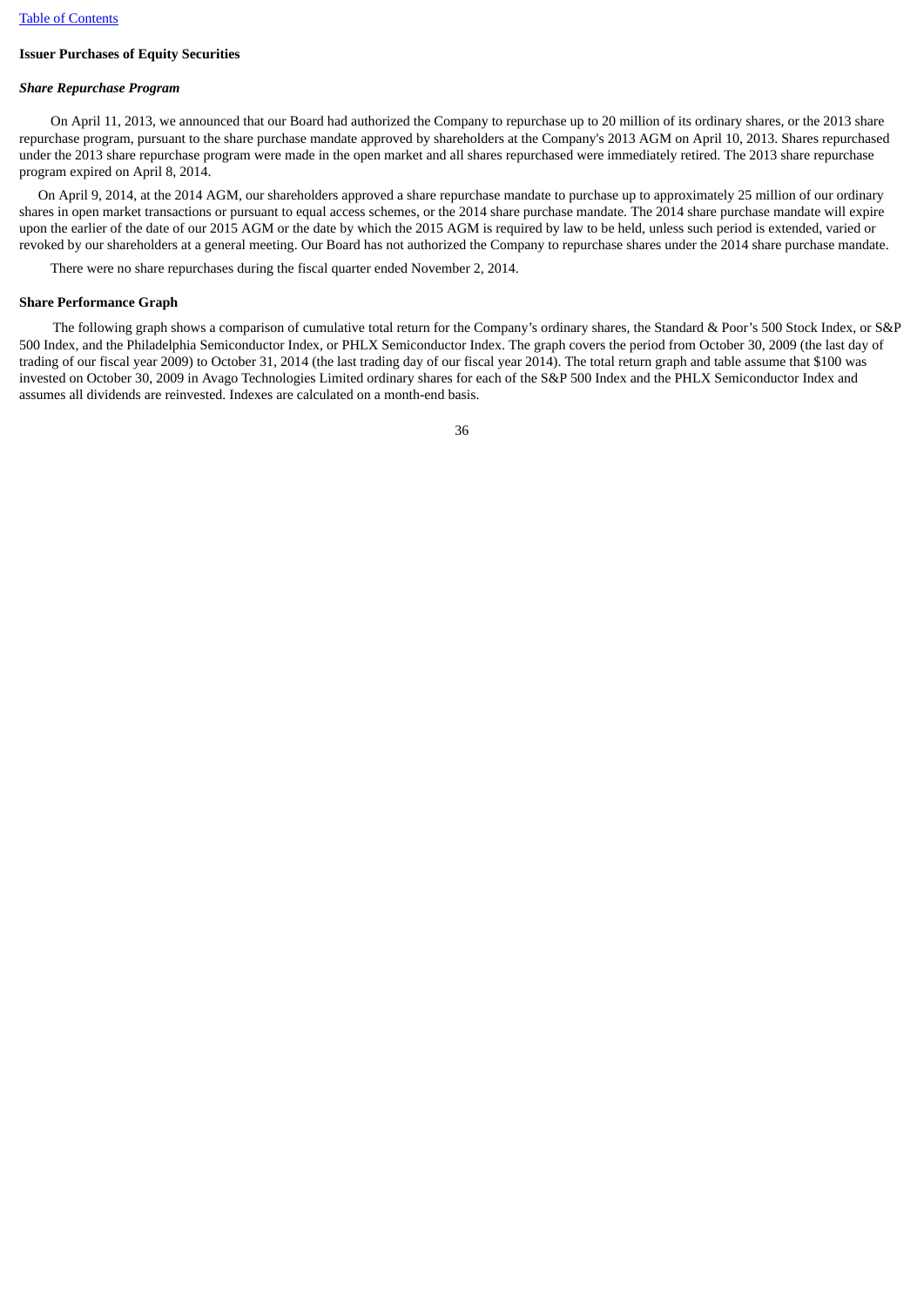The comparisons in the graph below are based on historical data and are not indicative of, or intended to forecast, the possible future performance of our ordinary shares.





Among Avago Technologies Limited, the S&P 500 Index and the PHLX Semiconductor Index

|                            | 11/1/2009 |  | 10/31/2010 |  | 10/30/2011 |  | 10/28/2012 |  | 11/3/2013 |  | 11/2/2014 |
|----------------------------|-----------|--|------------|--|------------|--|------------|--|-----------|--|-----------|
| Avago Technologies Limited | 100       |  | 165        |  | 226        |  | 232        |  | 313       |  | 614       |
| S&P 500 Index              | 100       |  |            |  | 126        |  | 145        |  | 185       |  | 216       |
| PHLX Semiconductor Index   | 100       |  | 121        |  | 139        |  | 142        |  | 189       |  | 239       |

The graph and the table above shall not be deemed "filed" with the SEC for the purposes of Section 18 of the Exchange Act or otherwise subject to the liabilities of that section, nor shall it be deemed incorporated by reference in any filing made by us with the SEC, regardless of any general incorporation *language in such filing.*

## **Securities Authorized for Issuance Under Equity Compensation Plans**

The information required by this item regarding securities authorized for issuance under equity compensation plans is incorporated herein by reference to the definitive Proxy Statement for our 2015 Annual Meeting of Shareholders to be filed with the SEC within 120 days after the end of fiscal year 2014.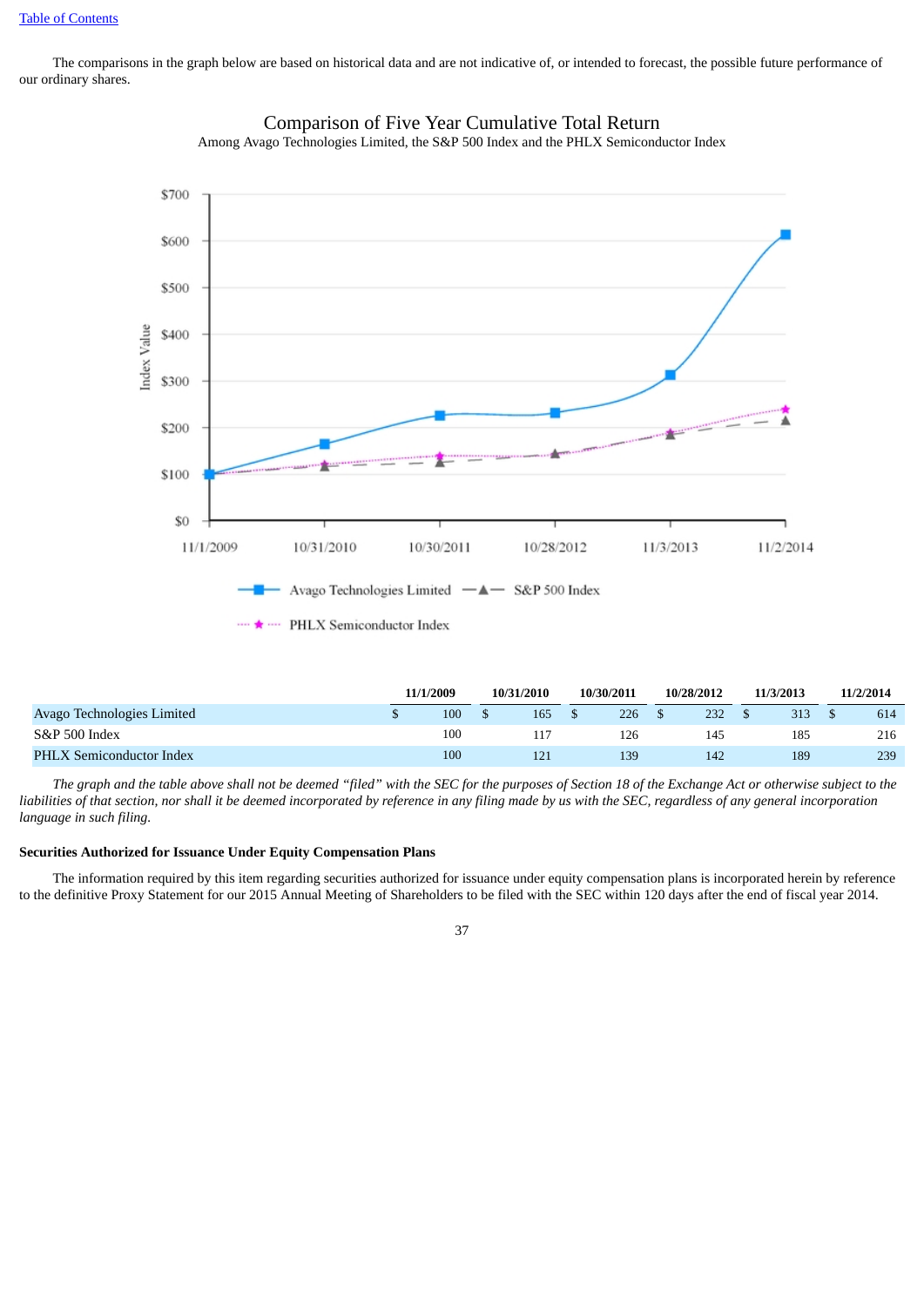## **ITEM 6.** *SELECTED FINANCIAL DATA*

You should read the following selected consolidated financial data together with the information included under the headings "Risk Factors" and "Management's Discussion and Analysis of Financial Condition and Results of Operations" and our historical financial statements and related notes included elsewhere in this Annual Report on Form 10-K. The selected consolidated statements of operations data for fiscal years ended November 2, 2014, November 3, 2013 and October 28, 2012 and the selected balance sheet data as of November 2, 2014 and November 3, 2013 have been derived from audited historical financial statements and related notes included elsewhere in this Annual Report on Form 10-K. The selected consolidated statements of operations data for the fiscal years ended October 30, 2011 and October 31, 2010 and the selected balance sheet data as of October 28, 2012, October 30, 2011 and October 31, 2010 have been derived from audited historical financial statements and related notes not included in this Annual Report on Form 10-K. The historical financial data may not be indicative of our future performance. We report financial results on a 52-or 53-week fiscal year. Our fiscal year ends on the Sunday closest to October 31. Our fiscal year 2013 was a 53-week fiscal year.

## **Summary of Five Year Selected Financial Data**

|                                                                  | <b>Fiscal Year Ended</b> |                     |              |                     |    |                                                        |    |                     |    |                     |
|------------------------------------------------------------------|--------------------------|---------------------|--------------|---------------------|----|--------------------------------------------------------|----|---------------------|----|---------------------|
|                                                                  |                          | November 2,<br>2014 |              | November 3,<br>2013 |    | October 28,<br>2012                                    |    | October 30,<br>2011 |    | October 31,<br>2010 |
|                                                                  |                          |                     |              |                     |    | (In millions, except per share amounts and ratio data) |    |                     |    |                     |
| <b>Statement of Operations Data: (1)</b>                         |                          |                     |              |                     |    |                                                        |    |                     |    |                     |
| Net revenue                                                      | $\mathbb{S}$             | 4,269               | \$           | 2,520               | \$ | 2,364                                                  | \$ | 2,336               | \$ | 2,093               |
| Cost of products sold:                                           |                          |                     |              |                     |    |                                                        |    |                     |    |                     |
| Cost of products $sold(2)$                                       |                          | 2,121               |              | 1,260               |    | 1,164                                                  |    | 1,133               |    | 1,068               |
| Amortization of intangible assets                                |                          | 249                 |              | 61                  |    | 56                                                     |    | 56                  |    | 58                  |
| Restructuring charges(3)                                         |                          | 22                  |              | $\mathbf{1}$        |    | $\overline{2}$                                         |    |                     |    | $\mathbf{1}$        |
| Total cost of products sold                                      |                          | 2,392               |              | 1,322               |    | 1,222                                                  |    | 1,189               |    | 1,127               |
| Gross margin                                                     |                          | 1,877               |              | 1,198               |    | 1,142                                                  |    | 1,147               |    | 966                 |
| Research and development                                         |                          | 695                 |              | 398                 |    | 335                                                    |    | 317                 |    | 280                 |
| Selling, general and administrative(2)                           |                          | 407                 |              | 222                 |    | 199                                                    |    | 220                 |    | 196                 |
| Amortization of intangible assets                                |                          | 197                 |              | 24                  |    | 21                                                     |    | 22                  |    | 21                  |
| Restructuring charges(3)                                         |                          | 140                 |              | $\overline{2}$      |    | 5                                                      |    | $\overline{4}$      |    | 3                   |
| Total operating expenses                                         |                          | 1,439               |              | 646                 |    | 560                                                    |    | 563                 |    | 500                 |
| Income from operations(4)                                        |                          | 438                 |              | 552                 |    | 582                                                    |    | 584                 |    | 466                 |
| Interest expense(5)                                              |                          | (110)               |              | (2)                 |    | (1)                                                    |    | (4)                 |    | (34)                |
| Loss on extinguishment of debt                                   |                          |                     |              | (1)                 |    |                                                        |    | (20)                |    | (24)                |
| Other income (expense), net                                      |                          | 14                  |              | 19                  |    | 4                                                      |    | $\mathbf{1}$        |    | (2)                 |
| Income from continuing operations before income taxes            |                          | 342                 |              | 568                 |    | 585                                                    |    | 561                 |    | 406                 |
| Provision for (benefit from) income taxes(6)                     |                          | 33                  |              | 16                  |    | 22                                                     |    | 9                   |    | (9)                 |
| Income from continuing operations                                |                          | 309                 |              | 552                 |    | 563                                                    |    | 552                 |    | 415                 |
| Loss from discontinued operations, net of income taxes(7)        |                          | (46)                |              |                     |    |                                                        |    |                     |    |                     |
| Net income                                                       | $\mathbb{S}$             | 263                 | \$           | 552                 | \$ | 563                                                    | \$ | 552                 | \$ | 415                 |
|                                                                  |                          |                     |              |                     |    |                                                        |    |                     |    |                     |
| Basic income per share:                                          |                          |                     |              |                     |    |                                                        |    |                     |    |                     |
| Income per share from continuing operations                      | \$                       | 1.23                | $\mathbb{S}$ | 2.23                | \$ | 2.30                                                   | \$ | 2.25                | \$ | 1.74                |
| Loss per share from discontinued operations, net of income taxes | \$                       | (0.18)              | \$           |                     | \$ |                                                        | \$ |                     | \$ |                     |
| Net income per share                                             | $\mathbb{S}$             | 1.05                | $\$$         | 2.23                | \$ | 2.30                                                   | \$ | 2.25                | \$ | 1.74                |
|                                                                  |                          |                     |              |                     |    |                                                        |    |                     |    |                     |
| Diluted income per share:                                        |                          |                     |              |                     |    |                                                        |    |                     |    |                     |
| Income per share from continuing operations                      | \$                       | 1.16                | \$           | 2.19                | \$ | 2.25                                                   | \$ | 2.19                | \$ | 1.69                |
| Loss per share from discontinued operations, net of income taxes | \$                       | (0.17)              | $\mathbb{S}$ |                     | \$ |                                                        | \$ |                     | \$ | —                   |
| Net income per share                                             | \$                       | 0.99                | \$           | 2.19                | \$ | 2.25                                                   | \$ | 2.19                | \$ | 1.69                |
| Weighted-average shares:                                         |                          |                     |              |                     |    |                                                        |    |                     |    |                     |
| Basic                                                            |                          | 251                 |              | 247                 |    | 245                                                    |    | 245                 |    | 238                 |
| Diluted                                                          |                          | 267                 |              | 252                 |    | 250                                                    |    | 252                 |    | 246                 |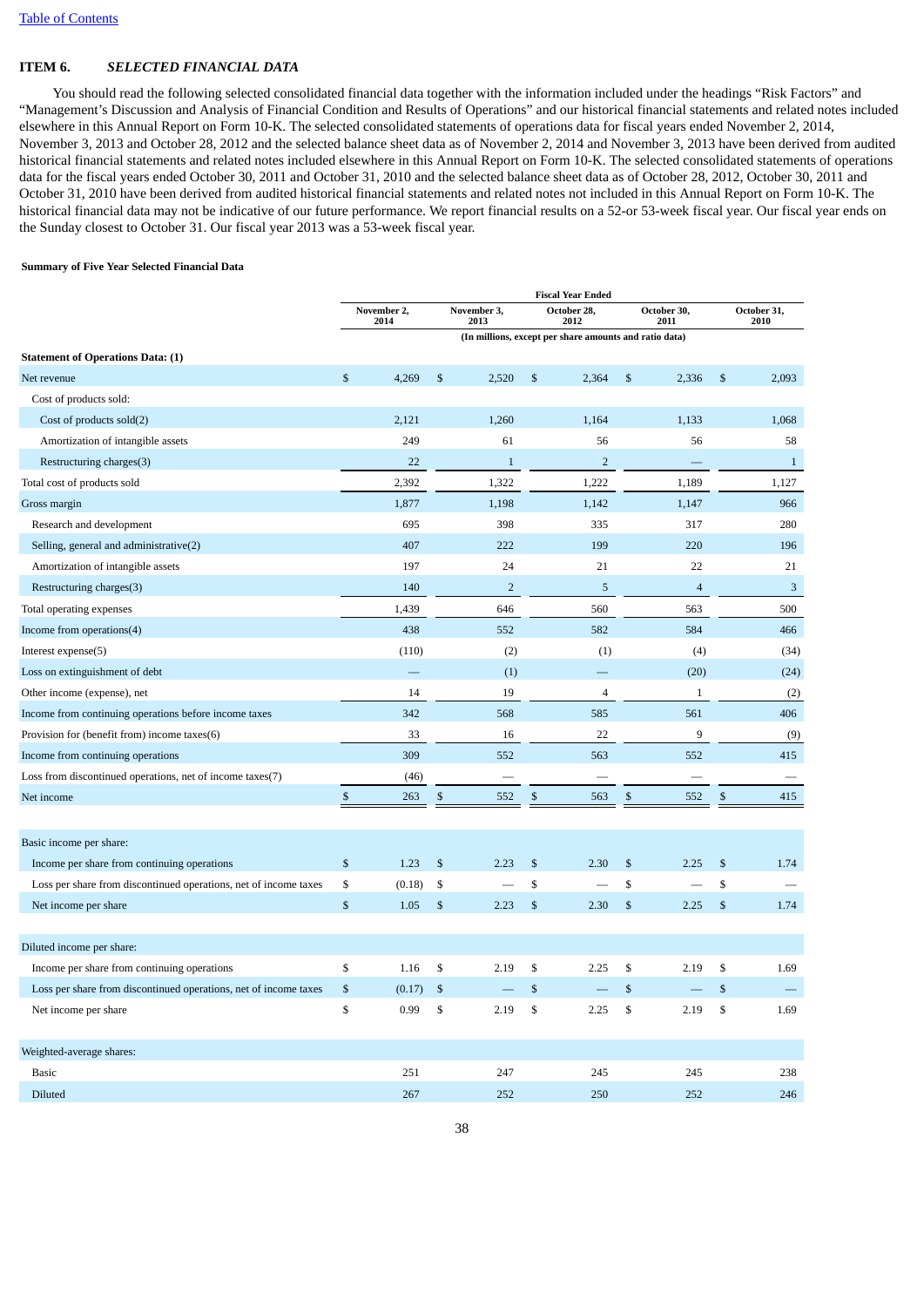## **Summary of Five Year Selected Financial Data**

|                                               | <b>Fiscal Year Ended</b> |                     |    |                     |               |                     |      |                     |      |                     |
|-----------------------------------------------|--------------------------|---------------------|----|---------------------|---------------|---------------------|------|---------------------|------|---------------------|
|                                               |                          | November 2,<br>2014 |    | November 3,<br>2013 |               | October 28,<br>2012 |      | October 30,<br>2011 |      | October 31,<br>2010 |
| <b>Balance Sheet Data (at end of period):</b> |                          |                     |    |                     |               |                     |      |                     |      |                     |
| Cash and cash equivalents                     | \$                       | 1,604               | \$ | 985                 | S             | 1,084               | \$   | 829                 | S    | 561                 |
| <b>Total assets</b>                           | \$                       | 10,491              | \$ | 3,415               | <sup>\$</sup> | 2,862               | -S   | 2,446               | \$   | 2,157               |
| Debt and capital lease obligations            | \$                       | 5,510               | \$ | $\mathbf{1}$        | \$            | $\overline{2}$      | \$   | $\overline{4}$      | S    | $\overline{4}$      |
| Total shareholders' equity                    | \$                       | 3,243               | \$ | 2,886               | - \$          | 2,419               | - \$ | 2,006               | - \$ | 1,505               |
| <b>Other Financial Data:</b>                  |                          |                     |    |                     |               |                     |      |                     |      |                     |
| Cash dividends declared and paid per share    | \$                       | 1.13                | \$ | 0.80                | $\mathbb{S}$  | 0.56                | - \$ | 0.35                | - \$ |                     |
| Earnings to fixed charges ratio(8)            |                          | 3.7                 |    | 94.4                |               | 121.6               |      | 68.0                |      | 11.7                |

(1) On August 12, 2014, we acquired PLX for total consideration of approximately \$308 million. On May 6, 2014, we acquired LSI for total consideration of approximately \$6,518 million. On June 28, 2013, we acquired CyOptics for total consideration of approximately \$380 million. The results of operations of these and other acquired companies and estimated fair value of assets acquired and liabilities assumed were included in our financial statements from the respective acquisition dates. As a result of these acquisitions, there has been a significant change in our statement of operations data in fiscal year 2014 as compared to prior years.

- (2) During fiscal years 2014 and 2013, we incurred acquisition-related costs of \$74 million and \$14 million, respectively, of which \$67 million and \$11 million were recorded as part of operating expenses, respectively, and the remainder was recorded as part of cost of products sold. In addition, cost of products sold includes \$210 million and \$9 million in fiscal years 2014 and 2013, respectively, of charges resulting from the step-up of inventory acquired from LSI, PLX and CyOptics to fair value. During fiscal year 2012, acquisition-related costs were not material.
- (3) Fiscal year 2014 restructuring charges primarily reflect actions taken to implement planned cost reduction and restructuring activities in connection with the acquisition and integration of LSI, PLX and CyOptics.
- (4) Includes share-based compensation expense of \$153 million, \$77 million, \$53 million, \$38 million and \$25 million for fiscal years 2014, 2013, 2012, 2011 and 2010, respectively. Share-based compensation expense for fiscal years 2014 and 2013 include the impact of a special, long-term compensation and retention equity award made to our President and Chief Executive Officer, and fiscal year 2014 also includes the impact of equity awards assumed as part of the LSI acquisition.
- (5) Interest expense for fiscal year 2014 includes interest expense with respect to the Convertible Notes, the 2014 Credit Agreement and the 2014 Revolving Credit Facility issued in the third quarter of fiscal 2014, the related commitment fees and amortization expense of debt issuance costs. Interest expense for fiscal years 2013 and 2012 includes commitment fees for the previous \$300 million unsecured revolving credit facility and amortization expense of related debt issuance costs. Interest expense for fiscal years 2011 and 2010 includes commitment fees for our \$300 million unsecured revolving credit facility, interest expense for our 10 1/8% Senior Notes due 2013 and our Floating Rate Notes due 2013, both of which were fully redeemed during the first quarter of fiscal year 2010, and interest expense for our 11 7/8% Senior Subordinated Notes due 2015, or senior subordinated notes, which were fully redeemed during the first quarter of fiscal year 2011.
- (6) Our provision for (benefit from) income taxes fluctuates based on the jurisdictional mix of income. In fiscal year 2010, we recognized a release of a deferred tax valuation allowance of \$29 million, mainly associated with us irrevocably calling our senior subordinated notes for redemption in October 2010.
- (7) On September 2, 2014, we sold LSI's Flash Business that was acquired as part of the LSI acquisition to Seagate for \$450 million which resulted in a gain of \$18 million. The operations of the Flash Business were classified as discontinued operations beginning with the May 6, 2014 LSI acquisition date.

On August 13, 2014, we entered into a definitive agreement with Intel, pursuant to which Intel agreed to purchase the Axxia Business for \$650 million. As such, the operations of the Axxia Business were classified as discontinued operations in fiscal year 2014.

(8) For purposes of computing this ratio of earnings to fixed charges, "fixed charges" consists of interest expense on all indebtedness plus amortization of debt issuance costs and accretion of debt discount, capitalized interest and an estimate of interest expense within rental expense. "Earnings" consist of income from continuing operations before income taxes plus fixed charges less capitalized interest.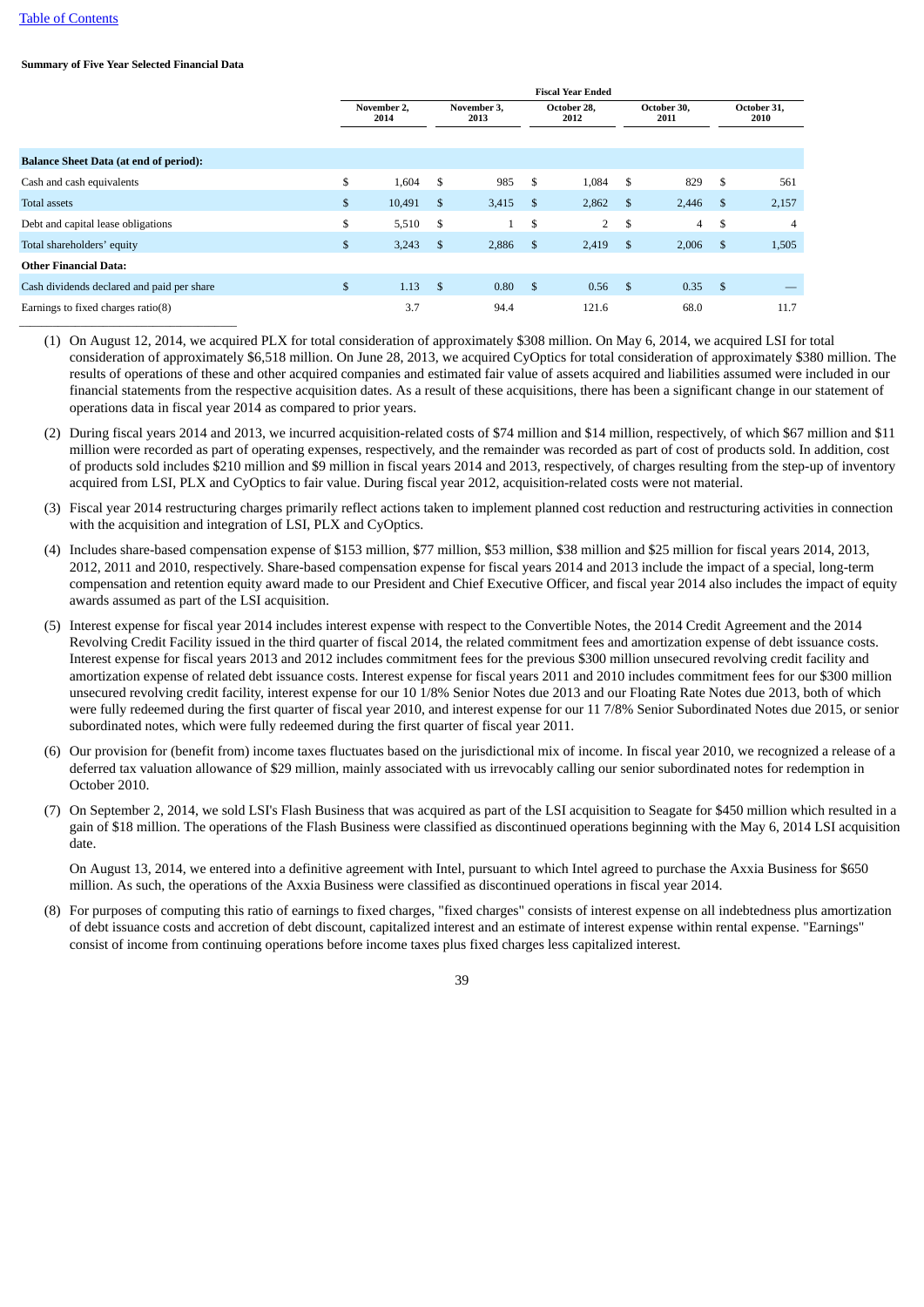## **ITEM 7.** *MANAGEMENT'S DISCUSSION AND ANALYSIS OF FINANCIAL CONDITION AND RESULTS OF OPERATIONS*

This Management's Discussion and Analysis of Financial Condition and Results of Operations should be read in conjunction with "Selected Financial Data" and our consolidated financial statements and notes thereto which appear elsewhere in this Annual Report on Form 10-K. This discussion may contain forward-looking statements based upon current expectations that involve risks and uncertainties. Our actual results may differ materially from those anticipated in these forward-looking statements as a result of various factors, including those set forth under the caption "Risk Factors" or in other parts of *this Annual Report on Form 10-K.*

### **Overview**

We are a leading designer, developer and global supplier of a broad range of semiconductor devices with a focus on analog III-V based products and complex digital and mixed signal complementary metal oxide semiconductor based devices. We have a history of innovation and offer thousands of products that are used in end products such as smartphones, hard disk drives, computer servers, consumer appliances, data networking and telecommunications equipment, enterprise storage and servers, and factory automation and industrial equipment. We have four reportable segments: wireless communications, wired infrastructure, enterprise storage and industrial & other, which align with our target markets. We differentiate ourselves through our high performance design and integration capabilities and focus on developing products for target markets where we believe we can earn attractive margins.

Original equipment manufacturers, or OEMs, or their contract manufacturers, and distributors typically account for the substantial majority of our sales. We have established strong relationships with leading OEM customers across multiple target markets and we have a direct sales force focused on supporting large OEMs. We also distribute a substantial portion of our products through our broad distribution network, and a significant amount of these sales are to large global electronic components distributors, including Avnet, Inc. and Arrow Electronics, Inc. We have a diversified and well-established base of thousands of end customers, located throughout the world, which we serve through our multi-channel sales and fulfillment system.

The demand for our products has been affected in the past, and is likely to continue to be affected in the future, by various factors, including the following:

- general economic and market conditions in the semiconductor industry and in our target markets;
- our ability to define specifications for, develop or acquire, complete, introduce and market, new products and technologies in a cost-effective and timely manner;
- the timing, rescheduling or cancellation of expected customer orders and our ability to manage inventory;
- the rate at which our present and future customers and end-users adopt our products and technologies in our target markets, and the rate at which our customers' products that include our technology are accepted in their markets; and
- the qualification, availability and pricing of competing products and technologies and the resulting effects on sales and pricing of our products.

Current uncertainty in global economic conditions, including the economic recovery in the United States and the level of growth in China, still poses significant risks to our business. For example, customers may defer purchases in response to tighter credit and negative financial news, which would in turn negatively affect product demand and our results of operations.

#### **Net Revenue**

Substantially all of our net revenue is derived from sales of semiconductor devices that our customers incorporate into electronic products. Our four reportable segments are wireless communications, wired infrastructure, enterprise storage and industrial & other, which align with our target markets. Applications for our products in these segments include smartphones, hard disk drives, or HDDs, computer servers, consumer appliances, data networking and telecommunications equipment, enterprise storage and servers, factory automation and industrial equipment. The percentage of total net revenue generated by sales in each of our segments varies from fiscal quarter to quarter, due largely to fluctuations in end-market demand, including the effects of seasonality. The first fiscal quarter has historically been our lowest revenue and cash generating quarter due, in part, to holiday shut downs at many OEM customers and distributors, and the first half of the fiscal year has tended to generate lower revenue than the second half of the fiscal year. However, in recent periods typical seasonality and industry cyclicality have been increasingly overshadowed by other factors such as wider macroeconomic effects, the timing of significant product transitions and launches by large OEMs, particularly in the wireless communications and enterprise storage segments.

We use distributors for a significant portion of our business and recognize revenue upon delivery of product to the distributors, which can cause our quarterly net revenue to fluctuate significantly. Such revenue is reduced for estimated returns and distributor allowances. Historically, a relatively small number of customers have accounted for a significant portion of our net revenue. Sales to distributors accounted for 25% and 28% of our net revenue for the fiscal years ended November 2, 2014

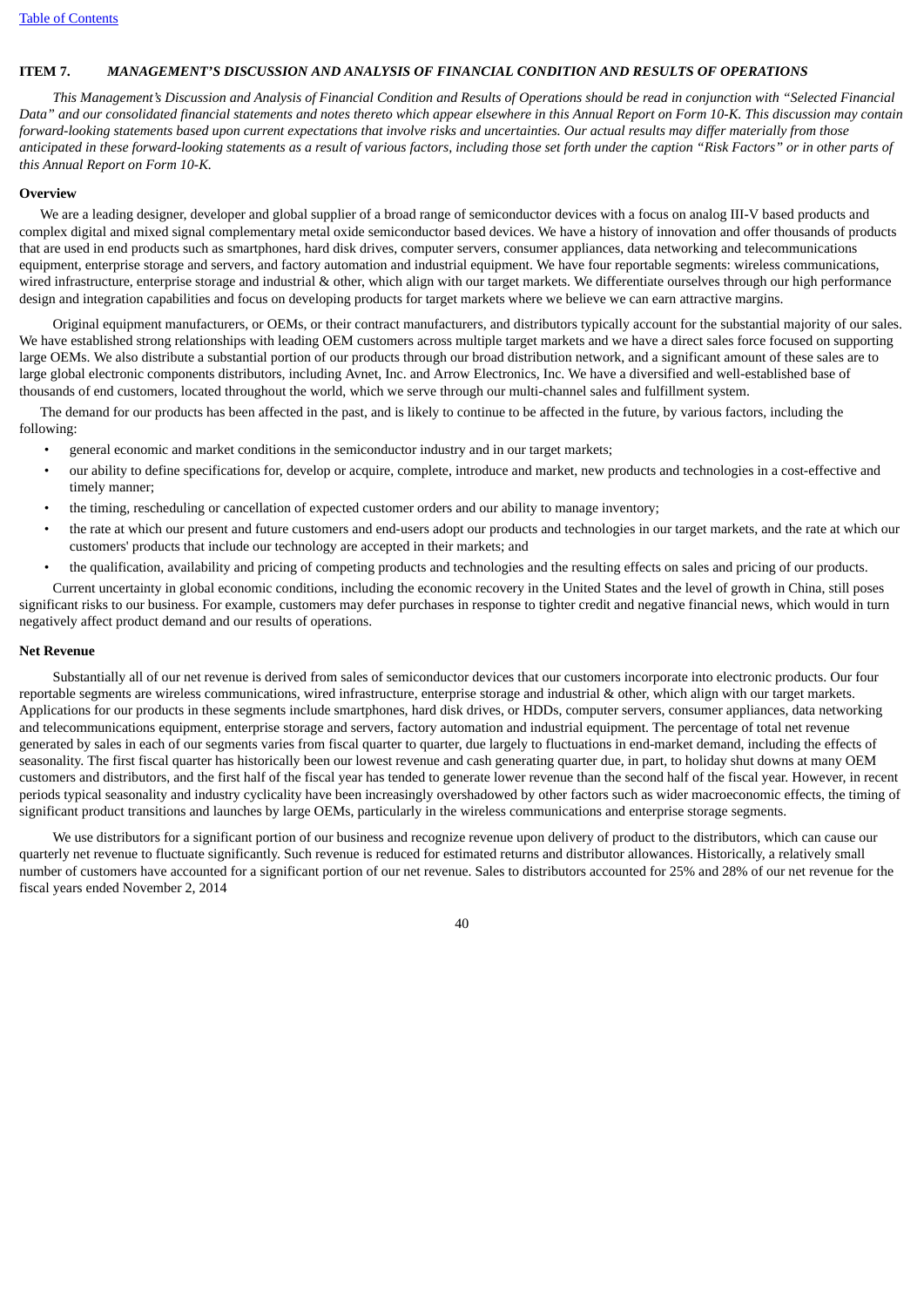and November 3, 2013, respectively. During the fiscal year ended November 2, 2014, or fiscal year 2014, Foxconn Technology Group companies, or Foxconn, accounted for 20% of our net revenue, and our top direct ten customers, which included three distributors, collectively accounted for 57% of our net revenue. During the fiscal year ended November 3, 2013, or fiscal year 2013, Foxconn accounted for 18% of our net revenue and our top ten customers, which included three distributors, collectively accounted for 64% of our net revenue. We believe our aggregate sales to Apple, Inc., when our direct sales to it are combined with sales to the contract manufacturers that it utilizes, accounted for more than 10% of our net revenues for both fiscal years 2014 and 2013. We believe our aggregate sales to Cisco Systems Inc., when our direct sales to it are combined with sales to the contract manufacturers that it utilizes, accounted for more than 10% of our net revenues for fiscal year 2013. We expect to continue to experience significant customer concentration in future periods. The loss of, or significant decrease in demand from, any of our top ten direct or indirect customers could have a material adverse effect on our business, results of operations and financial condition.

#### **Costs and Expenses**

*Total cost of products sold.* Cost of products sold consists primarily of the cost of semiconductor wafers and other materials, and the cost of assembly and testing of those products. Cost of products sold also includes personnel costs and overhead related to our manufacturing operations, including share-based compensation, and related occupancy, computer services and equipment costs, manufacturing quality, order fulfillment, warranty and inventory adjustments, including write-downs for inventory obsolescence, energy costs, other manufacturing expenses and acquisition-related costs. Total cost of products sold also includes amortization of intangible assets and restructuring charges.

Although we outsource a significant portion of our manufacturing activities, we also have some proprietary semiconductor fabrication and assembly and test facilities. If we are unable to utilize our owned fabrication and assembly and test facilities at a desired level, the fixed costs associated with these facilities will not be fully absorbed, resulting in higher average unit costs and lower gross margins.

*Research and development.* Research and development expense consists primarily of personnel costs for our engineers engaged in the design and development of our products and technologies, including share-based compensation expense. These expenses also include project material costs, third-party fees paid to consultants, prototype development expenses, allocated facilities costs and other corporate expenses, computer services costs related to supporting computer tools used in the engineering and design process and acquisition-related costs.

*Selling*, *general and administrative.* Selling expense consists primarily of compensation and associated costs for sales and marketing personnel, including share-based compensation expense, sales commissions paid to our independent sales representatives, costs of advertising, trade shows, corporate marketing, promotion, travel related to our sales and marketing operations, related occupancy and equipment costs and other marketing costs. General and administrative expense consists primarily of compensation and associated costs for executive management, finance, human resources and other administrative personnel, outside professional fees, allocated facilities costs, acquisition-related costs and other corporate expenses.

*Amortization of intangible assets.* In connection with acquisitions, we recorded intangible assets that are being amortized over their estimated useful lives of 1 year to 25 years. We also recorded goodwill and in-process research and development, which are not amortized, in connection with acquisitions.

*Restructuring charges.* Restructuring charges consist primarily of compensation costs associated with employee exit programs, alignment of our global manufacturing operations, rationalizing product development program costs, fixed asset impairments, facility and lease abandonments and other exit costs, including curtailment of service or supply agreements.

*Interest expense.* Concurrent with the acquisition of LSI Corporation, or LSI, we issued \$1 billion principal amount of our 2% Convertible Senior Notes due 2021, or the Convertible Notes. We also entered into a senior secured credit agreement with a group of banks, or the 2014 Credit Agreement, pursuant to which we borrowed \$4.6 billion of term loans, or the Term Loans, to fund the LSI acquisition, and which provided for a \$500 million senior secured, revolving credit facility, or the 2014 Revolving Credit Facility. This facility replaced our prior \$575 million senior unsecured revolving credit facility, or 2013 credit facility. Interest expense in fiscal year 2014 included coupon interest, commitment fees, accretion of the discount associated with the Convertible Notes and amortization of debt issuance costs related to the 2014 Credit Agreement and the 2014 Revolving Credit Facility. Interest expense in fiscal year 2013 included commitment fees and amortization of debt issuance costs associated with the 2013 credit facility.

*Other income (expense), net.* Other income (expense), net includes net realized gains on the sale of available-for-sale securities, realized and unrealized gains on trading securities, gains on the sale of investments, interest income, gains (losses) on currency remeasurement and other miscellaneous items.

*Provision for income taxes.* We have structured our operations to maximize the benefit from various tax incentives and tax holidays extended to us in various jurisdictions to encourage investment or employment. For example, we have obtained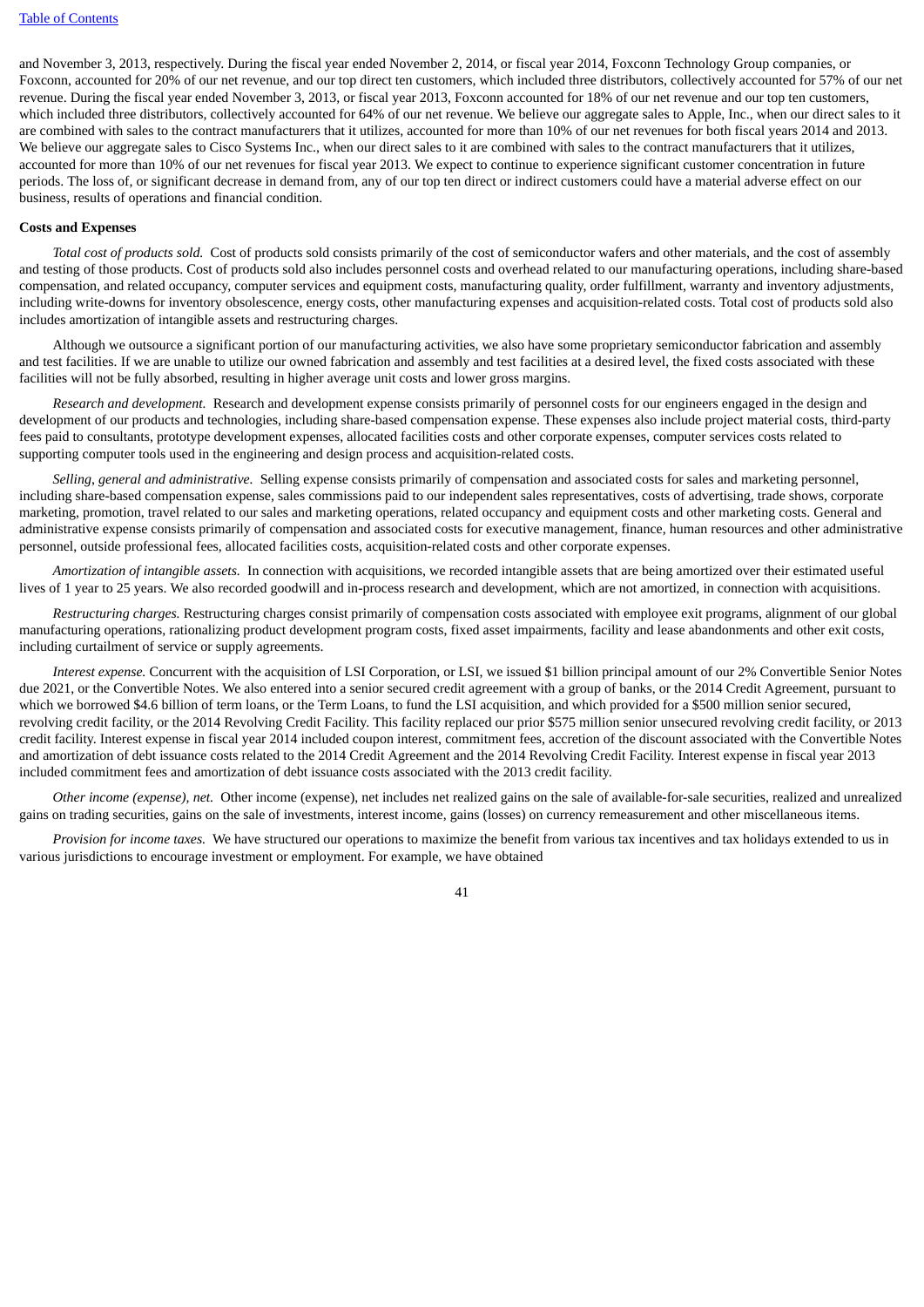several tax incentives from the Singapore Economic Development Board, an agency of the Government of Singapore, which provide that certain classes of income we earn in Singapore are subject to tax holidays or reduced rates of Singapore income tax. Each such tax incentive is separate and distinct from the others, and may be granted, withheld, extended, modified, truncated, complied with or terminated independently without any effect on the other incentives. In order to retain these tax benefits in Singapore, we must meet certain operating conditions specific to each incentive relating to, among other things, maintenance of a treasury function, a corporate headquarters function, specified intellectual property, or IP, activities and specified manufacturing activities in Singapore. Some of these operating conditions are subject to phase-in periods through 2015. The Singapore tax incentives are presently scheduled to expire at various dates generally between 2015 and 2025, subject in certain cases to potential extensions. Renewals and extensions of such tax incentives are in the discretion of the Singapore government, and we may not be able to extend these tax incentive arrangements after their expiration on similar terms or at all. We may elect not to seek to renew or extend certain tax incentive arrangements. Absent such tax incentives, the corporate income tax rate in Singapore that would otherwise apply to us would be 17%. In February 2010, the Malaysian government granted us a tax holiday on our qualifying Malaysian income, which is effective for 10 years beginning with our fiscal year 2009. The tax incentives that we have negotiated in Malaysia and other jurisdictions are also subject to our compliance with various operating and other conditions. If we cannot, or elect not to, comply with the operating conditions included in any particular tax incentive, we will lose the related tax benefits. In such event, we could be required to refund material tax benefits previously realized by us with respect to that incentive and, depending on the incentive at issue, could likely be required to modify our operational structure and tax strategy. Any such modified structure may not be as beneficial to us from an income tax expense or operational perspective as the benefits provided under the present tax concession arrangements. As a result of the tax incentives and tax holidays we have obtained, if we continue to comply with their respective operating conditions, we expect the income from our operations to be subject to relatively lower income taxes than would otherwise be the case under ordinary income tax rules. For fiscal years 2014, 2013 and 2012, the effect of all these tax incentives was to reduce the overall provision for income taxes by approximately \$99 million, \$77 million and \$81 million, respectively.

Our interpretations and conclusions regarding the tax incentives are not binding on any taxing authority, and if our assumptions about tax and other laws are incorrect or if these tax incentives are substantially modified or rescinded we could suffer material adverse tax and other financial consequences, which would increase our expenses, reduce our profitability and adversely affect our cash flows. In addition, taxable income in any jurisdiction is dependent upon acceptance of our operational practices and intercompany transfer pricing by local tax authorities as being on an arm's length basis. Due to inconsistencies in application of the arm's length standard among taxing authorities, as well as lack of adequate treaty-based protection, transfer pricing challenges by tax authorities could, if successful, substantially increase our income tax expense.

Going forward, our effective tax rate will vary based on a variety of factors, including overall profitability, the geographical mix of income before income taxes and the related tax rates in the jurisdictions where we operate, as well as discrete events, such as settlements of future audits and acquisitions we may make from time to time. In particular, we may owe significant taxes in jurisdictions outside Singapore during periods when we are profitable in those jurisdictions even though we may be experiencing low operating profit or operating losses on a consolidated basis, potentially resulting in significant tax liabilities on a consolidated basis during those periods. Our historical provision for income taxes is not necessarily reflective of our future results of operations.

### **Acquisitions, Divestitures and Investments**

### *Acquisitions*

#### *PLX Technology, Inc.*

On August 12, 2014, we acquired PLX Technology, Inc., or PLX, a provider of PCI Express semiconductor and software connectivity solutions, for approximately \$308 million, which included cash paid to PLX shareholders of \$299 million and cash paid for fully vested stock options and restricted stock units of \$9 million. We funded the transaction with available cash.

## *LSI Corporation*

On May 6, 2014, we acquired LSI, a company that provides high-performance storage and networking semiconductors used in HDD, solid state drives, communication systems, computer servers, storage systems and personal computers, through a merger of LSI into one of our indirectly wholly-owned subsidiaries. The aggregate consideration for the acquisition was approximately \$6,518 million, which included cash paid to LSI stockholders of \$6,344 million, cash paid for fully vested stock options and restricted stock units of \$154 million and \$20 million for the fair value of partially vested assumed equity awards. We funded the transaction with the proceeds from the issuance of \$1 billion in aggregate principal amount of our Convertible Notes, the proceeds from \$4.6 billion in Term Loans borrowed under the 2014 Credit Agreement entered at the closing of the transaction, as well as cash on hand of the combined companies.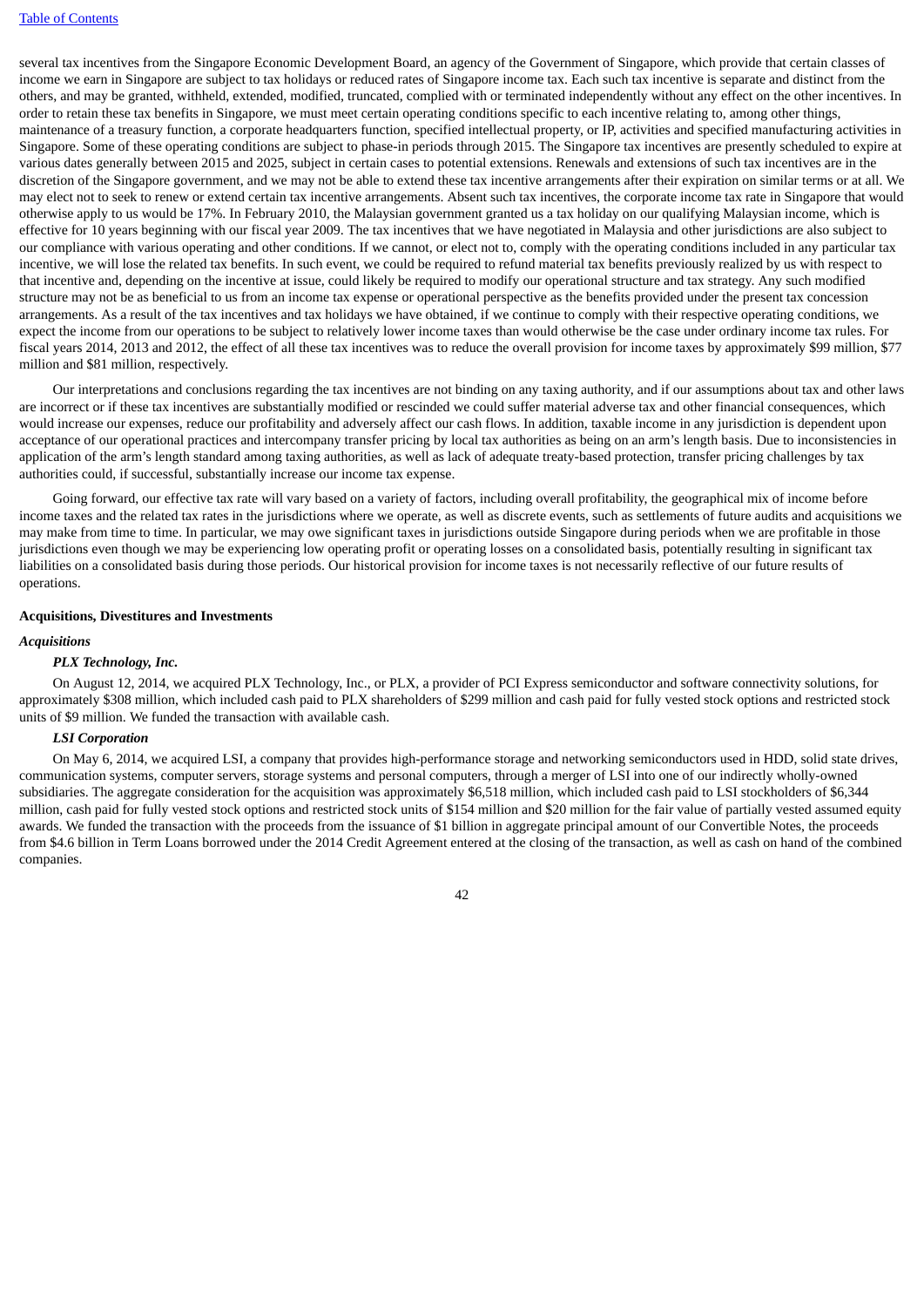#### *CyOptics, Inc.*

On June 28, 2013, we acquired CyOptics, Inc., or CyOptics, a U.S.-based company that manufactures and sells indium phosphide, optical chip and component technologies for the data communications and telecommunications markets for approximately \$377 million, of which \$373 million was paid in cash, net of \$3 million in cash acquired. During fiscal year 2014, we also paid \$4 million of additional deferred consideration to the previous shareholders of CyOptics. In addition, approximately \$27 million was payable to key employees of CyOptics as part of a retention bonus plan. This amount was paid into escrow, will be paid to those employees over a three-year period subsequent to the acquisition date and is being recognized as compensation expense over the same period. For eligible CyOptics employees whose employment is involuntarily terminated by the Company, their retention bonus payments are accelerated and due in full upon such termination in accordance with the provisions of the plan. During fiscal year 2014, we recognized compensation expense of \$10 million due to the departure of certain plan participants. As of November 2, 2014, \$17 million of the total \$27 million had been paid to eligible CyOptics employees.

The accompanying consolidated financial statements include the results of operations of acquired companies commencing on their respective acquisition dates. (See Note 3. "Acquisitions and Investments")

#### *Divestitures*

#### *Sale of LSI's Flash Components Division and Accelerated Solutions Division*

On September 2, 2014, we sold our LSI Flash Components Division and Accelerated Solutions Division, or the Flash Business, to Seagate Technology LLC for \$450 million, resulting in a gain on sale of \$18 million.

#### *Sale of the LSI Axxia Networking Business*

On August 13, 2014, we and Intel Corporation, or Intel, announced the signing of a definitive agreement for Intel to acquire LSI's Axxia Networking Business and related assets, or the Axxia Business, for \$650 million. The transaction closed on November 18, 2014.

#### *Investments*

As a result of the acquisition of LSI on May 6, 2014, we acquired a 51% equity interest in a joint venture, Silicon Manufacturing Partners Pte Ltd., or SMP, owned by us and GLOBALFOUNDRIES, a manufacturing foundry for integrated circuits. SMP operates an IC manufacturing facility in Singapore. We account for our ownership position in SMP under the equity method of accounting. As of November 2, 2014, the carrying amount of our equity interest in this entity was \$22 million. The equity interest is reported in other long-term assets on our consolidated balance sheet.

## **Critical Accounting Policies and Estimates**

The preparation of financial statements in accordance with generally accepted accounting principles in the United States, or GAAP, requires us to make estimates and assumptions that affect the reported amounts of assets and liabilities and disclosure of contingent assets and liabilities at the date of the financial statements and the reported amounts of revenue and expenses during the reporting period. We base our estimates and assumptions on current facts, historical experience and various other factors that we believe to be reasonable under the circumstances, the results of which form the basis for making judgments about the carrying values of assets and liabilities and the accrual of costs and expenses that are not readily apparent from other sources. The actual results experienced by us may differ materially and adversely from our estimates. Our critical accounting policies are those that affect our historical financial statements materially and involve difficult, subjective or complex judgments by management. Those policies include revenue recognition, business combinations, valuation of long-lived assets, intangible assets and goodwill, inventory valuation and warranty reserves, accounting for income taxes, retirement and post-retirement benefit plan assumptions, share-based compensation and employee bonus programs.

*Revenue recognition.* We recognize revenue related to sales of our products, net of sales returns and allowances, provided that (i) persuasive evidence of an arrangement exists, (ii) delivery has occurred and title and risk of loss have transferred, (iii) the price is fixed or determinable and (iv) collectibility is reasonably assured. Delivery is considered to have occurred when title and risk of loss have transferred to the customer. We consider the price to be fixed or determinable when the price is not subject to refund or adjustments or when any such adjustments can be estimated. We evaluate the creditworthiness of our customers to determine that appropriate credit limits are established prior to the acceptance of an order. Revenue, including sales to resellers and distributors, is reduced for estimated returns and distributor allowances. We recognize revenue from sales of our products to distributors upon delivery of product to the distributors. An allowance for distributor credits, covering price adjustments and scrap allowances, is made based on our estimate of historical experience rates as well as consideration of prevailing economic conditions and contractual terms. To date, actual distributor claims activity has been materially consistent with the provisions we have made based on our historical estimates. However, because of the inherent nature of estimates, there is always a risk that there could be significant differences between actual amounts and our estimates. Different judgments or estimates could result in variances that might be significant to reported operating results.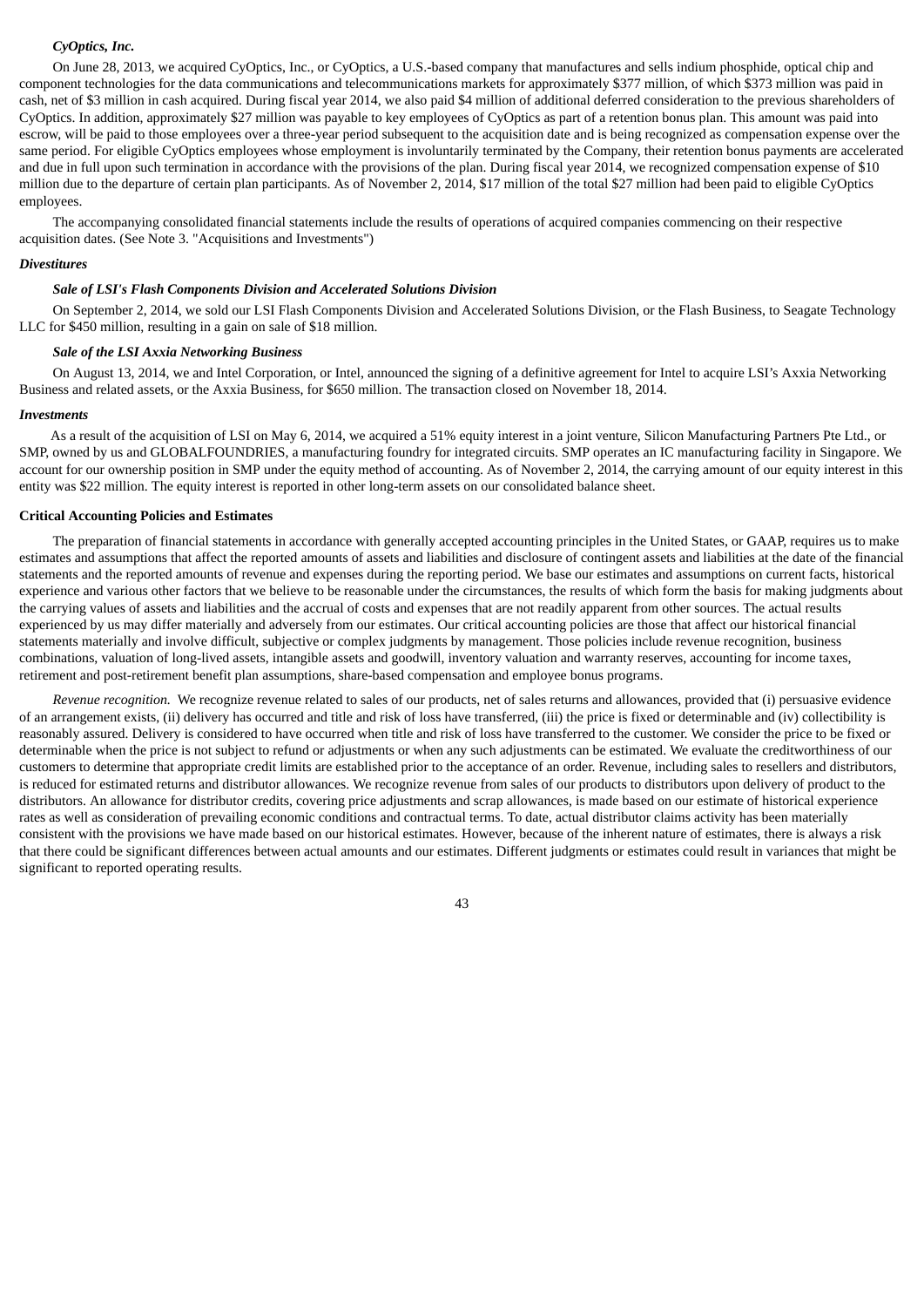We enter into development agreements with some of our customers and recognize revenue from these agreements upon completion and acceptance by the customer of contract deliverables or as services are provided, depending on the terms of the arrangement. Revenue is deferred for any amounts billed or received prior to completion of milestones or delivery of services. As we retain the IP generated from these development agreements, costs related to these arrangements are included in research and development expense.

We recognize revenue from the sale and licensing of our IP when the following fundamental criteria are met:(i) persuasive evidence of an arrangement exists, (ii) delivery has occurred, (iii) the sales price is fixed or determinable, and (iv) collection of resulting receivables is reasonably assured. Revenue from upfront payments for the licensing of our patents is recognized when the arrangement is mutually signed, if there is no future delivery or future performance obligation and all other criteria are met. Revenue from guaranteed royalty streams are recognized when paid, or collection is reasonably assured and all other criteria are met. When patent licensing arrangements include royalties for future sales of the licensees' products using our licensed patented technology, revenue is recognized when the royalty report is received from the licensee, at which time the sales price is fixed or determinable, provided that all other criteria have been met.

*Accounting for business combinations.* We use the acquisition method of accounting for business combinations and recognize assets acquired and liabilities assumed measured at their fair values on the date acquired. This requires us to recognize separately from goodwill the assets acquired and the liabilities assumed at their acquisition date fair values. Goodwill as of the acquisition date is measured as the excess of consideration transferred over the net of the acquisition date fair values of the assets acquired and the liabilities assumed. While we use our best estimates and assumptions to accurately value assets acquired and liabilities assumed at the acquisition date as well as contingent consideration, where applicable, our estimates are inherently uncertain and subject to refinement. As a result, during the measurement period, which may be up to one year from the acquisition date, we adjust the assets acquired and liabilities assumed with the corresponding offset to goodwill. Upon the conclusion of the measurement period or final determination of the values of assets acquired or liabilities assumed, whichever comes first, any subsequent adjustments are recognized in our consolidated statements of operations.

Accounting for business combinations requires our management to make significant estimates and assumptions, especially at the acquisition date, including our estimates for intangible assets, contractual obligations assumed, restructuring liabilities, pre-acquisition contingencies and contingent consideration, where applicable. Although we believe the assumptions and estimates we have made in the past have been reasonable and appropriate, they are based, in part, on historical experience and information obtained from the management of the acquired companies and are inherently uncertain. Critical estimates in valuing certain of the intangible assets we have acquired include, but are not limited to: future expected cash flows from product sales, customer contracts and acquired technologies, expected costs to develop in-process research and development into commercially viable products, estimated cash flows from the projects when completed, and discount rates. Unanticipated events and circumstances may occur that may affect the accuracy or validity of such assumptions, estimates or actual results.

*Valuation of long-lived assets, intangible assets and goodwill.* We assess the impairment of long-lived assets including business combinations related in-process research and development, assets, property, plant and equipment, intangible assets and goodwill whenever events or changes in circumstances indicate that the carrying value of such assets may not be recoverable. Factors we consider important, and which could trigger an impairment review of our long-lived and intangible assets, include significant under-performance relative to historical or projected future operating results, significant changes in the manner of our use of the acquired assets or the strategy for our overall business, and significant negative industry or economic trends. An impairment loss must be measured if the sum of the expected future cash flows (undiscounted and before interest) from the use of the asset is less than the net book value of the asset. The amount of the impairment loss will generally be measured as the difference between the net book value of the asset (or asset group) and the estimated fair value.

Goodwill is recorded when the purchase price for an acquisition exceeds the estimated fair value of the net tangible and intangible assets acquired. Goodwill is allocated to our reporting units based on the relative fair value of the future benefits of the purchased operations to our existing business units as well as the acquired business unit. Reporting units may be operating segments as a whole or an operation one level below an operating segment, referred to as a component. Our reporting units are consistent with the operating segments identified in Note 10, Segment Information in Part II, Item 8 of this Form 10-K.

We perform an annual impairment review of our goodwill during the fourth fiscal quarter of each year, and more frequently if we believe indicators of impairment exist, and we follow the two-step approach in performing the impairment test in accordance with the accounting guidance on goodwill and other intangible assets. The first step of the goodwill impairment test compares the estimated fair value of the reporting unit with the related carrying amount. If the fair value of the reporting unit exceeds its carrying amount, the reporting unit's goodwill is not considered to be impaired and the second step of the impairment test is unnecessary. If the reporting unit's carrying amount exceeds its estimated fair value, the second step of the test must be performed to measure the amount of the goodwill impairment loss, if any. The second step of the test compares the implied fair value of the reporting unit's goodwill, determined in the same manner as the amount of goodwill recognized in a business combination, with the carrying amount of such goodwill. If the carrying amount of the reporting unit's goodwill

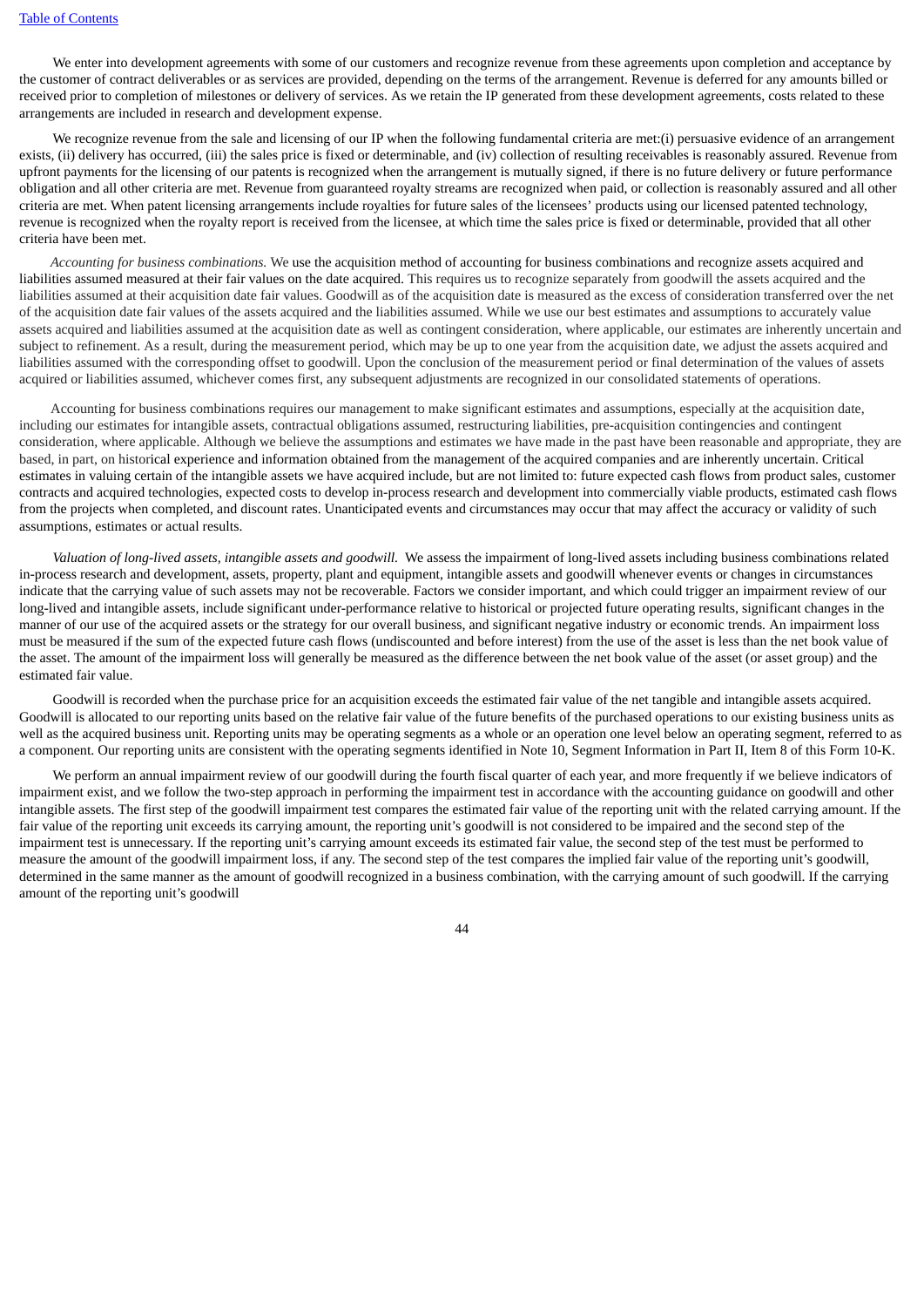exceeds the implied fair value, an impairment loss is recognized in an amount equal to that excess. The process of evaluating the potential impairment of goodwill is highly subjective and requires significant judgment.

Determining the fair value of a reporting unit involves the use of significant estimates and assumptions. Our goodwill impairment test uses both the income approach and the market approach to estimate a reporting unit's fair value. The income approach is based on the discounted cash flow method that uses the reporting unit estimates for forecasted future financial performance including revenues, operating expenses, and taxes, as well as working capital and capital asset requirements. These estimates are developed as part of our long-term planning process based on assumed market segment growth rates and our assumed market segment share, estimated costs based on historical data and various internal estimates. Projected cash flows are then discounted to a present value employing a discount rate that properly accounts for the estimated market weighted-average cost of capital, as well as any risk unique to the subject cash flows. The market approach is based on weighting financial multiples of comparable companies and applies a control premium. A reporting unit's carry value represents the assignment of various assets and liabilities, excluding certain corporate assets and liabilities, such as cash and debt.

For fiscal year 2014, we determined that for each of our reporting units with significant amounts of goodwill, it is more likely than not that the fair value of each of these reporting units exceeded its carrying value. As a result, we concluded that no impairment of goodwill was identified based on the annual impairment review during the fourth quarter of fiscal year 2014.

The process of evaluating the potential impairment of long-lived assets under the accounting guidance on property, plant and equipment and other intangible assets such as ours, is also highly subjective and requires significant judgment. In order to estimate the fair value of long-lived assets, we typically make various assumptions about the future prospects about our business or the part of our business that the long-lived asset relates to, consider market factors specific to the business and estimate future cash flows to be generated by the business, which requires significant judgment as it is based on assumptions about market demand for our products over a number of future years. Based on these assumptions and estimates, we determine whether we need to take an impairment charge to reduce the value of the long-lived asset stated on our consolidated balance sheet to reflect its estimated fair value. Assumptions and estimates about future values and remaining useful lives are complex and often subjective. They can be affected by a variety of factors, including external factors, such as the real estate market, industry and economic trends, and internal factors, such as changes in our business strategy and our internal forecasts. Although we believe the assumptions and estimates we have made in the past have been reasonable and appropriate, changes in assumptions and estimates could materially impact our reported financial results.

*Inventory valuation and warranty reserves.* We value our inventory at the lower of the actual cost of the inventory or the current estimated market value of the inventory, with cost being determined under the first-in, first-out method. We regularly review inventory quantities on hand and record a provision for excess and obsolete inventory based primarily on our forecast of product demand and production requirements. Demand for our products can fluctuate significantly from period to period. A significant decrease in demand could result in an increase in the amount of excess inventory quantities on hand. In addition, our industry is characterized by rapid technological change, frequent new product development and rapid product obsolescence that could result in an increase in the amount of obsolete inventory quantities on hand. Additionally, our estimates of future product demand may prove to be inaccurate, which may cause us to understate or overstate both the provision required for excess and obsolete inventory and cost of products sold. Therefore, although we make every effort to ensure the accuracy of our forecasts of future product demand, any significant unanticipated changes in demand or technological developments could have a significant impact on the value of our inventory and our results of operations. We establish reserves for estimated product warranty costs at the time revenue is recognized. Although we engage in extensive product quality control programs and processes, our warranty obligation has been and may in the future be affected by product failure rates, product recalls, repair or field replacement costs and additional development costs incurred in correcting any product failure, as well as possible claims for consequential costs. Should actual product failure rates, use of materials or service delivery costs differ from our estimates, additional warranty reserves could be required. In that event, our gross margins would be reduced.

*Accounting for income taxes.* We account for income taxes in accordance with the accounting guidance on income taxes. The provision for income taxes is computed using the asset and liability method, under which deferred tax assets and liabilities are recognized for the expected future tax consequences of temporary differences between the financial reporting and tax basis of assets and liabilities, and for operating losses and tax credit carryforwards. Deferred tax assets and liabilities are measured using the currently enacted tax rates that apply to taxable income in effect for the years in which those tax assets are expected to be realized or settled. We record a valuation allowance to reduce deferred tax assets to the amount that is believed more likely than not to be realized. Significant management judgment is required in developing our provision for income taxes, including the determination of deferred tax assets and liabilities and any valuation allowances that might be required against the deferred tax assets. We have considered projected future taxable income and ongoing prudent and feasible tax planning strategies in assessing the need for valuation allowances. If we determine, in the future, that a valuation allowance is required, such adjustment to the deferred tax assets would increase our tax expense in the period in which such determination is made. Conversely, if we determine, in the future, a valuation allowance exceeds our requirement, such adjustment to the deferred tax assets would decrease tax expense in the period in which such determination is made. In evaluating the exposure associated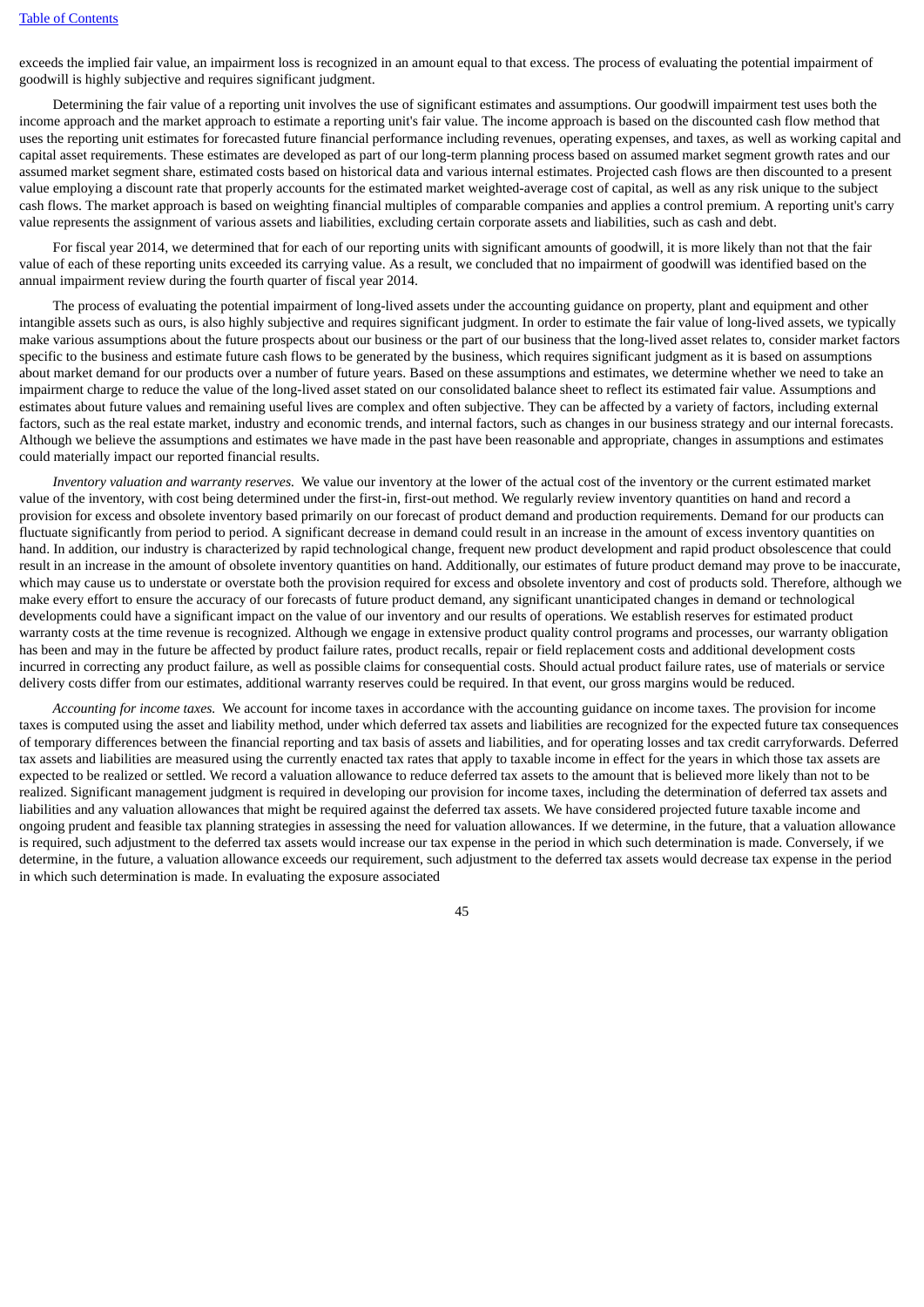with various tax filing positions, we accrue an income tax liability when such positions do not meet the more-likely-than-not threshold for recognition.

The calculation of our tax liabilities involves dealing with uncertainties in the application of complex tax law and regulations in a multitude of jurisdictions. We recognize potential liabilities for anticipated tax audit issues in Singapore and other tax jurisdictions based on our estimate of whether, and the extent to which, additional taxes and interest will be due. If our estimate of income tax liabilities proves to be less than the actual amount ultimately assessed, a further charge to expense would be required. If the payment of these amounts ultimately proves to be unnecessary, the reversal of the liabilities would result in tax benefits being recognized in the period when we determine the liabilities no longer exist.

The gross unrecognized tax benefit increased by \$450 million during fiscal year 2014 to \$487 million as of November 2, 2014 from \$37 million as of November 3, 2013. The gross unrecognized tax benefit as of October 28, 2012 was \$27 million.

We recognize interest and penalties related to unrecognized tax benefits within the provision for income taxes line in the consolidated statements of operations. Accrued interest and penalties are included within the other long-term liabilities line in the consolidated balance sheets. As of November 2, 2014 and November 3, 2013, the combined amount of cumulative accrued interest and penalties was approximately \$23 million and \$4 million, respectively.

*Retirement and post-retirement benefit plan assumptions.* Retirement and post-retirement benefit plan costs are a significant cost of doing business. They represent obligations that will ultimately be settled sometime in the future and therefore are subject to estimation. Pension accounting is intended to reflect the recognition of future retirement and post-retirement benefit plan costs over the employees' average expected future service to the Company, based on the terms of the plans and investment and funding decisions. To estimate the impact of these future payments and our decisions concerning funding of these obligations, we are required to make assumptions using actuarial concepts within the framework of GAAP. One critical assumption is the discount rate used to calculate the estimated costs. Other important assumptions include the expected long-term return on plan assets, the health care cost trend rate, expected future salary increases, expected future increases to benefit payments, expected retirement dates, employee turnover, retiree mortality rates, and portfolio composition. We evaluate these assumptions at least annually.

The discount rate is used to determine the present value of future benefit payments at the relevant measurement dates — November 2, 2014 and November 3, 2013, for both U.S. and non-U.S. plans, in fiscal years 2014 and 2013, respectively. For fiscal years 2014 and 2013, the U.S. discount rates were based on the results of matching expected plan benefit payments with cash flows from a hypothetical yield curve constructed with high quality corporate bond yields. The discount rate for non-U.S. plans was based either on published rates for government bonds or use of a hypothetical yield curve constructed with high quality corporate bond yields, depending on the availability of sufficient quantities of quality corporate bonds. Lower discount rates increase present values of the pension liabilities and subsequent year pension expense; higher discount rates decrease present values of the pension liabilities and subsequent year pension expense.

We base our salary increase assumptions on historical experience and future expectations. In developing the expected rate of return, we consider longterm compound annualized returns based on historical market data, historical and expected returns on the various categories of plan assets, and the target investment portfolio allocation among debt, equity securities and other investments.

The expected long-term return on plan assets is estimated using current and expected asset allocations as well as historical and expected returns. Plan assets are valued at fair value. A 25 basis point change in the estimated long-term return on plan assets for 2014 assumptions would result in a \$2.9 million impact on pension expense for fiscal year 2014.

For fiscal year 2014, we used an expected rate of return on plan assets of 7.3% for our U.S. pension plans. For our U.S. post-retirement benefit plan, we used a weighted-average long-term rate of return on assets of 5.4%. For the U.S. plans, we used a calculated market-related value of assets, or MRVA, in determining the estimated return on plan assets. Under the MRVA, gains and losses are recognized over a five-year period. The MRVA also affects the determination of amortization of gains or losses. As of November 2, 2014, both the MRVA and fair value of the plans was \$1,180 million. If we used the fair value, the net periodic benefit cost would remain the same for 2014.

Actuarial assumptions are based on our best estimates and judgment. Material changes may occur in retirement benefit costs in the future if these assumptions differ from actual events or experience. We performed a sensitivity analysis on the discount rate, which is the key assumption in calculating pension and post-retirement benefit obligation as of November 2, 2014. Each change of 25 basis points in the discount rate assumption would have had an estimated \$49 million impact on the benefit obligation as of November 2, 2014. Each change of 25 basis points in the discount rate assumption and expected rate of return assumption would have an estimated change of \$2 million and \$3 million, respectively, on annual net retirement benefit costs for fiscal year 2014.

Excluding curtailments and settlements, we recorded \$2 million of net periodic retirement and post-retirement benefit income recorded in consolidated statement of operations in fiscal year 2014. The net periodic retirement and post-retirement

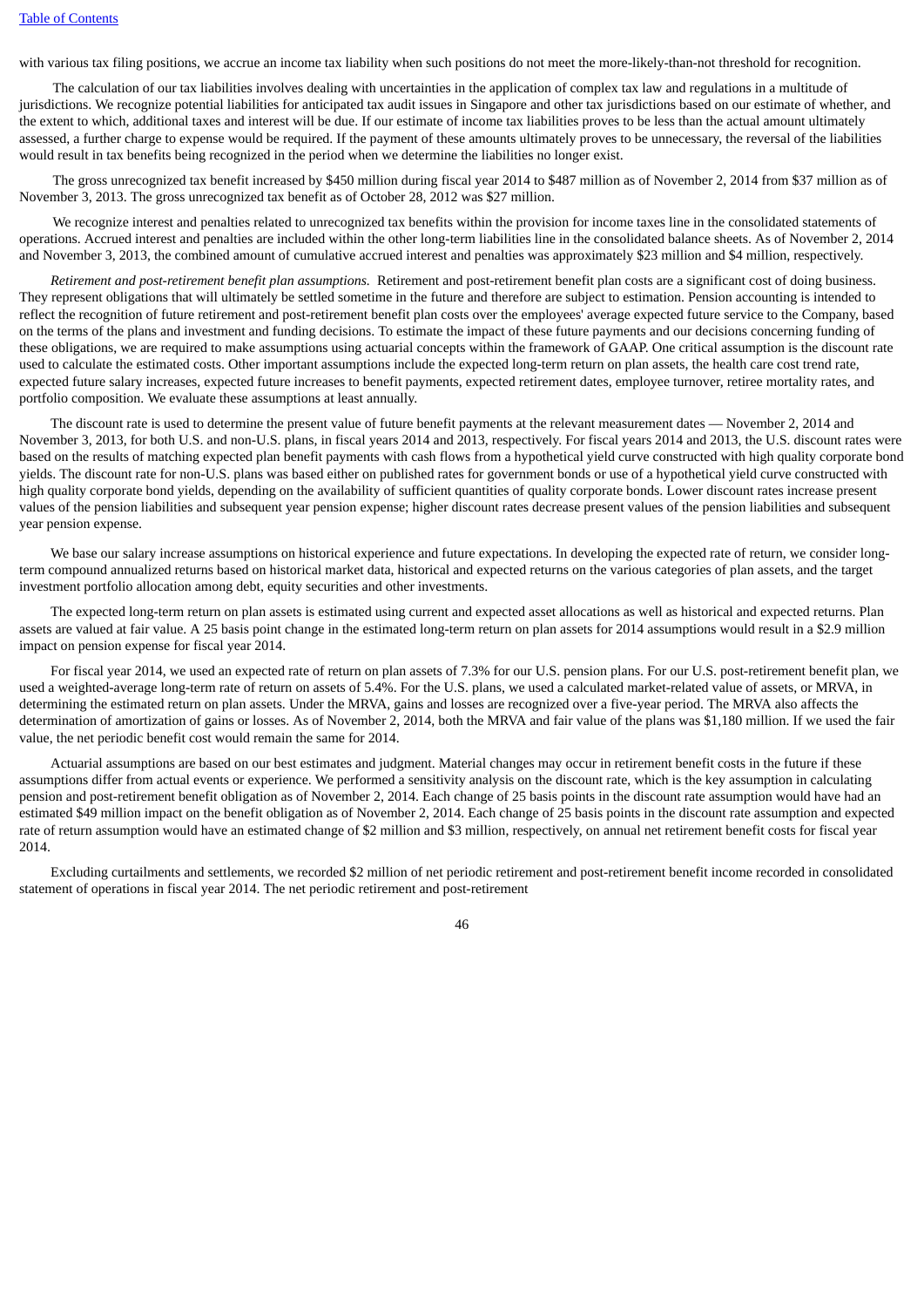benefit costs recorded in consolidated statement of operations, excluding curtailments and settlements, were \$6 million in fiscal year 2013 and \$7 million in fiscal year 2012.

*Share-based compensation expense.* Share-based compensation expense consists of expense for stock options and restricted share units, or RSUs, granted to both employees and non-employees as well as expense associated with Avago Technologies Limited Employee Share Purchase Plan, or ESPP. We recognize compensation expense based on the estimated grant date fair value method required under the authoritative guidance using Black-Scholes valuation model with a straight-line amortization method. Since authoritative guidance requires that share-based compensation expense be based on awards that are ultimately expected to vest, estimated share-based compensation expense for such awards has been reduced for estimated forfeitures. Changes in the estimated forfeiture rates can have a significant effect on share-based compensation expense since the effect of adjusting the rate is recognized in the period the forfeiture estimate is changed.

In the second quarter of fiscal year 2013, the Company began granting share price performance options, which are accounted for as market-based stock options. The fair value of these market-based option awards is estimated on the date of grant using a Monte Carlo simulation model. Assumptions utilized in the Monte Carlo simulation model follow the same methodology as our time-based option awards. Compensation expense for market-based option awards is amortized based upon a graded vesting method and is recognized if the service period is met even if the market condition is not met.

The dividend yields for fiscal years 2014, 2013 and 2012 are based on the historical and expected dividend payouts as of the respective option grant dates. For fiscal year 2014, expected volatility for time-based and market-based options was based on our own historical share price volatility or combining historical volatility of guideline publicly-traded companies and our own historical share price volatility over the period commensurate with the expected life of the awards and the implied volatility from our own traded ordinary shares with a term of 180 days measured at a specific date. For fiscal year 2013, expected volatility was based on the combination of historical volatility of guideline publicly-traded companies and our own historical share price volatility over the period commensurate with the expected life of the awards and the implied volatility from traded options in guideline publicly-traded companies and our own shares with a term of 720 days or greater measured over the last three months. For fiscal year 2012, expected volatility was based on the combination of historical volatility of our previous group of guideline publicly-traded companies over the period commensurate with the expected life of the options and the implied volatility of guideline publicly-traded companies from traded options with a term of 180 days or greater measured over the last three months. The risk-free interest rate is derived from the average U.S. Treasury Strips rate during the period, which approximates the rate in effect at the time of grant. For fiscal year 2014, the expected term for time-based options was based on a weighted-average combining the average life of options that have already been exercised or cancelled with the expected life of all unexercised options. The expected life for unexercised options is calculated assuming that the options will be exercised at the midpoint of the vesting date (if unvested) or the valuation date (if vested) and the full contractual term. Our computations of expected term for time-based options prior to fiscal year 2014 were based on data, such as the data of peer companies and company-specific attributes, which we believe could affect employees' exercise behavior. The expected life of market-based stock options valued using Monte Carlo simulation techniques is based upon the vesting dates forecasted by the simulation and assumes that options which vest, and for which the market condition has been satisfied, are exercised at the midpoint between the forecasted vesting date and their expiration.

We grant RSUs, which are equity awards that are granted with an exercise price equal to zero and represent the right to receive one of our ordinary shares per RSU immediately upon vesting. We recognize compensation expense for RSUs using the straight-line amortization method based on the fair value of RSUs on the date of grant. In fiscal year 2014, the fair value of RSUs is the closing market price of our ordinary shares on the date of grant, reduced by the present value of dividends expected to be paid on our common stock prior to vesting. Prior to fiscal year 2014, the fair value of RSUs is the closing market price of our ordinary shares on the date of grant.

We also record share-based compensation expense based on an estimate of the fair value of rights to purchase ordinary shares under the ESPP and recognize this share-based compensation expense using the straight-line amortization method.

*Employee Bonus Programs.* Our employee bonus programs, which are overseen by our Compensation Committee, provide for variable compensation based on the attainment of overall corporate annual targets and functional performance metrics. In the first fiscal quarter of the year, if management determines that it is probable that the targets and metrics will be achieved and the amounts can be reasonably estimated, a variable, proportional compensation accrual is recorded based on an assumed 100% achievement of the targets and metrics. The bonus payout levels can be greater if attainment of metrics and targets is greater than 100% and a portion of the payouts may not occur if a minimum floor of performance is not achieved. In subsequent quarters, we monitor and accrue for variable compensation expense based on our actual progress toward the achievement of the annual targets and metrics. The actual achievement of target metrics at the end of the fiscal year, which is subject to approval by our Compensation Committee, may result in the actual variable compensation amounts being significantly higher or lower than the relevant estimated amounts accrued in earlier quarters, which would result in a corresponding adjustment in the fourth fiscal quarter.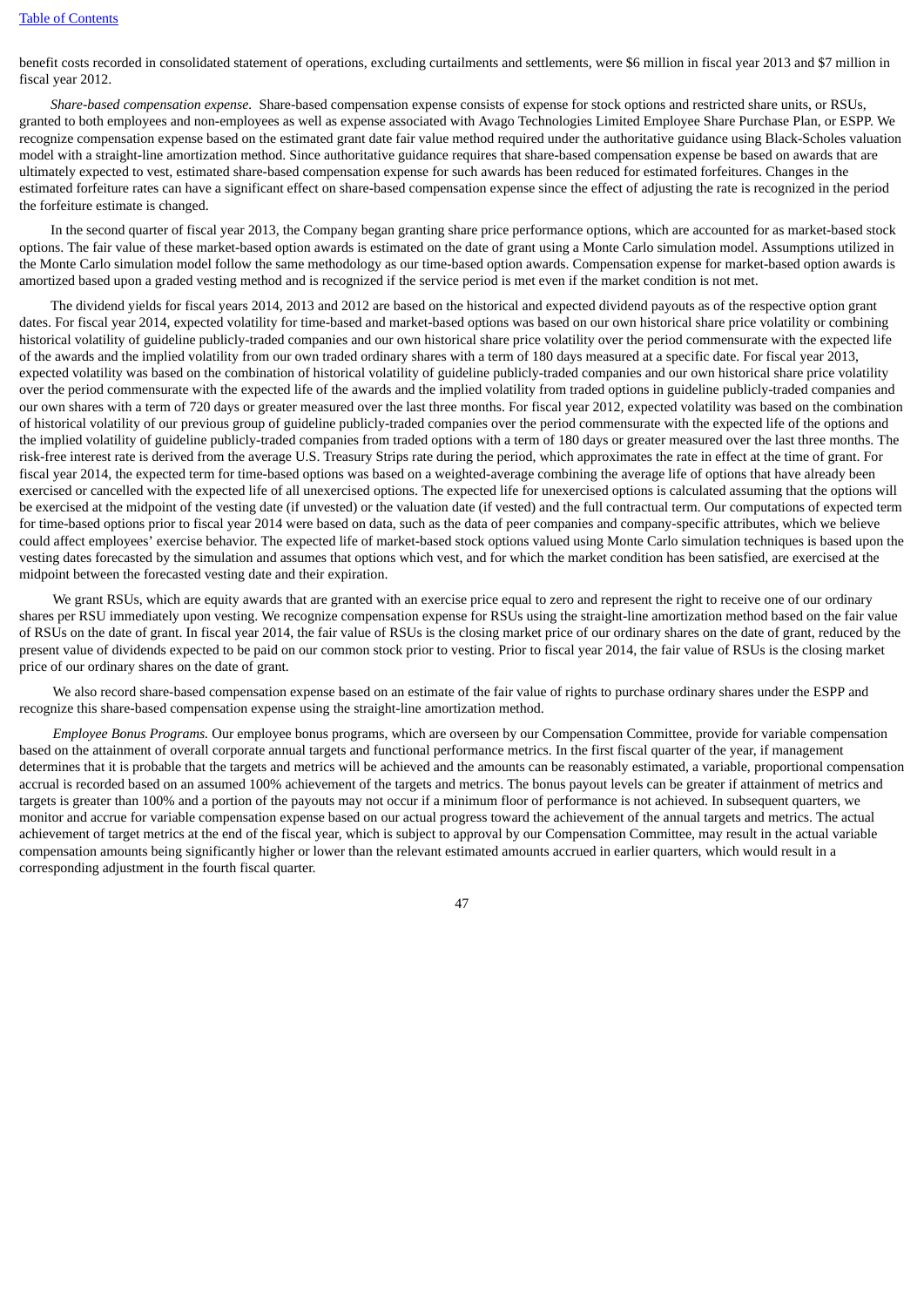### **Fiscal Year Presentation**

We operate on a 52- or 53-week fiscal year which ends on the Sunday closest to October 31. Fiscal year 2013 consisted of 53 weeks, with the extra week falling in the first quarter of fiscal year 2013. Each of fiscal years 2014 and 2012 consisted of 52 weeks.

The financial statements included in this Annual Report on Form 10-K are presented in accordance with GAAP and expressed in U.S. dollars.

## **Results of Operations**

## *Fiscal Year Ended November 2, 2014 Compared to Fiscal Year Ended November 3, 2013*

The following tables set forth our results of operations for the fiscal years ended November 2, 2014 and November 3, 2013.

| <b>Fiscal Year Ended</b> |       |             |              |                              |                                  |  |  |  |
|--------------------------|-------|-------------|--------------|------------------------------|----------------------------------|--|--|--|
|                          | 2014  |             | 2013         | November 2,<br>2014          | November 3,<br>2013              |  |  |  |
|                          |       |             |              |                              |                                  |  |  |  |
|                          |       |             |              |                              |                                  |  |  |  |
| \$                       | 4,269 | \$          | 2,520        | 100 %                        | 100%                             |  |  |  |
|                          |       |             |              |                              |                                  |  |  |  |
|                          | 2,121 |             | 1,260        | 50                           | 50                               |  |  |  |
|                          | 249   |             | 61           | 6                            | $\overline{2}$                   |  |  |  |
|                          | 22    |             | $\mathbf{1}$ |                              |                                  |  |  |  |
|                          | 2,392 |             | 1,322        | 56                           | 52                               |  |  |  |
|                          | 1,877 |             | 1,198        | 44                           | 48                               |  |  |  |
|                          | 695   |             | 398          | 16                           | 16                               |  |  |  |
|                          | 407   |             | 222          | 10                           | 9                                |  |  |  |
|                          | 197   |             | 24           | 5                            | $\mathbf{1}$                     |  |  |  |
|                          | 140   |             | 2            | 3                            |                                  |  |  |  |
|                          | 1,439 |             | 646          | 34                           | 26                               |  |  |  |
|                          | 438   |             | 552          | 10                           | 22                               |  |  |  |
|                          | (110) |             | (2)          | (2)                          |                                  |  |  |  |
|                          |       |             | (1)          |                              |                                  |  |  |  |
|                          | 14    |             | 19           |                              | $\mathbf{1}$                     |  |  |  |
|                          | 342   |             | 568          | 8                            | 23                               |  |  |  |
|                          | 33    |             | 16           | $\mathbf{1}$                 | $\mathbf{1}$                     |  |  |  |
|                          | 309   |             | 552          | 7                            | 22                               |  |  |  |
|                          | (46)  |             |              | (1)                          |                                  |  |  |  |
| \$                       | 263   | \$          | 552          | 6 %                          | 22%                              |  |  |  |
|                          |       | November 2, |              | November 3,<br>(In millions) | (As a percentage of net revenue) |  |  |  |

*Net revenue.* Net revenue was \$4,269 million for fiscal year 2014 compared to \$2,520 million for fiscal year 2013, an increase of \$1,749 million or 69%. The increase in net revenue was primarily due to revenue contribution from the acquired LSI and PLX businesses and strength in the wireless communications and wired infrastructure segments. Net revenue for fiscal year 2014 included \$160 million of revenue from development arrangements and sales and licensing of IP compared to \$87 million for fiscal year 2013.

Historically, a relatively small number of customers have accounted for a significant portion of our net revenue. During fiscal year 2014, Foxconn accounted for 20% of our net revenue. Our top ten customers for fiscal year 2014, which included three distributors, collectively accounted for 57% of our net revenue. We believe our aggregate sales to Apple Inc., when our direct sales to it are combined with indirect sales to the contract manufacturers that it utilizes, accounted for more than 10% of our net revenues, for both fiscal years 2014 and 2013. We believe our aggregate sales to Cisco Systems, Inc., when our direct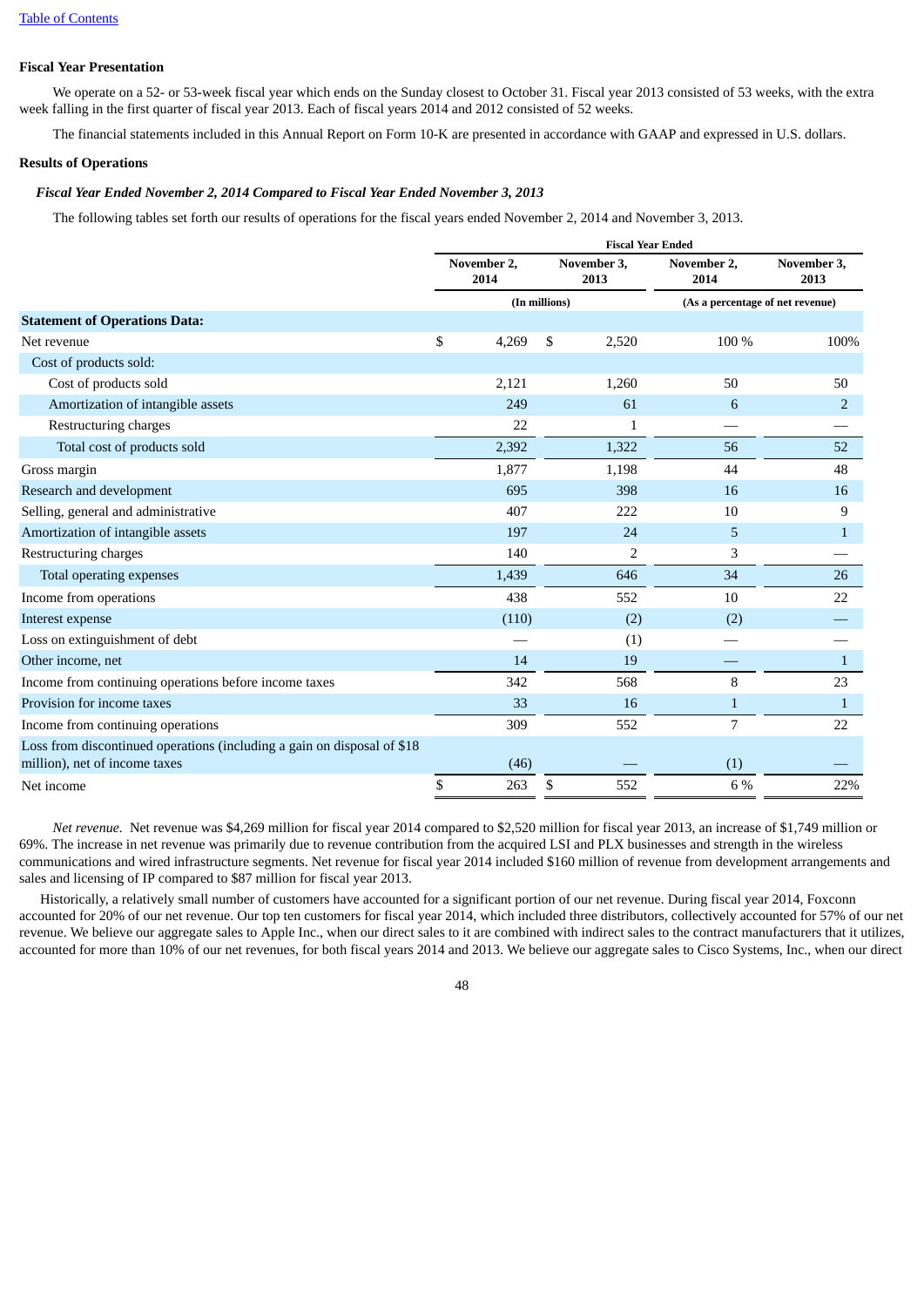sales to it are combined with indirect sales to the contract manufacturers that it utilizes, accounted for more than 10% of our net revenues, for fiscal year 2013. We expect to continue to experience significant customer concentration in future periods. The loss of, or significant decrease in demand from, any of our top ten customers could have a material adverse effect on our business, results of operations and financial condition.

*Gross margin.* Gross margin was \$1,877 million for fiscal year 2014 compared to \$1,198 million for fiscal year 2013, an increase of \$679 million. As a percentage of net revenue, gross margin was 44% for fiscal year 2014, compared to 48% for fiscal year 2013. The increase in gross margin dollars for fiscal year 2014 compared to fiscal year 2013 was due primarily to gross margin contributions from the enterprise storage segment and application specific integrated circuits, or ASICs, added as a result of the LSI acquisition, an increase in net revenue from, and improved product mix in, our wireless communications segment, as well as additional gross margin contributions from CyOptics, which we acquired during the third quarter of fiscal year 2013. The decrease in gross margin as a percentage of revenue for fiscal year 2014 compared to fiscal year 2013 was due primarily to the charges associated with the inventory step-up to fair value, large increases in amortization of intangible assets and restructuring expenses primarily related to the LSI acquisition, partially offset by improved gross margins in our wireless communications segment due to improved utilization of our internal manufacturing fabrication facility and favorable product mix.

*Research and development.* Research and development expense was \$695 million for fiscal year 2014, compared to \$398 million for fiscal year 2013, an increase of \$297 million or 75%. As a percentage of net revenue, research and development expense remained flat at 16% for fiscal year 2014, compared to fiscal year 2013. The majority of this increase, in absolute dollars, is related to the LSI acquisition completed at the beginning of the third quarter of fiscal year 2014, as well as a \$50 million increase in compensation related expenses, including those associated with annual merit-based salary increases, additional headcount costs, accrued incentive compensation expense related to our employee bonus program, share-based compensation expense attributable to annual focal employee equity awards at higher grant-date fair values, and retention compensation expense primarily related to employees acquired in the CyOptics transaction. The overall dollar increase was also attributable to a \$21 million increase in project expenses, mainly attributable to increases in depreciation expense related to capital expenditures supporting research and development efforts and computer software expenses. We expect research and development expense to increase in absolute dollars for the foreseeable future, due to the increasing complexity and number of products we plan to develop.

*Selling, general and administrative.* Selling, general and administrative expense was \$407 million for fiscal year 2014 compared to \$222 million for fiscal year 2013, an increase of \$185 million or 83%. As a percentage of net revenue, selling, general and administrative expense increased slightly to 10% for fiscal year 2014 compared to 9% for fiscal year 2013. The increase in selling, general and administrative expense was primarily due to the LSI acquisition. Other changes in components of selling, general and administrative expense for fiscal year 2014, compared to fiscal year 2013, consisted primarily of a \$56 million increase in compensation related expenses, including share-based compensation attributable to annual focal employee equity awards at higher grantdate fair values, retention compensation expense primarily related to the CyOptics transaction, accrued incentive compensation expense related to our employee bonus program, annual merit-based salary increases and a \$21 million increase in professional service fees, primarily related to the LSI transaction.

*Amortization of intangible assets.* Total amortization expense of intangible assets was \$446 million and \$85 million, respectively, for fiscal years 2014 and 2013, an increase of \$361 million. The increase in amortization expense for fiscal year 2014 was primarily attributable to the increase in amortizable intangible assets from the LSI, CyOptics and PLX acquisitions. We anticipate our amortization expense will be substantially higher in future periods, primarily as a result of significant increases in amortizable intangible assets from these recent acquisitions.

*Restructuring charges.* We incurred total restructuring charges of \$162 million for fiscal year 2014, which included \$22 million and \$140 million in cost of products sold and in operating expenses, respectively, compared to \$3 million for fiscal year 2013, which included \$1 million and \$2 million in cost of products sold and in operating expenses, respectively. The restructuring charges incurred during fiscal year 2014 were due primarily to employee termination costs following the LSI acquisition. We expect to incur additional restructuring charges in future periods as a result of further integration and alignment of the completed LSI, PLX and CyOptics acquisitions and acquisitions that we may make in the future.

*Interest expense.* Interest expense was \$110 million for fiscal year 2014, compared to \$2 million for fiscal year 2013. This \$108 million increase in interest expense was due to interest on our outstanding Term Loans, the Convertible Notes, and fees related to our 2014 Revolving Credit Facility, together with the amortization of related debt issuance costs and accretion of the debt discount on the Convertible Notes. Starting in fiscal year 2015, we expect to incur significantly higher aggregate interest expense due to the full annual effect of the borrowings we incurred to acquire LSI and commitment fees associated with the 2014 Revolving Credit Facility. The related debt issuance costs will be charged to interest expense using the effective interest method over the respective borrowing terms. The commitment fees related to the 2014 Revolving Credit Facility will be charged to interest expense over the commitment term.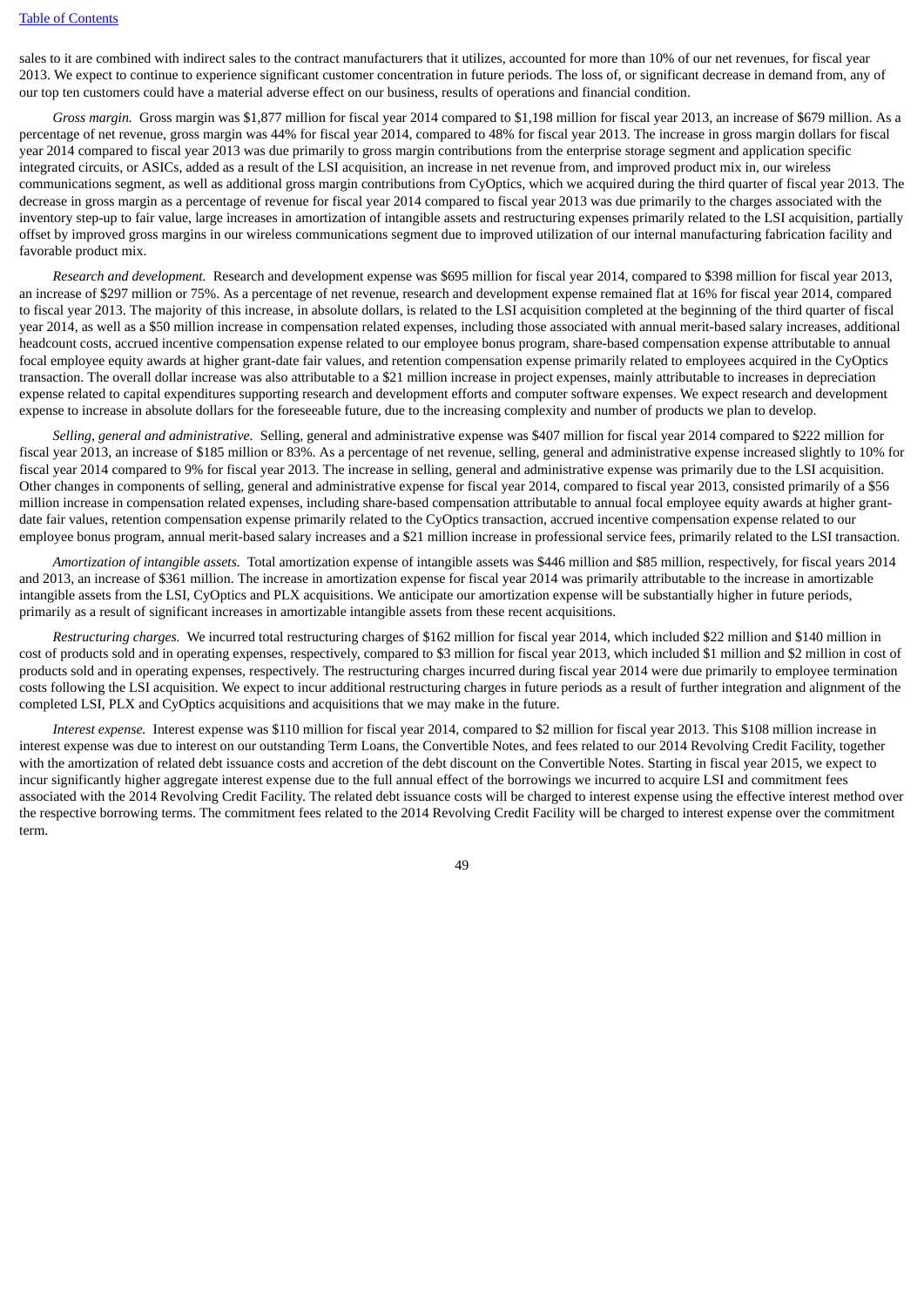*Other income, net.* Other income, net was \$14 million for fiscal year 2014 compared to other income, net of \$19 million for fiscal year 2013. Other income, net for fiscal years 2014 and 2013 is primarily attributable to realized gains on sales of investments.

*Provision for income taxes.* We recorded a provision for income taxes of \$33 million for fiscal year 2014 compared to \$16 million for fiscal year 2013. The provision for income taxes in fiscal year 2014 increased from the prior fiscal year primarily due to a change in the jurisdictional mix of income.

## *Segment Results*

Net revenue and income from operations by segment were as follows:

|                         |                         | <b>Fiscal Year Ended</b> |        |  |  |  |
|-------------------------|-------------------------|--------------------------|--------|--|--|--|
| % of Net Revenue        | <b>November 2, 2014</b> | <b>November 3, 2013</b>  | Change |  |  |  |
| Wireless communications | 40%                     | 48%                      | 39%    |  |  |  |
| Wired infrastructure    | -27                     | 30                       | 55%    |  |  |  |
| Enterprise storage      | 20                      |                          |        |  |  |  |
| Industrial & other      | 13                      | 22                       | 1%     |  |  |  |
| Total net revenue       | 100%                    | 100%                     |        |  |  |  |

|                         |    | <b>Fiscal Year Ended</b> |                     |               |               |
|-------------------------|----|--------------------------|---------------------|---------------|---------------|
| <b>Net Revenue</b>      |    | November 2,<br>2014      | November 3,<br>2013 |               | <b>Change</b> |
|                         |    |                          | (In millions)       |               |               |
| Wireless communications | \$ | 1,689                    | 1,219<br>- \$       | <sup>\$</sup> | 470           |
| Wired infrastructure    |    | 1,151                    | 744                 |               | 407           |
| Enterprise storage      |    | 867                      |                     |               | 867           |
| Industrial & other      |    | 562                      | 557                 |               | 5             |
| Total net revenue       |    | 4,269                    | 2,520               |               | 1,749         |

|                              | <b>Fiscal Year Ended</b> |                     |     |                     |     |        |
|------------------------------|--------------------------|---------------------|-----|---------------------|-----|--------|
| Income from operations       |                          | November 2,<br>2014 |     | November 3,<br>2013 |     | Change |
|                              |                          |                     |     | (In millions)       |     |        |
| Wireless communications      |                          | 658                 | - S | 337                 | -\$ | 321    |
| Wired infrastructure         |                          | 287                 |     | 160                 |     | 127    |
| Enterprise storage           |                          | 292                 |     |                     |     | 292    |
| Industrial & other           |                          | 246                 |     | 243                 |     | 3      |
| Unallocated expenses         |                          | (1,045)             |     | (188)               |     | (857)  |
| Total income from operations |                          | 438                 |     | 552                 |     | (114)  |

*Wireless Communications.* Net revenue from our wireless communications segment increased 39% in fiscal year 2014 compared with the prior year due to continued strength in worldwide mobile smartphone sales, an increase in the amount of our product content in those phones and the start of 4G/long-term evolution, or LTE, adoption in China. The increase in our product content within new smartphone models was driven by increased adoption of our film bulk acoustic resonator, or FBAR, technology products.

Income from operations from our wireless communications segment was 39% of segment revenue. This was an increase of 95%, compared with fiscal year 2013, primarily due to higher revenue and proportionately lower manufacturing costs due to higher fabrication utilization.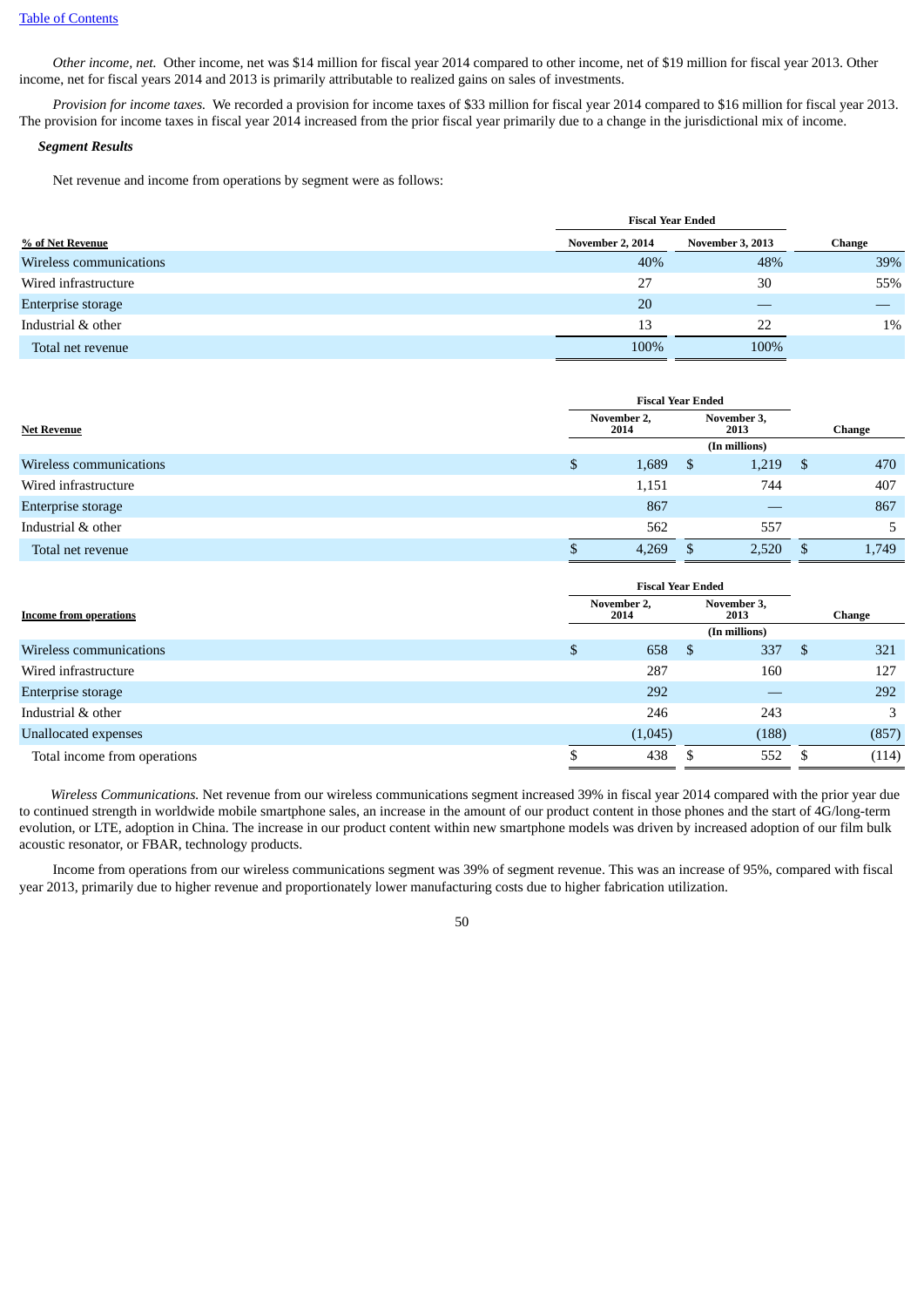*Wired Infrastructure.* Net revenue from our wired infrastructure segment increased 55% in fiscal year 2014, compared with fiscal year 2013. The increase was primarily due to revenue contribution from the ASICs acquired from LSI and a full year of contributions from CyOptics, which was acquired in the third quarter of fiscal year 2013.

Income from operations from our wired infrastructure segment was 25% of segment revenue. This was an increase of 79% compared with fiscal year 2013, primarily due to revenue increases that outpaced growth in research and development spending.

*Enterprise Storage.* Net revenue and income from operations from our enterprise storage segment, which was 34% of segment revenue, resulted from our acquisition of LSI in May 2014.

*Industrial & Other.* Net revenue from our industrial & other segment increased slightly in fiscal year 2014 compared with fiscal year 2013, primarily due to the inclusion of IP licensing revenue related to LSI within the industrial & other segment.

Income from operations from our industrial & other segment was 44% of segment revenue and increased slightly compared with fiscal year 2013, primarily due to the inclusion of IP licensing revenue generated from IP acquired from LSI within the industrial & other segment.

*Unallocated Expenses.* Unallocated expenses include amortization of intangible assets primarily due to our acquisitions, share-based compensation expense, restructuring charges, acquisition-related costs, including charges related to inventory step-up to fair value, and other costs that are not used in evaluating the results of, or in allocating resources to, our segments. Unallocated expenses increased 456% compared with fiscal year 2013, primarily due to higher operating expenses related to increases in amortization of intangible assets, acquisition-related costs, and restructuring charges incurred in connection with our acquisitions of LSI and PLX. Additionally, share-based compensation expense increased in fiscal year 2014 compared with fiscal year 2013 due to annual focal employee equity awards at higher grant-date fair values and grants made to employees assumed in the acquisitions.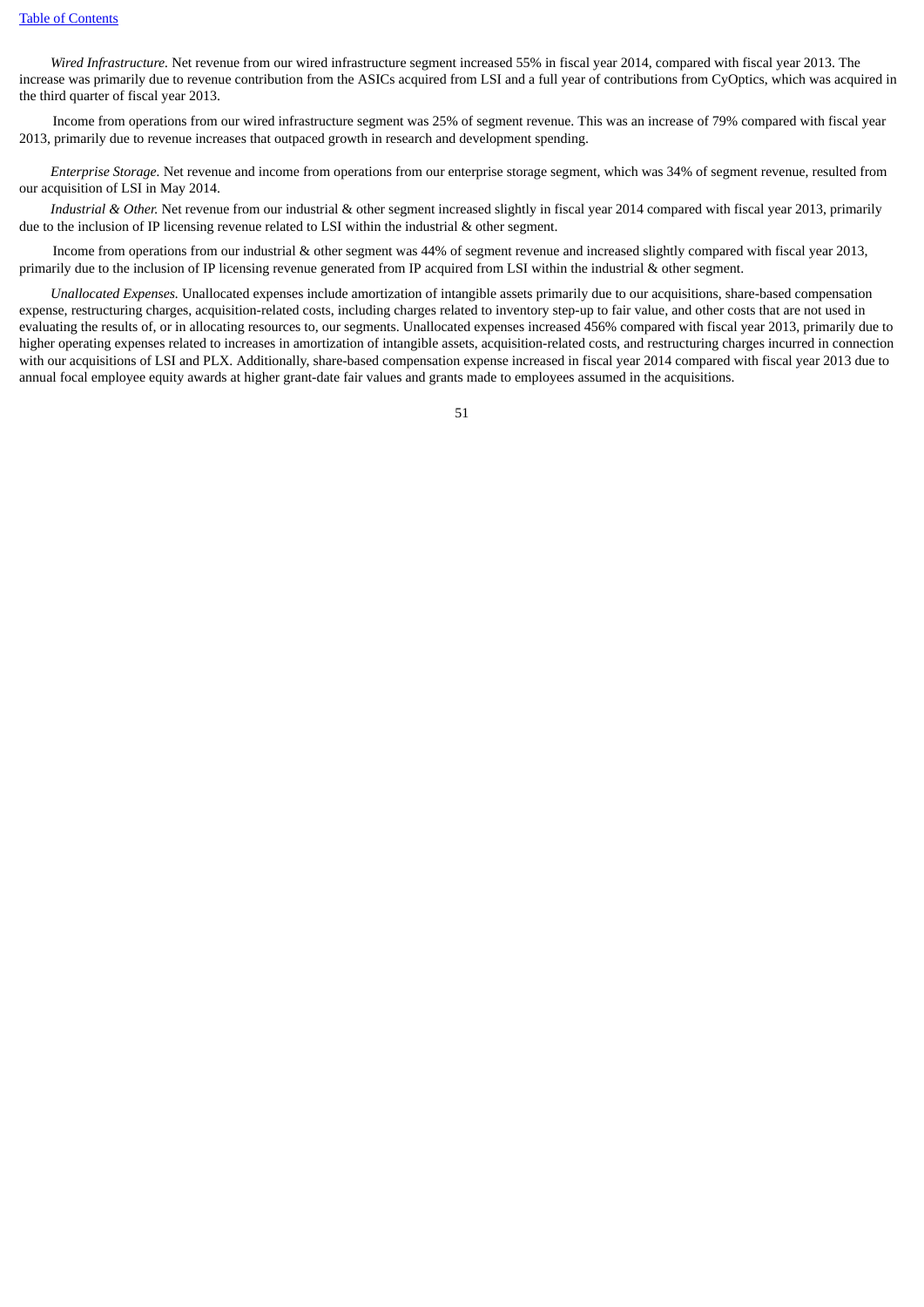## *Fiscal Year Ended November 3, 2013 Compared to Fiscal Year Ended October 28, 2012*

The following tables set forth our results of operations for the fiscal years ended November 3, 2013 and October 28, 2012.

|                                      | <b>Fiscal Year Ended</b> |                         |                         |                         |                                  |  |  |  |  |  |  |
|--------------------------------------|--------------------------|-------------------------|-------------------------|-------------------------|----------------------------------|--|--|--|--|--|--|
|                                      |                          | <b>November 3, 2013</b> | <b>October 28, 2012</b> | <b>November 3, 2013</b> | <b>October 28, 2012</b>          |  |  |  |  |  |  |
|                                      |                          |                         | (In millions)           |                         | (As a percentage of net revenue) |  |  |  |  |  |  |
| <b>Statement of Operations Data:</b> |                          |                         |                         |                         |                                  |  |  |  |  |  |  |
| Net revenue                          | \$                       | 2,520                   | \$<br>2,364             | 100%                    | 100 %                            |  |  |  |  |  |  |
| Cost of products sold:               |                          |                         |                         |                         |                                  |  |  |  |  |  |  |
| Cost of products sold                |                          | 1,260                   | 1,164                   | 50                      | 49                               |  |  |  |  |  |  |
| Amortization of intangible assets    |                          | 61                      | 56                      | 2                       | 3                                |  |  |  |  |  |  |
| Restructuring charges                |                          | 1                       | 2                       | –                       |                                  |  |  |  |  |  |  |
| Total cost of products sold          |                          | 1,322                   | 1,222                   | 52                      | 52                               |  |  |  |  |  |  |
| Gross margin                         |                          | 1,198                   | 1,142                   | 48                      | 48                               |  |  |  |  |  |  |
| Research and development             |                          | 398                     | 335                     | 16                      | 14                               |  |  |  |  |  |  |
| Selling, general and administrative  |                          | 222                     | 199                     | 9                       | 8                                |  |  |  |  |  |  |
| Amortization of intangible assets    |                          | 24                      | 21                      | $\mathbf{1}$            | $\mathbf{1}$                     |  |  |  |  |  |  |
| Restructuring charges                |                          | 2                       | 5                       |                         |                                  |  |  |  |  |  |  |
| Total operating expenses             |                          | 646                     | 560                     | 26                      | 23                               |  |  |  |  |  |  |
| Income from operations               |                          | 552                     | 582                     | 22                      | 25                               |  |  |  |  |  |  |
| Interest expense                     |                          | (2)                     | (1)                     |                         |                                  |  |  |  |  |  |  |
| Loss on extinguishment of debt       |                          | (1)                     |                         |                         |                                  |  |  |  |  |  |  |
| Other income, net                    |                          | 19                      | $\overline{4}$          | 1                       |                                  |  |  |  |  |  |  |
| Income before income taxes           |                          | 568                     | 585                     | 23                      | 25                               |  |  |  |  |  |  |
| Provision for income taxes           |                          | 16                      | 22                      | 1                       | $\mathbf{1}$                     |  |  |  |  |  |  |
| Net income                           | \$                       | 552                     | 563<br>\$               | 22%                     | 24 %                             |  |  |  |  |  |  |

*Net revenue.* Net revenue was \$2,520 million for fiscal year 2013 compared to \$2,364 million for fiscal year 2012, an increase of \$156 million or 7%. The increase in net revenue was primarily due to strength in the wireless communications and wired infrastructure segments and the continued revenue contribution from the CyOptics acquisition, partially offset by the transition from developing, manufacturing and selling our legacy consumer and computing peripherals products to licensing IP relevant to these products in our industrial & other segment. Further, fiscal year 2013 consisted of 53 weeks compared to 52 weeks in fiscal year 2012.

In fiscal year 2013, strength in the smartphone market, particularly in the second half of the fiscal year, and strong sales to our two largest smartphone OEMs, as well as 4G/LTE product launches by other OEMs in our wireless communications segment contributed to the revenue increase from this market. However, this increase was partially offset by a significant decrease in net revenue from our industrial & other segment, primarily as a result of our transition from developing, manufacturing and selling consumer and computing peripherals products to licensing IP relevant to these products.

*Gross margin.* Gross margin was \$1,198 million for fiscal year 2013 compared to \$1,142 million for fiscal year 2012, an increase of \$56 million. As a percentage of net revenue, gross margin was flat at 48% for fiscal years 2013 and 2012. The increase in gross margin, in absolute dollars, in fiscal year 2013 was driven by increased sales, partially offset by a decrease in revenue from sales and licensing of IP of \$25 million. In addition, during fiscal year 2013 less favorable product mix, with a higher proportion of sales into our wireless communications segment, and the effects of lower margin CyOptics-related revenue, also impacted gross margin compared to fiscal year 2012.

*Research and development.* Research and development expense was \$398 million for fiscal year 2013, compared to \$335 million for fiscal year 2012, an increase of \$63 million or 19%. As a percentage of net revenue, research and development expense was 16% for fiscal year 2013, compared to 14% for fiscal year 2012. The majority of this increase, in absolute dollars, resulted from investments in our wired infrastructure and wireless communications solutions. Part of the increase was attributable to a \$12 million increase in research and development project consumables and services. The overall dollar increase in research and development expense was also attributable to a \$16 million increase in accrued incentive compensation expense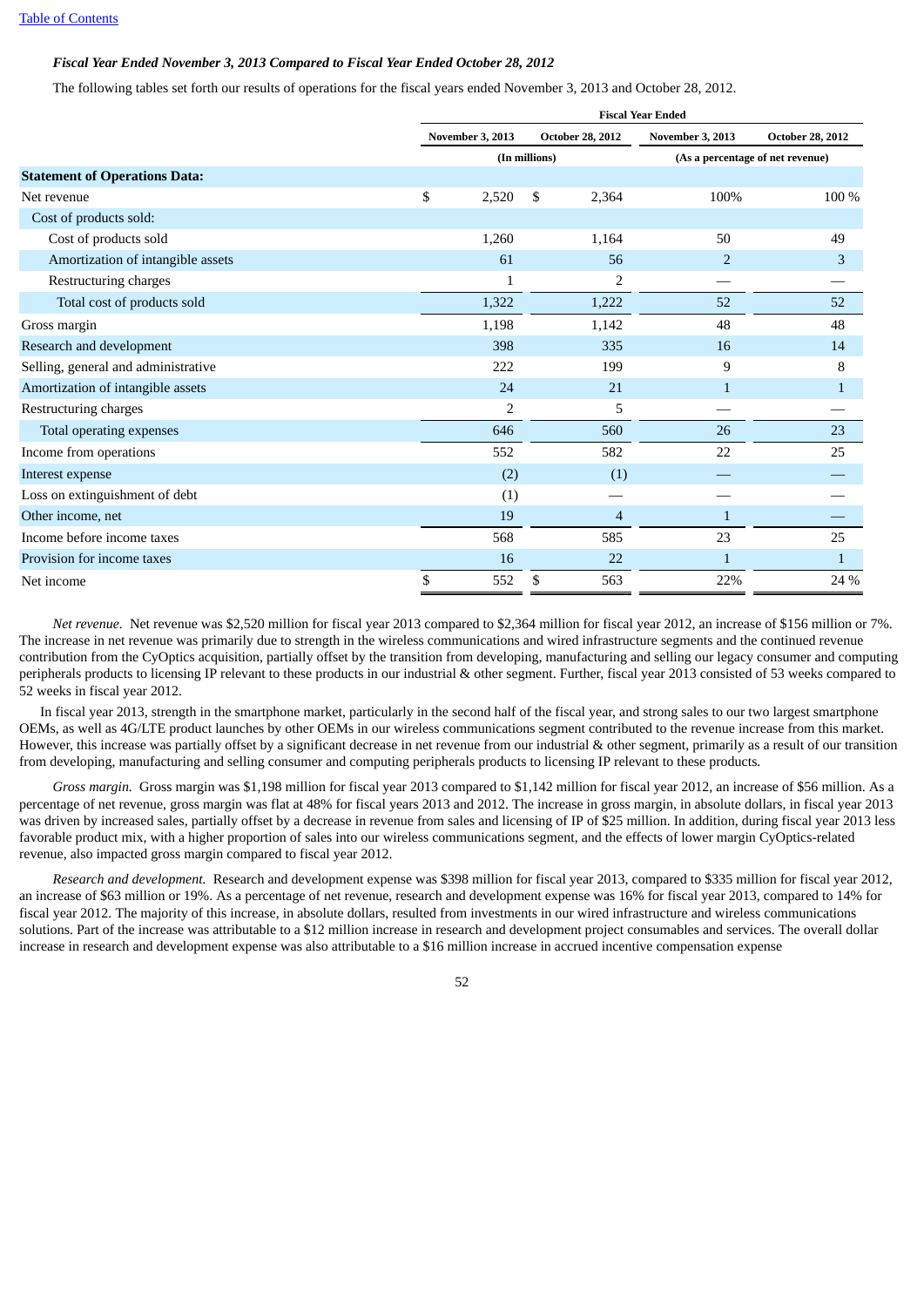related to our employee bonus program, which is a variable expense related to our achievement of program performance metrics, and annual merit-based salary increases, a \$15 million increase in salaries and employee benefits expense, due to annual merit-based salary increases and additional headcount costs from the CyOptics acquisition, a \$10 million increase in share-based compensation expense attributable to annual focal employee equity awards at higher grant-date fair values, a \$2 million increase in retention compensation expense primarily related to CyOptics acquisition, a \$3 million increase in computer software expenses and a \$2 million increase in depreciation expense related to capital expenditures supporting research and development efforts. These increases were partially offset by a \$2 million decrease in accrued reimbursements pursuant to research and development grants in fiscal year 2013, compared to fiscal year 2012. We expect research and development expenses to increase in absolute dollars for the foreseeable future, due to the increasing complexity and number of products we plan to develop.

*Selling, general and administrative.* Selling, general and administrative expense was \$222 million for fiscal year 2013 compared to \$199 million for fiscal year 2012, an increase of \$23 million or 12%. As a percentage of net revenue, selling, general and administrative expense increased slightly to 9% for fiscal year 2013 compared to 8% for fiscal year 2012. Changes in components of selling, general and administrative expense for fiscal year 2013 compared to fiscal year 2012, consisted primarily of a \$10 million increase in share-based compensation attributable to annual focal employee equity awards at higher grant-date fair values, a \$9 million increase in accrued incentive compensation expense related to our employee bonus program, and a \$5 million increase in salaries and employee benefits expense related primarily to annual merit-based salary increases, partially offset by decreased overhead expenses.

*Amortization of intangible assets.* Total amortization expense of intangible assets was \$85 million and \$77 million, respectively, for fiscal years 2013 and 2012.

*Restructuring charges.* We incurred total restructuring charges of \$3 million for fiscal year 2013 compared to \$7 million for fiscal year 2012, both predominantly representing employee termination costs.

*Interest expense.* Interest expense was \$2 million for fiscal year 2013 compared to \$1 million for fiscal year 2012. This \$1 million increase was due to commitment fees related to our 2011 revolving credit facility and amortization of related deferred debt issuance costs.

*Other income, net.* Other income, net includes net realized gains on the sale of available-for-sales securities, realized and unrealized gains on trading securities, gains on the sale of cost method investments, interest income, gains (losses) on currency remeasurement and other miscellaneous items. Other income, net was \$19 million for fiscal year 2013 compared to other income, net of \$4 million for fiscal year 2012. This increase in other income, net for fiscal year 2013 is primarily attributable to realized gains on the sale of available-for-sale and trading securities and unrealized gains on trading securities. Interest income was \$4 million for each of fiscal years 2013 and 2012.

*Provision for income taxes.* We recorded an income tax provision of \$16 million for fiscal year 2013 compared to an income tax provision of \$22 million for fiscal year 2012. The provision for income taxes in fiscal year 2013 decreased from the prior fiscal year primarily due to a benefit of \$3 million from the enactment of the American Taxpayer Relief Act of 2012, which was signed into law on January 2, 2013, retroactively extending the U.S. Federal Research and Development tax credit from January 1, 2012 to December 31, 2013, and a benefit of \$2 million from the recognition of previously unrecognized tax benefits as a result of the expiration of the statute of limitations for certain audit periods.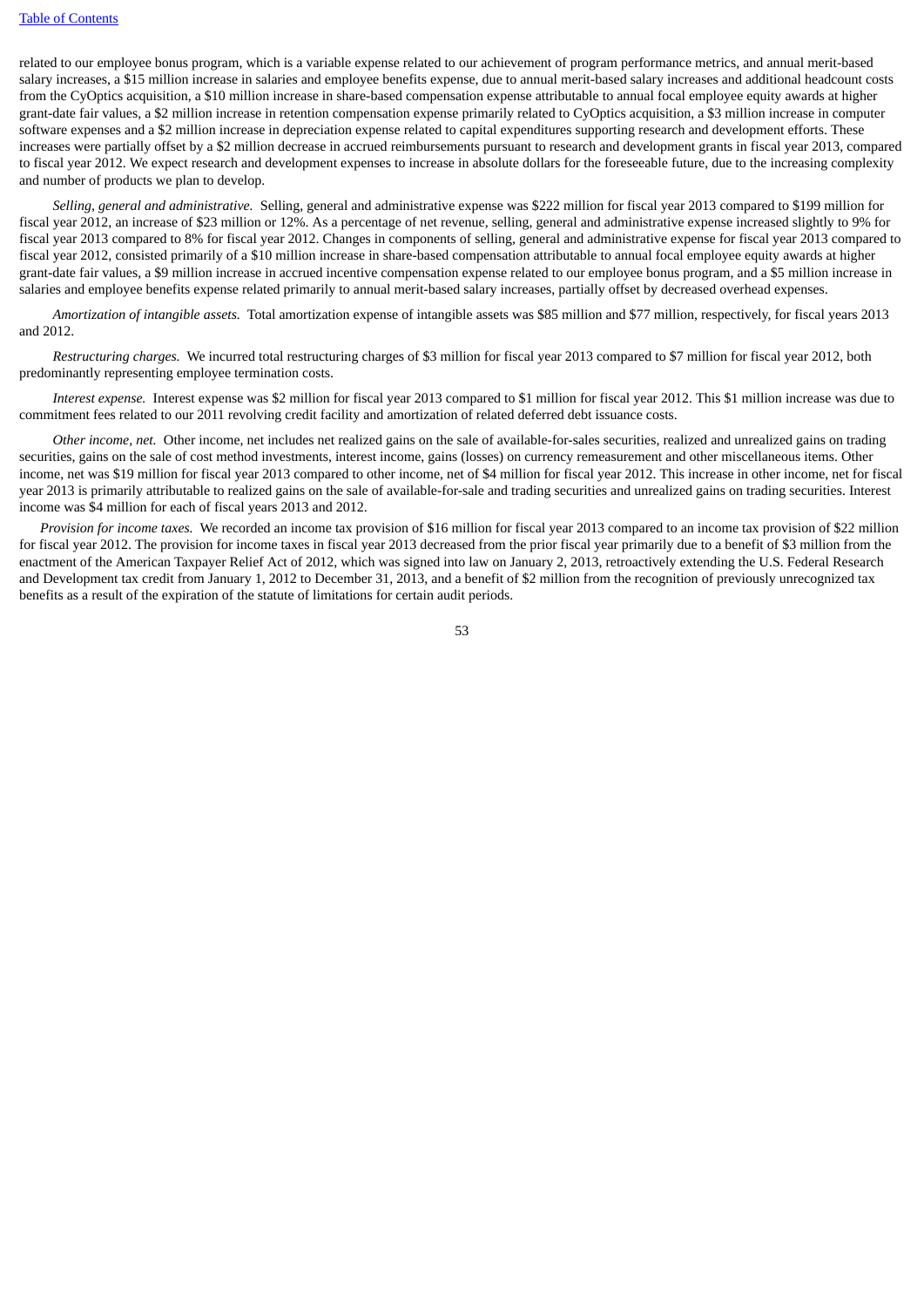### *Segment Results*

In fiscal years 2013 and 2012, our three segments were wireless communications, wired infrastructure and industrial & other. Net revenue and income from operations by segment were as follows:

|                         |                     | <b>Fiscal Year Ended</b> |        |  |  |  |  |
|-------------------------|---------------------|--------------------------|--------|--|--|--|--|
| % of Net Revenue        | November 3,<br>2013 | October 28,<br>2012      | Change |  |  |  |  |
| Wireless communications | 48%                 | 45%                      | 15 %   |  |  |  |  |
| Wired infrastructure    | 30                  | 28                       | 12 %   |  |  |  |  |
| Industrial & other      | 22                  | 27                       | (13)%  |  |  |  |  |
| Total net revenue       | 100%                | 100%                     |        |  |  |  |  |

|                         |    | <b>Fiscal Year Ended</b> |    |                     |               |      |  |
|-------------------------|----|--------------------------|----|---------------------|---------------|------|--|
| <b>Net Revenue</b>      |    | November 3,<br>2013      |    | October 28,<br>2012 | <b>Change</b> |      |  |
|                         |    |                          |    | (In millions)       |               |      |  |
| Wireless communications | S. | 1,219                    | -S | 1,064               | \$            | 155  |  |
| Wired infrastructure    |    | 744                      |    | 662                 |               | 82   |  |
| Industrial & other      |    | 557                      |    | 638                 |               | (81) |  |
| Total net revenue       |    | 2,520                    |    | 2,364               | S             | 156  |  |

|                               |  | <b>Fiscal Year Ended</b> |                     |               |      |        |  |
|-------------------------------|--|--------------------------|---------------------|---------------|------|--------|--|
| <b>Income from operations</b> |  | November 3,<br>2013      | October 28,<br>2012 |               |      | Change |  |
|                               |  |                          |                     | (In millions) |      |        |  |
| Wireless communications       |  | 337                      | -S                  | 294           | - \$ | 43     |  |
| Wired infrastructure          |  | 160                      |                     | 171           |      | (11)   |  |
| Industrial & other            |  | 243                      |                     | 254           |      | (11)   |  |
| Unallocated expenses          |  | (188)                    |                     | (137)         |      | (51)   |  |
| Total income from operations  |  | 552                      |                     | 582           |      | (30)   |  |

*Wireless Communications.* Net revenue from our wireless communications segment increased in fiscal year 2013 compared with the prior year due to continued strength in mobile smartphone sales. Unit sales of smartphones containing our products, as well as the amount of our product content in those phones, is a key driver of our revenue from this segment. New 4G/LTE product ramps at major smartphone OEMs and handset launches at other OEMs, as well as improvements in our content in those phones, also drove revenue growth during fiscal year 2013. As a result, we experienced higher demand for our power amplifiers and our FBAR duplexers in fiscal year 2013.

Income from operations from our wireless communications segment increased in fiscal year 2013 compared to fiscal year 2012, primarily as a result of the increase in revenue.

*Wired Infrastructure.* Net revenue from our wired infrastructure segment increased in fiscal year 2013, compared with fiscal year 2012 primarily due to revenues resulting from CyOptics, which we acquired in June 2013, and improvement in datacenter demand. This was partially offset by weak carrier routing spending in fiscal year 2013.

Income from operations from our wired infrastructure segment decreased in fiscal year 2013 compared with fiscal year 2012 primarily as a result of lower gross margin rates related to product mix, together with increased research and development expense primarily due to the CyOptics acquisition, partially offset by the impact of higher revenue.

*Industrial & Other.* Net revenue from our industrial & other segment decreased in fiscal year 2013 compared with fiscal year 2012 primarily due to our transition from developing, manufacturing and selling our consumer and computing peripherals products to licensing IP relevant to these products. This decrease was partially offset by improved demand from our industrial distributors and OEMs, notably in transportation and power generation, in fiscal year 2013 compared with fiscal year 2012. However, demand in Asia tapered off towards the end of fiscal year 2013. In fiscal year 2013, we generated approximately \$19 million compared to \$31 million in fiscal year 2012 of IP sales and licensing royalty revenue. Due to the structure of these licensing arrangements, royalty revenue may fluctuate from period to period.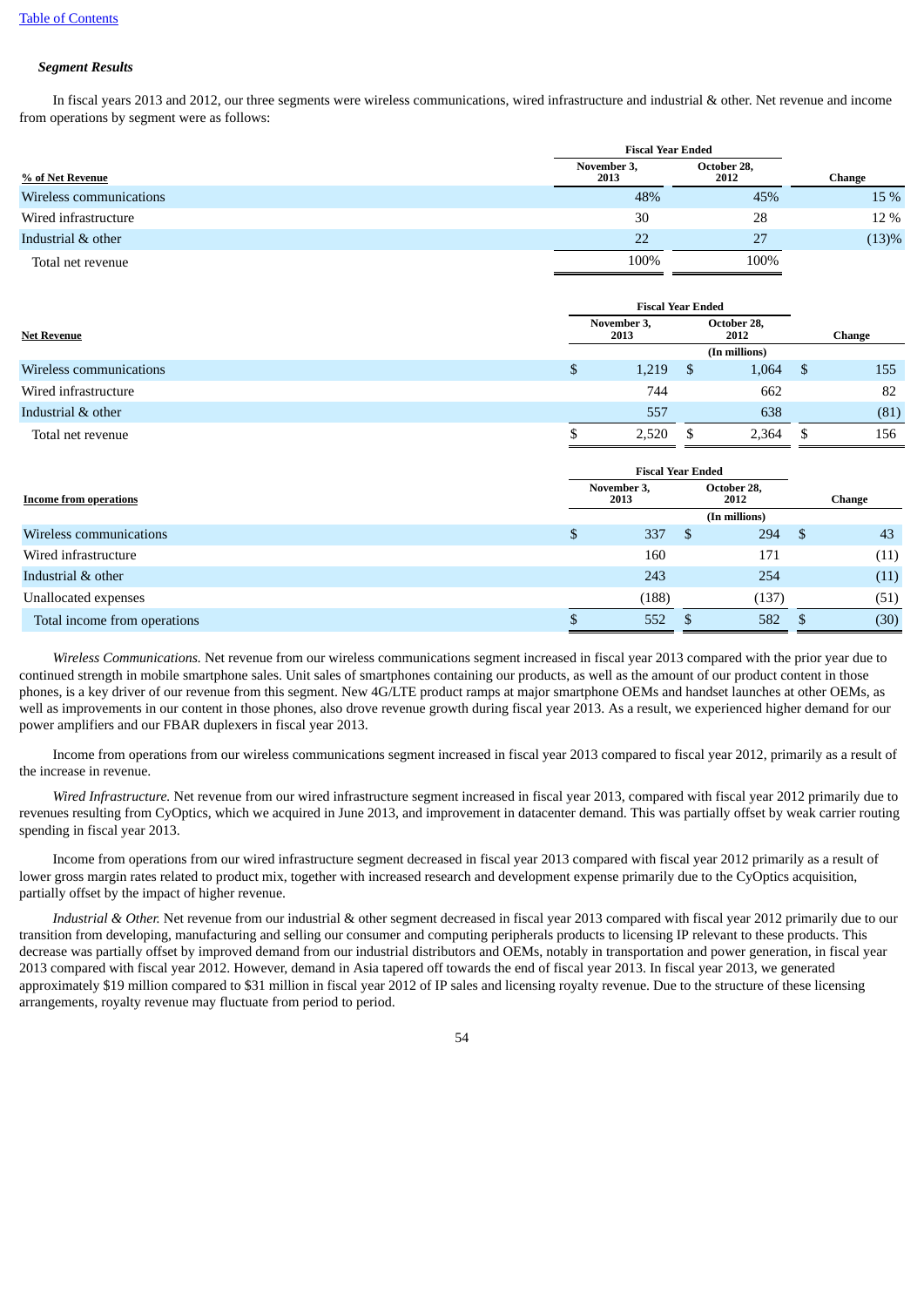Income from operations from our industrial & other segment decreased in fiscal year 2013 compared with fiscal year 2012, primarily due to a decrease in sales of IP in fiscal year 2013.

*Unallocated Expenses.* Unallocated expenses increased in fiscal year 2013 compared to fiscal year 2012. This increase was primarily attributable to increases in share-based compensation expense related to annual focal employee equity awards at higher grant-date fair values and acquisition-related costs incurred in connection with our CyOptics acquisition.

## **Liquidity and Capital Resources**

The following section discusses our principal liquidity and capital resources as well as our principal liquidity requirements and sources and uses of cash. Our cash and cash equivalents are maintained in highly liquid investments with remaining maturities of 90 days or less at the time of purchase. We believe our cash equivalents are liquid and accessible.

Our primary sources of liquidity at November 2, 2014 consisted of: (1) approximately \$1,604 million in cash and cash equivalents, (2) cash we expect to generate from operations and (3) our \$500 million 2014 Revolving Credit Facility, which is committed until May 6, 2019, all of which is available to be drawn. Our short-term and long-term liquidity requirements primarily arise from: (i) interest, principal and commitment fees payments related to borrowings incurred to fund the acquisition of LSI, (ii) working capital requirements, (iii) research and development and capital expenditure needs, (iv) business acquisitions and investments we may make from time to time, (v) quarterly dividend payments (if and when declared by our board of directors, or our Board), and (vi) funding employee benefit plan obligations. Our ability to fund these requirements will depend on our future cash flows, which are determined by future operating performance and are, therefore, subject to prevailing global macroeconomic conditions and financial, business and other factors, some of which are beyond our control.

### *Pension Plans Assumed in the LSI Acquisition*

As a result of the LSI acquisition, we assumed pension plans under which we are obligated to make future contributions to fund benefits to participants. The plans provide retirement benefits to certain former U.S. employees of LSI under defined benefit pension plans. The projected benefit obligations under these pension plans exceeded the value of the assets of those plans by approximately \$440 million at November 2, 2014. Our minimum required funding contributions to these plans for fiscal year 2015 is at least \$62 million. We expect to have additional funding requirements with respect to the plans in future years. We may also choose to make additional, voluntary contributions to the plans. In connection with the LSI acquisition, we also entered into an agreement with the Pension Benefit Guaranty Corporation pursuant to which we have agreed to make contributions in excess of the minimum required contributions ranging from \$11 million to \$31 million in each of our fiscal years 2015, 2016 and 2017, if we do not meet specified financial ratios. Depending on our cash position at the time, any such contributions to our pension plans could impact our liquidity and financial position.

#### *Share Repurchases*

During fiscal year 2013 the Company repurchased and retired 0.7 million shares for \$24 million under the 2012 share repurchase program, which expired on April 9, 2013, and repurchased and retired 1.9 million shares for \$71 million under the 2013 share repurchase program. During fiscal year 2014, the Company repurchased and retired 0.3 million shares for \$12 million under the 2013 share repurchase program, which expired on April 8, 2014.

Share repurchases under our share repurchase programs were made in the open market at such times and in such amounts as the Company deemed appropriate. The timing and actual number of shares repurchased depended on a variety of factors including price, market conditions and applicable legal requirements.

On April 9, 2014, at the 2014 Annual General Meeting of Shareholders, or AGM, our shareholders authorized our Board to approve a share repurchase program to purchase up to approximately 25 million of its ordinary shares in open market transactions or equal access schemes, or the 2014 share purchase mandate. The 2014 share purchase mandate will expire upon the earlier of the date of our 2015 AGM or the date by which the 2015 AGM is required by law to be held, unless such period is extended, varied or revoked by our shareholders at a general meeting. Our Board has not authorized the Company to repurchase shares under the 2014 share purchase mandate.

#### *Summary*

Our cash and cash equivalents increased by \$619 million to \$1,604 million at November 2, 2014 from \$985 million at November 3, 2013, primarily due to \$4.6 billion from the Term Loans under the 2014 Credit Agreement, \$1.0 billion from the Convertible Notes, \$1,175 million in cash provided by operating activities, \$450 million from the sale of the Flash Business, and \$124 million from the issuance of ordinary shares pursuant to the exercise of options and purchase rights under our employee share purchase plan. Partially offsetting the increase in cash and cash equivalents was \$5,961 million paid for business acquisitions completed during fiscal year 2014, \$409 million in cash paid for capital expenditures, \$284 million of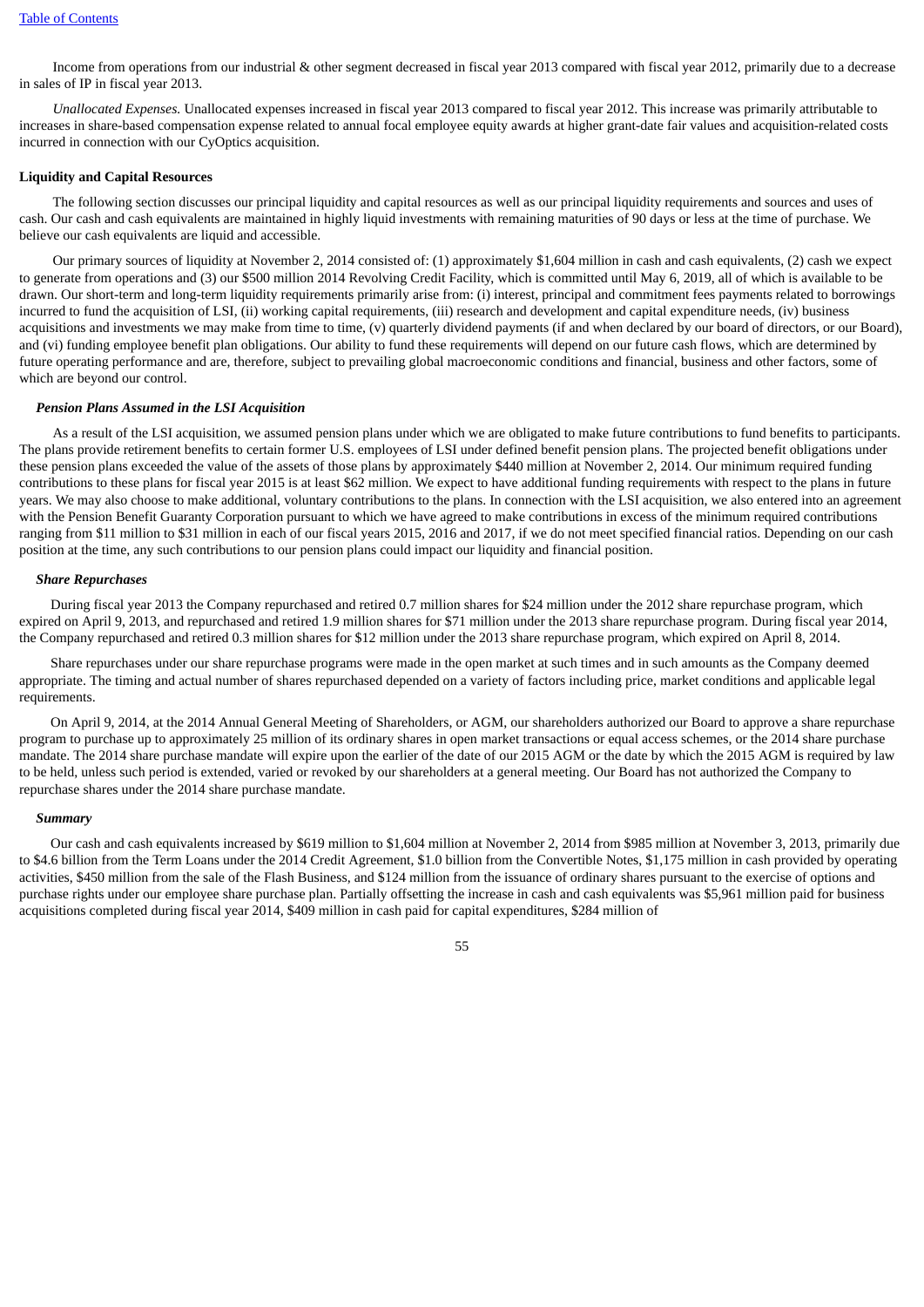dividends paid to our shareholders and \$124 million of debt issuance costs related to the Term Loans under the 2014 Credit Agreement and 2014 Revolving Credit Facility.

We believe that our cash and cash equivalents on hand, and cash flows from operations, combined with current borrowing availability under our 2014 Revolving Credit Facility and \$650 million from the sale of the Axxia Business, completed on November 18, 2014, will provide sufficient liquidity to fund our current obligations, including the current portions of our long-term debt and interest due, the tender or conversion of outstanding Convertible Notes for settlement in cash, annual cash contributions to fund assumed LSI pension and retirement plan obligations, projected working capital requirements, capital expenditures, quarterly cash dividends (if and when declared by our Board) and any share repurchases (if authorized by our Board) that we may choose to make for at least the next 12 months. We believe that we will have sufficient cash on hand to operate our business and satisfy our current obligations.

We anticipate that our capital expenditures for fiscal year 2015 will be higher than for fiscal year 2014, due primarily to continued spending related to ongoing capacity expansion in our Fort Collins internal fabrication facility, as well as spending on equipment to support various research and development projects and expenditures related to LSI campus rationalization.

From time to time, we engage in discussions with third parties regarding potential acquisitions of, or investments in, businesses, technologies and product lines, such as our recent acquisitions of LSI and PLX. Any such transaction could require significant use of our cash and cash equivalents, or require us to arrange for new debt and equity financing to fund the transaction. If we do not have sufficient cash to fund our operations or to finance growth opportunities, including acquisitions, or unanticipated capital expenditures, our business and financial condition could suffer. We could also reduce certain expenditures such as payment of our quarterly cash dividend. In such circumstances we may seek also to obtain debt or equity financing. However, we cannot assure that such additional financing will be available on terms acceptable to us or at all. Our ability to service any indebtedness we may incur, including under our 2014 Credit Agreement, 2014 Revolving Credit Facility and the outstanding Convertible Notes, will depend on our ability to generate cash in the future.

We may also elect to sell additional debt or equity securities or increase our aggregate term loans and revolving credit commitments capacity to \$6.7 billion as allowed under the 2014 Credit Agreement, or increase our 2014 Revolving Credit Facility for reasons other than those specified above.

The aggregate consideration for the acquisition of LSI was approximately \$6.5 billion. In connection with the merger agreement for that transaction, we also issued to two entities affiliated with Silver Lake Partners, or the Purchasers, \$1 billion aggregate principal amount of our Convertible Notes. The initial conversion rate for the Convertible Notes was 20.8160 shares of Avago's ordinary shares per \$1,000 principal amount of Convertible Notes, which was equivalent to an initial conversion price of approximately \$48.04 per ordinary share. We funded the balance of the acquisition consideration from \$4.6 billion in Term Loans under the 2014 Credit Agreement and cash on hand of the combined companies.

The following table summarizes our cash flows for the periods indicated (in millions):

|                                                      | <b>Fiscal Year Ended</b> |         |                         |       |                         |       |  |
|------------------------------------------------------|--------------------------|---------|-------------------------|-------|-------------------------|-------|--|
|                                                      | <b>November 2, 2014</b>  |         | <b>November 3, 2013</b> |       | <b>October 28, 2012</b> |       |  |
| Net cash provided by operating activities            |                          | 1.175   |                         | 722   |                         | 693   |  |
| Net cash used in investing activities                |                          | (5,885) |                         | (652) |                         | (244) |  |
| Net cash provided by (used in) financing activities  |                          | 5,329   |                         | (169) |                         | (194) |  |
| Net increase (decrease) in cash and cash equivalents |                          | 619     |                         | (99)  |                         | 255   |  |

### *Cash Flows for the Fiscal Years Ended November 2, 2014 and November 3, 2013*

#### *Operating Activities*

Net cash provided by operating activities during fiscal year 2014 was \$1,175 million. The net cash provided by operating activities was principally due to net income of \$263 million and non-cash charges of \$703 million, including a gain on sale of the Flash Business of \$18 million, and by changes in operating assets and liabilities of \$209 million.

Accounts receivable increased to \$782 million at the end of fiscal year 2014 from \$418 million at the end of fiscal year 2013. Accounts receivable days sales outstanding decreased to 45 days at November 2, 2014 from 52 days at November 3, 2013, primarily due to timing of collections. We use the current fiscal quarter revenue and accounts receivable at November 2, 2014 in our calculation of number of days sales outstanding. The increase in accounts receivable on a dollar basis from November 3, 2013 was due to the inclusion of LSI accounts receivable.

Inventory increased to \$519 million at the end of fiscal year 2014from \$285 million at the end of fiscal year 2013. The number of days of inventory on hand remained flat at 69 days at November 2, 2014 and November 3, 2013. The increase in inventory dollars was due primarily to the inclusion of LSI and PLX inventory and an increase in inventory for an anticipated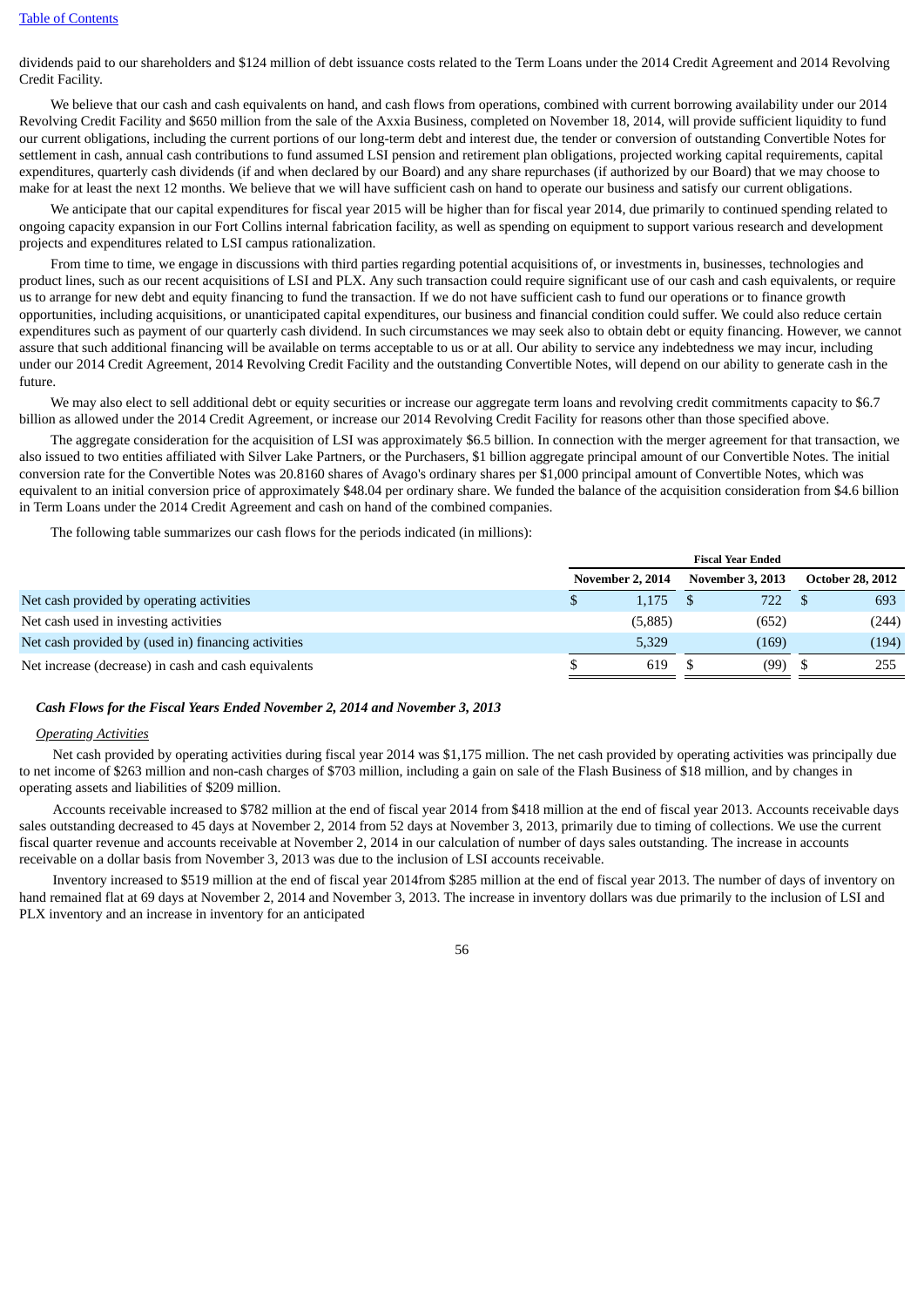increase in demand from our wireless communications segment. We use the current quarter cost of products sold and inventory at November 2, 2014 in our calculation of days on hand of inventory.

Assets-held-for-sale increased to \$628 million from the end of fiscal year 2013 due primarily to the pending sale of the Axxia Business.

Other current assets increased to \$302 million at the end of fiscal year 2014 from \$130 million at the end of fiscal year 2013 primarily due to a \$71 million increase in other receivables, including receivables related to IP licensing, a \$52 million increase in deferred income tax assets and deferred taxrelated charges, a \$21 million increase in prepaid expenses and a \$17 million increase in debt issuance costs related to the Term Loans and 2014 Revolving Credit Facility, partially offset by a \$14 million decrease in marketable equity securities.

Accounts payable increased to \$515 million at the end of fiscal year 2014 from \$278 million at the end of fiscal year 2013 due to timing of disbursements and a higher volume of purchases to support the current year increase in revenue.

Employee compensation and benefits increased to \$219 million at the end of fiscal year 2014 from \$89 million at the end of fiscal year 2013, mainly due to performance levels under our employee bonus program related to our overall profitability and other variable performance metrics and increased headcount, primarily from acquisitions.

Other current liabilities increased to \$236 million at the end of fiscal year 2014 from \$47 million at the end of fiscal year 2013, primarily due to a \$42 million increase in deferred tax liabilities and other tax payables, a \$36 million increase in restructuring accruals, a \$36 million increase in accrued liabilities, mainly assumed in the acquisition of LSI, a \$30 million increase in rebates payable, a \$26 million increase in deferred revenue and a \$19 million increase in accrued interest related to our indebtedness.

Other long-term assets increased to \$285 million at the end of fiscal year 2014 from \$53 million at the end of fiscal year 2013 mainly due to a \$96 million increase in debt issuance costs related to our Term Loans and our 2014 Revolving Credit Facility, a \$44 million increase in receivables related to IP licensing, a \$35 million increase in long-term tax-related assets, an \$18 million increase in miscellaneous long-term assets acquired from LSI, a \$26 million increase due to pension assets acquired from LSI and a \$22 million increase related to the investment in SMP acquired from LSI.

Other long-term liabilities increased to \$263 million at the end of fiscal year 2014 from \$53 million at the end of fiscal year 2013, mainly due to a \$191 million increase in accrued tax liabilities, including deferred tax liabilities and other tax reserves.

Net cash provided by operating activities during fiscal year 2013 was \$722 million. The net cash provided by operating activities was principally due to net income of \$552 million, non-cash charges of \$239 million and by changes in operating assets and liabilities of \$69 million.

## *Investing Activities*

Net cash used in investing activities for fiscal year 2014 was \$5,885 million. The net cash used in investing activities principally related to the \$5,664 million and \$297 million for the acquisitions of LSI and PLX, respectively, and purchases of property, plant and equipment of \$409 million, primarily in connection with the expansion of our internal manufacturing facilities in Fort Collins, Colorado, partially offset by cash proceeds of \$450 million from the sale of the Flash Business and \$35 million from sales of equity investments.

Net cash used in investing activities for fiscal year 2013 was \$652 million. The net cash used in investing activities principally related to the \$373 million for the acquisition of CyOptics and purchases of property, plant and equipment of \$236 million in connection with the expansion of our internal manufacturing facilities in Fort Collins, Colorado.

### *Financing Activities*

Net cash provided by financing activities for fiscal year 2014 was \$5,329 million. The net cash provided by financing activities was principally due to \$1 billion from the issuance of our Convertible Notes and \$4.6 billion from Term Loans under the 2014 Credit Agreement, as well as \$124 million from the exercises of options and purchases of our ordinary shares by employees under our ESPP, and an excess tax benefit of \$39 million. This cash provided by financing activities was partially offset by \$284 million of dividends to shareholders, \$124 million paid for debt issuance costs and \$12 million to repurchase and cancel 0.3 million ordinary shares under our 2013 share repurchase program.

Net cash used in financing activities for fiscal year 2013 was \$169 million. The net cash used in financing activities was principally due to \$198 million of dividends to shareholders and \$95 million to repurchase and cancel 2.6 million ordinary shares under our 2013 and 2012 share repurchase programs. This was partially offset by \$101 million from the exercises of options, and purchases of our ordinary shares by employees under our ESPP.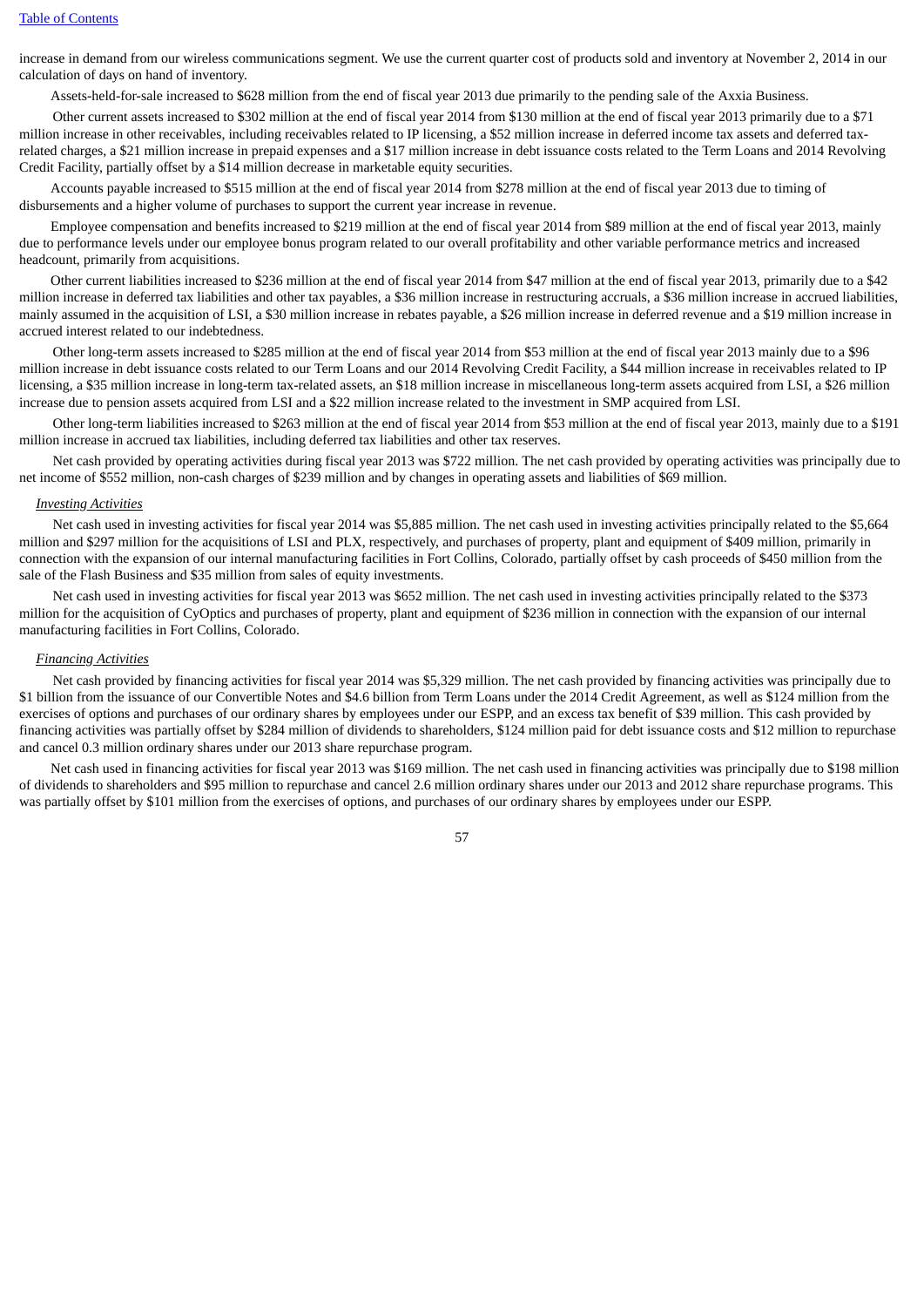## *Cash Flows for the Fiscal Years Ended November 3, 2013 and October 28, 2012*

## *Operating Activities*

Net cash provided by operating activities during fiscal year 2013 was \$722 million. The net cash provided by operating activities was principally due to net income of \$552 million, non-cash charges of \$239 million and changes in operating assets and liabilities of \$69 million.

Accounts receivable increased to \$418 million at the end of fiscal year 2013 from \$341 million at the end of fiscal year 2012. Accounts receivable days sales outstanding increased to 52 days at November 3, 2013 from 51 days at October 28, 2012, primarily due to the 1 to 2-day unfavorable impact of the inclusion of CyOptics accounts receivable, partially offset by timing of collections.

Inventory increased to \$285 million at the end of fiscal year 2013 from \$194 million at the end of fiscal year 2012. The number of days of inventory on hand increased to 69 days at November 3, 2013 compared to 58 days at October 28, 2012, due primarily to an increase in inventory to prepare for an anticipated increase in demand from our wireless communications segment and significant lifetime purchases of certain wafers and other materials in fiscal year 2013. Of the 69 days and 58 days of inventory on hand at November 3, 2013 and October 28, 2012, nine days and eight days of inventory on hand, respectively, were attributable to these lifetime purchases. The acquisition of CyOptics resulted in an increase of inventory of \$27 million in absolute dollars, but favorably impacted inventory days on hand at November 3, 2013 by three days.

Other current assets increased to \$130 million at the end of fiscal year 2013 from \$72 million at the end of fiscal year 2012 primarily due to an \$18 million net increase in current deferred tax assets attributable to the CyOptics and other acquisitions, a \$16 million increase in cash advances made to certain of our existing distributors for anticipated distributor price adjustments, a \$15 million increase due the purchase of and mark-to-market of our short-term marketable equity securities, an \$8 million increase due to the CyOptics employee retention plan and a \$1 million increase in government grant and miscellaneous assets, partially offset by a \$2 million decrease in receivables from IP-related revenue and a \$1 million decrease in deposits paid for fixed assets. During the second quarter of fiscal year 2012, we entered into agreements with certain distributors whereby we agreed to advance cash to them to fund estimated price adjustments. These advances are estimated based on an agreed percentage of the rolling previous three months average ending inventory, as reported by the distributor, multiplied by the rolling previous three months price adjustment credits as a percentage of the distributor's reported rolling previous three months resales. The terms of these advances are set forth in binding legal agreements and are unsecured, bear no interest on unsettled balances, and are due upon demand. The agreements governing these advances can be cancelled by us at any time. Such advances have no impact on revenue recognition or our consolidated statements of operations and are recorded in other current assets on our consolidated balance sheets.

Current liabilities increased to \$414 million at the end of fiscal year 2013 from \$346 million at the end of fiscal year 2012 mainly due to an increase in employee compensation and benefits accruals, accounts payable and other current liabilities. Employee compensation and benefits increased to \$89 million at the end of fiscal year 2013 from \$61 million at the end of fiscal year 2012 mainly due to performance levels under our employee bonus program related to our overall profitability and other variable performance metrics and increased headcount primarily from acquisitions. Accounts payable increased to \$278 million at the end of fiscal year 2013 from \$248 million at the end of fiscal year 2012 due to timing of disbursements and a higher volume of purchases to support the increase in revenue over the year. Other current liabilities increased to \$47 million at the end of fiscal year 2013 from \$37 million at the end of fiscal year 2012, primarily due to a \$9 million increase in other accrued liabilities related to the CyOptics acquisition and a \$3 million increase in deferred revenue offset by a \$2 million decrease in current deferred tax liabilities, income tax and sales and use taxes payable and a \$1 million decrease in supplier inventory liabilities.

Other long-term assets decreased to \$53 million at the end of fiscal year 2013 from \$66 million at the end of fiscal year 2012 mainly due to a \$42 million decrease in long-term deferred tax assets including valuation allowances offset by a \$17 million increase in long-term prepaid expense due to the CyOptics employee retention plan and a \$13 million increase to long-term receivables from the CyOptics shareholders.

Other long-term liabilities, together with pension and post-retirement benefit obligations, increased to \$115 million at the end of fiscal year 2013 from \$97 million at the end of fiscal year 2012, mainly due to a \$6 million increase in other accrued liabilities related to CyOptics, a \$4 million increase in accrued tax liabilities and a \$2 million increase in deferred revenue offset by a \$3 million net decrease in pension liability due to the change in actuarial assumptions used in the valuation of our post-retirement benefit and defined benefit pension plans liabilities, offset by net periodic pension expense for our post-retirement benefit and defined benefit pension plans.

Net cash provided by operating activities during fiscal year 2012 was \$693 million. The net cash provided by operating activities was principally due to net income of \$563 million and non-cash charges of \$218 million, offset by changes in operating assets and liabilities of \$88 million.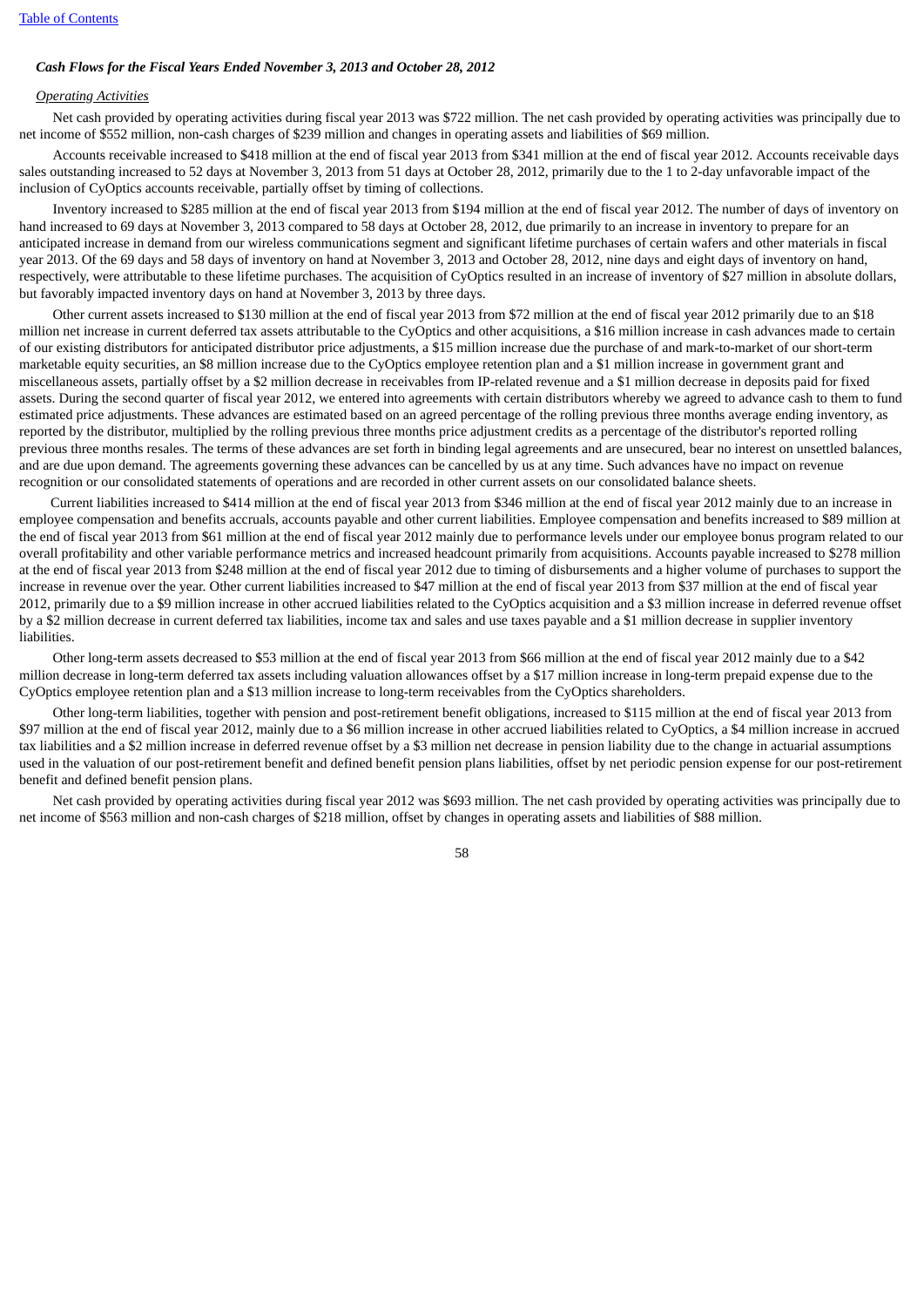#### *Investing Activities*

Net cash used in investing activities for fiscal year 2013 was \$652 million. The net cash used in investing activities principally related to \$373 million for the acquisition of CyOptics and purchases of property, plant and equipment of \$236 million, primarily in connection with the expansion of our internal manufacturing facilities in Fort Collins, Colorado.

Net cash used in investing activities for fiscal year 2012 was \$244 million. The net cash used in investing activities principally related to purchases of property, plant and equipment of \$241 million, in connection with the expansion of our internal manufacturing facilities in Fort Collins, Colorado and \$4 million related to immaterial business acquisitions completed in fiscal year 2012.

### *Financing Activities*

Net cash used in financing activities for fiscal year 2013 was \$169 million. The net cash used in financing activities was principally due to \$198 million of dividends to shareholders and \$95 million to repurchase and cancel 2.6 million ordinary shares under our 2013 and 2012 share repurchase programs. This was partially offset by \$101 million from the exercises of options, and purchases of our ordinary shares by employees under our ESPP.

Net cash used in financing activities for fiscal year 2012 was \$194 million. The net cash used in financing activities was principally due to \$137 million of dividends to shareholders and \$110 million to repurchase and cancel 3.5 million ordinary shares under our share repurchase program. This was partially offset by \$44 million from the exercises of options, and purchases of our ordinary shares by employees under our ESPP.

#### **Indebtedness**

At November 2, 2014, we had \$500 million of borrowing capacity available under our 2014 Revolving Credit Facility.

#### *Term Loan and Revolving Credit Facilities*

#### *2011 Revolving Credit Facility*

On October 28, 2013, we terminated our \$300 million senior unsecured, revolving credit facility under our credit agreement dated March 31, 2011, or the 2011 credit facility. This credit agreement initially provided for a \$200 million unsecured revolving credit facility, which was increased to \$300 million pursuant to the exercise by Avago Technologies Finance Pte. Ltd., or AT Finance, of the accordion feature under this credit agreement. There were no outstanding borrowings under the 2011 credit facility at the time of termination. This termination resulted in a loss on extinguishment of debt of \$1 million.

## *2013 Revolving Credit Facility*

In connection with the termination of our 2011 credit facility, on October 28, 2013, AT Finance and certain other subsidiaries of the Company entered into a credit agreement. This credit agreement provided for a \$575 million senior unsecured, revolving credit facility with a term of five years, ending on October 28, 2018, or the 2013 credit facility. On May 6, 2014, in connection with entering into the 2014 Credit Agreement, we terminated our 2013 credit facility. There were no outstanding loan borrowings under the 2013 credit facility at the time of termination. The remaining balance of debt issuance costs for the 2013 credit facility is being amortized as a component of interest expense over the term of our new 2014 Revolving Credit Facility.

## *2014 Credit Agreement and 2014 Revolving Credit Facility*

In connection with the acquisition of LSI on May 6, 2014, our subsidiaries AT Finance, Avago Technologies Cayman Ltd., or AT Cayman, and Avago Technologies Holdings Luxembourg S.àr.l, or AT Luxco, and together with AT Cayman, or the Borrowers, together with a group of lenders, including Deutsche Bank AG New York Branch as the Administrative Agent, entered into the 2014 Credit Agreement, dated May 6, 2014. The 2014 Credit Agreement provides for Term Loans of \$4.6 billion and the 2014 Revolving Credit Facility, which provides for the Borrowers to borrow loans from time to time in an aggregate principal amount of up to \$500 million, for general corporate purposes, for swingline loans of up to \$75 million and for the issuance of letters of credit of up to \$100 million, which, in the case of swingline loans and letters of credit, reduce the available borrowing capacity under the revolving credit facility on a dollar for dollar basis. The Borrowers' obligations under the 2014 Credit Agreement are guaranteed by AT Finance and certain of its subsidiaries, or the Subsidiary Guarantors, and are collateralized, subject to certain exceptions, by all the assets of AT Finance, each Borrower, and each Subsidiary Guarantor. The Term Loans have a term of seven years and the 2014 Revolving Credit Facility has a term of five years. The effective interest rate at November 2, 2014 for the Term Loans was 4.15%. As of November 2, 2014, \$4.6 billion in Term Loans were outstanding and we had no borrowings outstanding under the 2014 Revolving Credit Facility. As of November 2, 2014, we were in compliance with the covenants described in the 2014 Credit Agreement.

Loans under the 2014 Credit Agreement will bear interest at a rate per annum equal to, at our option: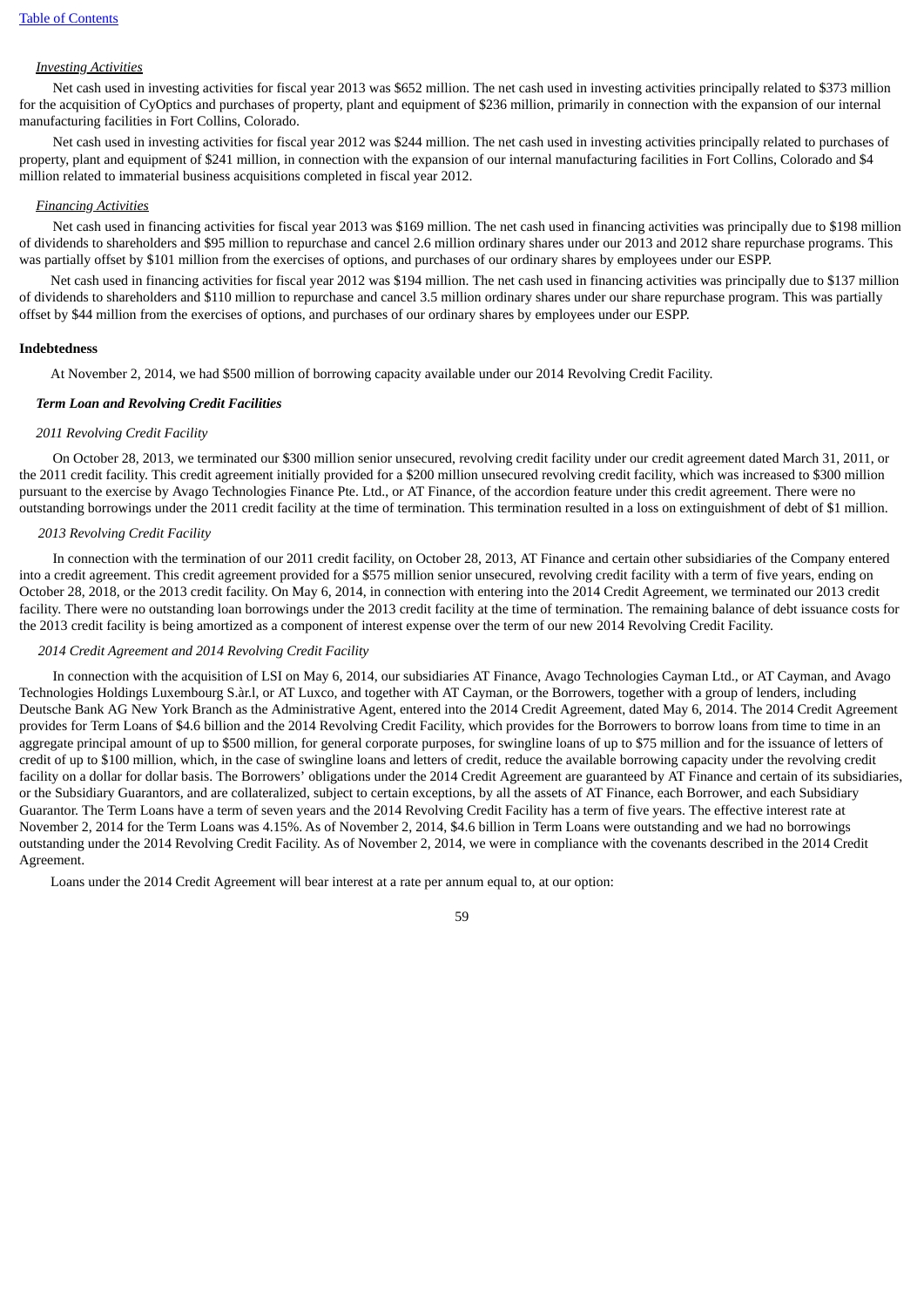(i) the greatest of, (a) the rate of interest per annum publicly announced from time-to-time by Deutsche Bank AG New York Branch as its prime rate in effect at its principal office in New York City, (b) the Federal Funds Effective Rate (as defined in the 2014 Credit Agreement) in effect on the relevant day plus 1/2 of 1% per annum, (c) the Adjusted LIBO Rate (as defined in the 2014 Credit Agreement) on the relevant day for a deposit in dollars with a maturity of one month plus 1% per annum and (d), with respect to the Term Loans, 1.75%; or

(ii) the interest rate per annum equal to the greater of (a)  $(x)$  the LIBO Rate for the Interest Period (as defined in the 2014 Credit Agreement) multiplied by (y) the Statutory Reserve Rate (as defined in the 2014 Credit Agreement) and (b) with respect to the Term Loans, 0.75% per annum.

The 2014 Credit Agreement includes (i) financial covenants requiring AT Finance to, at any time the revolving credit facility is drawn by more than 30%, maintain a maximum first lien leverage ratio; (ii) customary restrictive covenants (subject, in each case, to certain exceptions and amounts) that limit AT Finance and its subsidiaries' ability to, among other things, incur indebtedness, create liens, merge or consolidate with and into other persons, make acquisitions and sell assets; (iii) customary events of default, upon the occurrence of which, after any applicable grace period, the lenders will have the ability to accelerate all outstanding loans thereunder and terminate the commitments; and (iv) customary representations and warranties. In addition, AT Finance has the ability, at any time, to increase the aggregate term loans and revolving credit commitments under the 2014 Credit Agreement from \$5.1 billion to \$6.7 billion, subject to the condition that no default or event of default shall have occurred and be continuing and other terms and conditions set forth in the 2014 Credit Agreement, and the receipt of sufficient commitments for such increase from the lenders. The Borrowers have agreed to pay the lenders a commitment fee at a rate per annum that varies based on total leverage ratio. The Borrowers and certain other subsidiaries also entered into collateral and related agreements ancillary to the 2014 Credit Agreement.

Unamortized debt issuance costs associated with the Term Loans and the 2014 Revolving Credit Facilities were \$115 million at November 2, 2014 and are included in other current assets and other long-term assets in our consolidated balance sheets. For fiscal year 2014, amortization of debt issuance costs related to the Term Loans and the 2014 Revolving Credit Facilities was \$7 million and \$2 million, respectively, and is reported as a component of interest expense in the consolidated statements of operations.

#### *Convertible Senior Notes*

In connection with the acquisition of LSI on May 6, 2014, the Company completed the private placement of \$1 billion of our Convertible Notes to the Purchasers pursuant to the terms of the note purchase agreement among the Company, Silver Lake Partners IV, L.P. (whose rights and obligations under the note purchase agreement were thereafter assigned to and assumed by the Purchasers), and Deutsche Bank AG, Singapore Branch, as lead manager. All of the net proceeds from the Convertible Notes were used to fund the LSI acquisition.

The Convertible Notes were issued pursuant to an Indenture, dated May 6, 2014, between the Company and U.S. Bank National Association, as trustee, or the Indenture. The Indenture includes customary terms and covenants, including certain events of default after which the Convertible Notes may be due and payable immediately. The Convertible Notes are the Company's unsecured senior obligations. The Convertible Notes will mature on August 15, 2021, unless repurchased, redeemed or converted in accordance with their terms prior to such date. The Convertible Notes will pay interest semi-annually at a rate of 2% per year, payable in arrears on May 1 and November 1 of each year, beginning on November 1, 2014, and on the maturity date. Subject to any limitations set forth in the Indenture, the Convertible Notes will be convertible at any time until the close of business on the scheduled trading day immediately preceding the maturity date. Upon conversion, the Convertible Notes may be settled in the Company's ordinary shares, cash or a combination of cash and ordinary shares, at the Company's option. The Convertible Notes were convertible at an initial conversion rate of 20.8160 ordinary shares per \$1,000 principal amount of the Convertible Notes, which is equivalent to an initial conversion price of approximately \$48.04 per ordinary share, and is subject to adjustment under the terms of the Convertible Notes, including adjustments for quarterly cash dividends paid on the Company's ordinary shares to the extent they exceed \$0.27 per share. Holders of the Convertible Notes will have the right to require the Company to repurchase all or some of their Convertible Notes at 100% of their principal amount, plus any accrued and unpaid interest, upon the occurrence of a fundamental change, as defined in the Indenture. In addition, upon the occurrence of a make-whole fundamental change, as defined in the Indenture, Avago may be required to increase the conversion rate for the Convertible Notes converted in connection with such a make-whole fundamental change. Prior to May 6, 2019, the Company may not redeem the Convertible Notes. Beginning on May 6, 2019, the Company may, at its option, redeem the Convertible Notes, in whole or in part, if the closing sale price, as defined in the Indenture, of the ordinary shares for 20 or more trading days, as defined in the Indenture, in the period of 30 consecutive trading days ending on the trading day immediately prior to the date on which the Company provides notice of such redemption exceeds 150% of the applicable conversion price in effect on each such trading day, at a redemption price equal to 100% of the principal amount of notes being redeemed, together with accrued and unpaid interest to, but not including, the redemption date, as defined in the Indenture.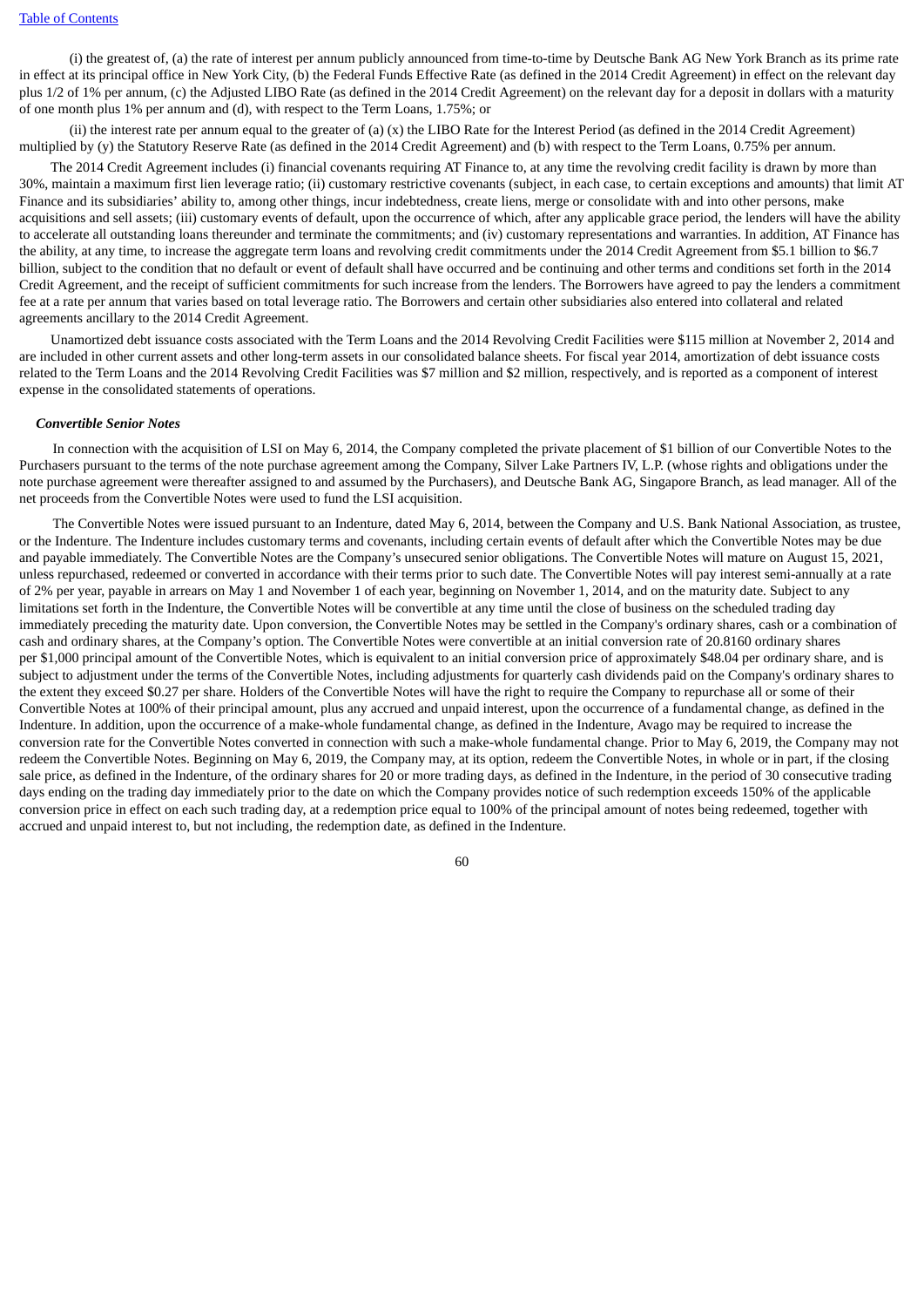In connection with the sale of the Convertible Notes, the Company entered into a registration rights agreement, dated as of May 6, 2014, with the Purchasers, or the Registration Rights Agreement, providing for customary resale registration rights with respect to the Convertible Notes and the ordinary shares issuable upon conversion of the Convertible Notes, if any.

As of November 2, 2014, \$1 billion in Convertible Notes were outstanding. As a result of quarterly dividends paid on our ordinary shares after the date of issuance of the Convertible Notes, as of November 2, 2014, the conversion rate was 20.8279 ordinary shares per \$1,000 principal amount of the Convertible Notes, which is equivalent to a conversion price of approximately \$48.01 per ordinary share.

At November 2, 2014, we were in compliance with the covenants described in the Indenture.

### **Contractual Commitments**

 $\mathcal{L}_\text{max}$  , and the set of the set of the set of the set of the set of the set of the set of the set of the set of the set of the set of the set of the set of the set of the set of the set of the set of the set of the

Our cash flows from operations are dependent on a number of factors, including fluctuations in our operating results, accounts receivable collections, inventory management, and timing of payments. As a result, the impact of contractual obligations on our liquidity and capital resources in future periods should be analyzed in conjunction with such factors.

The following table sets forth our contractual obligations and commitments as of November 2, 2014 for the fiscal periods noted (in millions):

|                                      |              | <b>Fiscal Year</b> |      |  |              |  |                          |        |            |
|--------------------------------------|--------------|--------------------|------|--|--------------|--|--------------------------|--------|------------|
|                                      | <b>Total</b> |                    | 2015 |  | 2016 to 2017 |  | 2018 to 2019             |        | Thereafter |
| Debt principal, interest and fees(1) | 6.853        |                    | 238  |  | 470          |  | 471                      |        | 5,674      |
| Purchase commitments(2)              | 638          | -S                 | 616  |  | 20           |  |                          |        |            |
| Other contractual commitments(3)     | 193          |                    | 56   |  | 82           |  | 55                       | S      |            |
| Operating lease obligations(4)       | 135          |                    | 27   |  | 33           |  | 21                       | S      | 54         |
| Pension plan contributions(5)        | 62           | -S                 | 62   |  | $-$ * \$     |  | $\overline{\phantom{0}}$ | $*$ \$ |            |

We have pension plans covering certain U.S. and non-U.S. employees. Although additional future contributions will be required, the amount and timing of these contributions will be affected by actuarial assumptions, the actual rate of return on plan assets, the level of market interest rates, legislative changes and the amount of voluntary contributions to the plans. The amount shown in the table represents our planned contributions to our pension plans within a year. Because any contributions for fiscal year 2016 and later will depend on the value of the plan assets in the future and thus are uncertain, we have not included any amounts for fiscal year 2016 and beyond in the above table. See Note 6 to our consolidated financial statements in Item 8.

(1) Represents principal, interest and commitment fees payable on borrowings and credit facilities under the 2014 Credit Agreement and principal and interest payable on the Convertible Notes.

(2) Represents unconditional purchase obligations which include agreements to purchase goods or services, primarily inventory, that are enforceable and legally binding on us and that specify all significant terms, including fixed or minimum quantities to be purchased, fixed, minimum or variable price provisions and the approximate timing of the transaction. Purchase obligations exclude agreements that are cancelable without penalty.

We also make capital expenditures from a variety of vendors in connection with the expansion of our Fort Collins, Colorado internal fabrication facility. These purchases are typically conducted on a purchase order basis and the amount shown in the table includes \$128 million in cancelable and non-cancelable outstanding purchase obligations under such purchase orders as of November 2, 2014.

Under our take-or-pay agreement with SMP, we have agreed to purchase 51% of the managed wafer capacity from SMP's integrated circuit manufacturing facility. If we fail to purchase our required commitments, we will be required to pay SMP for the fixed costs associated with the unpurchased wafers.

- (3) Represents amounts payable pursuant to agreements related to outsourced information technology, human resources, financial infrastructure outsourcing services and other service agreements.
- (4) Represents real property and equipment leased from third parties under non-cancelable operating leases.
- (5) Represents our planned minimum contributions to pension plans assumed by us in connection with the LSI acquisition.

Due to the inherent uncertainty with respect to the timing of future cash outflows associated with our unrecognized tax benefits at November 2, 2014, we are unable to reliably estimate the timing of cash settlement with the respective taxing authority. Therefore, \$146 million of unrecognized tax benefits and accrued interest classified as long-term income tax payable on our consolidated balance sheet as of November 2, 2014 have been excluded from the contractual obligations table above.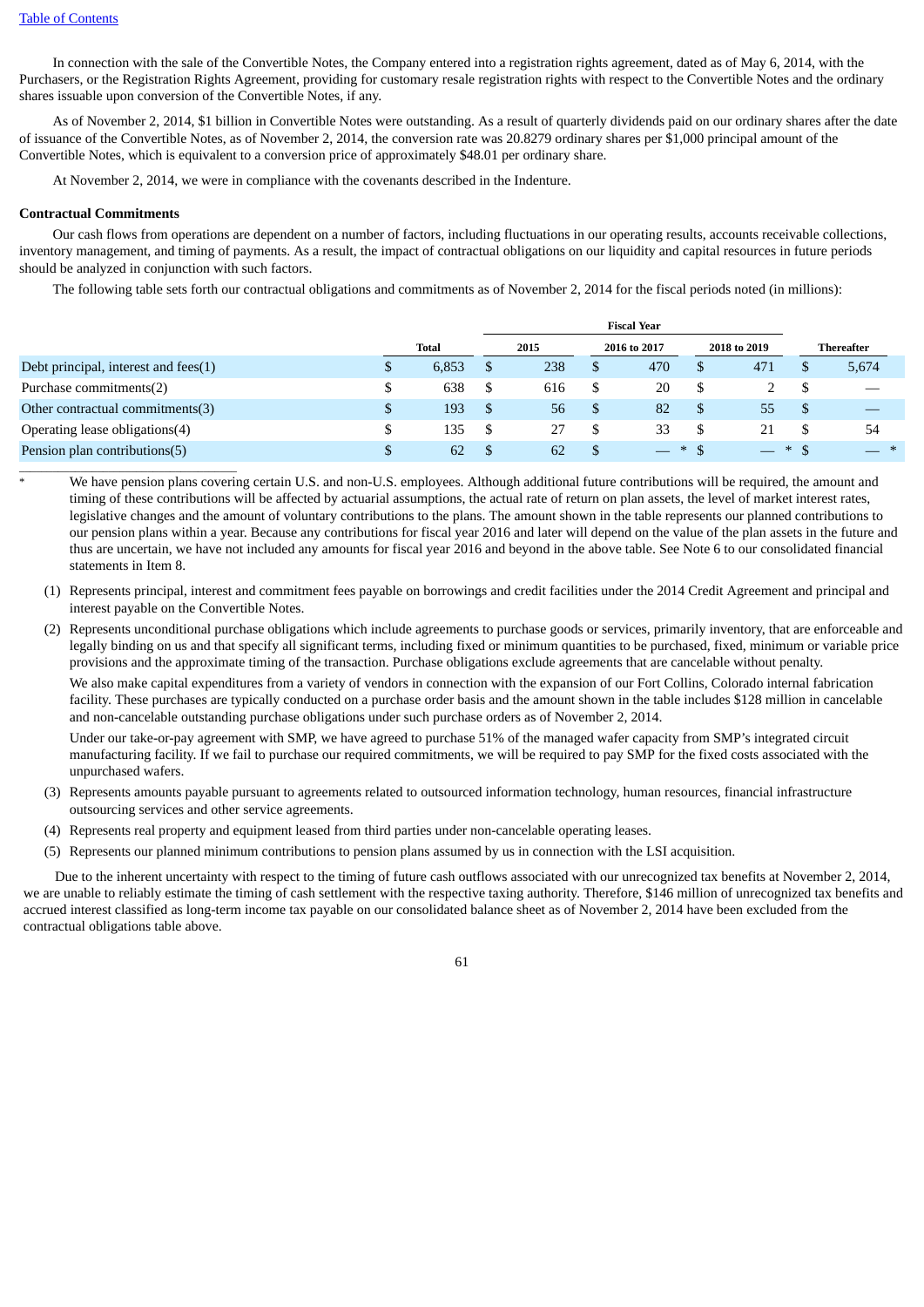## **Off-Balance Sheet Arrangements**

We had no material off-balance sheet arrangements at November 2, 2014 as defined in Item 303(a)(4)(ii) of SEC Regulation S-K.

## *Other Indemnifications*

As is customary in our industry and as provided for in local law in the United States and other jurisdictions, many of our standard contracts provide remedies to our customers and others with whom we enter into contracts, such as defense, settlement, or payment of judgment for IP claims related to the use of our products. From time to time, we indemnify customers, as well as our suppliers, contractors, lessors, lessees, companies that purchase our businesses or assets and others with whom we enter into contracts, against combinations of loss, expense, or liability arising from various triggering events related to the sale and the use of our products, the use of their goods and services, the use of facilities and state of our owned facilities, the state of the assets and businesses that we sell and other matters covered by such contracts, usually up to a specified maximum amount. In addition, from time to time we also provide protection to these parties against claims related to undiscovered liabilities, additional product liability or environmental obligations. In our experience, claims made under such indemnifications are rare and the associated estimated fair value of the liability is not material.

## **Accounting Changes and Recent Accounting Guidance**

For a description of accounting changes and recent accounting guidance, including the expected dates of adoption and estimated effects, if any, on our consolidated financial statements, see Note 2. "Summary of Significant Accounting Policies" to Consolidated Financial Statements of this Annual Report on Form 10-K.

## **ITEM 7A.** *QUANTITATIVE AND QUALITATIVE DISCLOSURES ABOUT MARKET RISK*

## **Foreign Currency Derivative Instruments**

We enter into foreign exchange forward contracts to hedge a portion of our exposures resulting from the changes in the exchange rates due to our global operating and financing activities. As of November 2, 2014, there were no foreign exchange forward contracts outstanding. The impact of derivative instruments is immaterial to our consolidated financial statements for all periods presented. Net losses from foreign currency transactions were not material to our consolidated financial statements for any period presented.

## **Interest Rate Risk**

At November 2, 2014, we had \$4.6 billion of Term Loans outstanding under our 2014 Credit Agreement, with an applicable interest rate that is based on a floating rate index. A hypothetical 1.0% increase in the applicable interest rate would increase the interest expense on our outstanding Term Loans for the next 12 months by \$45 million.

## **European Debt Exposures**

We actively monitor our exposure to the European financial markets, including the impact of sovereign debt issues. We also mitigate our risk by investing in fixed deposits with various financial institutions and we limit the amount we hold with any one institution. We do not have any direct investments in the sovereign debt of European countries. From time to time, we may have deposits with major European financial institutions. We also mitigate collection risks from our customers by performing regular credit evaluations of our customers' financial condition and require collateral, such as letters of credit and bank guarantees, in certain circumstances. As of November 2, 2014, we do not believe that we have any material direct or indirect exposure to the European financial markets.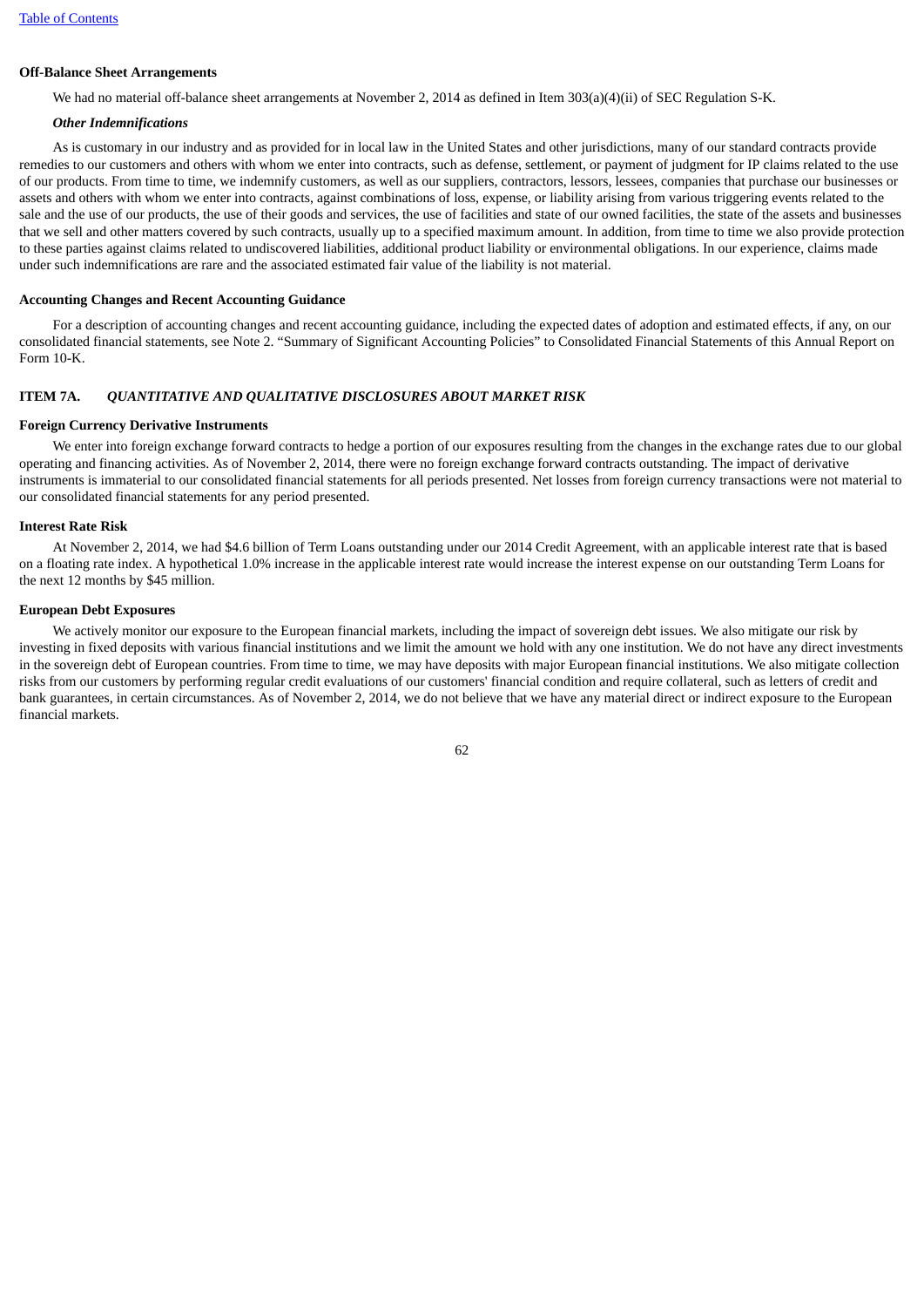# **ITEM 8.** *FINANCIAL STATEMENTS AND SUPPLEMENTARY DATA*

## **AVAGO TECHNOLOGIES LIMITED INDEX TO CONSOLIDATED FINANCIAL STATEMENTS**

<span id="page-62-0"></span>

|                                                         | Page            |
|---------------------------------------------------------|-----------------|
| Report of Independent Registered Public Accounting Firm | <u>64</u>       |
| <b>Consolidated Balance Sheets</b>                      | <u>65</u>       |
| <b>Consolidated Statements of Operations</b>            | <u>66</u>       |
| <b>Consolidated Statements of Comprehensive Income</b>  | 67              |
| <b>Consolidated Statements of Cash Flows</b>            | <u>68</u>       |
| <b>Consolidated Statements of Shareholders' Equity</b>  | <u>69</u>       |
| <b>Notes to Consolidated Financial Statements</b>       | $\overline{20}$ |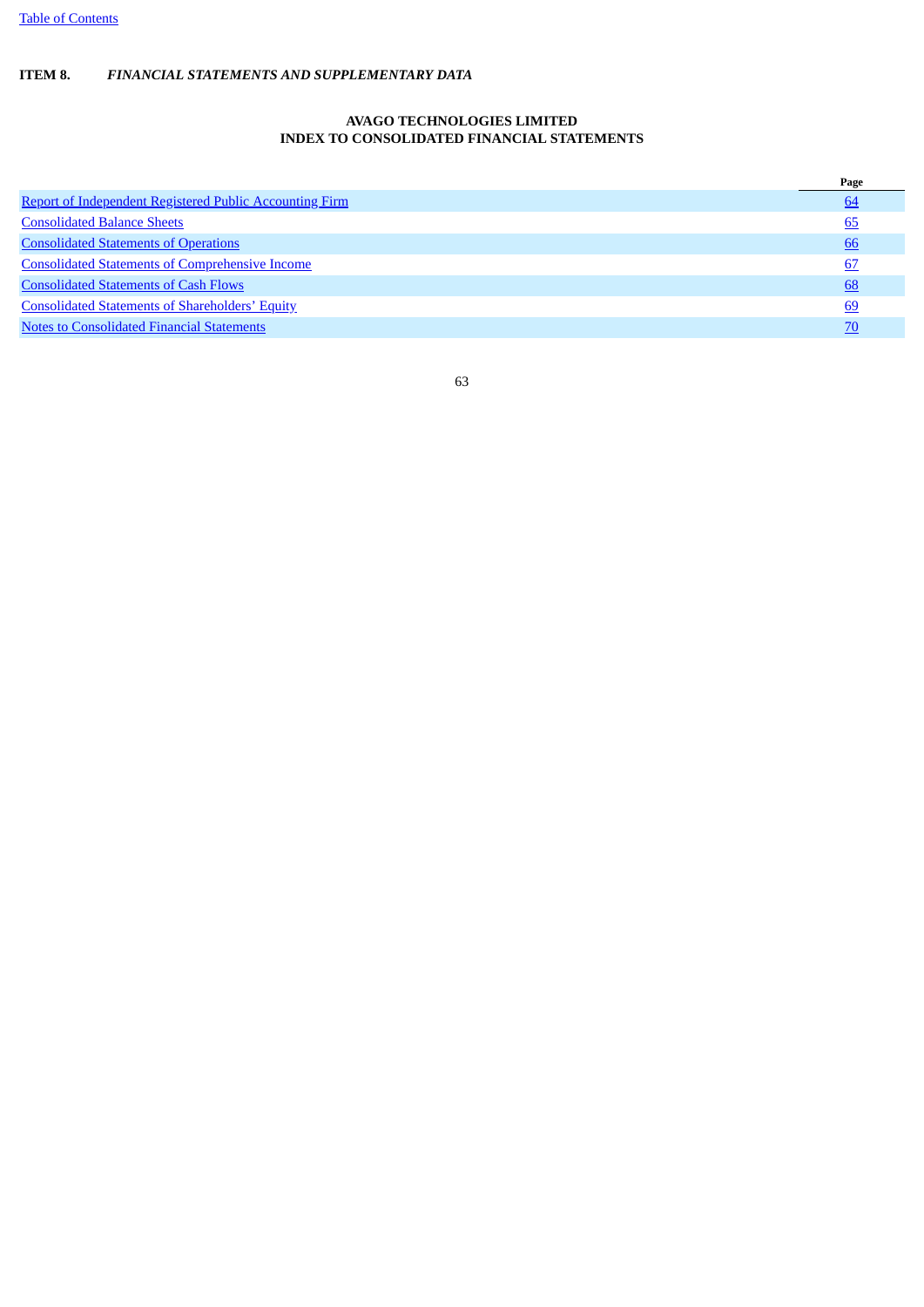## **REPORT OF INDEPENDENT REGISTERED PUBLIC ACCOUNTING FIRM**

To the Board of Directors and Shareholders of Avago Technologies Limited:

In our opinion, the consolidated financial statements listed in the index appearing under Item  $15(a)(1)$  present fairly, in all material respects, the financial position of Avago Technologies Limited and its subsidiaries at November 2, 2014 and November 3, 2013, and the results of their operations and their cash flows for each of the three years in the period ended November 2, 2014 in conformity with accounting principles generally accepted in the United States of America. In addition, in our opinion, the financial statement schedule listed in the index appearing under Item 15(a)(2) presents fairly, in all material respects, the information set forth therein when read in conjunction with the related consolidated financial statements. Also in our opinion, the Company maintained, in all material respects, effective internal control over financial reporting as of November 2, 2014, based on criteria established in *Internal Control - Integrated Framework (1992)* issued by the Committee of Sponsoring Organizations of the Treadway Commission (COSO). The Company's management is responsible for these financial statements and financial statement schedule, for maintaining effective internal control over financial reporting and for its assessment of the effectiveness of internal control over financial reporting, included in Management's Report on Internal Control over Financial Reporting appearing under Item 9A. Our responsibility is to express opinions on these financial statements, on the financial statement schedule, and on the Company's internal control over financial reporting based on our integrated audits. We conducted our audits in accordance with the standards of the Public Company Accounting Oversight Board (United States). Those standards require that we plan and perform the audits to obtain reasonable assurance about whether the financial statements are free of material misstatement and whether effective internal control over financial reporting was maintained in all material respects. Our audits of the financial statements included examining, on a test basis, evidence supporting the amounts and disclosures in the financial statements, assessing the accounting principles used and significant estimates made by management, and evaluating the overall financial statement presentation. Our audit of internal control over financial reporting included obtaining an understanding of internal control over financial reporting, assessing the risk that a material weakness exists, and testing and evaluating the design and operating effectiveness of internal control based on the assessed risk. Our audits also included performing such other procedures as we considered necessary in the circumstances. We believe that our audits provide a reasonable basis for our opinions.

A company's internal control over financial reporting is a process designed to provide reasonable assurance regarding the reliability of financial reporting and the preparation of financial statements for external purposes in accordance with generally accepted accounting principles. A company's internal control over financial reporting includes those policies and procedures that (i) pertain to the maintenance of records that, in reasonable detail, accurately and fairly reflect the transactions and dispositions of the assets of the company; (ii) provide reasonable assurance that transactions are recorded as necessary to permit preparation of financial statements in accordance with generally accepted accounting principles, and that receipts and expenditures of the company are being made only in accordance with authorizations of management and directors of the company; and (iii) provide reasonable assurance regarding prevention or timely detection of unauthorized acquisition, use, or disposition of the company's assets that could have a material effect on the financial statements.

Because of its inherent limitations, internal control over financial reporting may not prevent or detect misstatements. Also, projections of any evaluation of effectiveness to future periods are subject to the risk that controls may become inadequate because of changes in conditions, or that the degree of compliance with the policies or procedures may deteriorate.

As described in Management's Report on Internal Control over Financial Reporting appearing under Item 9A, management has excluded LSI Corporation and PLX Technology, Inc. from its assessment of internal control over financial reporting as of November 2, 2014 because they were acquired by the Company in purchase business combinations during 2014. We have also excluded LSI Corporation and PLX Technology, Inc. from our audit of internal control over financial reporting. The total assets of these acquisitions are 14% and 1%, respectively, and total revenues represent 25% and 1%, respectively, of the related consolidated financial statement amounts as of and for the year ended November 2, 2014.

<span id="page-63-0"></span>/s/ PricewaterhouseCoopers LLP San Jose, California December 29, 2014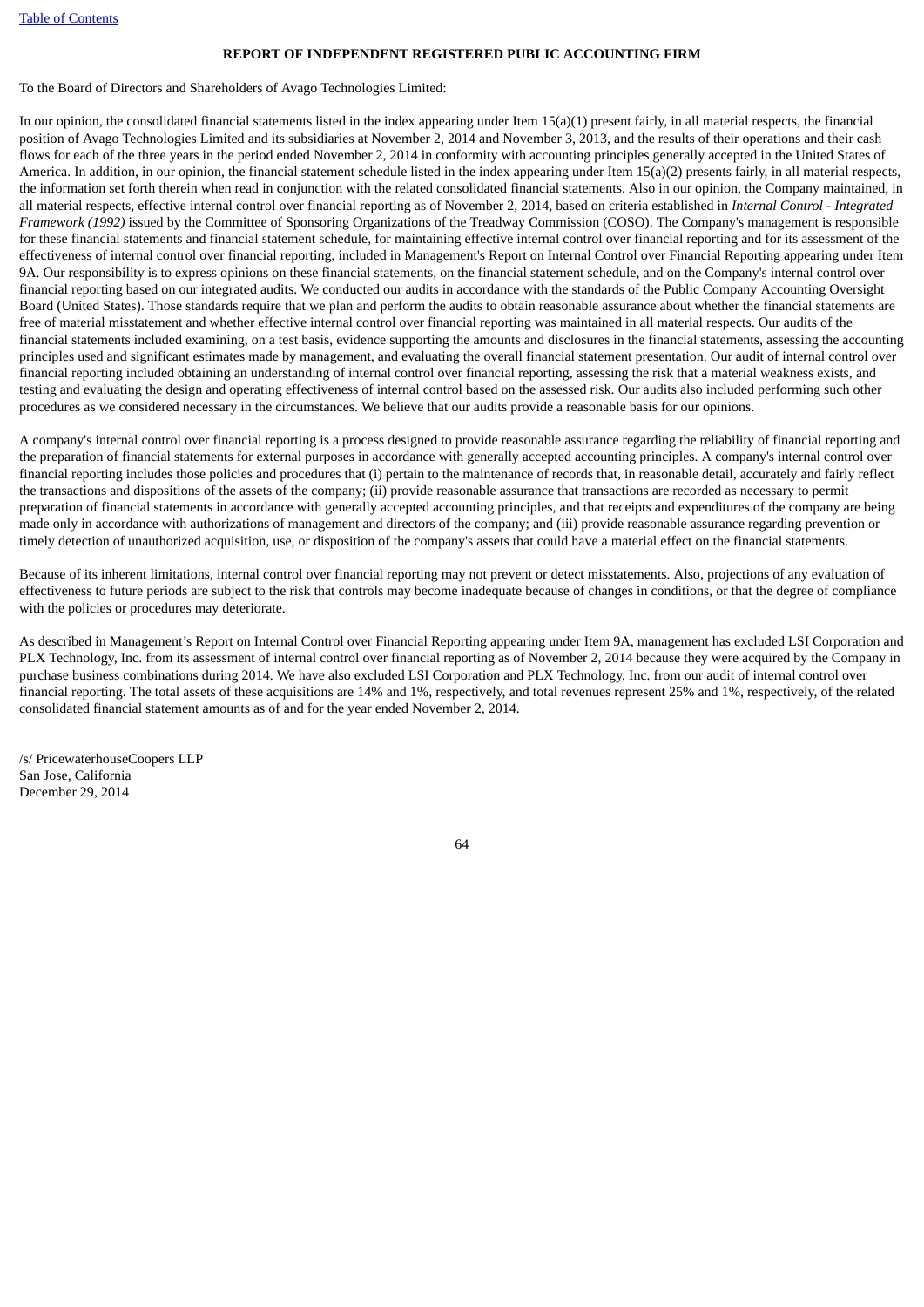# **CONSOLIDATED BALANCE SHEETS**

|                                                                                                                                                           |                | November 2,<br>2014                 | November 3,<br>2013 |       |
|-----------------------------------------------------------------------------------------------------------------------------------------------------------|----------------|-------------------------------------|---------------------|-------|
| <b>ASSETS</b>                                                                                                                                             |                | (In millions, except share amounts) |                     |       |
| Current assets:                                                                                                                                           |                |                                     |                     |       |
| Cash and cash equivalents                                                                                                                                 | \$             | 1,604                               | \$                  | 985   |
| Trade accounts receivable, net                                                                                                                            |                | 782                                 |                     | 418   |
| Inventory                                                                                                                                                 |                | 519                                 |                     | 285   |
| Assets held-for-sale                                                                                                                                      |                | 628                                 |                     |       |
| Other current assets                                                                                                                                      |                | 302                                 |                     | 130   |
| Total current assets                                                                                                                                      |                | 3,835                               |                     | 1,818 |
| Property, plant and equipment, net                                                                                                                        |                | 1,158                               |                     | 661   |
| Goodwill                                                                                                                                                  |                | 1,596                               |                     | 391   |
| Intangible assets, net                                                                                                                                    |                | 3,617                               |                     | 492   |
| Other long-term assets                                                                                                                                    |                | 285                                 |                     | 53    |
| Total assets                                                                                                                                              | \$             | 10,491                              | \$                  | 3,415 |
| <b>LIABILITIES AND SHAREHOLDERS' EQUITY</b>                                                                                                               |                |                                     |                     |       |
| Current liabilities:                                                                                                                                      |                |                                     |                     |       |
| Accounts payable                                                                                                                                          | $\mathfrak{s}$ | 515                                 | \$                  | 278   |
| Employee compensation and benefits                                                                                                                        |                | 219                                 |                     | 89    |
| Other current liabilities                                                                                                                                 |                | 236                                 |                     | 47    |
| Current portion of long-term debt                                                                                                                         |                | 46                                  |                     |       |
| <b>Total current liabilities</b>                                                                                                                          |                | 1,016                               |                     | 414   |
| Long-term liabilities:                                                                                                                                    |                |                                     |                     |       |
| Long-term debt                                                                                                                                            |                | 4,543                               |                     |       |
| Convertible notes payable to related party - non-current                                                                                                  |                | 920                                 |                     |       |
| Pension and post-retirement benefit obligations                                                                                                           |                | 506                                 |                     | 62    |
| Other long-term liabilities                                                                                                                               |                | 263                                 |                     | 53    |
| <b>Total liabilities</b>                                                                                                                                  |                | 7,248                               |                     | 529   |
| Commitments and contingencies (Note 12)                                                                                                                   |                |                                     |                     |       |
| Shareholders' equity:                                                                                                                                     |                |                                     |                     |       |
| Ordinary shares, no par value; 254,330,630 shares and 249,100,178 shares issued and outstanding on November 2,<br>2014 and November 3, 2013, respectively |                | 2,009                               |                     | 1,587 |
| <b>Retained earnings</b>                                                                                                                                  |                | 1,284                               |                     | 1,305 |
| Accumulated other comprehensive loss                                                                                                                      |                | (50)                                |                     | (6)   |
| Total shareholders' equity                                                                                                                                |                | 3,243                               |                     | 2,886 |
| Total liabilities and shareholders' equity                                                                                                                | \$             | 10,491                              | \$                  | 3,415 |

<span id="page-64-0"></span>The accompanying notes are an integral part of these consolidated financial statements.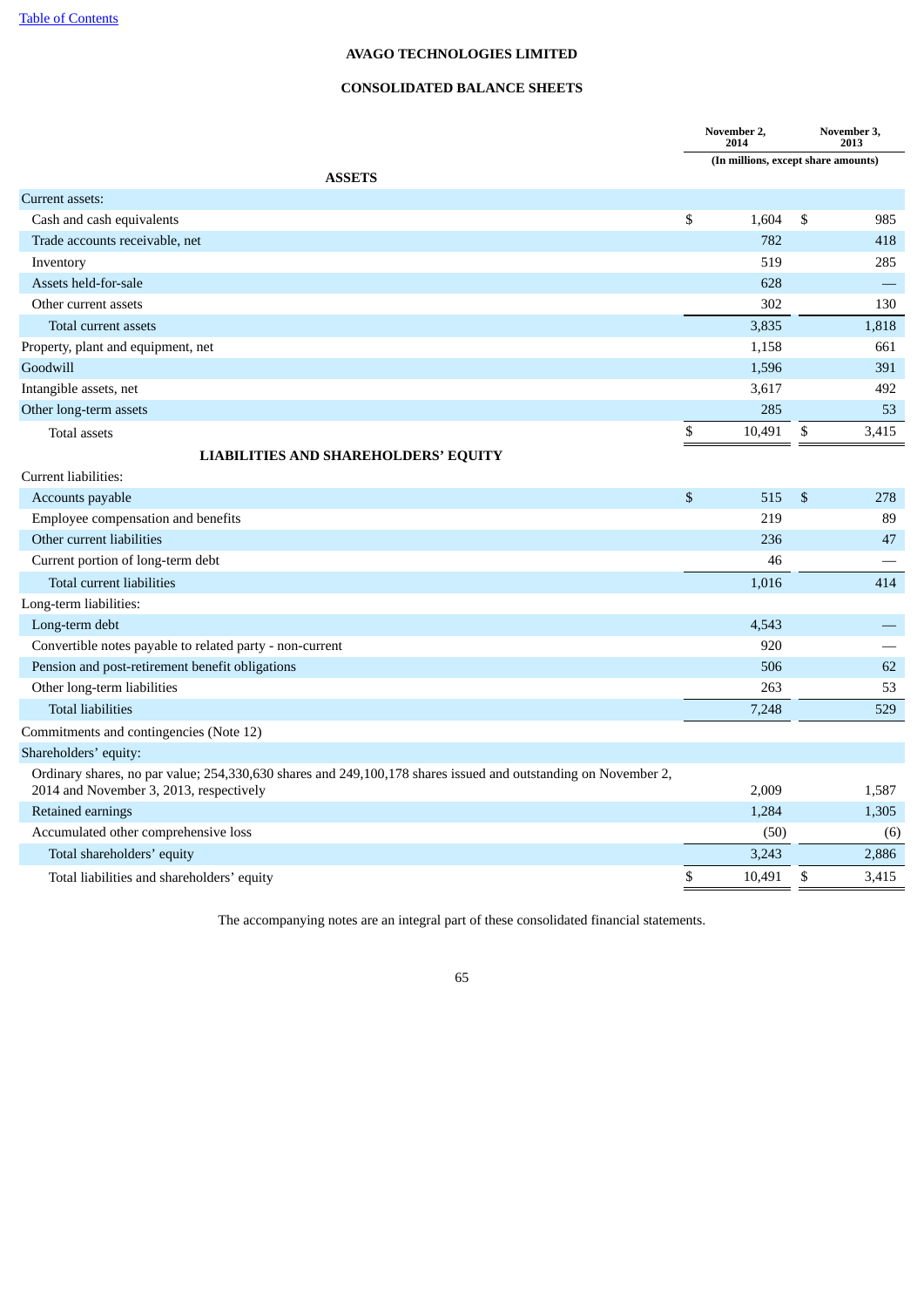# **CONSOLIDATED STATEMENTS OF OPERATIONS**

| November 2,<br>November 3,<br>October 28,<br>2014<br>2012<br>2013<br>(In millions, except per share data)<br>\$<br>4,269<br>\$<br>\$<br>2,520<br>2,364<br>Net revenue<br>Cost of products sold:<br>Cost of products sold<br>2,121<br>1,260<br>1,164<br>Amortization of intangible assets<br>249<br>61<br>56<br>Restructuring charges<br>22<br>$\overline{2}$<br>$\mathbf{1}$<br>1,222<br>Total cost of products sold<br>2,392<br>1,322<br>1,877<br>1,198<br>1,142<br>Gross margin<br>Research and development<br>695<br>398<br>335<br>Selling, general and administrative<br>407<br>222<br>199<br>Amortization of intangible assets<br>197<br>24<br>21<br>140<br>$\overline{2}$<br>5<br>Restructuring charges<br>Total operating expenses<br>1,439<br>646<br>560<br>438<br>582<br>Income from operations<br>552<br>(110)<br>(2)<br>(1)<br>Interest expense<br>Loss on extinguishment of debt<br>(1) |
|-----------------------------------------------------------------------------------------------------------------------------------------------------------------------------------------------------------------------------------------------------------------------------------------------------------------------------------------------------------------------------------------------------------------------------------------------------------------------------------------------------------------------------------------------------------------------------------------------------------------------------------------------------------------------------------------------------------------------------------------------------------------------------------------------------------------------------------------------------------------------------------------------------|
|                                                                                                                                                                                                                                                                                                                                                                                                                                                                                                                                                                                                                                                                                                                                                                                                                                                                                                     |
|                                                                                                                                                                                                                                                                                                                                                                                                                                                                                                                                                                                                                                                                                                                                                                                                                                                                                                     |
|                                                                                                                                                                                                                                                                                                                                                                                                                                                                                                                                                                                                                                                                                                                                                                                                                                                                                                     |
|                                                                                                                                                                                                                                                                                                                                                                                                                                                                                                                                                                                                                                                                                                                                                                                                                                                                                                     |
|                                                                                                                                                                                                                                                                                                                                                                                                                                                                                                                                                                                                                                                                                                                                                                                                                                                                                                     |
|                                                                                                                                                                                                                                                                                                                                                                                                                                                                                                                                                                                                                                                                                                                                                                                                                                                                                                     |
|                                                                                                                                                                                                                                                                                                                                                                                                                                                                                                                                                                                                                                                                                                                                                                                                                                                                                                     |
|                                                                                                                                                                                                                                                                                                                                                                                                                                                                                                                                                                                                                                                                                                                                                                                                                                                                                                     |
|                                                                                                                                                                                                                                                                                                                                                                                                                                                                                                                                                                                                                                                                                                                                                                                                                                                                                                     |
|                                                                                                                                                                                                                                                                                                                                                                                                                                                                                                                                                                                                                                                                                                                                                                                                                                                                                                     |
|                                                                                                                                                                                                                                                                                                                                                                                                                                                                                                                                                                                                                                                                                                                                                                                                                                                                                                     |
|                                                                                                                                                                                                                                                                                                                                                                                                                                                                                                                                                                                                                                                                                                                                                                                                                                                                                                     |
|                                                                                                                                                                                                                                                                                                                                                                                                                                                                                                                                                                                                                                                                                                                                                                                                                                                                                                     |
|                                                                                                                                                                                                                                                                                                                                                                                                                                                                                                                                                                                                                                                                                                                                                                                                                                                                                                     |
|                                                                                                                                                                                                                                                                                                                                                                                                                                                                                                                                                                                                                                                                                                                                                                                                                                                                                                     |
|                                                                                                                                                                                                                                                                                                                                                                                                                                                                                                                                                                                                                                                                                                                                                                                                                                                                                                     |
|                                                                                                                                                                                                                                                                                                                                                                                                                                                                                                                                                                                                                                                                                                                                                                                                                                                                                                     |
| Other income, net<br>19<br>$\overline{4}$<br>14                                                                                                                                                                                                                                                                                                                                                                                                                                                                                                                                                                                                                                                                                                                                                                                                                                                     |
| 568<br>585<br>Income from continuing operations before income taxes<br>342                                                                                                                                                                                                                                                                                                                                                                                                                                                                                                                                                                                                                                                                                                                                                                                                                          |
| Provision for income taxes<br>33<br>22<br>16                                                                                                                                                                                                                                                                                                                                                                                                                                                                                                                                                                                                                                                                                                                                                                                                                                                        |
| 309<br>552<br>563<br>Income from continuing operations                                                                                                                                                                                                                                                                                                                                                                                                                                                                                                                                                                                                                                                                                                                                                                                                                                              |
| Loss from discontinued operations (including a gain on disposal of \$18 million), net of income                                                                                                                                                                                                                                                                                                                                                                                                                                                                                                                                                                                                                                                                                                                                                                                                     |
| (46)<br>taxes                                                                                                                                                                                                                                                                                                                                                                                                                                                                                                                                                                                                                                                                                                                                                                                                                                                                                       |
| $\mathbb{S}$<br>$\mathfrak{s}$<br>\$<br>552<br>263<br>563<br>Net income                                                                                                                                                                                                                                                                                                                                                                                                                                                                                                                                                                                                                                                                                                                                                                                                                             |
|                                                                                                                                                                                                                                                                                                                                                                                                                                                                                                                                                                                                                                                                                                                                                                                                                                                                                                     |
| Basic income per share:                                                                                                                                                                                                                                                                                                                                                                                                                                                                                                                                                                                                                                                                                                                                                                                                                                                                             |
| \$<br>Income per share from continuing operations<br>1.23<br>\$<br>2.23<br>\$<br>2.30                                                                                                                                                                                                                                                                                                                                                                                                                                                                                                                                                                                                                                                                                                                                                                                                               |
| Loss per share from discontinued operations, net of income taxes<br>\$<br>$\boldsymbol{\mathsf{S}}$<br>\$<br>(0.18)                                                                                                                                                                                                                                                                                                                                                                                                                                                                                                                                                                                                                                                                                                                                                                                 |
| \$<br>\$<br>\$<br>2.23<br>2.30<br>Net income per share<br>1.05                                                                                                                                                                                                                                                                                                                                                                                                                                                                                                                                                                                                                                                                                                                                                                                                                                      |
|                                                                                                                                                                                                                                                                                                                                                                                                                                                                                                                                                                                                                                                                                                                                                                                                                                                                                                     |
| Diluted income per share:                                                                                                                                                                                                                                                                                                                                                                                                                                                                                                                                                                                                                                                                                                                                                                                                                                                                           |
| \$<br>Income per share from continuing operations<br>1.16<br>\$<br>2.19<br>\$<br>2.25                                                                                                                                                                                                                                                                                                                                                                                                                                                                                                                                                                                                                                                                                                                                                                                                               |
| Loss per share from discontinued operations, net of income taxes<br>\$<br>\$<br>$(0.17)$ \$                                                                                                                                                                                                                                                                                                                                                                                                                                                                                                                                                                                                                                                                                                                                                                                                         |
| Net income per share<br>\$<br>0.99<br>$\boldsymbol{\mathsf{S}}$<br>$\boldsymbol{\mathsf{S}}$<br>2.19<br>2.25                                                                                                                                                                                                                                                                                                                                                                                                                                                                                                                                                                                                                                                                                                                                                                                        |
|                                                                                                                                                                                                                                                                                                                                                                                                                                                                                                                                                                                                                                                                                                                                                                                                                                                                                                     |
| Weighted-average shares:                                                                                                                                                                                                                                                                                                                                                                                                                                                                                                                                                                                                                                                                                                                                                                                                                                                                            |
| 251<br>Basic<br>247<br>245                                                                                                                                                                                                                                                                                                                                                                                                                                                                                                                                                                                                                                                                                                                                                                                                                                                                          |
| 267<br>Diluted<br>252<br>250                                                                                                                                                                                                                                                                                                                                                                                                                                                                                                                                                                                                                                                                                                                                                                                                                                                                        |
|                                                                                                                                                                                                                                                                                                                                                                                                                                                                                                                                                                                                                                                                                                                                                                                                                                                                                                     |
| Cash dividends declared and paid per share<br>$\mathbb S$<br>$\mathbb{S}$<br>0.80<br>$\mathfrak{F}$<br>1.13<br>0.56                                                                                                                                                                                                                                                                                                                                                                                                                                                                                                                                                                                                                                                                                                                                                                                 |

<span id="page-65-0"></span>The accompanying notes are an integral part of these consolidated financial statements.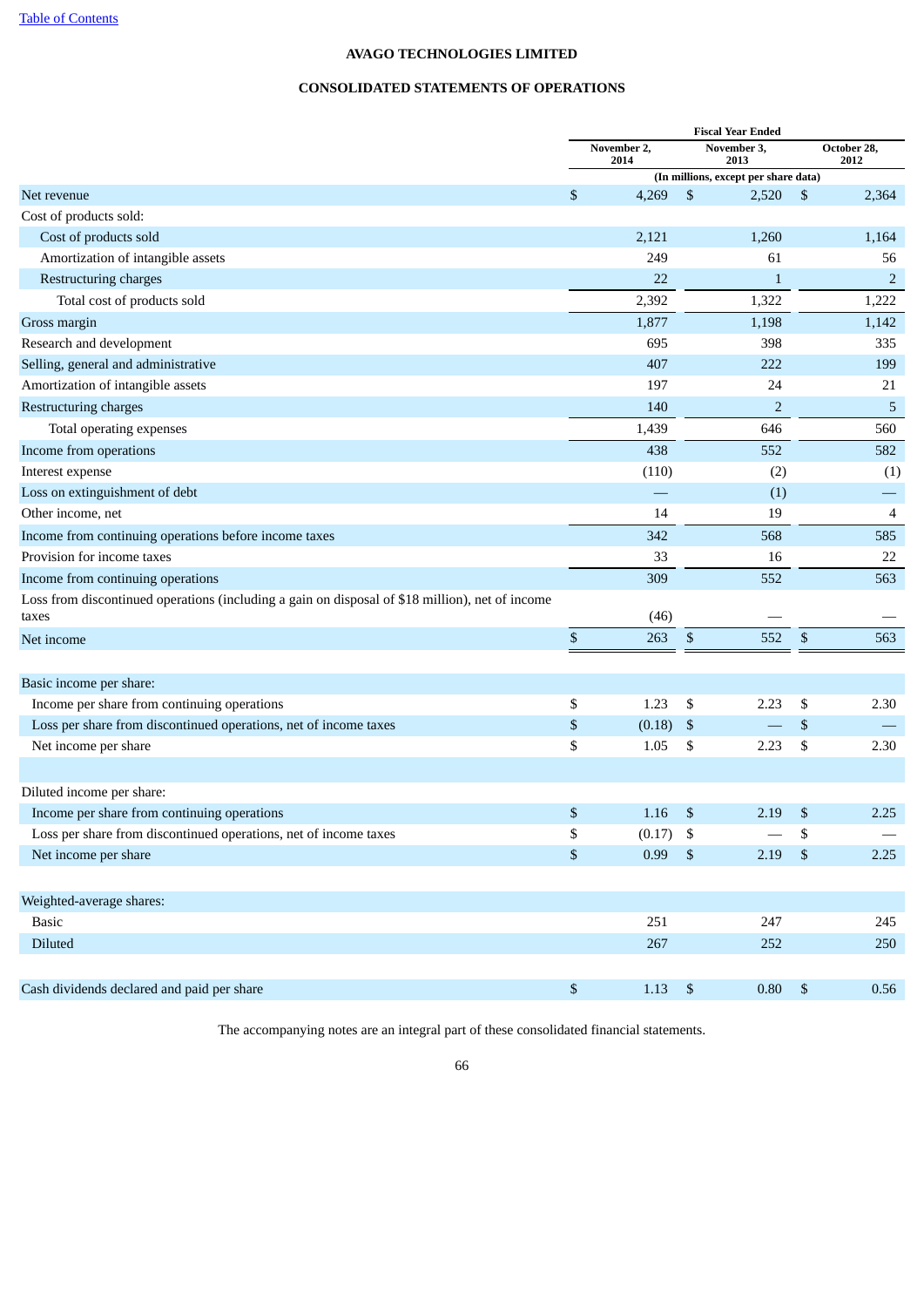# **CONSOLIDATED STATEMENTS OF COMPREHENSIVE INCOME**

|                                                                                | <b>Fiscal Year Ended</b> |                                            |  |               |    |                     |  |
|--------------------------------------------------------------------------------|--------------------------|--------------------------------------------|--|---------------|----|---------------------|--|
|                                                                                |                          | November 2,<br>November 3,<br>2013<br>2014 |  |               |    | October 28,<br>2012 |  |
|                                                                                |                          |                                            |  | (In millions) |    |                     |  |
| Net income                                                                     |                          | 263                                        |  | 552           | -S | 563                 |  |
| Other comprehensive (loss) income, net of tax:                                 |                          |                                            |  |               |    |                     |  |
| Unrealized (losses) gains on post-retirement plans and defined benefit pension |                          |                                            |  |               |    |                     |  |
| plans and impact on plan amendment                                             |                          | (41)                                       |  | 8             |    | (13)                |  |
| Reclassification to net income                                                 |                          | (3)                                        |  |               |    |                     |  |
| Change in net unrealized loss on available-for-sale securities                 |                          |                                            |  | (3)           |    |                     |  |
| Other comprehensive (loss) income                                              |                          | (44)                                       |  |               |    | (13)                |  |
| Comprehensive income                                                           |                          | 219                                        |  | 557           |    | 550                 |  |

<span id="page-66-0"></span>The accompanying notes are an integral part of these consolidated financial statements.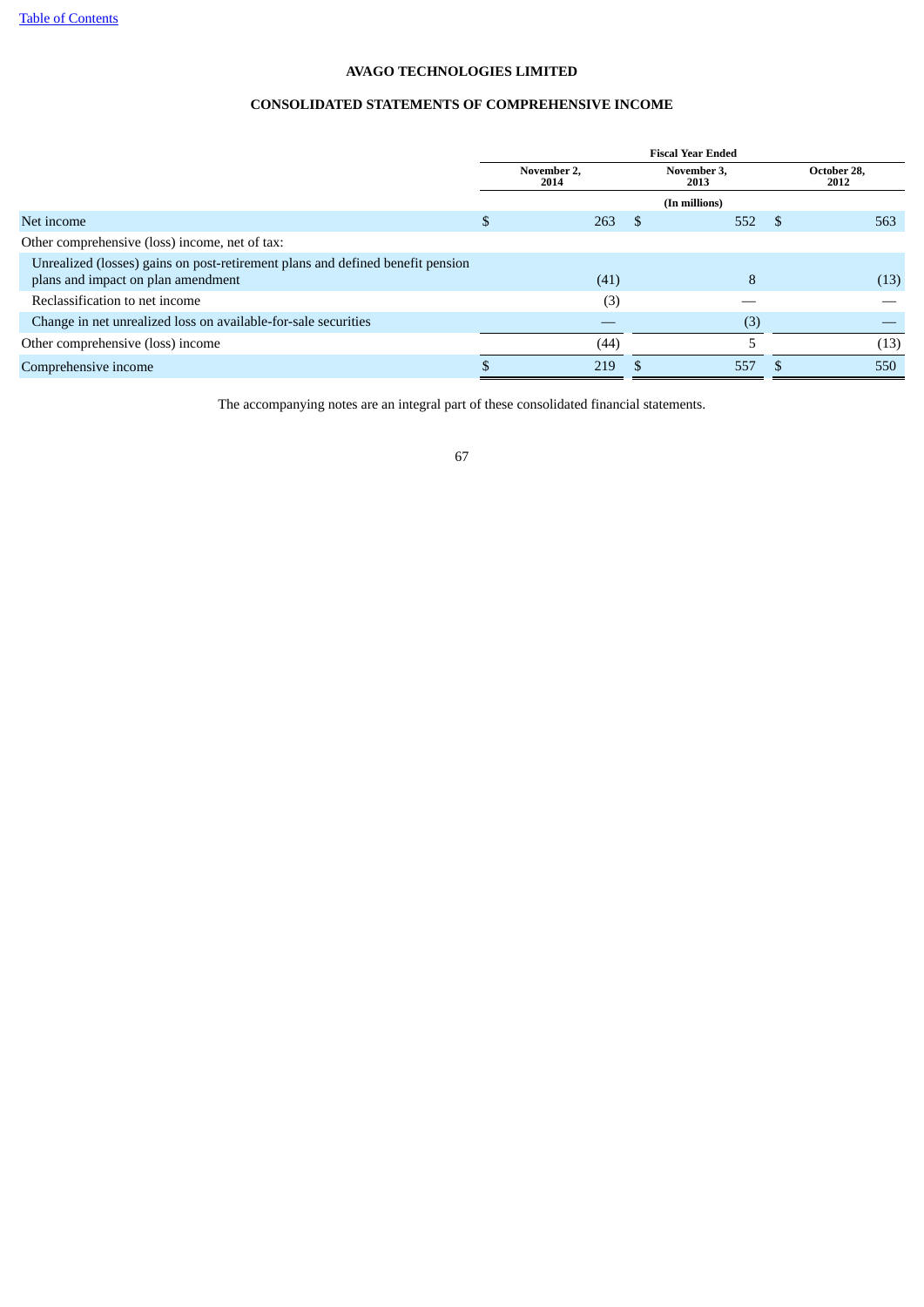# **CONSOLIDATED STATEMENTS OF CASH FLOWS**

|                                                                                   | <b>Fiscal Year Ended</b> |              |                     |    |                     |  |  |
|-----------------------------------------------------------------------------------|--------------------------|--------------|---------------------|----|---------------------|--|--|
|                                                                                   | November 2,<br>2014      |              | November 3,<br>2013 |    | October 28,<br>2012 |  |  |
|                                                                                   |                          |              | (In millions)       |    |                     |  |  |
| <b>Cash flows from operating activities:</b>                                      |                          |              |                     |    |                     |  |  |
| Net income                                                                        | \$<br>263                | \$           | 552                 | \$ | 563                 |  |  |
| Adjustments to reconcile net income to net cash provided by operating activities: |                          |              |                     |    |                     |  |  |
| Depreciation and amortization                                                     | 625                      |              | 187                 |    | 155                 |  |  |
| Amortization of debt issuance costs and accretion of debt discount                | 14                       |              | $\mathbf{1}$        |    |                     |  |  |
| Share-based compensation                                                          | 163                      |              | 77                  |    | 53                  |  |  |
| Tax benefits from share-based compensation                                        | 42                       |              | 25                  |    | 13                  |  |  |
| Excess tax benefits from share-based compensation                                 | (39)                     |              | (17)                |    | (9)                 |  |  |
| Gain on sale of business                                                          | (18)                     |              |                     |    |                     |  |  |
| Gain from post-retirement medical benefit plan curtailment and settlement         | (3)                      |              |                     |    |                     |  |  |
| Deferred taxes                                                                    | (92)                     |              | (22)                |    | $\mathbf{1}$        |  |  |
| Other                                                                             | 11                       |              | (12)                |    | 5                   |  |  |
| Changes in assets and liabilities, net of acquisitions:                           |                          |              |                     |    |                     |  |  |
| Trade accounts receivable, net                                                    | (70)                     |              | (26)                |    | (13)                |  |  |
| Inventory                                                                         | 193                      |              | (55)                |    |                     |  |  |
| Accounts payable                                                                  | 13                       |              | 22                  |    | (2)                 |  |  |
| Employee compensation and benefits                                                | 20                       |              | 32                  |    | (28)                |  |  |
| Other current assets and current liabilities                                      | 219                      |              | (43)                |    | (36)                |  |  |
| Other long-term assets and long-term liabilities                                  | (166)                    |              | $\mathbf{1}$        |    | (9)                 |  |  |
| Net cash provided by operating activities                                         | 1,175                    |              | 722                 |    | 693                 |  |  |
| <b>Cash flows from investing activities:</b>                                      |                          |              |                     |    |                     |  |  |
| Acquisitions of businesses, net of cash acquired                                  | (5,961)                  |              | (414)               |    | (4)                 |  |  |
| Purchases of property, plant and equipment                                        | (409)                    |              | (236)               |    | (241)               |  |  |
| Proceeds from sale of business                                                    | 450                      |              |                     |    |                     |  |  |
| Proceeds from sale of investments                                                 | 35                       |              | 13                  |    |                     |  |  |
| Purchases of investments                                                          |                          |              | (15)                |    |                     |  |  |
| Proceeds from insurance claims on property, plant and equipment                   |                          |              |                     |    | $\mathbf{1}$        |  |  |
| Net cash used in investing activities                                             | (5,885)                  |              | (652)               |    | (244)               |  |  |
| <b>Cash flows from financing activities:</b>                                      |                          |              |                     |    |                     |  |  |
| Proceeds from term loan borrowings                                                | 4,600                    |              |                     |    |                     |  |  |
| Proceeds from issuance of convertible senior notes                                | 1,000                    |              |                     |    |                     |  |  |
| Debt repayments                                                                   | (12)                     |              |                     |    |                     |  |  |
| Debt issuance costs                                                               | (124)                    |              | (2)                 |    |                     |  |  |
| Payments on capital lease obligations                                             | (1)                      |              | (2)                 |    | (2)                 |  |  |
| Issuance of ordinary shares                                                       | 124                      |              | 101                 |    | 44                  |  |  |
| Repurchase of ordinary shares                                                     | (12)                     |              | (95)                |    | (110)               |  |  |
| Excess tax benefits from share-based compensation                                 | 39                       |              | 17                  |    | 9                   |  |  |
| Dividend payments to shareholders                                                 | (284)                    |              | (198)               |    | (137)               |  |  |
| Proceeds from government grants                                                   | $\mathbf{3}$             |              | 10                  |    | $\overline{2}$      |  |  |
| Payment for settlement of acquisition liability                                   | (4)                      |              |                     |    | $\hspace{0.05cm}$   |  |  |
| Net cash provided by (used in) financing activities                               | 5,329                    |              | (169)               |    | (194)               |  |  |
| Net increase (decrease) in cash and cash equivalents                              | 619                      |              | (99)                |    | 255                 |  |  |
| Cash and cash equivalents at the beginning of year                                | 985                      |              | 1,084               |    | 829                 |  |  |
| Cash and cash equivalents at end of year                                          | \$<br>1,604              | \$           | 985                 | \$ | 1,084               |  |  |
| Supplemental disclosure of cash flow information:                                 |                          |              |                     |    |                     |  |  |
| Cash paid for interest                                                            | \$<br>78                 | \$           | $\mathbf{1}$        | \$ | $\mathbf{1}$        |  |  |
| Cash paid for income taxes, net of refunds                                        | \$<br>23                 | $\mathbb{S}$ | $6\quad$ \$         |    | 9                   |  |  |

<span id="page-67-0"></span>The accompanying notes are an integral part of these consolidated financial statements.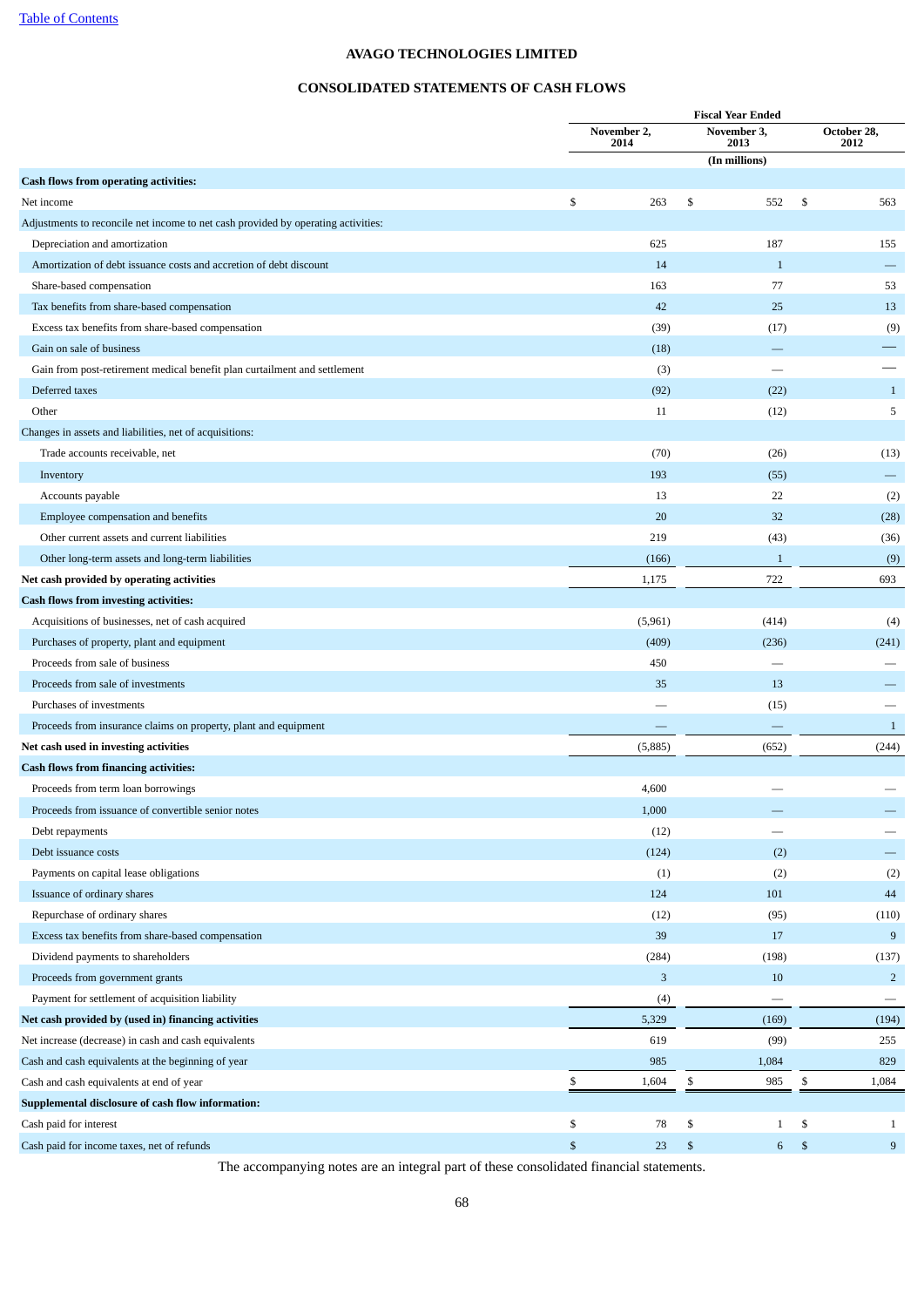# **CONSOLIDATED STATEMENTS OF SHAREHOLDERS' EQUITY**

|                                                                                                                                      | <b>Ordinary Shares</b>         |              |       |                 | <b>Retained</b>                     | <b>Accumulated</b><br>Other<br>Comprehensive |               | <b>Total</b><br>Shareholders' |
|--------------------------------------------------------------------------------------------------------------------------------------|--------------------------------|--------------|-------|-----------------|-------------------------------------|----------------------------------------------|---------------|-------------------------------|
|                                                                                                                                      | <b>Shares</b><br><b>Amount</b> |              |       | <b>Earnings</b> | Income (Loss)                       |                                              | <b>Equity</b> |                               |
|                                                                                                                                      |                                |              |       |                 | (In millions, except share amounts) |                                              |               |                               |
| Balance as of October 30, 2011                                                                                                       | 245,962,320                    | $\mathbb{S}$ | 1.479 | $\mathfrak{s}$  | 525                                 | $\overline{2}$<br>£.                         | \$            | 2,006                         |
| Issuance of ordinary shares in connection with equity incentive plans                                                                | 3,023,933                      |              | 44    |                 |                                     |                                              |               | 44                            |
| Repurchase of ordinary shares                                                                                                        | (3,508,762)                    |              | (110) |                 |                                     |                                              |               | (110)                         |
| Share-based compensation                                                                                                             |                                |              | 53    |                 |                                     |                                              |               | 53                            |
| Tax benefits from share-based compensation                                                                                           |                                |              | 13    |                 |                                     |                                              |               | 13                            |
| Cash dividends paid to shareholders                                                                                                  |                                |              |       |                 | (137)                               |                                              |               | (137)                         |
| Changes in accumulated other comprehensive loss:                                                                                     |                                |              |       |                 |                                     |                                              |               |                               |
| Actuarial losses and prior service costs associated with post-<br>retirement benefit and defined benefit pension plans, net of taxes |                                |              |       |                 |                                     | (13)                                         |               | (13)                          |
| Net income                                                                                                                           |                                |              |       |                 | 563                                 |                                              |               | 563                           |
| Balance as of October 28, 2012                                                                                                       | 245,477,491                    |              | 1,479 |                 | 951                                 | (11)                                         |               | 2,419                         |
| Issuance of ordinary shares in connection with equity incentive plans                                                                | 6,198,818                      |              | 101   |                 |                                     |                                              |               | 101                           |
| Repurchase of ordinary shares                                                                                                        | (2,576,131)                    |              | (95)  |                 |                                     |                                              |               | (95)                          |
| Share-based compensation                                                                                                             |                                |              | 77    |                 |                                     |                                              |               | 77                            |
| Tax benefits from share-based compensation                                                                                           |                                |              | 25    |                 |                                     |                                              |               | 25                            |
| Cash dividends paid to shareholders                                                                                                  |                                |              |       |                 | (198)                               |                                              |               | (198)                         |
| Changes in accumulated other comprehensive income (loss):                                                                            |                                |              |       |                 |                                     |                                              |               |                               |
| Change in unrealized gain on available-for-sale investment                                                                           |                                |              |       |                 |                                     | (3)                                          |               | (3)                           |
| Actuarial gains and prior service costs associated with post-retirement<br>benefit and defined benefit pension plans, net of taxes   |                                |              |       |                 |                                     | 8                                            |               | 8                             |
| Net income                                                                                                                           |                                |              |       |                 | 552                                 |                                              |               | 552                           |
| Balance as of November 3, 2013                                                                                                       | 249,100,178                    |              | 1,587 |                 | 1,305                               | (6)                                          |               | 2,886                         |
| Issuance of ordinary shares in connection with equity incentive plans                                                                | 5,500,259                      |              | 124   |                 |                                     |                                              |               | 124                           |
| Repurchase of ordinary shares                                                                                                        | (269, 807)                     |              | (12)  |                 |                                     |                                              |               | (12)                          |
| Share-based compensation                                                                                                             |                                |              | 163   |                 |                                     |                                              |               | 163                           |
| Tax benefits from share-based compensation                                                                                           |                                |              | 42    |                 |                                     |                                              |               | 42                            |
| Cash dividends paid to shareholders                                                                                                  |                                |              |       |                 | (284)                               |                                              |               | (284)                         |
| Convertible debt conversion feature                                                                                                  |                                |              | 85    |                 |                                     |                                              |               | 85                            |
| Fair value of partially vested equity awards assumed in connection with<br>acquisition                                               |                                |              | 20    |                 |                                     |                                              |               | 20                            |
| Changes in accumulated other comprehensive income (loss):                                                                            |                                |              |       |                 |                                     |                                              |               |                               |
| Actuarial losses and prior service costs associated with post-<br>retirement benefit and defined benefit pension plans, net of taxes |                                |              |       |                 |                                     | (44)                                         |               | (44)                          |
| Net income                                                                                                                           |                                |              |       |                 | 263                                 |                                              |               | 263                           |
| Balance as of November 2, 2014                                                                                                       | 254,330,630                    | \$           | 2,009 | $\mathbb{S}$    | 1,284                               | $\mathfrak{s}$<br>(50)                       | $\mathbb{S}$  | 3,243                         |

<span id="page-68-0"></span>The accompanying notes are an integral part of these consolidated financial statements.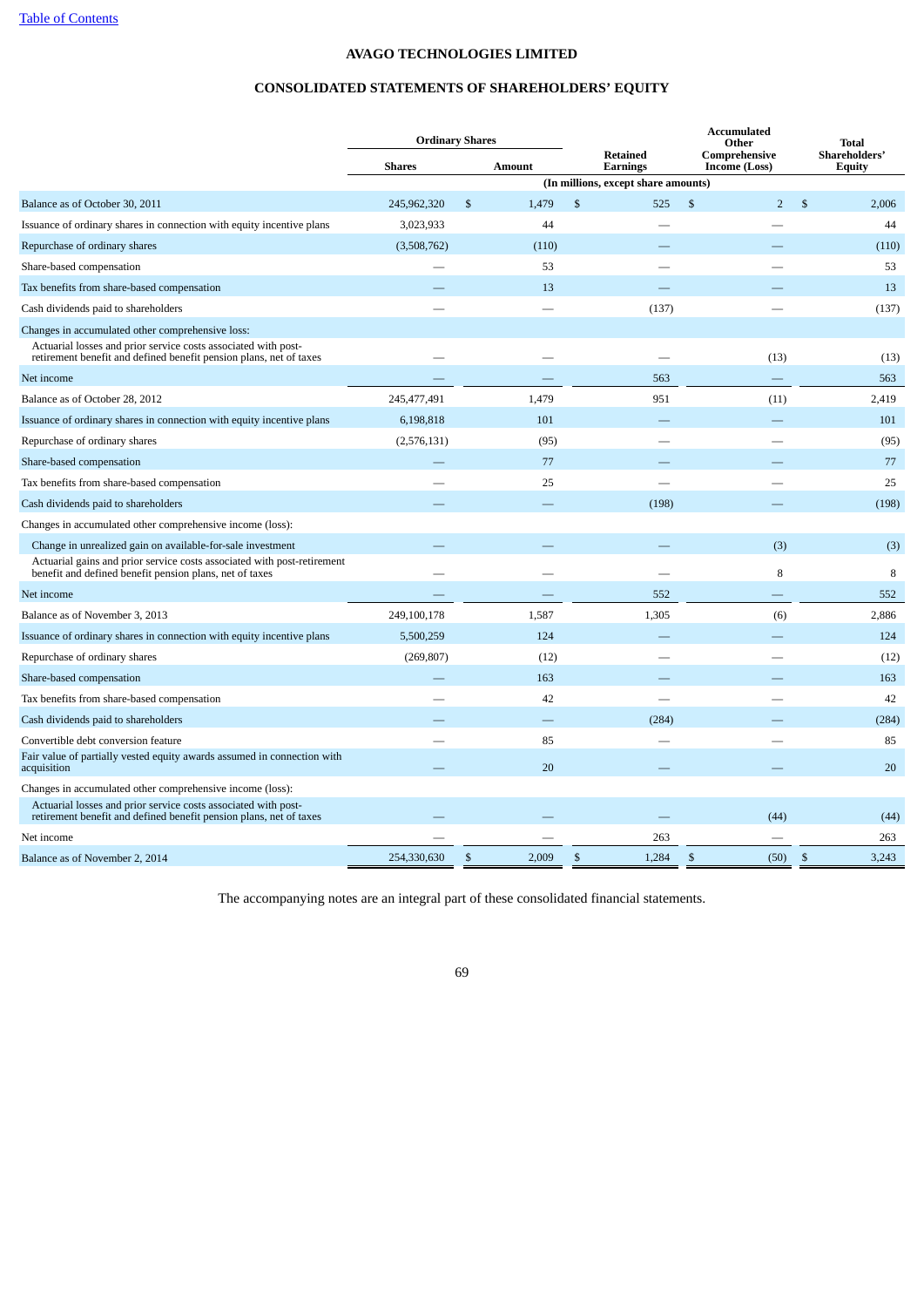## **AVAGO TECHNOLOGIES LIMITED NOTES TO CONSOLIDATED FINANCIAL STATEMENTS**

### **1. Overview**

## *Overview*

Avago Technologies Limited, or the "Company", was organized under the laws of the Republic of Singapore in August 2005. We are a designer, developer and global supplier of a broad range of semiconductor devices with a focus on analog III-V based products and complex digital and mixed signal complementary metal oxide semiconductor, or CMOS, based devices. We have a history of innovation and offer thousands of products that are used in end products such as smartphones, hard disk drives, computer servers, consumer appliances, data networking and telecommunications equipment, enterprise storage and servers, and factory automation and industrial equipment. We have four reportable segments: wireless communications, wired infrastructure, enterprise storage and industrial & other, which align with our target markets. References herein to "the Company", "we", "our", "us" and "Avago" are to Avago Technologies Limited and its consolidated subsidiaries, unless otherwise specified or the context otherwise requires.

In August 2014, we acquired PLX Technology, Inc., or PLX, for \$308 million. On May 6, 2014, we acquired LSI Corporation, or LSI, a company that provides high-performance storage and networking semiconductors used in hard disk drives, solid state drives, communication systems, computer servers, storage systems and personal computers, for a purchase price of \$6.5 billion. On September 2, 2014, we sold LSI's Flash Components Division and Accelerated Solutions Division, or the Flash Business, to Seagate Technology LLC, or Seagate, for \$450 million. On August 13, 2014, we entered into an agreement with Intel Corporation, or Intel, to dispose of LSI's Axxia Networking Business and related assets, or the Axxia Business, for \$650 million. This transaction closed on November 18, 2014. In fiscal year 2013, we acquired CyOptics, Inc., or CyOptics.

The consolidated financial statements include the results of operations of PLX, LSI, CyOptics and other acquisitions commencing as of their respective acquisition dates. The results of operations for the Axxia and Flash Businesses are presented as discontinued operations in our consolidated statements of operations. The assets of the Axxia Business to be disposed of are presented as "Assets held-for-sale" on the consolidated balance sheet as of November 2, 2014.

## **2. Summary of Significant Accounting Policies**

*Basis of presentation.* We operate on a 52- or 53-week fiscal year ending on the Sunday closest to October 31. Our fiscal year ended November 2, 2014, or fiscal year 2014, was a 52-week fiscal year. The first quarter of our fiscal year 2014 ended on February 2, 2014, the second quarter ended on May 4, 2014 and the third quarter ended on August 3, 2014. Our fiscal year ended November 3, 2013, or fiscal year 2013, was a 53-week fiscal year, with the first fiscal quarter of that year containing 14 weeks. Our fiscal year ended October 28, 2012, or fiscal year 2012, was a 52-week fiscal year.

Our consolidated financial statements include the accounts of Avago and our wholly-owned subsidiaries. All significant intercompany balances and transactions have been eliminated in consolidation. Certain amounts in the consolidated financial statements and notes to the consolidated financial statements for the prior years have been reclassified to conform to fiscal year 2014 presentation.

*Foreign currency remeasurement.* We operate in a U.S. dollar functional currency environment. As such, foreign currency assets and liabilities are remeasured into U.S. dollars at current exchange rates except for non-monetary items such as inventory and property, plant and equipment, which are remeasured at historical exchange rates. The effects of foreign currency remeasurement were not material for any period presented.

*Use of estimates.* The preparation of financial statements in conformity with generally accepted accounting principles in the United States, or GAAP, requires management to make estimates and assumptions that affect the reported amounts of assets and liabilities and disclosure of contingent assets and liabilities at the date of the financial statements and the reported amounts of revenues and expenses during the reporting period. Actual results could differ from those estimates, and such differences could affect the results of operations reported in future periods.

*Cash and cash equivalents.* We consider all highly liquid investment securities with original or remaining maturities of three months or less at the date of purchase to be cash equivalents. We determine the appropriate classification of our cash and cash equivalents at the time of purchase. Cash equivalents included \$589 million and \$659 million of time deposits as of November 2, 2014 and November 3, 2013, respectively. As of November 2, 2014, cash equivalents also included \$393 million of money-market funds. For time deposits, carrying value approximates fair value due to the short-term nature of the instruments. The fair value of money-market funds as of November 2, 2014 and November 3, 2013 is determined using unadjusted prices in active, accessible markets for identical assets, as such they are classified as Level 1 assets, as defined within "Fair value measurement" in this note below.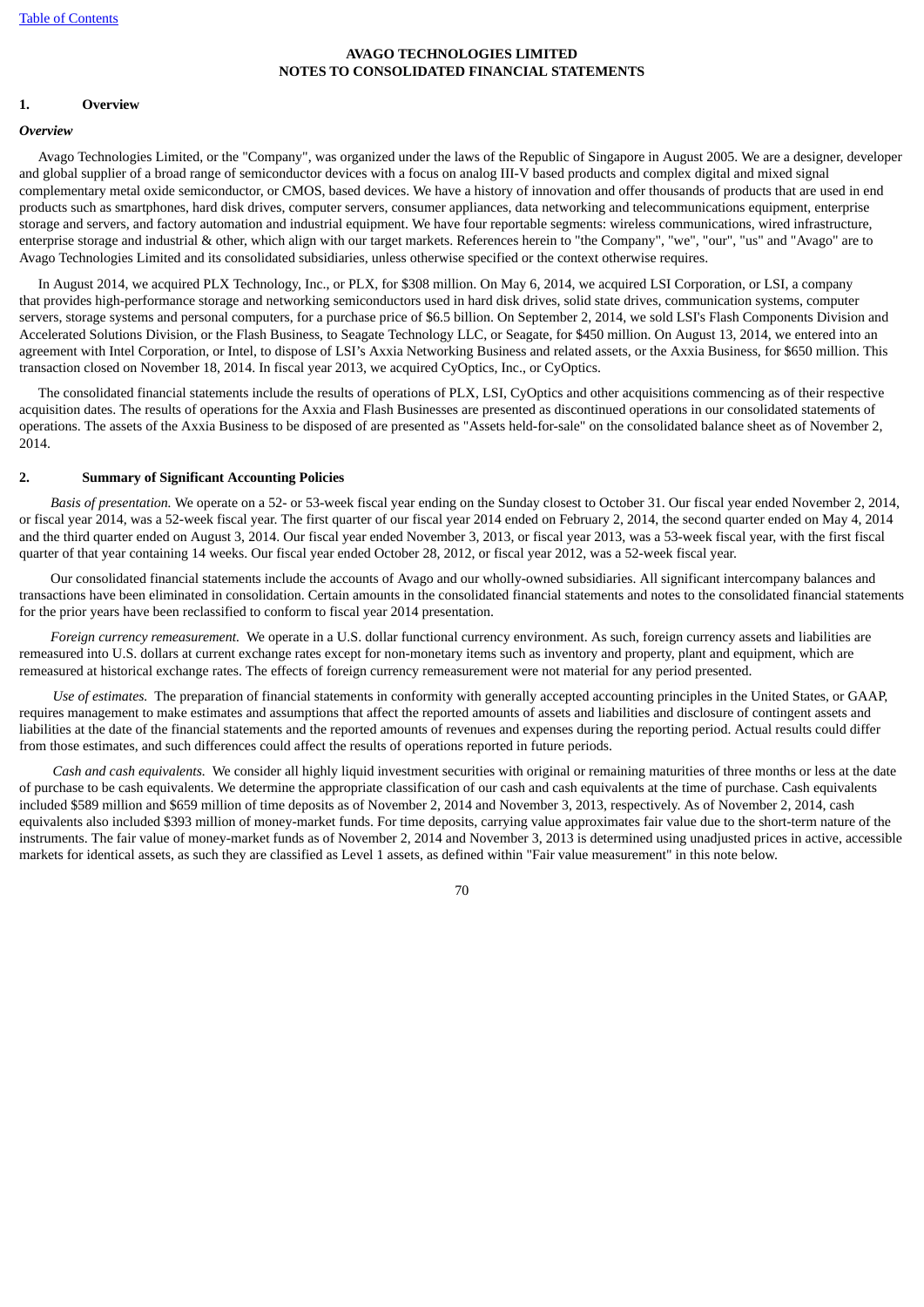*Trade accounts receivable, net.* Trade accounts receivable are recorded at the invoiced amount and do not bear interest. Accounts receivable are reduced by an allowance for doubtful accounts, which is our best estimate of the amount of probable credit losses in our existing accounts receivable. We determine the allowance based on customer-specific experience and the aging of such receivables, among other factors. These allowances were \$2 million and \$1 million as of November 2, 2014 and November 3, 2013, respectively. Accounts receivable are also recorded net of sales returns and distributor allowances. These amounts are recorded when it is both probable and estimable that discounts will be granted or products will be returned. Accounts receivable allowances at November 2, 2014 and November 3, 2013 were \$65 million and \$42 million, respectively.

*Concentrations of credit risk and significant customers.* Our cash, cash equivalents and accounts receivable are potentially subject to concentration of credit risk. Cash and cash equivalents may be redeemable upon demand and are maintained with several financial institutions that management believes are of high credit quality and therefore bear minimal credit risk. We seek to mitigate our credit risks by spreading such risks across multiple counterparties and monitoring the risk profile of these counterparties. Our accounts receivable are derived from revenue earned from customers located both within and outside the U.S. We mitigate collection risks from our customers by performing regular credit evaluations of our customers' financial conditions, and require collateral, such as letters of credit and bank guarantees, in certain circumstances.

We sell our products through our direct sales force, distributors and manufacturers representatives. One direct customer accounted for 30% and 26% of our net accounts receivable balance at November 2, 2014 and November 3, 2013, respectively. One direct customer represented 20%, 18% and 17% of our net revenue in fiscal years 2014, 2013 and 2012, respectively. The majority of the revenue from this customer was included in our wireless communications segment.

*Concentration of other risks.* The semiconductor industry is characterized by rapid technological change, competitive pricing pressures and cyclical market patterns. Our financial results are affected by a wide variety of factors, including general economic conditions worldwide, economic conditions specific to the semiconductor industry, timely implementation of new manufacturing technologies, ability to safeguard patents and other intellectual property in a rapidly evolving market and reliance on assembly and test subcontractors, third-party wafer fabricators and independent distributors. In addition, the semiconductor market has historically been cyclical and subject to significant economic downturns at various times. We are exposed to the risk of obsolescence of our inventory depending on the mix of future business.

*Inventory.* We value our inventory at the lower of the actual cost of the inventory or the current estimated market value of the inventory, with cost being determined under the first-in, first-out method. We record a provision for excess and obsolete inventory based primarily on our forecast of product demand and production requirements. The excess balance determined by this analysis becomes the basis for our excess inventory charge and the written-down value of the inventory becomes its cost. Written-down inventory is not written up if market conditions improve.

*Investments.* We determine the appropriate classification of our investments at the time of acquisition and re-evaluate such determination at each balance sheet date. We classify our investments as current or non-current based on the intent of management, the nature of the investments and whether they are readily available for use in current operations.

Our minority investments in privately-held companies are accounted for using the cost method and evaluated for impairment quarterly. Such analysis requires significant judgment to identify events or circumstances that would likely have a significant other-than-temporary adverse effect on the carrying value of the investment.

At the time of purchase, we classify investments in marketable equity or debt securities, including warrants to acquire such securities, as held by us, as available-for-sale securities or trading securities. These investments are recorded in the consolidated balance sheets at fair value. Unrealized gains and losses on available-for-sale securities are included as a separate component of accumulated other comprehensive income (loss). Unrealized gains and losses on trading securities are included in current operating results in other income, net. Pre-tax realized gains and losses on marketable equity or debt securities sold are determined based on the specific identification method and are included in current operating results in other income, net.

At November 2, 2014, we had \$24 million and \$28 million of investments included in current and other long-term assets, respectively. At November 3, 2013, we had \$23 million and \$5 million of investments included in current and other long-term assets, respectively.

*Retirement benefits.* Post-retirement assets and liabilities are estimates of benefits that we expect to pay to eligible retirees. We consider various factors in determining the value of our post-retirement net assets, including the number of employees that we expect to receive benefits and other actuarial assumptions.

For defined benefit pension plans, we consider various factors in determining our respective pension liabilities and net periodic benefit costs, including the number of employees that we expect to receive benefits, their salary levels and years of service, the expected return on plan assets, the discount rate, the timing of the payment of benefits, and other actuarial assumptions. If the actual results and events of the pension plans differ from our current assumptions, the benefit obligations may be over- or under-valued.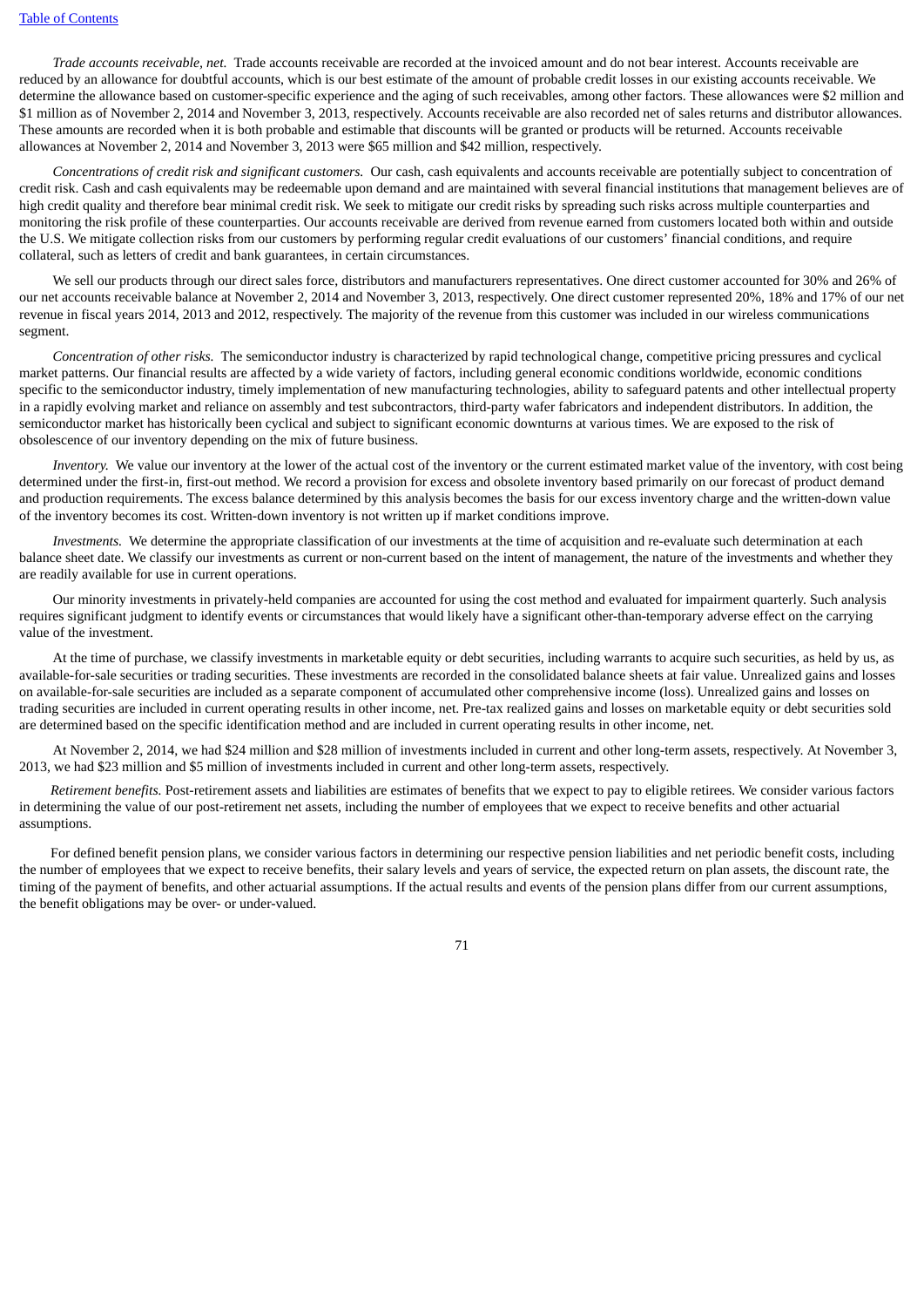The key benefit plan assumptions are the discount rate and the expected rate of return on plan assets. The assumptions discussed below are for the U.S. retirement benefit plans. For the non-U.S. plans, we chose assumptions specific to each country.

The U.S. discount rates were based on the results of matching expected plan benefit payments with cash flows from a hypothetical yield curve constructed with high quality corporate bond yields. We base the salary increase assumptions on historical experience and future expectations. In developing the expected rate of return, we consider long-term compound annualized returns based on historical market data, historical and expected returns on the various categories of plan assets, and the target investment portfolio allocation among debt, equity securities and other investments.

*Derivative instruments.* We are subject to foreign currency risks for transactions denominated in foreign currencies, primarily Singapore Dollar, Malaysian Ringgit, Euro and Japanese Yen. Therefore, we enter into foreign exchange forward contracts to manage financial exposures resulting from the changes in the exchange rates of these foreign currencies. These contracts are designated at inception as hedges of the related foreign currency exposures, which include committed and forecasted revenue and expense transactions that are denominated in currencies other than the functional currency of the subsidiary which has the exposure. We exclude time value from the measurement of effectiveness. To achieve hedge accounting, contracts must reduce the foreign currency exchange rate risk otherwise inherent in the amount and duration of the hedged exposures and comply with established risk management policies; our hedging contracts generally mature within three months. We do not use derivative financial instruments for speculative or trading purposes.

We designate our forward contracts as either cash flow or fair value hedges. All derivatives are recognized on the consolidated balance sheets at their fair values. For derivative instruments that are designated and qualify as fair value hedges, changes in value of the instruments are recognized in income in the current period. Such hedges are recorded in net income and are offset by the changes in fair value of the underlying assets or liabilities being hedged. For derivative instruments that are designated and qualify as cash flow hedges, changes in the value of the effective portion of the derivative instrument are recognized in accumulated other comprehensive income (loss), a component of shareholders' equity. These amounts are then reclassified and recognized in net income when either the forecasted transaction occurs or it becomes probable the forecasted transaction will not occur. Changes in the fair value of the ineffective portion of derivative instruments are recognized in net income in the current period, which have not been significant to date. The impact of derivative instruments is immaterial to our consolidated financial statements for all periods presented.

*Property, plant and equipment.* Property, plant and equipment are stated at cost less accumulated depreciation and amortization. Additions, improvements and major renewals are capitalized, and maintenance, repairs and minor renewals are expensed as incurred. Assets are held in construction in progress until placed in service, upon which date, we begin to depreciate these assets. When assets are retired or disposed of, the assets and related accumulated depreciation and amortization are removed from our property, plant and equipment balances and the resulting gain or loss is reflected in the consolidated statements of operations. Buildings and leasehold improvements are generally depreciated over 15 to 40 years, or over the lease period, whichever is shorter, and machinery and equipment are generally depreciated over three to ten years. We use the straight-line method of depreciation for all property, plant and equipment.

*Fair value measurement.* Fair value is defined as the price that would be received upon sale of an asset or paid to transfer a liability in an orderly transaction between market participants at the measurement date. A three level hierarchy is applied to prioritize the inputs to valuation techniques used to measure fair value. The hierarchy gives the highest priority to unadjusted quoted prices in active markets for identical assets or liabilities (Level 1 measurements) and the lowest priority to unobservable inputs (Level 3 measurements).

The three levels of the fair value hierarchy under the guidance for fair value measurements are described below:

Level 1 — Level 1 inputs are quoted prices (unadjusted) in active markets for identical assets or liabilities that the reporting entity has the ability to access at the measurement date. Our Level 1 assets include cash equivalents, banker's acceptances, trading securities investments and investment funds (i.e., deferred compensation plan assets). We measure trading securities investments and investment funds at quoted market prices as they are traded in an active market with sufficient volume and frequency of transactions.

Level 2 — Level 2 inputs are inputs other than quoted prices included within Level 1 that are observable for the asset or liability, either directly or indirectly. If the asset or liability has a specified contractual term, a Level 2 input must be observable for substantially the full term of the asset or liability. We consider our Convertible Notes to be Level 2 liabilities in the fair value hierarchy as the estimated fair value is measured based on the market prices observable for similar instruments.

Level 3 — Level 3 inputs are unobservable inputs for the asset or liability in which there is little, if any, market activity for the asset or liability at the measurement date. Level 3 assets and liabilities include cost method investments, goodwill, amortizable intangible assets, and property, plant and equipment, which are measured at fair value using a discounted cash flow approach when they are impaired. Quantitative information for Level 3 assets and liabilities reviewed at each reporting period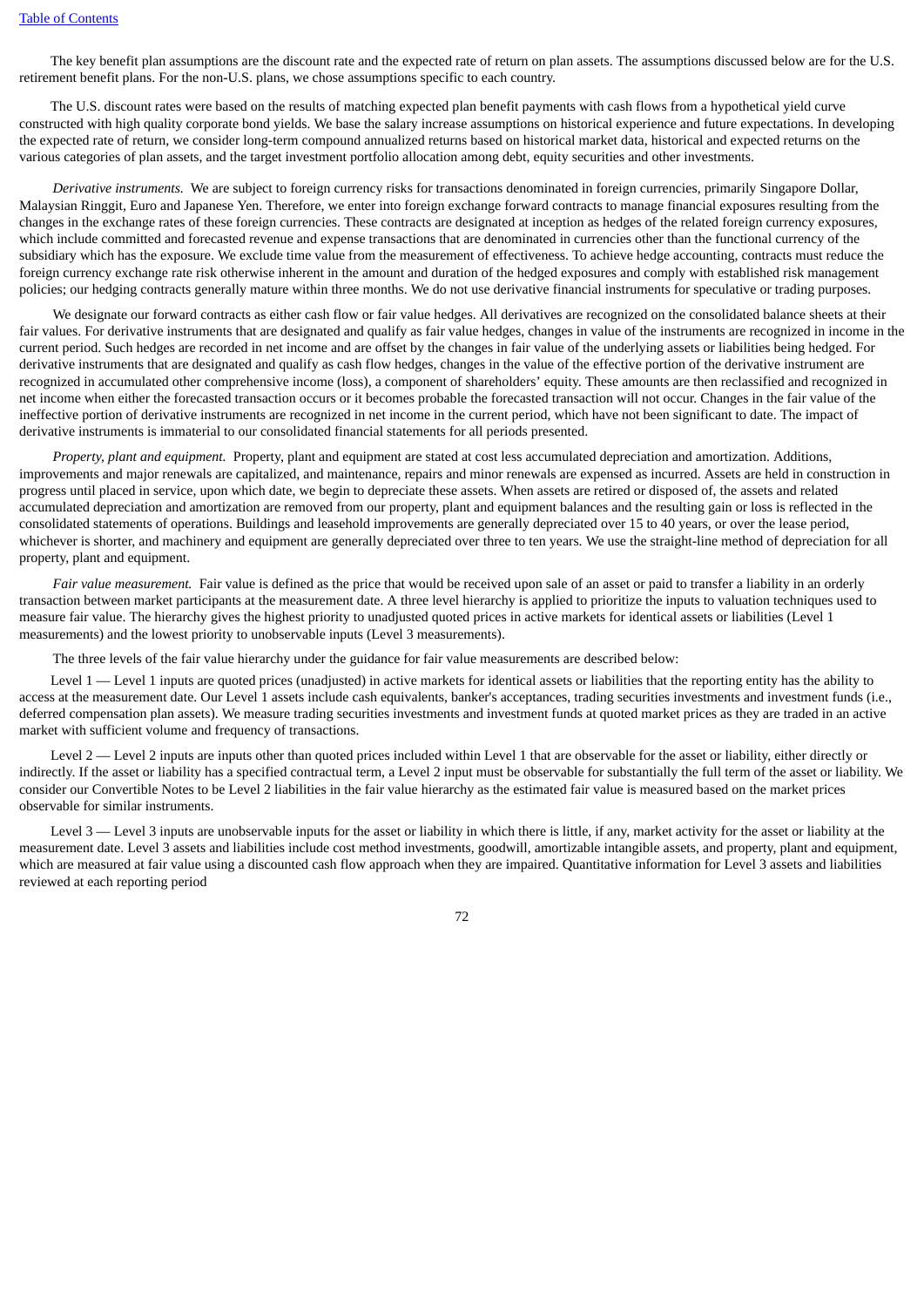includes indicators of significant deterioration in the earnings performance, credit rating, asset quality, business prospects of the investee, and financial indicators of the investee's ability to continue as a going concern.

*Business combinations.* We account for business combinations under the acquisition method of

accounting, which requires us to recognize separately from goodwill the assets acquired and the liabilities assumed at their acquisition date fair values. While we use our best estimates and assumptions to accurately value assets acquired and liabilities assumed at the acquisition date as well as contingent consideration, where applicable, our estimates are inherently uncertain and subject to refinement. As a result, during the measurement period, which may be up to one year from the acquisition date, we record adjustments to the assets acquired and liabilities assumed with the corresponding offset to goodwill. Upon the conclusion of the measurement period or final determination of the values of assets acquired or liabilities assumed, whichever comes first, any subsequent adjustments are recorded to our consolidated statements of operations.

Accounting for business combinations requires our management to make significant estimates and assumptions, especially at the acquisition date including our estimates for intangible assets, contractual obligations assumed, restructuring liabilities, pre-acquisition contingencies, and contingent consideration, where applicable. Although we believe the assumptions and estimates we have made in the past have been reasonable and appropriate, they are based in part on historical experience and information obtained from the management of the acquired companies and are inherently uncertain. Critical estimates in valuing certain of the intangible assets we have acquired include future expected cash flows from product sales, customer contracts and acquired technologies, expected costs to develop in-process research and development into commercially viable products and estimated cash flows from the projects when completed and discount rates. Unanticipated events and circumstances may occur that may affect the accuracy or validity of such assumptions, estimates or actual results.

*Goodwill and purchased intangible assets.* Goodwill represents the excess of purchase price and related costs over the value assigned to the net tangible and identifiable intangible assets of businesses acquired. Goodwill is not amortized but is reviewed annually (or more frequently if impairment indicators arise) for impairment. Purchased finite-lived intangible assets are carried at cost less accumulated amortization. Amortization is recognized over the periods during which the intangible assets are expected to contribute to our cash flows. Purchased in-process research and development, or IPR&D, projects are capitalized at fair value as an indefinite lived intangible asset and assessed for impairment thereafter. Upon completion of each underlying project, IPR&D assets are reclassified as an amortizable purchased intangible asset and amortized over their estimated useful lives. If an IPR&D project is abandoned, we recognize the value of the related intangible asset in our consolidated statements of operations in the period it is abandoned. No project abandonments or transfers from IPR&D to amortizable purchased intangible assets occurred for fiscal year 2014.

*Long-lived assets.* On a quarterly basis, we monitor factors and changes in circumstances that could indicate carrying amounts of long-lived assets, including goodwill, intangible assets, and property, plant and equipment, may not be recoverable. Factors we consider important which could trigger an impairment review include (i) significant under-performance relative to historical or projected future operating results, (ii) significant changes in the manner of our use of the acquired assets or the strategy for our overall business, and (iii) significant negative industry or economic trends. An impairment loss must be measured if the sum of the expected future cash flows (undiscounted and before interest) from the use and eventual disposition of the asset (or asset group) is less than the net book value of the asset (or asset group). The amount of the impairment loss will generally be measured as the difference between the net book value of the asset (or asset group) and the estimated fair value. We perform an annual impairment review of goodwill and intangibles including IPR&D during the fourth quarter of each fiscal year, or more frequently if we believe indicators of impairment exist. No impairment of long-lived assets resulted from our fourth quarter fiscal year 2014 evaluation of long-lived assets for impairment, or for any of the periods presented. Additionally, on a quarterly basis, we assess whether there have been triggers that would require us to evaluate the reasonableness of the remaining estimated useful lives of intangible assets and property, plant & equipment. No such triggers were identified during fiscal year 2014.

*Warranty.* We accrue for the estimated costs of product warranties at the time revenue is recognized. Product warranty costs are estimated based upon our historical experience and specific identification of the products requirements, which may fluctuate based on product mix. Additionally, we accrue for warranty costs associated with occasional or unanticipated product quality issues if a loss is probable and can be reasonably estimated.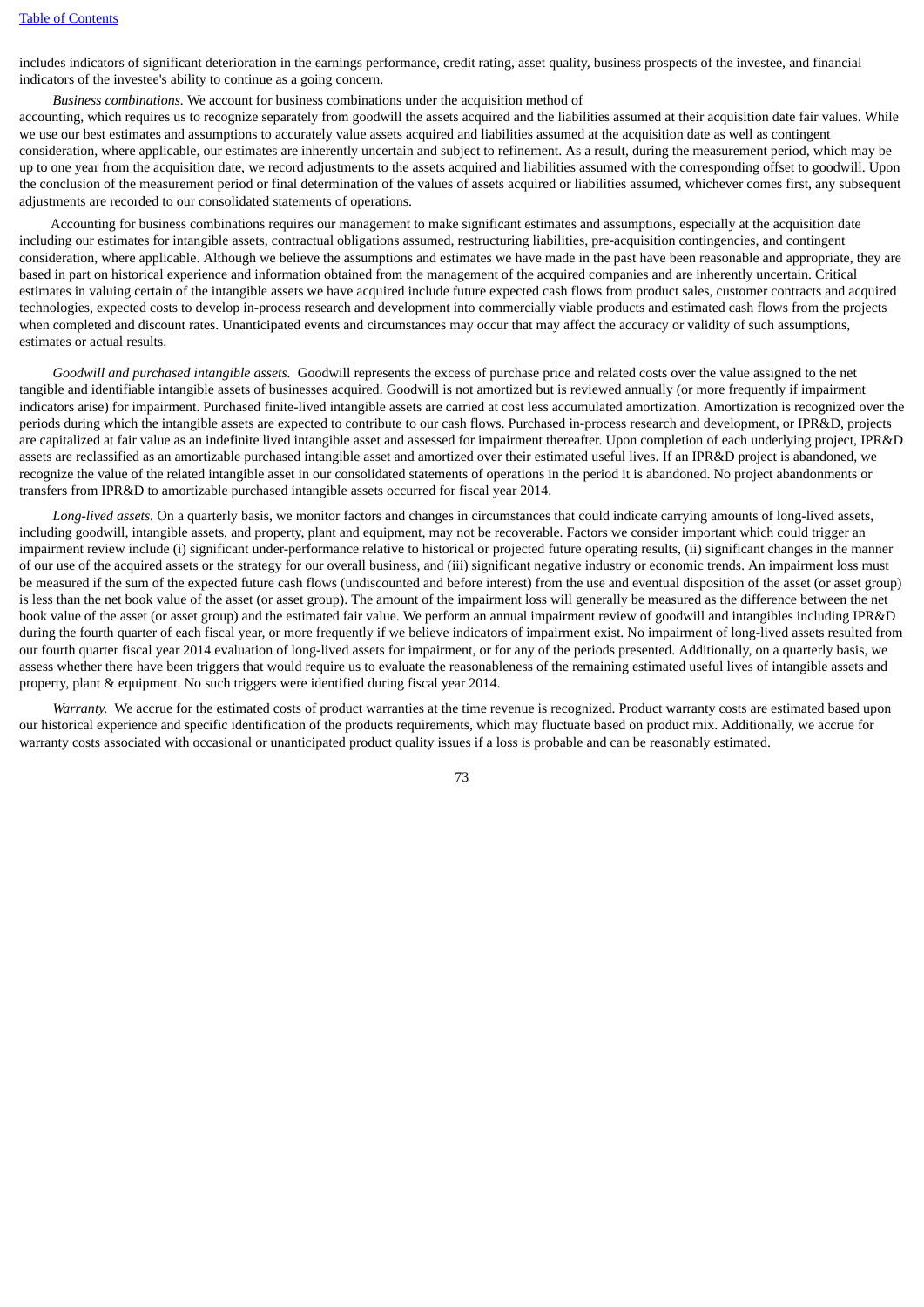The following table summarizes the changes in accrued warranty (in millions):

| Balance as of October 28, 2012 — included in other current liabilities | \$  |
|------------------------------------------------------------------------|-----|
| Charged to cost of products sold                                       |     |
| Utilized                                                               | (1) |
| Balance as of November 3, 2013 — included in other current liabilities |     |
| Liabilities assumed in acquisitions                                    |     |
| Released to cost of products sold                                      | (4) |
| Utilized                                                               | (1) |
| Balance as of November 2, 2014 — included in other current liabilities | 8   |

*Revenue recognition.* We recognize revenue related to sales of our products, net of trade discounts and allowances, provided that (i) persuasive evidence of an arrangement exists, (ii) delivery has occurred and title and risk of loss have transferred, (iii) the price is fixed or determinable and (iv) collectibility is reasonably assured. We consider the price to be determinable when the price is not subject to refund or adjustments or when any such adjustments can be estimated. We evaluate the creditworthiness of our customers to determine that appropriate credit limits are established prior to the acceptance of an order. Revenue, including sales to resellers and distributors, is reduced for estimated returns and distributor allowances. We recognize revenue from sales of our products to distributors upon delivery of products to the distributors. An allowance for distributor credits covering price adjustments and scrap allowances is made based on our estimate of historical experience rates as well as considering economic conditions and contractual terms. To date, actual distributor claim activity has been materially consistent with the provisions we have made based on our historical estimates.

We enter into development agreements with some of our customers and recognize revenue from these agreements upon completion and acceptance by the customer of contract deliverables or as services are provided, depending on the terms of the arrangement. Revenue is deferred for any amounts billed or received prior to completion or delivery of services. As we retain the intellectual property generated from these development agreements, costs related to these arrangements are included in research and development expense. Net revenue for fiscal year 2014 included \$124 million of revenue from development agreements.

We recognize revenue from the sales and licensing of our intellectual property when the following fundamental criteria are met: (i) persuasive evidence of an arrangement exists, (ii) delivery has occurred, (iii) the sales price is fixed or determinable, and (iv) collection of resulting receivables is reasonably assured. Revenue from upfront payments for the licensing of our patents is recognized when the arrangement is mutually signed, if there is no future delivery or future performance obligation and all other criteria are met. Revenue from guaranteed royalty streams are recognized when paid, or collection is reasonably assured and all other criteria are met. When patent licensing arrangements include royalties for future sales of the licensees' products using our licensed patented technology, revenue is recognized when the royalty report is received from the licensee, at which time the sales price is determinable, provided that all other criteria have been met.

*Research and development.* Research and development expense consists primarily of personnel costs for our engineers and third parties engaged in the design and development of our products, software and technologies, including salary, bonus and share-based compensation expense, project material costs, services and depreciation. Such costs are charged to research and development expense as they are incurred.

*Government grants*. Investment incentives related to government grants are recognized when a legal right to the grant exists, there is reasonable assurance that both the terms and conditions associated with the grant will be fulfilled and the grant proceeds will be received. For government grants related to capital expenditures, the amount of the grant is deferred, and amortized over the useful life of the asset and is reflected in the consolidated statements of cash flows as a financing activity. All other government grants are recognized as a reduction of the qualifying cost being reimbursed and are reflected in the consolidated statements of cash flows as an operating activity.

*Share-based compensation expense.* Share-based compensation expense is measured at the grant date, based on the estimated fair values of the awards, net of estimated forfeitures. We use the Black-Scholes option pricing model to determine the estimated fair value for time-based options and employee share purchase plan rights and amortize the share-based compensation expense under the straight-line amortization method over the vesting period. We use the Monte Carlo simulation method to determine the estimated fair value for share price performance, or market-based, stock options and amortize the sharebased compensation expense under the graded vesting method over the service period. We recognize a benefit from share-based compensation in shareholders' equity if an incremental tax benefit is realized by following the ordering provisions of the tax law.

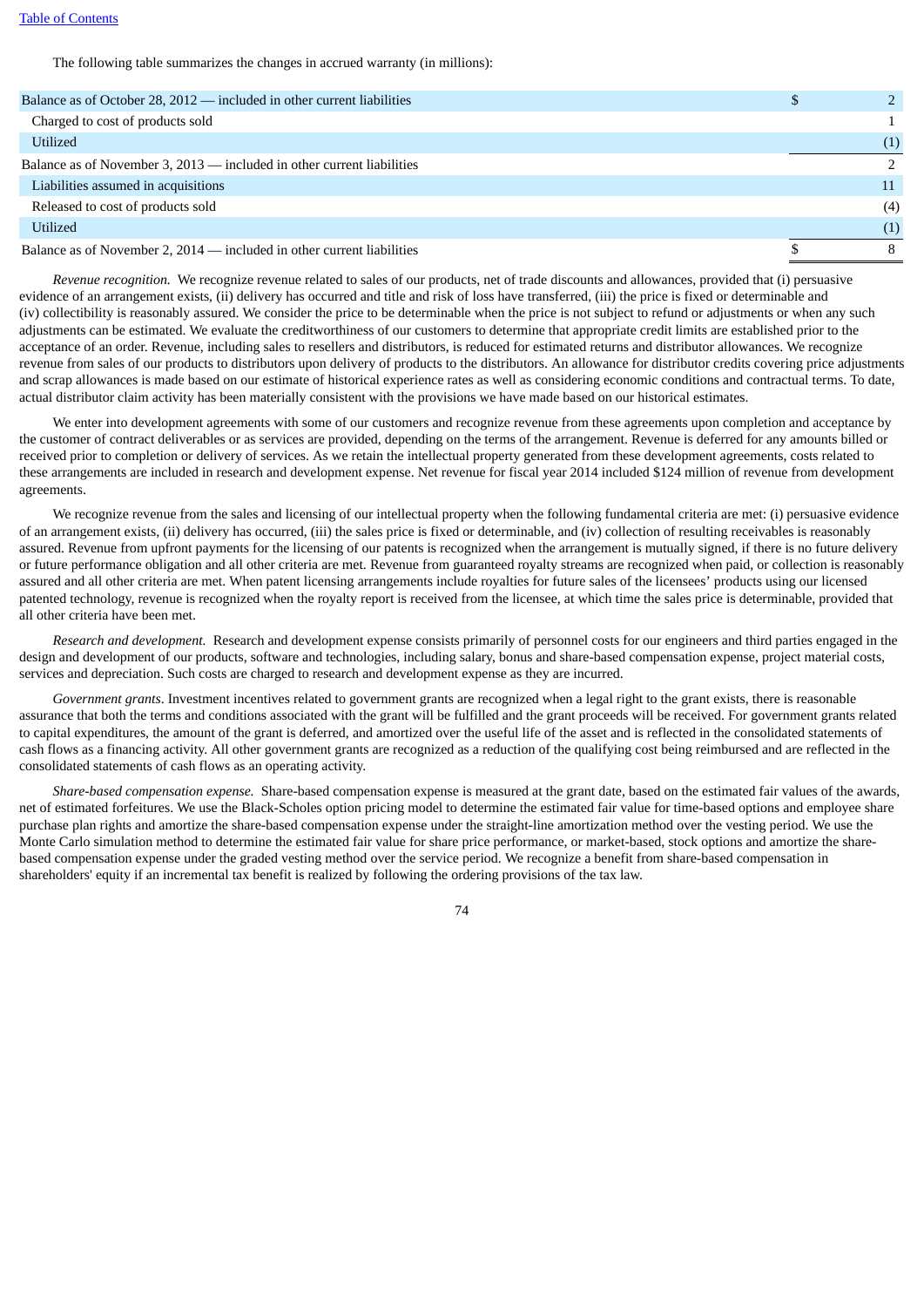*Shipping and handling costs.* Our shipping and handling costs charged to customers are included in net revenue and the associated expense is included in cost of products sold in the consolidated statements of operations for all periods presented.

*Advertising.* Advertising costs are expensed as incurred and included within selling, general and administrative expense. Advertising costs were not material for fiscal years 2014, 2013 or 2012.

*Litigation and settlement cost.* We are involved in legal actions and other matters arising in our recent business acquisitions and in the normal course of business. We recognize an estimated loss contingency when the outcome is probable or reasonably possible prior to issuance of the consolidated financial statements and we are able to reasonably estimate the amount or range of any possible loss.

*Taxes on income.* We account for income taxes under the asset and liability method, which requires the recognition of deferred tax assets and liabilities for the expected future tax consequences of events that have been included in the consolidated financial statements. Under this method, deferred tax assets and liabilities are determined based on the differences between the consolidated financial statements and tax basis of assets and liabilities using enacted tax rates in effect for the year in which the differences are expected to reverse. The effect of a change in tax rates on deferred tax assets and liabilities is recognized in income in the period that includes the enactment date.

We recognize net deferred tax assets to the extent we believe these assets will more likely than not be realized. In making such determination, we consider all available positive and negative evidence, including scheduled reversals of deferred tax liabilities, projected future taxable income, tax planning strategies and recent financial operations. If we determine that we are able to realize our deferred income tax assets in the future in excess of their net carrying values, we adjust the valuation allowance and reduce the provision for income taxes. Likewise, if we determine that we are not be able to realize all or part of our net deferred tax assets, we increase the provision for income taxes in the period such determination is made.

We account for uncertainty in income taxes in accordance with accounting guidance on income taxes. The guidance provides that a tax benefit from an uncertain tax position may be recognized when it is more likely than not that the position will be sustained upon examination, including resolutions of any related appeals or litigation processes, based on the technical merits.

*Net income per share*. Basic net income per share is computed using the weighted-average number of ordinary shares outstanding during the period. Diluted net income per share is computed using the weighted-average number of ordinary shares and potentially dilutive share equivalents outstanding during the period. Diluted shares outstanding include the dilutive effect of in-the-money options (including market-based share options), restricted share units, or RSUs, employee share purchase rights under the Avago Technologies Limited Employee Share Purchase Plan, or ESPP, (collectively, equity awards) and the 2% Convertible Senior Notes due 2021 issued by Avago Technologies Limited, or the Convertible Notes. The dilutive effect of equity awards is calculated based on the average share price for each fiscal period, using the treasury stock method. Under the treasury stock method, the amount the employee must pay for exercising share options and to purchase shares under the ESPP, the amount of compensation cost for future service that we have not yet recognized, and the amount of tax benefits that would be recognized as ordinary shares when equity awards become deductible for income tax purposes are collectively assumed to be used to repurchase ordinary shares. The dilutive effect of the Convertible Notes is calculated using the treasury stock method. For the purpose of calculating the dilutive effect, we assume that the Convertible Notes will be settled in cash, which warrants use of the treasury stock method. In making this assumption, we considered our existing cash balance, future cash flows from operations and our ability to borrow and repay our existing term loans. The treasury stock method assumes that the carrying value of the Convertible Notes represents proceeds, since settlement of the Convertible Notes tendered for conversion may be settled with cash, ordinary shares or a combination of both at our option. The resulting incremental ordinary shares attributable to the assumed conversion of the Convertible Notes are a component of diluted shares.

Diluted net income per share excluded the potentially dilutive effect of weighted-average equity awards (options, RSUs, and ESPP rights) to purchase 1 million ordinary shares in fiscal year 2014 and 2 million ordinary shares in each of fiscal years 2013 and 2012, as their effect was antidilutive.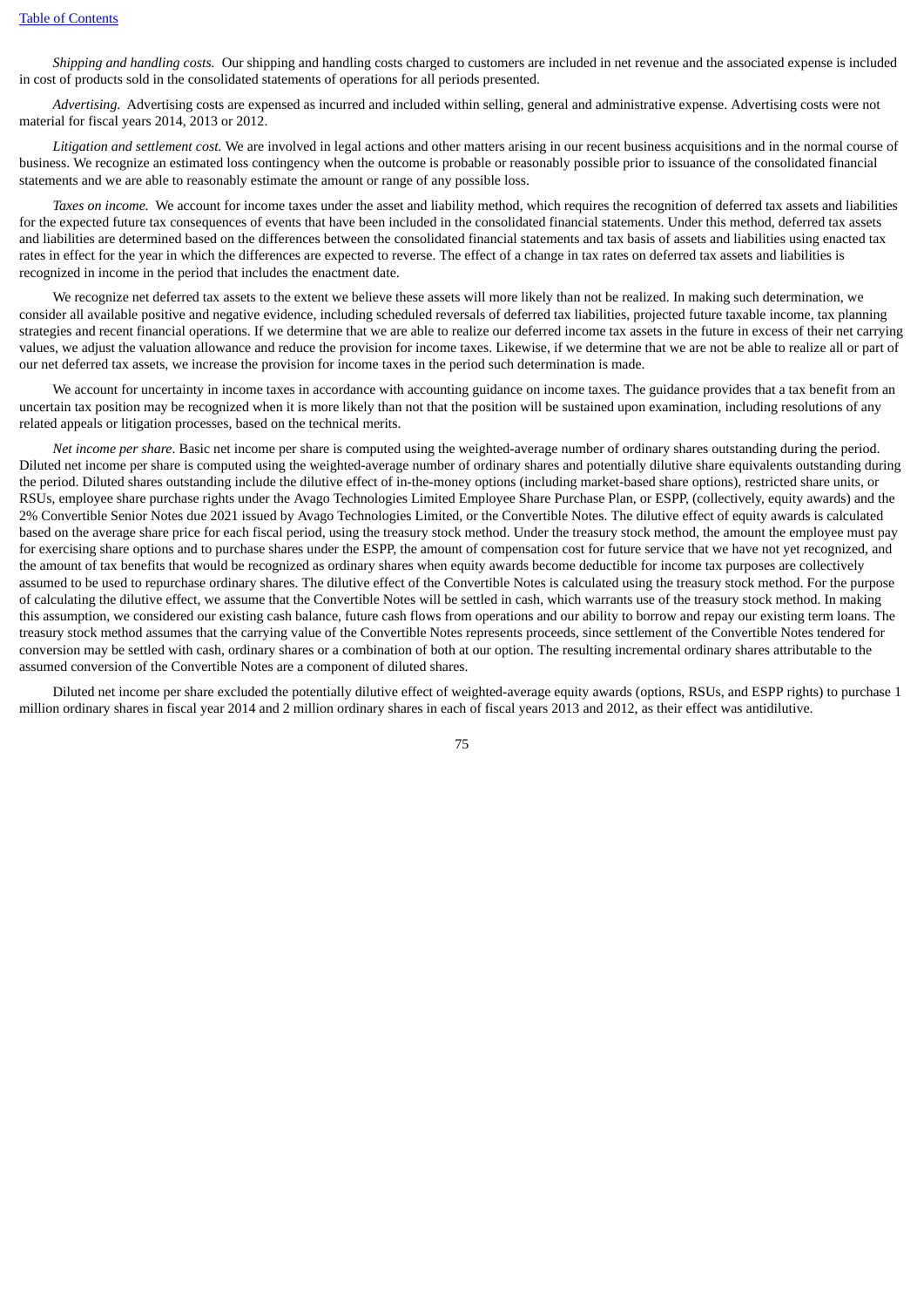The following is a reconciliation of the numerators and denominators of the basic and diluted net income per share computations for the periods presented (in millions, except per share data):

|                                                                  |                | <b>Fiscal Year</b> |               |      |     |      |
|------------------------------------------------------------------|----------------|--------------------|---------------|------|-----|------|
|                                                                  |                | 2014               |               | 2013 |     | 2012 |
| Net income (Numerator):                                          |                |                    |               |      |     |      |
| Income from continuing operations                                | \$             | 309                | \$            | 552  | \$  | 563  |
| Loss from discontinued operations, net of income taxes           |                | (46)               |               |      |     |      |
| Net income                                                       | \$             | 263                | \$            | 552  | \$  | 563  |
| Shares (Denominator):                                            |                |                    |               |      |     |      |
| Basic weighted-average ordinary shares outstanding               |                | 251                |               | 247  |     | 245  |
| Add incremental shares for:                                      |                |                    |               |      |     |      |
| Dilutive effect of share options, RSUs and ESPP rights           |                | 8                  |               | 5    |     | 5    |
| Dilutive effect of Convertible Notes                             |                | 8                  |               |      |     |      |
| Shares used in diluted computation                               |                | 267                |               | 252  |     | 250  |
| Basic income per share:                                          |                |                    |               |      |     |      |
| Income per share from continuing operations                      | \$             | 1.23               | \$            | 2.23 | \$  | 2.30 |
| Loss per share from discontinued operations, net of income taxes |                | (0.18)             |               |      |     |      |
| Net income per share                                             | \$             | 1.05               |               | 2.23 |     | 2.30 |
|                                                                  |                |                    |               |      |     |      |
| Diluted income per share:                                        |                |                    |               |      |     |      |
| Income per share from continuing operations                      | $\mathfrak{S}$ | 1.16               | <sup>\$</sup> | 2.19 | \$. | 2.25 |
| Loss per share from discontinued operations, net of income taxes |                | (0.17)             |               |      |     |      |
| Net income per share                                             | \$             | 0.99               | <sup>\$</sup> | 2.19 | \$  | 2.25 |

#### *Recently Adopted Accounting Guidance*

In fiscal year 2014, we adopted guidance on the presentation of reporting reclassifications out of accumulated other comprehensive income (loss). This guidance seeks to improve the reporting of such reclassifications by requiring an entity to report the effect of significant reclassifications out of accumulated other comprehensive income (loss) on the respective line items in net income if the amount being reclassified is required under GAAP to be reclassified in its entirety to net income. For other amounts that are not required under GAAP to be reclassified in their entirety to net income in the same reporting period, an entity is required to cross-reference other disclosures required under GAAP that provide additional detail about those amounts. This guidance supersedes the presentation requirements for reclassifications out of accumulated other comprehensive income (loss) in previously issued guidance. The adoption of this guidance affected the presentation of comprehensive income, but did not have any impact on our financial condition or results of operations.

#### *Recent Accounting Guidance Not Yet Adopted*

In November 2014, the Financial Accounting Standards Board, or FASB, issued authoritative guidance that provides guidance on whether and at what threshold an acquired business or not-for-profit organization can apply pushdown accounting. This guidance provides an option to apply pushdown accounting in the separate financial statements of an acquired entity upon the occurrence of an event in which an acquirer obtains control of the acquired entity. The guidance is effective on November 18, 2014. After the effective date, an acquired entity can make an election to apply the guidance to future change-in-control events or to its most recent change-in-control event. However, if the financial statements for the period in which the most recent change-incontrol event occurred already have been issued or made available to be issued, the application of this guidance would be a change in accounting principle. The adoption of this guidance is not expected to have any significant impact on our consolidated financial statements.

In June 2014, the FASB issued authoritative guidance that resolves the diverse accounting treatment for share-based payment awards that require a specific performance target to be achieved in order for employees to become eligible to vest in the awards. The guidance applies to entities that grant their employees share-based awards that include a performance target that could be achieved after the requisite service period. The guidance explicitly requires that a performance target of this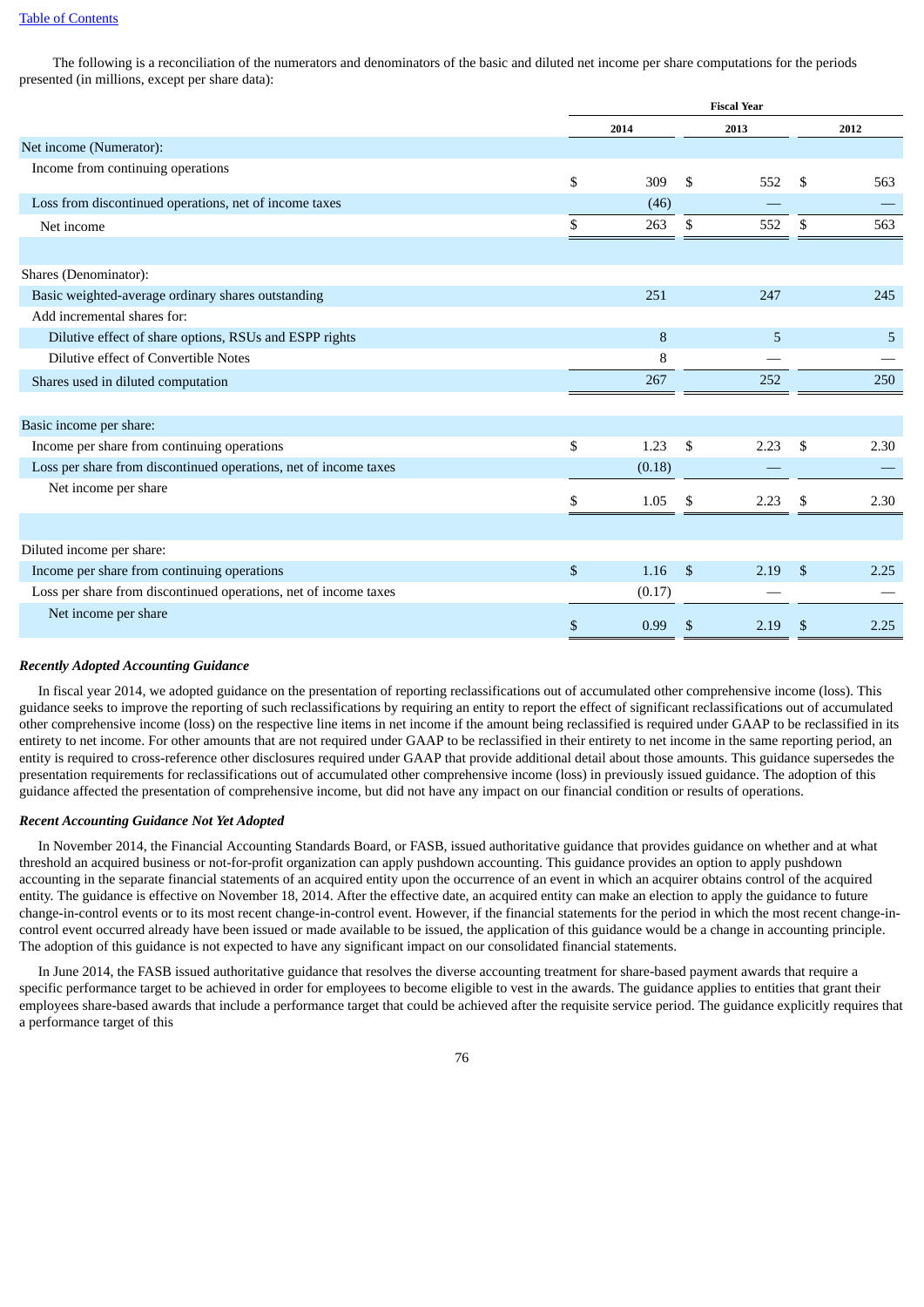nature be treated as a performance condition and should not be reflected in estimating the grant-date fair value of the award. This guidance will be effective for the first quarter of our fiscal year 2016. We are currently evaluating the impact that this guidance will have on our financial condition and results of operations.

In May 2014, the FASB issued authoritative guidance that outlines a single comprehensive model for entities to use in accounting for revenue arising from contracts with customers and supersedes most current revenue recognition guidance. The guidance is effective for the first quarter of our fiscal year 2018. Early adoption is not permitted. We are currently evaluating the impact of this guidance on our consolidated financial statements.

In April 2014, the FASB issued authoritative guidance that raises the threshold for a disposal transaction to qualify as a discontinued operation and requires additional disclosures about discontinued operations and disposals of individually significant components that do not qualify as discontinued operations. This guidance will be effective prospectively for the first quarter of our fiscal year 2016, which will only affect any dispositions we may make after the effective date.

In July 2013, the FASB issued an amendment to the accounting guidance related to the financial statement presentation of an unrecognized tax benefit when a net operating loss carryforward, a similar tax loss or a tax credit carryforward exists. The guidance requires an unrecognized tax benefit to be presented as a decrease in a deferred tax asset where a net operating loss, a similar tax loss or a tax credit carryforward exists and certain criteria are met. This guidance will be effective for the first quarter of our fiscal year 2015. The adoption of this guidance will affect the presentation of our unrecognized tax benefits but will not impact our financial condition or results of operations.

#### **3. Acquisitions and Investments**

## *Acquisition Summary*

On May 6, 2014, we acquired LSI for a purchase price of \$6.5 billion. On September 2, 2014, we sold LSI's Flash Business to Seagate for \$450 million. On August 13, 2014, we entered into an agreement with Intel to sell LSI's Axxia Business for \$650 million. This transaction closed on November 18, 2014.

In August 2014, we acquired PLX for \$308 million. In fiscal year 2013, we acquired CyOptics, Inc., or CyOptics. In addition, in each of fiscal years 2014 and 2013, we made one additional acquisition that was immaterial to our consolidated results of operations. During fiscal year 2012, we made two acquisitions that were immaterial individually and in the aggregate to our consolidated results of operations.

The consolidated financial statements include the results of operations of LSI, PLX, CyOptics and other acquisitions commencing as of their respective acquisition dates. The results of operations for the Axxia and Flash Businesses are presented as discontinued operations in our consolidated statements of operations. The assets of the Axxia Business to be disposed of are presented as assets held-for-sale on the consolidated balance sheet as of November 2, 2014.

Unaudited pro forma results of operations for the LSI, PLX and CyOptics acquisitions are presented below. Acquisition related transaction costs such as legal, accounting and other related expenses were recorded as a component of selling, general and administrative expense in our consolidated statements of operations. During fiscal years 2014 and 2013, we incurred \$35 million and \$5 million, respectively, in transaction costs related to acquisitions.

#### *Summary of Intangible Assets Acquired and Valuation Methods Used*

For each of our acquisitions, the allocation of the purchase price to tangible and identified intangible assets acquired was based on our best estimate of the fair value of such assets as of the respective acquisition dates. The fair value of acquired tangible and identified intangible assets is determined based on inputs that are unobservable and significant to the overall fair value measurement. As such, acquired tangible and intangible assets are classified as Level 3 assets.

Developed technology was valued using the discounted cash flow method. Under this method, the direct cash flows expected to be generated by the technologies were discounted over their remaining lives, net of returns on contributory assets such as working capital, property and equipment and the assembled workforce, trade name, and existing customer relationships, using discount rates adjusted to reflect the risk and timing of cash flows associated with the specific assets relative to the other asset classes. We valued base product technology that generates cash flows from sales of the existing products using the income approach, specifically the multi-period excess earnings method which calculates the value based on the risk-adjusted present value of the cash flows specific to the products, allowing for a reasonable return. Packaging technology was valued utilizing the relief-from-royalty method, a form of the income approach. The relief-from-royalty method estimates the cost savings that accrue to the owner of an intangible asset that would otherwise be payable as royalties or license fees on revenues earned through the use of the asset. The royalty rate was based on an analysis of empirical, market-derived royalty rate for guideline intangible assets. The economic useful life was determined based on the technology cycle related to each product family and its expected contribution to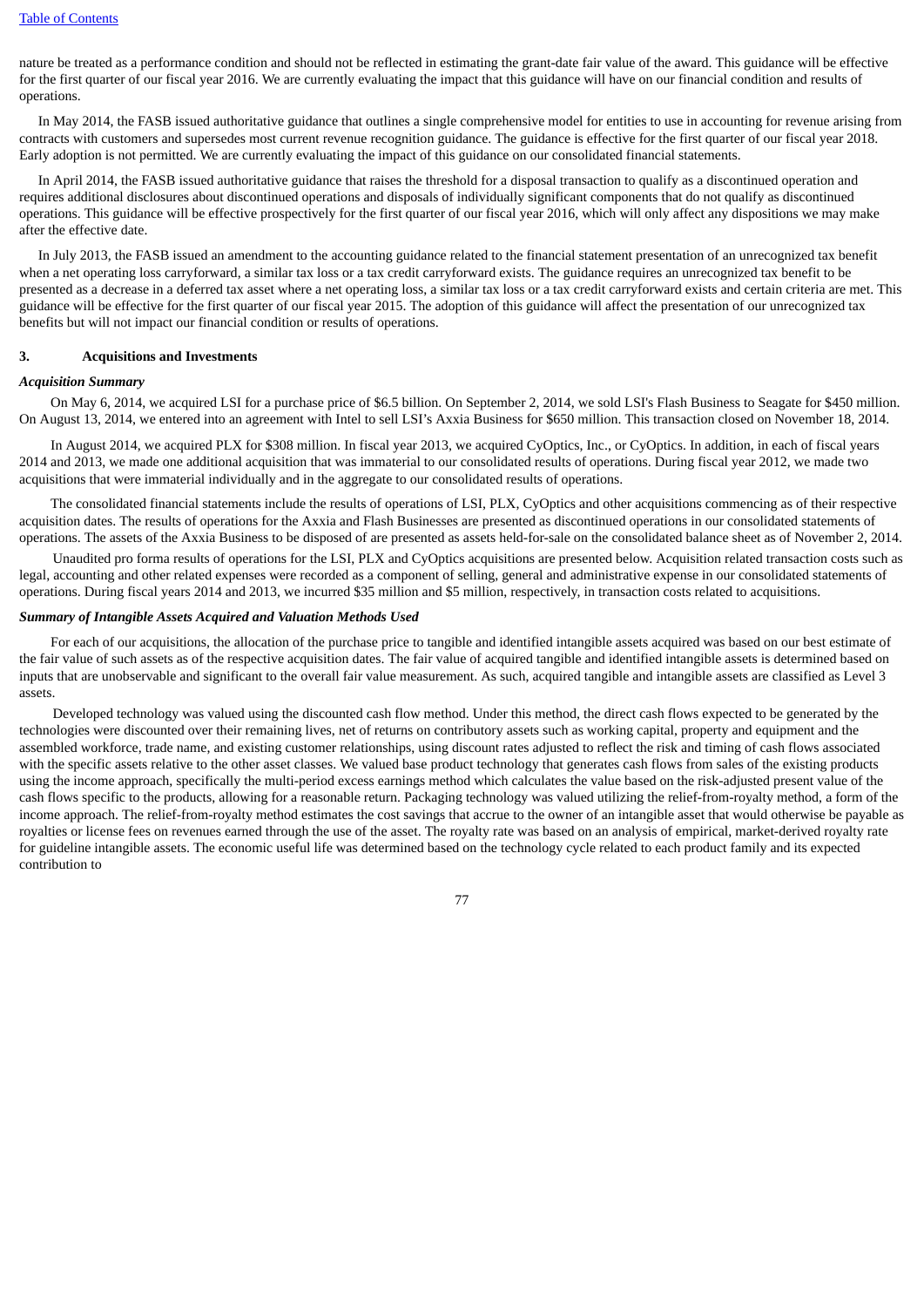forecast revenue. Customer relationships represent the fair value of future projected revenue that is expected to be derived from sales of products to existing customers of our acquired companies. Customer relationships were valued using the with-and-without-method, a form of the income approach. In this method, the fair value is measured by the difference between the present values of the cash flows from the sale with and without the existing customers in place over the period of time necessary to reacquire the customers. The method involves a comparison of the cash flows assuming the customer relationships were in place to cash flows that would be generated if the customer relationships were newly created. The economic useful life was determined based on the estimated customer product or program ramp-up period required to develop the similar existing customer revenue base.

Customer order backlog represents business under existing contractual obligations as of the acquisition date. The fair value of backlog was determined using the multi-period excess earnings method under the income approach based on expected operating cash flows from future contractual revenue. The economic useful life was determined based on the expected life of the backlog and the cash flows over the forecast period.

Trade names relate to our acquirees' product brands and their fair values were determined by applying the relief-from-royalty method under the income approach. This valuation method is based on the application of a royalty rate to forecasted revenue under the respective trade name and involves discounting net cash flows resulting from the forecast of avoided royalties over a transition period, giving consideration to the cost of capital estimate as well as the risk and timing of the cash flows associated with this asset relative to the other asset classes. The economic useful life was determined based on the expected life of the trade names, the history of the trade names and the cash flows anticipated over the forecasted periods.

Patents represent issued patents and patent applications worldwide, and existing licensing contracts. We valued the existing patents associated with new IP licensing contracts using the multi-period excess earnings method under the income approach. The method reflects the present value of the projected cash flows that are expected to be generated by the patents less charges representing the contribution of other assets to those cash flows. We valued the existing IP licensing contracts using the discounted cash flow method under the income approach. The method reflects the present value of the projected cash flows that are expected to be generated by the licensing contracts. The economic useful life was determined based on the actual contractual terms of the existing patents and licensing contracts and the cash flows over the forecasted periods.

IPR&D represents the fair value of incomplete research and development projects that had not reached technological feasibility as of the date of the acquisition. The fair value of IPR&D was determined using the multi-period excess earnings method, a form of the income approach. Under the income approach, the expected future cash flows from each project under development are estimated and discounted to their net present values at an appropriate riskadjusted rate of return. The acquisition date fair value of IPR&D will be either amortized or impaired depending on whether the projects are completed or abandoned.

## *LSI*

On May 6, 2014, we acquired LSI, a company that provides high-performance storage and networking semiconductors used in hard disk drives, solid state drives, communication systems, computer servers, storage systems and personal computers. We acquired LSI to enhance our competitive position in the enterprise storage market to expand Avago's product offerings and to provide us with system-level expertise in the wired infrastructure market. Total consideration consisted of the following (in millions):

| Cash paid to LSI stockholders                        | 6,344 |
|------------------------------------------------------|-------|
| Cash paid for options and restricted stock units     | 154   |
| Fair value of partially vested assumed equity awards | 20    |
| Total purchase price                                 | 6,518 |
| Less: cash acquired                                  | 854   |
| Total purchase price, net of cash acquired           | 5,664 |

In connection with the LSI acquisition, we assumed stock options and RSUs, originally granted by LSI, and converted them into Avago share options and RSUs. The portion of the fair value of partially vested equity awards associated with prior service of LSI employees represents a component of the total consideration for the LSI acquisition, as presented above. Stock options assumed were valued using the Black Scholes option pricing model based on the exercise behavior of Avago's employees. RSUs were valued based on Avago's stock price as of the acquisition date.

We allocated the purchase price to tangible and identifiable intangible assets acquired and liabilities assumed based on their estimated fair values. The fair value of identifiable intangible assets acquired was based on estimates and assumptions made by management at the time of acquisition. During the fourth quarter of fiscal year 2014, we made adjustments to certain tax balances during the measurement period, resulting in a \$62 million increase in goodwill. As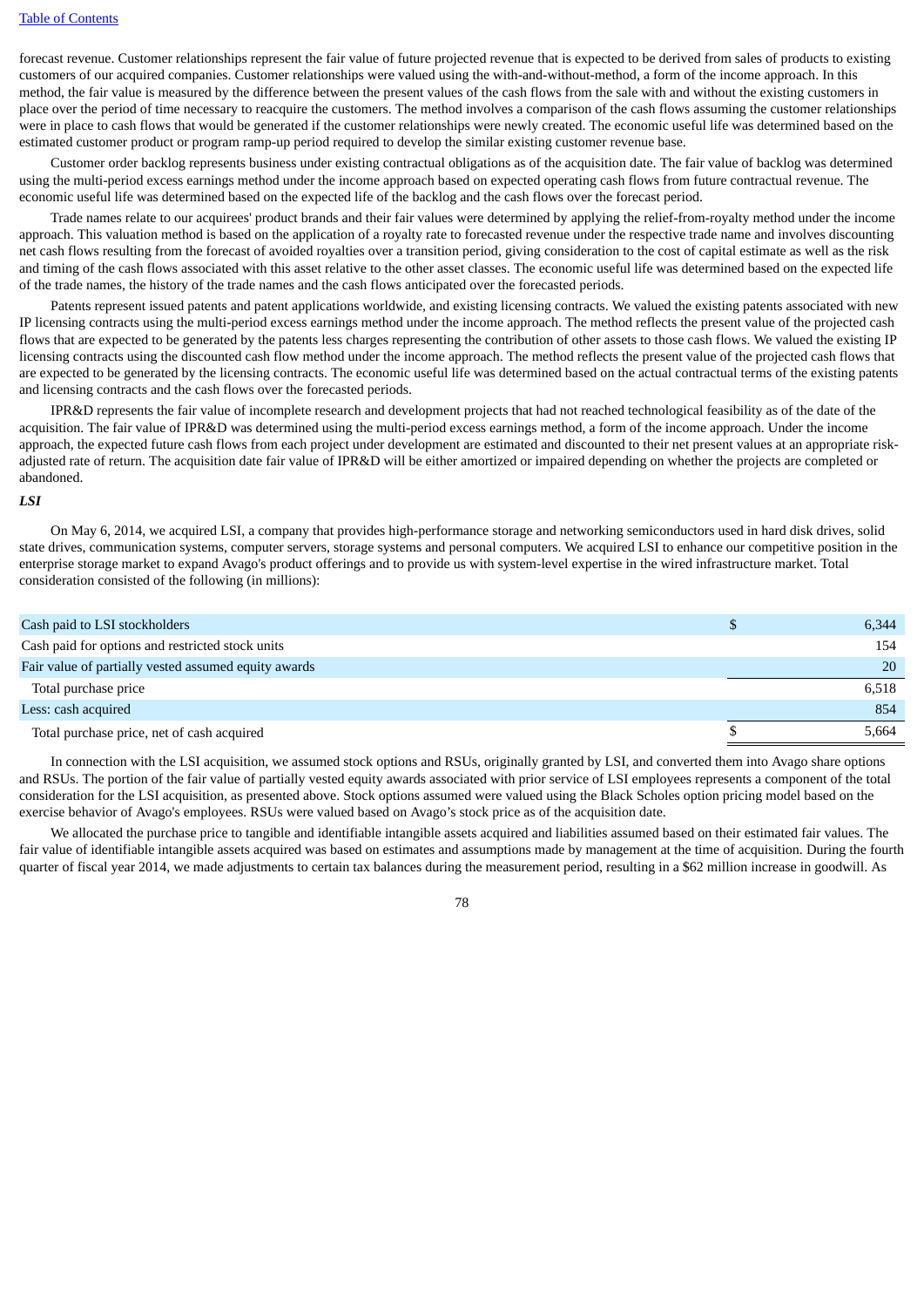additional information becomes available, we may further revise our preliminary purchase price allocation during the remainder of the measurement period (which will not exceed 12 months from the acquisition date). Any such revisions or changes may be material.

Our preliminary allocation of the purchase price, net of cash acquired, is as follows (in millions):

|                                                 |                | <b>Fair Value</b> |
|-------------------------------------------------|----------------|-------------------|
| Trade accounts receivable                       | $\mathfrak{L}$ | 282               |
| Inventory                                       |                | 372               |
| Assets held-for-sale                            |                | 450               |
| Other current assets                            |                | 174               |
| Property, plant and equipment                   |                | 260               |
| Goodwill                                        |                | 1,220             |
| Intangible assets                               |                | 3,865             |
| Other long-term assets                          |                | 178               |
| Total assets acquired                           |                | 6,801             |
| Accounts payable                                |                | (207)             |
| Employee compensation and benefits              |                | (91)              |
| Other current liabilities                       |                | (156)             |
| Pension and post-retirement benefit obligations |                | (446)             |
| Other long-term liabilities                     |                | (237)             |
| Total liabilities assumed                       |                | (1, 137)          |
| Fair value of net assets acquired               | \$             | 5,664             |

Goodwill is primarily attributable to the assembled workforce of LSI, anticipated synergies and economies of scale expected from the operations of the combined company. Goodwill is not deductible for tax purposes.

Our results of continuing operations for fiscal year 2014 include \$1,050 million of net revenue attributable to LSI after May 6, 2014. It is impracticable to determine the effect on net income resulting from the LSI acquisition for fiscal year 2014, as the Company immediately integrated LSI into its ongoing operations.

On September 2, 2014, we sold the Flash Business to Seagate for \$450 million. The Flash Business was classified as assets held-for-sale on our consolidated balance sheet and was carried at fair value less costs to sell through the date of the sale.

On November 18, 2014, we sold the Axxia Business to Intel for \$650 million. This transaction did not meet the criteria for assets held-for-sale under the relevant accounting guidance as of May 6, 2014 and therefore the assets of the Axxia Business were not included in assets held-for-sale in the LSI purchase price allocation. The Axxia Business was classified as assets held-for-sale on our consolidated balance sheet as of November 2, 2014 and carried at fair value less costs to sell.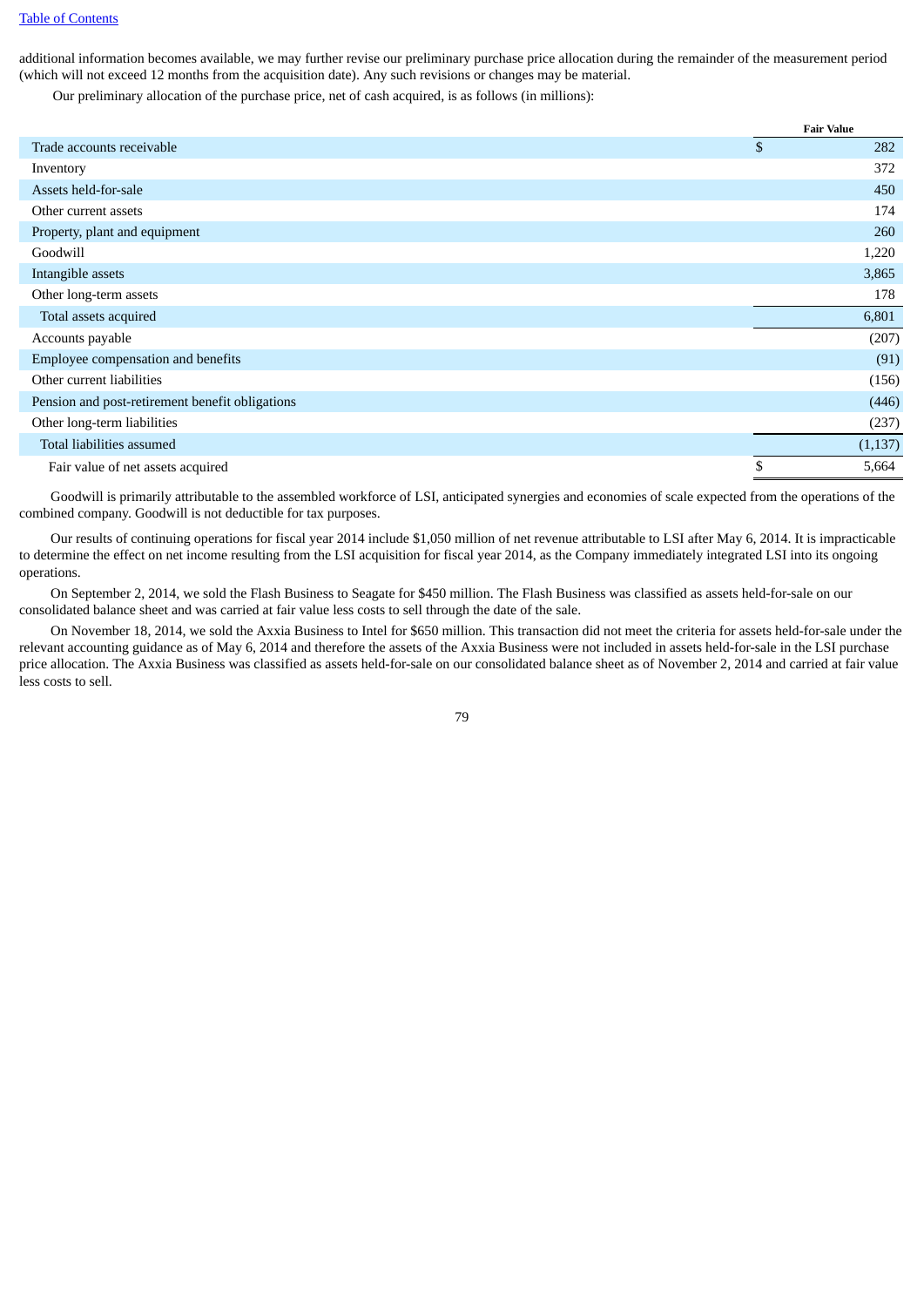## *Intangible Assets*

Identified intangible assets acquired consisted of the following:

| <b>Fair Value (in millions)</b>                 |       | (in years) |
|-------------------------------------------------|-------|------------|
| Developed technology<br>Ъ                       | 1,961 | 10         |
| Customer relationships                          | 1,415 | 8          |
| Trade names                                     | 178   | 8          |
| Customer order backlog                          | 106   |            |
| <b>Patents</b>                                  | 11    | 8          |
| In-place lease                                  |       | 3          |
| Total identified finite-lived intangible assets | 3,673 |            |
| In-process research and development             | 192   |            |
| Total identified intangible assets              | 3,865 |            |

Developed technology relates to systems-on-a-chip, read channel, pre-amplifiers, redundant array of independent disk, or RAID, Syncro, Axxia design, standard and customized networking solutions technologies.

LSI's IPR&D projects as of November 2, 2014 were primarily as follows (\$ in millions):

| <b>Description</b>                                                                                  |  | <b>IPR&amp;D</b> | Percentage of<br>Completion at<br><b>Acquisition</b> |  | <b>Estimated Cost</b><br>to Complete | <b>Expected Release Date</b> |  |
|-----------------------------------------------------------------------------------------------------|--|------------------|------------------------------------------------------|--|--------------------------------------|------------------------------|--|
| SAS controllers for enterprise storage systems                                                      |  | 97               | 17%                                                  |  | 251                                  | 2016                         |  |
| High speed mix signal transceivers for enterprise and client HDD storage<br>systems - Gen2 and Gen3 |  | 18               | 63% and 25%                                          |  | 34                                   | 2015 and 2017                |  |

In addition, \$71 million of LSI's Axxia IPR&D was reported as assets held-for-sale and sold to Intel in connection with the Axxia Business sale on November 18, 2014. A discount rate of 14.5% was applied to the projected cash flows to reflect the risk related to these IPR&D projects in determining their fair values. The discount rate represents a premium of 1% over the weighted-average cost of capital to reflect the higher risk and uncertainty of the cash flows for IPR&D relative to the overall business.

## *Unaudited Pro Forma Information*

The following unaudited pro forma financial information presents combined results of operations for each of the fiscal years presented, as if LSI had been acquired as of the beginning of fiscal year 2013. The pro forma information excludes results of operations of LSI's Flash Business and Axxia Business and related acquisition costs, and includes adjustments to amortization and depreciation for intangible assets and property, plant and equipment acquired, adjustments to share-based compensation expense and interest expense for the additional indebtedness incurred to complete the acquisition. The pro forma results for fiscal year 2013 also include amortization of the purchase accounting effect on inventory acquired from LSI. The pro forma data are for informational purposes only and are not necessarily indicative of the consolidated results of operations of the combined business had the merger actually occurred at the beginning of fiscal year 2013 or of the results of future operations of the combined business. Consequently, actual results differ from the unaudited pro forma information presented below (in millions, except for per share amounts):

| <b>Fiscal Year</b> |       |  |        |
|--------------------|-------|--|--------|
|                    | 2014  |  | 2013   |
|                    | 5.277 |  | 4.556  |
|                    | 598   |  | (169)  |
| \$.                | 2.38  |  | (0.68) |
|                    | 2.19  |  | (0.68) |
|                    |       |  |        |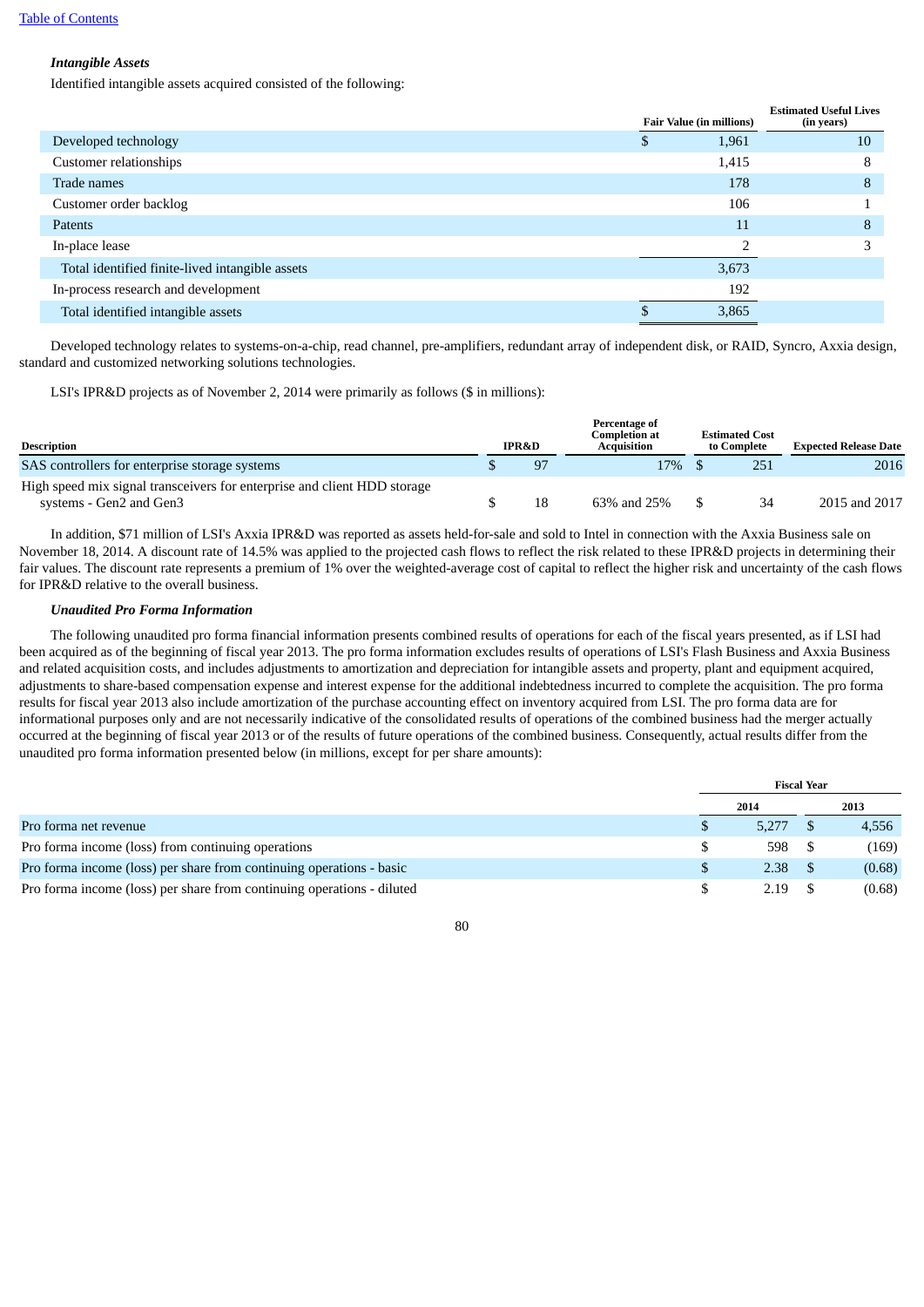# *PLX*

On August 12, 2014, we acquired PLX, a provider of PCI Express, or PCIe, semiconductor and software connectivity solutions. We acquired PLX to broaden our portfolio to better serve the enterprise storage and networking end markets. Total consideration consisted of the following (in millions):

| Cash paid to PLX stockholders                    | 299 |
|--------------------------------------------------|-----|
| Cash paid for options and restricted stock units |     |
| Total purchase price                             | 308 |
| Less: cash acquired                              |     |
| Total purchase price, net of cash acquired       | 297 |

We allocated the purchase price to tangible and identifiable intangible assets acquired and liabilities assumed based on their estimated fair values. The fair value of identifiable intangible assets acquired was based on estimates and assumptions made by management at the time of acquisition. As additional information becomes available, such as finalization of the estimated fair values of tax accounts, we may revise our preliminary purchase price allocation during the remainder of the measurement period (which will not exceed 12 months from the acquisition date). Any such revisions or changes may be material.

Our preliminary allocation of the purchase price, net of cash acquired, is as follows (in millions):

|                                    | <b>Fair Value</b> |                |
|------------------------------------|-------------------|----------------|
| Trade accounts receivable          | S                 | 12             |
| Inventory                          |                   | 25             |
| Assets held-for-sale (1)           |                   | 26             |
| Other current assets               |                   | $\overline{4}$ |
| Property, plant and equipment      |                   | 7              |
| Goodwill                           |                   | 75             |
| Intangible assets                  |                   | 191            |
| Accounts payable                   |                   | (5)            |
| Employee compensation and benefits |                   | (4)            |
| Other current liabilities          |                   | (6)            |
| Other long-term liabilities        |                   | (28)           |
| Fair value of net assets acquired  |                   | 297            |

(1) Assets held-for-sale represent a building for the former PLX headquarters.

Goodwill is primarily attributable to the assembled workforce, the return on future technology and customer development. Goodwill is not deductible for tax purposes.

## *Intangible Assets*

\_\_\_\_\_\_\_\_\_\_\_\_\_\_\_\_\_\_\_\_\_\_\_\_\_\_\_\_\_\_\_\_\_

Identified intangible assets acquired consisted of the following:

|                                                 | <b>Fair Value (in millions)</b> | <b>Estimated Useful Lives</b><br>(in years) |
|-------------------------------------------------|---------------------------------|---------------------------------------------|
| Developed technology                            | 118                             |                                             |
| Customer relationships                          | 39                              | 10                                          |
| Trade names                                     |                                 |                                             |
| Total identified finite-lived intangible assets | 162                             |                                             |
| In-process research and development             | 29                              |                                             |
| Total identified intangible assets              | 191                             |                                             |

Developed technology represents the fair value of PLX products that had reached technological feasibility and were a part of its product offering, which included PCIe switches, PCIe bridges and connectivity products. Customer

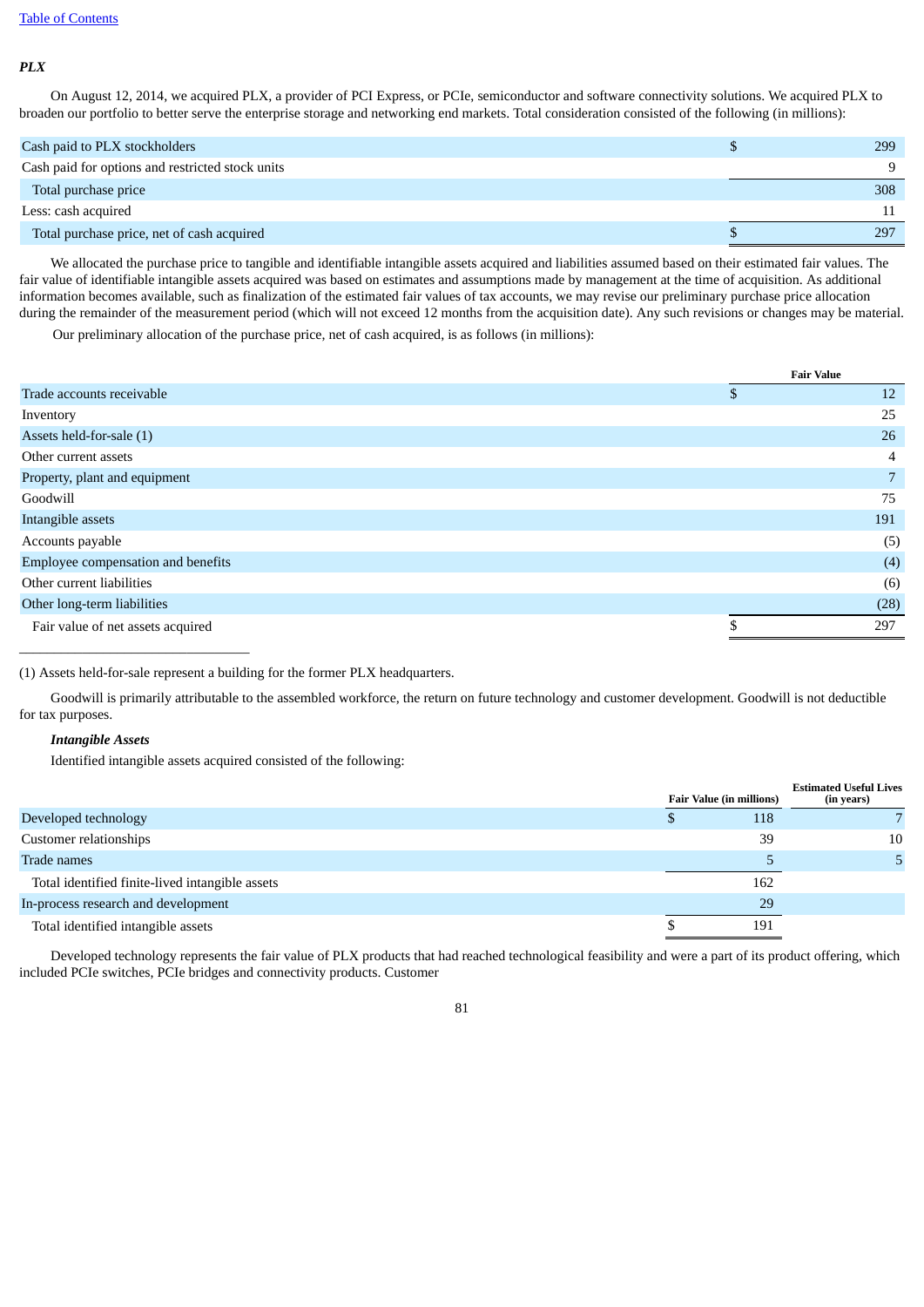relationships represent the fair values of PLX's existing relationships with over 1,000 customers for its PCIe switch/bridge business in the enterprise, PC consumer and industrial/embedded markets.

PLX IPR&D consists of a PCI Express Gen 3 switch with enhanced features to mimic Ethernet and Infiniband products and increase the scope of the fabric. The following table summarizes the details of the IPR&D project as of November 2, 2014 (\$ in millions):

| <b>Project Name</b>                                                                 | <b>IPR&amp;D</b> | <b>Discount Rate</b> | Percentage of Completion at<br>Acquisition | <b>Estimated Cost to</b><br>Complete | <b>Expected Release</b><br>Date |
|-------------------------------------------------------------------------------------|------------------|----------------------|--------------------------------------------|--------------------------------------|---------------------------------|
| PCI ExpressFabric platform for PCIe solid state drives<br>and extension of PCIe use | ንባ               | 21.3%                | 70%                                        |                                      | 2015                            |

#### *Unaudited Pro Forma Information*

The following unaudited pro forma financial information presents combined results of operations for each of the fiscal years presented, as if PLX had been acquired as of the beginning of fiscal year 2013. The pro forma information excludes related acquisition costs and includes adjustments to share-based compensation expense, amortization and depreciation for intangible assets and property, plant and equipment acquired. The pro forma results for fiscal year 2013 also include amortization of the purchase accounting effect on inventory acquired from PLX. The pro forma data are for informational purposes only and are not necessarily indicative of the consolidated results of operations of the combined business had the merger actually occurred at the beginning of fiscal year 2013 or of the results of future operations of the combined business. Consequently, actual results differ from the unaudited pro forma information presented below (in millions, except for per share amounts):

|                                                                 | <b>Fiscal Year</b> |       |  |       |  |
|-----------------------------------------------------------------|--------------------|-------|--|-------|--|
|                                                                 |                    | 2014  |  | 2013  |  |
| Pro forma net revenue                                           |                    | 4.353 |  | 2,624 |  |
| Pro forma income from continuing operations                     |                    | 302   |  | 525   |  |
| Pro forma income per share from continuing operations - basic   |                    | 1.20  |  | 2.12  |  |
| Pro forma income per share from continuing operations - diluted |                    | 1.13  |  | 2.08  |  |

## *CyOptics*

On June 28, 2013, we acquired CyOptics, a U.S.-based company that manufactures and sells Indium Phosphide, or InP, optical chip and component technologies for the data communications and telecommunications markets, for approximately \$377 million, of which \$373 million was paid in cash, net of \$3 million in cash acquired. CyOptics had front-end manufacturing operations in the U.S. and back-end manufacturing operations in Mexico. During fiscal year 2014, we paid \$4 million of additional deferred consideration to the previous shareholders of CyOptics. In addition, approximately \$27 million was payable to key employees of CyOptics as part of a retention bonus plan, of which \$17 million had been paid as of November 2, 2014. This amount was paid into escrow, will be paid to those employees over a three-year period subsequent to the acquisition date and is being recognized as compensation expense over the same period. For eligible CyOptics employees whose employment is involuntarily terminated by the Company, their retention bonus payments are accelerated and due in full upon such termination in accordance with the provisions of the plan. During fiscal year 2014, we recognized compensation expense of \$10 million due to the departure of certain plan participants.

We acquired CyOptics to strengthen our fiber optics product portfolio for emerging 40G and 100G enterprise and data center applications, through CyOptics' single-mode InP laser, receiver and photonics integration capability and for their optical components business, which serves segments of the access, metro and long-haul markets. The purchase price for CyOptics was determined based on cash flow projections assuming the integration of any acquired technology and products with our own, which were of considerably greater value than utilizing CyOptics' technology or products on a standalone basis, as well as the assembled workforce of CyOptics. These factors, among others, contributed to a purchase price in excess of the estimated fair value of the net identifiable assets acquired, and, as a result, we recognized goodwill in connection with this transaction, which is not deductible for tax purposes.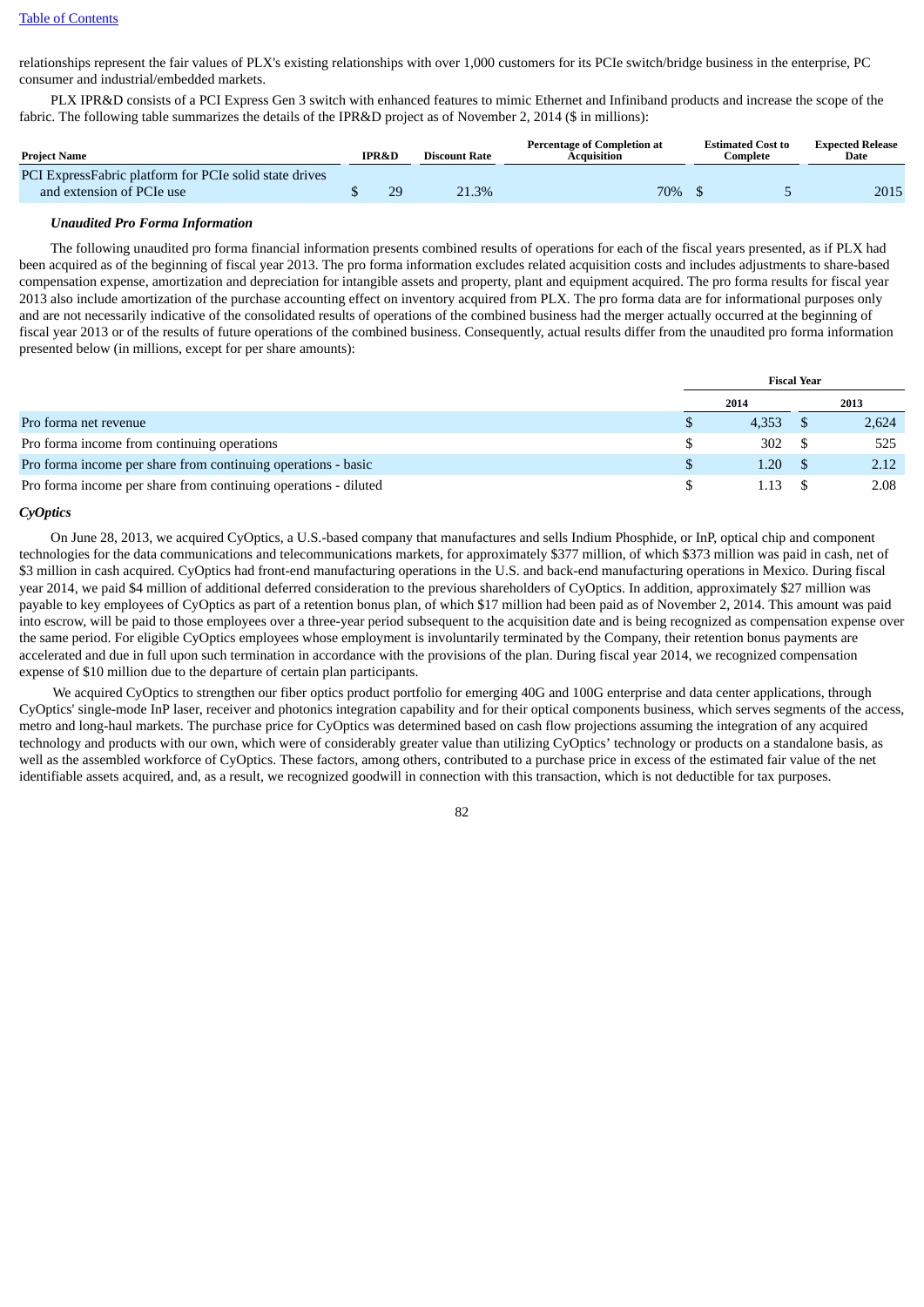Our allocation of the purchase price, net of cash acquired was as follows (in millions):

|                                                                              | <b>Fair Value</b> |
|------------------------------------------------------------------------------|-------------------|
| Trade accounts receivable                                                    | \$<br>51          |
| Inventory                                                                    | 35                |
| Other current assets                                                         | $\overline{2}$    |
| Property, plant and equipment                                                | 44                |
| Goodwill                                                                     | 190               |
| Intangible assets                                                            | 141               |
| Total assets acquired                                                        | 463               |
| Accounts payable                                                             | (25)              |
| Employee compensation and benefits                                           | (5)               |
| Other current liabilities                                                    | (2)               |
| Long-term deferred tax liabilities (included in other long-term liabilities) | (54)              |
| Total liabilities assumed                                                    | (86)              |
| Fair value of net assets acquired                                            | 377               |

There were no significant contingencies assumed as part of the acquisition. As of November 2, 2014, we had a \$6 million indemnification receivable in other long-term assets for tax positions related to CyOptics value added tax and income taxes payable existing prior to the acquisition. Our results of operations for fiscal year 2013 include \$85 million of net revenue attributable to CyOptics.

## *Intangible Assets*

Identified intangible assets acquired consisted of the following:

|                                                 | <b>Fair Value (in millions)</b> |     | <b>Estimated Useful Lives (in</b><br>years) |
|-------------------------------------------------|---------------------------------|-----|---------------------------------------------|
| Purchased technology - base product             |                                 | 98  |                                             |
| Purchased technology - packaging                |                                 |     |                                             |
| Customer relationships                          |                                 | 32  |                                             |
| Customer backlog                                |                                 |     |                                             |
| Total identified finite-lived intangible assets |                                 | 137 |                                             |
| In-process research and development             |                                 |     |                                             |
| Total identified intangible assets              |                                 | 141 |                                             |
|                                                 |                                 |     |                                             |

#### *Unaudited Pro Forma Information*

The following table presents certain unaudited pro forma financial information for each of the fiscal years presented as if CyOptics had been acquired as of the beginning of fiscal year 2012. The unaudited pro forma information combines the historical results of CyOptics with our consolidated historical results and includes certain fair value adjustments reflecting the estimated impact of amortization of intangible assets acquired and depreciation of acquired property, plant and equipment for the respective periods. The pro forma data are for informational purposes only and are not necessarily indicative of the consolidated results of operations of the combined business had the acquisition actually occurred at the beginning of fiscal year 2012 or of the results of future operations of the combined business. Consequently, actual results differ from the unaudited pro forma information presented below (in millions, except for per share amounts):

|                                        | <b>Fiscal Year</b> |      |       |  |  |  |  |
|----------------------------------------|--------------------|------|-------|--|--|--|--|
|                                        | 2013               | 2012 |       |  |  |  |  |
| Pro forma net revenue                  | 2,663              |      | 2,578 |  |  |  |  |
| Pro forma net income                   | 547                |      | 551   |  |  |  |  |
| Pro forma net income per share-basic   | $2.21 \quad$ \$    |      | 2.25  |  |  |  |  |
| Pro forma net income per share-diluted |                    |      | 2.20  |  |  |  |  |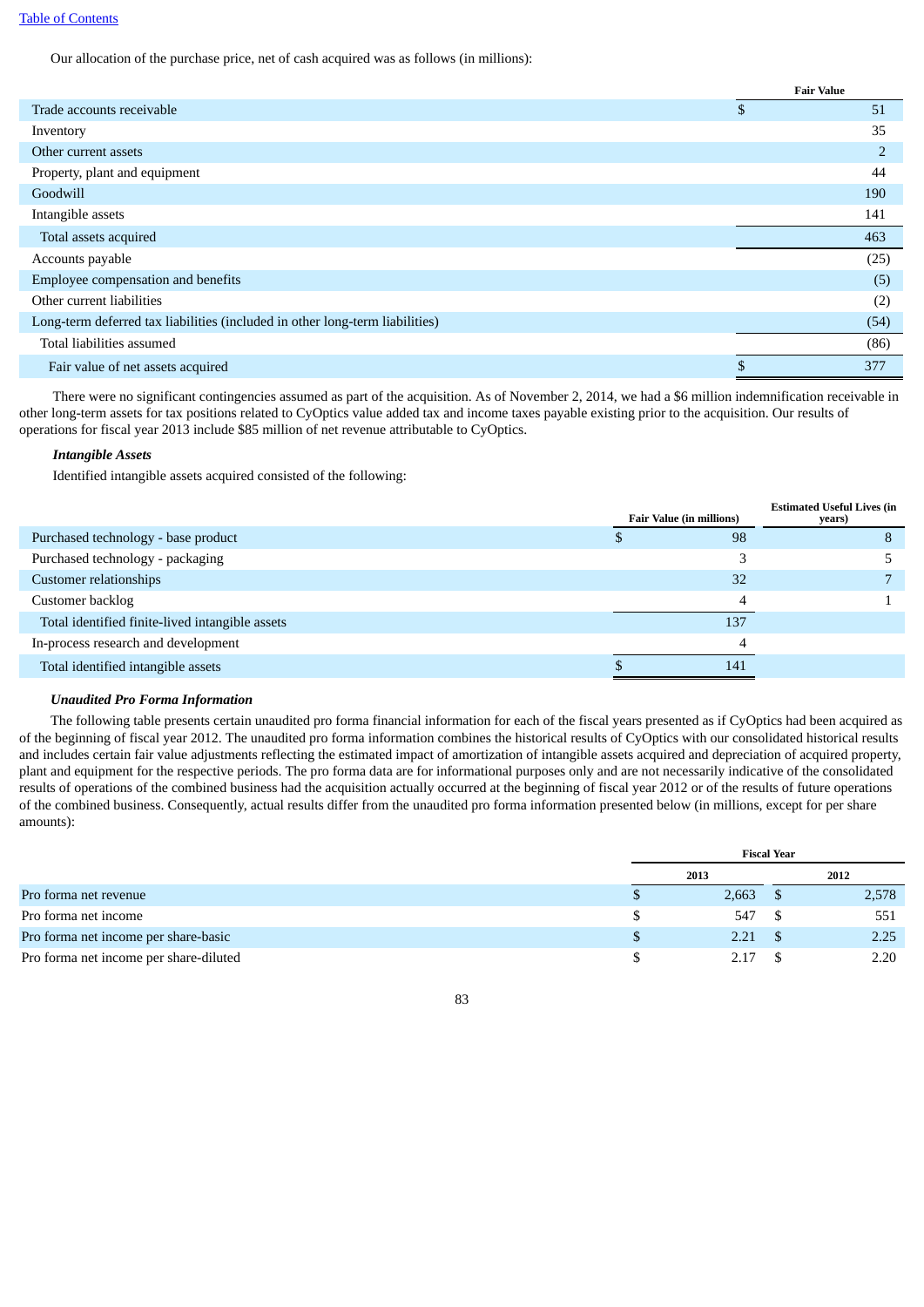#### *Investments*

We determine the appropriate classification of our investments at the time of acquisition and re-evaluate such determination at each balance sheet date. We record non-marketable equity investments at cost where we do not have the ability to exercise significant influence over or control the business and periodically review them for impairment. As a result of the acquisition of LSI on May 6, 2014, we acquired a 51% equity interest in a joint venture, Silicon Manufacturing Partners Pte Ltd., or SMP, owned by us and GLOBALFOUNDRIES, a manufacturing foundry for integrated circuits. SMP operates an integrated circuit manufacturing facility in Singapore. We account for our ownership position in SMP under the equity method of accounting. The Company is effectively precluded from unilaterally taking any significant action in the management of SMP due to GLOBALFOUNDRIES' significant participatory rights under the joint venture agreement. Because of GLOBALFOUNDRIES' approval rights, the Company cannot make any unilateral decisions regarding SMP without GLOBALFOUNDRIES' approval, despite the 51% equity interest. In addition, the General Manager, who is responsible for the day-to-day management of SMP, is appointed by GLOBALFOUNDRIES, and GLOBALFOUNDRIES provides day-to-day operational support to SMP. As of November 2, 2014, the carrying amount of our equity interest was \$22 million. The equity interest is reported in other long-term assets on our consolidated balance sheet.

## **4. Supplemental Financial Information**

#### *Inventory*

Inventory consists of the following (in millions):

|                 | <b>November 2, 2014</b> |  | <b>November 3, 2013</b> |
|-----------------|-------------------------|--|-------------------------|
| Finished goods  | 185                     |  | 53                      |
| Work-in-process | 250                     |  | 154                     |
| Raw materials   | 84                      |  | 78                      |
| Total inventory | 519                     |  | 285                     |

## *Property, Plant and Equipment, Net*

Property, plant and equipment, net consist of the following (in millions):

|                                           |  | <b>November 2, 2014</b> |  |       |  |  |  | <b>November 3, 2013</b> |
|-------------------------------------------|--|-------------------------|--|-------|--|--|--|-------------------------|
| Land                                      |  | 37                      |  | 12    |  |  |  |                         |
| Construction in progress                  |  | 198                     |  | 83    |  |  |  |                         |
| Buildings and leasehold improvements      |  | 300                     |  | 182   |  |  |  |                         |
| Machinery and equipment                   |  | 1,316                   |  | 955   |  |  |  |                         |
| Total property, plant and equipment       |  | 1,851                   |  | 1,232 |  |  |  |                         |
| Accumulated depreciation and amortization |  | (693)                   |  | (571) |  |  |  |                         |
| Total property, plant and equipment, net  |  | 1,158                   |  | 661   |  |  |  |                         |

Depreciation expense was \$164 million, \$102 million and \$78 million, for fiscal years 2014, 2013 and 2012, respectively.

At November 2, 2014 and November 3, 2013, machinery and equipment included \$85 million and \$72 million of software costs, respectively, and accumulated amortization included \$55 million and \$60 million, respectively.

At November 2, 2014 and November 3, 2013, we had \$8 million of gross carrying amount of assets under capital leases in each period, and accumulated amortization of \$7 million and \$6 million, respectively.

At November 2, 2014 and November 3, 2013, we had \$45 million and \$31 million, respectively, of unpaid purchases of property, plant, and equipment included in accounts payable and other current liabilities. Amounts reported as unpaid purchases are recorded as cash outflows from investing activities for purchases of property, plant, and equipment in the consolidated statements of cash flows in the period they are paid.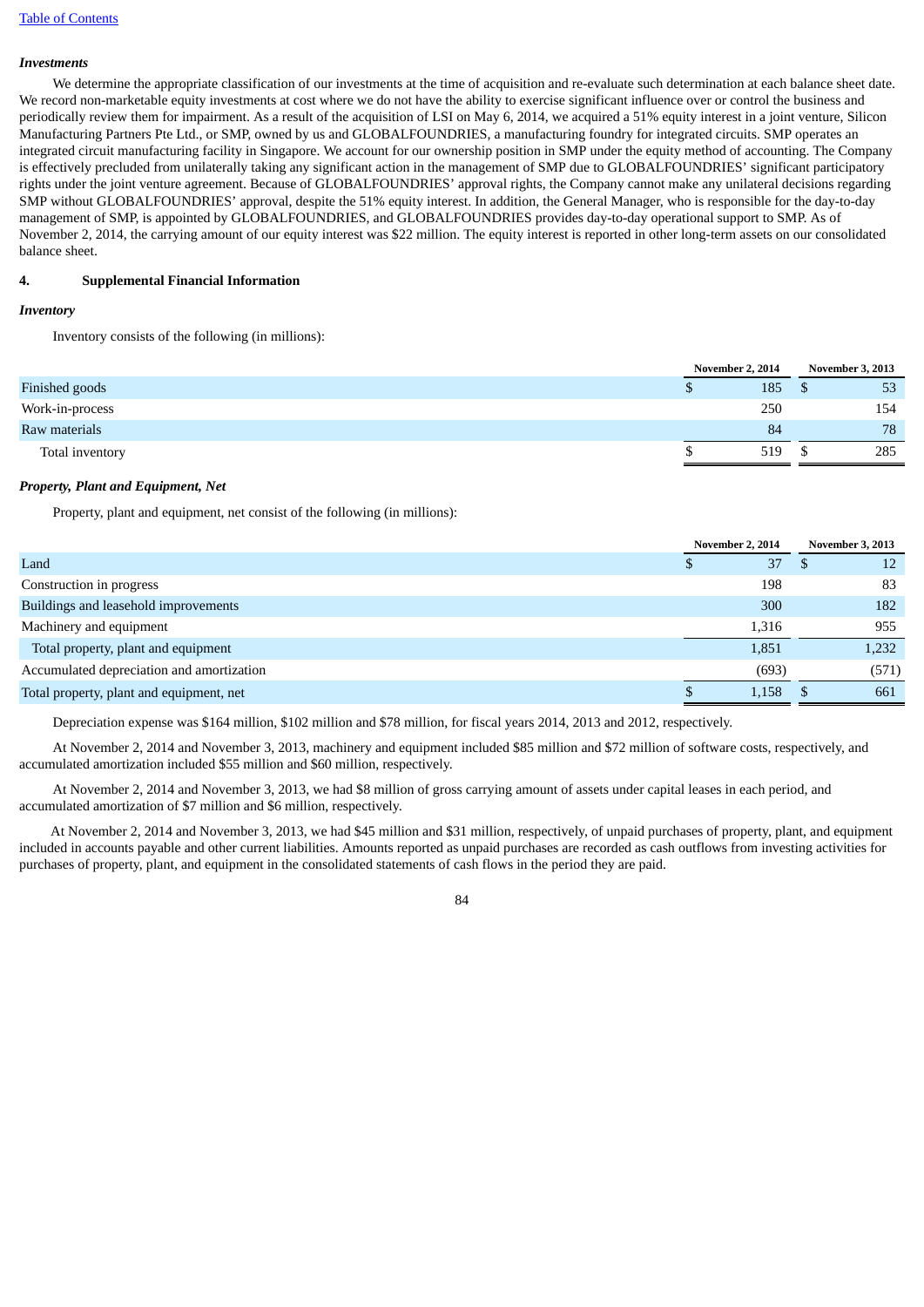## *Other Current Liabilities*

Other current liabilities consist of the following (in millions):

|                                 | November 2, 2014 | <b>November 3, 2013</b> |
|---------------------------------|------------------|-------------------------|
| Income and other taxes payable  |                  |                         |
| Other                           |                  | 32                      |
| Total other current liabilities | 236              | 47                      |

## *Accumulated Other Comprehensive Loss*

The change in accumulated other comprehensive loss was entirely related to defined pension and post-retirement plans as follows (in millions):

| Balance as of November 3, 2013                                   | (6)  |
|------------------------------------------------------------------|------|
| Changes in accumulated other comprehensive loss:                 |      |
| Other comprehensive loss before reclassifications                | (61) |
| Amounts reclassified out of accumulated other comprehensive loss | (3)  |
| Tax effects                                                      | 20   |
| Other comprehensive loss                                         | (44) |
| Balance as of November 2, 2014                                   | (50) |
|                                                                  |      |

# *Other Income (Expense), net*

Other income (expense), net includes interest income, net realized gains on the sale of available-for-sale securities, realized and unrealized gains or losses on trading securities, gains on the sale of cost method investments, gains (losses) on currency remeasurement and other miscellaneous items. The following table presents the detail of other income (expense), net (in millions):

|                   | <b>Fiscal Year</b> |      |  |      |   |      |  |
|-------------------|--------------------|------|--|------|---|------|--|
|                   | 2014               |      |  | 2013 |   | 2012 |  |
| Other income      |                    | 18   |  | 15   | D |      |  |
| Interest income   |                    |      |  | 4    |   |      |  |
| Other expense     |                    | (10) |  |      |   | (3)  |  |
| Other income, net |                    | 14   |  | 19   |   |      |  |

# **5. Goodwill and Intangible Assets**

# *Goodwill*

The following table summarizes changes in goodwill by segment (in millions):

|                                                                        | <b>Wireless</b><br><b>Communications</b> |     | Wired<br>Infrastructure |    | <b>Enterprise Storage</b> |   | <b>Industrial &amp; Other</b> |     | Total |
|------------------------------------------------------------------------|------------------------------------------|-----|-------------------------|----|---------------------------|---|-------------------------------|-----|-------|
| Balance as of November 3, 2013                                         | 261                                      | -\$ | 74                      | -S |                           | J | 56                            | - S | 391   |
| LSI acquisition                                                        |                                          |     | 308                     |    | 832                       |   | 80                            |     | 1,220 |
| PLX acquisition                                                        |                                          |     |                         |    | 75                        |   |                               |     | 75    |
| Other acquisition                                                      |                                          |     |                         |    |                           |   |                               |     |       |
| Reclassification of goodwill related to Axxia assets held-<br>for-sale |                                          |     | (91)                    |    |                           |   |                               |     | (91)  |
| Balance as of November 2, 2014                                         | 261                                      |     | 292                     |    | 907                       |   | 136                           |     | 1,596 |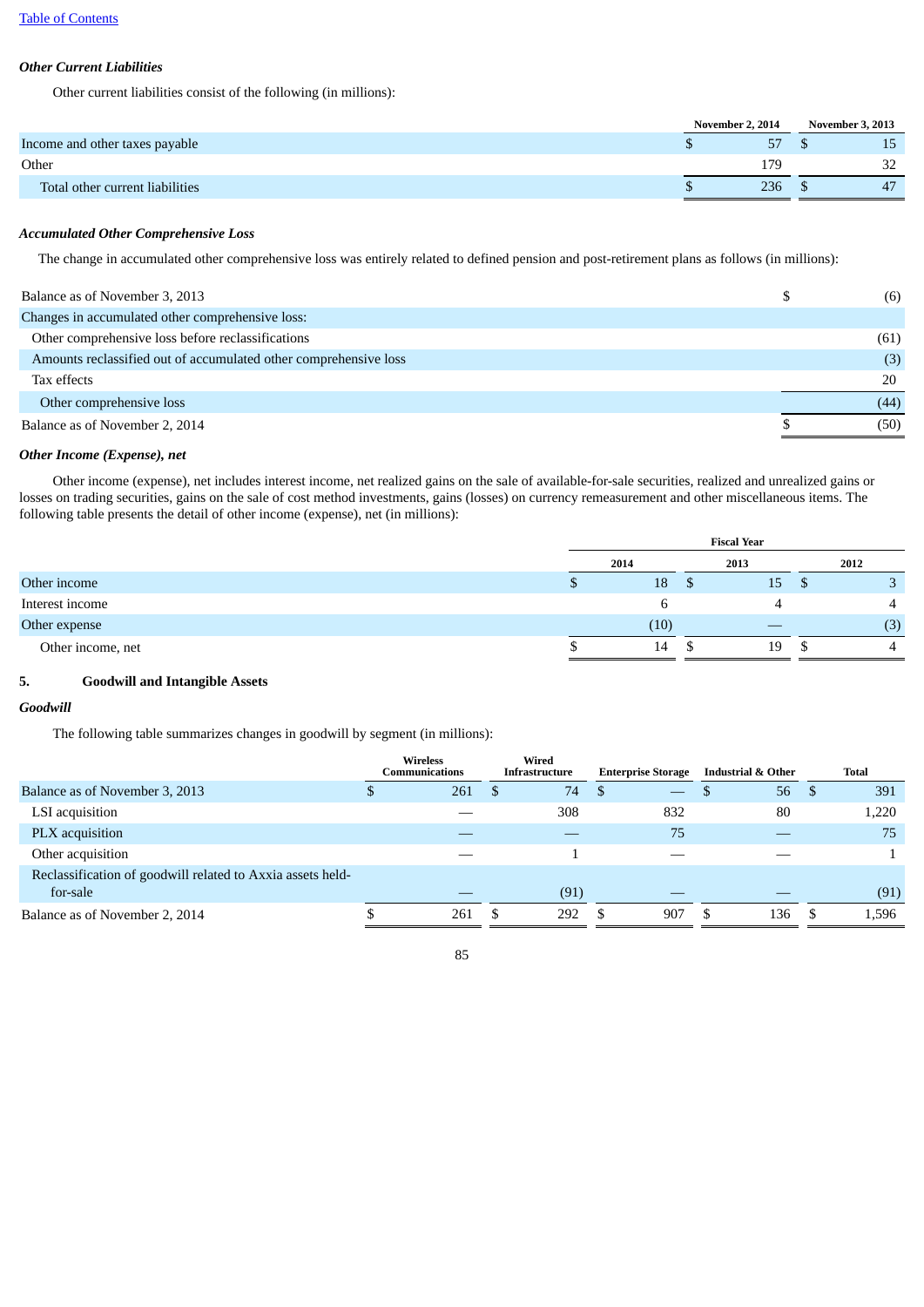During the fourth quarter of fiscal year 2014, we changed our organizational structure resulting in four reportable segments: wireless communications, wired infrastructure, enterprise storage, and industrial & other. As a result, we have reassigned the goodwill balance as of November 3, 2013 to reflect our new segment structure.

## *Intangible Assets*

Purchased intangible assets consist of the following (in millions):

|                                           | <b>Gross Carrying</b><br>Amount |     | <b>Accumulated</b><br>Amortization |  | <b>Net Book Value</b> |  |
|-------------------------------------------|---------------------------------|-----|------------------------------------|--|-----------------------|--|
| As of November 2, 2014                    |                                 |     |                                    |  |                       |  |
| Purchased technology                      | \$<br>2,651                     | - S | $(682)$ \$                         |  | 1,969                 |  |
| Customer and distributor relationships    | 1,570                           |     | (264)                              |  | 1,306                 |  |
| Other                                     | 275                             |     | (87)                               |  | 188                   |  |
| Intangible assets subject to amortization | 4,496                           |     | (1,033)                            |  | 3,463                 |  |
| In-process research and development       | 154                             |     |                                    |  | 154                   |  |
| Total                                     | 4.650                           |     | (1,033)                            |  | 3,617                 |  |

#### **As of November 3, 2013**

| Purchased technology                      | 843   | (462) | 381            |
|-------------------------------------------|-------|-------|----------------|
| Customer and distributor relationships    | 289   | (186) | 103            |
| Other                                     |       | (4)   | $\overline{4}$ |
| Intangible assets subject to amortization | 1,140 | (652) | 488            |
| In-process research and development       | 4     |       | $\overline{4}$ |
| Total                                     | 1,144 | (652) | 492            |

The following table presents amortization of purchased intangible assets (in millions):

|                       | <b>Fiscal Year</b> |      |  |      |      |    |  |  |
|-----------------------|--------------------|------|--|------|------|----|--|--|
|                       |                    | 2014 |  | 2013 | 2012 |    |  |  |
| Cost of products sold |                    | 249  |  | 61   |      | 56 |  |  |
| Operating expenses    |                    | 197  |  | 24   |      | 21 |  |  |
| Total                 |                    | 446  |  | 85   |      | 77 |  |  |

Based on the amount of intangible assets subject to amortization at November 2, 2014, the expected amortization expense for each of the next five fiscal years and thereafter is as follows (in millions):

| <b>Fiscal Year</b> |             |
|--------------------|-------------|
| 2015               | \$<br>688   |
| 2016               | 625         |
| 2017               | 558         |
| 2018               | 436         |
| 2019               | 372         |
| Thereafter         | 784         |
|                    | \$<br>3,463 |

The weighted-average amortization periods remaining by intangible asset category were as follows (in years):

|                                        | November 2, 2014 | <b>November 3, 2013</b> |
|----------------------------------------|------------------|-------------------------|
| Amortizable intangible assets:         |                  |                         |
| Purchased technology                   |                  |                         |
| Customer and distributor relationships |                  |                         |
| Other                                  |                  |                         |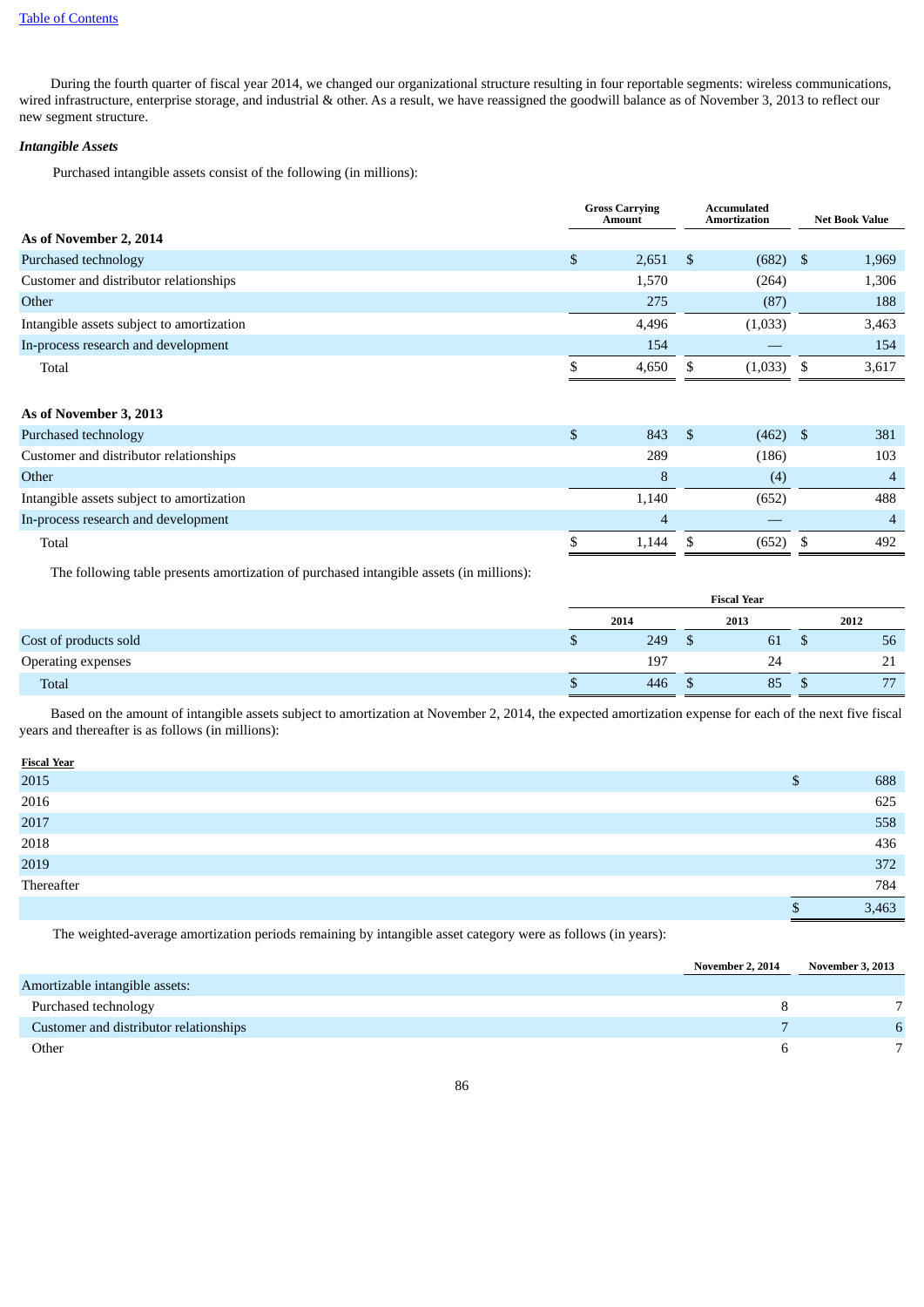#### **6. Retirement Plans and Post-Retirement Benefits**

*Defined Benefit Plans.* As a result of the LSI acquisition on May 6, 2014, we assumed LSI's defined benefit pension plans covering certain U.S. and non-U.S. employees under which we are obligated to make future contributions to fund benefits to participants. The U.S. defined benefit pension plans include a management plan and a represented plan. Benefits under the management plan are provided under either an adjusted career-average-pay program or a cash-balance program. Benefits under the represented plan are based on a dollar-per-month formula. Benefit accruals under the management plan were frozen in 2009. Participants in the adjusted career-average-pay program no longer earn service accruals. Participants in the cash-balance program no longer earn service accruals, but continue to earn 4% interest per year on their cash-balance accounts. There are no active participants under the represented plan. We also assumed a non-qualified supplemental pension plan in the United States that principally provides benefits based on compensation in excess of amounts that can be considered under the management plan. We also assumed pension plans covering certain non-U.S. employees.

*401(k) Defined Contribution Plans.* Our U.S. eligible employees participate in the Avago Technologies U.S. Inc. 401(k) Plan, or the Avago 401(k) Plan. Enrollment in the 401(k) Plan is automatic for employees who meet eligibility requirements unless they decline participation. Under the Avago 401(k) Plan, we provide matching contributions to employees up to a maximum of 6% of an employee's annual eligible compensation. All matching contributions vest immediately. The Avago 401(k) Plan provides for tax deferred and after-tax Roth contributions for eligible employees and allows employees to contribute from 1% to 50% of their annual compensation on a pre-tax and after-tax basis, subject to regulatory and plan limitations.

In connection with the LSI acquisition we assumed the LSI Corporation 401(k) Plan, or the LSI 401(k) Plan. The LSI 401(k) Plan provides for tax deferred contributions for eligible employees and allows employees to contribute from 1% to 90% of their annual compensation on a pre-tax basis. The LSI 401(k) Plan also allows employees to make after-tax Roth contributions. Employee contributions are limited to a maximum annual amount as set periodically by the Internal Revenue Code. The Company matches employee contributions up to 100% of the first 5% of eligible earnings. All matching contributions vest immediately.

During fiscal years 2014, 2013 and 2012, we made contributions of \$18 million, \$8 million and \$7 million, respectively, to the 401k plans.

*Post-Retirement Benefit Plans.* Our U.S. employees who transferred to us from Agilent Technologies, Inc., or Agilent, as part of the acquisition of the Semiconductor Products Group business from Agilent, who were age 49 or younger on January 1, 2005 and who meet the retirement eligibility requirements as of their termination dates, may receive post-retirement medical benefits under our retiree medical account program. Under our retiree medical account program, eligible retirees are allocated a spending account of either \$40,000 or \$55,000, depending on the retiree's age at January 1, 2005, from which the retiree can receive reimbursement for premiums paid for medical coverage to age 65. U.S. employees who transferred to us from Agilent and who were age 50 or over on January 1, 2005 may be eligible for our traditional retiree medical plan upon meeting certain eligibility requirements and certain service criteria. Once participating in the traditional retiree medical plan, retirees are provided with access to both pre-65 medical coverage and supplemental Medicare coverage with medical premiums based on the type of coverage chosen and service criteria. Retirees in this group are also given the option to choose the \$55,000 retiree medical account program instead of the traditional retiree medical plan.

Effective January 1, 2014, we amended our U.S. post-retirement medical benefit plan. The amendment affected active, eligible employees and had no impact on existing retirees. As a result of the amendment, employees who were previously eligible for the medical benefit spending account of \$40,000 upon retirement received a cash settlement based on age and years of service and have ceased to be eligible for post-retirement medical benefits under the program. During fiscal year 2014, we paid \$6 million into these employees' 401(k) accounts. For employees who were previously eligible for the medical benefit spending account of \$55,000 upon retirement, we extended the maximum age to use, as retirees, the spending account to pay premiums for medical coverage from 65 to 75. Employees who were previously eligible for the traditional retiree medical plan upon retirement are no longer eligible to participate in such a plan and will, instead, only be eligible for the extended \$55,000 retiree medical account program described above. As a result of the above plan amendment, we recognized a curtailment gain of \$1 million and a settlement gain of \$2 million in fiscal year 2014.

As a result of completing the LSI acquisition on May 6, 2014, we assumed a group life insurance plan that offers post-retirement life insurance coverage for certain U.S. employees.

*Non-U.S Retirement Benefit Plans.* In addition to the defined benefit plans for certain employees in Taiwan, Korea, Japan, France, Italy and Germany, other eligible employees outside of the United States receive retirement benefits under various defined contribution retirement plans. Eligibility is generally determined based on the terms of our plans and local statutory requirements.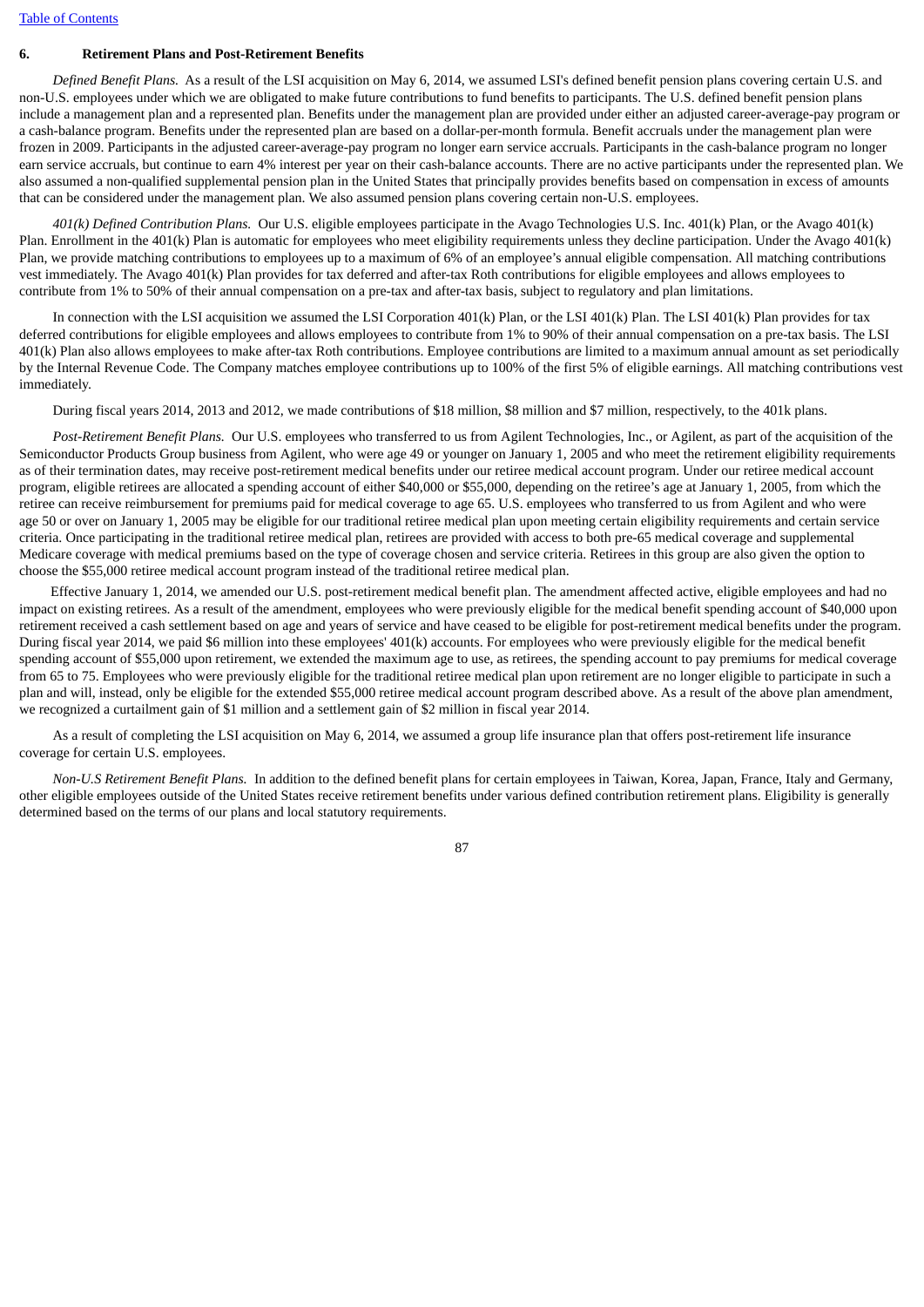# Table of [Contents](#page-0-0)

*Net Periodic Benefit Cost.* For fiscal years 2014, 2013 and 2012, components of net periodic benefit cost and other amounts recognized in other comprehensive (income) loss consisted of (in millions):

|                                                                                                                | <b>Pension Benefits</b> |                |               |                |    |                | <b>Post-Retirement Benefits</b> |                |    |      |            |                |
|----------------------------------------------------------------------------------------------------------------|-------------------------|----------------|---------------|----------------|----|----------------|---------------------------------|----------------|----|------|------------|----------------|
|                                                                                                                |                         | 2014           |               | 2013           |    | 2012           |                                 | 2014           |    | 2013 |            | 2012           |
| Net periodic benefit cost:                                                                                     |                         |                |               |                |    |                |                                 |                |    |      |            |                |
| Service cost                                                                                                   | \$                      | $\overline{2}$ | \$            | 3              | \$ | $\overline{4}$ | \$                              |                | \$ |      | \$         |                |
| Interest cost                                                                                                  |                         | 32             |               | 2              |    |                |                                 | 2              |    |      |            | 1              |
| Expected return on plan assets                                                                                 |                         | (36)           |               |                |    |                |                                 | (2)            |    |      |            |                |
| Net actuarial loss (gain) and prior service cost                                                               |                         | 1              |               |                |    |                |                                 | (1)            |    |      |            |                |
| Curtailments                                                                                                   |                         |                |               |                |    |                |                                 | (1)            |    |      |            |                |
| <b>Settlements</b>                                                                                             |                         |                |               |                |    |                |                                 | (2)            |    |      |            |                |
| Net periodic benefit cost (income)                                                                             | \$                      | (1)            | -S            | 5              | \$ | 5              | \$.                             | (4)            | \$ |      | \$         | $\overline{2}$ |
| Other changes in plan assets and benefit<br>obligations recognized in accumulated other<br>comprehensive loss: |                         |                |               |                |    |                |                                 |                |    |      |            |                |
| Net actuarial (gain) loss                                                                                      | \$                      | 59             | <sup>\$</sup> | $\overline{4}$ | \$ | 11             | $\mathfrak{s}$                  | 2 <sup>1</sup> | \$ | (11) | $^{\circ}$ | 3              |
| Total recognized in accumulated other<br>comprehensive loss                                                    | \$                      | 59             | S             | 4              | S  | 11             | S                               | 2              | \$ | (11) | -\$        | 3              |

We expect to recognize \$1 million of net actuarial losses and \$1 million of net actuarial gains in net periodic benefit cost in fiscal year 2015 related to our defined benefit pension plans and our post-retirement benefit plans, respectively.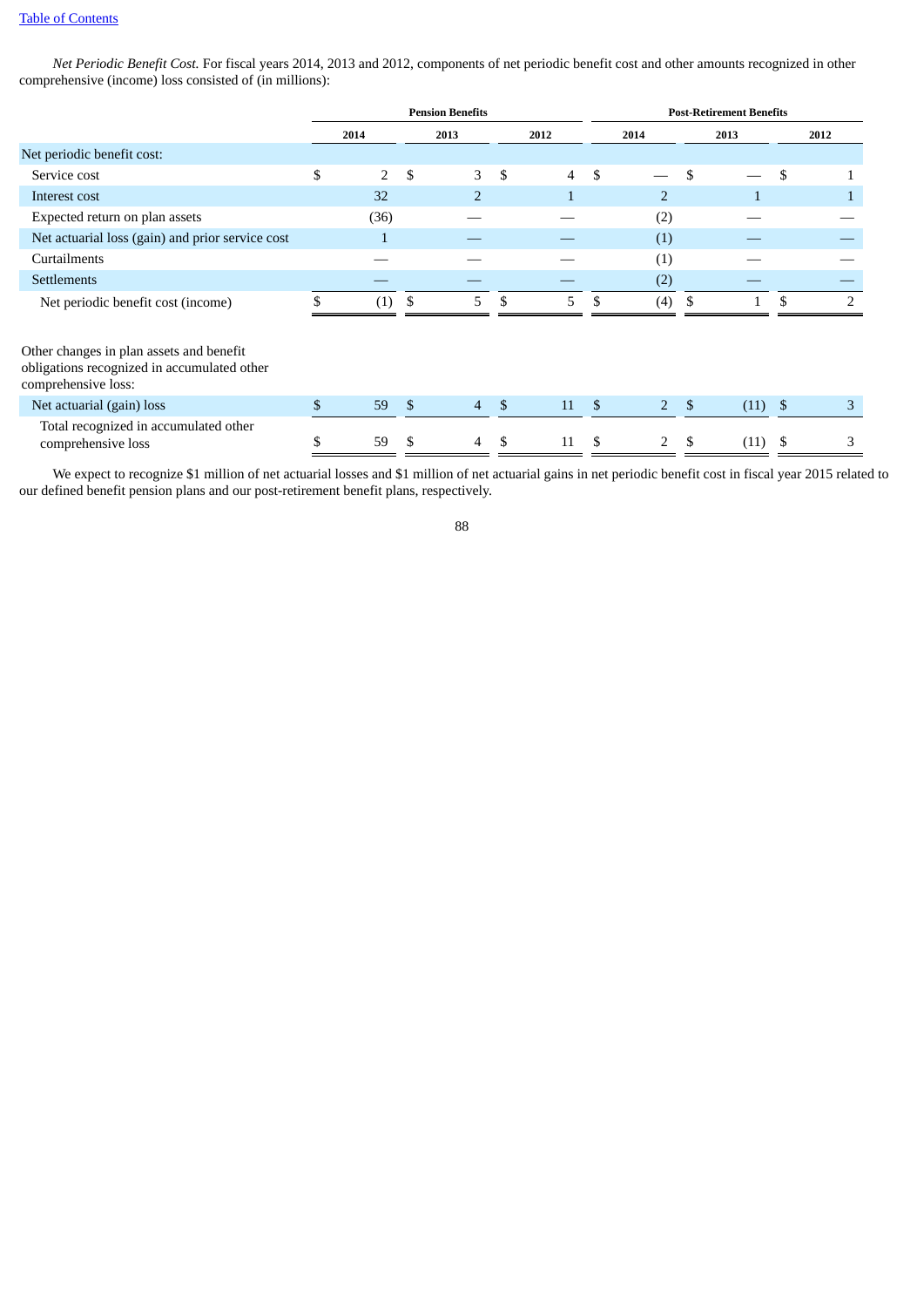*Funded Status.* The funded status of the post-retirement benefit plans and defined benefit pension plans was as follows (in millions):

|                                                        |              | <b>Pension Benefits</b> |    |                     |     | <b>Post-Retirement Benefits</b> |    |                     |  |
|--------------------------------------------------------|--------------|-------------------------|----|---------------------|-----|---------------------------------|----|---------------------|--|
|                                                        |              | November 2,<br>2014     |    | November 3,<br>2013 |     | November 2,<br>2014             |    | November 3,<br>2013 |  |
| Change in plan assets:                                 |              |                         |    |                     |     |                                 |    |                     |  |
| Fair value of plan assets - beginning of period        | \$           | 13                      | \$ | 13                  | \$  |                                 | \$ |                     |  |
| Actual return on plan assets                           |              | 36                      |    |                     |     | $\mathbf{1}$                    |    |                     |  |
| <b>Employer contributions</b>                          |              | 47                      |    | 1                   |     | 6                               |    |                     |  |
| Payments from plan assets                              |              | (39)                    |    | (1)                 |     | (1)                             |    |                     |  |
| <b>Settlements</b>                                     |              | (7)                     |    |                     |     | (6)                             |    |                     |  |
| Plan assets acquired in acquisitions                   |              | 1,078                   |    |                     |     | 78                              |    |                     |  |
| Fair value of plan assets - end of period              | \$           | 1,128                   | \$ | 13                  | \$  | ${\bf 78}$                      | \$ |                     |  |
| Change in benefit obligations:                         |              |                         |    |                     |     |                                 |    |                     |  |
| Benefit obligations - beginning of period              | \$           | 55                      | \$ | 46                  | \$  | 22                              | \$ | 32                  |  |
| Service cost                                           |              | $\overline{2}$          |    | 3                   |     |                                 |    |                     |  |
| Interest cost                                          |              | 32                      |    | 2                   |     | $\overline{2}$                  |    | 1                   |  |
| Actuarial (gain) loss                                  |              | 59                      |    | $\overline{4}$      |     | $\overline{2}$                  |    | (11)                |  |
| <b>Benefit payments</b>                                |              | (39)                    |    | (1)                 |     | (1)                             |    |                     |  |
| Plan amendments                                        |              |                         |    |                     |     | (1)                             |    |                     |  |
| Settlements                                            |              | (7)                     |    |                     |     | (6)                             |    |                     |  |
| Benefit obligations assumed in acquisitions            |              | 1,521                   |    |                     |     | 51                              |    |                     |  |
| Foreign currency impact                                |              | (4)                     |    | 1                   |     |                                 |    |                     |  |
| Benefit obligations - end of period                    | $\mathbb{S}$ | 1,619                   | \$ | 55                  | \$  | 69                              | \$ | 22                  |  |
|                                                        |              |                         |    |                     |     |                                 |    |                     |  |
| Overfunded (underfunded) status of benefit obligations | \$           | (491)                   | \$ | (42)                | -\$ | 9                               | \$ | (22)                |  |

The obligations for our defined benefit pension plans were as follows (in millions):

*Plans with benefit obligations in excess of plan assets:*

|                                 | <b>Pension Benefits</b> |                     |  |                     |                     | <b>Post-Retirement Benefits</b> |                     |
|---------------------------------|-------------------------|---------------------|--|---------------------|---------------------|---------------------------------|---------------------|
|                                 |                         | November 2,<br>2014 |  | November 3,<br>2013 | November 2,<br>2014 |                                 | November 3,<br>2013 |
| Projected benefit obligations   |                         | 1,608               |  | 54                  |                     |                                 |                     |
| Accumulated benefit obligations |                         | 1.598               |  | 47                  | 15                  |                                 | 22                  |
| Fair value of plan assets       |                         | 1,114               |  | 13                  |                     |                                 |                     |

The fair value of pension plan assets at November 2, 2014 and November 3, 2013 included \$26 million and \$13 million, respectively, of assets for our non-U.S. pension plans. Contributions to our non-U.S. plans were \$5 million for fiscal year 2014.

The projected benefit obligations as of November 2, 2014 and November 3, 2013 included \$89 million and \$55 million, respectively, of obligations related to the our non-U.S. plans. The accumulated benefit obligations as of November 2, 2014 and November 3, 2013 included \$82 million and \$47 million, respectively, related to our non-U.S. plans.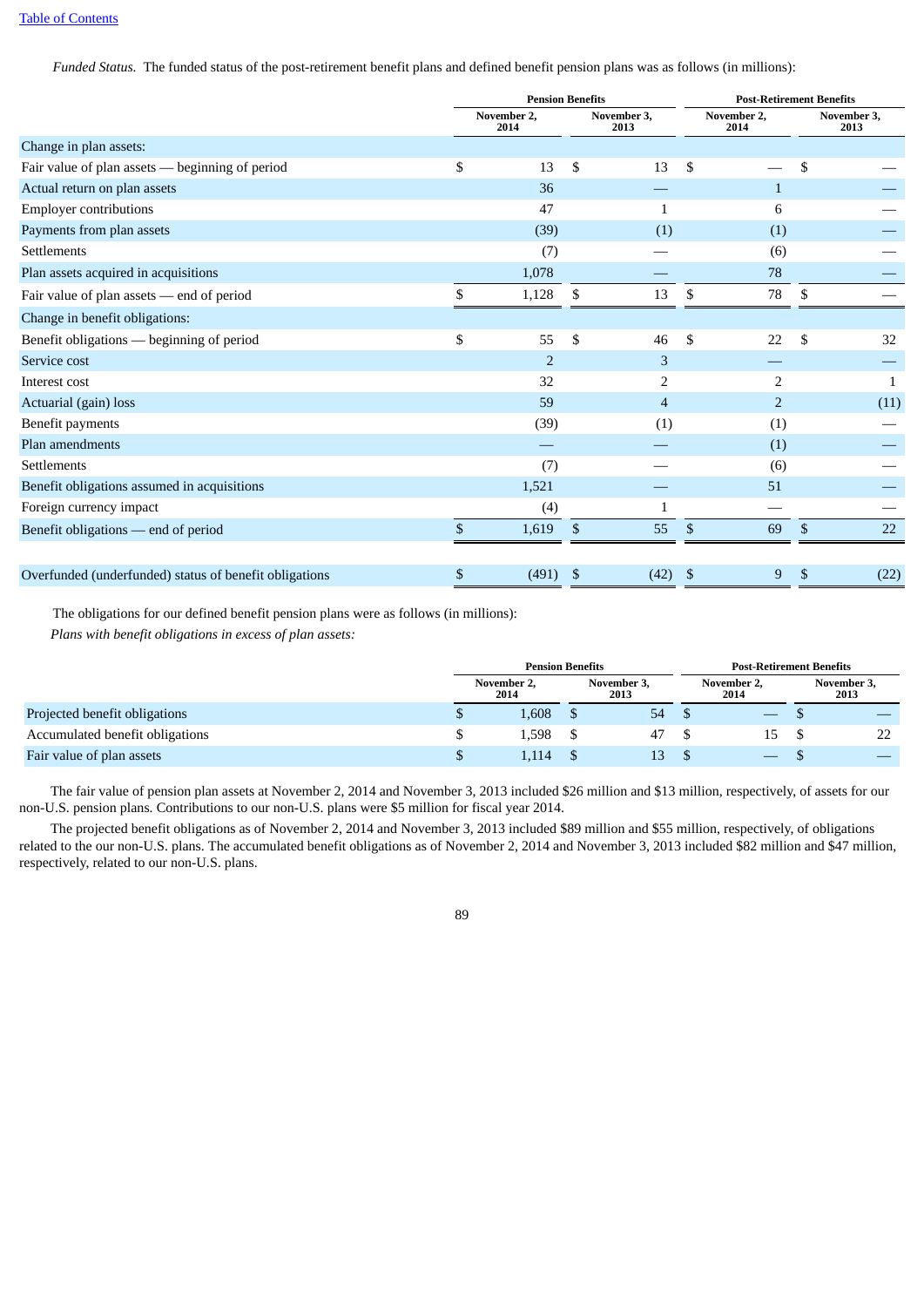*Plans with benefit obligations less than plan assets:*

|                                 | <b>Pension Benefits</b> |  |                     |  |                     | <b>Post-Retirement Benefits</b> |                          |
|---------------------------------|-------------------------|--|---------------------|--|---------------------|---------------------------------|--------------------------|
|                                 | November 2,<br>2014     |  | November 3.<br>2013 |  | November 2,<br>2014 |                                 | November 3,<br>2013      |
| Projected benefit obligations   | 11                      |  |                     |  |                     |                                 |                          |
| Accumulated benefit obligations | 11                      |  | $\hspace{0.05cm}$   |  | 54                  |                                 | $\overline{\phantom{a}}$ |
| Fair value of plan assets       | 14                      |  |                     |  | 78                  |                                 |                          |

Amounts recognized in the consolidated balance sheets were as follows (in millions):

|                                                                                   | <b>Pension Benefits</b> |                     |  |                     |     | <b>Post-Retirement Benefits</b> |      |                     |
|-----------------------------------------------------------------------------------|-------------------------|---------------------|--|---------------------|-----|---------------------------------|------|---------------------|
|                                                                                   |                         | November 2.<br>2014 |  | November 3.<br>2013 |     | November 2.<br>2014             |      | November 3,<br>2013 |
| Other long-term assets                                                            |                         |                     |  |                     |     | 24                              | - 76 |                     |
| Other current liabilities                                                         | D                       | $\mathbf{1}$        |  |                     |     |                                 | S    |                     |
| Other long-term liabilities                                                       |                         | 492                 |  | 41                  | - S | 14                              | - \$ | 21                  |
| Amounts recognized in accumulated other comprehensive loss, net of taxes:         |                         |                     |  |                     |     |                                 |      |                     |
| Net actuarial gains (losses) and net prior service cost (benefit)                 |                         | (48)                |  | (10)                |     | $\left( 2\right)$               |      |                     |
| Total amounts recognized in accumulated other comprehensive loss, net<br>of taxes |                         | (48)                |  | (10)                |     | (2)                             |      | 4                   |

We currently expect to make contributions of \$62 million to our defined benefit pension plans in fiscal year 2015. We do not expect to make any contributions to our post-retirement medical benefit plans in fiscal year 2015. As of November 2, 2014, expected payments from our benefit plans over the next 10 fiscal years are as follows (in millions):

|           | <b>Pension Benefits</b> | <b>Post-Retirement Benefits</b> |
|-----------|-------------------------|---------------------------------|
| 2015      | 100                     | P                               |
| 2016      | 95                      |                                 |
| 2017      | 92                      |                                 |
| 2018      | 93                      |                                 |
| 2019      | 92                      |                                 |
| 2020-2024 | 464                     | 16                              |

*Defined Benefit Plan Investment Policy.* Plan assets of the funded defined benefit pension plans are invested in funds held by third-party fund managers or are deposited into government-managed accounts in which we have no active involvement in and no control over investment strategy, other than establishing broad investment guidelines and parameters. The plan assets held by third-parties consist primarily of equities, fixed income funds and commingled funds. The fund managers monitor the fund's asset allocation within the guidelines established by our plan's investment committee. In line with plan investment objectives and consultation with our management, our investment committee set an allocation benchmark among equity, bond and other assets based on the relative weighting of overall non-U.S. market indices. The overall investment objectives of the plan are 1) the acquisition of suitable assets of appropriate liquidity which will generate income and capital growth to meet current and future plan benefits, 2) to limit the risk of the assets failing to meet the long term liabilities of the plan, and 3) to minimize the long term costs of the plan by maximizing the return on the assets. Performance is regularly evaluated by the investment committee and is based on actual returns achieved by the fund manager relative to its benchmark.

For the defined benefit pension plans assumed in connection with the LSI acquisition, the investment strategy for the U.S. plans is to allocate assets in a manner that seeks both to maximize the safety of promised benefits and to minimize the cost of funding those benefits. The Company directs the overall portfolio allocation and uses a third-party investment consultant that has discretion to structure portfolios and select the investment managers within those allocation parameters. Multiple investment managers are utilized, including both active and passive management approaches. The plan assets are diversified across different asset classes and investment styles, and those assets are periodically rebalanced toward asset allocation targets. The target asset allocation for U.S. plans reflects a risk/return profile that the Company believes is appropriate relative to

the liability structure and return goals for the plans. The Company periodically reviews the allocation of plan assets relative to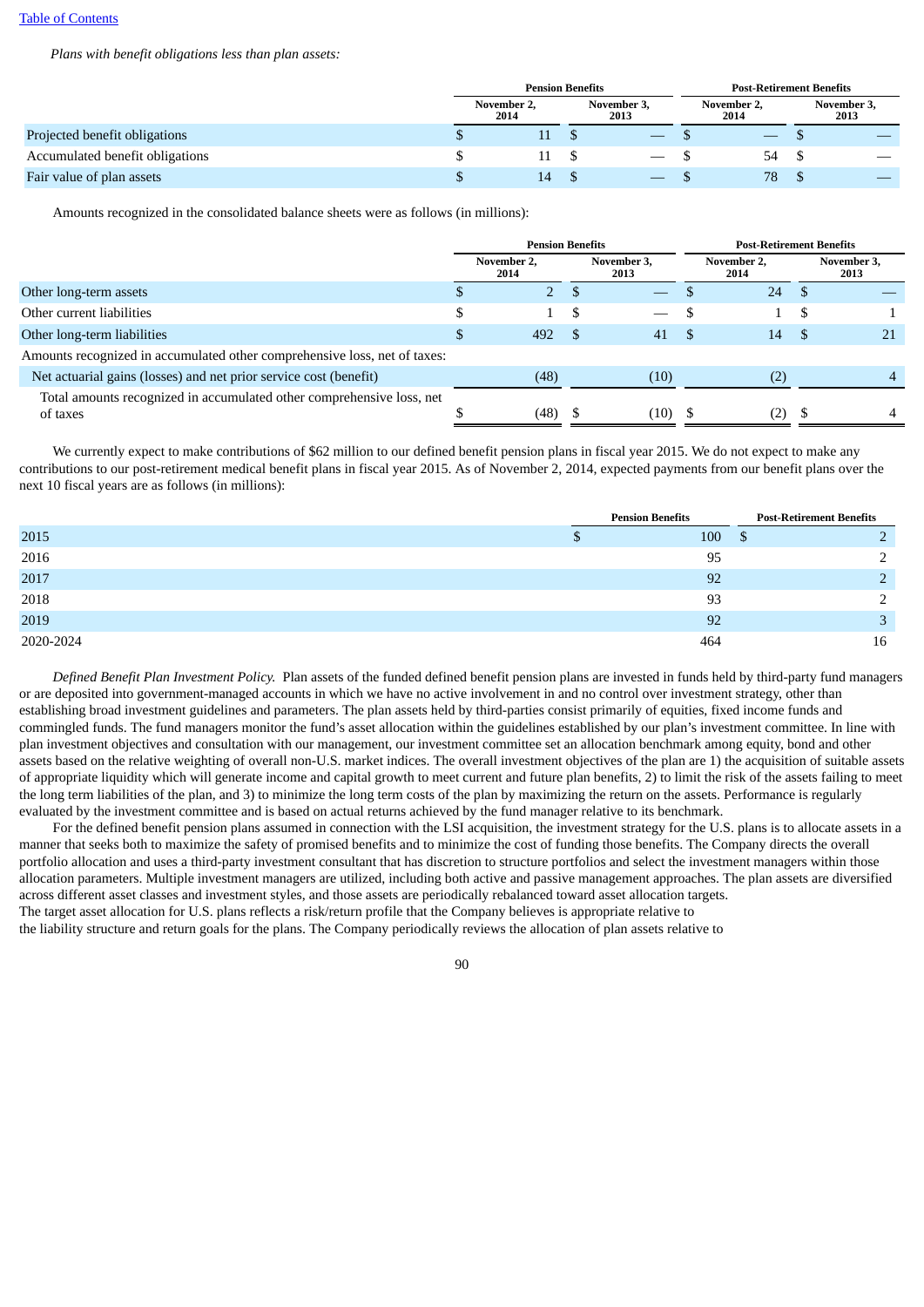## Table of [Contents](#page-0-0)

alternative allocation models to evaluate the need for adjustments based on forecasted liabilities and plan liquidity needs. The current target allocations for the U.S. management and represented pension plan assets are 40% in public equity securities, 52.5% in fixed-income securities, and 7.5% in real estate securities. The equity investment target allocation is equally divided between U.S. and non-U.S. securities. The fixed-income allocation is primarily directed toward long-term core bond investments, with smaller allocations to Treasury Inflation-Protected Securities and high-yield bonds.

Our defined benefit pension plans' weighted-average asset allocations by category were:

|                           | <b>Defined Benefit Pension Plans</b> |               |                     |               |  |  |  |  |  |
|---------------------------|--------------------------------------|---------------|---------------------|---------------|--|--|--|--|--|
|                           | November 2,                          | 2014          | November 3,<br>2013 |               |  |  |  |  |  |
|                           | Actual                               | <b>Target</b> | <b>Actual</b>       | <b>Target</b> |  |  |  |  |  |
| <b>Equity investments</b> | 34%                                  | 40%           | $-$ %               | $-$ %         |  |  |  |  |  |
| Fixed income              | 66%                                  | 53%           | 88%                 | 88%           |  |  |  |  |  |
| Real estate               | $-$ %                                | 7%            | $-$ %               | $-$ %         |  |  |  |  |  |
| Time deposits             | $-$ %                                | $-$ %         | 2%                  | 2%            |  |  |  |  |  |
| Other                     | $-$ %                                | $-$ %         | 10%                 | 10%           |  |  |  |  |  |
| Total                     | 100%                                 | 100%          | 100%                | 100%          |  |  |  |  |  |

*Fair Value Measurement of Plan Assets.* The following table presents the fair value of plan assets by major category using the same three-level hierarchy described in Note 2. "Summary of Significant Accounting Policies" (in millions):

|                                             | Fair Value Measurements as of November 2, 2014 |         |     |    |                |          |                |  |  |
|---------------------------------------------|------------------------------------------------|---------|-----|----|----------------|----------|----------------|--|--|
|                                             |                                                | Level 1 |     |    | <b>Level 2</b> |          | <b>Level 3</b> |  |  |
| Cash and cash equivalents                   | \$                                             | 27      | (a) | \$ |                |          | $\mathbb{S}$   |  |  |
| Equity securities:                          |                                                |         |     |    |                |          |                |  |  |
| U.S. equity securities                      |                                                | 142 (b) |     |    |                |          |                |  |  |
| Non-U.S. equity securities                  |                                                | 97      | (b) |    |                |          |                |  |  |
| Fixed-income securities:                    |                                                |         |     |    |                |          |                |  |  |
| U.S. treasuries                             |                                                |         |     |    |                | 28 (c)   |                |  |  |
| Corporate bonds                             |                                                |         |     |    | 438 (c)        |          |                |  |  |
| Asset-backed and mortgage-backed securities |                                                |         |     |    |                | 6 (c)    |                |  |  |
| Agency-backed bonds                         |                                                |         |     |    |                | 2 (c)    |                |  |  |
| Municipal bonds                             |                                                |         |     |    |                | $26$ (c) |                |  |  |
| Government bonds                            |                                                |         |     |    |                | $29$ (c) |                |  |  |
| Other types of investments:                 |                                                |         |     |    |                |          |                |  |  |
| Commingled funds - equities                 |                                                |         |     |    | 145 (d)        |          |                |  |  |
| Commingled funds - bonds                    |                                                |         |     |    | 188 (e)        |          |                |  |  |
| Total                                       | S                                              | 266     |     | \$ | 862            |          | \$             |  |  |

(a) Cash equivalents primarily include short-term investment funds which consisted of short-term money market instruments that are valued based on quoted prices in active markets.

(b) These U.S. equity securities and non-U.S. equity securities are valued based on quoted prices in active markets.

\_\_\_\_\_\_\_\_\_\_\_\_\_\_\_\_\_\_\_\_\_\_\_\_\_\_\_\_\_\_\_\_\_

(c) These amount consists of investments that are traded less frequently than Level 1 securities and are valued using inputs that include quoted prices for similar assets in active markets and inputs other than quoted prices that are observable for the asset, such as interest rates, yield curves, prepayment speeds, collateral performance, broker/dealer quotes and indices that are observable at commonly quoted intervals.

(d) These amounts consist of investments in funds not registered with U.S. Securities and Exchange Commission, or SEC, with underlying investments primarily in publicly traded U.S. and non-U.S. equity securities, including securities with small and large market capitalization. The fair value was determined based on the net asset value per share of each investment at November 2, 2014. These funds are classified as Level 2 in the fair value hierarchy as the Company could redeem these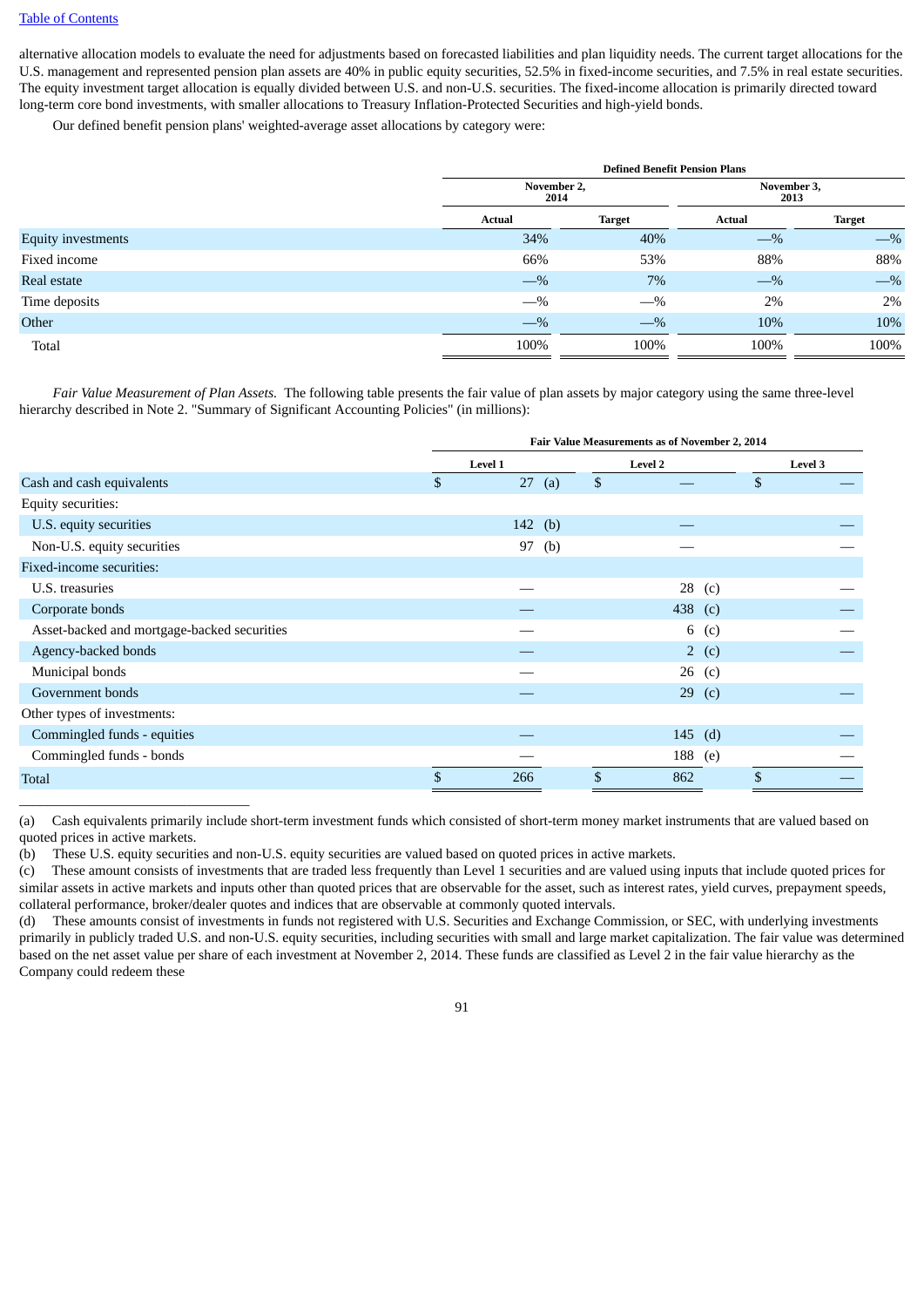# Table of [Contents](#page-0-0)

investments with the sponsoring investment management organizations at November 2, 2014, and with at least monthly frequency on an ongoing basis. (e) These amounts consist of investments in funds not registered with the SEC with underlying investments primarily in Treasury Inflation-Protected Securities and high-yield bonds. The fair value was determined based on the net asset value per share of each investment at November 2, 2014. These funds are classified as Level 2 in the fair value hierarchy as the Company could redeem these investments with the sponsoring investment management organizations at November 2, 2014, and with at least monthly frequency on an ongoing basis.

|              | <b>Fair Value Measurement as of November 3,</b><br>2013 Using           |             |
|--------------|-------------------------------------------------------------------------|-------------|
|              | Quoted Prices in Active Market for Identical<br><b>Assets (Level 1)</b> |             |
| Assets:      |                                                                         |             |
| Fixed income |                                                                         |             |
| Total assets | ື                                                                       | $1^{\circ}$ |

*Post-Retirement Benefit Plan Investment Policy.* The Company's overall investment strategy for the group life insurance plan is to allocate assets in a manner that seeks to both maximize the safety of promised benefits and minimize the cost of funding those benefits. The target asset allocation for plan assets reflects a risk/return profile that the Company believes is appropriate relative to the liability structure and return goals for the plan. The Company periodically reviews the allocation of plan assets relative to alternative allocation models to evaluate the need for adjustments based on forecasted liabilities and plan liquidity needs. The Company sets the overall portfolio allocation and uses an investment manager that directs the investment of funds consistent with that allocation. The investment manager invests the plan assets in index funds that it manages. The current target allocations for the plan assets are 40% in equity securities and 60% in fixed-income securities. The equity investment target allocation is equally divided between U.S. and non-U.S. equity securities.

The plan assets were classified as Level 2 and the fair values by asset category were as follows:

|                                      | November 2,<br>2014 |               |
|--------------------------------------|---------------------|---------------|
|                                      | Actual              | <b>Target</b> |
| Commingled funds - U.S. equities     | 20%                 | 30%           |
| Commingled funds - Non-U.S. equities | 20%                 | 10%           |
| Commingled funds - bonds             | 60%                 | 60%           |
| Total                                | 100%                | 100%          |

*Assumptions.* The assumptions used to determine the benefit obligations and expense for our defined benefit and post-retirement benefit plans are presented in the table below. The expected long-term return on assets shown in the table below represents an estimate of long-term returns on investment portfolios primarily consisting of combinations of debt, equity and other investments, depending on plan. We consider long-term rates of return, which are weighted based on the asset classes (both historical and forecasted) in which we expect the pension and post-retirement funds to be invested. Discount rates reflect the current rate at which defined benefit and post-retirement benefit obligations could be settled based on the measurement dates of the plans, which in each case is our fiscal year end. The range of assumptions that are used for defined benefit pension plans reflects the different economic environments within various countries.

|                                         |                     | <b>Assumptions for Benefit Obligations as of</b> |                   | <b>Assumptions for Expense</b> |             |
|-----------------------------------------|---------------------|--------------------------------------------------|-------------------|--------------------------------|-------------|
|                                         | November 2.<br>2014 | November 3.<br>2013                              | 2014              | 2013                           | 2012        |
| Defined benefit pension plans:          |                     |                                                  |                   |                                |             |
| Discount rate                           | 1.00%-4.10%         | 1.00%-4.75%                                      | 1.00%-4.75%       | 1.25%-4.25%                    | 1.50%-5.75% |
| Average increase in compensation levels | $2.50\% - 6.00\%$   | 2.50%-4.00%                                      | $2.50\% - 6.00\%$ | 2.00%-5.00%                    | 2.50%-3.50% |
| Expected long-term return on assets     | N/A                 | N/A                                              | 1.50%-7.30%       | 2.00%-3.00%                    | 2.00%-4.00% |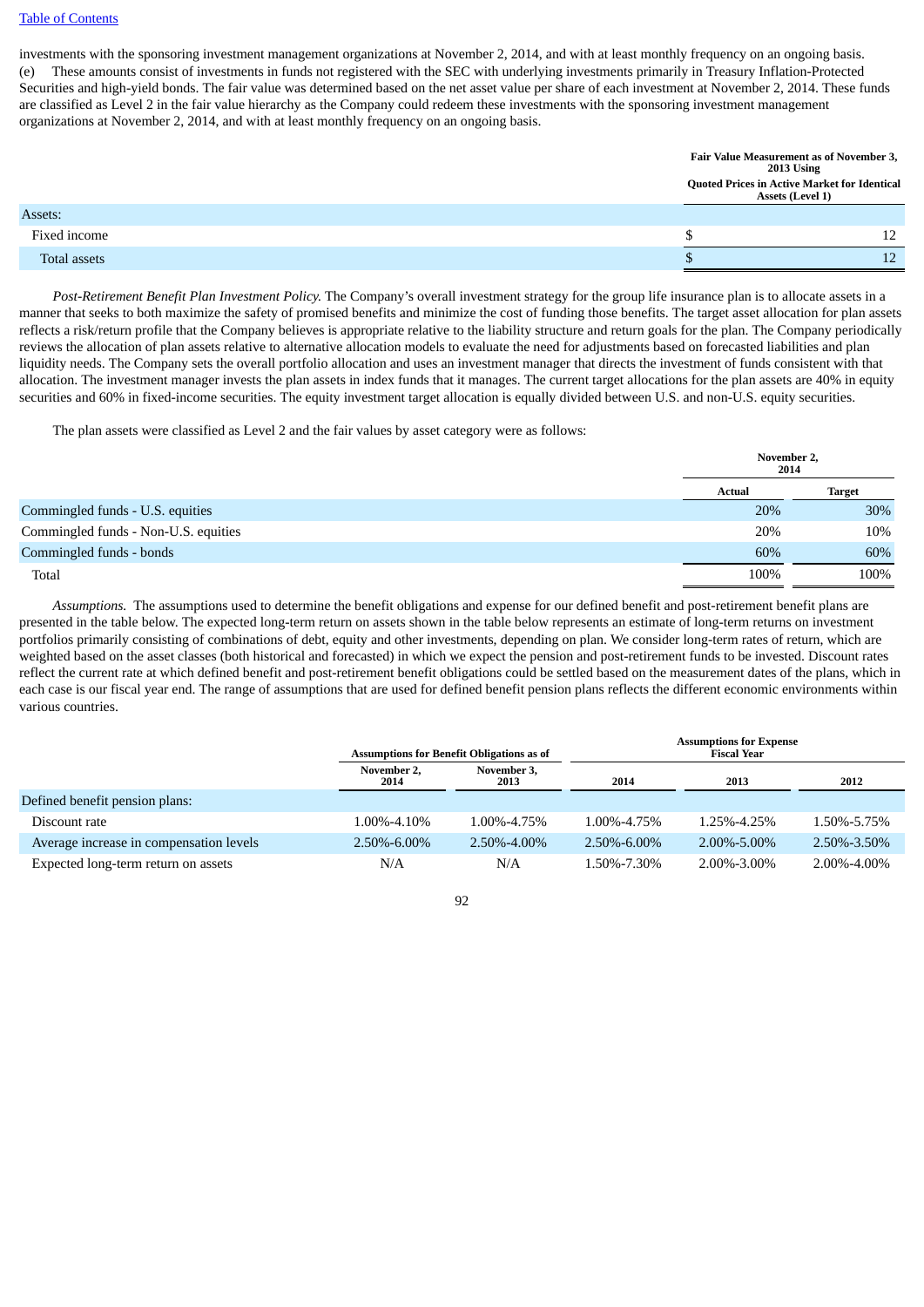|                                                                  | <b>Assumptions for Benefit Obligations as of</b> |                     | <b>Assumptions for Expense</b><br><b>Fiscal Year</b> |       |          |
|------------------------------------------------------------------|--------------------------------------------------|---------------------|------------------------------------------------------|-------|----------|
|                                                                  | November 2.<br>2014                              | November 3.<br>2013 | 2014                                                 | 2013  | 2012     |
| Post-retirement benefits plan:                                   |                                                  |                     |                                                      |       |          |
| Discount rate                                                    | 3.80%-4.40%                                      | 4.00%               | 4.25%-4.60%                                          | 3.50% | 4.50%    |
| Average increase in compensation levels                          | 3.50%                                            | N/A                 | 3.50%                                                | N/A   | N/A      |
| Expected long-term return on assets                              | N/A                                              | N/A                 | 5.40%                                                | N/A   | N/A      |
| Current medical cost trend rate                                  | 8.00%                                            | 8.33%               | 8.33%                                                | 8.67% | $9.00\%$ |
| Ultimate medical cost trend rate                                 | 3.50%                                            | 3.50%               | 3.50%                                                | 3.50% | 4.00%    |
| Medical cost trend rate decreases to ultimate trend rate in year | 2031                                             | 2031                | 2031                                                 | 2031  | 2026     |

Changes in the assumed health care cost trend rates could have a significant effect on the amounts reported for the U.S. post-retirement medical benefit plans. A one percentage point change in the assumed healthcare cost trend rates for fiscal year 2014 would have the following effects:

|                                                                         | 1% Increase | 1% Decrease |
|-------------------------------------------------------------------------|-------------|-------------|
| Effect on U.S. post-retirement medical benefit obligation (in millions) | $1 \quad S$ |             |
| Percentage effect on U.S. post-retirement medical benefit obligation    |             | $(2)\%$     |

A one percentage point increase or decrease in our healthcare cost trend rates would have increased or decreased the service and interest cost components of the net periodic benefit cost by an immaterial amount.

## **7. Borrowings**

#### *Convertible Senior Notes*

On May 6, 2014, we completed our private placement of \$1 billion of 2% Convertible Senior Notes due 2021, to two entities affiliated with Silver Lake Partners, or the Purchasers, the proceeds of which were used to fund the LSI acquisition. The Convertible Notes are the Company's unsecured senior obligations. The Convertible Notes will mature on August 15, 2021, unless repurchased, redeemed or converted in accordance with their terms prior to such date. The Convertible Notes pay interest semi-annually at a rate of 2% per year, payable in arrears on May 1 and November 1 of each year, beginning on November 1, 2014, up to and on the maturity date. Subject to any limitations set forth in the Indenture dated as of May 6, 2014 between the Company and U.S. Bank National Association relating to the Convertible Notes, or the Indenture, the Convertible Notes will be convertible at any time until the close of business on the scheduled trading day immediately preceding the maturity date. Upon conversion, the Convertible Notes may be settled in the Company's ordinary shares, cash or a combination of cash and ordinary shares, at the Company's option. The Convertible Notes were convertible at an initial conversion rate of 20.8160 ordinary shares per \$1,000 principal amount of the Convertible Notes, which was equivalent to an initial conversion price of approximately \$48.04 per ordinary share. The conversion rate is subject to adjustment under the terms of the Convertible Notes, including adjustments for quarterly cash dividends paid on the Company's ordinary shares to the extent they exceed \$0.27 per share. Holders of the Convertible Notes have the right to require the Company to repurchase all or some of their Convertible Notes at 100% of their principal amount, plus any accrued and unpaid interest, upon the occurrence of a fundamental change, as defined in the Indenture. In addition, upon the occurrence of a make-whole fundamental change, as defined in the Indenture, the Company may be required to increase the conversion rate for the Convertible Notes converted in connection with such a make-whole fundamental change. Prior to May 6, 2019, the Company may not redeem the Convertible Notes. Beginning May 6, 2019, the Company may, at its option, redeem the Convertible Notes, in whole or in part if the closing sale price, as defined in the Indenture, of the ordinary shares for 20 or more trading days, as defined in the Indenture, in the period of 30 consecutive trading days ending on the trading day immediately prior to the date on which the Company provides notice of such redemption exceeds 150% of the applicable conversion price in effect on each such trading day, at a redemption price equal to 100% of the principal amount of Convertible Notes being redeemed, together with accrued and unpaid interest to, but not including, the redemption date, as defined in the Indenture.

As a result of a quarterly dividends paid in excess of \$0.27 per share on our ordinary shares after the date of issuance of the Convertible Notes, as of November 2, 2014, the conversion rate was adjusted to 20.8279 ordinary shares per \$1,000 principal amount of the Convertible Notes, which is equivalent to a conversion price of approximately \$48.01 per ordinary share.

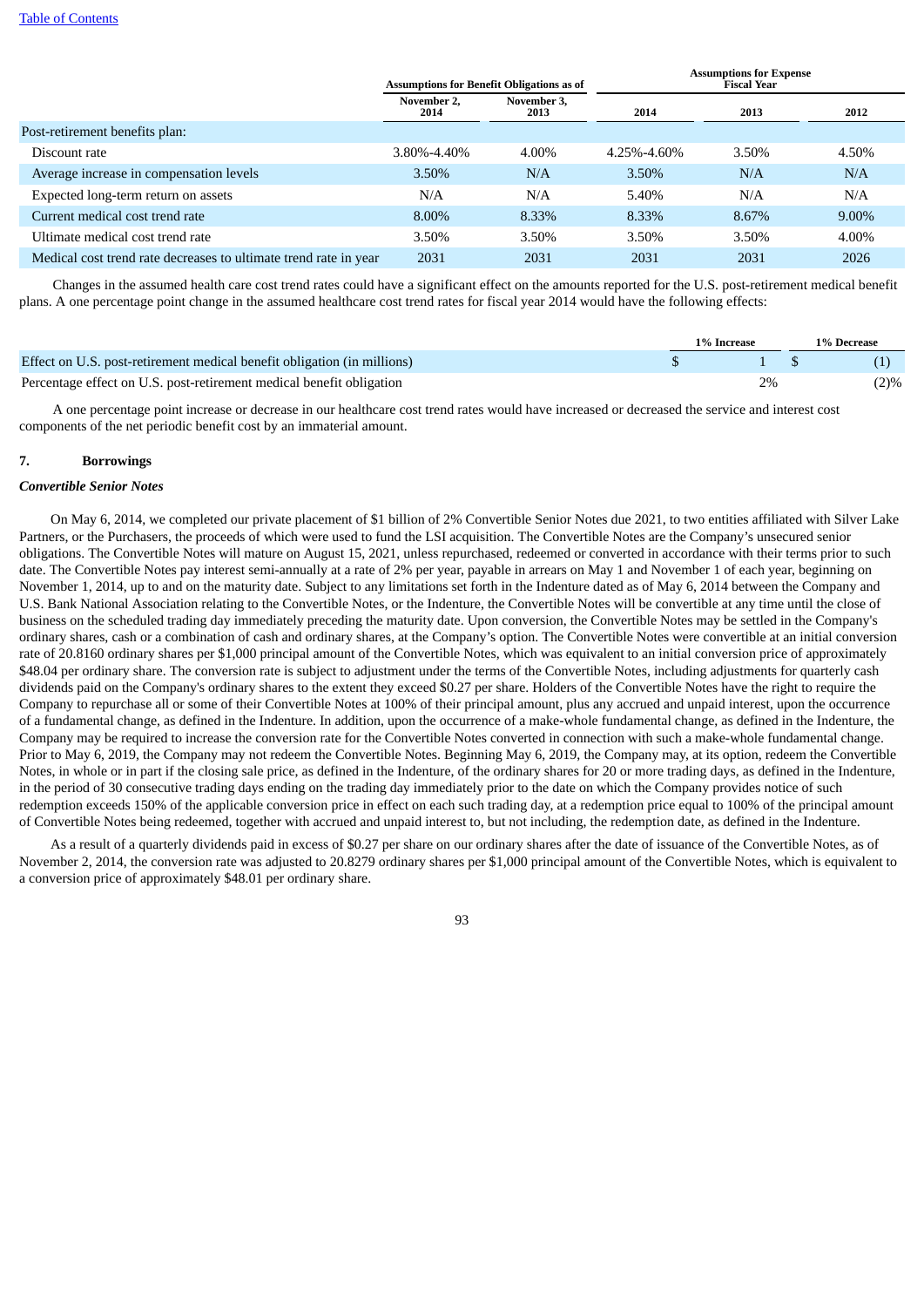In accordance with the authoritative accounting guidance, we classified \$85 million, representing a portion of the proceeds from the Convertible Notes, as ordinary shares within shareholders' equity. The \$915 million carrying value of the long-term debt portion of the Convertible Notes as of May 6, 2014 was calculated as the present value of its contractual payment obligations using a discount rate of 3.32%. The \$85 million difference between the principal amount of the Convertible Notes and the carrying value of the long-term debt, represents a debt discount on the issuance date. The debt discount is accreted as interest expense using the effective interest method through the contractual maturity date. During fiscal year 2014, the interest expense related to the Convertible Notes' coupon interest rate of 2% and the accretion of the debt discount was \$10 million and \$5 million, respectively.

The following table presents the components of the carrying value of the Convertible Notes (in millions):

|                         | November 2,<br>2014 |
|-------------------------|---------------------|
| Principal balance       | 1,000               |
| Less: debt discount (1) | 80                  |
| Net carrying amount     | 920                 |
|                         |                     |

(1) The remaining debt discount as of November 2, 2014 will be accreted over a period of 6.8 years.

As of November 2, 2014, the outstanding principal amount of the Convertible Notes was \$1,000 million. The estimated fair value of the Convertible Notes as of November 2, 2014 was \$871 million, which was determined based on inputs that are observable in the market under Level 2 of the fair value hierarchy. At November 2, 2014, we were in compliance with the covenants relating to the Convertible Notes.

#### *2014 Term Loan and Revolving Credit Facility*

On May 6, 2014, Avago Technologies Finance Pte. Ltd., or AT Finance, and certain other subsidiaries of the Company entered into a credit agreement, referred to as the 2014 Credit Agreement. The 2014 Credit Agreement provides for a term loan facility of \$4.6 billion, or the Term Loans, and a revolving credit facility, or the 2014 Revolving Credit Facility, which permits certain of our subsidiaries to borrow loan of up to \$500 million for general corporate purposes, swingline loans of up to \$75 million and for the issuance of letters of credit of up to \$100 million, which, in the case of swingline loans and letters of credit reduce the available borrowing capacity under the 2014 Revolving Credit Facility on a dollar for dollar basis. The Term Loans have a term of seven years and the 2014 Revolving Credit Facility has a term of five years. The effective interest rate at November 2, 2014 for the Term Loans was 4.15%. As of November 2, 2014, \$4.6 billion in Term Loans were outstanding. We had no borrowings outstanding under the 2014 Revolving Credit Facility. As of November 2, 2014, we were in compliance with the covenants described in the 2014 Credit Agreement.

Loans under the 2014 Credit Agreement will bear interest at a rate per annum equal to, at our option: (i) the greatest of, (a) the rate of interest per annum publicly announced from time-to-time by Deutsche Bank AG New York Branch as its prime rate in effect at its principal office in New York City, (b) the Federal Funds Effective Rate (as defined in the 2014 Credit Agreement) in effect on the relevant day plus 1/2 of 1% per annum, (c) the Adjusted LIBO Rate (as defined in the 2014 Credit Agreement) on the relevant day for a deposit in dollars with a maturity of one month plus 1% per annum and (d), with respect to term loans, 1.75%; or (ii) the interest rate per annum equal to the greater of (a) (x) the LIBO Rate for the Interest Period (as defined in the 2014 Credit Agreement) multiplied by (y) the Statutory Reserve Rate (as defined in the 2014 Credit Agreement) and (b) with respect to term loans, 0.75% per annum. The 2014 Credit Agreement includes (i) financial covenants requiring AT Finance to, at any time the 2014 Revolving Credit Facility is drawn by more than 30%, maintain a maximum first lien leverage ratio; (ii) customary restrictive covenants (subject, in each case, to certain exceptions and amounts) that limit AT Finance and its subsidiaries' ability to, among other things, incur indebtedness, create liens, merge or consolidate with and into other persons, make acquisitions and sell assets; (iii) customary events of default, upon the occurrence of which, after any applicable grace period, the lenders will have the ability to accelerate all outstanding loans thereunder and terminate the commitments; and (iv) customary representations and warranties. In addition, AT Finance has the ability, at any time, to increase the aggregate Term Loans and the revolving credit commitments under the 2014 Credit Agreement from \$5.1 billion to \$6.7 billion, subject to the condition that no default or event of default shall have occurred and be continuing and other terms and conditions set forth in the 2014 Credit Agreement, and the receipt of sufficient commitments for such increase from the lenders. The borrowers have agreed to pay the lenders a commitment fee at a rate per annum that varies based on total leverage ratio. The borrowers and certain other subsidiaries also entered into collateral and related agreements ancillary to the 2014 Credit Agreement.

Unamortized debt issuance costs associated with our Term Loans and revolving credit facilities were \$115 million at November 2, 2014 and are included in other current assets and other long-term assets on the consolidated balance sheets. For fiscal year 2014, amortization of debt issuance costs related to the Term Loans and 2014 Revolving Credit Facilities was \$7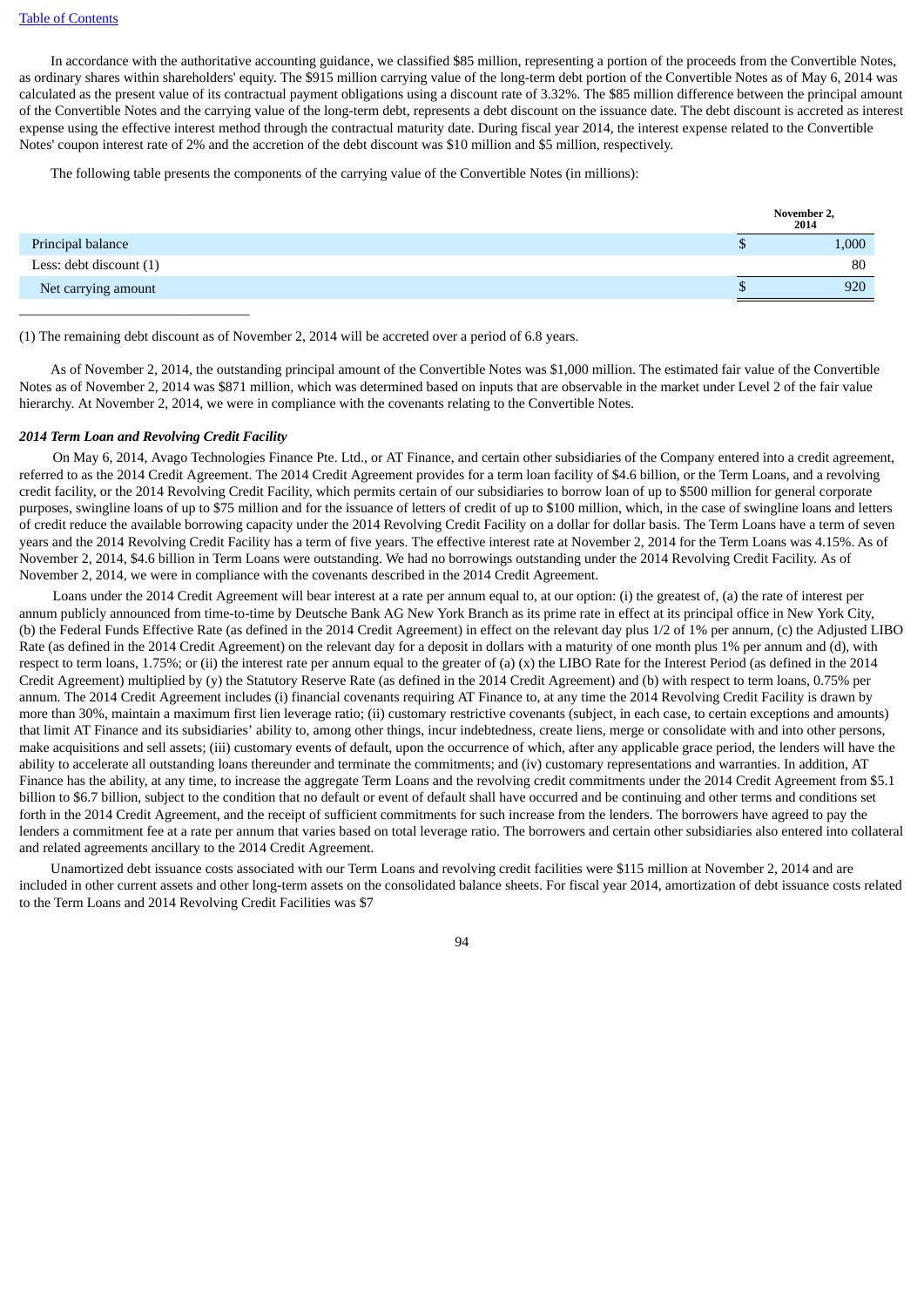million and \$2 million, respectively, and is reported as a component of interest expense in the consolidated statements of operations.

## *2013 Revolving Credit Facility*

On May 6, 2014, in connection with entering into the 2014 Credit Agreement, we terminated our previous \$575 million senior unsecured revolving credit facility and the related credit agreement, or the 2013 Credit Facility. There were no outstanding loan borrowings under this facility at the time of termination. The remaining balance of debt issuance costs for the 2013 Credit Facility is being amortized as a component of interest expense over the term of our new 2014 Revolving Credit Facility.

#### *2011 Revolving Credit Facility*

On October 28, 2013, in connection with entering into the 2013 Credit Facility, we terminated our previous \$300 million senior unsecured credit facility and the related credit agreement, or the 2011 Credit Agreement. There were no outstanding loan borrowings under this facility at the time of termination. This termination resulted in a loss on extinguishment of debt of \$1 million. The commitment fees related to the 2011 Credit Facility were recorded as a component of interest expense.

## *Future Principal Payments of Debt*

At November 2, 2014, future principal payments for our outstanding term loan under the 2014 Credit Agreement and the Convertible Notes, including the current portion, are summarized as follows (in millions):

| <b>Fiscal Year</b> |               |       |
|--------------------|---------------|-------|
| 2015               | <sup>\$</sup> | 46    |
| 2016               |               | 46    |
| 2017               |               | 46    |
| 2018               |               | 46    |
| 2019               |               | 46    |
| Thereafter         |               | 5,359 |
| <b>Total</b>       |               | 5,589 |

#### *Interest Expense*

Interest expense was \$110 million, \$2 million and \$1 million for fiscal years 2014, 2013 and 2012, respectively, and consisted primarily of (i) cash interest expense for the Convertible Notes and Term Loans under the 2014 Credit Agreement, (ii) commitment fees related to 2014 Revolving Credit Facility under the 2014 Credit Agreement and the 2011 Credit Agreement, (iii) amortization of debt issuance costs related to Term Loans under the 2014 Credit Agreement and 2014 Revolving Credit Facility and (iv) accretion of debt discount related to the Convertible Notes.

## **8. Shareholders' Equity**

On October 30, 2013, we filed a shelf registration statement on Form S-3 with the SEC, through which we or selling securityholders may sell from time to time any combination of ordinary shares, debt securities, warrants, rights, purchase contracts and units, in one or more offerings. On August 21, 2014, we filed a shelf registration statement on Form S-3 with the SEC, through which selling securityholders may sell from time to time the Convertible Notes and our ordinary shares issuable upon conversion of the Convertible Notes, if any.

#### *Share Repurchase Program*

On April 10, 2013, the Board authorized the Company to repurchase up to 20 million of its ordinary shares, or the 2013 share repurchase program. This program replaced the expired 2012 share repurchase program. The 2013 share repurchase program expired on April 8, 2014. Share repurchases under the program were made in the open market. All repurchased shares were immediately retired. Under the 2013 share repurchase program, the Company repurchased 1.9 million shares for \$71 million at a weighted average purchase price per share of \$38.35 during fiscal year 2013. Under our 2013 share repurchase program, the Company repurchased 0.3 million shares for \$12 million at a weighted-average purchase price per share of \$43.50 during fiscal year 2014.

At the Company's 2014 annual general meeting of shareholders on April 9, 2014, shareholders approved the Company's 2014 share purchase mandate pursuant to which the Company is authorized, upon the approval of the Board, to repurchase up to approximately 25 million of its ordinary shares in open market transactions or pursuant to equal access schemes, up to the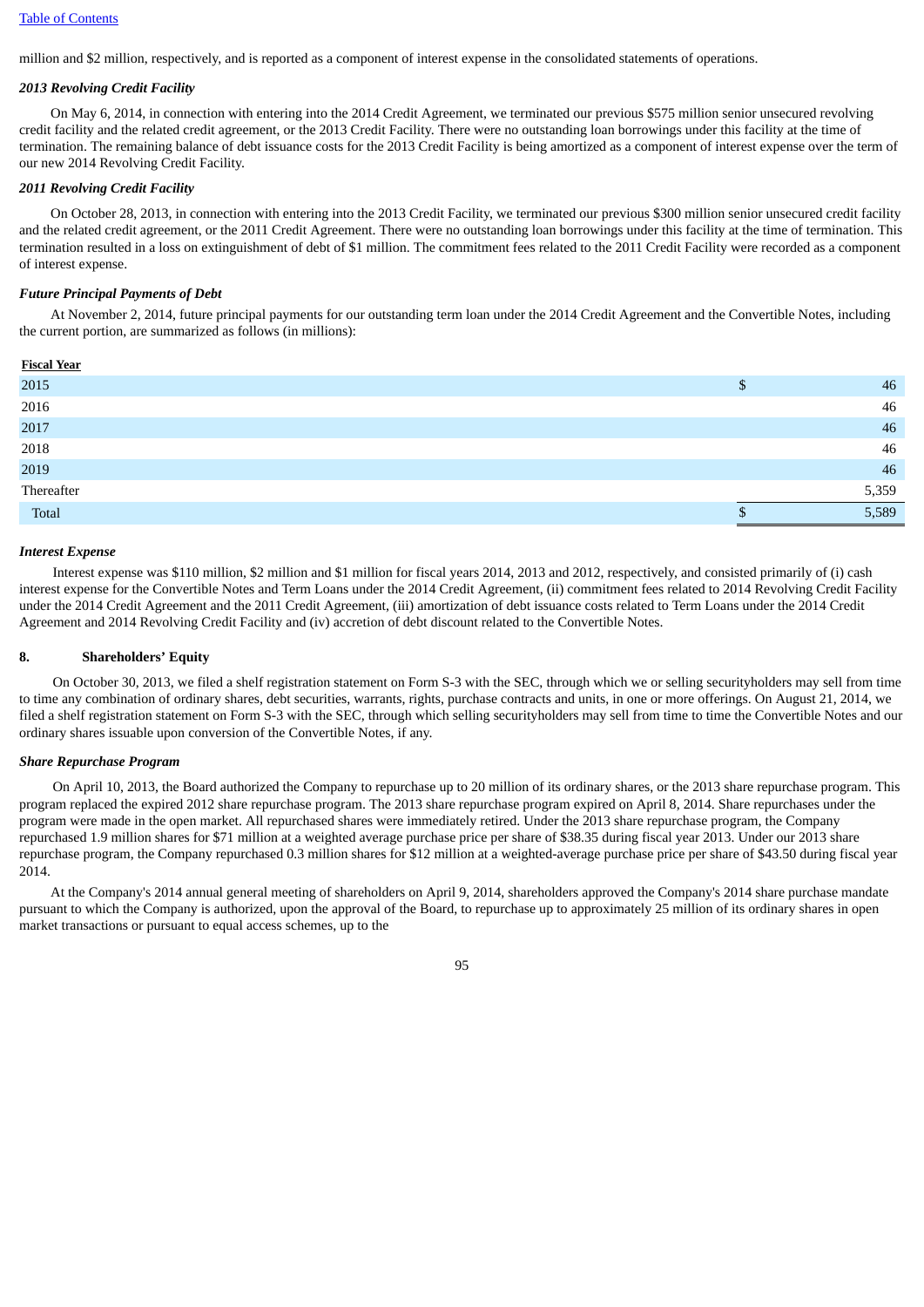date on which the Company's 2015 annual general meeting of shareholders is held or required by law to be held. As of the date of this Annual Report on Form 10-K, the Board had not approved any repurchases of the Company's ordinary shares pursuant to the 2014 share purchase mandate. No shares were repurchased during fiscal year 2014 under the 2014 share purchase mandate.

## *Dividends*

During fiscal year 2014, aggregate cash dividends of \$1.13 per share were declared and paid on the Company's outstanding ordinary shares, resulting in payments to our shareholders of \$284 million. During fiscal year 2013, aggregate cash dividends of \$0.80 per share were declared and paid on the Company's outstanding ordinary shares, resulting in payments to our shareholders of \$198 million. During fiscal year 2012, aggregate cash dividends of \$0.56 per share were declared and paid on the Company's outstanding ordinary shares, resulting in payments to our shareholders of \$137 million.

#### *Equity Incentive Award Plans*

Effective December 1, 2005, we adopted two equity-based compensation plans, the Equity Incentive Plan for Executive Employees of Avago Technologies Limited and Subsidiaries, or the Executive Plan, and the Equity Incentive Plan for Senior Management Employees of Avago Technologies Limited and Subsidiaries, or the Senior Management Plan and, together with the Executive Plan, referred to as the Pre-IPO Equity Incentive Plans, which authorized the grant of options and share purchase rights covering up to 30 million ordinary shares. Since our IPO in August 2009, we are no longer permitted to make any further grants under the Pre-IPO Equity Incentive Plans.

Options issued under the Executive Plan generally vest at a rate of 20% per year based on the passage of time, and the passage of time and attaining certain performance criteria, in each case subject to continued employment. Those options subject to vesting based on the passage of time may accelerate by one year upon certain terminations of employment. Options issued under the Senior Management Plan, generally vested at a rate of 20% per year based on the passage of time and continued employment.

Options issued under the Pre-IPO Equity Incentive Plans generally expire ten years following the date of grant unless granted to a non-employee, in which case the awards generally expire five years following the date of grant. All options awarded under these plans were granted with an exercise price equal to the fair market value on the date of grant.

In July 2009, our Board adopted, and our shareholders approved, the Avago Technologies Limited 2009 Equity Incentive Award Plan, or the 2009 Plan, to authorize the grant of options, share appreciation rights, restricted share units, dividend equivalents, performance awards, and other share-based awards. 20 million ordinary shares are initially reserved for issuance under the 2009 Plan, subject to annual increases starting in fiscal year 2012. The amount of the annual increase is equal to the least of (a) 6 million shares, (b) 3% of the ordinary shares outstanding on the last day of the immediately preceding fiscal year and (c) such smaller number of ordinary shares as determined by our Board. However, no more than 90 million ordinary shares may be issued upon the exercise of equity awards issued under the 2009 Plan. The 2009 Plan became effective on July 27, 2009. Options issued to employees under the 2009 Plan prior to March 2011 generally expire ten years following the date of grant. Since March 2011, options issued to employees under the 2009 Plan generally expire seven years after the date of grant. Options awarded to non-employees under this plan generally expire after five years. Options issued to employees under the 2009 Plan generally vest over a four year period from the date of grant and are granted with an exercise price equal to the fair market value on the date of grant. Any share options cancelled or forfeited under the Pre-IPO Equity Incentive Plans after July 27, 2009 become available for issuance under the 2009 Plan. We also grant restricted share units, or RSUs, as part of our equity compensation programs under the 2009 Plan. An RSU is an equity award that is granted with an exercise price equal to zero and which represents the right to receive one of our ordinary shares immediately upon vesting. RSU awards granted to employees are generally time-based and vest over four years.

In connection with the LSI acquisition, we assumed the LSI 2003 Equity Incentive Plan, or the 2003 Plan, and outstanding unvested stock options and RSUs originally granted by LSI under the 2003 Plan that were held by continuing employees. At the time of the acquisition, these awards were converted to Avago stock options and RSUs, with adjustments made to the exercise price of stock options and the number of shares subject to stock options and RSU awards so that the intrinsic value of each award was approximately the same immediately before and immediately after the adjustment. These unvested stock options and RSUs will vest in accordance with their original terms, generally vesting in equal annual installments over a four-year period from the original grant date. Under the 2003 Plan, we may grant to former employees of LSI and other employees who were not employees of Avago at the time of the acquisition restricted stock awards, RSUs, stock options and stock appreciation rights with an exercise price that is no less than the fair market value of the stock on the date of grant. No participant may be granted stock options covering more than four million shares or more than an aggregate of one million shares of restricted stock and RSUs in any fiscal year. Equity awards granted under the 2003 Plan following the LSI acquisition are expected to be on similar terms and consistent with similar grants made pursuant to the 2009 Plan.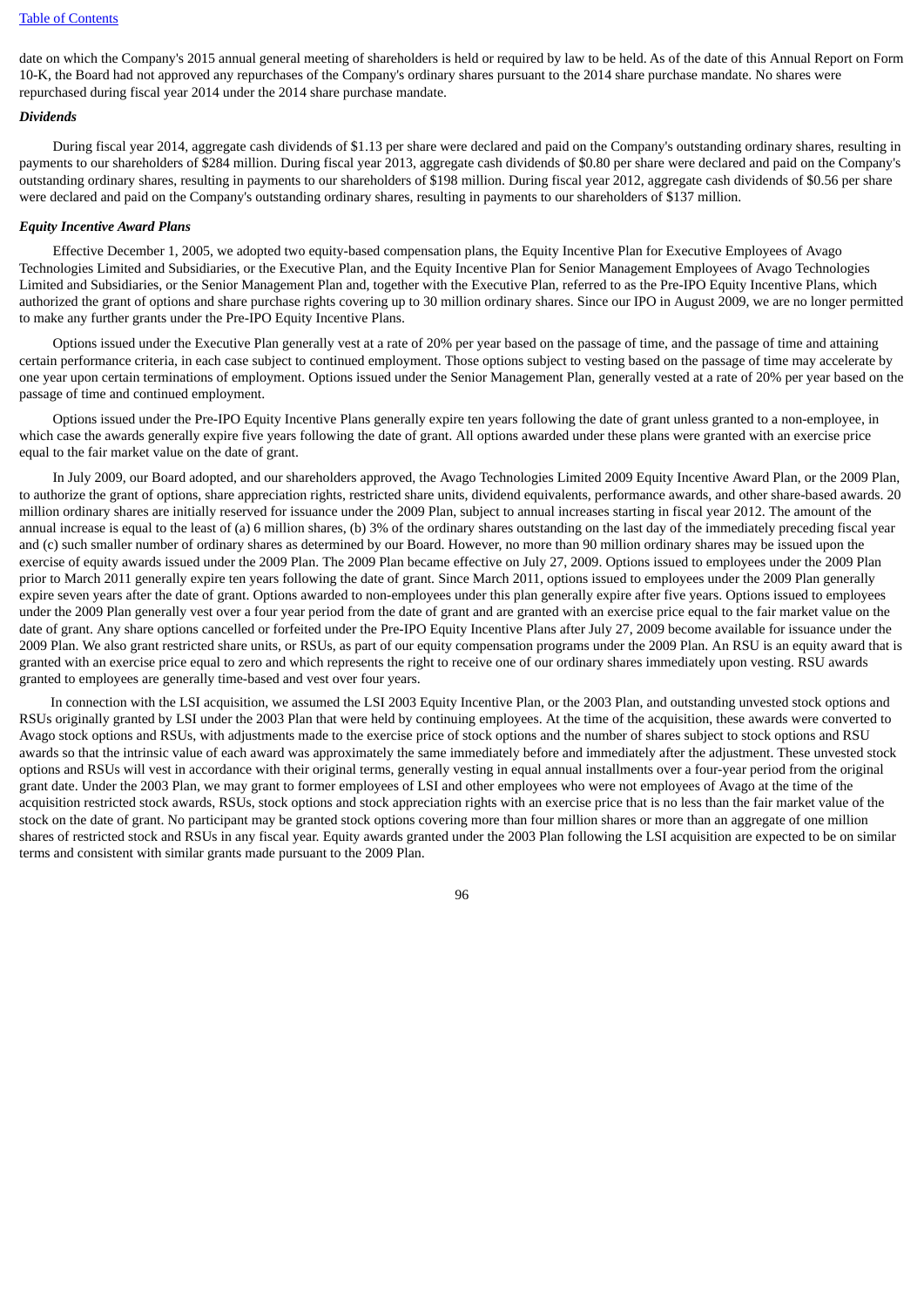In connection with the LSI acquisition, we assumed unvested stock options and RSUs originally granted by LSI. These unvested stock options and RSUs will vest and become exercisable in accordance with their original terms. These awards generally vest in equal annual installments over a four-year period and expire seven years after the date.

A summary of option activity under our equity incentive award plans follows (in millions, except years and per share amounts):

|                                                          | <b>Awards Outstanding</b>    |    |                                                            |                                                                                   |      |                                        |
|----------------------------------------------------------|------------------------------|----|------------------------------------------------------------|-----------------------------------------------------------------------------------|------|----------------------------------------|
|                                                          | <b>Number</b><br>Outstanding |    | Weighted-<br>Average<br><b>Exercise Price</b><br>per Share | Weighted-<br>Average<br><b>Remaining</b><br><b>Contractual Life</b><br>(in years) |      | Aggregate<br><b>Intrinsic</b><br>Value |
| Balance as of October 30, 2011                           | 19                           | \$ | 17.93                                                      |                                                                                   |      |                                        |
| Granted                                                  | 5                            | \$ | 34.79                                                      |                                                                                   |      |                                        |
| Exercised                                                | (3)                          | \$ | 13.24                                                      |                                                                                   |      |                                        |
| Cancelled                                                | (1)                          | \$ | 23.98                                                      |                                                                                   |      |                                        |
| Balance as of October 28, 2012                           | 20                           | \$ | 22.45                                                      |                                                                                   |      |                                        |
| Granted                                                  | 9                            | \$ | 36.63                                                      |                                                                                   |      |                                        |
| Exercised                                                | (6)                          | \$ | 16.02                                                      |                                                                                   |      |                                        |
| Cancelled                                                | (1)                          | \$ | 27.57                                                      |                                                                                   |      |                                        |
| Balance as of November 3, 2013                           | 22                           | \$ | 29.81                                                      |                                                                                   |      |                                        |
| Assumed in LSI acquisition                               | $\mathbf{1}$                 |    | 40.26                                                      |                                                                                   |      |                                        |
| Granted                                                  | 13                           | \$ | 65.79                                                      |                                                                                   |      |                                        |
| Exercised                                                | (5)                          | \$ | 25.03                                                      |                                                                                   |      |                                        |
| Cancelled                                                | (2)                          | \$ | 53.02                                                      |                                                                                   |      |                                        |
| Balance as of November 2, 2014                           | 29                           | \$ | 44.97                                                      | 4.85 \$                                                                           |      | 1,209                                  |
| Fully vested as of November 2, 2014                      | 8                            | \$ | 25.54                                                      | $2.35$ \$                                                                         |      | 507                                    |
| Fully vested and expected to vest as of November 2, 2014 | 28                           | \$ | 44.34                                                      | 4.78                                                                              | - \$ | 1,171                                  |

The total intrinsic value of options exercised during fiscal years 2014, 2013 and 2012 was \$204 million, \$130 million and \$62 million, respectively.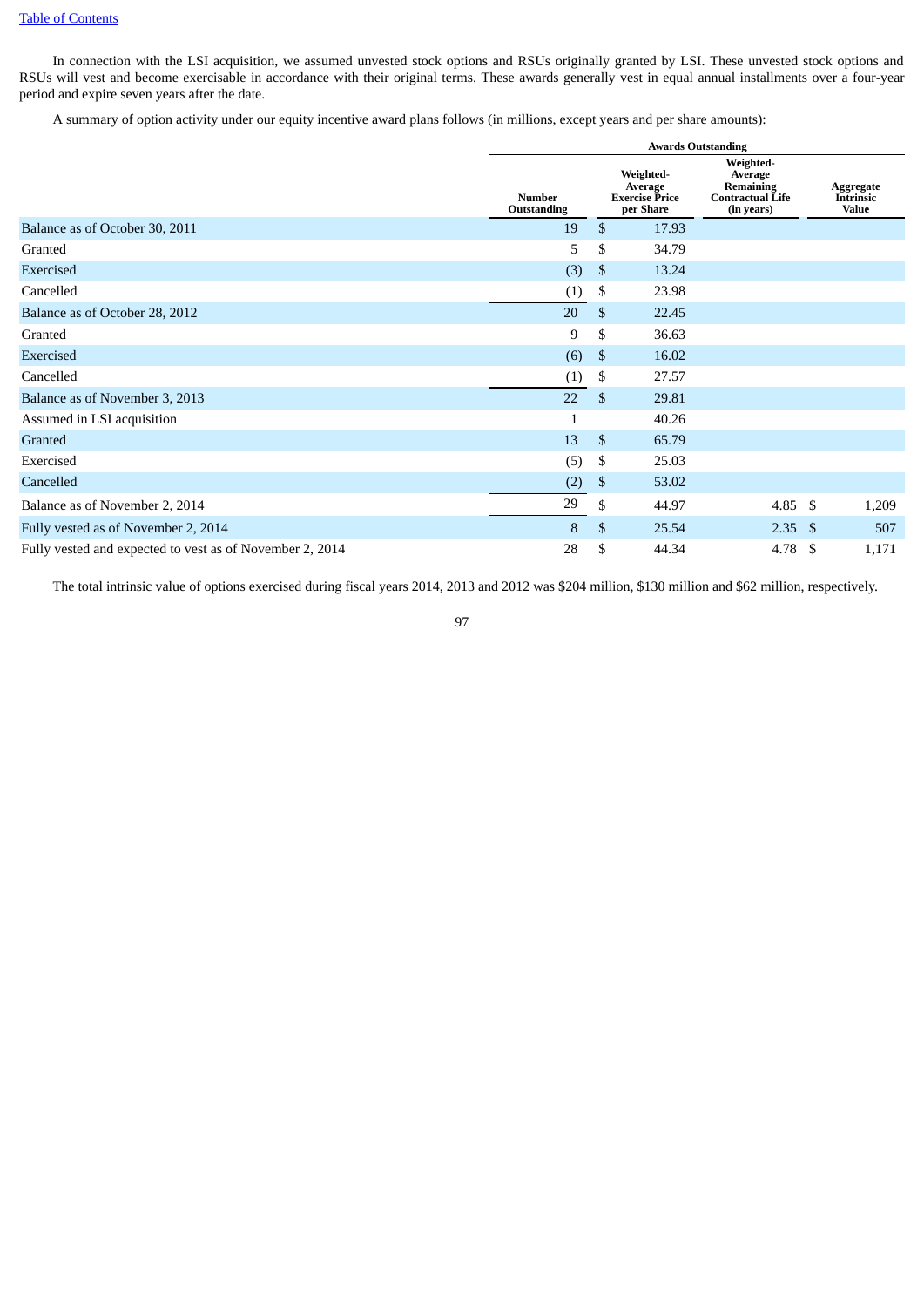The following table summarizes significant ranges of outstanding and exercisable option awards as of November 2, 2014 (in millions, except years and per share amounts):

|                        | <b>Awards Outstanding</b> |                                                                            |  |                                                            | <b>Awards Exercisable</b>    |               |                                                            |
|------------------------|---------------------------|----------------------------------------------------------------------------|--|------------------------------------------------------------|------------------------------|---------------|------------------------------------------------------------|
| <b>Exercise Prices</b> | Number<br>Outstanding     | Weighted-<br>Average<br>Remaining<br><b>Contractual Life</b><br>(in years) |  | Weighted-<br>Average<br><b>Exercise Price</b><br>per Share | <b>Number</b><br>Exercisable |               | Weighted-<br>Average<br><b>Exercise Price</b><br>per Share |
| \$1.25-\$20.00         | 3                         | 0.06 <sup>5</sup>                                                          |  | 11.93                                                      | 3                            | \$            | 11.99                                                      |
| \$20.01-\$30.00        |                           | $0.36$ \$                                                                  |  | 21.02                                                      | 1                            | \$            | 20.82                                                      |
| \$30.01-\$40.00        | 13                        | 4.81 \$                                                                    |  | 35.57                                                      | $\overline{4}$               | \$            | 34.53                                                      |
| \$40.01-\$60.00        | $\overline{2}$            | 5.97S                                                                      |  | 50.37                                                      | $\overline{\phantom{m}}$     | \$            |                                                            |
| \$60.01-\$70.00        | 5                         | 6.34 \$                                                                    |  | 62.13                                                      |                              | \$            |                                                            |
| \$70.01-\$89.00        | 5.                        | $6.63$ \$                                                                  |  | 73.02                                                      |                              | <sup>\$</sup> |                                                            |
| Total                  | 29                        | 4.85 \$                                                                    |  | 44.97                                                      | 8                            | S             | 25.54                                                      |

A summary of RSU activity related to our equity incentive plans for fiscal year 2014 is as follows (in millions, except years and per share amounts):

|                                | <b>RSU Awards Outstanding</b> |          |                                                                       |                                                                     |  |
|--------------------------------|-------------------------------|----------|-----------------------------------------------------------------------|---------------------------------------------------------------------|--|
|                                | <b>Number</b><br>Outstanding  |          | Weighted-<br>Average<br><b>Grant Date</b><br><b>Fair Market Value</b> | Weighted-<br>Average<br>Remaining<br>Contractual<br>Life (in years) |  |
| Balance as of October 28, 2012 |                               | S        | 32.69                                                                 |                                                                     |  |
| Granted                        |                               | \$       | 35.69                                                                 |                                                                     |  |
| Balance as of November 3, 2013 | $\mathcal{P}$                 | \$.      | 34.38                                                                 |                                                                     |  |
| Assumed in LSI acquisition     | 3                             | \$       | 35.22                                                                 |                                                                     |  |
| Granted                        |                               | \$       | 64.92                                                                 |                                                                     |  |
| Vested                         | (1)                           | \$       | 32.87                                                                 |                                                                     |  |
| Forfeited                      | (1)                           | \$       | 19.42                                                                 |                                                                     |  |
| Balance as of November 2, 2014 | 4                             | ــه<br>э | 48.82                                                                 | 2.72                                                                |  |

RSU activity and the number of outstanding RSUs were not material for fiscal year 2012.

#### *Employee Share Purchase Plan*

The ESPP provides eligible employees with the opportunity to acquire an ownership interest in the Company through periodic payroll deductions, based on a six-month look-back period, at a price equal to the lesser of 85% of the fair market value of the ordinary shares at either the beginning or ending of the relevant offering period. The ESPP is structured as a qualified employee stock purchase plan under Section 423 of the Internal Revenue Code of 1986. However, the ESPP is not intended to be a qualified pension, profit sharing or stock bonus plan under Section 401(a) of the Internal Revenue Code of 1986 and is not subject to the provisions of the Employee Retirement Income Security Act of 1974. The ESPP will terminate on July 27, 2019 unless sooner terminated. On the first day of fiscal year 2012, the number of available shares under the ESPP increased by 2 million shares in accordance with the terms set forth in the ESPP. Employees purchased 0.2 million shares in each of fiscal years 2014, 2013 and 2012 for \$8 million in fiscal year 2014 and \$7 million in each of fiscal years 2013 and 2012.

#### *Share-Based Compensation Expense*

Share-based compensation expense consists of expense for time-based and market-based stock options and RSUs granted to both employees and nonemployees as well as expense associated with the ESPP.

We recognize compensation expense for time-based stock options based on the estimated grant date fair value method required under the authoritative guidance using Black-Scholes valuation model with a straight-line amortization method. Since the authoritative guidance requires share-based compensation expense to be based on awards that are ultimately expected to vest, estimated share-based compensation expense for such awards has been reduced for estimated forfeitures. Changes in the

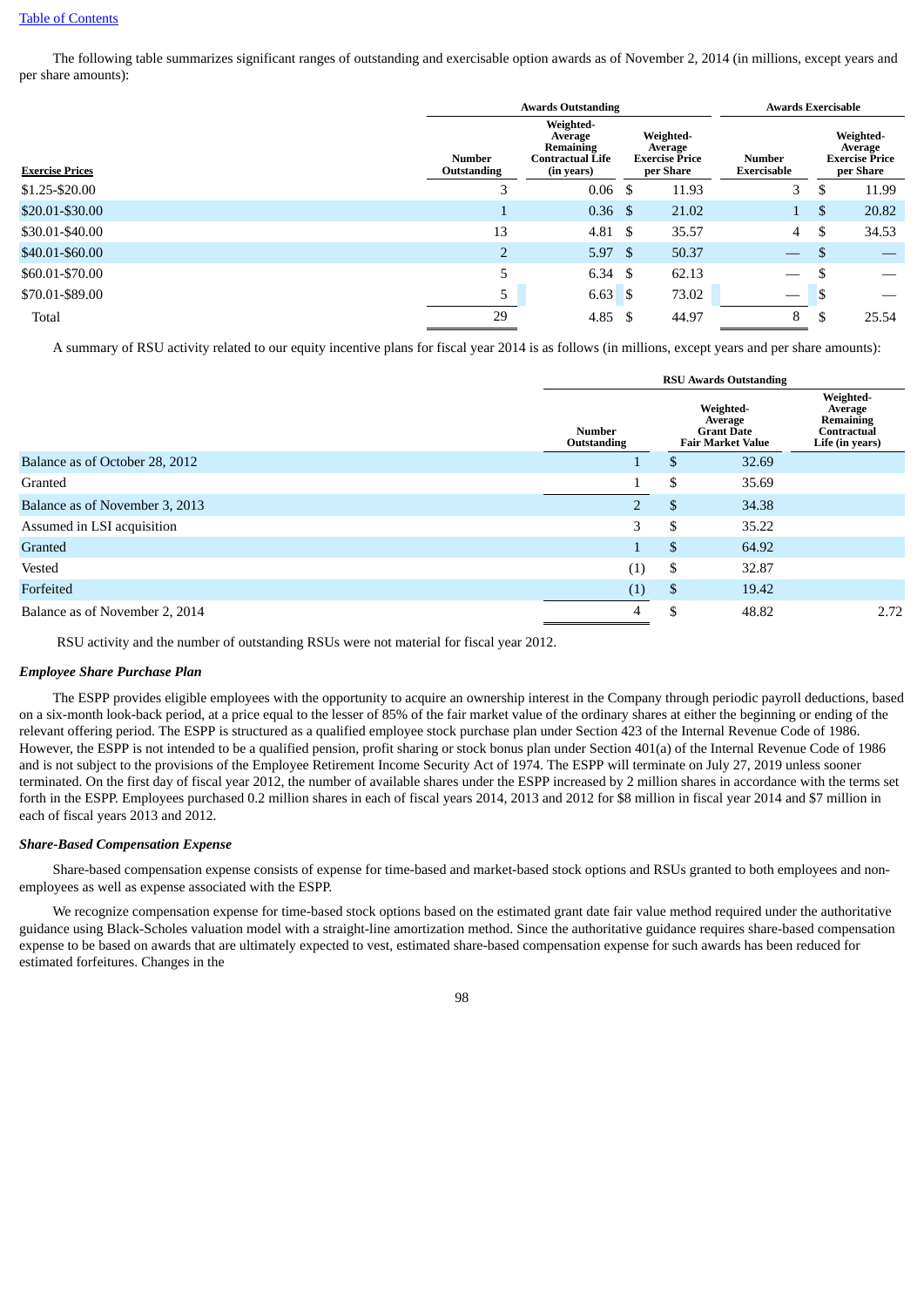estimated forfeiture rates can have a significant effect on share-based compensation expense since the effect of adjusting the rate is recognized in the period the forfeiture estimate is changed.

Certain stock options granted during fiscal years 2014 and 2013 included both service and market conditions. The fair value of these share price performance, or market-based, option awards was estimated on the date of grant using the Monte Carlo simulation technique. Assumptions utilized in the Monte Carlo simulation model follow the same methodology as our time-based option awards. Compensation expense for market-based option awards is amortized based upon a graded vesting method. We recognized \$33 million and \$5 million of expense related to market-based options in fiscal years 2014 and 2013, respectively.

We recognize compensation expense for RSUs using the straight-line amortization method based on the fair value of RSUs on the date of grant. The fair value of RSUs is the closing market price of our ordinary shares on the date of grant, reduced by the present value of dividends expected to be paid on our common stock prior to vesting. We recorded \$43 million, \$12 million and \$5 million of compensation expense related to RSUs for fiscal years 2014, 2013 and 2012, respectively.

We recognize share-based compensation expense based on an estimate of the fair value of rights to purchase ordinary shares under the ESPP using the straight-line amortization method. We recognized \$3 million of compensation expense related to the ESPP for each of fiscal years 2014, 2013 and 2012. Share-based compensation expense in fiscal year 2014 included \$22 million related to assumed LSI stock options and RSUs.

The following table summarizes total share-based compensation expense for fiscal years 2014, 2013 and 2012 (in millions):

|                                        |      | <b>Fiscal Year</b> |      |
|----------------------------------------|------|--------------------|------|
|                                        | 2014 | 2013               | 2012 |
| Cost of products sold                  | 18   | 10                 | 6    |
| Research and development               | 57   | 30                 | 20   |
| Selling, general and administrative    | 78   | 37                 | 27   |
| Total share-based compensation expense | 153  |                    | 53   |

The weighted-average assumptions for our time-based options, ESPP rights and market-based stock options granted during fiscal years 2014, 2013 and 2012 are as follows:

|                          |                 | <b>Options</b><br><b>Fiscal Year</b> |         |  |  |  |
|--------------------------|-----------------|--------------------------------------|---------|--|--|--|
|                          |                 |                                      |         |  |  |  |
|                          | 2014            | 2013                                 | 2012    |  |  |  |
| Risk-free interest rate  | $0.5\% - 1.3\%$ | 1.0%                                 | $0.8\%$ |  |  |  |
| Dividend yield           | 1.7%            | 2.0%                                 | 1.4%    |  |  |  |
| Volatility               | 35.0%           | 48.0%                                | 53.0%   |  |  |  |
| Expected term (in years) | $1.9 - 4.3$     | 5.0                                  | 5.0     |  |  |  |

|                          |       | <b>ESPP</b>        |       |  |  |  |
|--------------------------|-------|--------------------|-------|--|--|--|
|                          |       | <b>Fiscal Year</b> |       |  |  |  |
|                          | 2014  | 2013               | 2012  |  |  |  |
| Risk-free interest rate  | 0.1%  | 0.1%               | 0.1%  |  |  |  |
| Dividend yield           | 1.8%  | 2.1%               | 1.4%  |  |  |  |
| Volatility               | 32.1% | 44.0%              | 50.4% |  |  |  |
| Expected term (in years) | 0.5   | 0.5                | 0.5   |  |  |  |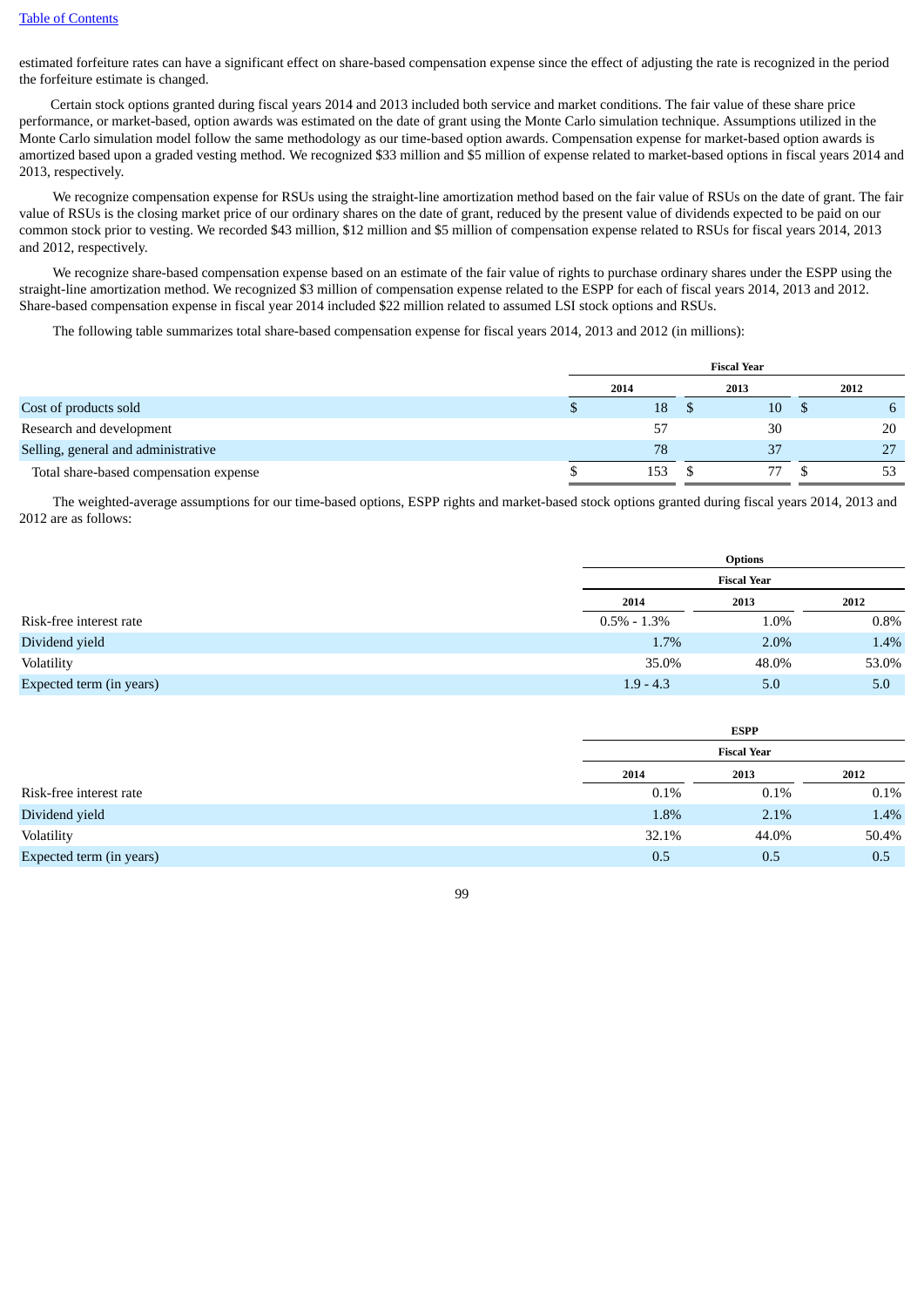|                          | <b>Market-based Options</b> |       |  |
|--------------------------|-----------------------------|-------|--|
|                          | Fiscal Year                 |       |  |
|                          | 2014                        | 2013  |  |
| Risk-free interest rate  | 2.3%                        | 2.0%  |  |
| Dividend yield           | 1.7%                        | 2.2%  |  |
| Volatility               | 45.0%                       | 48.0% |  |
| Expected term (in years) | 7.0                         | 7.0   |  |

The dividend yields for fiscal years 2014, 2013 and 2012 were based on the historical and expected dividend payouts as of the respective option grant dates. For fiscal year 2014, expected volatility for time-based and market-based options was based on our own historical share price volatility or combining historical volatility of guideline publicly-traded companies and our own historical share price volatility over the period commensurate with the expected life of the awards and the implied volatility from our own traded ordinary shares with a term of 180 days measured at a specific date. For fiscal year 2013, expected volatility was based on the combination of historical volatility of guideline publicly-traded companies and our own historical share price volatility over the period commensurate with the expected life of the awards and the implied volatility from traded options in guideline publicly-traded companies and our own shares with a term of 720 days or greater measured over the last three months. For fiscal year 2012, expected volatility was based on the combination of historical volatility of our previous group of guideline publicly-traded companies over the period commensurate with the expected life of the options and the implied volatility of guideline publicly-traded companies from traded options with a term of 180 days or greater measured over the last three months.

The risk-free interest rate is derived from the average U.S. Treasury Strips rate during the period, which approximates the rate in effect at the time of grant. Our computation of expected term was based on other data, such as the data of peer companies and company-specific attributes that we believe could affect employees' exercise behavior.

For fiscal year 2014, the expected term for time-based options was based on a weighted-average combining the average life of options that have already been exercised or cancelled with the expected life of all unexercised options. The expected life for unexercised options is calculated assuming that the options will be exercised at the midpoint of the vesting date (if unvested) or the valuation date (if vested) and the full contractual term. Our computations of expected term for time-based options prior to fiscal year 2014 were based on data, such as the data of peer companies and company-specific attributes, which we believe could affect employees' exercise behavior.

The expected life of market-based stock options valued using Monte Carlo simulation techniques is based upon the vesting dates forecasted by the simulation and then assuming that options which vest, and for which the market condition has been satisfied, are exercised at the midpoint between the forecasted vesting date and their expiration.

Based on the above assumptions, and not including options assumed as a result of the LSI acquisition, the weighted-average fair values of the time based options granted under our equity incentive award plans for fiscal years 2014, 2013 and 2012 was \$17.49, \$12.77 and \$14.28, respectively. The weighted-average fair value of time-based options assumed on May 6, 2014 from the LSI acquisition was \$17.46 per share.

The weighted-average fair values of the market-based options for fiscal years 2014 and 2013 was \$22.89 and \$14.02, respectively. No market-based options were granted in fiscal year 2012.

The weighted-average fair values of the rights to purchase shares in the ESPP for fiscal years 2014, 2013 and 2012 were \$16.31, \$11.78 and \$12.76 per ordinary share, respectively.

Excluding RSUs assumed in the LSI acquisition, the weighted-average fair value of RSUs granted for fiscal years 2014, 2013 and 2012 was \$65.15, \$35.69 and \$34.66, respectively. The weighted-average per share fair value of RSUs assumed on May 6, 2014 from the LSI acquisition was \$35.22. 4 million, 2 million and 1 million RSUs were unvested as of November 2, 2014, November 3, 2013 and October 28, 2012, respectively.

Based on our historical experience of pre-vesting option cancellations, we have assumed an annualized forfeiture rate for our options of 5%, 6%, and 8% for fiscal years 2014, 2013 and 2012, respectively. We have assumed an annualized forfeiture rate for RSUs of 2%, 5% and 8% for fiscal years 2014, 2013 and 2012, respectively. No forfeiture rates were assumed for ESPP purchase rights for fiscal years 2014, 2013 or 2012 because the forfeiture impact was not material for these periods. We will recognize additional expense if actual forfeitures are lower than we estimated, and will recognize a benefit if actual forfeitures are higher than we estimated.

Total compensation cost of options granted but not yet vested as of November 2, 2014 was \$252 million, which is expected to be recognized over the remaining weighted-average service period of three years. The total grant-date fair value of options vested during fiscal years 2014, 2013 and 2012 was \$75 million, \$53 million and \$42 million, respectively. Total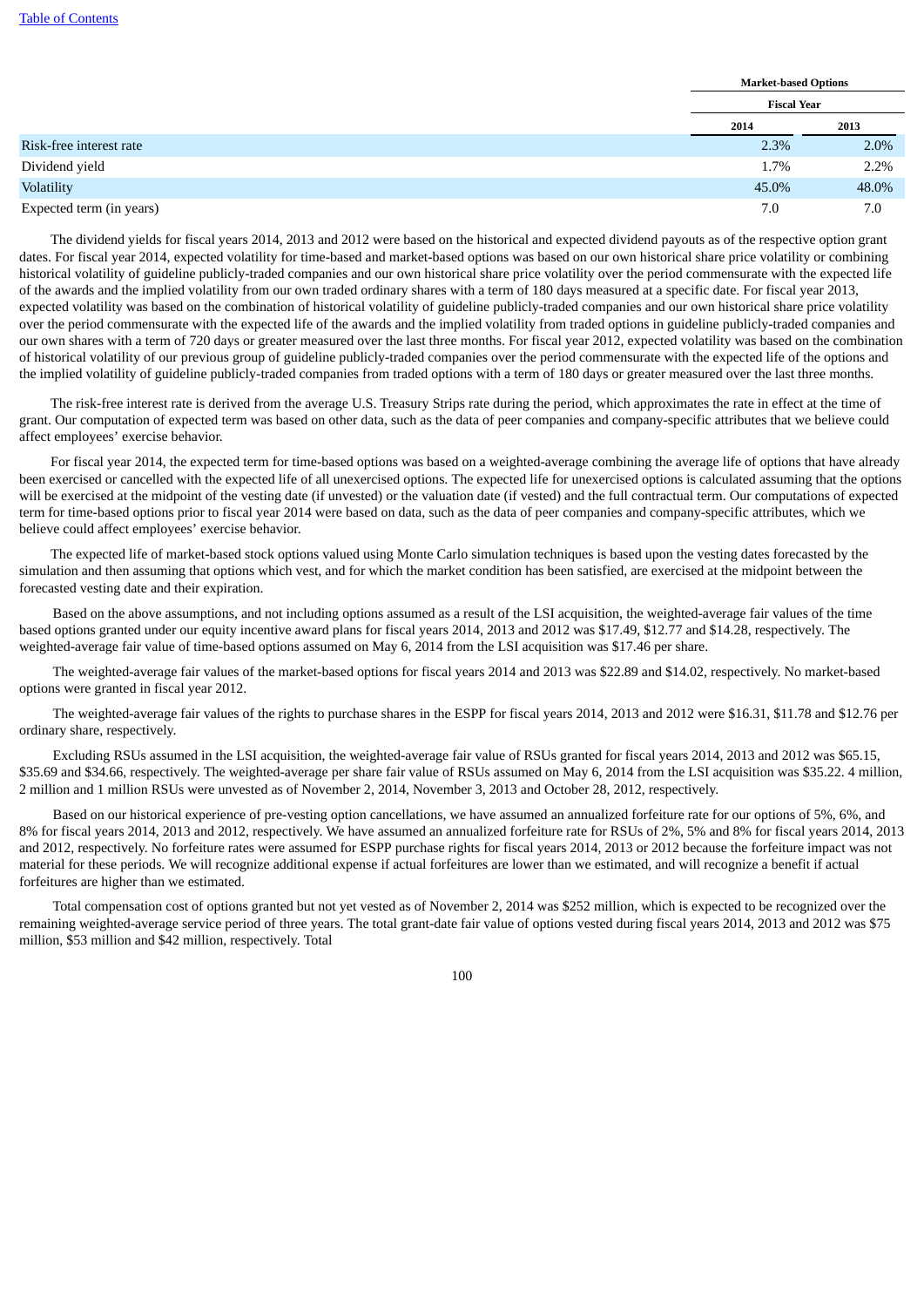unrecognized compensation cost related to the ESPP as of November 2, 2014 was \$1 million, which is expected to be recognized over the remaining four months of the current offering period under the ESPP. Total compensation cost related to unvested RSUs as of November 2, 2014 was \$150 million, which is expected to be recognized over the remaining weighted-average service period of three years. The total grant-date fair value of RSUs vested during fiscal years 2014, 2013 and 2012 was \$22 million, \$4 million and \$1 million, respectively. The income tax benefits for share-based compensation expense were \$42 million, \$25 million and \$13 million for fiscal years 2014, 2013 and 2012, respectively.

### **9. Income Taxes**

## *Components of Income from Continuing Operations Before Income Taxes*

Since we are incorporated in Singapore, domestic income reflects the results of operations based in Singapore. For financial reporting purposes, Income from continuing operations before income taxes included the following components (in millions):

|                                                       | <b>Fiscal Year</b> |       |  |      |      |     |  |  |  |
|-------------------------------------------------------|--------------------|-------|--|------|------|-----|--|--|--|
|                                                       | 2014               |       |  | 2013 | 2012 |     |  |  |  |
| Domestic income                                       |                    | 662   |  | 465  |      | 503 |  |  |  |
| Foreign income (loss)                                 |                    | (320) |  | 103  |      | 82  |  |  |  |
| Income from continuing operations before income taxes |                    | 342   |  | 568  |      | 585 |  |  |  |

#### *Components of Provision for Income Taxes*

We have obtained several tax incentives from the Singapore Economic Development Board, an agency of the Government of Singapore, which provide that certain classes of income we earn in Singapore are subject to tax holidays or reduced rates of Singapore income tax. Each such tax incentive is separate and distinct from the others, and may be granted, withheld, extended, modified, truncated, complied with or terminated independently without any effect on the other incentives. In order to retain these tax benefits in Singapore, we must meet certain operating conditions specific to each incentive relating to, among other things, maintenance of a treasury function, a corporate headquarters function, specified intellectual property activities and specified manufacturing activities in Singapore. Some of these operating conditions are subject to phase-in periods through 2015. The Singapore tax incentives are presently scheduled to expire at various dates generally between 2015 and 2025. Renewals and extensions of such tax incentives are at the discretion of the Singapore government, and we may not be able to extend these tax incentive arrangements after their expiration on similar terms or at all. We may elect not to seek to renew or extend certain tax incentive arrangements.

In February 2010, the Malaysian government granted us a tax holiday on our qualifying Malaysian income, which is effective for 10 years beginning with our fiscal year 2009. The tax incentives that we have negotiated in Malaysia are also subject to our compliance with various operating and other conditions.

For fiscal years 2014, 2013 and 2012, the effect of all these tax incentives, in the aggregate, was to reduce the overall provision for income taxes and increase net income by \$99 million, \$77 million and \$81 million, respectively, and increase diluted net income per share by \$0.37, \$0.31, and \$0.33, respectively.

Significant components of the provision for income taxes are as follows (in millions):

|                                  |    | <b>Fiscal Year</b> |                        |                     |  |  |  |  |  |  |  |
|----------------------------------|----|--------------------|------------------------|---------------------|--|--|--|--|--|--|--|
| Current tax expense:             |    | 2014               | 2013                   | 2012                |  |  |  |  |  |  |  |
|                                  |    |                    |                        |                     |  |  |  |  |  |  |  |
| Domestic                         | \$ | 14                 | 6 <sup>1</sup><br>- \$ | $\mathfrak{s}$<br>6 |  |  |  |  |  |  |  |
| Foreign                          |    | 111                | 32                     | 15                  |  |  |  |  |  |  |  |
|                                  |    | 125                | 38                     | 21                  |  |  |  |  |  |  |  |
| Deferred tax expense (benefit):  |    |                    |                        |                     |  |  |  |  |  |  |  |
| Domestic                         |    |                    | (1)                    | (1)                 |  |  |  |  |  |  |  |
| Foreign                          |    | (93)               | (21)                   | 2                   |  |  |  |  |  |  |  |
|                                  |    | (92)               | (22)                   |                     |  |  |  |  |  |  |  |
| Total provision for income taxes |    | 33                 | 16                     | 22                  |  |  |  |  |  |  |  |
|                                  |    |                    |                        |                     |  |  |  |  |  |  |  |

The provision for income taxes in fiscal year 2014 increased from the prior fiscal year 2013 primarily due to a change in the jurisdictional mix of income. The provision for income taxes in fiscal year 2013 decreased from fiscal year 2012 primarily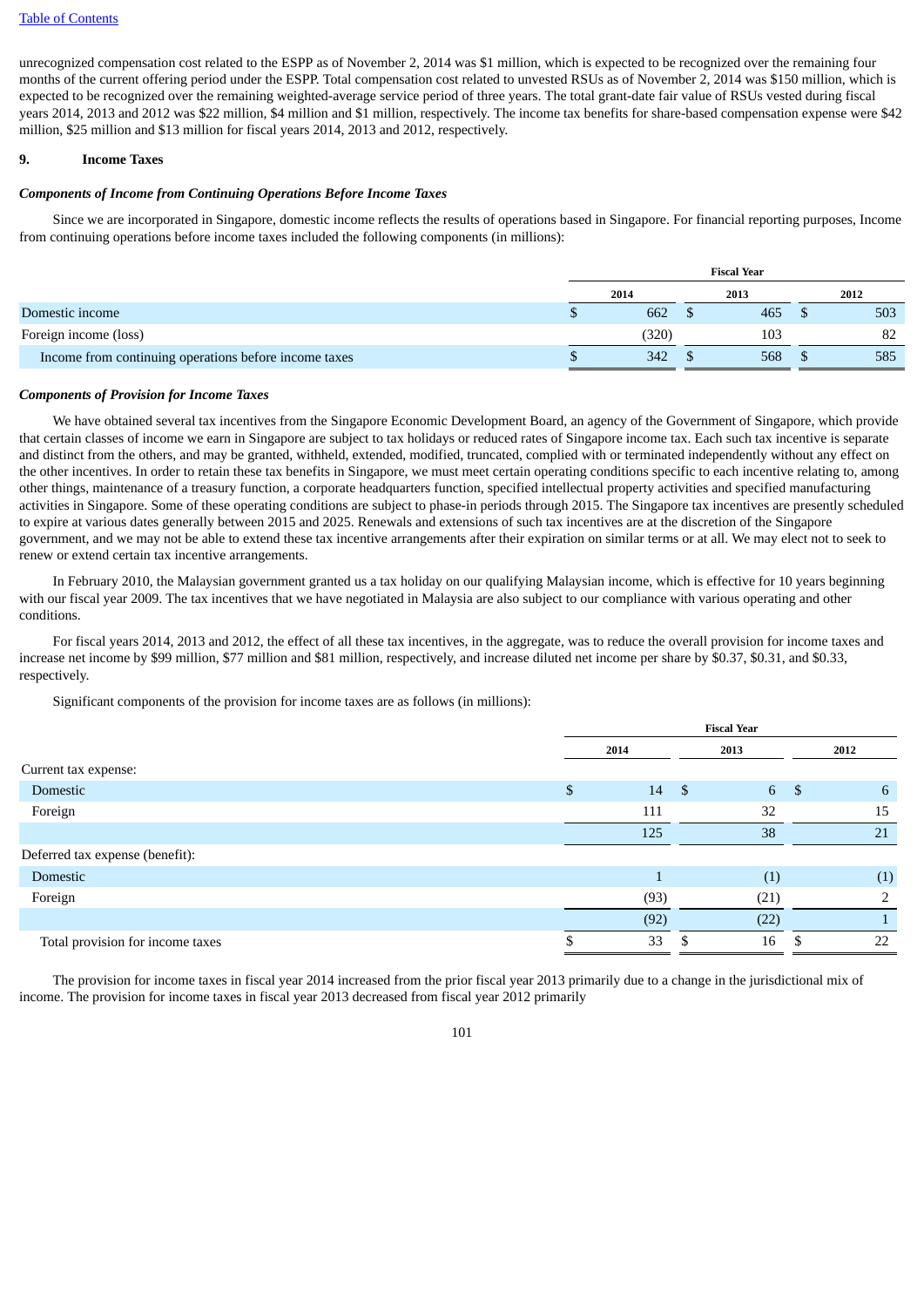## Table of [Contents](#page-0-0)

due to a benefit of \$3 million from the enactment of the American Taxpayer Relief Act of 2012, which was signed into law on January 2, 2013, retroactively extending the U.S. Federal Research and Development tax credit from January 1, 2012 to December 31, 2013, and a benefit of \$2 million from the recognition of previously unrecognized tax benefits as a result of the expiration of the statute of limitations for certain audit periods.

## *Rate Reconciliation*

A reconciliation of the expected statutory tax rate to the actual, effective tax rate on income before income taxes is as follows:

|                                               |         | <b>Fiscal Year</b> |        |  |  |  |  |  |
|-----------------------------------------------|---------|--------------------|--------|--|--|--|--|--|
|                                               | 2014    | 2013               | 2012   |  |  |  |  |  |
| Expected statutory tax rate                   | 17.0 %  | 17.0 %             | 17.0 % |  |  |  |  |  |
| Foreign income taxed at different rates       | 21.1    | (0.1)              | 0.4    |  |  |  |  |  |
| Tax holidays and concessions                  | (29.2)  | (13.5)             | (13.9) |  |  |  |  |  |
| Other, net                                    | (0.1)   | (0.6)              | 0.1    |  |  |  |  |  |
| Valuation allowance                           | 0.8     |                    | 0.2    |  |  |  |  |  |
| Actual tax rate on income before income taxes | $9.6\%$ | 2.8%               | 3.8%   |  |  |  |  |  |

## *Summary of Deferred Income Taxes*

Deferred income taxes reflect the net effects of temporary differences between the carrying amounts of assets and liabilities for financial reporting purposes and their basis for income tax purposes and the tax effects of net operating losses and tax credit carryforwards.

The significant components of deferred tax assets and deferred tax liabilities included on the consolidated balance sheets were as follows (in millions):

|                                                     | <b>November 2, 2014</b> | <b>November 3, 2013</b> |
|-----------------------------------------------------|-------------------------|-------------------------|
| Deferred income tax assets:                         |                         |                         |
| Depreciation and amortization                       | \$<br>2                 | \$<br>1                 |
| Inventory                                           | 13                      | 5                       |
| Trade accounts                                      |                         | $\overline{2}$          |
| <b>Employee benefits</b>                            | 204                     | 29                      |
| Share options                                       | 45                      | 23                      |
| Net operating loss carryovers and credit carryovers | 404                     | 70                      |
| Other deferred income tax assets                    | 72                      | 6                       |
| Gross deferred income tax assets                    | 747                     | 136                     |
| Less valuation allowance                            | (120)                   | (17)                    |
| Deferred income tax assets                          | 627                     | 119                     |
| Deferred income tax liabilities:                    |                         |                         |
| Depreciation and amortization                       | 66                      | 78                      |
| Notes receivable                                    | 549                     |                         |
| Other deferred income tax liabilities               | $\overline{2}$          | 2                       |
| Foreign earnings not permanently reinvested         | 7                       | 3                       |
| Deferred income tax liabilities                     | 624                     | 83                      |
| Net deferred income tax assets                      | 3                       | 36                      |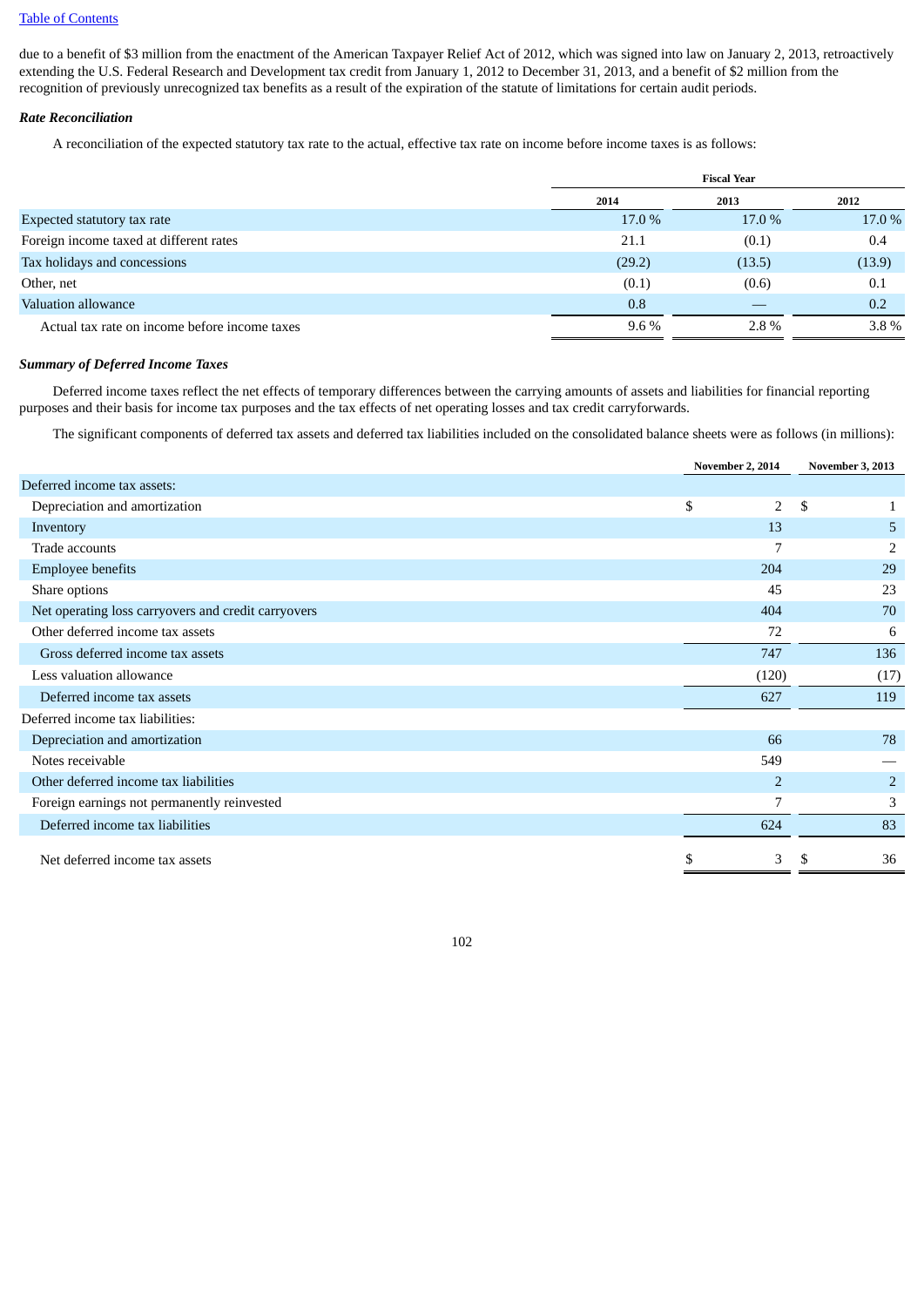The above net deferred income tax assets have been reflected in the accompanying consolidated balance sheets as follows (in millions):

|                                               | <b>November 2, 2014</b> | <b>November 3, 2013</b> |     |
|-----------------------------------------------|-------------------------|-------------------------|-----|
| Other current assets                          | 69                      |                         | 32  |
| Other current liabilities                     | (1)                     |                         | (1) |
| Net current income tax assets                 | 68                      |                         | 31  |
|                                               |                         |                         |     |
| Other long-term assets                        | 9                       |                         | 10  |
| Other long-term liabilities                   | (74)                    |                         | (5) |
| Net long-term income tax assets (liabilities) | (65)                    |                         | 5.  |

The increase in valuation allowance from \$17 million in fiscal year 2013 to \$120 million in fiscal year 2014 is primarily related to the acquisition of LSI.

As of November 2, 2014, we had Singapore net operating loss carryforwards of \$8 million, U.S. net operating loss carryforwards of \$693 million, of which \$15 million are related to excess tax deductions related to stock options, U.S. state net operating loss carryforwards of \$1.26 billion, of which \$52 million are related to excess tax deductions related to stock options, and other foreign net operating loss carryforwards of \$4 million. The Singapore net operating losses have no limitation on utilization. U.S. federal and state net operating loss carryforwards, if not utilized, will begin to expire in fiscal years 2017 and 2016, respectively. The other foreign net operating losses expire in various fiscal years beginning 2018. As of November 2, 2014, we had \$359 million and \$39 million of U.S. federal and state research and development tax credits, respectively, which if not utilized, will begin to expire in fiscal year 2017.

The U.S. Tax Reform Act of 1986 limits the use of net operating loss and tax credit carryforwards in the case of an "ownership change" of a corporation or separate return loss year limitations. Any ownership changes, as defined, may restrict utilization of carryforwards. As of November 2, 2014, we had approximately \$678 million and \$346 million of federal net operating loss and tax credit carryforwards, respectively, in the U.S. subject to an annual limitation and \$15 million subject to separate return loss carryforward limitation. We do not expect these limitations to result in any permanent loss of our tax benefits.

As of November 2, 2014, we had unrecognized deferred tax assets of approximately \$7 million attributable to excess tax deductions related to stock options, the benefit of which will be credited to equity when realized.

We consider all operating income of foreign subsidiaries not to be indefinitely reinvested outside Singapore. We have provided \$7 million for foreign taxes that may result from future remittances of undistributed earnings of foreign subsidiaries, the cumulative amount of which is estimated to be \$198 million and \$106 million as of November 2, 2014 and November 3, 2013, respectively.

#### *Uncertain Tax Positions*

Gross unrecognized tax benefits increased by \$450 million during fiscal year 2014, resulting in gross unrecognized tax benefits of \$487 million as of November 2, 2014. The increase in gross unrecognized tax benefits is primarily a result of our acquisition of LSI. Uncertain tax positions assumed in connection with our acquisitions are initially estimated as of the acquisition date. We continue to reevaluate these items with any adjustments to our preliminary estimates being recognized as goodwill provided that we are within the measurement period and we continue to collect information in order to determine their estimated values.

During fiscal year 2014, we recognized \$14 million of previously unrecognized tax benefits as a result of the expiration of the statute of limitations for certain audit periods.

We recognize interest and penalties related to unrecognized tax benefits within the provision for income taxes line in the accompanying consolidated statements of operations. We recognized approximately \$4 million of expense related to interest and penalties in fiscal year 2014. Accrued interest and penalties are included within other long-term liabilities in the consolidated balance sheets. As of November 2, 2014 and November 3, 2013, the combined amount of cumulative accrued interest and penalties was approximately \$23 million and \$4 million, respectively. The increase in cumulative accrued interest and penalties is primarily a result of our acquisition of LSI.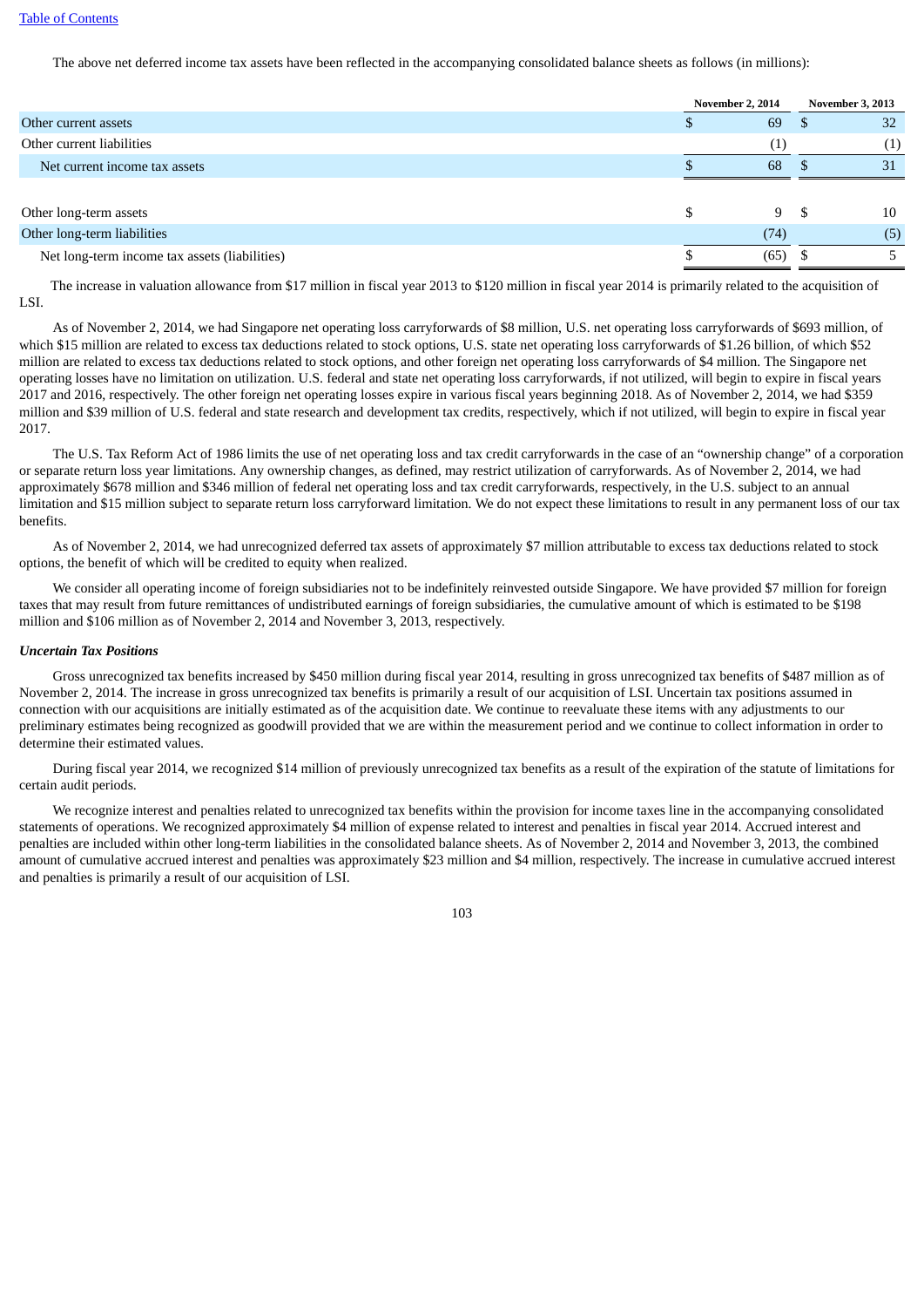A reconciliation of the beginning and ending balance of gross unrecognized tax benefits is summarized as follows (in millions):

|                                                                                                                                             | <b>Fiscal Year</b> |      |  |      |  |      |  |  |
|---------------------------------------------------------------------------------------------------------------------------------------------|--------------------|------|--|------|--|------|--|--|
|                                                                                                                                             |                    | 2014 |  | 2013 |  | 2012 |  |  |
| Beginning of period                                                                                                                         |                    | 37   |  | 27   |  | 30   |  |  |
| Lapse of statute of limitations                                                                                                             |                    | (14) |  | (2)  |  | (4)  |  |  |
| Increases in balances related to tax positions taken during prior periods (including those related<br>to acquisitions made during the year) |                    | 410  |  |      |  |      |  |  |
| Decreases in balances related to tax positions taken during prior periods                                                                   |                    | (2)  |  |      |  | (1)  |  |  |
| Increases in balances related to tax positions taken during current period                                                                  |                    | 56   |  |      |  |      |  |  |
| End of period                                                                                                                               |                    | 487  |  | 37   |  | 27   |  |  |

A portion of our unrecognized tax benefits will affect our effective tax rate if they are recognized upon favorable resolution of the uncertain tax positions. As of November 2, 2014, approximately \$469 million of the unrecognized tax benefits including accrued interest and penalties would affect our effective tax rate. As of November 3, 2013, approximately \$35 million of the unrecognized tax benefits including accrued interest and penalties would affect our effective tax rate.

We are subject to Singapore income tax examination for fiscal years 2009 and later and in major jurisdictions outside Singapore for fiscal years 2008 and later. However, we are not under Singapore income tax examination at this time. We believe it is possible that we may recognize up to \$10 million of our existing unrecognized tax benefits within the next 12 months as a result of lapses of statute of limitations for certain audit periods.

#### **10. Segment Information**

#### *Reportable Segments*

During the fourth quarter of fiscal year 2014, we changed our organizational structure resulting in four reportable segments: wireless communications, wired infrastructure, enterprise storage, and industrial & other. These segments align with our principal target markets. The segments represent components of the Company for which separate financial information is available that is utilized on a regular basis by the Chief Executive Officer, who has been identified as the Chief Operating Decision Maker, or CODM, as defined by authoritative guidance on segment reporting, in determining how to allocate resources and evaluate performance. The segments are determined based on several factors, including client base, homogeneity of products, technology, delivery channels and similar economic characteristics. Prior fiscal years' amounts have been revised to conform to the current year's presentation.

*Wireless Communications.* We support the wireless communications industry with a broad variety of RF semiconductor devices that amplify, as well as selectively filter, RF signals. In addition to RF devices, we provide a variety of optoelectronic sensors for mobile handset applications.

*Wired Infrastructure.* In the storage and Ethernet networking markets, we supply transceivers that receive and transmit information along optical fibers. We also supply optical laser and receiver components to the access, metro and long-haul telecommunication markets. For enterprise networking and server input/output, or I/O, applications, we supply high speed serializer/deserializer, or SerDes, products integrated into application specific integrated circuits, or ASICs.

*Enterprise Storage.* This segment consists of LSI's storage products and PLX's PCIe, or Peripheral Component Interconnect Express, switches and bridges. LSI's storage products enable secure movement of digital data to and from host machines such as servers, personal computers and storage systems to the underlying storage devices such as hard disk drives, or HDDs, and solid state drives, or SSDs. We provide read channel-based system-on-a-chip, or SoCs, and preamplifiers to HDD OEMs. We also provide custom flash controllers to SSD OEMs, and SAS and RAID controller and adapter solutions to server and storage system OEMs. PLX's PCIe devices are interconnect semiconductors supporting the PCIe communication standards and are the primary interconnection mechanism inside computing systems.

*Industrial & Other.* We provide a broad variety of products for the general industrial and automotive markets. We offer optical isolators, or optocouplers, which provide electrical insulation and signal isolation. For industrial motors and robotic motion control, we supply optical encoders, as well as integrated circuits, or ICs, for the controller and decoder functions. For electronic signs and signals, we supply LED assemblies that offer high brightness and stable light output over thousands of hours, enabling us to support traffic signals, large commercial signs and other displays. For industrial networking, we provide faster optical transceivers using plastic optical fiber that enable quick and interoperable networking and factory automation.

Our CODM assesses the performance of each segment and allocates resources to those segments based on net revenue and income (loss) from operations and does not evaluate operating segments using discrete asset information. Income (loss) from operations by segment includes items that are directly attributable to each segment. Income (loss) from operations by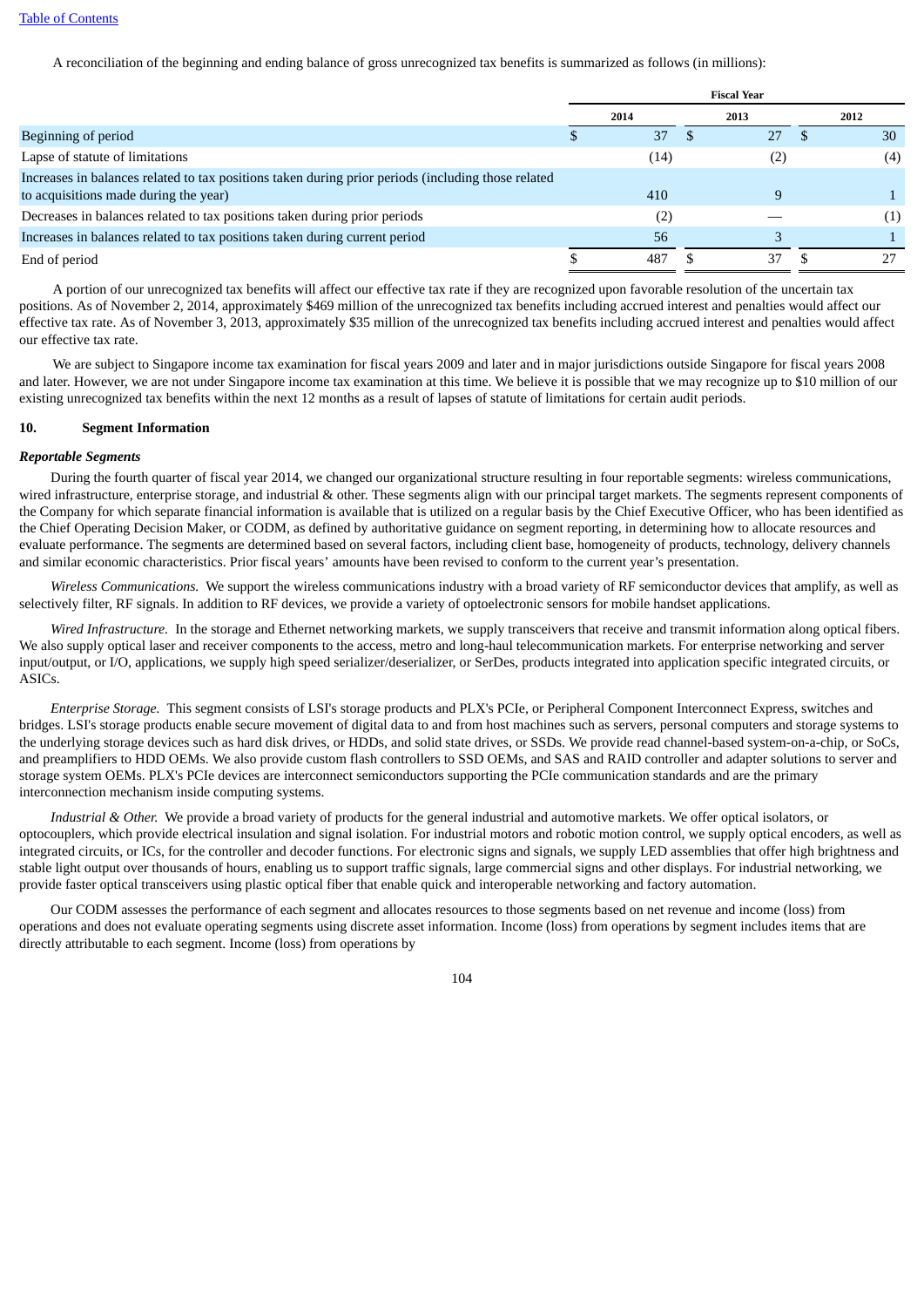segment also includes shared expenses such as global operations, including manufacturing support, logistics and quality control, which are allocated primarily based on headcount, expenses associated with our globally integrated support organizations, such as sales and corporate marketing functions, as well as finance, information technology, human resources, legal and related corporate infrastructure costs, along with certain benefit related expenses, which are allocated primarily based on a percentage of revenue, and facilities allocated based on square footage.

#### *Unallocated Expenses*

Unallocated expenses include amortization of intangible assets, share-based compensation expense, restructuring charges and acquisition-related costs, including charges related to inventory step-up to fair value, which are not used in evaluating the results of, or in allocating resources to, our segments. Acquisition-related costs include transaction costs and any costs directly related to the acquisition and integration of acquired businesses.

Depreciation expense directly attributable to each reportable segment is included in income (loss) from operations for each segment. However, the CODM does not evaluate depreciation expense by operating segment and, therefore, it is not separately presented. The CODM also does not evaluate operating segments using discrete asset information. There was no inter-segment revenue. The accounting policies of the segments are the same as those described in the summary of significant accounting policies.

The following tables present our net revenue and income (loss) from operations by reportable segment (in millions):

| <b>Fiscal Year</b>             |              | <b>Wireless</b><br><b>Communications</b> | <b>Wired Infrastructure</b> |     | <b>Enterprise Storage</b> | <b>Industrial &amp; Other</b> |     | <b>Unallocated Expenses</b> |
|--------------------------------|--------------|------------------------------------------|-----------------------------|-----|---------------------------|-------------------------------|-----|-----------------------------|
| Net revenue:                   |              |                                          |                             |     |                           |                               |     |                             |
| 2014                           | \$           | 1,689                                    | \$<br>1,151                 | -\$ | 867                       | \$<br>562                     | -S  |                             |
| 2013                           |              | 1,219                                    | 744                         |     |                           | 557                           |     | –                           |
| 2012                           |              | 1,064                                    | 662                         |     |                           | 638                           |     |                             |
|                                |              |                                          |                             |     |                           |                               |     |                             |
| Income (loss) from operations: |              |                                          |                             |     |                           |                               |     |                             |
| 2014                           | $\mathbb{S}$ | 658                                      | \$<br>287                   | -\$ | 292                       | \$<br>246                     | -\$ | (1,045)                     |
| 2013                           |              | 337                                      | 160                         |     |                           | 243                           |     | (188)                       |
| 2012                           |              | 294                                      | 171                         |     |                           | 254                           |     | (137)                       |

The following table presents net revenue and long-lived asset information based on geographic region (in millions). Net revenue is based on the geographic location of the distributors, original equipment manufacturers or contract manufacturers who purchased the Company's products, which may differ from the geographic location of the end customers. Long-lived assets include property, plant and equipment and are based on the physical location of the assets.

|                      | <b>Fiscal Year</b> |       |          |       |      |       |  |  |  |  |  |
|----------------------|--------------------|-------|----------|-------|------|-------|--|--|--|--|--|
|                      |                    | 2014  |          | 2013  |      | 2012  |  |  |  |  |  |
| Net revenue:         |                    |       |          |       |      |       |  |  |  |  |  |
| China                | <sup>\$</sup>      | 2,106 | <b>S</b> | 1,169 | - \$ | 981   |  |  |  |  |  |
| <b>United States</b> |                    | 486   |          | 368   |      | 371   |  |  |  |  |  |
| Singapore            |                    | 161   |          | 143   |      | 97    |  |  |  |  |  |
| Other                |                    | 1,516 |          | 840   |      | 915   |  |  |  |  |  |
|                      | D                  | 4,269 |          | 2,520 |      | 2,364 |  |  |  |  |  |

|                      |    | November 2,<br>2014 | November 3,<br>2013 |
|----------------------|----|---------------------|---------------------|
| Long-lived assets:   |    |                     |                     |
| <b>United States</b> | \$ | 865                 | \$<br>445           |
| Malaysia             |    | 91                  | 60                  |
| Singapore            |    | 52                  | 45                  |
| Other                |    | 150                 | 111                 |
|                      | Φ  | 1,158               | 661                 |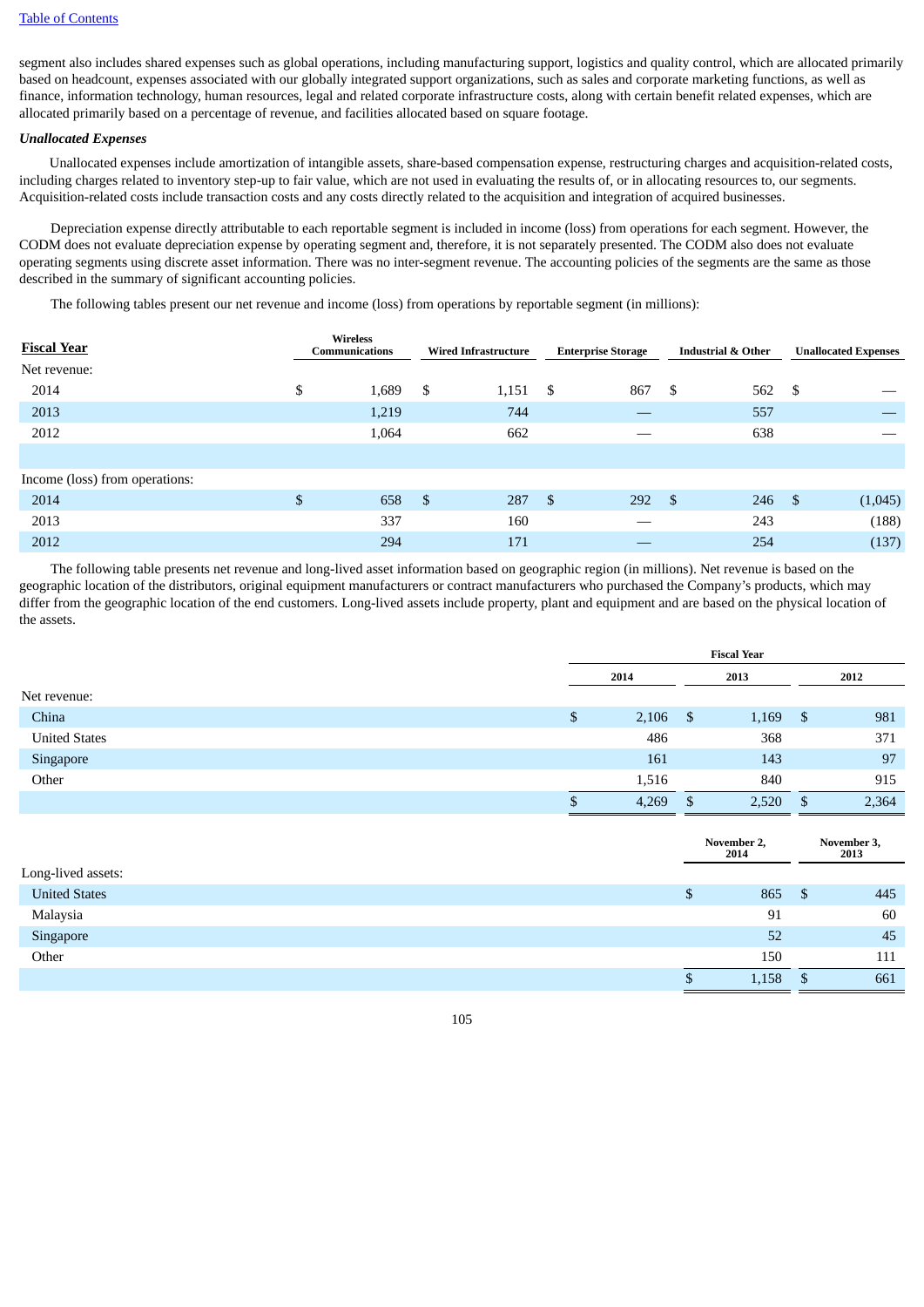# **11. Related Party Transactions**

# **2% Convertible Senior Notes due 2021**

On December 15, 2013, in connection with our agreement to acquire LSI, the Company entered into a Note Purchase Agreement with Silver Lake Partners IV, L.P, or SLP IV, and Deutsche Bank, A.G., Singapore Branch, as Lead Manager, or the Note Purchase Agreement, in connection with the private placement of the Convertible Notes. SLP IV is an investment fund affiliated with Silver Lake Partners, of which Kenneth Hao, one of our directors, is a Managing Partner and Managing Director. SLP IV's rights and obligations under the Note Purchase Agreement were thereafter assigned to and assumed by the Purchasers. We completed the private placement of the Convertible Notes on May 6, 2014, in connection with the acquisition of LSI.

In connection with the issuance of the Convertible Notes, the Company and SLP IV also entered into a Registration Rights Agreement pursuant to which SLP IV has certain registration rights with respect to the Convertible Notes and the ordinary shares of the Company issuable upon conversion of the Convertible Notes.

# **Silicon Manufacturing Partners Pte. Ltd.**

As a result of the acquisition of LSI, we acquired a 51% equity interest in SMP, a joint venture with GLOBALFOUNDRIES. We have a take-or-pay agreement with SMP under which we have agreed to purchase 51% of the managed wafer capacity from SMP's integrated circuit manufacturing facility and GLOBALFOUNDRIES has agreed to purchase the remaining managed wafer capacity. SMP determines its managed wafer capacity each year based on forecasts provided by the Company and GLOBALFOUNDRIES. If we fail to purchase our required commitments, we will be required to pay SMP for the fixed costs associated with the unpurchased wafers. GLOBALFOUNDRIES is similarly obligated with respect to the wafers allotted to it. The agreement may be terminated by either party upon two years written notice. The agreement may also be terminated for material breach, bankruptcy or insolvency.

During fiscal years 2014, 2013 and 2012, in the ordinary course of business, we purchased from, or sold to, several entities, for which one of our directors also serves or served as a director, including KLA-Tencor Corporation, Qlogic Corporation, Smart Modular Technologies, Smart Storage Systems, Dell Inc., eSilicon Corporation, Wistron Corporation, and Kulicke & Soffa Industries, Inc. (of which one of our directors is also the Chief Executive Officer). The following tables summarize the transactions with these parties, including SMP, for the indicated periods (for the portion of such period that they were considered related).

Aggregate transactions and balances with our related parties were as follows (in millions):

| <b>Fiscal Year</b> |  |      |  |      |  |  |  |  |  |
|--------------------|--|------|--|------|--|--|--|--|--|
| 2014               |  | 2013 |  | 2012 |  |  |  |  |  |
| 78                 |  |      |  |      |  |  |  |  |  |
| 42                 |  |      |  |      |  |  |  |  |  |
|                    |  |      |  |      |  |  |  |  |  |

|                                                          | November 2, | November 3,<br>2013 |   |
|----------------------------------------------------------|-------------|---------------------|---|
| Total receivables (1)                                    |             |                     |   |
| Total payables (3)                                       |             |                     | ∗ |
| Carrying value of Convertible Notes and accrued interest |             | 930                 |   |
|                                                          |             |                     |   |

\* Represents amounts less than \$0.5 million.

(1) Amounts include net revenue and accounts receivable balances for transactions with Wistron Corporation through the three fiscal quarters ended and as of August 4, 2013, after which Wistron Corporation ceased to be a related party.

(2) Amounts include net revenue, cost and expenses for transactions with eSilicon Corporation through the two fiscal quarters ended May 5, 2013, after which eSilicon Corporation ceased to be a related party.

(3) The Company purchased \$30 million of inventory from SMP for fiscal year 2014. As of November 2, 2014, the amount payable to SMP was \$8 million.

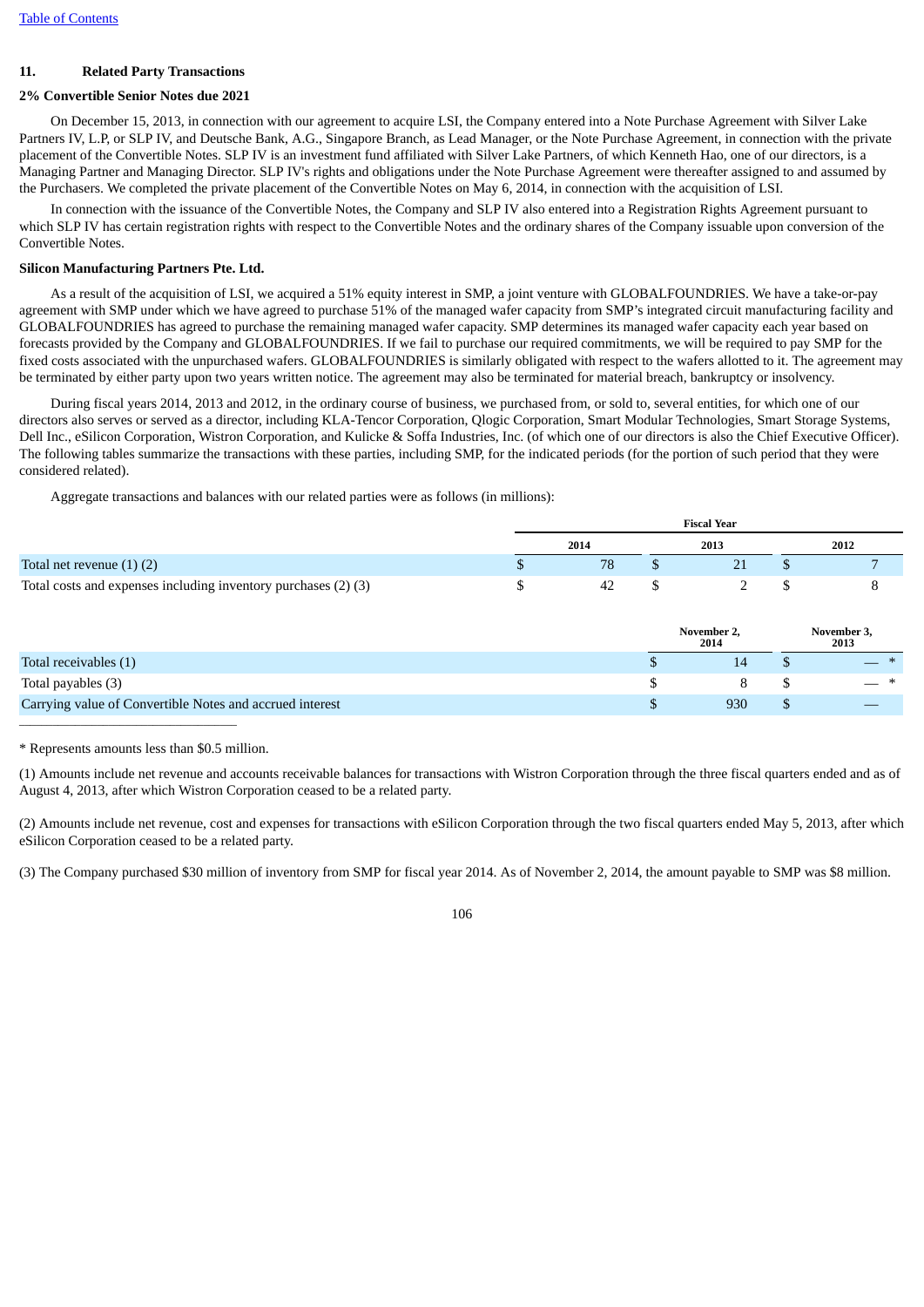## **12. Commitments and Contingencies**

\_\_\_\_\_\_\_\_\_\_\_\_\_\_\_\_\_\_\_\_\_\_\_\_\_\_\_\_\_\_\_\_\_

# *Commitments*

The following table summarizes contractual obligations and commitments as of November 2, 2014 (in millions):

|                                      | <b>Fiscal Year</b> |      |      |               |        |        |      |        |      |        |                          |        |            |
|--------------------------------------|--------------------|------|------|---------------|--------|--------|------|--------|------|--------|--------------------------|--------|------------|
|                                      | <b>Total</b>       |      | 2015 |               | 2016   |        | 2017 |        | 2018 |        | 2019                     |        | Thereafter |
| Debt Principal, Interest and Fees    | 6.853              |      | 238  | <sup>\$</sup> | 231    |        | 239  |        | 237  |        | 234                      |        | 5,674      |
| <b>Purchase Commitments</b>          | 638                | \$.  | 616  | S             | 15     |        |      |        |      | -5     | __                       |        |            |
| <b>Other Contractual Commitments</b> | 193                | - \$ | 56   | -S            | 45     |        | 37   |        | 37   | -S     | 18                       |        |            |
| <b>Operating Leases Obligations</b>  | 135                | S    | 27   | S             | 19     |        | 14   |        | 12   | -S     | 9                        |        | 54         |
| <b>Pension Plan Contributions</b>    | 62                 | - \$ | 62   | <sup>\$</sup> | المستد | $*$ \$ |      | $*$ \$ |      | $*$ \$ | $\overline{\phantom{0}}$ | $*$ \$ | $\ast$     |

We have pension plans covering certain U.S. and non-U.S. employees. Although additional future contributions will be required, the amount and timing of these contributions will be affected by actuarial assumptions, the actual rate of return on plan assets, the level of market interest rates, legislative changes and the amount of voluntary contributions to the plans. The amount shown in the table represents our planned contributions to our pension plans within a year. Because any contributions for fiscal year 2016 and later will depend on the value of the plan assets in the future and thus are uncertain, we have not included any amounts for fiscal year 2016 and beyond in the above table.

*Debt Principal, Interest and Fees.* Represents principal, interest and commitment fees payable on borrowings and credit facilities under the 2014 Credit Agreement and principal and interest payable on the Convertible Notes.

*Purchase Commitments.* Represents unconditional purchase obligations that include agreements to purchase goods or services, primarily inventory, that are enforceable and legally binding on us and that specify all significant terms, including fixed or minimum quantities to be purchased, fixed, minimum or variable price provisions and the approximate timing of the transaction. Purchase obligations exclude agreements that are cancelable without penalty.

We also make capital expenditures from a variety of vendors in connection with the expansion of our Fort Collins, Colorado, internal fabrication facility. These purchases are typically conducted on a purchase order basis and the amount shown in the table includes \$128 million in cancelable and noncancelable outstanding purchase obligations under such purchase orders as of November 2, 2014.

Under our take-or-pay agreement with SMP, we have agreed to purchase 51% of the managed wafer capacity from SMP's IC manufacturing facility. If we fail to purchase our required commitments, we will be required to pay SMP for the fixed costs associated with the unpurchased wafers.

*Other Contractual Commitments.* Represents amounts payable pursuant to agreements related to outsourced IT, human resources, financial infrastructure outsourcing services and other service agreements.

*Operating Lease Obligations.* Represents real property and equipment leased from third parties under non-cancelable operating leases. Rent expense was \$42 million, \$12 million and \$12 million for fiscal years 2014, 2013 and 2012, respectively.

*Pension Plan Contributions.* Represents our planned minimum contributions to pension plans assumed by us in connection with the LSI acquisition.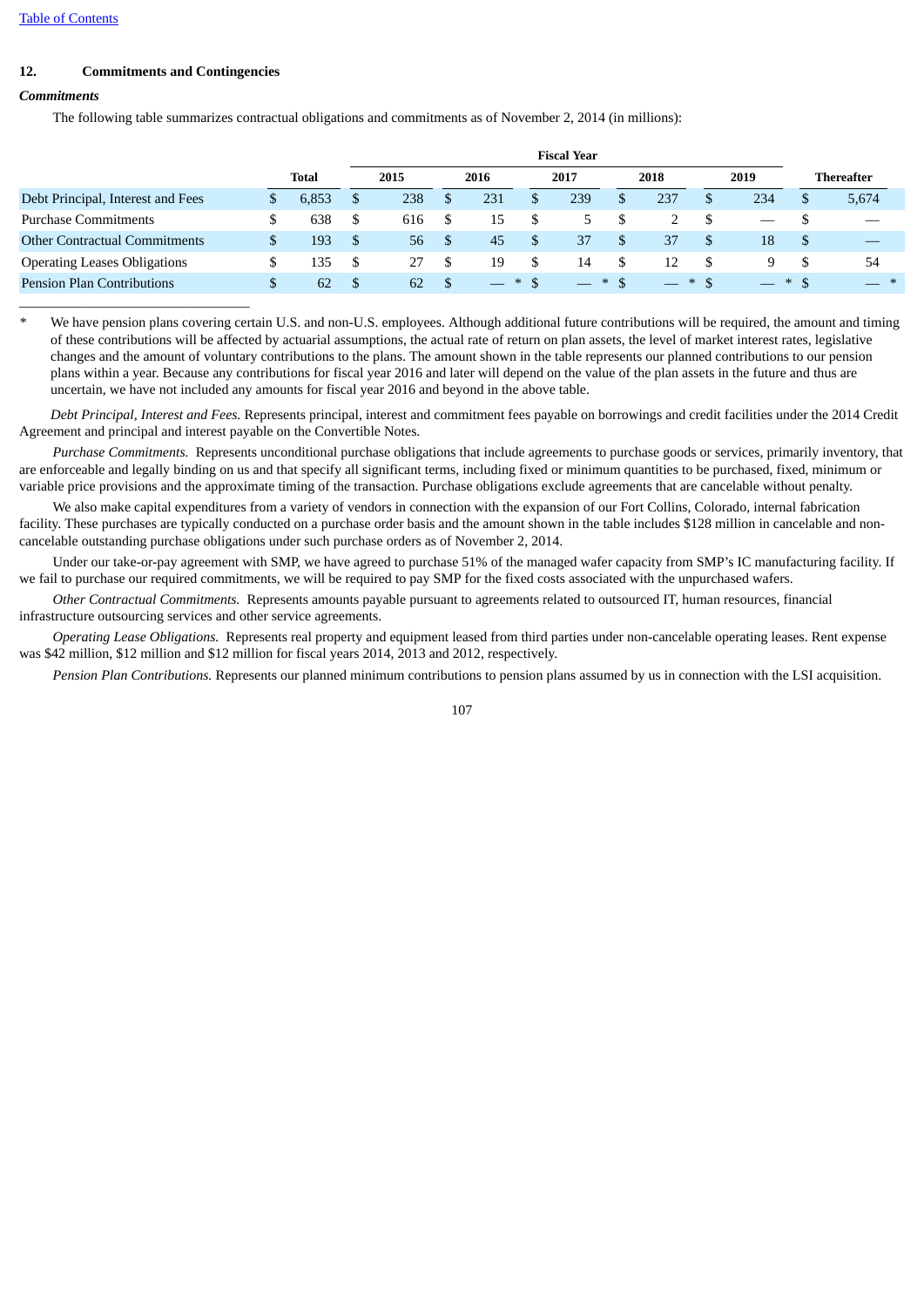## *Standby Letters of Credit*

As of November 2, 2014 and November 3, 2013, we had outstanding obligations relating to standby letters of credit of \$10 million and \$4 million, respectively. Standby letters of credit are financial guarantees provided by third parties for leases, customs, taxes and certain self-insured risks. If the guarantees are called, we must reimburse the provider of the guarantees. The fair values of the letters of credit approximate the contract amounts. The standby letters of credit generally renew annually.

## *Contingencies*

From time to time, we are involved in litigation that we believe is of the type common to companies engaged in our line of business, including commercial disputes, employment issues and disputes involving claims by third parties that our activities infringe their patent, copyright, trademark or other intellectual property rights. Legal proceedings are often complex, may require the expenditure of significant funds and other resources, and the outcome of litigation is inherently uncertain, with material adverse outcomes possible. Intellectual property claims generally involve the demand by a third-party that we cease the manufacture, use or sale of the allegedly infringing products, processes or technologies and/or pay substantial damages or royalties for past, present and future use of the allegedly infringing intellectual property. Claims that our products or processes infringe or misappropriate any third-party intellectual property rights (including claims arising through our contractual indemnification of our customers) often involve highly complex, technical issues, the outcome of which is inherently uncertain. Moreover, from time to time we pursue litigation to assert our intellectual property rights. Regardless of the merit or resolution of any such litigation, complex intellectual property litigation is generally costly and diverts the efforts and attention of our management and technical personnel.

#### *Lawsuits Relating to the Acquisition of PLX*

In June and July 2014, four lawsuits were filed in the Superior Court for the State of California, County of Santa Clara challenging our acquisition of PLX. On July 22, 2014, the court consolidated these California actions under the caption *In re PLX Technology, Inc. S'holder Litig.*, Lead Case No. 1-14-CV-267079 (Cal. Super. Ct., Santa Clara) and appointed lead counsel. That same day, the court also stayed the consolidated action, pending resolution of related actions filed in the Delaware Court of Chancery, described below.

Also in June and July 2014, five similar lawsuits were filed in the Delaware Court of Chancery. On July 21, 2014, the court consolidated these Delaware actions under the caption *In re PLX Technology, Inc. Stockholders Litigation*, Consol. C.A. No. 9880-VCL (Del. Ch.), appointed lead plaintiffs and lead counsel, and designated an operative complaint for the consolidated action. On July 31, 2014, counsel for lead plaintiffs in Delaware informed the court that they would not seek a preliminary injunction, but intend to seek damages and pursue monetary remedies through post-closing litigation. Our acquisition of PLX closed on August 12, 2014.

On October 31, 2014, lead plaintiffs filed a consolidated amended complaint. This complaint alleges, among other things, that PLX's directors breached their fiduciary duties to PLX's stockholders by seeking to sell PLX for an inadequate price, pursuant to an unfair process, and by agreeing to preclusive deal protections in the merger agreement. Plaintiffs also allege that Potomac Capital Partners II, L.P., Deutsche Bank Securities, Avago Technologies Wireless (U.S.A.) Manufacturing, Inc. and the acquisition subsidiary aided and abetted the alleged fiduciary breaches. Plaintiffs also allege that PLX's 14D-9 recommendation statement contained false and misleading statements and/or omitted material information necessary to inform the shareholder vote. The complaint seeks, among other things, monetary damages and attorneys' fees and costs. On November 26, 2014, defendants filed motions to dismiss the complaint for failure to state a claim as a matter of law.

The Delaware class litigation is on-going.

## *Lawsuits Relating to the Acquisition of LSI*

Fifteen purported class action complaints have been filed by alleged former stockholders of LSI against us. Eight of those lawsuits were filed in the Delaware Court of Chancery, and the other seven lawsuits were filed in the Superior Court of the State of California, County of Santa Clara on behalf of the same putative class as the Delaware actions, or the California Actions. On January 17, 2014, the Delaware Court of Chancery entered an order consolidating the Delaware actions into a single action, or the Delaware Action. These actions generally alleged that we aided and abetted breaches of fiduciary duty by the members of LSI's board of directors in connection with the merger because the merger was not in the best interest of LSI, the merger consideration is unfair and certain other terms of the merger agreement were unfair. Among other remedies, the lawsuits sought to rescind the merger or obtain unspecified money damages, costs and attorneys' fees.

On March 7, 2014, the parties to the Delaware Action reached an agreement in principle to settle the Delaware Action on a class wide basis, and negotiated a stipulation of settlement that was presented to the Delaware Court of Chancery on March 10, 2014. On March 12, 2014, the parties to the California Actions entered into a stipulation staying the California Actions pending resolution of the Delaware Action. On May 16, 2014, the plaintiffs in the Delaware Action filed a motion for final approval of the proposed settlement and award of attorneys' fees and expenses with the Delaware Court of Chancery. On June 10, 2014, the Delaware court approved the settlement, including the payment of \$2 million to counsel for the stockholders, entered final judgment and dismissed the case, or Order and Final Judgment. On July 10, 2014, a class member of the Delaware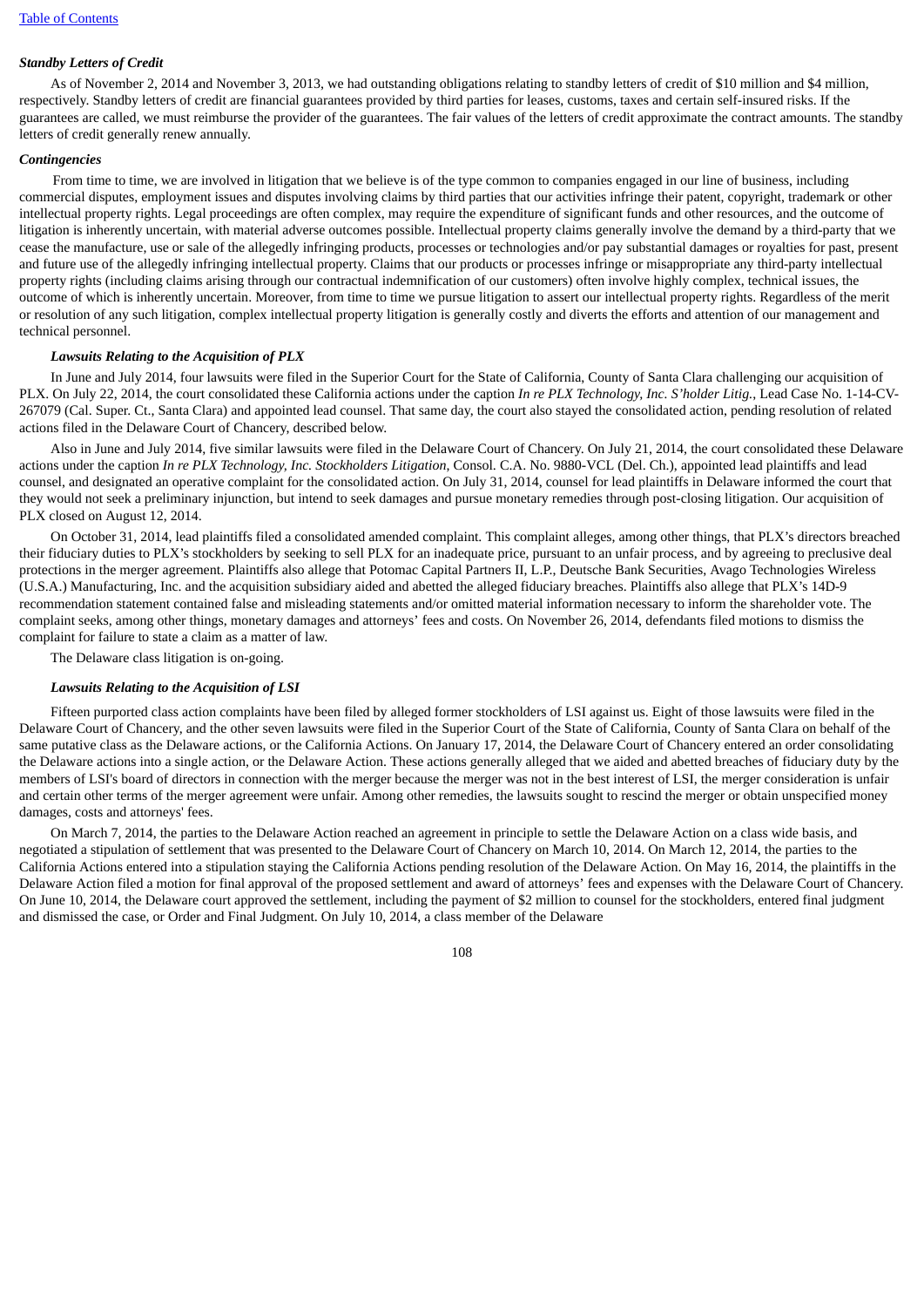Action filed a notice of appeal from the Order and Final Judgment. We and our Board believe the appeal and underlying claims are entirely without merit and, in the event the settlement is overturned, we intend to vigorously defend these actions.

#### *Other Matters*

In addition to the matters discussed above, we are currently engaged in a number of legal actions in the ordinary course of our business.

We do not believe, based on currently available facts and circumstances, that the final outcome of any pending legal proceedings, taken individually or as a whole, will have a material adverse effect on the our financial condition, results of operations or cash flows. However, lawsuits may involve complex questions of fact and law and may require the expenditure of significant funds and other resources to defend. The results of litigation are inherently uncertain, and material adverse outcomes are possible. From time to time, we may enter into confidential discussions regarding the potential settlement of such lawsuits. Any settlement of pending litigation could require us to incur substantial costs and other ongoing expenses, such as future royalty payments in the case of an intellectual property dispute.

During the periods presented we have not recorded any accrual for loss contingencies associated with any legal proceedings, nor determined that an unfavorable outcome is probable. As a result, no amounts have been accrued or disclosed in the accompanying consolidated financial statements with respect to these legal proceedings, as potential losses for such matters are not considered probable and ranges of losses are not reasonably estimable. These matters are subject to many uncertainties and the ultimate outcomes are not predictable. There can be no assurances that the actual amounts required to satisfy any liabilities arising from the matters described above will not have a material adverse effect on our results of operations, financial position or cash flows.

#### *Warranty*

We accrue for the estimated costs of product warranties at the time revenue is recognized. Product warranty costs are estimated based upon our historical experience and specific identification of the products requirements, which may fluctuate based on product mix. Additionally, we accrue for warranty costs associated with occasional or unanticipated product quality issues if a loss is probable and can be reasonably estimated.

#### *Other Indemnifications*

As is customary in our industry and as provided for in local law in the United States and other jurisdictions, many of our standard contracts provide remedies to our customers and others with whom we enter into contracts, such as defense, settlement, or payment of judgment for intellectual property claims related to the use of our products. From time to time, we indemnify customers, as well as our suppliers, contractors, lessors, lessees, companies that purchase our businesses or assets and others with whom we enter into contracts, against combinations of loss, expense, or liability arising from various triggering events related to the sale and the use of our products, the use of their goods and services, the use of facilities and state of our owned facilities, the state of the assets and businesses that we sell and other matters covered by such contracts, usually up to a specified maximum amount. In addition, from time to time we also provide protection to these parties against claims related to undiscovered liabilities, additional product liability or environmental obligations. In our experience, claims made under such indemnifications are rare and the associated estimated fair value of the liability is not material.

### **13. Restructuring Charges**

We have initiated a series of restructuring activities intended to realign our operations to improve overall efficiency and effectiveness. The following is a summary of restructuring expenses recognized during fiscal year 2014:

• In April 2014, we began the implementation of planned cost reduction and restructuring activities, primarily in our enterprise storage segment, in connection with the acquisition of LSI. We recognized \$14 million and \$106 million of employee termination costs related to this plan in cost of products sold and operating expenses, respectively. In addition, we recognized lease and other exit costs of \$2 million and \$15 million in cost of products sold and operating expenses, respectively.

• In January 2014, we decided to close a fabrication facility in Italy as a result of the integration of CyOptics. This closure was substantially completed in the fiscal quarter ended August 3, 2014. We recognized \$5 million and \$8 million of employee termination costs related to this plan in costs of products sold and operating expenses, respectively. In addition, we recognized \$1 million and \$2 million in cost of products sold and operating expenses, respectively, related to lease exit costs and asset impairment charges.

• In August 2014, we recognized \$4 million of employee termination costs in operating expenses in connection with the acquisition of PLX.

• In addition, we incurred restructuring charges of \$5 million in operating expenses primarily as a result of rationalizing research and development programs and continued alignment of our global manufacturing operations.

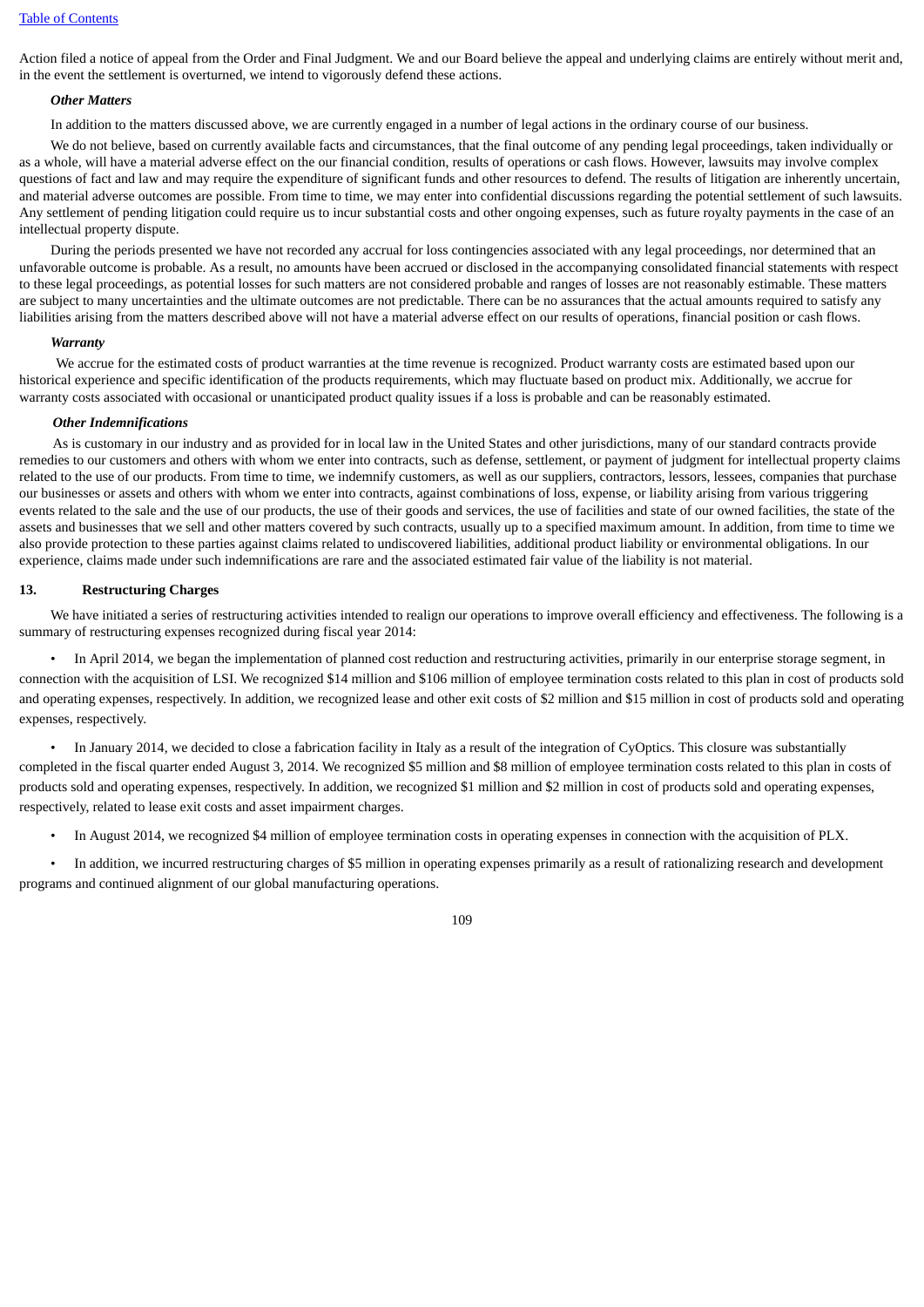The following table sets forth significant restructuring activities during fiscal years 2014, 2013 and 2012 (in millions):

|                                        | <b>Employee Termination</b><br>Costs | <b>Leases and Other Exit</b><br>Costs |      | <b>Total</b> |
|----------------------------------------|--------------------------------------|---------------------------------------|------|--------------|
| Balance as of October 30, 2011         | \$<br>$\mathbf{1}$                   | $\mathbf{s}$                          | \$   |              |
| Charges to cost of products sold       | 2                                    |                                       |      | 2            |
| Charges to operating expenses          | 5.                                   |                                       |      | 5.           |
| Payments                               | (7)                                  |                                       |      | (7)          |
| Balance as of October 28, 2012         | $\mathbf{1}$                         |                                       |      |              |
| Charges to cost of products sold       | $\mathbf{1}$                         |                                       |      |              |
| Charges to operating expenses          | $\overline{2}$                       |                                       |      | 2            |
| Payments                               | (4)                                  |                                       |      | (4)          |
| Balance as of November 3, 2013         |                                      |                                       |      |              |
| Liabilities assumed in LSI acquisition | 5                                    | 4                                     |      | 9            |
| Charges to cost of products sold       | 19                                   |                                       | 3(b) | 22           |
| Charges to operating expenses (a)      | 131                                  | 19                                    | (b)  | 150          |
| Non-cash portion                       |                                      | $(13)$ $(b)$                          |      | (13)         |
| Payments                               | (121)                                | (7)                                   |      | (128)        |
| Balance as of November 2, 2014 (c)     | \$<br>34                             | 6                                     | \$   | 40           |

(a) In connection with the sale of the Flash and Axxia Businesses, we recognized \$10 million of employee termination costs, which are included in the table above and in loss from discontinued operations in the consolidated statements of operations.

(b) Primarily includes losses and asset impairment charges related to restructured facilities.

\_\_\_\_\_\_\_\_\_\_\_\_\_\_\_\_\_\_\_\_\_\_\_\_\_\_\_\_\_\_\_\_\_

(c) The majority of the balance remaining for employee termination costs is expected to be paid by the third quarter of fiscal year 2015. The balance remaining for leases and other exit costs is expected to be paid during the remaining terms of the leases, which extend through fiscal year 2019.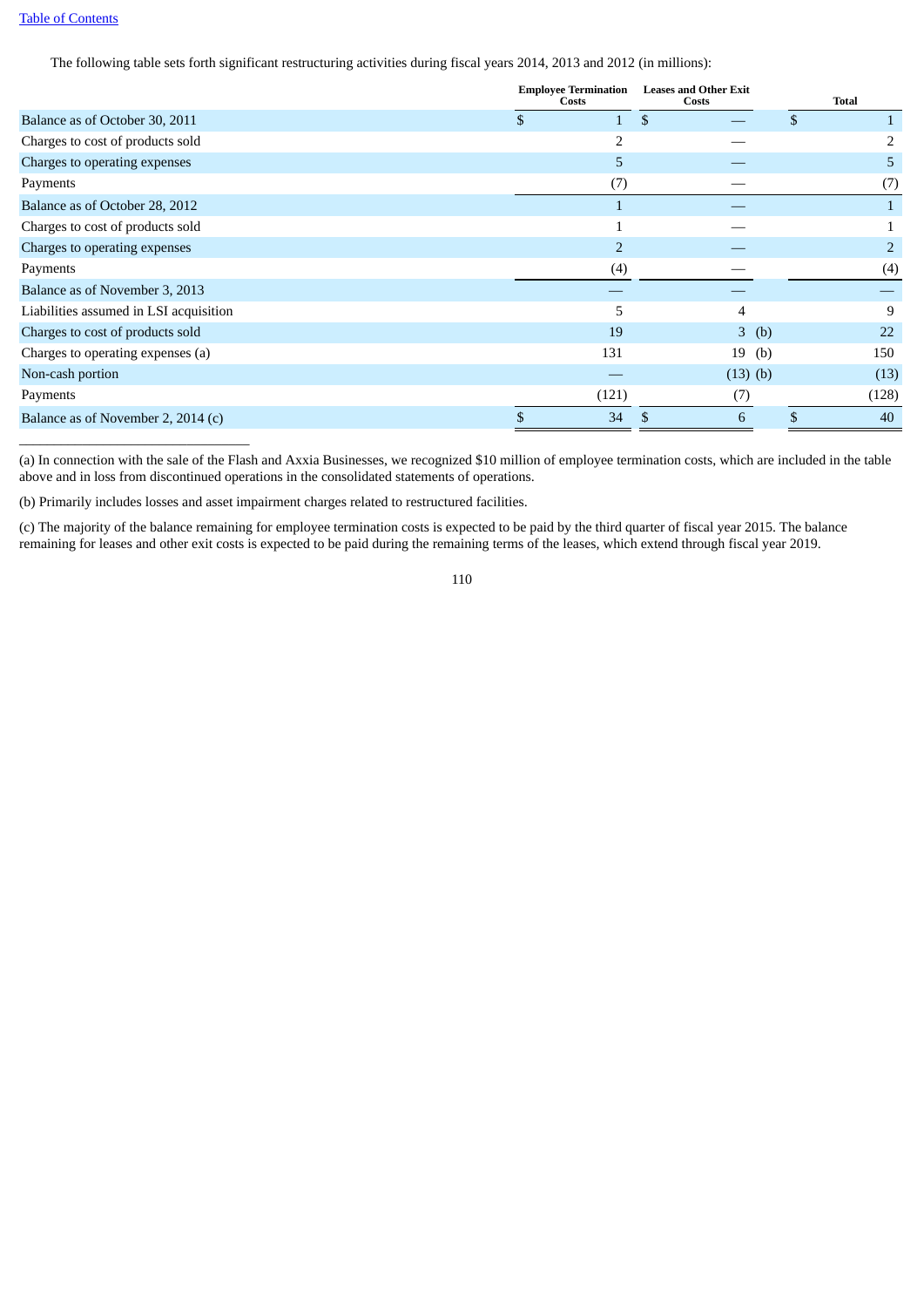## **14. Discontinued Operations**

We continually evaluate our existing portfolio of businesses to maximize long-term shareholder value. Following our acquisition of LSI, on September 2, 2014, we sold the Flash Business to Seagate for \$450 million. On November 18, 2014, we sold the Axxia Business to Intel for \$650 million. We have presented the results of discontinued operations, including a gain on disposal, in loss from discontinued operations, net of income taxes in our consolidated statements of operations for fiscal year 2014. As of November 2, 2014, the assets of the Axxia Business were classified as assets held-for-sale on our consolidated balance sheet.

As part of these transactions, we are providing transitional services to Seagate and Intel for a period of up to six months. The purpose of these services is to provide short-term assistance to the buyers in assuming the operations of the purchased businesses. We have determined that we do not have any material continuing involvement with the discontinued operations.

The following table summarizes the selected financial information of the Flash and Axxia Businesses included in discontinued operations in our consolidated statements of operations for fiscal year 2014 (in millions):

|                                                                            | For the period from May 6, 2014<br>to November 2, 2014 |
|----------------------------------------------------------------------------|--------------------------------------------------------|
| Net revenue                                                                | 161                                                    |
|                                                                            |                                                        |
| Loss from discontinued operations before gain on disposal and income taxes | (86)                                                   |
| Gain on disposal of discontinued operations                                | 18                                                     |
| Benefit from income taxes                                                  | 22                                                     |
| Loss from discontinued operations, net of income taxes                     | (46)                                                   |

During fiscal year 2014, we recognized \$10 million of restructuring expense as we terminated employees and \$10 million of share-based compensation expense related to discontinued operations.

The gain on disposal of discontinued operations was calculated as the net sale price less the fair values of assets sold determined in the preliminary allocation of the recently completed LSI acquisition, adjusted for operating activity since May 6, 2014.

Assets classified as held-for-sale as of November 2, 2014 related to discontinued operations were as follows (in millions):

| Inventory                          | 14               |
|------------------------------------|------------------|
| Property, plant and equipment, net | つつ<br>$\epsilon$ |
| Goodwill                           | 91               |
| Intangible assets, net             | 475              |
| <b>Total Axxia Business</b>        | 602              |

The fair values were determined in the preliminary allocation of the LSI acquisition, adjusted for operating activity since May 6, 2014, and based on standard valuation techniques with inputs that are unobservable and significant to the overall fair value measurement. As such, assets held-for-sale were classified as Level 3 assets.

### **15. Subsequent Events**

#### *Sale of the Axxia Business*

On November 18, 2014, we sold the Axxia Business to Intel for \$650 million.

#### *Cash Dividends Declared*

On December 8, 2014, the Board declared an interim cash dividend of \$0.35 per ordinary share payable on December 31, 2014 to shareholders of record on December 19, 2014.

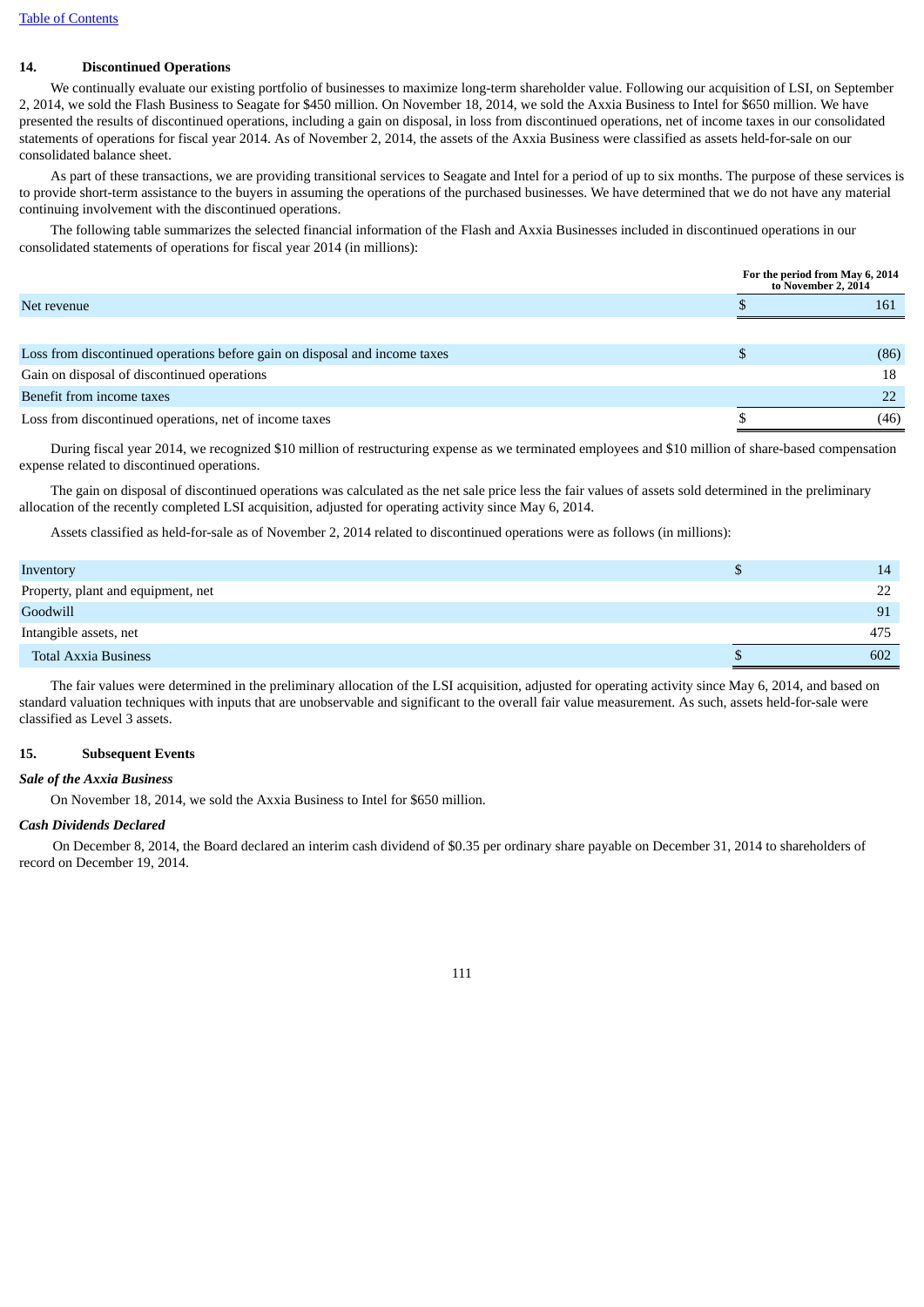# **Supplementary Financial Data — Quarterly Data (Unaudited)**

|                                                                 |              |                          |               |                   |                |                   |              |                                      | <b>Fiscal Quarter Ended</b> |                     |               |                   |                |                |                           |                     |
|-----------------------------------------------------------------|--------------|--------------------------|---------------|-------------------|----------------|-------------------|--------------|--------------------------------------|-----------------------------|---------------------|---------------|-------------------|----------------|----------------|---------------------------|---------------------|
|                                                                 |              | November 2,<br>2014      |               | August 3,<br>2014 |                | May 4,<br>2014    |              | February 2,<br>2014                  |                             | November 3,<br>2013 |               | August 4,<br>2013 |                | May 5,<br>2013 |                           | February 3,<br>2013 |
|                                                                 |              |                          |               |                   |                |                   |              | (In millions, except per share data) |                             |                     |               |                   |                |                |                           |                     |
| Net revenue                                                     | \$           | 1,590                    | \$            | 1,269             | \$             | 701               | \$           | 709                                  | \$                          | 738                 | \$            | 644               | \$             | 562            | \$                        | 576                 |
| Cost of products sold:                                          |              |                          |               |                   |                |                   |              |                                      |                             |                     |               |                   |                |                |                           |                     |
| Cost of products sold                                           |              | 688                      |               | 760               |                | 326               |              | 347                                  |                             | 373                 |               | 325               |                | 276            |                           | 286                 |
| Amortization of intangible assets                               |              | 108                      |               | 105               |                | 18                |              | 18                                   |                             | 19                  |               | 14                |                | 14             |                           | 14                  |
| Restructuring charges                                           |              | 6                        |               | 11                |                | $\qquad \qquad -$ |              | 5                                    |                             | -                   |               | $\mathbf{1}$      |                |                |                           |                     |
| Total cost of products sold                                     |              | 802                      |               | 876               |                | 344               |              | 370                                  |                             | 392                 |               | 340               |                | 290            |                           | 300                 |
| Gross margin                                                    |              | 788                      |               | 393               |                | 357               |              | 339                                  |                             | 346                 |               | 304               |                | 272            |                           | 276                 |
| Research and development                                        |              | 234                      |               | 240               |                | 114               |              | 107                                  |                             | 109                 |               | 101               |                | 95             |                           | 93                  |
| Selling, general and administrative                             |              | 129                      |               | 137               |                | 67                |              | 74                                   |                             | 60                  |               | 57                |                | 52             |                           | 53                  |
| Amortization of intangible assets                               |              | 91                       |               | 91                |                | 8                 |              | 7                                    |                             | 7                   |               | 6                 |                | 6              |                           | 5                   |
| Restructuring charges                                           |              | 33                       |               | 87                |                | 8                 |              | 12                                   |                             |                     |               |                   |                | $\mathbf{1}$   |                           | $\mathbf{1}$        |
| Total operating expenses                                        |              | 487                      |               | 555               |                | 197               |              | 200                                  |                             | 176                 |               | 164               |                | 154            |                           | 152                 |
| Income (loss) from operations                                   |              | 301                      |               | (162)             |                | 160               |              | 139                                  |                             | 170                 |               | 140               |                | 118            |                           | 124                 |
| Interest expense                                                |              | (54)                     |               | (55)              |                | (1)               |              |                                      |                             |                     |               | (1)               |                | (1)            |                           |                     |
| Loss on extinguishment of debt                                  |              |                          |               |                   |                |                   |              |                                      |                             | (1)                 |               |                   |                |                |                           |                     |
| Other income (expense), net                                     |              | 16                       |               | (2)               |                |                   |              |                                      |                             | 11                  |               | 5                 |                | $\mathbf{1}$   |                           | 2                   |
| Income (loss) from continuing operations<br>before income taxes |              | 263                      |               | (219)             |                | 159               |              | 139                                  |                             | 180                 |               | 144               |                | 118            |                           | 126                 |
| Provision for (benefit from) income taxes                       |              | 126                      |               | (99)              |                | $\mathbf{1}$      |              | 5                                    |                             | 8                   |               | 2                 |                | 5              |                           | $\mathbf{1}$        |
| Income (loss) from continuing operations                        | $\mathbb{S}$ | 137                      | ${\mathbb S}$ | (120)             | $\mathbb{S}$   | 158               | $\mathbb{S}$ | 134                                  | $\mathfrak{S}$              | 172                 | ${\mathbb S}$ | 142               | $\mathsf{\$}$  | 113            | $\mathfrak{S}$            | 125                 |
| Loss from discontinued operations, net of                       |              |                          |               |                   |                |                   |              |                                      |                             |                     |               |                   |                |                |                           |                     |
| income taxes                                                    |              | (2)                      |               | (44)              |                |                   |              |                                      |                             |                     |               |                   |                |                |                           |                     |
| Net income (loss)                                               | \$           | 135                      | \$            | (164)             | \$             | 158               | \$           | 134                                  | $\mathbb{S}$                | 172                 | ${\mathbb S}$ | 142               | $\,$           | 113            | \$                        | 125                 |
|                                                                 |              |                          |               |                   |                |                   |              |                                      |                             |                     |               |                   |                |                |                           |                     |
| Basic income (loss) per share:                                  |              |                          |               |                   |                |                   |              |                                      |                             |                     |               |                   |                |                |                           |                     |
| Income (loss) per share from continuing<br>operations           | \$           | 0.54                     | \$            | (0.48)            | \$             | 0.63              | \$           | 0.54                                 | \$                          | 0.69                | \$            | 0.57              | \$             | 0.46           | \$                        | 0.51                |
| Loss per share from discontinued operations,                    |              |                          |               |                   |                |                   |              |                                      |                             |                     |               |                   |                |                |                           |                     |
| net of income taxes                                             | \$           | (0.01)                   | \$            | (0.17)            | \$             |                   | \$           |                                      | \$                          |                     | \$            |                   | \$             |                | \$                        |                     |
| Net income (loss) per share                                     | \$           | 0.53                     | \$            | (0.65)            | \$             | 0.63              | \$           | 0.54                                 | \$                          | 0.69                | \$            | 0.57              | \$             | 0.46           | \$                        | 0.51                |
|                                                                 |              |                          |               |                   |                |                   |              |                                      |                             |                     |               |                   |                |                |                           |                     |
| Diluted income (loss) per share:                                |              |                          |               |                   |                |                   |              |                                      |                             |                     |               |                   |                |                |                           |                     |
| Income (loss) per share from continuing<br>operations           | $\mathbb{S}$ | 0.50                     | \$            | (0.48)            | $\mathfrak{s}$ | 0.61              | \$           | 0.53                                 | $\mathfrak{S}$              | 0.68                | \$            | 0.56              | $\mathfrak{S}$ | 0.45           | $\sqrt{5}$                | 0.50                |
| Loss per share from discontinued operations,                    |              |                          |               |                   |                |                   |              |                                      |                             |                     |               |                   |                |                |                           |                     |
| net of income taxes                                             | \$           | $\overline{\phantom{m}}$ | \$            | (0.17)            | \$             |                   | \$           |                                      | \$                          |                     | \$            |                   | \$             |                | \$                        |                     |
| Net income (loss) per share                                     | $\mathbb{S}$ | $0.50\,$                 | \$            | (0.65)            | $$\mathbb{S}$$ | 0.61              | \$           | 0.53                                 | $\mathbb{S}$                | 0.68                | ${\mathbb S}$ | 0.56              | $\mathbb{S}$   | 0.45           | $\boldsymbol{\mathsf{S}}$ | 0.50                |
|                                                                 |              |                          |               |                   |                |                   |              |                                      |                             |                     |               |                   |                |                |                           |                     |
| Shares used in per share calculations:                          |              |                          |               |                   |                |                   |              |                                      |                             |                     |               |                   |                |                |                           |                     |
| <b>Basic</b>                                                    |              | 254                      |               | 252               |                | 251               |              | 249                                  |                             | 248                 |               | 248               |                | 246            |                           | 246                 |
| Diluted                                                         |              | 272                      |               | 252               |                | 258               |              | 255                                  |                             | 253                 |               | 252               |                | 251            |                           | 251                 |
|                                                                 |              |                          |               |                   |                |                   |              |                                      |                             |                     |               |                   |                |                |                           |                     |
| Cash dividends declared and paid per share                      | \$           | 0.32                     | \$            | 0.29              | \$             | 0.27              | \$           | 0.25                                 | $\$$                        | 0.23                | \$            | 0.21              | \$             | 0.19           | $\sqrt{5}$                | 0.17                |
|                                                                 |              |                          |               |                   |                |                   |              |                                      |                             |                     |               |                   |                |                |                           |                     |

 $\hspace{0.1mm}^*$  Includes an \$18 million gain on disposal of our Flash Business.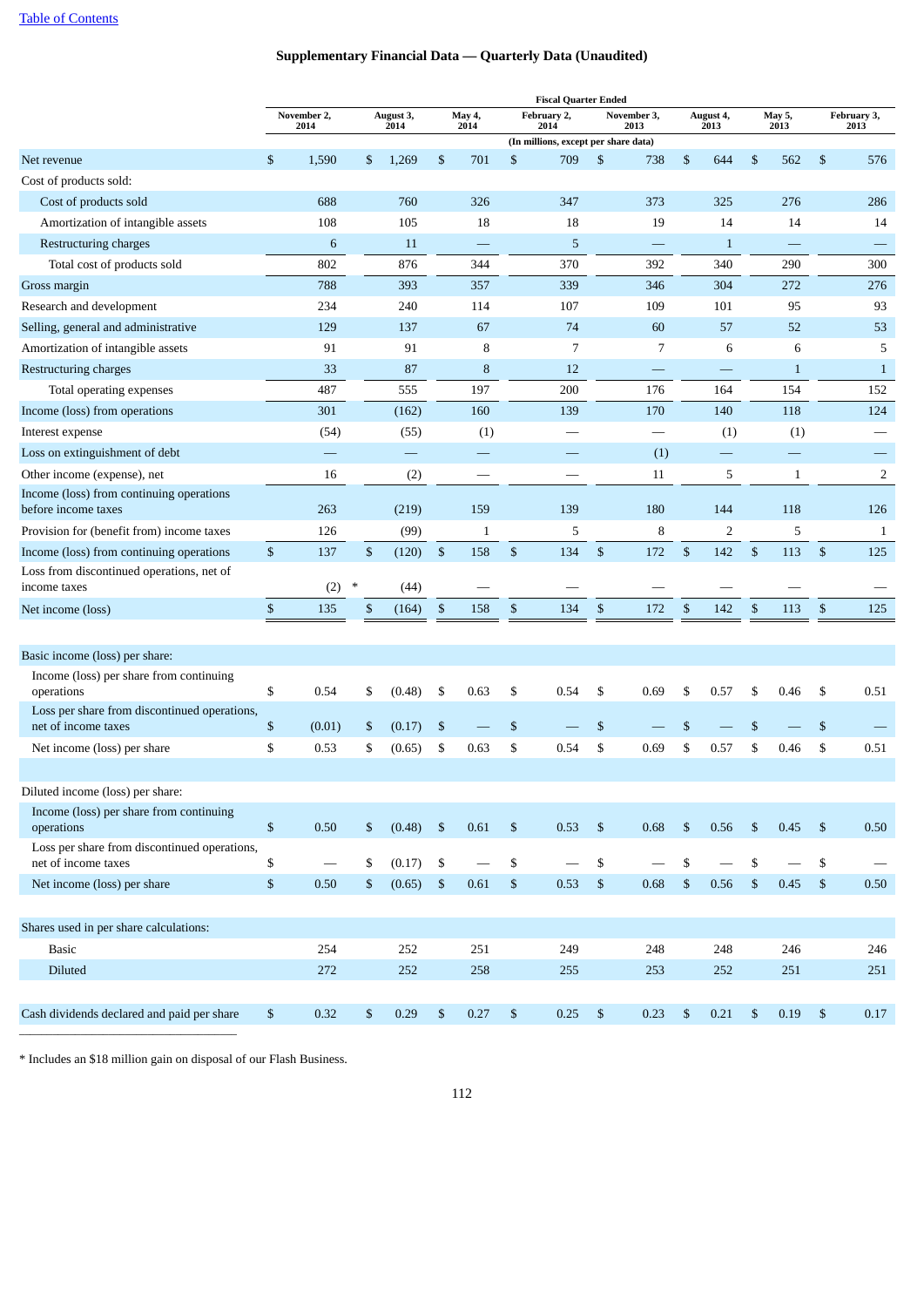### **Schedule II — Valuation and Qualifying Accounts**

|                                          | <b>Balance</b> at<br><b>Beginning</b><br>of Period |                | <b>Additions to</b><br><b>Allowances</b> |              | <b>Charges</b><br>Utilized/<br><b>Write-offs</b> |     | <b>Balance</b> at<br>End of<br>Period |
|------------------------------------------|----------------------------------------------------|----------------|------------------------------------------|--------------|--------------------------------------------------|-----|---------------------------------------|
|                                          |                                                    |                | (In millions)                            |              |                                                  |     |                                       |
| Accounts receivable allowances:          |                                                    |                |                                          |              |                                                  |     |                                       |
| Distributor credit allowance (1)         |                                                    |                |                                          |              |                                                  |     |                                       |
| Fiscal year ended November 2, 2014       | \$<br>38                                           | \$             | 257                                      | \$           | $(237)$ \$                                       |     | 58                                    |
| Fiscal year ended November 3, 2013       | \$<br>32                                           | \$             | 221                                      | \$           | (215)                                            | -S  | 38                                    |
| Fiscal year ended October 28, 2012       | \$<br>17                                           | $\mathfrak{S}$ | 101                                      | \$           | (86)                                             | -\$ | 32                                    |
|                                          |                                                    |                |                                          |              |                                                  |     |                                       |
| Other accounts receivable allowances (2) |                                                    |                |                                          |              |                                                  |     |                                       |
| Fiscal year ended November 2, 2014       | \$<br>$\overline{4}$                               | \$             | 21                                       | \$           | (18)                                             | \$  |                                       |
| Fiscal year ended November 3, 2013       | \$<br>5 <sup>1</sup>                               | $\mathbf{\$}$  | 18                                       | $\mathbb{S}$ | (19)                                             | -\$ | $\overline{4}$                        |
| Fiscal year ended October 28, 2012       | \$<br>6                                            | \$             | 17                                       | \$           | (18)                                             | \$  | 5                                     |
|                                          |                                                    |                |                                          |              |                                                  |     |                                       |
| Income tax valuation allowance (3)       |                                                    |                |                                          |              |                                                  |     |                                       |
| Fiscal year ended November 2, 2014       | \$<br>17                                           | $\mathfrak{S}$ | 103                                      | \$           |                                                  | \$  | 120                                   |
| Fiscal year ended November 3, 2013       | \$<br>10                                           | \$             | 7                                        | \$           |                                                  | \$  | 17                                    |
| Fiscal year ended October 28, 2012       | \$<br>7 <sup>1</sup>                               | <sup>\$</sup>  |                                          | $\mathbb{S}$ | $\overline{2}$                                   | \$  | 10                                    |
|                                          |                                                    |                |                                          |              |                                                  |     |                                       |

(1) Distributor credit allowance relates to limited stock returns and price adjustments.

(2) Other accounts receivable allowances include allowance for doubtful accounts and sales returns.

(3) The change in the fiscal year 2014 valuation allowance includes \$94 million as a result of the LSI acquisition that does not impact net income. The change in fiscal year 2013 valuation allowance includes \$6 million that does not impact net income.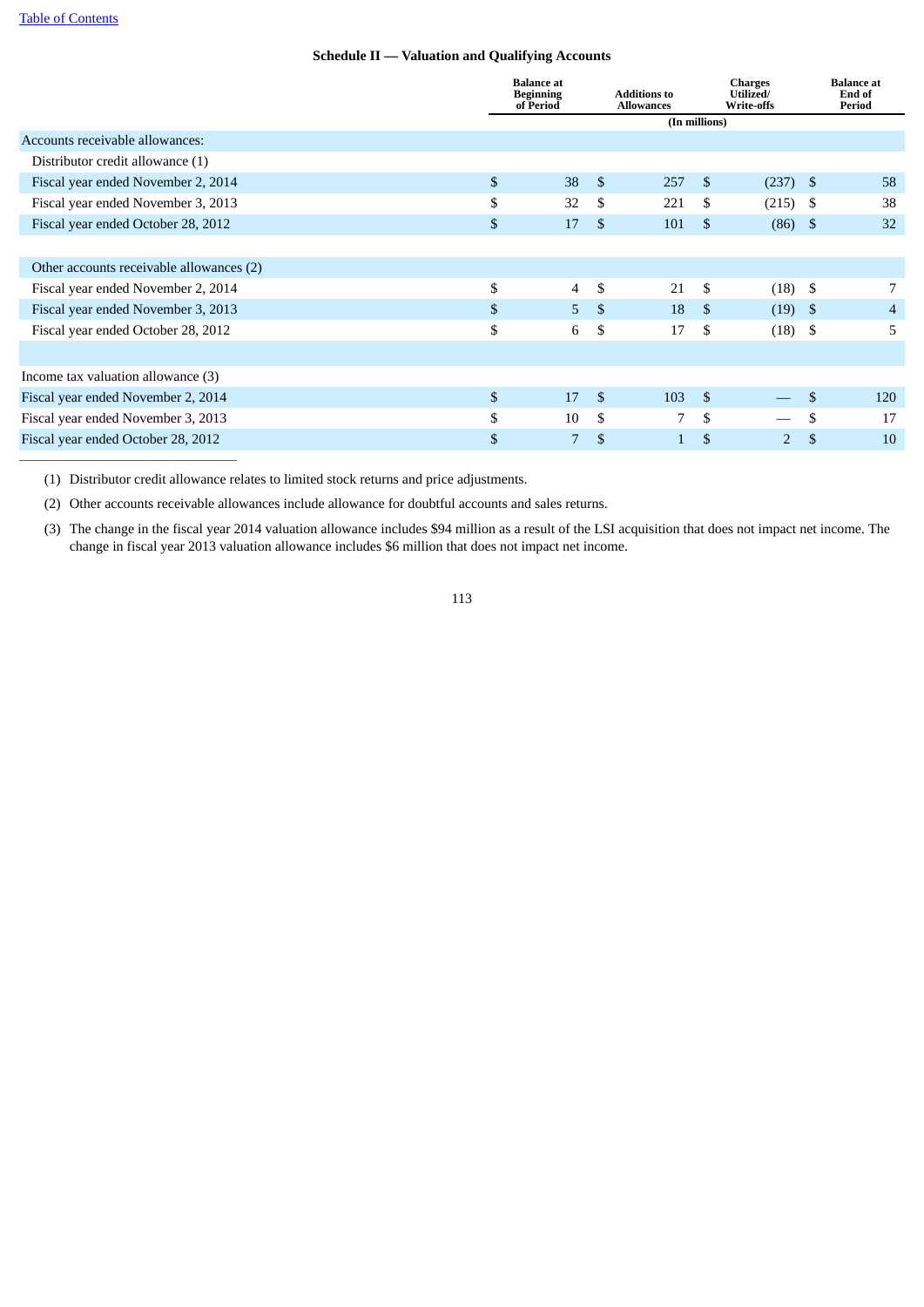### **ITEM 9.** *CHANGES IN AND DISAGREEMENTS WITH ACCOUNTANTS ON ACCOUNTING AND FINANCIAL DISCLOSURE*

Not applicable.

### **ITEM 9A.** *CONTROLS AND PROCEDURES*

### *Evaluation of Disclosure Controls and Procedures.*

Our management, with the participation of our Chief Executive Officer and Chief Financial Officer, evaluated the effectiveness of Avago's disclosure controls and procedures as of November 2, 2014. The term "disclosure controls and procedures," as defined in Rules 13a-15(e) and 15d-15(e) under the Exchange Act, means controls and other procedures of a company that are designed to ensure that information required to be disclosed by a company in the reports that it files or submits under the Exchange Act is recorded, processed, summarized and reported within the time periods specified in the SEC's rules and forms. Disclosure controls and procedures include, without limitation, controls and procedures designed to ensure that information required to be disclosed by a company in the reports that it files or submits under the Exchange Act is accumulated and communicated to the Company's management, including its principal executive and principal financial officers, as appropriate to allow timely decisions regarding required disclosure. Management recognizes that any controls and procedures, no matter how well designed and operated, can provide only reasonable assurance of achieving their objectives and management necessarily applies its judgment in evaluating the cost-benefit relationship of possible controls and procedures. Based on the evaluation of our disclosure controls and procedures as of November 2, 2014, our Chief Executive Officer and Chief Financial Officer concluded that, as of such date, our disclosure controls and procedures were effective at the reasonable assurance level.

### *Management's Report on Internal Control Over Financial Reporting.*

Our management is responsible for establishing and maintaining adequate internal control over financial reporting for the Company. Internal control over financial reporting is defined in Rule 13a-15(f) and 15d-15(f) promulgated under the Exchange Act as a process designed by, or under the supervision of, the Company's principal executive and principal financial officers and effected by the Board, management and other personnel, to provide reasonable assurance regarding the reliability of financial reporting and the preparation of financial statements for external purposes in accordance with generally accepted accounting principles and includes those policies and procedures that:

- Pertain to the maintenance of records that in reasonable detail accurately and fairly reflect the transactions and dispositions of the assets of the Company;
- Provide reasonable assurance that transactions are recorded as necessary to permit preparation of financial statements in accordance with generally accepted accounting principles, and that receipts and expenditures of the Company are being made only in accordance with authorizations of management and directors of the Company; and
- Provide reasonable assurance regarding prevention or timely detection of unauthorized acquisition, use or disposition of the Company's assets that could have a material effect on the financial statements.

Because of its inherent limitations, internal control over financial reporting may not prevent or detect misstatements. Projections of any evaluation of effectiveness to future periods are subject to the risk that controls may become inadequate because of changes in conditions, or that the degree of compliance with the policies or procedures may deteriorate.

Our management assessed the effectiveness of our internal control over financial reporting as of November 2, 2014. In making this assessment, the Company's management used the criteria set forth by the Committee of Sponsoring Organizations of the Treadway Commission (COSO) in *Internal Control-Integrated Framework (1992).* Based on this assessment, our management concluded that, as of November 2, 2014, our internal control over financial reporting is effective based on those criteria.

Our evaluation of the effectiveness of our internal control over financial reporting as of November 2, 2014 did not include the internal controls of LSI and PLX. We excluded LSI and PLX from our assessment of internal control over financial reporting as of November 2, 2014 because they were acquired in business combinations in May 2014 and August 2014, respectively. LSI and PLX are wholly owned subsidiaries of the Company whose total assets represent 14% and 1%, respectively, and total revenues represent 25% and 1%, respectively, of the related consolidated financial statement amounts as of and for the year ended November 2, 2014.

The effectiveness of the Company's internal control over financial reporting, as of November 2, 2014 has been audited by PricewaterhouseCoopers LLP, an independent registered public accounting firm, as stated in their report which is included in Part II, Item 8. of this Annual Report on Form 10-K.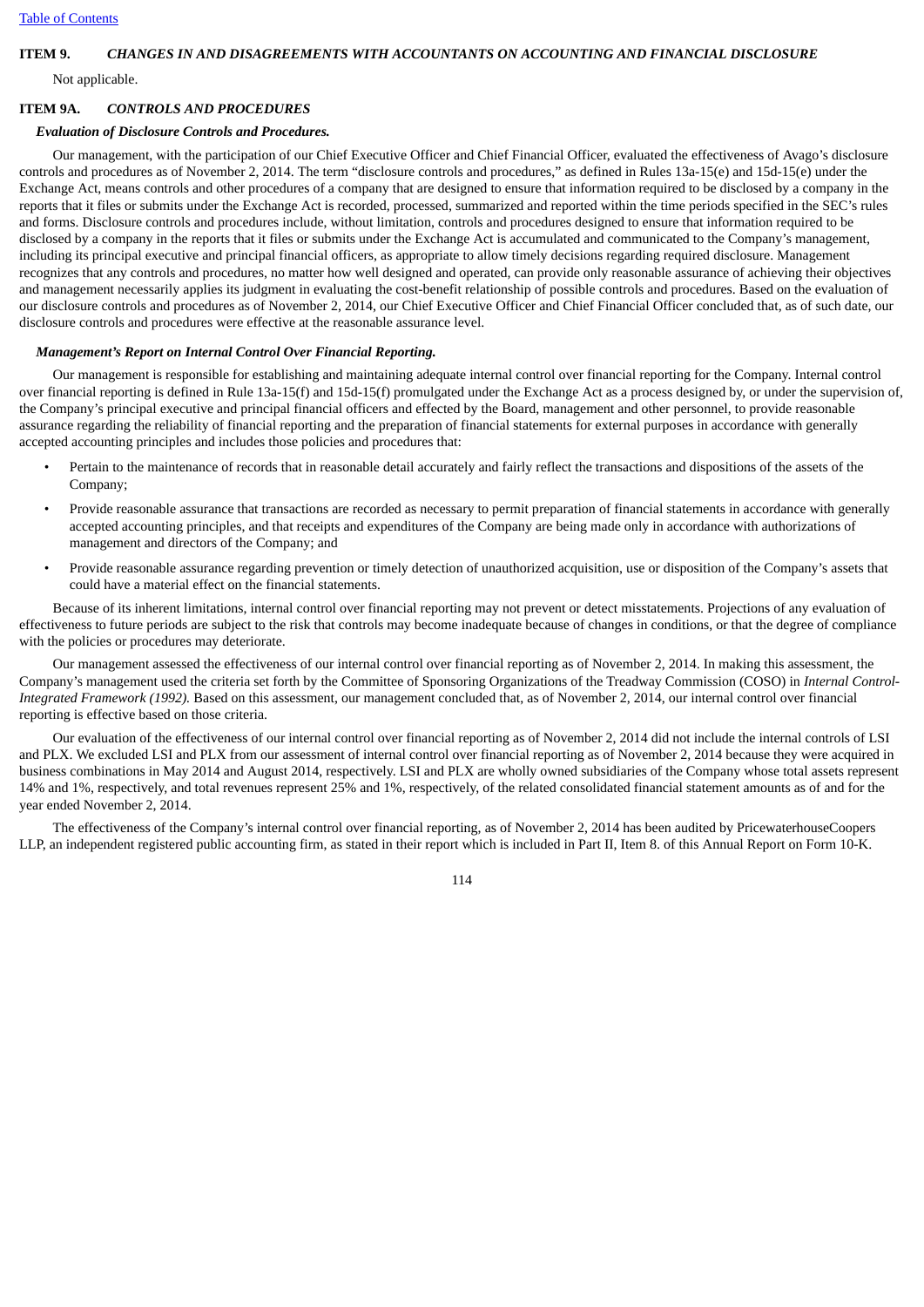### *Changes in Internal Controls over Financial Reporting.*

No change in our internal control over financial reporting (as defined in Rules 13a-15(f) and 15d-15(f) under the Exchange Act) occurred during the fiscal quarter ended November 2, 2014 that has materially affected, or is reasonably likely to materially affect, our internal control over financial reporting.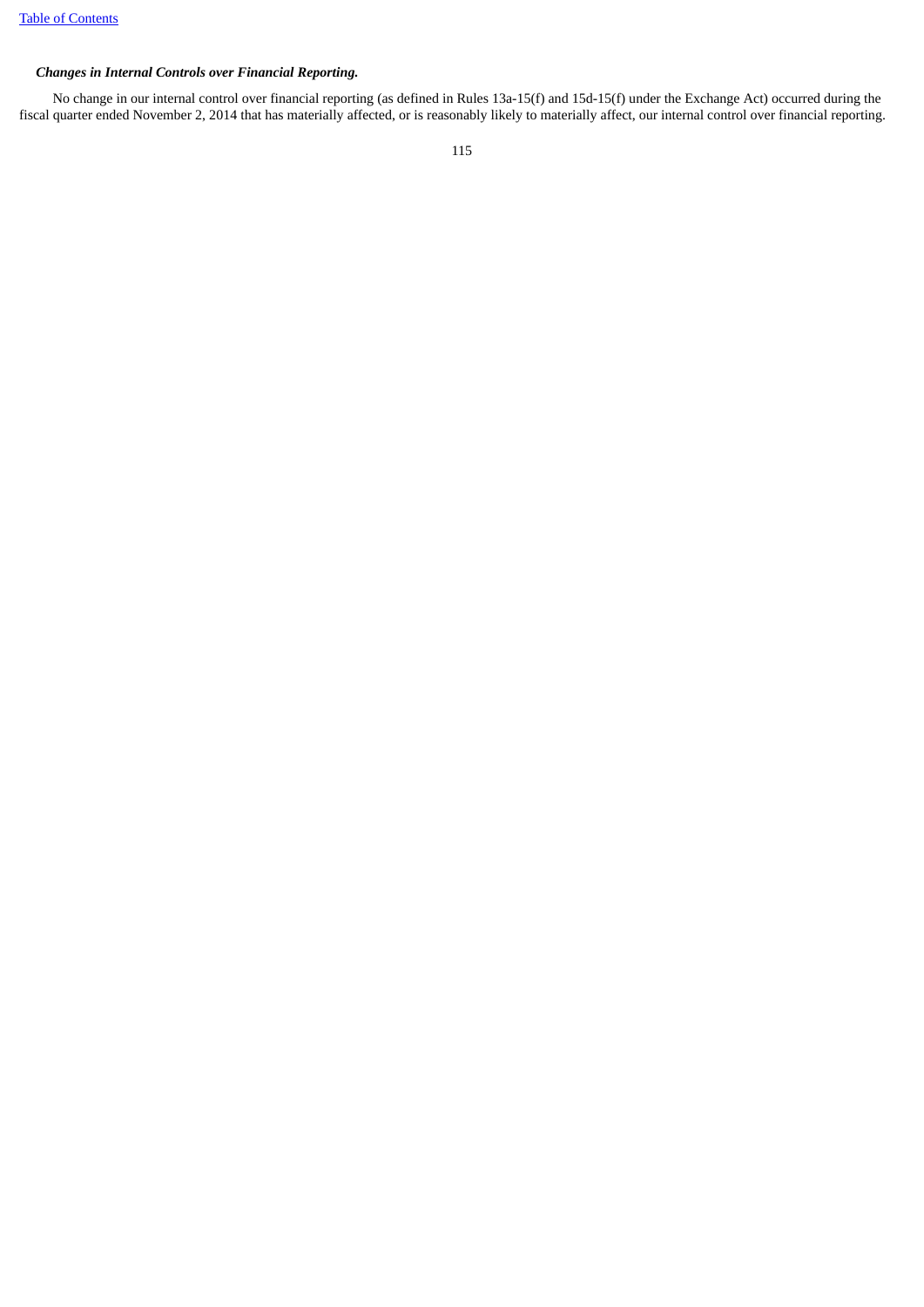## **ITEM 9B.** *OTHER INFORMATION*

Not applicable.

### **PART III.**

# **ITEM 10.** *DIRECTORS, EXECUTIVE OFFICERS AND CORPORATE GOVERNANCE*

The information regarding our directors, executive officers and compliance with Section 16(a) of the Exchange Act, set forth in the sections entitled "Proposal 1 — Election of Directors," "Executive Officers," "Corporate Governance" and "Section 16(a) Beneficial Ownership Reporting Compliance," in our definitive Proxy Statement for our 2015 Annual General Meeting of Shareholders to be filed with the SEC within 120 days of the end of our 2014 fiscal year pursuant to General Instruction G(3) to Form 10-K is hereby incorporated by reference in this section.

We have adopted a written Code of Ethics and Business Conduct that applies to all of our employees and directors, including our principal executive officer, principal financial officer and principal accounting officer, or persons performing similar functions and have posted it in the "Investors -Governance" section of our website, which is located at www.avagotech.com. We intend to satisfy any disclosure requirement under Item 5.05 of Form 8-K regarding any amendments to, or waivers from, our Code of Ethics and Business Conduct by posting such information on our website at the internet address and location above.

# **ITEM 11.** *EXECUTIVE COMPENSATION*

The information regarding executive compensation required by this Item 11 set forth in the sections entitled "Director Compensation", "Compensation Discussion and Analysis," "Executive Compensation," "Compensation Committee Report" and "Corporate Governance — Compensation Committee Interlocks and Insider Participation" in our definitive Proxy Statement for our 2015 Annual General Meeting of Shareholders to be filed with the SEC within 120 days of the end of our 2014 fiscal year pursuant to General Instruction G(3) to Form 10-K is hereby incorporated by reference in this section. However, the Compensation Committee Report included in such definitive Proxy Statement shall not be deemed "filed" with the SEC for the purposes of Section 18 of the Exchange Act or otherwise subject to the liabilities of that section, nor shall it be deemed incorporated by reference in any filing made by us with the SEC, regardless of any general incorporation language in such filing.

### **ITEM 12.** *SECURITY OWNERSHIP OF CERTAIN BENEFICIAL OWNERS AND MANAGEMENT AND RELATED STOCKHOLDER MATTERS*

The information regarding security ownership of certain beneficial owners and management and related shareholder matters required by this Item 12 set forth in the section entitled "Security Ownership of Certain Beneficial Owners, Directors and Executive Officers" and "Equity Compensation Plan Information" in our definitive Proxy Statement for our 2015 Annual General Meeting of Shareholders to be filed with the SEC within 120 days of the end of our 2014 fiscal year pursuant to General Instruction G(3) to Form 10-K is hereby incorporated by reference in this section.

# **ITEM 13.** *CERTAIN RELATIONSHIPS AND RELATED TRANSACTIONS, AND DIRECTOR INDEPENDENCE*

The information regarding certain relationships, related transactions and director independence required by this Item 13 set forth in the sections entitled "Corporate Governance" and "Certain Relationships and Related Party Transactions" in our definitive Proxy Statement for our 2015 Annual General Meeting of Shareholders to be filed with the SEC within 120 days of the end of our 2014 fiscal year pursuant to General Instruction G(3) to Form 10-K is hereby incorporated by reference in this section.

# **ITEM 14.** *PRINCIPAL ACCOUNTING FEES AND SERVICES*

The information regarding principal accounting fees and services required by this Item 14 set forth in the proposal relating to the re-appointment of our independent registered public accounting firm in our definitive Proxy Statement for our 2015 Annual General Meeting of Shareholders to be filed with the Commission within 120 days of the end of our 2014 fiscal year pursuant to General Instruction G(3) to Form 10-K is hereby incorporated by reference in this section.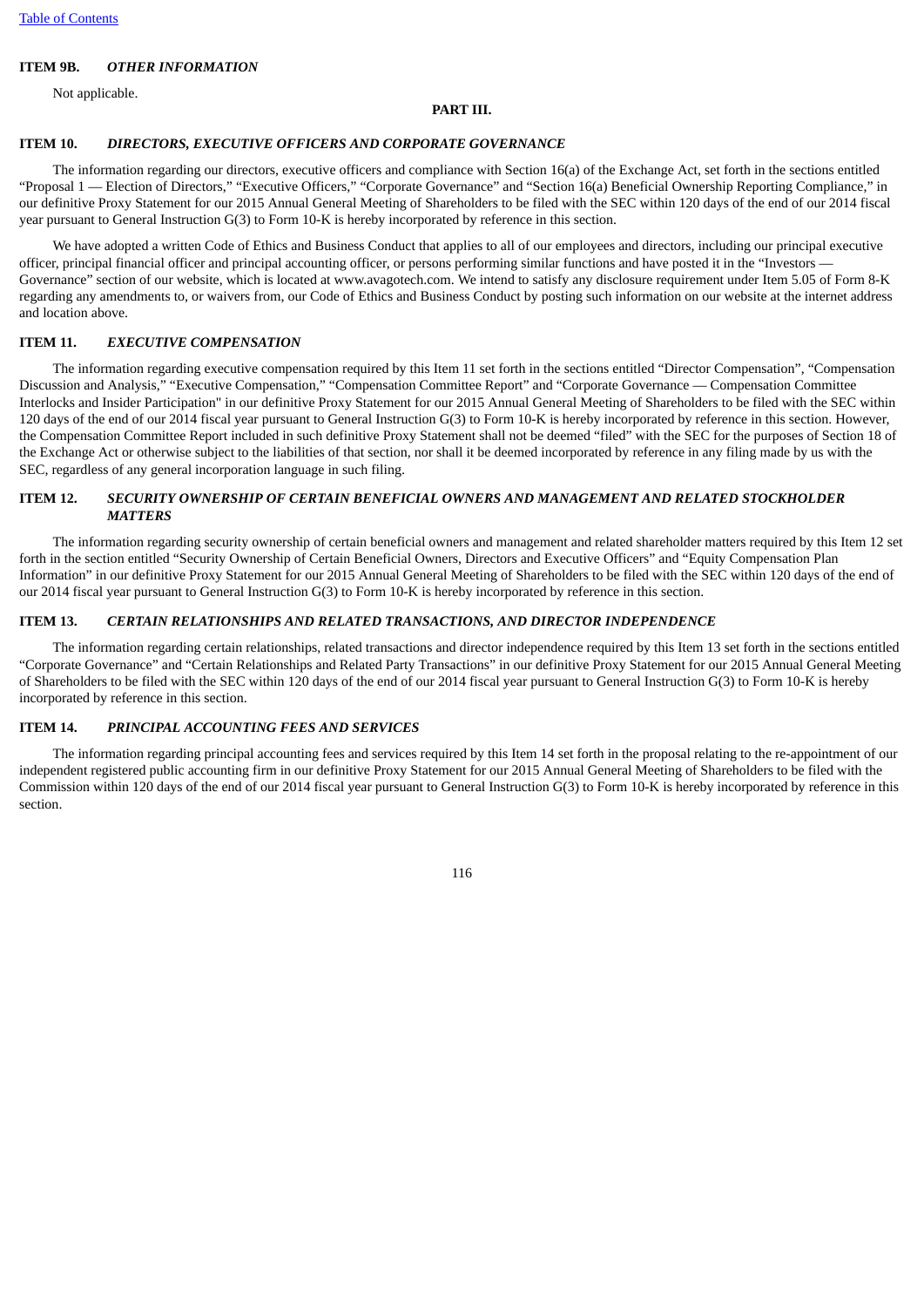### **PART IV**

### **ITEM 15.** *EXHIBITS, FINANCIAL STATEMENT SCHEDULES*

(a) The following are filed as part of this Annual Report on Form 10-K:

1. Financial Statements

The following consolidated financial statements are included in Item 8 of this Annual Report on Form 10-K:

- Consolidated Balance Sheets as of November 2, 2014 and November 3, 2013
- Consolidated Statements of Operations for the years ended November 2, 2014, November 3, 2013, and October 28, 2012
- Consolidated Statements of Comprehensive Income for the years ended November 2, 2014, November 3, 2013, and October 28, 2012
- Consolidated Statements of Cash Flows for the years ended November 2, 2014, November 3, 2013, and October 28, 2012
- Consolidated Statements of Shareholders' Equity for the years ended November 2, 2014, November 3, 2013, and October 28, 2012
- 2. Financial Statement Schedules

The financial statement schedule required by Item 15(a) (Schedule II, Valuation and Qualifying Accounts) is included in Item 8 of this Annual Report on Form 10-K.

Schedules not filed have been omitted because they are not applicable, are not required or the information required to be set forth therein is included in the financial statements or notes thereto.

### 3. Exhibits

The exhibits listed in the Exhibit Index immediately preceding the exhibits are filed with or incorporated by reference in this Annual Report on Form 10-K.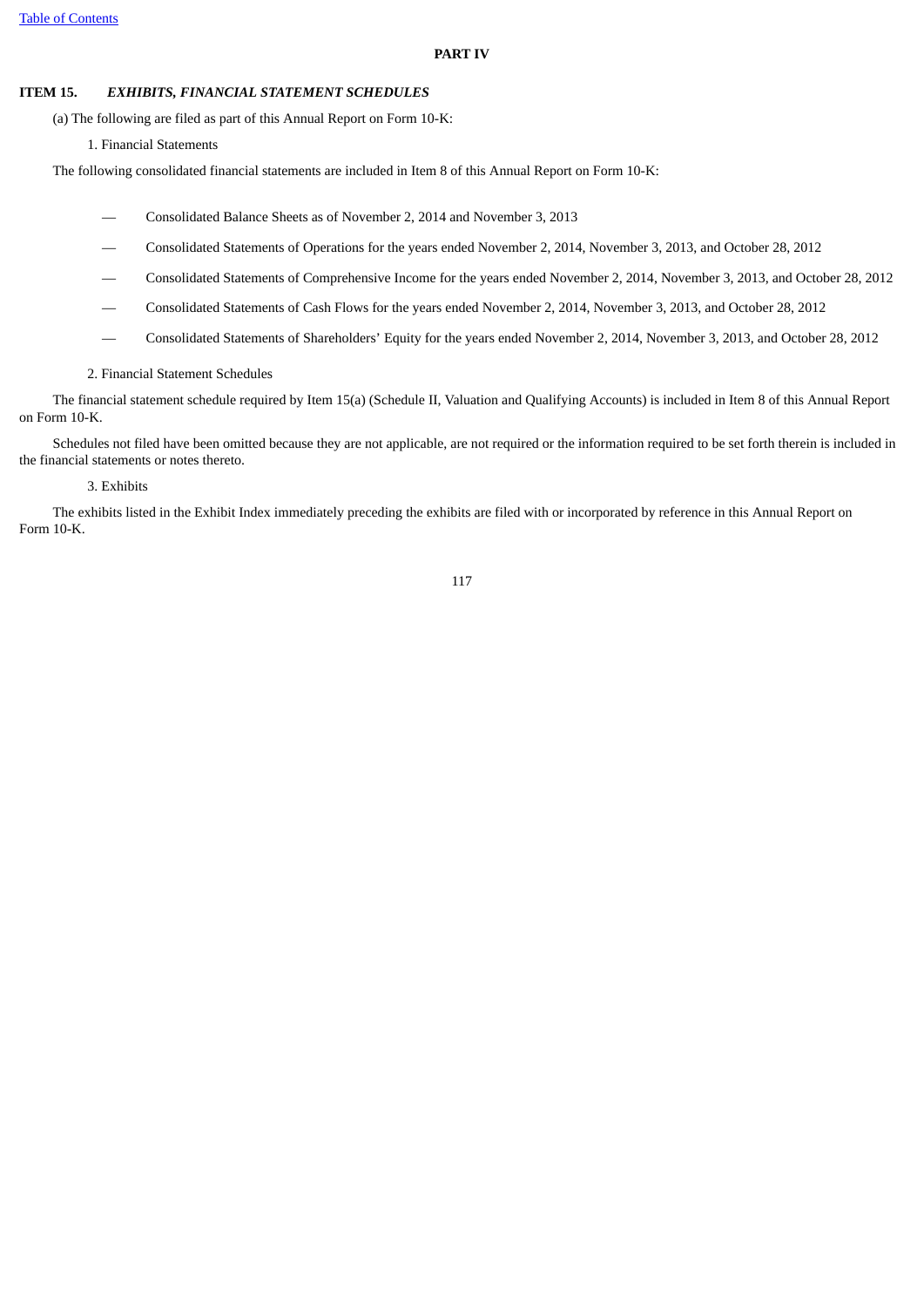#### **SIGNATURES**

Pursuant to the requirements of Section 13 or 15(d) of the Securities Exchange Act of 1934, the Registrant has duly caused this report to be signed on its behalf by the undersigned, thereunto duly authorized.

### AVAGO TECHNOLOGIES LIMITED

| By: | /s/ Hock E. Tan |                                              |  |  |  |  |
|-----|-----------------|----------------------------------------------|--|--|--|--|
|     |                 | Name: Hock E. Tan                            |  |  |  |  |
|     | Title:          | <b>President and Chief Executive Officer</b> |  |  |  |  |

Date: December 29, 2014

### **POWER OF ATTORNEY**

Each person whose individual signature appears below hereby authorizes and appoints Hock E. Tan, Anthony E. Maslowski and Patricia H. McCall, and each of them, with full power of substitution and resubstitution and full power to act without the other, as his or her true and lawful attorney-in-fact and agent to act in his or her name, place and stead and to execute in the name and on behalf of each person, individually and in each capacity stated below, and to file any and all amendments to this Annual Report on Form 10-K, and to file the same, with all exhibits thereto, and other documents in connection therewith, with the Securities and Exchange Commission, granting unto said attorneys-in-fact and agents, and each of them, full power and authority to do and perform each and every act and thing, ratifying and confirming all that said attorneys-in-fact and agents or any of them or their or his substitute or substitutes may lawfully do or cause to be done by virtue thereof.

Pursuant to the requirements of the Securities Exchange Act of 1934, this Annual Report on Form 10-K has been signed by the following persons on behalf of the Registrant in the capacities indicated and on the dates indicated.

| <b>Signature</b>                                 | <b>Title</b>                                                                                  | <b>Date</b>       |
|--------------------------------------------------|-----------------------------------------------------------------------------------------------|-------------------|
| /s/ Hock E. Tan<br>Hock E. Tan                   | President and Chief Executive<br><b>Officer and Director</b><br>(Principal Executive Officer) | December 29, 2014 |
| /s/ Anthony E. Maslowski<br>Anthony E. Maslowski | Chief Financial Officer<br>(Principal Financial Officer and Principal Accounting Officer)     | December 29, 2014 |
| /s/ James Diller Sr.<br><b>James Diller Sr.</b>  | Chairman of the Board of Directors                                                            | December 29, 2014 |
| /s/ John T. Dickson<br>John T. Dickson           | Director                                                                                      | December 29, 2014 |
| /s/ Lewis C. Eggebrecht<br>Lewis C. Eggebrecht   | Director                                                                                      | December 29, 2014 |
| /s/ Bruno Guilmart<br><b>Bruno Guilmart</b>      | Director                                                                                      | December 29, 2014 |
| /s/ Kenneth Y. Hao<br><b>Kenneth Y. Hao</b>      | Director                                                                                      | December 29, 2014 |
| /s/ Justine Lien<br><b>Justine Lien</b>          | Director                                                                                      | December 29, 2014 |
| /s/ Donald Macleod<br><b>Donald Macleod</b>      | Director                                                                                      | December 29, 2014 |
| /s/ Peter J. Marks<br>Peter J. Marks             | Director                                                                                      | December 29, 2014 |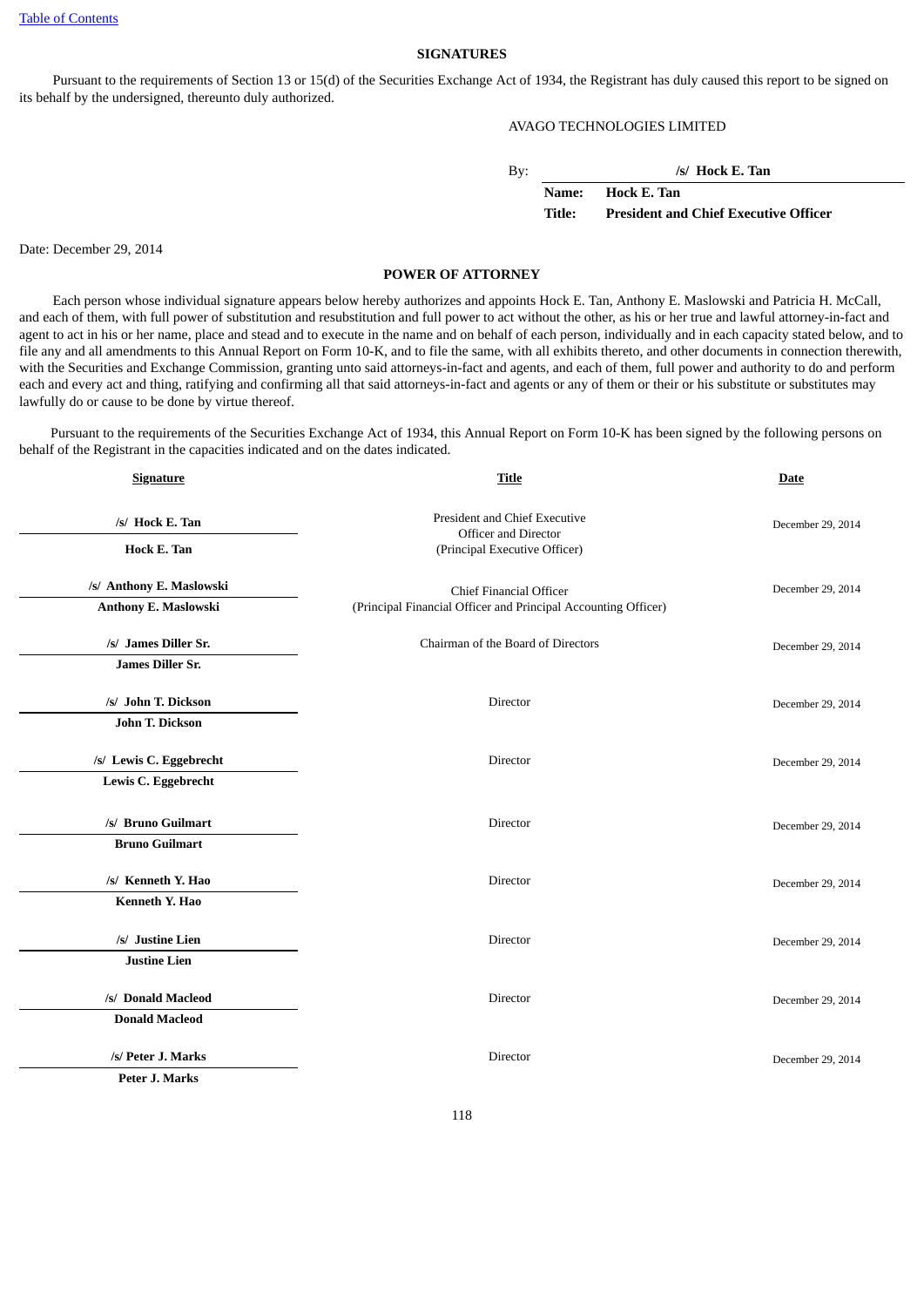## **EXHIBIT INDEX**

|                |                                                                                                                                                                                                                                                                                                                                                                  | <b>Incorporated by Referenced Herein</b>                                                                                |                      |                   |
|----------------|------------------------------------------------------------------------------------------------------------------------------------------------------------------------------------------------------------------------------------------------------------------------------------------------------------------------------------------------------------------|-------------------------------------------------------------------------------------------------------------------------|----------------------|-------------------|
| Exhibit<br>No. | <b>Description</b>                                                                                                                                                                                                                                                                                                                                               | Form                                                                                                                    | <b>Filing Date</b>   | Filed<br>Herewith |
| 2.1#           | Agreement and Plan of Merger, dated as of April 10,<br>2013, by and among CyOptics, Avago Technologies<br>Wireless (U.S.A.) Manufacturing Inc., Celsus<br>Acquisition Corp., the Company, Avago<br>Technologies Finance Pte. Ltd. and Shareholder<br>Representative Services LLC.                                                                                | Avago Technologies Limited Current Report on<br>Form 8-K (Commission File No. 001-34428).                               | April 11, 2013       |                   |
| 2.2#           | Agreement and Plan of Merger, dated December 15,<br>2013, by and among LSI Corporation, Avago<br>Technologies Limited, Avago Technologies Wireless<br>(U.S.A.) Manufacturing, Inc. and Leopold Merger<br>Sub, Inc.                                                                                                                                               | Avago Technologies Limited Current Report on<br>Form 8-K/A (Commission File No. 001-34428)                              | December 16,<br>2013 |                   |
| 3.1            | Memorandum and Articles of Association.                                                                                                                                                                                                                                                                                                                          | Avago Technologies Limited Current Report on<br>Form 8-K (Commission File No. 001-34428).                               | August 14,<br>2009   |                   |
| 4.1            | Form of Specimen Share Certificate for Registrant's<br>Ordinary Shares.                                                                                                                                                                                                                                                                                          | Amendment No. 3 to Avago Technologies Limited<br>Registration Statement on Form S-1 (Commission<br>File No. 333-153127) | July 14, 2009        |                   |
| 4.2            | Indenture, dated as of May 6, 2014, related to 2%<br>Convertible Senior Notes.                                                                                                                                                                                                                                                                                   | Avago Technologies Limited Current Report on<br>Form 8-K (Commission File No. 001-34428)                                | May 6, 2014          |                   |
| 4.3            | Form of Note (included in Exhibit 4.2).                                                                                                                                                                                                                                                                                                                          | Avago Technologies Limited Current Report on<br>Form 8-K (Commission File No. 001-34428)                                | May 6, 2014          |                   |
| 4.4            | Registration Rights Agreement, dated as of May 6,<br>2014, related to 2% Convertible Senior Notes.                                                                                                                                                                                                                                                               | Avago Technologies Limited Current Report on<br>Form 8-K (Commission File No. 001-34428)                                | May 6, 2014          |                   |
| 10.1           | Sublease Agreement, dated June 5, 2009, between<br>Agilent Technologies Singapore Pte. Ltd. and Avago<br>Technologies Manufacturing (Singapore) Pte. Ltd.,<br>relating to Avago's facility at 1 Yishun Avenue 7,<br>Singapore 768923.                                                                                                                            | Avago Technologies Limited Registration Annual<br>Report on Form 10-K (Commission File No. 001-<br>33428)               | December 15,<br>2010 |                   |
| 10.2           | Lease No. I/33183P issued by Singapore Housing<br>and Development Board to Compaq Asia Pte Ltd in<br>respect of the land and structures comprised in Lot<br>1935X of Mukim 19, dated September 26, 2000, and<br>includes the Variation of Lease I/49501Q registered<br>January 15, 2002, relating to Avago's facility at 1<br>Yishun Avenue 7, Singapore 768923. | Avago Technologies Finance Pte. Ltd. Registration<br>Statement on Form F-4 (Commission File No. 333-<br>137664)         | November 15,<br>2006 |                   |
| 10.3           | Lease No. I/31607P issued by Singapore Housing<br>and Development Board to Compaq Asia Pte Ltd in<br>respect of the land and structures comprised in Lot<br>1937C of Mukim 19, dated September 26, 2000, and<br>includes the Variation of Lease I/49499Q registered<br>January 15, 2002, relating to Avago's facility at 1<br>Yishun Avenue 7, Singapore 768923. | Avago Technologies Finance Pte. Ltd. Registration<br>Statement on Form F-4 (Commission File No. 333-<br>137664)         | November 15,<br>2006 |                   |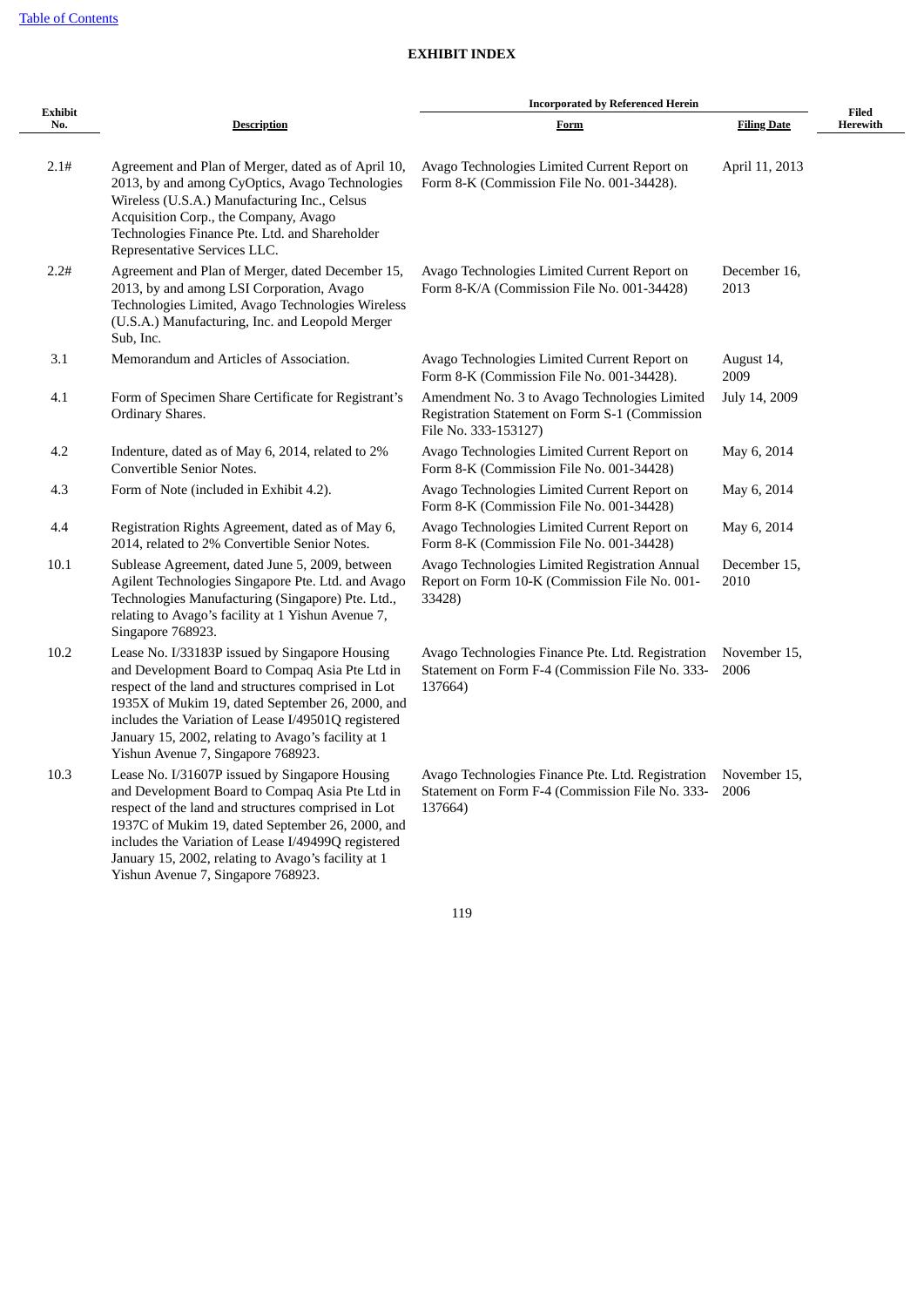| Exhibit |                                                                                                                                                                                                                                                                                                                                                                  | <b>Incorporated by Referenced Herein</b>                                                                                |                      | Filed    |
|---------|------------------------------------------------------------------------------------------------------------------------------------------------------------------------------------------------------------------------------------------------------------------------------------------------------------------------------------------------------------------|-------------------------------------------------------------------------------------------------------------------------|----------------------|----------|
| No.     | <b>Description</b>                                                                                                                                                                                                                                                                                                                                               | <u>Form</u>                                                                                                             | <b>Filing Date</b>   | Herewith |
| 10.4    | Lease No. I/33182P issued by Singapore Housing<br>and Development Board to Compaq Asia Pte Ltd in<br>respect of the land and structures comprised in Lot<br>2134N of Mukim 19, dated September 26, 2000, and<br>includes the Variation of Lease I/49500Q registered<br>January 15, 2002, relating to Avago's facility at 1<br>Yishun Avenue 7, Singapore 768923. | Avago Technologies Finance Pte. Ltd. Registration<br>Statement on Form F-4 (Commission File No. 333-<br>137664)         | November 15,<br>2006 |          |
| 10.5    | Lease No. I/33160P issued by Singapore Housing<br>and Development Board to Compaq Asia Pte Ltd in<br>respect of the land and structures comprised in Lot<br>1975P of Mukim 19, dated September 26, 2000, and<br>includes the Variation of Lease I/49502Q registered<br>January 15, 2002, relating to Avago's facility at 1<br>Yishun Avenue 7, Singapore 768923. | Avago Technologies Finance Pte. Ltd. Registration<br>Statement on Form F-4 (Commission File No. 333-<br>137664)         | November 15,<br>2006 |          |
| 10.6    | Tenancy Agreement, dated October 24, 2005,<br>between Agilent Technologies (Malaysia) Sdn. Bhd.<br>and Avago Technologies (Malaysia) Sdn. Bhd. (f/k/a<br>Jumbo Portfolio Sdn. Bhd.), relating to Avago's<br>facility at Bayan Lepas Free Industrial Zone, 11900<br>Penang, Malaysia.                                                                             | Amendment No. 1 to Avago Technologies Limited<br>Registration Statement on Form S-1 (Commission<br>File No. 333-153127) | October 1,<br>2008   |          |
| 10.7    | Supplemental Agreement to Tenancy Agreement,<br>dated December 1, 2005, between Agilent<br>Technologies (Malaysia) Sdn. Bhd. and Avago<br>Technologies (Malaysia) Sdn. Bhd. (f/k/a Jumbo<br>Portfolio Sdn. Bhd.), relating to Avago's facility at<br>Bayan Lepas Free Industrial Zone, 11900 Penang,<br>Malaysia.                                                | Amendment No. 1 to Avago Technologies Limited<br>Registration Statement on Form S-1 (Commission<br>File No. 333-153127) | October 1,<br>2008   |          |
| 10.8    | Subdivision and Use Agreement, dated December 1,<br>2005, between Agilent Technologies (Malaysia) Sdn.<br>Bhd. and Avago Technologies (Malaysia) Sdn. Bhd.<br>(f/k/a Jumbo Portfolio Sdn. Bhd.), relating to<br>Avago's facility at Bayan Lepas Free Industrial<br>Zone, 11900 Penang, Malaysia.                                                                 | Amendment No. 1 to Avago Technologies Limited<br>Registration Statement on Form S-1 (Commission<br>File No. 333-153127) | October 1,<br>2008   |          |
| 10.9    | Sale and Purchase Agreement, dated December 1,<br>2005, between Agilent Technologies (Malaysia) Sdn.<br>Bhd. and Avago Technologies (Malaysia) Sdn. Bhd.<br>(f/k/a Jumbo Portfolio Sdn. Bhd.), relating to<br>Avago's facility at Bayan Lepas Free Industrial<br>Zone, 11900 Penang, Malaysia.                                                                   | Amendment No. 1 to Avago Technologies Limited<br>Registration Statement on Form S-1 (Commission<br>File No. 333-153127) | October 1,<br>2008   |          |
| 10.10   | Lease Agreement, dated December 1, 2005, between<br>Agilent Technologies, Inc. and Avago Technologies<br>U.S. Inc., relating to Avago's facility at 350 West<br>Trimble Road, San Jose, California 95131.                                                                                                                                                        | Amendment No. 1 to Avago Technologies Limited<br>Registration Statement on Form S-1 (Commission<br>File No. 333-153127) | October 1,<br>2008   |          |
| 10.11   | First Amendment to Lease Agreement (Building<br>90) and Service Level Agreement, dated January 10,<br>2007, between Avago Technologies U.S. Inc. and<br>Lumileds Lighting B.V. relating to Avago's facilities<br>at 350 West Trimble Road, San Jose, California<br>95131.                                                                                        | Amendment No. 1 to Avago Technologies Limited<br>Registration Statement on Form S-1 (Commission<br>File No. 333-153127) | October 1,<br>2008   |          |

 $\overline{\phantom{a}}$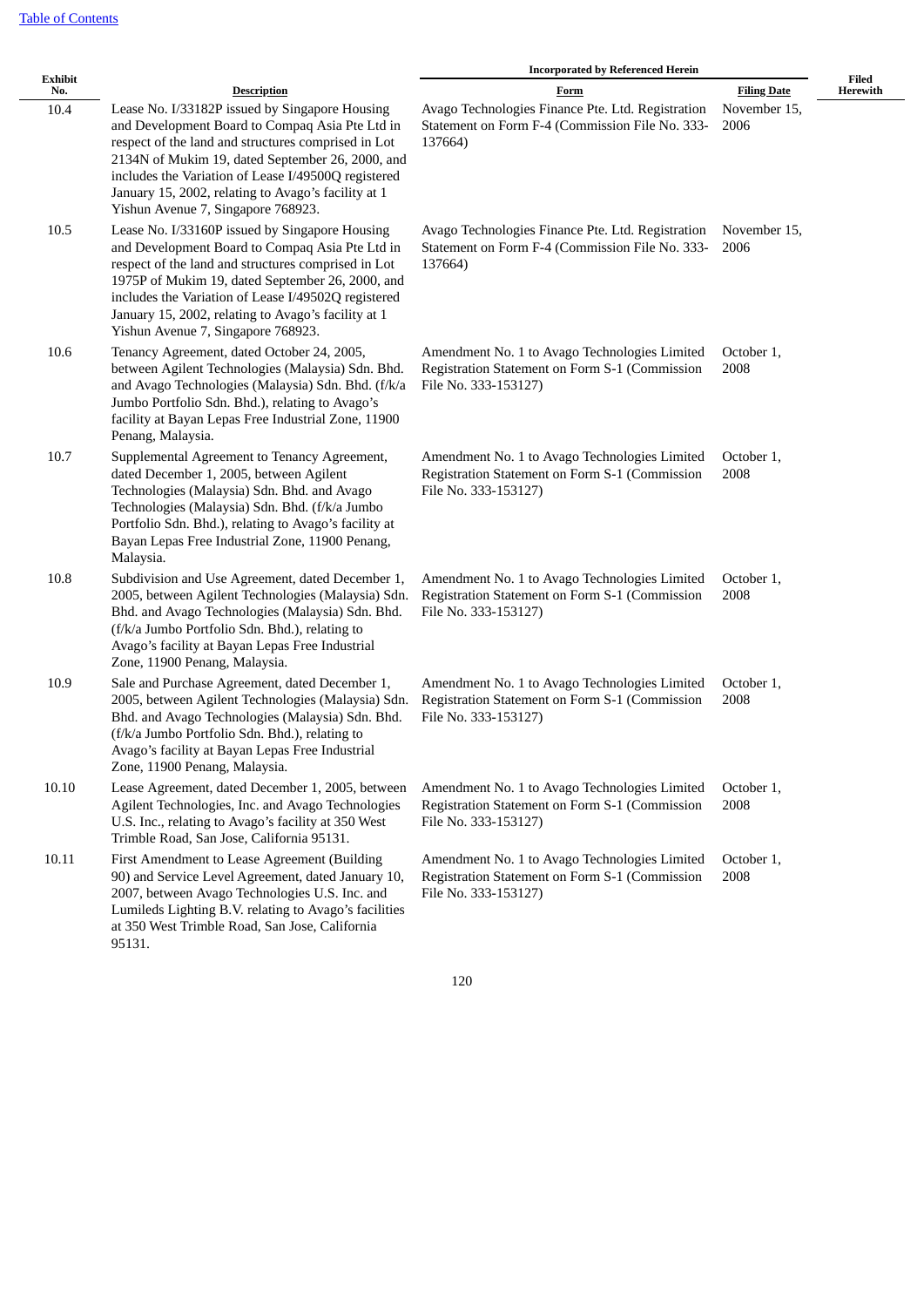| Exhibit  |                                                                                                                                                                                                                                                                                                                                                                                                                                                                                                                                                                                                         | <b>Incorporated by Referenced Herein</b>                                                                                    |                       | Filed    |
|----------|---------------------------------------------------------------------------------------------------------------------------------------------------------------------------------------------------------------------------------------------------------------------------------------------------------------------------------------------------------------------------------------------------------------------------------------------------------------------------------------------------------------------------------------------------------------------------------------------------------|-----------------------------------------------------------------------------------------------------------------------------|-----------------------|----------|
| No.      | <b>Description</b>                                                                                                                                                                                                                                                                                                                                                                                                                                                                                                                                                                                      | <u>Form</u>                                                                                                                 | <b>Filing Date</b>    | Herewith |
| 10.12    | Lease Agreement dated as of April 29, 2005 by and<br>between TriQuint Optoelectronics, Inc. and<br>CyOptics, Inc. and related amendments and<br>renewals.                                                                                                                                                                                                                                                                                                                                                                                                                                               | Avago Technologies Limited Quarterly Report on<br>Form 10-Q (Commission File No. 001-34428)                                 | September 13,<br>2013 |          |
| 10.13    | Lease Agreement dated as of June 29, 2000<br>("Lease") by and between Inmobiliaria Ayusa, S. de<br>R.L. de C.V. ("Landlord") and Lucent Technologies<br>Microelectronica de Mexico, S.A. de C.V., together<br>with consent of Landlord to assign the Lease to a<br>subsidiary of CyOptics, Inc. and related amendments<br>to the Lease.                                                                                                                                                                                                                                                                 | Avago Technologies Limited Quarterly Report on<br>Form 10-Q (Commission File No. 001-34428)                                 | September 13,<br>2013 |          |
| 10.14    | Credit Agreement, dated October 28, 2013, among<br>Avago Technologies Finance Pte. Ltd., as Borrower,<br>Avago Technologies Holding Pte. Ltd., Avago<br>Technologies International Sales Pte. Limited,<br>Avago Technologies US. Inc. and Avago<br>Technologies General IP (Singapore) Pte. Ltd., as<br>Guarantors and the Initial Lenders named therein as<br>Initial Lenders and Citicorp International Limited as<br>Administrative Agent and Barclays Bank PLC as<br>Syndication Agent and Barclays Bank PLC and<br>Citigroup Global Markets Inc. as Joint Lead<br>Arrangers and Joint Bookrunners. | Avago Technologies Limited Current Report on<br>Form 8-K (Commission File No. 001-34428)                                    | October 30,<br>2013   |          |
| 10.15    | Ft. Collins Supply Agreement, dated October 28,<br>2005 between Avago Technologies Wireless<br>(U.S.A.) Manufacturing, Inc. and Palau Acquisition<br>Corporation.                                                                                                                                                                                                                                                                                                                                                                                                                                       | Avago Technologies Finance Pte. Ltd. Amendment<br>No. 1 to Annual Report on Form 20-F/A<br>(Commission File No. 333-137664) | June 16, 2009         |          |
| 10.16    | Collective Agreement, dated April 29, 2013,<br>between Avago Manufacturing (Singapore) Pte Ltd<br>(and its Singapore affiliates) and United Workers of<br>Electronic & Electrical Industries.                                                                                                                                                                                                                                                                                                                                                                                                           | Avago Technologies Limited Current Report on<br>Form 8-K (Commission File No. 001-33428)                                    | September 5,<br>2013  |          |
| 10.17    | Collective Employment Contract for an Indefinite<br>Duration dated as of February 16, 2010 by and<br>between CyOptics of Mexico, S. de R.L. de C.V. and<br>Union of Day Laborers and Industrial Workers and<br>the Maquiladora Industry. (English translation of<br>Spanish original).                                                                                                                                                                                                                                                                                                                  | Avago Technologies Limited Quarterly Report on<br>Form 10-Q (Commission File No. 001-33428)                                 | September 13,<br>2013 |          |
| $10.18+$ | 2009 Equity Incentive Award Plan.                                                                                                                                                                                                                                                                                                                                                                                                                                                                                                                                                                       | Amendment No. 5 to Avago Technologies Limited<br>Registration Statement on Form S-1 (Commission<br>File No. 333-153127)     | July 27, 2009         |          |
| $10.19+$ | Equity Incentive Plan for Executive Employees of<br>Avago Technologies Limited and Subsidiaries<br>(Amended and Restated Effective as of February 25,<br>2008).                                                                                                                                                                                                                                                                                                                                                                                                                                         | Avago Technologies Finance Pte. Ltd. Amendment<br>No. 1 to Annual Report on Form 20-F/A<br>(Commission File No. 333-137664) | February 27,<br>2008  |          |
| $10.20+$ | Equity Incentive Plan for Senior Management<br>Employees of Avago Technologies Limited and<br>Subsidiaries (Amended and Restated Effective as of<br>February 25, 2008).                                                                                                                                                                                                                                                                                                                                                                                                                                 | Avago Technologies Finance Pte. Ltd. Amendment<br>No. 1 to Annual Report on Form 20-F/A<br>(Commission File No. 333-137664) | February 27,<br>2008  |          |

 $\overline{\phantom{a}}$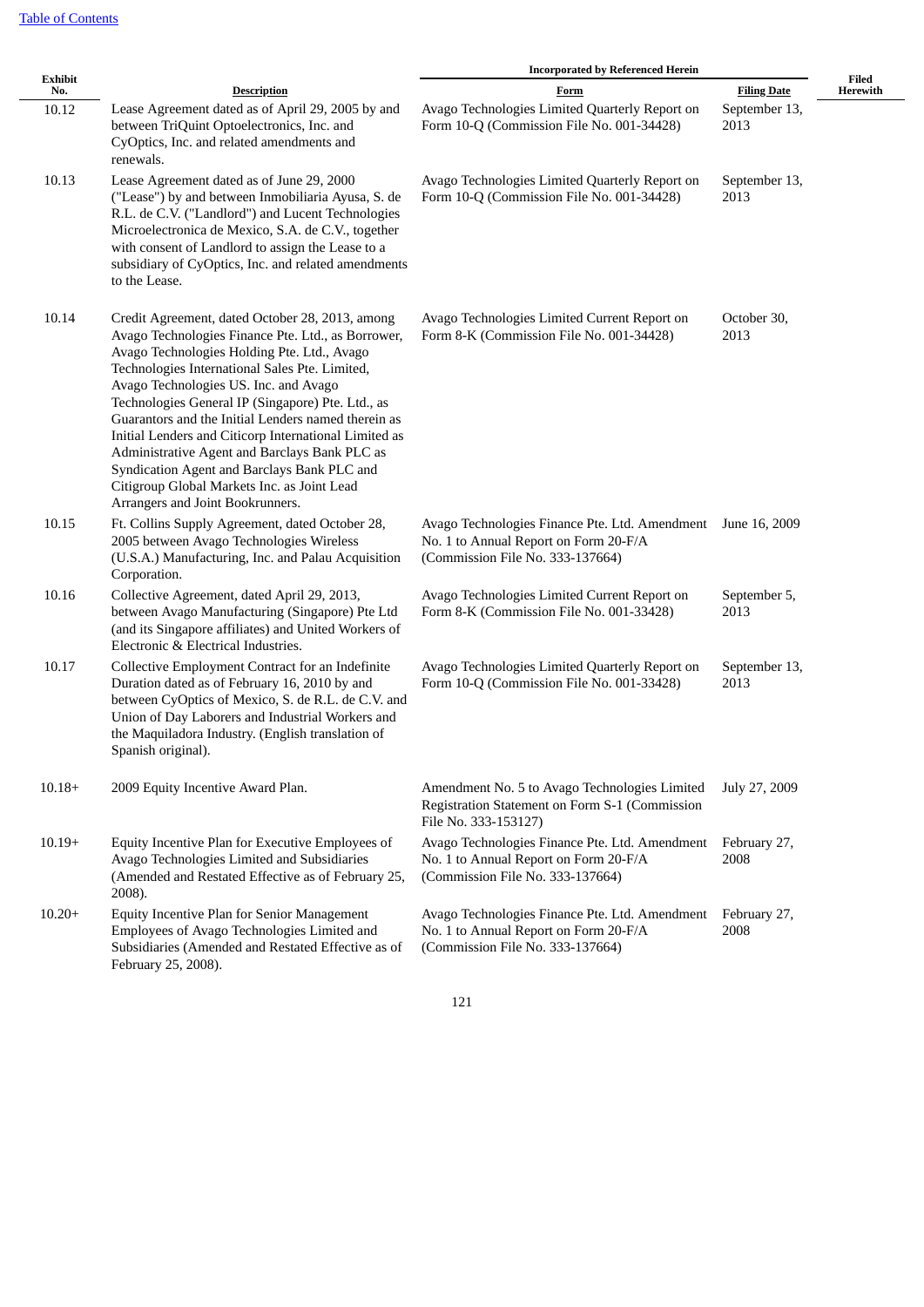|                |                                                                                                                                                                                                                                       | <b>Incorporated by Referenced Herein</b>                                                                                    |                       |                   |
|----------------|---------------------------------------------------------------------------------------------------------------------------------------------------------------------------------------------------------------------------------------|-----------------------------------------------------------------------------------------------------------------------------|-----------------------|-------------------|
| Exhibit<br>No. | <b>Description</b>                                                                                                                                                                                                                    | Form                                                                                                                        | <b>Filing Date</b>    | Filed<br>Herewith |
| $10.21 +$      | Amendment to the Equity Incentive Plan for Senior<br>Management Employees of Avago Technologies<br>Limited and its Subsidiaries, dated July 27, 2009                                                                                  | Avago Technologies Limited Annual Report on<br>Form 10-K (Commission File No. 001-34428)                                    | December 16,<br>2011  |                   |
| $10.22+$       | Amendment to the Equity Incentive Plan for Senior<br>Management Employees of Avago Technologies<br>Limited and its Subsidiaries, dated March 9, 2011                                                                                  | Avago Technologies Limited Quarterly Report on<br>Form 10-Q (Commission File No. 001-34428)                                 | June 9, 2011          |                   |
| $10.23+$       | Form of Nonqualified Share Option Agreement<br>Under the Amended and Restated Equity Incentive<br>Plan for Executive Employees of Avago<br>Technologies Limited and Subsidiaries for U.S.<br>employees.                               | Amendment No. 1 to Avago Technologies Limited<br>Registration Statement on Form S-1 (Commission<br>File No. 333-153127)     | October 1,<br>2008    |                   |
| $10.24+$       | Form of Nonqualified Share Option Agreement<br>Under the Equity Incentive Plan for Executive<br>Employees of Avago Technologies Limited and<br>Subsidiaries for employees in Singapore.                                               | Amendment No. 1 to Avago Technologies Limited<br>Registration Statement on Form S-1 (Commission<br>File No. 333-153127)     | October 1,<br>2008    |                   |
| $10.25+$       | Form of Nonqualified Share Option Agreement<br>Under the Amended and Restated Equity Incentive<br>Plan for Senior Management Employees of Avago<br>Technologies Limited and Subsidiaries for U.S. non-<br>employee directors.         | Amendment No. 1 to Avago Technologies Limited<br>Registration Statement on Form S-1 (Commission<br>File No. 333-153127)     | October 1,<br>2008    |                   |
| $10.26+$       | Form of Nonqualified Share Option Agreement<br>Under the Amended and Restated Equity Incentive<br>Plan for Senior Management Employees of Avago<br>Technologies Limited and Subsidiaries for non-<br>employee directors in Singapore. | Avago Technologies Finance Pte. Ltd. Registration<br>Statement on Form F-4 (Commission File No. 333-<br>137664)             | September 29,<br>2006 |                   |
| $10.27+$       | Form of indemnification agreement between Avago<br>and its directors (prior to June 2013).                                                                                                                                            | Avago Technologies Finance Pte. Ltd. Amendment<br>No. 1 to Annual Report on Form 20-F/A<br>(Commission File No. 333-137664) | February 27,<br>2008  |                   |
| $10.28+$       | Form of indemnification agreement between Avago<br>and its directors (effective June 2013).                                                                                                                                           | Avago Technologies Limited Quarterly Report on<br>Form 10-Q (Commission File No. 001-34428)                                 | September 13,<br>2013 |                   |
| $10.29+$       | Form of indemnification agreement between Avago<br>and each of its officers.                                                                                                                                                          | Avago Technologies Finance Pte. Ltd. Amendment<br>No. 1 to Annual Report on Form 20-F/A<br>(Commission File No. 333-137664) | February 27,<br>2008  |                   |
| $10.30+$       | Deferred Compensation Plan.                                                                                                                                                                                                           | Amendment No. 2 to Avago Technologies Limited<br>Registration Statement on Form S-1 (Commission<br>File No. 333-153127)     | July 2, 2009          |                   |
| $10.31+$       | Form of Option Agreement Under Avago<br>Technologies Limited 2009 Equity Incentive Award<br>Plan.                                                                                                                                     | Amendment No. 5 to Avago Technologies Limited<br>Registration Statement on Form S-1 (Commission<br>File No. 333-153127)     | July 27, 2009         |                   |
| $10.32+$       | Form of Restricted Share Unit Agreement (Sell to<br>Cover) Under Avago Technologies Limited 2009<br>Equity Incentive Award Plan.                                                                                                      | Avago Technologies Limited Quarterly Report on<br>Form 10-Q (Commission File No. 001-34428)                                 | June 7, 2013          |                   |
| $10.33+$       | Employee Share Purchase Plan (amended and<br>restated effective as of June 2, 2010).                                                                                                                                                  | Avago Technologies Limited Quarterly Report on<br>Form 10-Q (Commission File No. 001-34428)                                 | June 3, 2010          |                   |
| $10.34+$       | LSI Corporation 2003 Equity Incentive Plan, as<br>amended.                                                                                                                                                                            | Avago Technologies Limited Registration Statement May 6, 2014<br>on Form S-8 (Commission File No. 333-195741)               |                       |                   |

 $\overline{\phantom{a}}$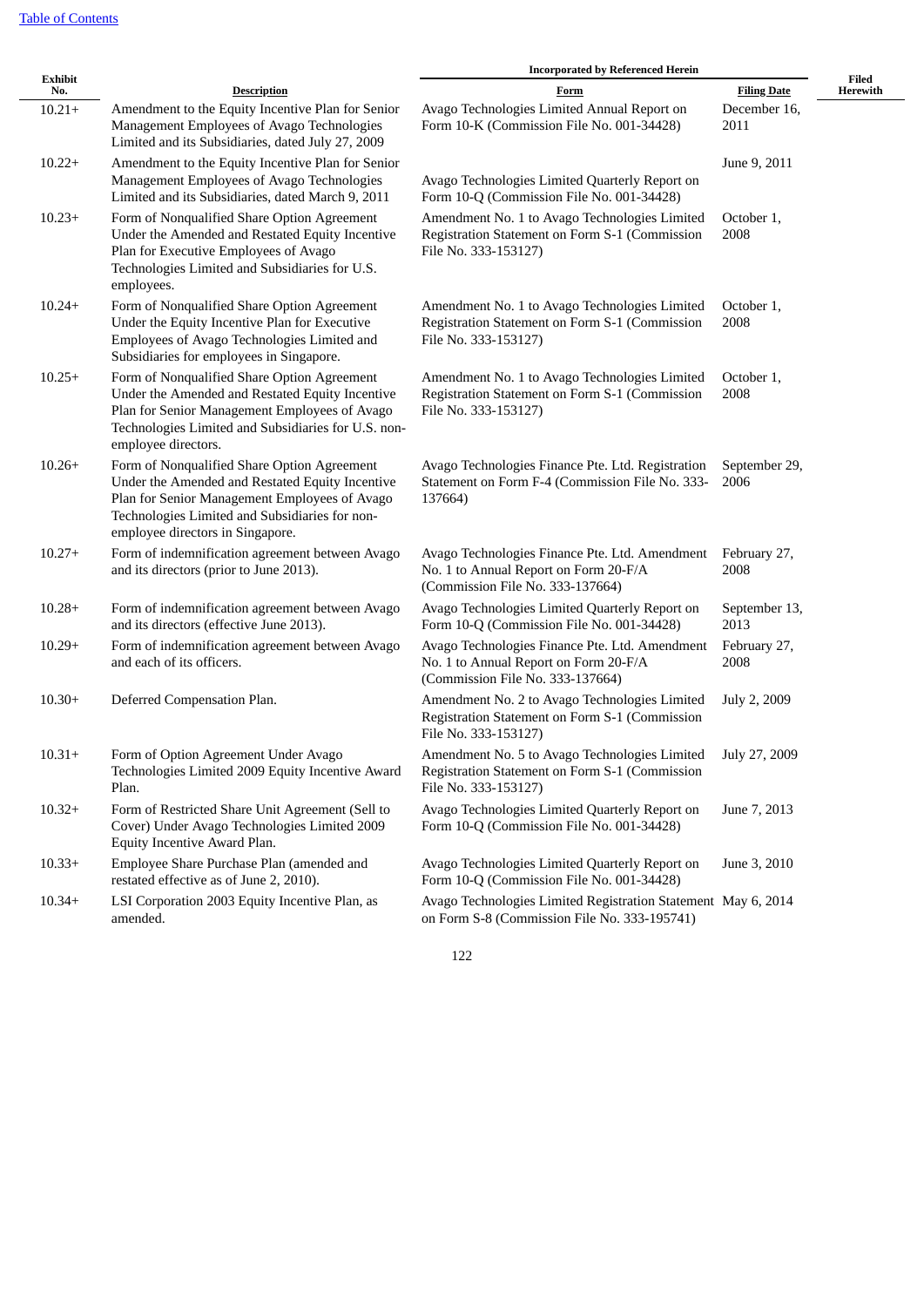# Table of [Contents](#page-0-0)

 $\overline{\phantom{0}}$ 

|                       |                                                                                                                                                                                                         | <b>Incorporated by Referenced Herein</b>                                                                       |                      | Filed    |
|-----------------------|---------------------------------------------------------------------------------------------------------------------------------------------------------------------------------------------------------|----------------------------------------------------------------------------------------------------------------|----------------------|----------|
| <b>Exhibit</b><br>No. | <b>Description</b>                                                                                                                                                                                      | <b>Form</b>                                                                                                    | <b>Filing Date</b>   | Herewith |
| $10.35+$              | Sandforce, Inc. 2007 Stock Plan, as amended.                                                                                                                                                            | Avago Technologies Limited Registration Statement May 6, 2014<br>on Form S-8 (Commission File No. 333-195741)  |                      |          |
| $10.36+$              | Syntax Systems, Inc. Option to Purchase Syntax<br>Stock Agreement with Joseph M. Marvin date<br>January 13, 1999.                                                                                       | Avago Technologies Limited Registration Statement June 2, 2014<br>on Form S-8 (Commission File No. 333-196438) |                      |          |
| $10.37+$              | Form of Option Agreement under LSI Corporation<br>2003 Equity Incentive Plan, as amended.                                                                                                               | Avago Technologies Limited Registration Statement June 2, 2014<br>on Form S-8 (Commission File No. 333-196438) |                      |          |
| $10.38 +$             | Form of Restricted Stock Unit Award Agreement<br>under LSI Corporation 2003 Equity Incentive Plan,<br>as amended.                                                                                       | Avago Technologies Limited Registration Statement June 2, 2014<br>on Form S-8 (Commission File No. 333-196438) |                      |          |
| $10.39+$              | Offer Letter Agreement, dated December 5, 2008,<br>between Avago Technologies Limited and B.C. Ooi.                                                                                                     | Avago Technologies Finance Pte. Ltd. Current<br>Report on Form 6-K (Commission File No. 333-<br>137664)        | March 5, 2009        |          |
| $10.40+$              | Severance Benefits Agreement, dated January 30,<br>2014, between Avago Technologies Limited and<br>Bryan Ingram.                                                                                        | Avago Technologies Limited Quarterly Report on<br>Form 10-Q (Commission File No. 001-34428)                    | March 13,<br>2014    |          |
| $10.41+$              | Severance Benefits Agreement, dated January 24,<br>2014, between Avago Technologies Limited and<br>Patricia H. McCall.                                                                                  | Avago Technologies Limited Quarterly Report on<br>Form 10-Q (Commission File No. 001-34428)                    | March 13,<br>2014    |          |
| $10.42+$              | Severance Benefits Agreement, dated January 23,<br>2014, between Avago Technologies Limited and<br>Hock E. Tan.                                                                                         | Avago Technologies Limited Quarterly Report on<br>Form 10-Q (Commission File No. 001-34428)                    | March 13,<br>2014    |          |
| $10.43+$              | Severance Benefits Agreement, dated January 24,<br>2014, between Avago Technologies Limited and<br>Anthony E. Maslowski.                                                                                | Avago Technologies Limited Quarterly Report on<br>Form 10-Q (Commission File No. 001-34428)                    | March 13,<br>2014    |          |
| $10.44+$              | Severance Benefits Agreement, dated February 15,<br>2014, between Avago Technologies Limited and<br>Boon Chye Ooi.                                                                                      | Avago Technologies Limited Quarterly Report on<br>Form 10-Q (Commission File No. 001-34428)                    | March 13,<br>2014    |          |
| $10.45+$              | Fiscal Year 2015 Avago Performance Bonus Plan for<br><b>Executive Employees.</b>                                                                                                                        | Avago Technologies Limited Current Report on<br>Form 8-K (Commission File No. 001-34428)                       | December 10,<br>2014 |          |
| 10.46                 | Note and Purchase Agreement, dated as of<br>December 15, 2013, by and among Avago<br>Technologies Limited, Silver Lake Partners IV, L.P.<br>and Deutsche Bank AG, Singapore Branch, as lead<br>manager. | Avago Technologies Limited Current Report on<br>Form 8-K/A (Commission File No. 001-34428)                     | December 16,<br>2013 |          |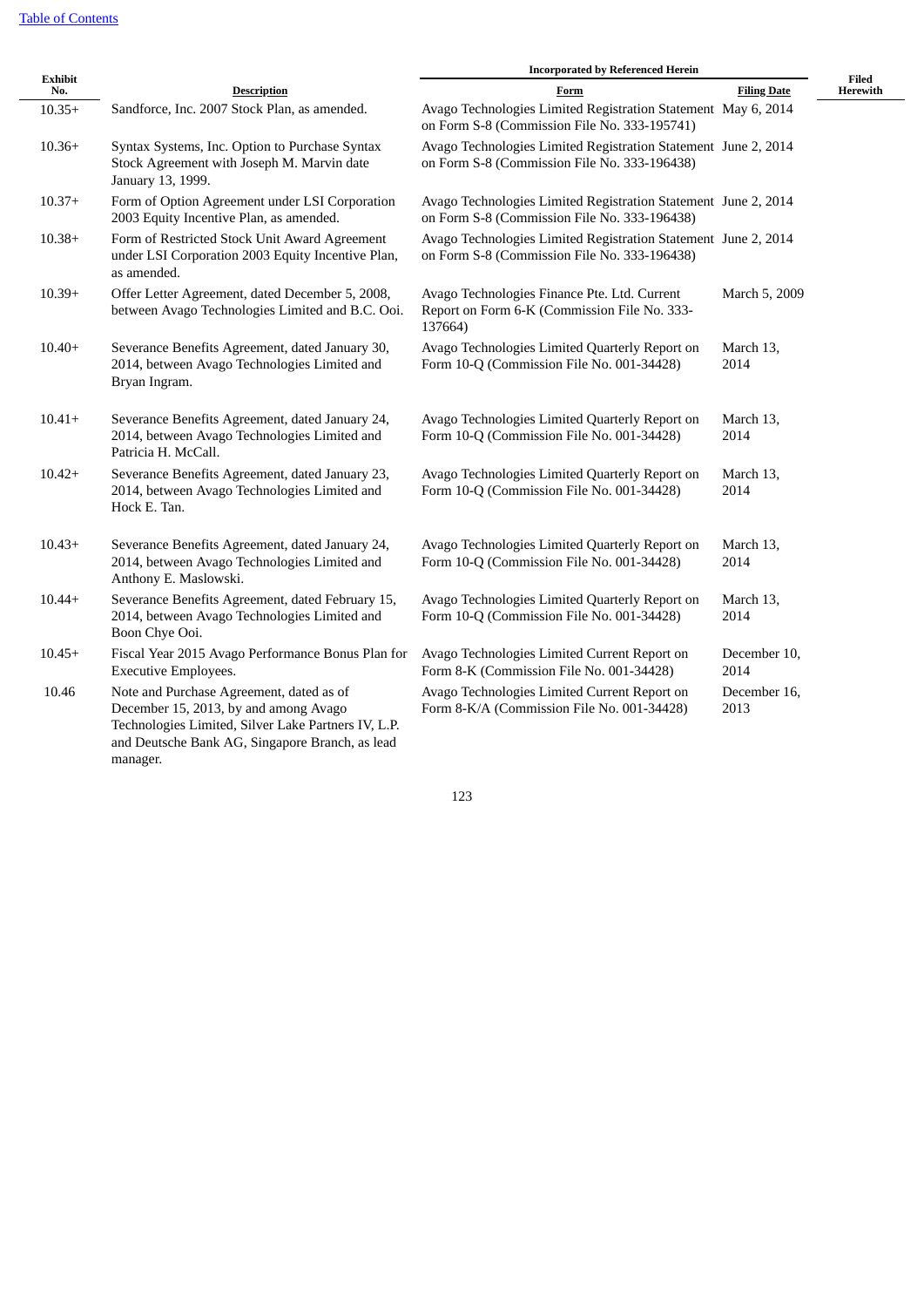$\overline{\phantom{0}}$ 

| <b>Exhibit</b> |                                                                                                                                                                                                                                                                                        | <b>Incorporated by Referenced Herein</b>                                                 | Filed              |             |
|----------------|----------------------------------------------------------------------------------------------------------------------------------------------------------------------------------------------------------------------------------------------------------------------------------------|------------------------------------------------------------------------------------------|--------------------|-------------|
| No.            | <b>Description</b>                                                                                                                                                                                                                                                                     | <b>Form</b>                                                                              | <b>Filing Date</b> | Herewith    |
| 10.47          | Credit Agreement, dated as of May 6, 2014, by and<br>among Avago Technologies Finance Pte. Ltd., Avago<br>Technologies Cayman Ltd. Avago Technologies<br>Holdings Luxembourg S.à.r.l., the lenders named<br>therein, and Deutsche Bank AG New York Branch,<br>as administrative agent. | Avago Technologies Limited Current Report on<br>Form 8-K (Commission File No. 001-34428) | May 6, 2014        |             |
| 12.1           | Ratio of Earnings to Fixed Charges                                                                                                                                                                                                                                                     |                                                                                          |                    | X           |
| 21.1           | List of Subsidiaries.                                                                                                                                                                                                                                                                  |                                                                                          |                    | $\mathbf X$ |
| 23.1           | Consent of PricewaterhouseCoopers LLP,<br>independent registered public accounting firm.                                                                                                                                                                                               |                                                                                          |                    | X           |
| 24.1           | Power of Attorney (see signature page to this<br>Form 10-K).                                                                                                                                                                                                                           |                                                                                          |                    | X           |
| 31.1           | Certification of Principal Executive Officer Pursuant<br>to Rule 13a-14 of the Securities Exchange Act of<br>1934, As Adopted Pursuant to Section 302 of the<br>Sarbanes-Oxley Act of 2002.                                                                                            |                                                                                          |                    | $\mathbf X$ |
| 31.2           | Certification of Principal Financial Officer Pursuant<br>to Rule 13a-14 of the Securities Exchange Act of<br>1934, As Adopted Pursuant to Section 302 of the<br>Sarbanes-Oxley Act of 2002.                                                                                            |                                                                                          |                    | X           |
| 32.1           | Certification of Principal Executive Officer Pursuant<br>to 18 U.S.C. Section 1350, As Adopted Pursuant to<br>Section 906 of the Sarbanes-Oxley Act of 2002.                                                                                                                           |                                                                                          |                    | X           |
| 32.2           | Certification of Principal Financial Officer Pursuant<br>to 18 U.S.C. Section 1350, As Adopted Pursuant to<br>Section 906 of the Sarbanes-Oxley Act of 2002.                                                                                                                           |                                                                                          |                    | X           |
| 101.INS        | <b>XBRL Instance Document</b>                                                                                                                                                                                                                                                          |                                                                                          |                    | X           |
| 101.SCH        | <b>XBRL Schema Document</b>                                                                                                                                                                                                                                                            |                                                                                          |                    | $\mathbf X$ |
| 101.CAL        | <b>XBRL Calculation Linkbase Document</b>                                                                                                                                                                                                                                              |                                                                                          |                    | X           |
| 101.DEF        | <b>XBRL Definition Linkbase Document</b>                                                                                                                                                                                                                                               |                                                                                          |                    | $\mathbf X$ |
| 101.LAB        | XBRL Labels Linkbase Document                                                                                                                                                                                                                                                          |                                                                                          |                    | $\mathbf X$ |
| 101.PRE        | <b>XBRL Presentation Linkbase Document</b>                                                                                                                                                                                                                                             |                                                                                          |                    | $\mathbf X$ |

### Notes:

- + Indicates a management contract or compensatory plan or arrangement.
- # Schedules have been omitted pursuant to Item 601(b)(2) of Regulation S-K. Avago Technologies hereby undertakes to furnish supplementally copies of any omitted schedules upon request by the SEC.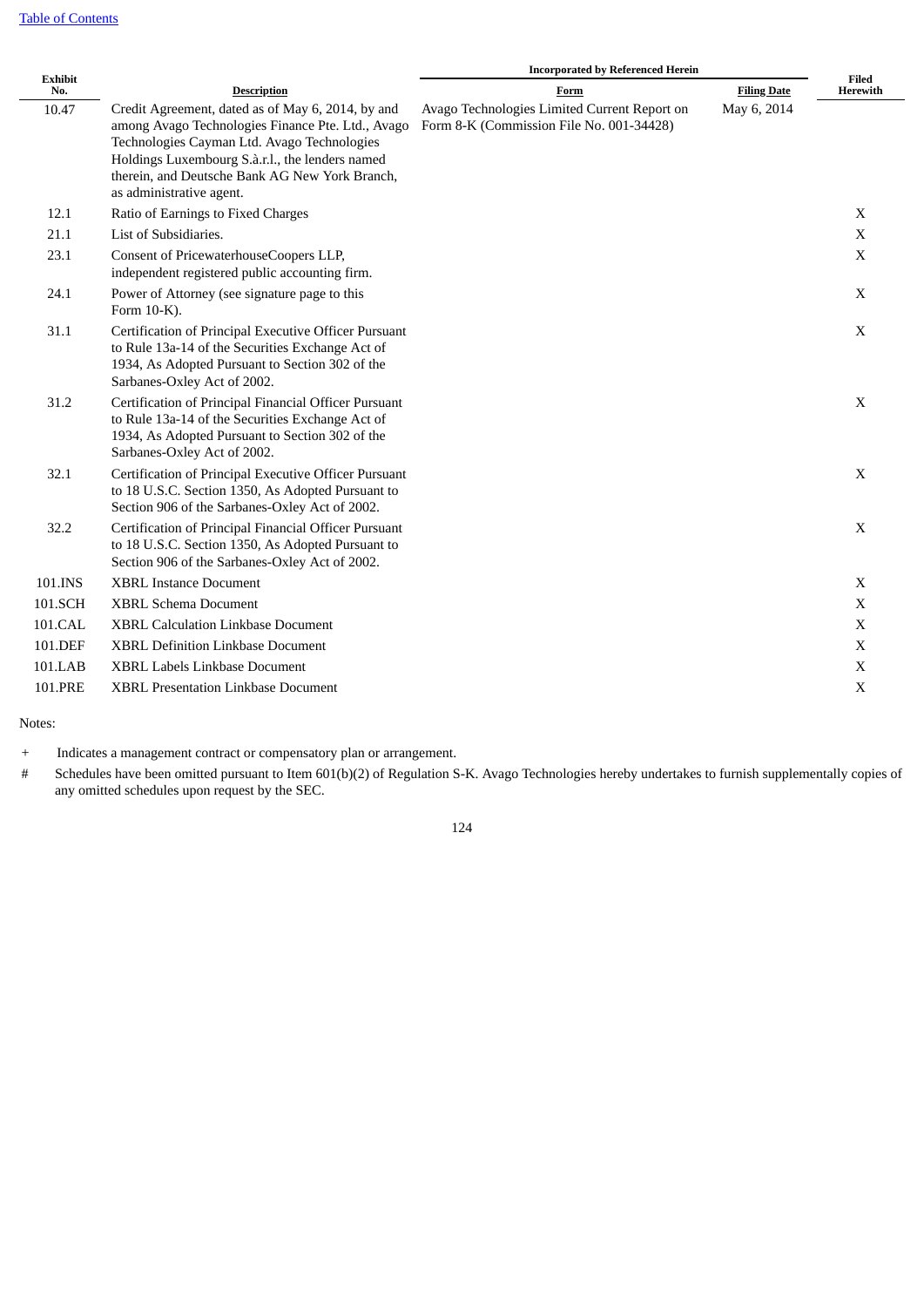# **COMPUTATION OF RATIO OF EARNINGS TO FIXED CHARGES**

(in millions, except ratio data)

|                                                                       | <b>Fiscal Year Ended</b> |                     |                |                     |               |                     |              |                     |                     |
|-----------------------------------------------------------------------|--------------------------|---------------------|----------------|---------------------|---------------|---------------------|--------------|---------------------|---------------------|
|                                                                       |                          | October 31,<br>2010 |                | October 30,<br>2011 |               | October 28,<br>2012 |              | November 3,<br>2013 | November 2,<br>2014 |
| Fixed charges (1):                                                    |                          |                     |                |                     |               |                     |              |                     |                     |
| Interest expense                                                      | \$                       | 32                  | \$             | 3                   | \$            |                     | \$           | $\mathbf{1}$        | \$<br>96            |
| Capitalized interest                                                  |                          |                     |                |                     |               |                     |              |                     | $\overline{2}$      |
| Amortization of debt issuance costs and accretion of debt<br>discount |                          | 2                   |                |                     |               |                     |              |                     | 14                  |
| Portion of rental expense representative of interest (2)              |                          | 4                   |                | 4                   |               | $\overline{4}$      |              | 4                   | 14                  |
| Total fixed charges                                                   | \$                       | 38                  | \$             | 8                   | \$            | 5                   | \$           | 6                   | \$<br>126           |
|                                                                       |                          |                     |                |                     |               |                     |              |                     |                     |
| Earnings:                                                             |                          |                     |                |                     |               |                     |              |                     |                     |
| Income from continuing operations before income taxes                 | $\mathbb{S}$             | 406                 | $\mathfrak{S}$ | 561                 | <sup>\$</sup> | 585                 | $\mathbb{S}$ | 568                 | \$<br>342           |
| Fixed charges per above                                               |                          | 38                  |                | 8                   |               | 5                   |              | 6                   | 126                 |
| Less: capitalized interest                                            |                          |                     |                |                     |               |                     |              |                     | (2)                 |
| Total earnings                                                        | \$                       | 444                 | \$             | 569                 | \$            | 590                 | \$           | 574                 | \$<br>466           |
|                                                                       |                          |                     |                |                     |               |                     |              |                     |                     |
| Ratio of earnings to fixed charges                                    |                          | 11.7                |                | 68.0                |               | 121.6               |              | 94.4                | 3.7                 |

(1) For purposes of computing this ratio of earnings to fixed charges, "fixed charges" consist of interest expense on all indebtedness plus capitalized interest, amortization of debt issuance costs and accretion of debt discount and an estimate of interest expense within rental expense. "Earnings" consist of income from continuing operations before income taxes plus fixed charges less capitalized interest.

(2) The Company uses one-third of rental expense as an estimation of the interest factor on its rental expense.

 $\mathcal{L}_\text{max}$  , and the set of the set of the set of the set of the set of the set of the set of the set of the set of the set of the set of the set of the set of the set of the set of the set of the set of the set of the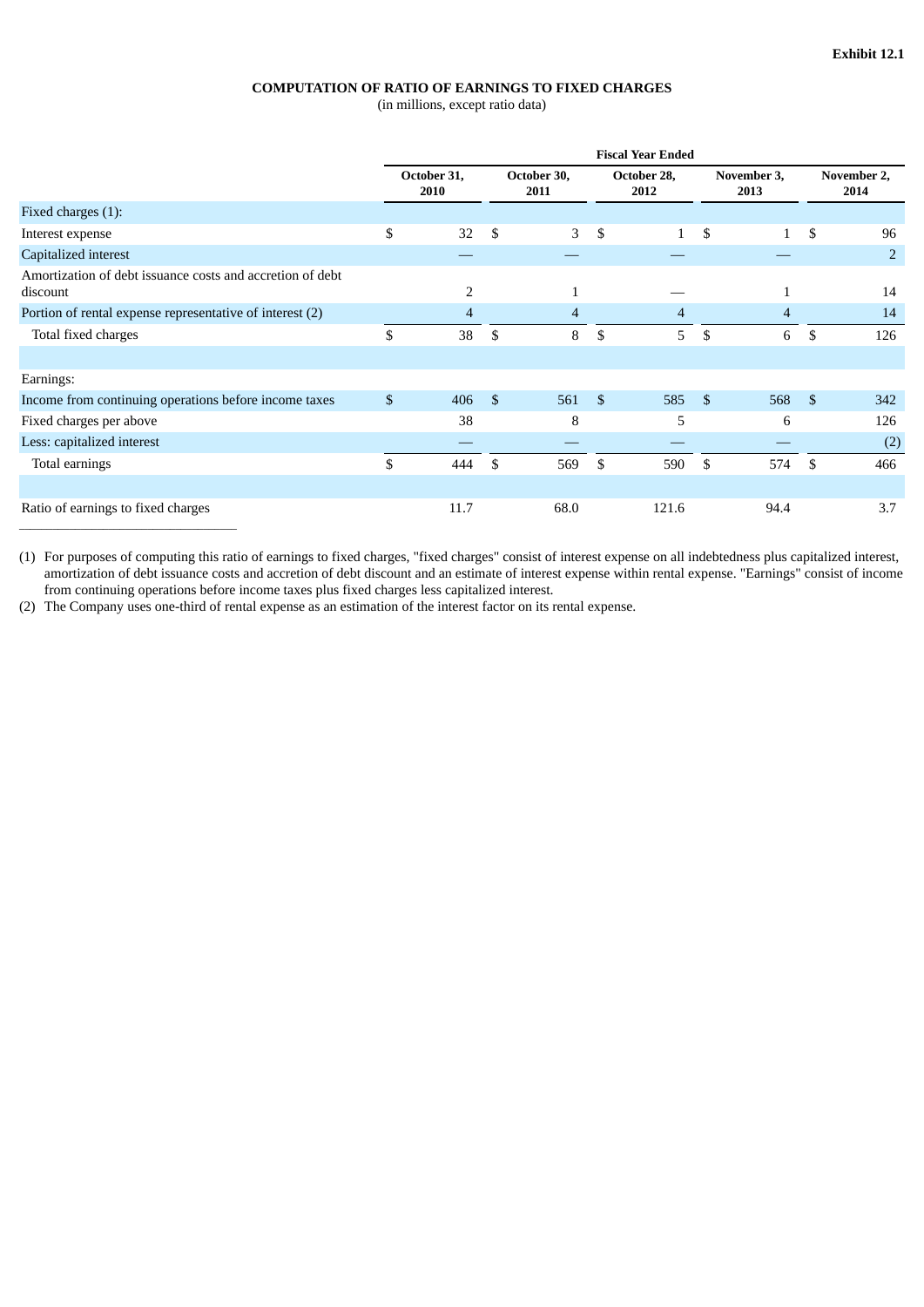# **EXHIBIT 21.1**

# **Avago Technologies Limited - List of Subsidiaries**

| <b>Name of Subsidiary</b>                                                              | <b>Country of Incorporation</b> | <b>Ownership Interest</b><br>(Direct or Indirect) |
|----------------------------------------------------------------------------------------|---------------------------------|---------------------------------------------------|
| Agere Systems LLC                                                                      | Delaware (U.S.A.)               | 100%                                              |
| Avago Semiconductor Technologies (Shanghai) Limited                                    | China                           | 100%                                              |
| Avago Technologies Canada Corporation                                                  | Canada                          | 100%                                              |
| Avago Technologies Cayman Ltd.                                                         | Cayman                          | 100%                                              |
| Avago Technologies Fiber Austria GmbH (formerly A3PICs Electronic Development<br>GmbH) | Austria                         | 100%                                              |
| Avago Technologies Fiber GmbH                                                          | Germany                         | 100%                                              |
| Avago Technologies Finance Pte. Ltd.                                                   | Singapore                       | 100%                                              |
| Avago Technologies France SAS                                                          | France                          | 100%                                              |
| Avago Technologies General IP (Singapore) Pte. Ltd.                                    | Singapore                       | 100%                                              |
| Avago Technologies GmbH                                                                | Germany                         | 100%                                              |
| Avago Technologies Holding Pte. Ltd.                                                   | Singapore                       | 100%                                              |
| Avago Technologies Holdings B.V.                                                       | Netherlands                     | 100%                                              |
| Avago Technologies Holdings Luxembourg S.à.r.l.                                        | Luxembourg                      | 100%                                              |
| Avago Technologies International Sales Pte. Limited                                    | Singapore                       | 100%                                              |
| Avago Technologies Italy S.r.l.                                                        | Italy                           | 100%                                              |
| Avago Technologies Japan, Ltd.                                                         | Japan                           | 100%                                              |
| Avago Technologies Korea Co. Ltd.                                                      | Korea                           | 99%                                               |
| Avago Technologies Luxembourg S.à.r.l.                                                 | Luxembourg                      | 100%                                              |
| Avago Technologies (Malaysia) Sdn. Bhd.                                                | Malaysia                        | 100%                                              |
| Avago Technologies Manufacturing (Singapore) Pte. Ltd.                                 | Singapore                       | 100%                                              |
| Avago Technologies Trading Ltd.                                                        | Mauritius                       | 100%                                              |
| Avago Technologies U.K. Limited                                                        | England                         | 100%                                              |
| Avago Technologies U.S. Inc.                                                           | Delaware (U.S.A.)               | 100%                                              |
| Avago Technologies Wireless (U.S.A.) Manufacturing Inc.                                | Delaware (U.S.A.)               | 100%                                              |
| CyOptics, Inc.                                                                         | Delaware (U.S.A.)               | 100%                                              |
| CyOptics China, Inc.                                                                   | Delaware (U.S.A)                | 100%                                              |
| CyOptics International Holding Co.                                                     | Delaware (U.S.A)                | 100%                                              |
| CyOptics International Holding LLC                                                     | Delaware (U.S.A)                | 100%                                              |
| CyOptics de Mexico, S.de. R.L. de C.V.                                                 | Mexico                          | 100%                                              |
| CyOptics Taiwan, Inc.                                                                  | Delaware (U.S.A.)               | 100%                                              |
| East Texas Integrated Circuits, Inc.                                                   | <b>Texas</b>                    | 100%                                              |
| Eltra Slovakia, S.r.o.                                                                 | Slovakia                        | 100%                                              |
| Eltra S.p.A.                                                                           | Italy                           | 100%                                              |
| Javelin Semiconductor, Inc.                                                            | Delaware (U.S.A.)               | 100%                                              |
| <b>LSI</b> Corporation                                                                 | Delaware (U.S.A.)               | 100%                                              |
| LSI International LLC                                                                  | Delaware (U.S.A.)               | 100%                                              |
| LSI Logic Asia, Inc.                                                                   | Delaware (U.S.A.)               | 100%                                              |
| LSI Logic International Services, Inc.                                                 | California (U.S.A.)             | 100%                                              |
| <b>LSI Management Services Corporation</b>                                             | Delaware (U.S.A.)               | 100%                                              |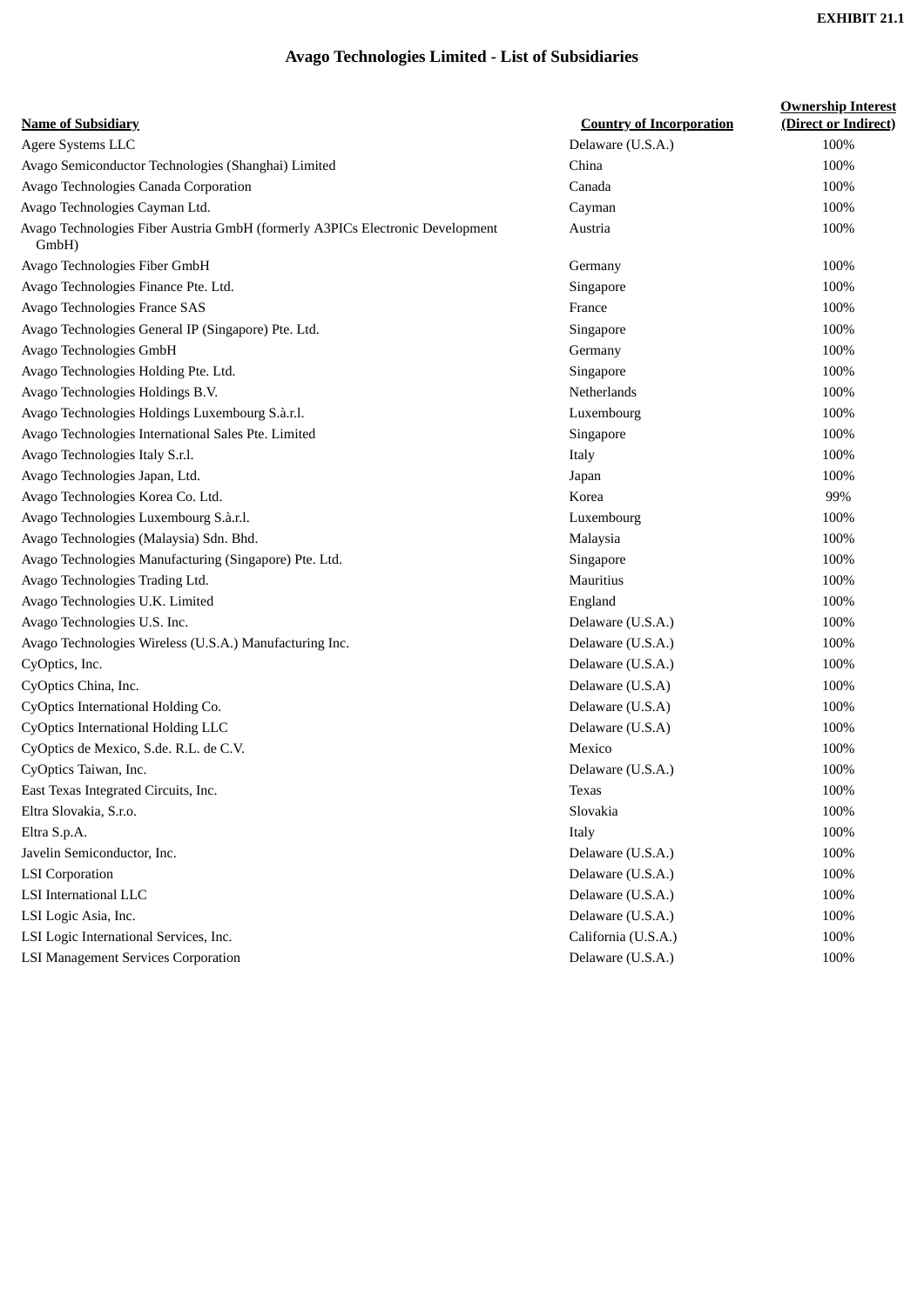LSI (Spain) Technology Development S.L. Special set of the set of the set of the set of the set of the set of the set of the set of the set of the set of the set of the set of the set of the set of the set of the set of the set of the set of the set of the LSI (Thai) Lt d. LSI China Technology (Shanghai) Co., Lto d. Channels are the contract of the contract of the contract of the contract of the contract of the contract of the contract of the contract of the contract of the contract of the contract of the contract of the contract o LSI Corporation of Canada, Company LSI India Research & Development Pvt Limited LSI Logic AB LSI Logic Europe Limited LSI Logic GmbH LSI Logic HK Holdings LSI Logic K.K. January 1988. The settlement of the settlement of the settlement of the settlement of the settlement of the settlement of the settlement of the settlement of the settlement of the settlement of the settlement of the s LSI Storage Ireland Limited LSI Technology (Singapore) Pte. Lto d. Si Nemicon Corporation Oxford Semiconductor, Ind  $\mathbb{C}$ . PLX Technology, Inc c.  $\Box$ PLX Technology India Private Limited PLX Technology Japan K.K. January 1988. The set of the set of the set of the set of the set of the set of the set of the set of the set of the set of the set of the set of the set of the set of the set of the set of the set of the set of the s PLX Technology Limited REP Avago (Wuxi) Electronics Technologies Limited SandForce, Ind c.  $\Box$ Scenic Drive Sdn. Bho d. The contract of the contract of the contract of the contract of the contract of the contract of the contract of the contract of the contract of the contract of the contract of the contract of the contract of the contrac Silicon Manufacturing Partners Pte. Lto d. Si SubLSI (Korea) Co., Lto d. Ko Teranetics, Ind c. De

| Spain                 | 100% |
|-----------------------|------|
| Thailand              | 100% |
| China                 | 100% |
| Canada                | 100% |
| India                 | 100% |
| Sweden                | 100% |
| United Kingdom        | 100% |
| Germany               | 100% |
| Cayman Islands        | 100% |
| Japan                 | 100% |
| <b>Ireland</b>        | 100% |
| Singapore             | 100% |
| Japan                 | 100% |
| Delaware (U.S.A.)     | 100% |
| Delaware (U.S.A.)     | 100% |
| India                 | 100% |
| Japan                 | 100% |
| <b>United Kingdom</b> | 100% |
| China                 | 100% |
| Delaware (U.S.A.)     | 100% |
| Malaysia              | 100% |
| Singapore             | 51%* |
| Korea                 | 100% |
| Delaware (U.S.A.)     | 100% |

\*51% LSI Technology (Singapore) Pte. Ltd.; 49% Global Foundries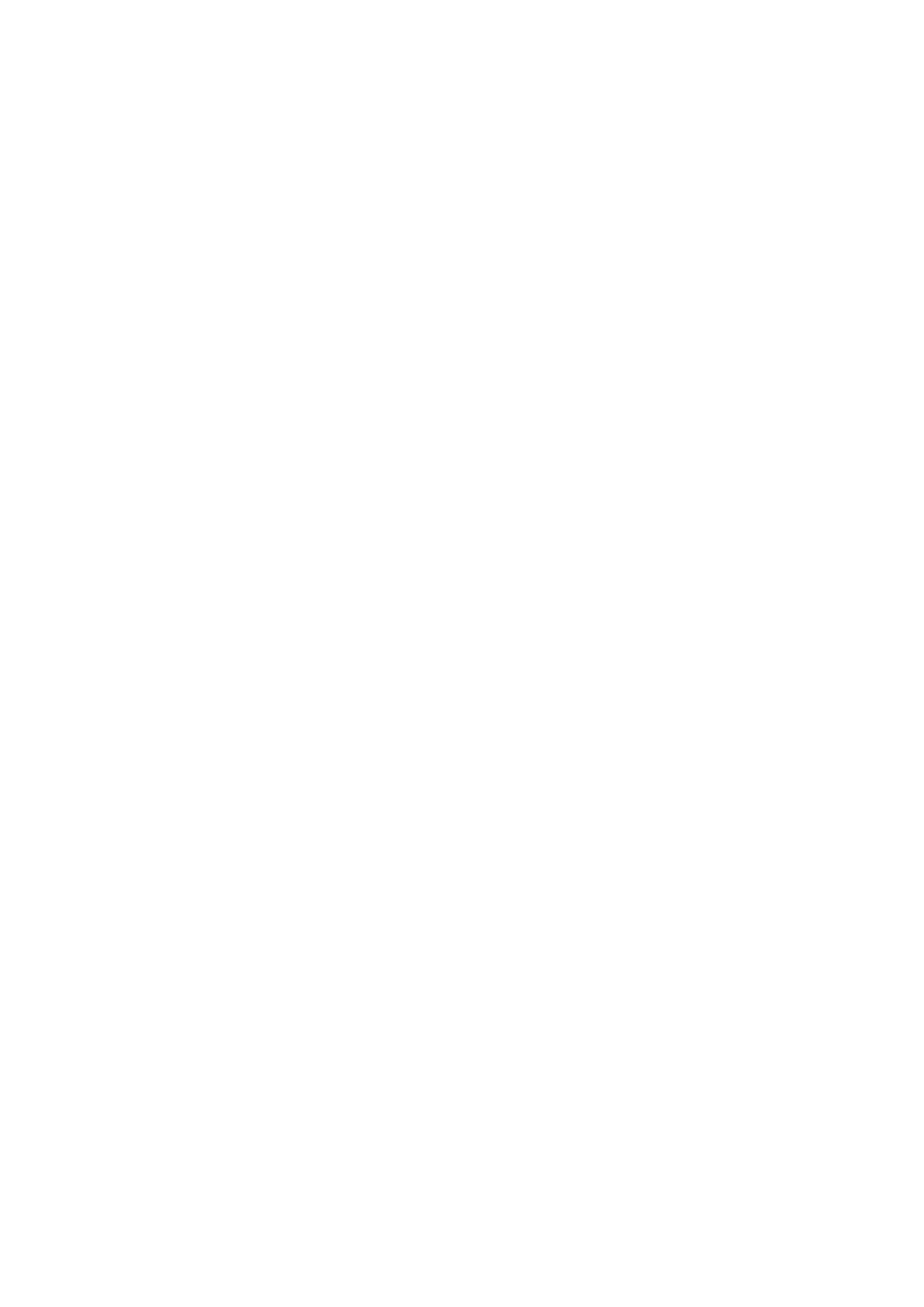### CONSENT OF INDEPENDENT REGISTERED PUBLIC ACCOUNTING FIRM

We hereby consent to the incorporation by reference in the Registration Statements on Form S-8 (Nos. 333-161746, 333-169172, 333-184132, 333-193010, 333-195741 and 333-196438) and S-3 (Nos. 333-168621, 333-191991 and 333-198287) of Avago Technologies Limited of our report dated December 29, 2014, relating to the financial statements, financial statement schedule and the effectiveness of internal control over financial reporting, which appears in this Form 10-K.

/s/ PricewaterhouseCoopers LLP San Jose, California December 29, 2014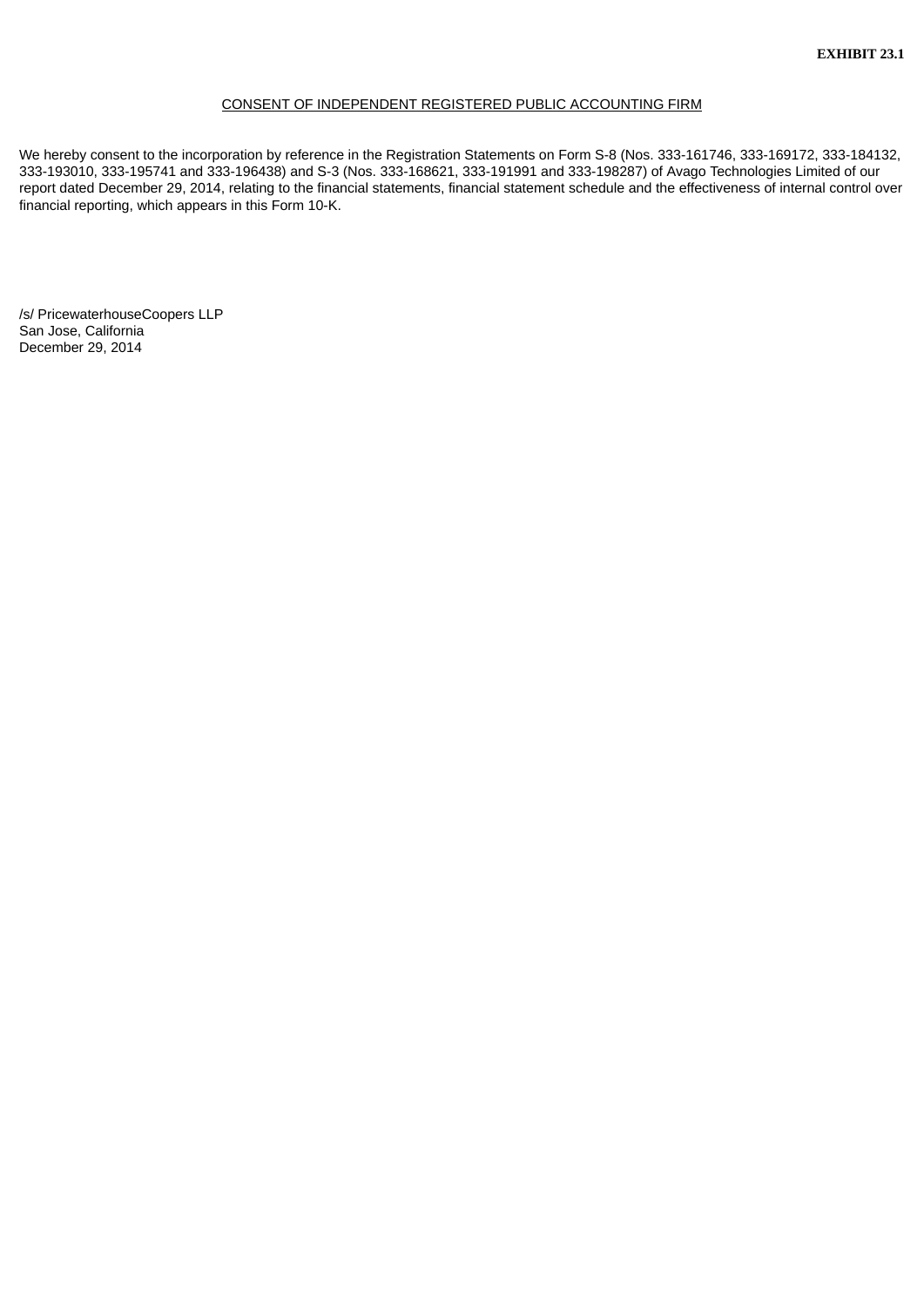### **CERTIFICATION OF CHIEF EXECUTIVE OFFICER PURSUANT TO SECTION 302 OF THE SARBANES-OXLEY ACT OF 2002**

I, Hock E. Tan, certify that:

- 1. I have reviewed this Annual Report on Form 10-K of Avago Technologies Limited;
- 2. Based on my knowledge, this report does not contain any untrue statement of a material fact or omit to state a material fact necessary to make the statements made, in light of the circumstances under which such statements were made, not misleading with respect to the period covered by this report;
- 3. Based on my knowledge, the financial statements, and other financial information included in this report, fairly present in all material respects the financial condition, results of operations and cash flows of the registrant as of, and for, the periods presented in this report;
- 4. The registrant's other certifying officer(s) and I are responsible for establishing and maintaining disclosure controls and procedures (as defined in Exchange Act Rules 13a-15(e) and 15d-15(e)) and internal control over financial reporting (as defined in Exchange Act Rules 13a-15(f) and 15d-15(f)) for the registrant and have:
	- a. Designed such disclosure controls and procedures, or caused such disclosure controls and procedures to be designed under our supervision, to ensure that material information relating to the registrant, including its consolidated subsidiaries, is made known to us by others within those entities, particularly during the period in which this report is being prepared;
	- b. Designed such internal control over financial reporting, or caused such internal control over financial reporting to be designed under our supervision, to provide reasonable assurance regarding the reliability of financial reporting and the preparation of financial statements for external purposes in accordance with generally accepted accounting principles;
	- c. Evaluated the effectiveness of the registrant's disclosure controls and procedures and presented in this report our conclusions about the effectiveness of the disclosure controls and procedures, as of the end of the period covered by this report based on such evaluation; and
	- d. Disclosed in this report any change in the registrant's internal control over financial reporting that occurred during the registrant's most recent fiscal quarter (the registrant's fourth fiscal quarter in the case of an annual report) that has materially affected, or is reasonably likely to materially affect, the registrant's internal control over financial reporting; and
- 5. The registrant's other certifying officer(s) and I have disclosed, based on our most recent evaluation of internal control over financial reporting, to the registrant's auditors and the audit committee of the registrant's board of directors (or persons performing the equivalent functions):
	- a. All significant deficiencies and material weaknesses in the design or operation of internal control over financial reporting which are reasonably likely to adversely affect the registrant's ability to record, process, summarize and report financial information; and
	- b. Any fraud, whether or not material, that involves management or other employees who have a significant role in the registrant's internal control over financial reporting.

/s/ Hock E. Tan

Hock E. Tan Chief Executive Officer Date: December 29, 2014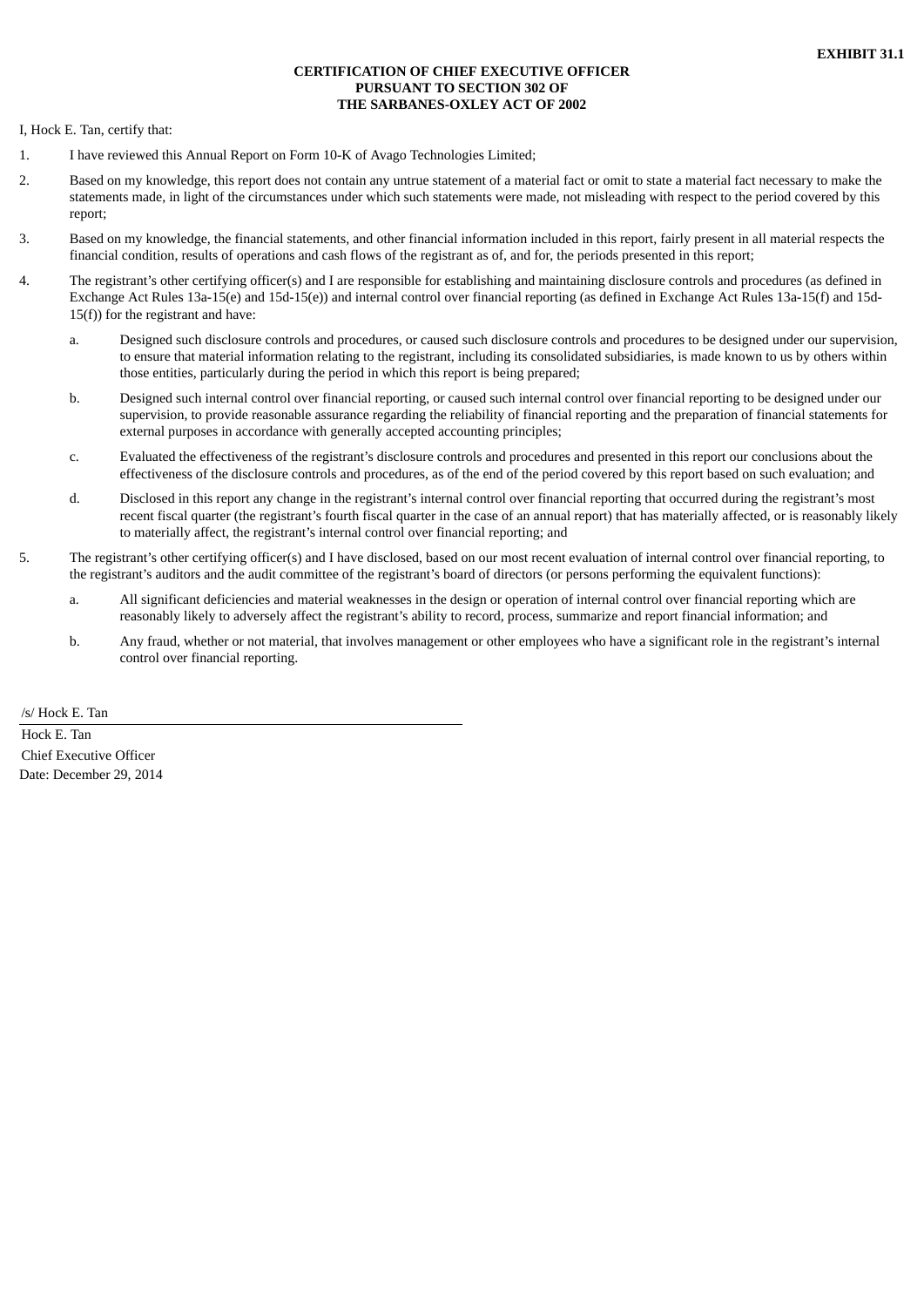### **CERTIFICATION OF CHIEF FINANCIAL OFFICER PURSUANT TO SECTION 302 OF THE SARBANES-OXLEY ACT OF 2002**

I, Anthony E. Maslowski, certify that:

- 1. I have reviewed this Annual Report on Form 10-K of Avago Technologies Limited;
- 2. Based on my knowledge, this report does not contain any untrue statement of a material fact or omit to state a material fact necessary to make the statements made, in light of the circumstances under which such statements were made, not misleading with respect to the period covered by this report;
- 3. Based on my knowledge, the financial statements, and other financial information included in this report, fairly present in all material respects the financial condition, results of operations and cash flows of the registrant as of, and for, the periods presented in this report;
- 4. The registrant's other certifying officer(s) and I are responsible for establishing and maintaining disclosure controls and procedures (as defined in Exchange Act Rules 13a-15(e) and 15d-15(e)) and internal control over financial reporting (as defined in Exchange Act Rules 13a-15(f) and 15d-15(f)) for the registrant and have:
	- a. Designed such disclosure controls and procedures, or caused such disclosure controls and procedures to be designed under our supervision, to ensure that material information relating to the registrant, including its consolidated subsidiaries, is made known to us by others within those entities, particularly during the period in which this report is being prepared;
	- b. Designed such internal control over financial reporting, or caused such internal control over financial reporting to be designed under our supervision, to provide reasonable assurance regarding the reliability of financial reporting and the preparation of financial statements for external purposes in accordance with generally accepted accounting principles;
	- c. Evaluated the effectiveness of the registrant's disclosure controls and procedures and presented in this report our conclusions about the effectiveness of the disclosure controls and procedures, as of the end of the period covered by this report based on such evaluation; and
	- d. Disclosed in this report any change in the registrant's internal control over financial reporting that occurred during the registrant's most recent fiscal quarter (the registrant's fourth fiscal quarter in the case of an annual report) that has materially affected, or is reasonably likely to materially affect, the registrant's internal control over financial reporting; and
- 5. The registrant's other certifying officer(s) and I have disclosed, based on our most recent evaluation of internal control over financial reporting, to the registrant's auditors and the audit committee of the registrant's board of directors (or persons performing the equivalent functions):
	- a. All significant deficiencies and material weaknesses in the design or operation of internal control over financial reporting which are reasonably likely to adversely affect the registrant's ability to record, process, summarize and report financial information; and
	- b. Any fraud, whether or not material, that involves management or other employees who have a significant role in the registrant's internal control over financial reporting.

/s/ Anthony E. Maslowski

Anthony E. Maslowski Chief Financial Officer Date: December 29, 2014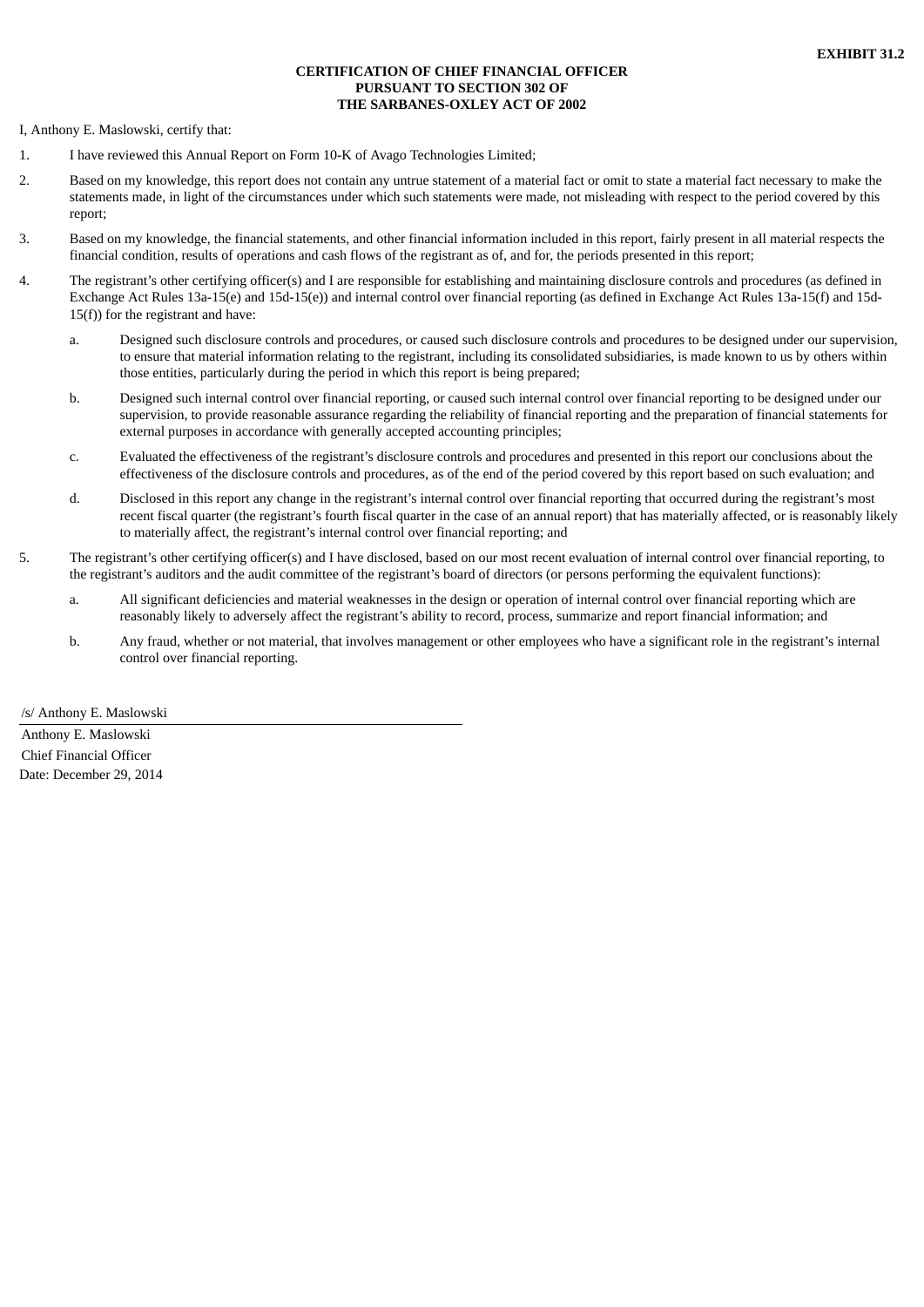### **CERTIFICATION OF THE CHIEF EXECUTIVE OFFICER PURSUANT TO 18 U.S.C. SECTION 1350, AS ADOPTED PURSUANT TO SECTION 906 OF THE SARBANES-OXLEY ACT OF 2002**

In connection with the Annual Report on Form 10-K of Avago Technologies Limited (the "Company") for the year ended November 2, 2014 as filed with the Securities and Exchange Commission on the date hereof (the "Report"), the undersigned, Hock E. Tan, Chief Executive Officer of the Company, hereby certifies, pursuant to 18 U.S.C. Section 1350, that:

- (1) The Report fully complies with the requirements of Section 13(a) or 15(d) of the Securities Exchange Act of 1934; and
- (2) The information contained in the Report fairly presents, in all material respects, the financial condition and results of operations of the Company.

Date: December 29, 2014 /s/ Hock E. Tan

Hock E. Tan Chief Executive Officer

The foregoing certification is being furnished solely pursuant to 18 U.S.C. § 1350 and is not being filed as part of the Report or as a separate disclosure document.